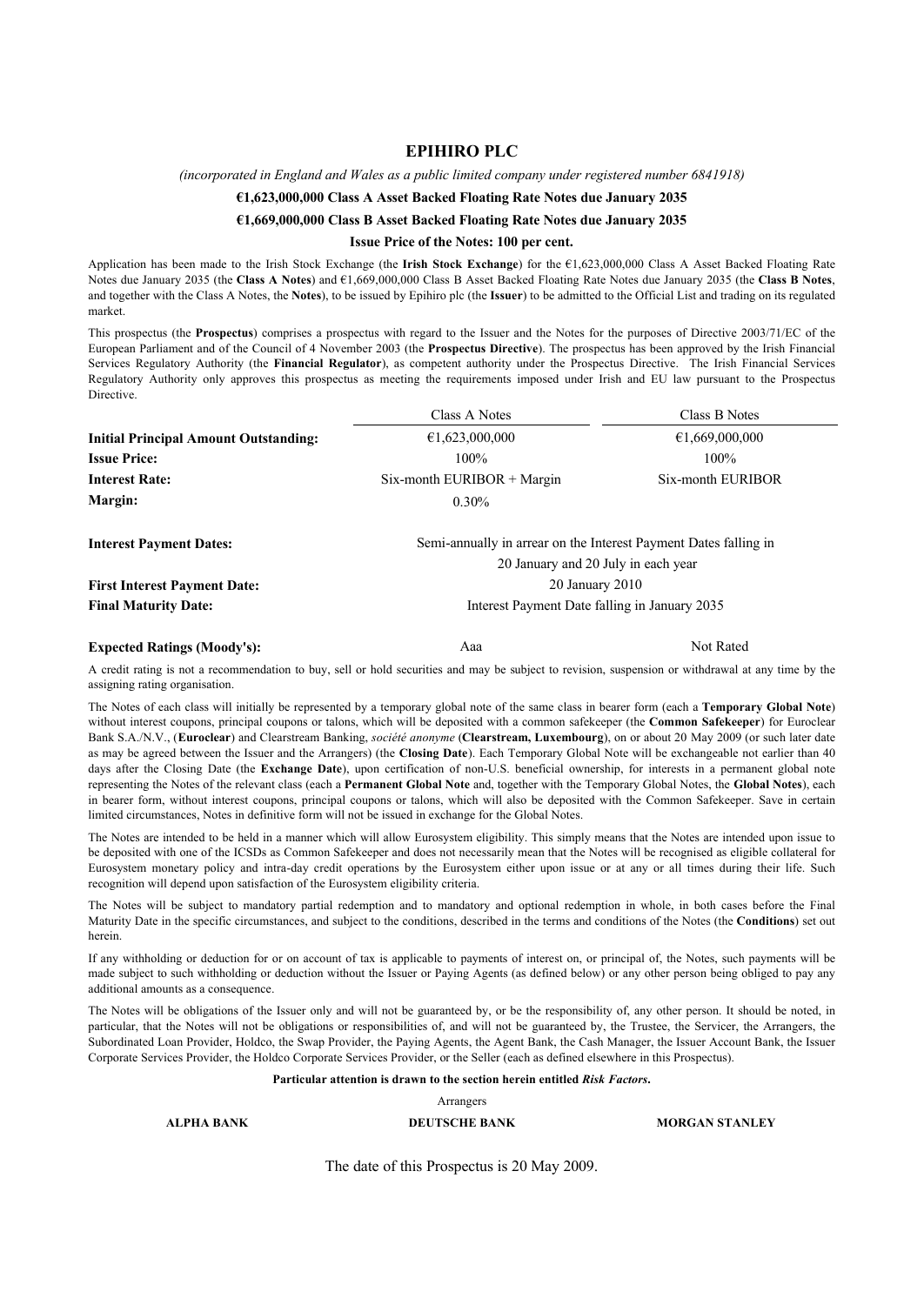The Issuer accepts responsibility for the information contained in this document. To the best of the knowledge and belief of the Issuer (having taken all reasonable care to ensure that such is the case), the information contained in this document is in accordance with the facts and does not omit anything likely to affect the import of such information.

No person has been authorised to give any information or to make any representation concerning the issue of the Notes not contained in this document and, if given or made, any such information or representation must not be relied upon as having been authorised by the Issuer, the Seller, the Trustee, the Servicer, the Subordinated Loan Provider, the Swap Provider, the Paying Agents, the Agent Bank, the Cash Manager, the Issuer Account Bank, the Issuer Corporate Services Provider, the Holdco Corporate Services Provider, or the Arrangers. Neither the delivery of this document nor any offer, sale, allotment or solicitation made in connection with the offering of the Notes shall, under any circumstances, constitute a representation or create any implication that there has been no change in the affairs of the Issuer or the information contained herein since the date hereof or that the information contained herein is correct at any time subsequent to the date hereof.

None of the Arrangers, the Trustee, the Cash Manager, the Issuer Account Bank, the Issuer Corporate Services Provider, the Holdco Corporate Services Provider, the Paying Agents, the Agent Bank or the Swap Provider have separately verified the information contained in this Prospectus. Accordingly, no representation, warranty or undertaking, express or implied, is made and no responsibility or liability is accepted by the Arrangers, the Trustee, the Cash Manager, the Issuer Account Bank, the Issuer Corporate Services Provider, the Holdco Corporate Services Provider, the Paying Agents, the Agent Bank or the Swap Provider as to the accuracy or completeness of the information contained in this Prospectus or any other information supplied in connection with the Notes. Each person receiving this Prospectus acknowledges that such person has not relied on the Arrangers, the Trustee, the Cash Manager, the Issuer Account Bank, the Issuer Corporate Services Provider, the Holdco Corporate Services Provider, the Paying Agents, the Agent Bank or the Swap Provider nor on any person affiliated with any of them in connection with its investigation of the accuracy of such information or its investment decision.

This Prospectus includes forward-looking statements including, but not limited to, statements made under the headings "Risk Factors", "Servicing of the Portfolio" and "Taxation". These forward-looking statements can be identified by the use of forward-looking terminology, such as the words "believes", "expects", "may", "intends", "should" or "anticipates" or the negative or other variations of those terms. These statements involve known and unknown risks, uncertainties and other important factors that could cause the actual results and performance of the Notes, Alpha Bank A.E. or the Greek small and medium sized enterprise (**SME**) sector to differ materially from any future results or performance expressed or implied in the forward-looking statements. These risks, uncertainties and other factors include, among others general economic and business conditions in the Greece, currency exchange and interest rate fluctuations, government, statutory, regulatory or administrative initiatives affecting Alpha Bank A.E., changes in business strategy, lending practices or customer relationships and other factors that may be referred to in this Prospectus. Some of the most significant of these risks, uncertainties and other factors are discussed in this Prospectus under the heading "Risk Factors", and you are encouraged to carefully consider those factors prior to making an investment decision in relation to the Notes.

These forward-looking statements speak only as of the date of this Prospectus. The Issuer expressly disclaims any obligation or undertaking to release publicly any updates or revisions to any forward-looking statement contained herein to reflect any change in the Issuer's expectations with regard thereto or any change in events, conditions or circumstances after the date of this Prospectus on which any such statement is based. These statements reflect the Issuer's current views with respect to such matters.

Each person contemplating making an investment in the Notes must make its own investigation and analysis of the Issuer and the terms of the offering including the merits and risks involved, and its own determination of the suitability of any such investment, with particular reference to its own investment objectives and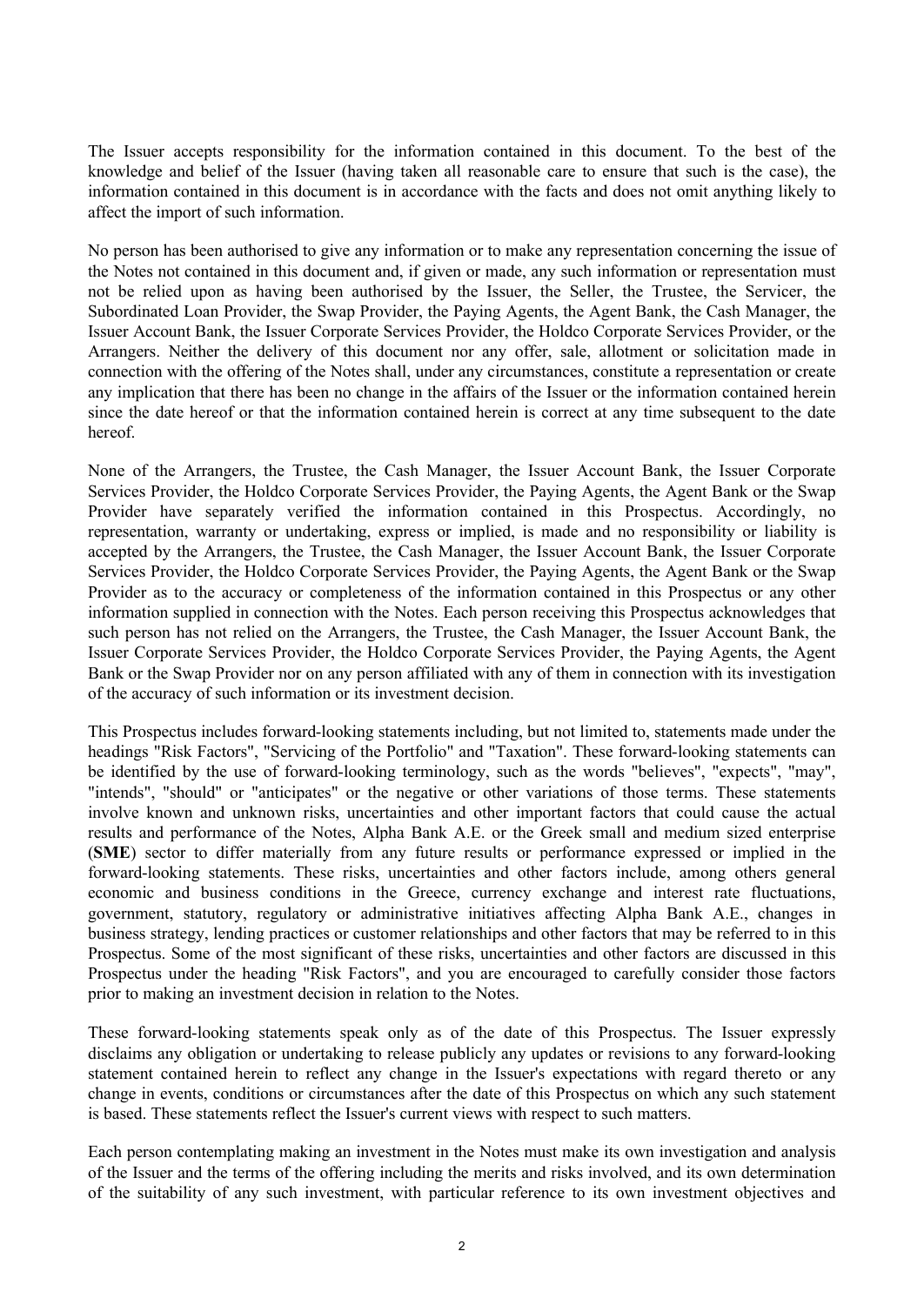experience and any other factors which may be relevant to it in connection with such investment. An investment in the Notes is, therefore, only suitable for financially sophisticated investors who are capable of evaluating the merits and risks of such investment and who have sufficient resources to be able to bear any losses which may result therefrom for an indefinite period of time.

**The contents of this Prospectus should not be construed as providing legal, business, accounting or tax advice. Each prospective investor should consult its own legal, business, accounting and tax advisers prior to making a decision to invest in the Notes**.

**The Notes (which include Notes in bearer form that are subject to U.S. tax law requirements) have not been, and will not be, registered under the United States Securities Act of 1933, as amended (the "Securities Act"). Subject to certain exceptions, the Notes may not be offered, sold or delivered, directly or indirectly, within the United States or to, or for the account or benefit of, any U.S. persons (as defined in Regulation S under the Securities Act)**.

The language of this Prospectus is English. Certain legislative references and technical terms have been cited in their original language in order that the correct technical meaning may be ascribed to them under applicable law.

Other than the approval of this Prospectus as a prospectus in accordance with the requirements of the Prospectus Directive and the implementing measures in Ireland, application for the Notes to be admitted to the Official List of the Irish Stock Exchange and to trading on its regulated market no action has been taken under any regulatory or other requirements of any jurisdiction or will be so taken to permit a public offering of the Notes or the distribution of this document in any jurisdiction where action for that purpose is required. The distribution of this document and the offering of the Notes in certain jurisdictions may be restricted by law. Persons into whose possession this document (or any part of it) comes are required by the Issuer to inform themselves about, and to observe, any such restrictions. For a further description of certain restrictions on offers and sales of Notes and the distribution of this document see *Subscription and Sale*  below.

Any documents and websites referred to in this Prospectus do not form part of the prospectus with regard to the Issuer and the Notes.

Neither this document nor any part hereof constitutes an offer of, or an invitation by, or on behalf of the Issuer to subscribe for or purchase any of the Notes and neither this document, nor any part hereof, may be used for or in connection with any offer to, or solicitation by, any person in any jurisdiction or in any circumstances in which such offer or solicitation is not authorised or to any person to whom it is unlawful to make such offer or solicitation. A more detailed description of the restrictions on offers, sales and deliveries of the Notes and the distribution of this Prospectus is set out in *Subscription and Sale* below.

The Arrangers have only acted in an administrative capacity to facilitate the issuance of the Notes by the Issuer and have no responsibility for (a) the adequacy, accuracy, completeness or reasonableness of any representation, warranty, undertaking, agreement, statement or information in this Prospectus or (b) the nature and suitability to any person of all legal, tax and accounting matters and all documentation in connection with the Notes.

The Notes must not be offered or sold to the public, nor be subject to a public offer, in the Hellenic Republic. The Notes must not be offered or sold to more than 150 institutional or private Greek investors who are subject to the securities laws of the Hellenic Republic for the purposes of the transactions contemplated in this Prospectus.

Accordingly, the Notes may not be offered or sold, directly or indirectly, and neither this document nor any part hereof nor any other prospectus, form of application, advertisement, other offering materials nor other information may be issued, distributed or published in any country or jurisdiction (including the United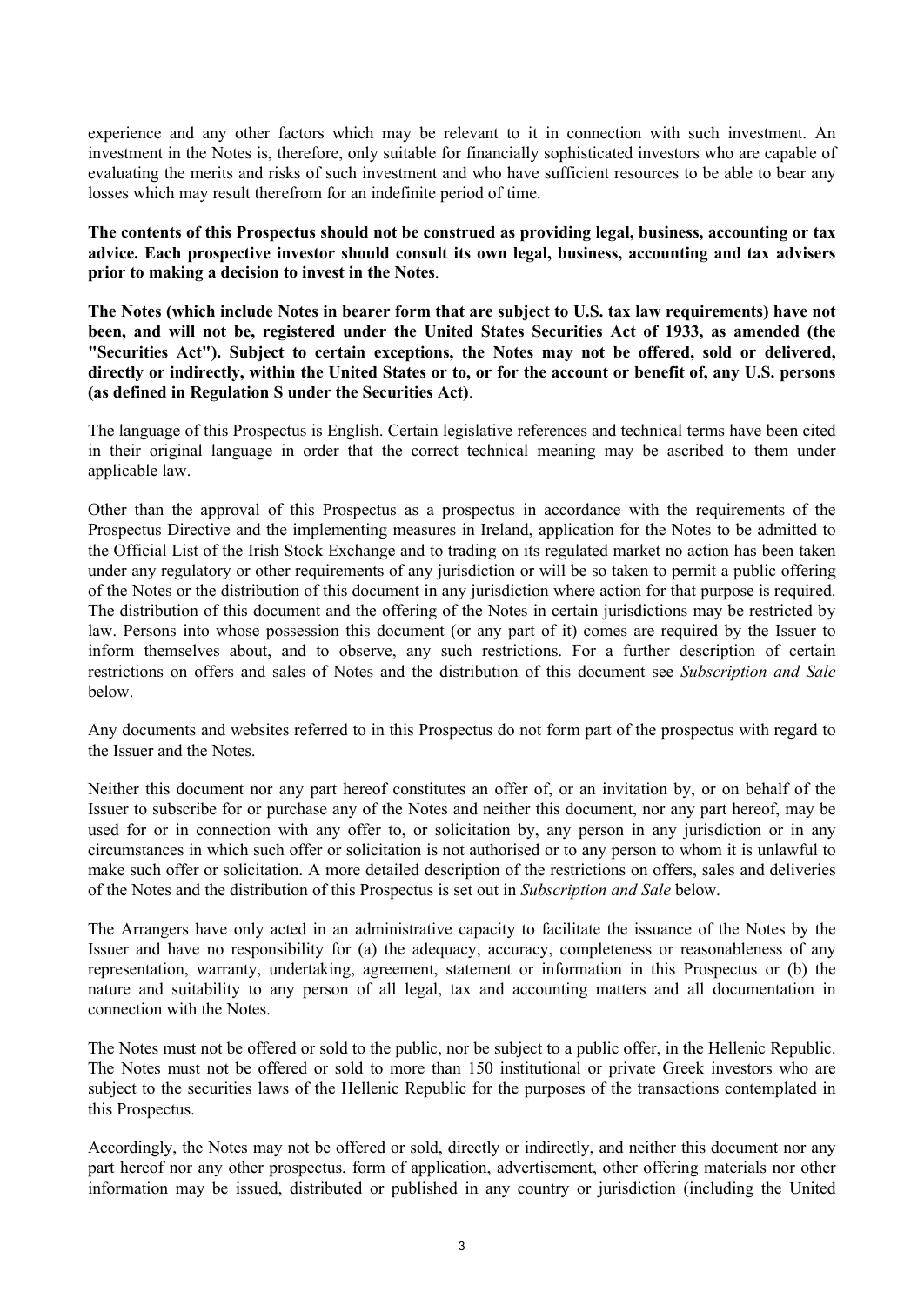Kingdom), except in circumstances that will result in compliance with all applicable laws, orders, rules and regulations. See *Subscription and Sale* below.

References in this Prospectus to  $\epsilon$  or **euro** or **EUR** are to the single currency introduced at the start of the third stage of the European Economic and Monetary Union pursuant to the Treaty of Rome of 25 March 1957 establishing the European Community (as amended from time to time).

References in this Prospectus to **£**, **pounds** or **pounds sterling** are to the lawful currency for the time being of the United Kingdom.

References in this Prospectus to **Greece**, the **Republic**, the **Republic of Greece**, the **Greek State** or the **State** are to the Hellenic Republic and all references to the **Government** are to the government of the Hellenic Republic.

**Noteholders (as defined herein) must comply with the laws of the Hellenic Republic relating to banking secrecy with regard to the Loans following a default by the Issuer.**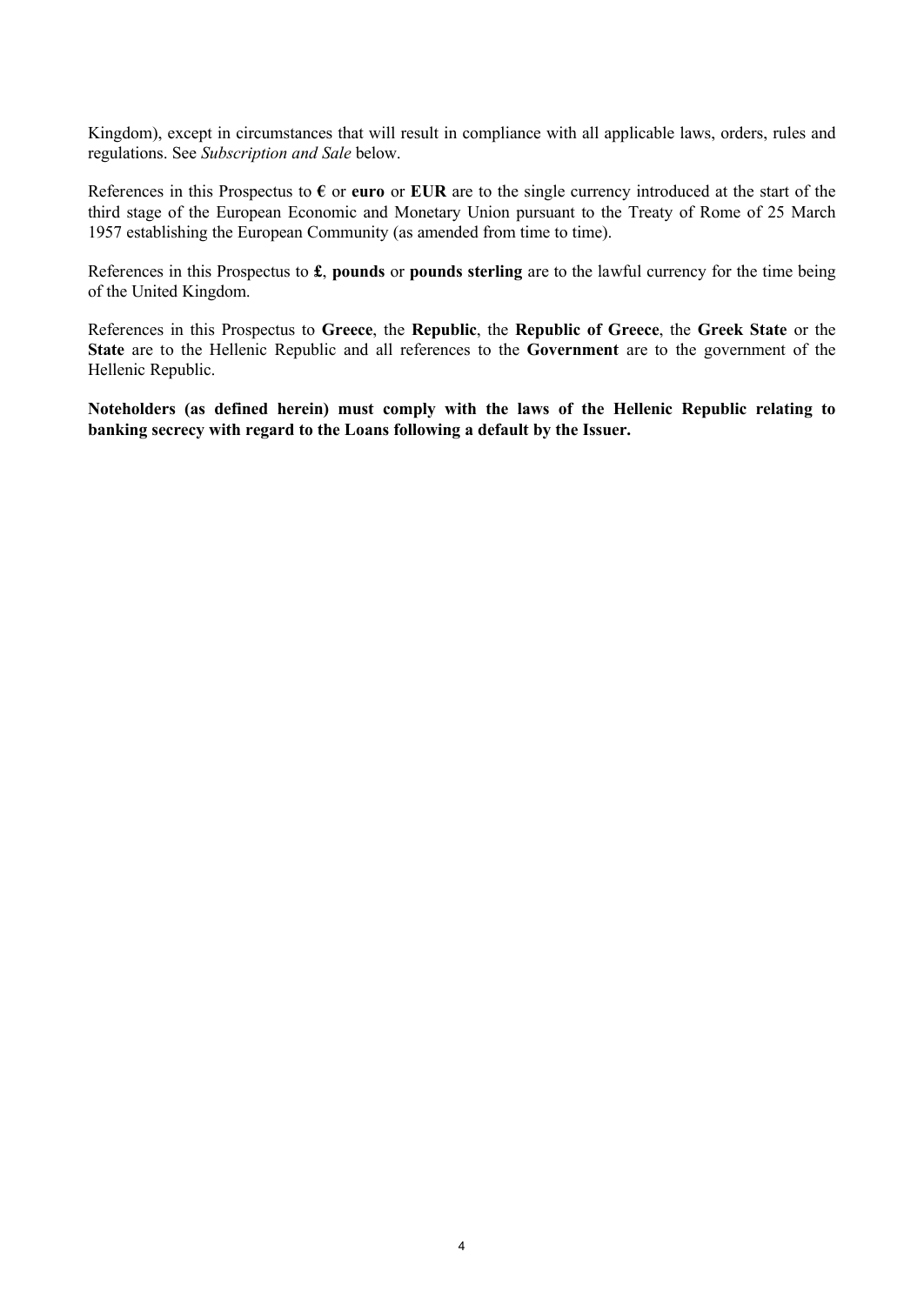# **TABLE OF CONTENTS**

| <b>Section</b> | Page |
|----------------|------|
|                |      |
|                |      |
|                |      |
|                |      |
|                |      |
|                |      |
|                |      |
|                |      |
|                |      |
|                |      |
|                |      |
|                |      |
|                |      |
|                |      |
|                |      |
|                |      |
|                |      |
|                |      |
|                |      |
|                |      |
| <b>INDEX.</b>  |      |
|                |      |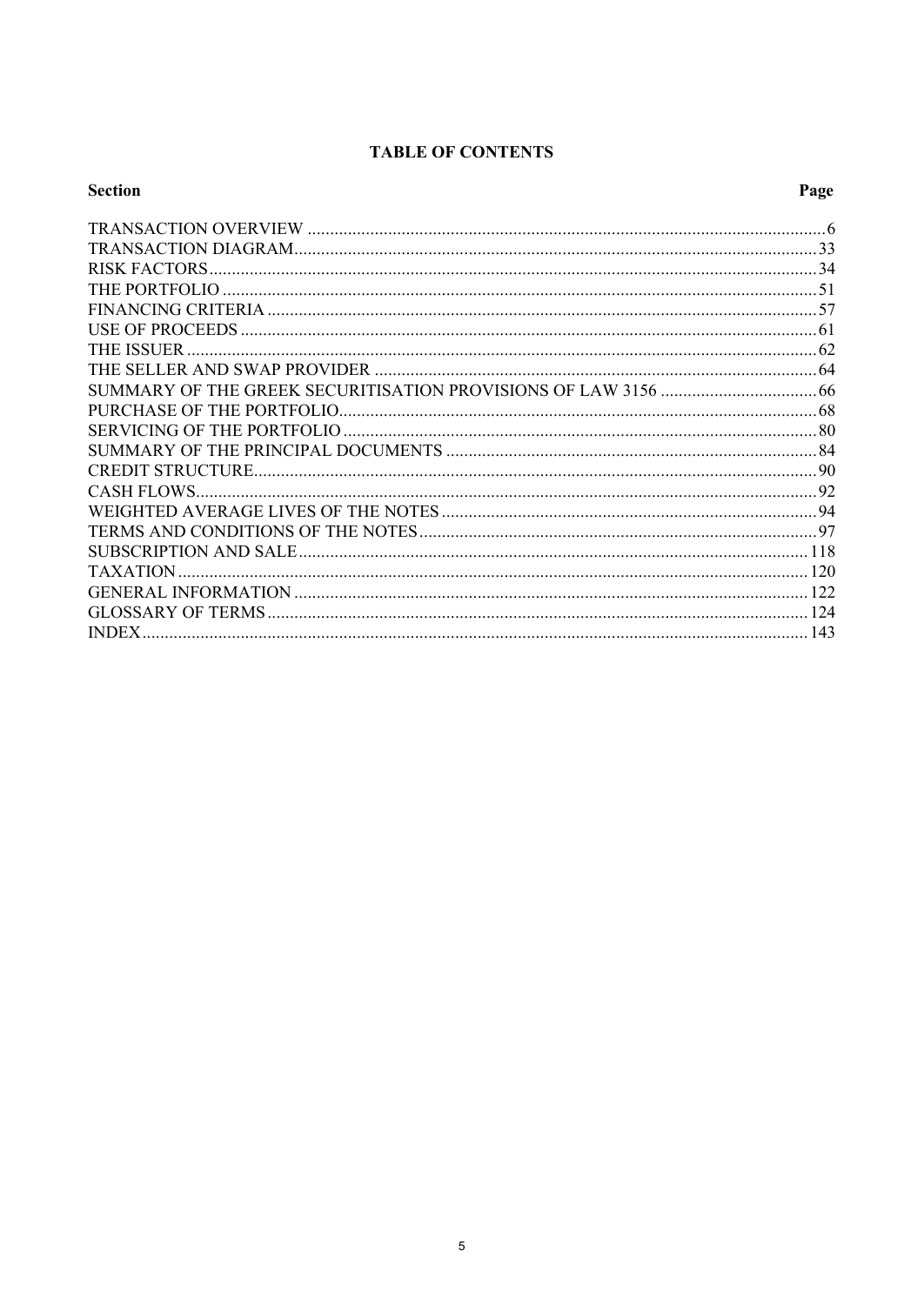#### **TRANSACTION OVERVIEW**

*The information in this section is a summary of the principal features of the issue of the Notes. This summary does not purport to be complete and should be read in conjunction with, and is qualified in its entirety by reference to, the more detailed information appearing elsewhere in this Prospectus. Prospective Noteholders are advised to read carefully, and to rely solely on, the detailed information appearing elsewhere in this Prospectus and the Terms and Conditions of the Notes and Transaction Documents referred to therein in making any decision whether or not to invest in any of the Notes.*

*Capitalised terms used in this section and throughout this Prospectus may be defined in other sections of this Prospectus and may not necessarily be defined where they first appear. An index of defined terms is contained at the end of this Prospectus.*

**The Parties**

| The Issuer:   | Epihiro plc, the registered office of which is at $c/o$ Wilmington Trust<br>SP Services (London) Limited, Fifth Floor, 6 Broad Street Place,<br>London EC2M 7JH, a public limited company incorporated in<br>England and Wales (registered number 6841918) which has been<br>established for the limited purposes of the issue of the Notes, the<br>purchase of the Loans and their Related Security and the other<br>transactions contemplated by the Transaction Documents. The Issuer's<br>authorised share capital consists of 50,000 ordinary shares of £1 each.<br>The issued share capital consists of 50,000 ordinary shares allotted,<br>with $\epsilon$ 16,402 paid up, of which 49,999 shares are held by Holdco and<br>one is held by a nominee of Holdco under the terms of a share trust<br>dated 24 March 2009. |
|---------------|--------------------------------------------------------------------------------------------------------------------------------------------------------------------------------------------------------------------------------------------------------------------------------------------------------------------------------------------------------------------------------------------------------------------------------------------------------------------------------------------------------------------------------------------------------------------------------------------------------------------------------------------------------------------------------------------------------------------------------------------------------------------------------------------------------------------------------|
| Holdco:       | Epihiro Holdings Limited (Holdco), the registered office of which is<br>at c/o Wilmington Trust SP Services (London) Limited, Fifth Floor, 6<br>Broad Street Place, London EC2M 7JH, a private limited company<br>incorporated in England and Wales (registered number 6841976). The<br>entire issued share capital of Holdco is held on trust by Wilmington<br>Trust SP Services (London) Limited (the Share Trustee), a<br>professional trust company not affiliated with the Seller, under the<br>terms of a discretionary trust for the benefit of one or more<br>discretionary objects. Neither the Seller nor any company connected<br>with the Seller can direct the Share Trustee and none of such<br>companies has any control, direct or indirect, over Holdings or the<br>Issuer.                                   |
| The Servicer: | Alpha Bank A.E. of 40 Stadiou Street, Athens, Greece, a credit<br>institution incorporated in the Hellenic Republic (Alpha) which will<br>act as servicer for the Issuer and the Trustee to, <i>inter alia</i> , service the<br>Portfolio (in such capacity, the Servicer) in accordance with the terms<br>of a servicing agreement to be entered into between the Issuer, the<br>Trustee, the Swap Provider and the Servicer on or prior to the Closing<br>Date (the Servicing Agreement).                                                                                                                                                                                                                                                                                                                                    |
| The Seller:   | Alpha Bank A.E. (in such capacity, the Seller). Alpha is, <i>inter alia</i> , in<br>the business of originating and investing in term loans and bond loans.                                                                                                                                                                                                                                                                                                                                                                                                                                                                                                                                                                                                                                                                    |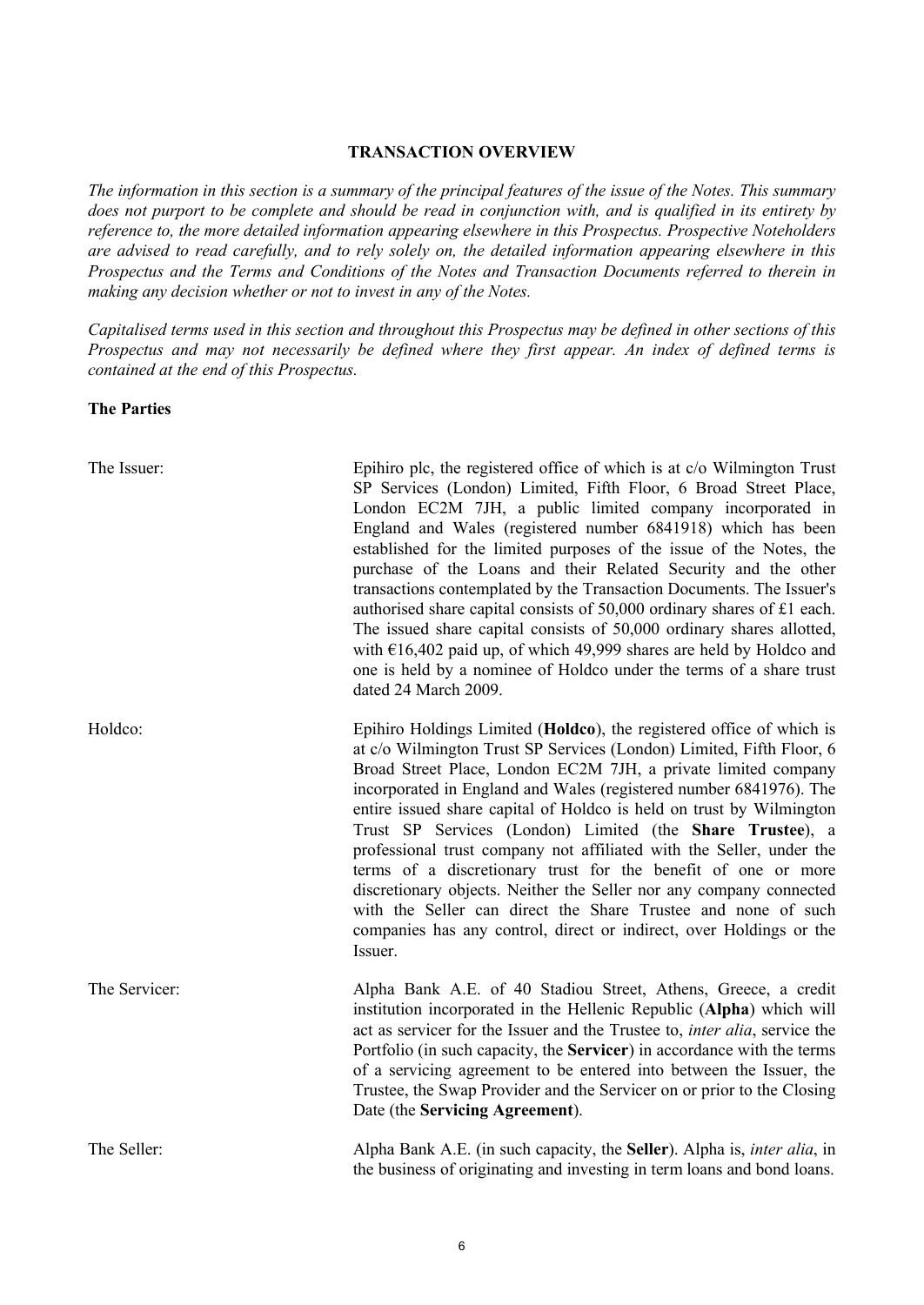The Seller will sell and assign its right, title, interest and benefit in, to and under the Loans and their Related Security to the Issuer pursuant to the master transfer agreement to be entered into by the Issuer, the Seller and the Trustee on or about the Closing Date (the **Master Transfer Agreement**). See *Summary of Principal Documents* — *Master Transfer Agreement* below.

The Trustee: Citicorp Trustee Company Limited, whose registered office is at Citigroup Centre, Canada Square, Canary Wharf, London E14 5LB, United Kingdom (the **Trustee**). The Trustee will be appointed pursuant to the Trust Deed to represent the interests of the Noteholders and will hold the security granted or created, as the case may be, under the Deed of Charge and law 3156/2003 of the Hellenic Republic (published in Government Gazette issue no. 157/A/25.06.03) as it may be amended or re-enacted from time to time (**Law 3156**) on behalf of itself, any receiver or other appointee of the Trustee, the Noteholders, the Servicer, the Seller, the Issuer Corporate Services Provider, the Swap Provider, the Subordinated Loan Provider, the Issuer Account Bank, the Cash Manager, the Principal Paying Agent, the Agent Bank and any other paying agent as appointed under the Agency Agreement (together, the **Secured Parties**) and will be entitled to enforce the security granted or created, as the case may be, in its favour under the Deed of Charge and Law 3156.

The Principal Paying Agent and the Agent Bank: Citibank, N.A., London Branch, acting through its specified office at 21st Floor, Citigroup Centre, Canada Square, Canary Wharf, London E14 5LB, United Kingdom (in such capacities, the **Principal Paying Agent** (and the Principal Paying Agent together with any other paying agent appointed under the Agency Agreement, the **Paying Agents**) and the **Agent Bank** and, together with any other paying agent appointed under the Agency Agreement, the **Agents**) acting in accordance with the terms of an agency agreement to be entered into between the Issuer, the Principal Paying Agent, the Agent Bank and the Trustee on or prior to the Closing Date (the **Agency Agreement**).

The Swap Provider: Alpha Bank A.E. (in such capacity, the **Swap Provider**) in accordance with the terms of the Swap Agreement.

Provider:

The Issuer Corporate Services Wilmington Trust SP Services (London) Limited, Fifth Floor, 6 Broad Street Place, London EC2M 7JH, a private limited liability company incorporated in England and Wales (registered number 02548079) (in such capacity, the **Issuer Corporate Services Provider**) in accordance with the terms of a corporate services agreement to be entered into between the Issuer, Holdco, the Issuer Corporate Services Provider and the Trustee on or prior to the Closing Date (the **Issuer Corporate Services Agreement**).

Holdco Corporate Services Provider: Wilmington Trust SP Services (London) Limited, Fifth Floor, 6 Broad Street Place, London EC2M 7JH, a private limited liability company incorporated in England and Wales (registered number 02548079) (in such capacity, the **Holdco Corporate Services Provider**) in accordance with the terms of a corporate services agreement to be entered into between Holdco, the Issuer, the Holdco Corporate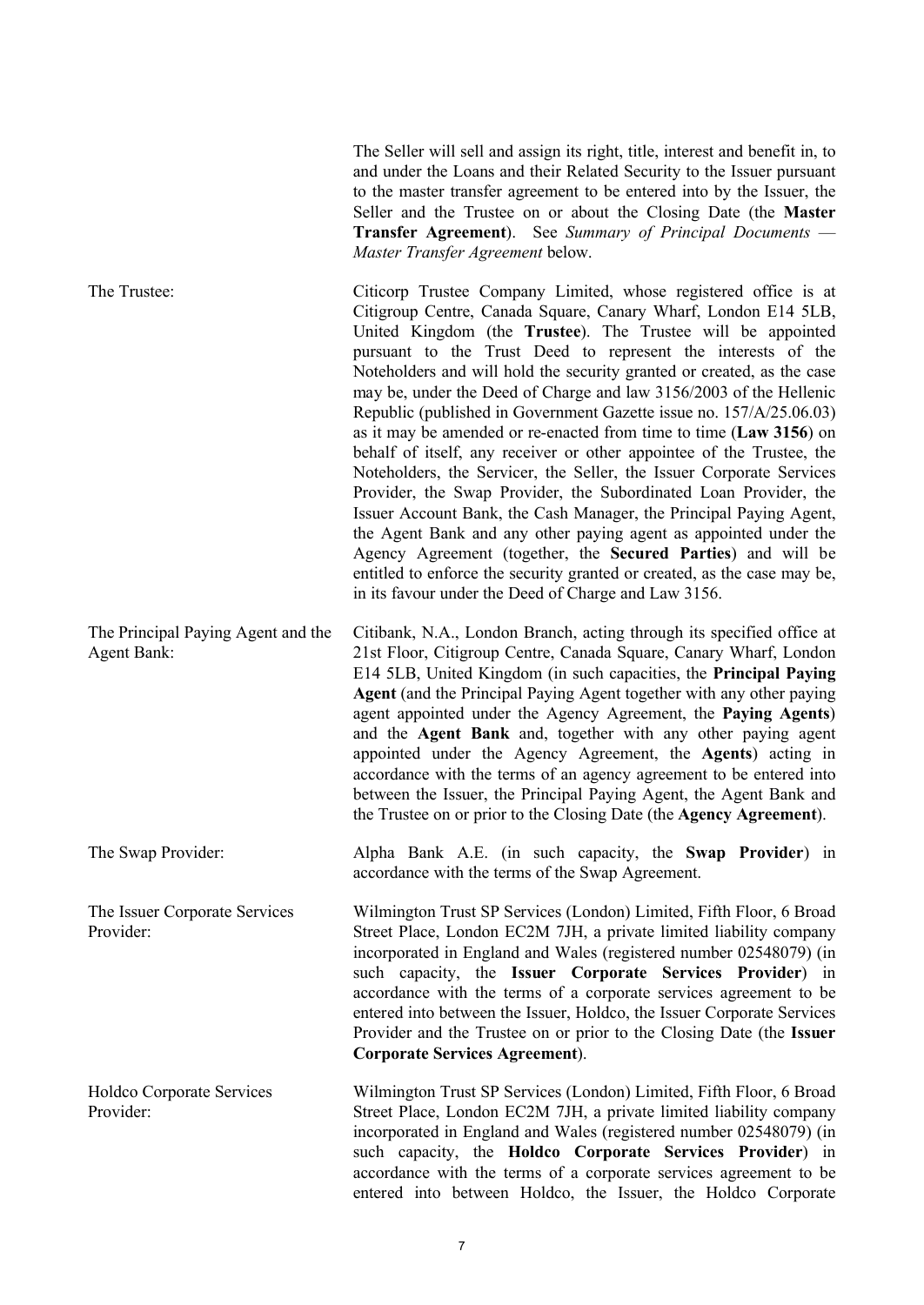|                                             | Services Provider and the Trustee on or prior to the Closing Date (the<br>Holdco Corporate Services Agreement).                                                                                                                                                                                                                                                                                                                                                 |  |  |  |
|---------------------------------------------|-----------------------------------------------------------------------------------------------------------------------------------------------------------------------------------------------------------------------------------------------------------------------------------------------------------------------------------------------------------------------------------------------------------------------------------------------------------------|--|--|--|
| The Subordinated Loan Provider:             | Alpha, acting through its principal branch at 40 Stadiou Street,<br>Athens, Greece in accordance with the terms of two subordinated loan<br>agreements (in such capacity, the Subordinated Loan Provider) to<br>be entered into between the Issuer, the Subordinated Loan Provider<br>and the Trustee on or prior to the Closing Date.                                                                                                                          |  |  |  |
| The Greek Account Bank:                     | Alpha, acting through its principal branch at 40 Stadiou Street,<br>Athens, Greece (in such capacity the Greek Account Bank) in<br>accordance with the terms of the collection account agreement (the<br>Collection Account Agreement) and the reserve account agreement<br>(the Reserve Account Agreement) to be entered into between the<br>Issuer, the Greek Account Bank and the Trustee on or prior to the<br>Closing Date.                                |  |  |  |
| The Issuer Account Bank:                    | Citibank, N.A., London Branch, acting through its specified office at<br>21st Floor, Citigroup Centre, Canada Square, Canary Wharf, London<br>E14 5LB, United Kingdom (in such capacity, the Issuer Account<br>Bank) in accordance with the terms of the bank account agreement to<br>be entered into between the Issuer, the Cash Manager, the Issuer<br>Account Bank and the Trustee on or prior to the Closing Date (the<br><b>Bank Account Agreement</b> ). |  |  |  |
| The Cash Manager:                           | Citibank, N.A., London Branch, acting through its specified office at<br>21st Floor, Citigroup Centre, Canada Square, Canary Wharf, London<br>E14 5LB, United Kingdom (in such capacity, the Cash Manager) in<br>accordance with the terms of a cash management agreement to be<br>entered into between the Issuer, the Cash Manager and the Trustee on<br>or prior to the Closing Date (the Cash Management Agreement).                                        |  |  |  |
| The Listing Agent:                          | A&L Listing Limited, acting through its specified office, at 25-28<br>North Wall Quay, I.F.S.C., Dublin 1, Ireland, has been appointed as<br>listing agent (in such capacity, the Listing Agent).                                                                                                                                                                                                                                                               |  |  |  |
| The Rating Agency:                          | Moody's Investors Service Limited (Moody's).                                                                                                                                                                                                                                                                                                                                                                                                                    |  |  |  |
| <b>Application of Proceeds of the Notes</b> |                                                                                                                                                                                                                                                                                                                                                                                                                                                                 |  |  |  |
| Use of Issue Proceeds:                      | The aggregate proceeds from the issue of the Notes will be<br>$\epsilon$ 3,292,000,000. On the Closing Date, the Issuer will apply such<br>amount towards payment to the Seller of the Initial Purchase Price for<br>the acquisition of the Initial Pool.                                                                                                                                                                                                       |  |  |  |
| Initial Pool:                               | The Initial Pool will consist of bonds complying with the Eligibility<br>Criteria and represented by the relevant Bond Certificates, together<br>with any related security and other ancillary rights, selected from the<br>total portfolio of the Seller, entered into, on a bilateral or on a<br>syndicated basis, with companies with a registered office in Greece<br>(the <b>Bonds</b> ).                                                                  |  |  |  |
|                                             | The Bonds are constituted and represented by a single or multiple<br>bond certificates (the Bond Certificates), without interest coupons                                                                                                                                                                                                                                                                                                                        |  |  |  |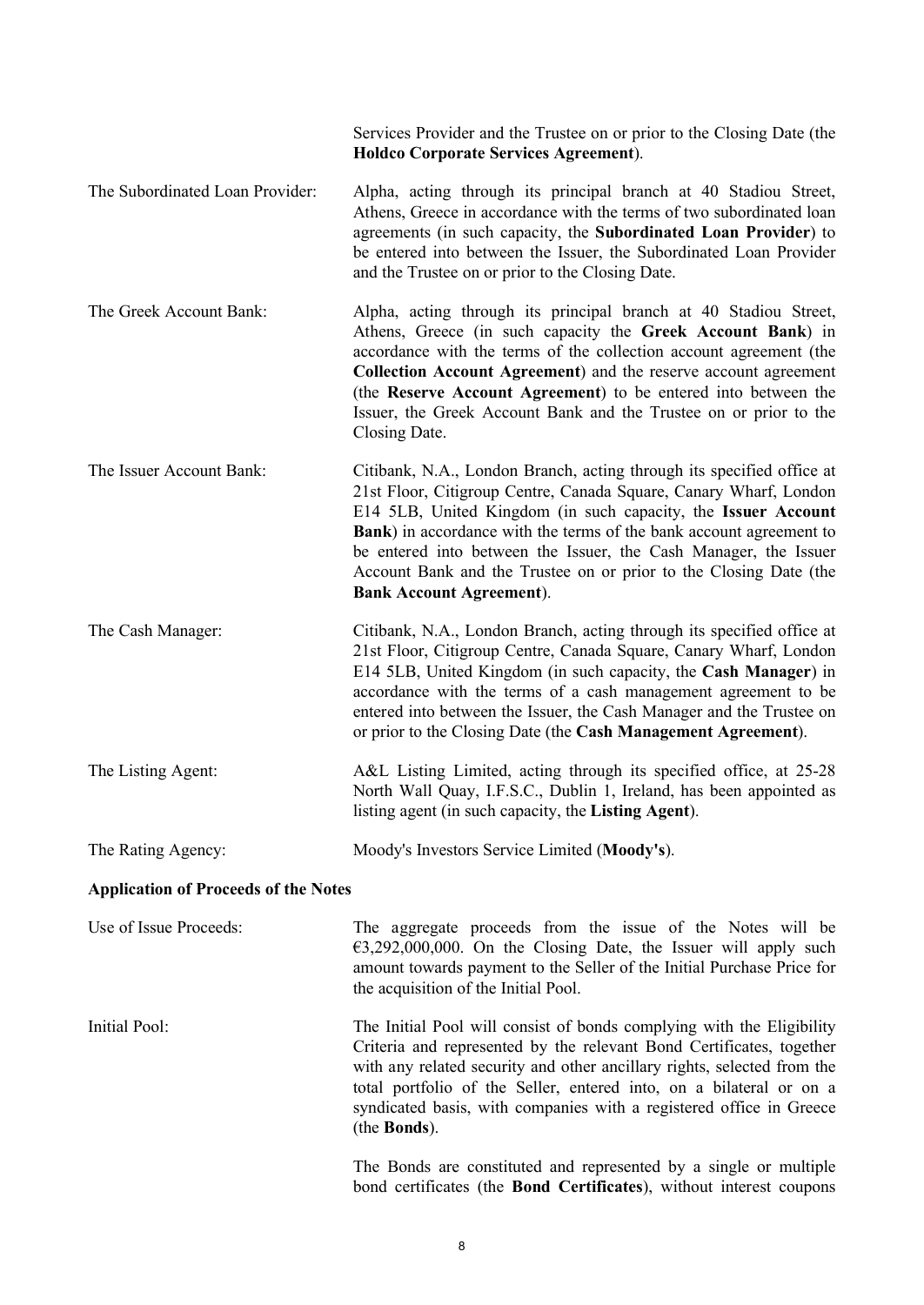attached, having the same or different maturities, are held in bearer or registered form and are transferable by delivery or assignment and delivery, respectively, subject to certain conditions.

Each Bond was issued by a company, with registered office in Greece, acting as issuer (the **Borrower**) and underwritten and subscribed by the Seller under the terms and subject to the conditions of a Greek law governed programme agreement entered into by the Seller and the relevant Borrower (the **Greek Programme Agreement**).

Each Bond constitutes (i) in case of an issuance made by the relevant Borrower on a bilateral basis with the Seller, the entire bond issuance of that Borrower (a **Bilateral Bond**), or (ii) in case of an issuance made by the relevant Borrower on a syndicated basis with the Seller and other companies and/or financial institutions, a participation to the bond issuance of that Borrower (a **Syndicated Bond**).

Under each Greek Programme Agreement, *inter alia*, the Seller or in case of certain Syndicated Bonds, a third party, was appointed by the Borrower to act as paying agent in respect of the payments to be made by the Borrower under the relevant Bond (**Greek Paying Agent**) and Greek Bondholders' Representative (**Greek Bondholders' Representative**).

The Portfolio: The portfolio purchased from the Seller and owned by the Issuer from time to time may also comprise:

- (a) Bonds which are purchased by the Issuer during the Revolving Period;
- (b) term loans (**Term Loans**, and together with the Bonds, the **Loans**) originated by the Seller together with their Related Security which are purchased by the Issuer during the Revolving Period;
- (c) term loans that are transferred to the Issuer to replace Term Loans which have been repurchased by the Seller (the **Replacement Term Loans**);
- (d) bonds that are transferred to the Issuer to replace Bonds which have been repurchased by the Seller (the **Replacement Bonds**, and together with the Replacement Term Loans, the **Replacement Loans**);

The Loans forming the Portfolio will be required to comply with certain eligibility criteria set out in the Master Transfer Agreement (the **Eligibility Criteria**).

If a Loan fails to comply with the Eligibility Criteria or there is a breach of any of the representations and warranties given by the Seller as at the Closing Date, each Transfer Date and each Repurchase Date then the Seller will have an obligation to remedy such breach within 21 days after receiving written notice of such breach from the Issuer. If such breach is not capable of remedy, or, if capable of remedy, is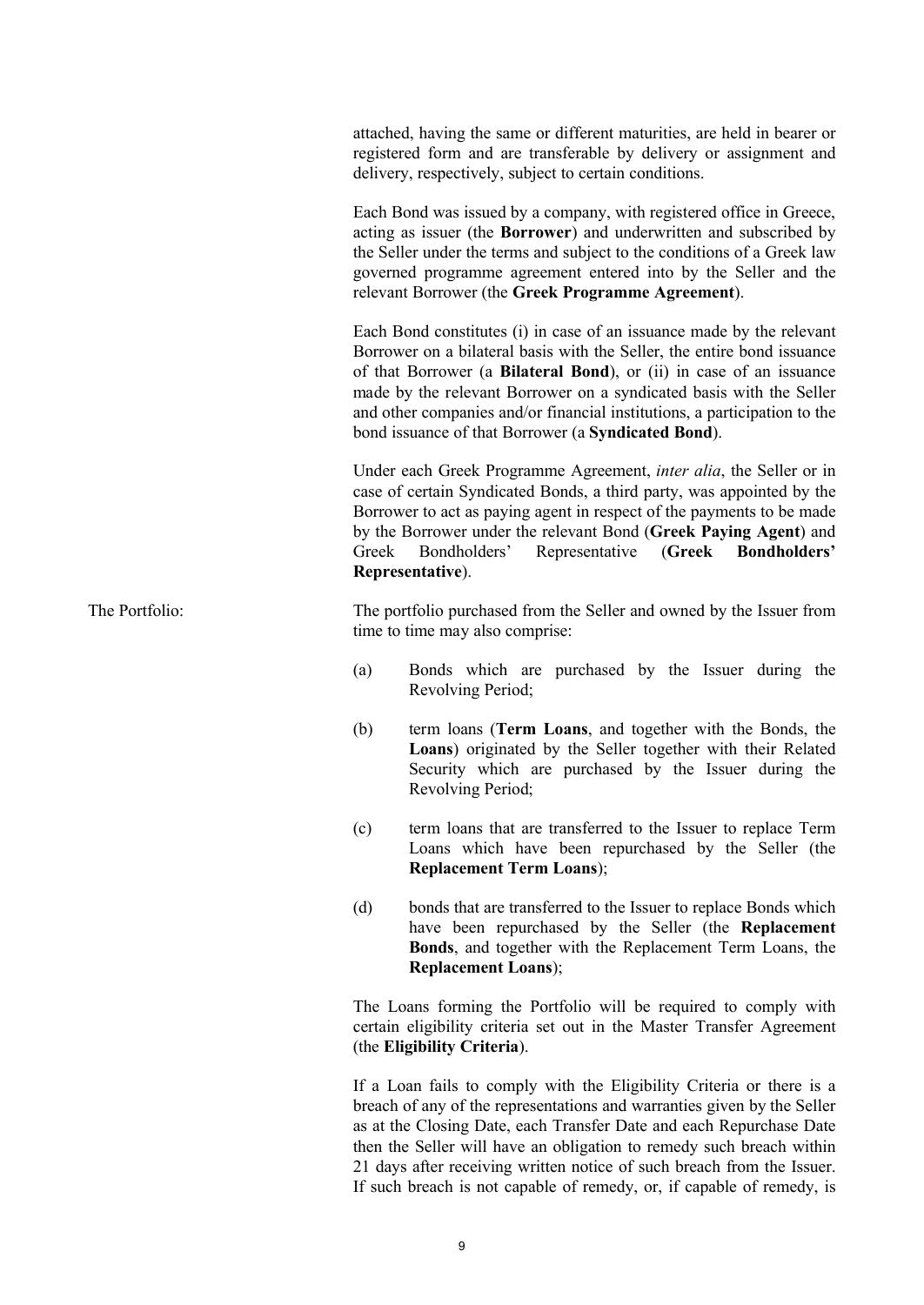not remedied within the 21 day period, the Seller has an obligation to repurchase the relevant Loan for cash or procure the delivery of a Replacement Loan in replacement of such Loan subject to the provisions of the Master Transfer Agreement.

Purchase of the Portfolio: Pursuant to the terms of a master transfer agreement entered into between the Seller and the Issuer on the Closing Date (the **Master Transfer Agreement**), and in accordance with the provisions of Law 3156, on the Closing Date the Seller will agree to sell, assign and transfer without recourse to the Issuer, which shall purchase, under the terms and subject to the conditions set out therein, all its rights attaching to Bonds that meet the Eligibility Criteria including the benefit in the Related Security and all other Ancillary Rights.

> Pursuant to the terms of the Master Transfer Agreement, and in accordance with the provisions of Law 3156, during the Revolving Period the Seller may, from time to time, agree to sell, assign and transfer without recourse to the Issuer, which shall purchase, under the terms and subject to the conditions set out therein, all its rights attaching to Loans that meet the Eligibility Criteria including the benefit in the Related Security and all other Ancillary Rights.

> In respect of Bonds only the Seller will transfer by delivery each respective Bond Certificate to the Servicer to hold them on behalf of the Issuer pursuant to the terms of the Servicing Agreement.

> Each sale, assignment and transfer of Loans will be documented in a Greek law governed transfer agreement to be entered into between the Seller and the Issuer (each a **Greek Transfer and Assignment Agreement** and the date of execution thereof, a **Transfer Date**).

> On the execution of a Greek Transfer and Assignment Agreement by the Seller and the Issuer, each Bond listed in such Greek Transfer and Assignment Agreement will become a Purchased Bond and each Term Loan listed in such Greek Transfer and Assignment Agreement will become a Purchased Term Loan. The Purchased Bonds and the Purchased Term Loans together are the **Purchased Loans**.

> Pursuant to Law 3156, the Issuer will not be required to give a notice of assignment to each Borrower, nor to any other obligor in respect of the Purchased Loans, or in respect of any Related Security (such obligors, together with the Borrowers, the **Obligors**). In addition, pursuant to Law 3156, the sale and assignment of Purchased Loans will be enforceable against the Obligors and third party creditors of the Seller upon registration of such assignment with the Athens Pledge Registry (the **Assignment Registration**).

> The Loans which may be transferred by the Seller to the Issuer pursuant to the terms of the Master Transfer Agreement and a relevant Greek Transfer and Assignment Agreement will comprise any amount due by the Obligors to the Seller under the relevant Loans by way of payment of principal, interest, prepayment fees, charges and other amounts due and payable thereunder.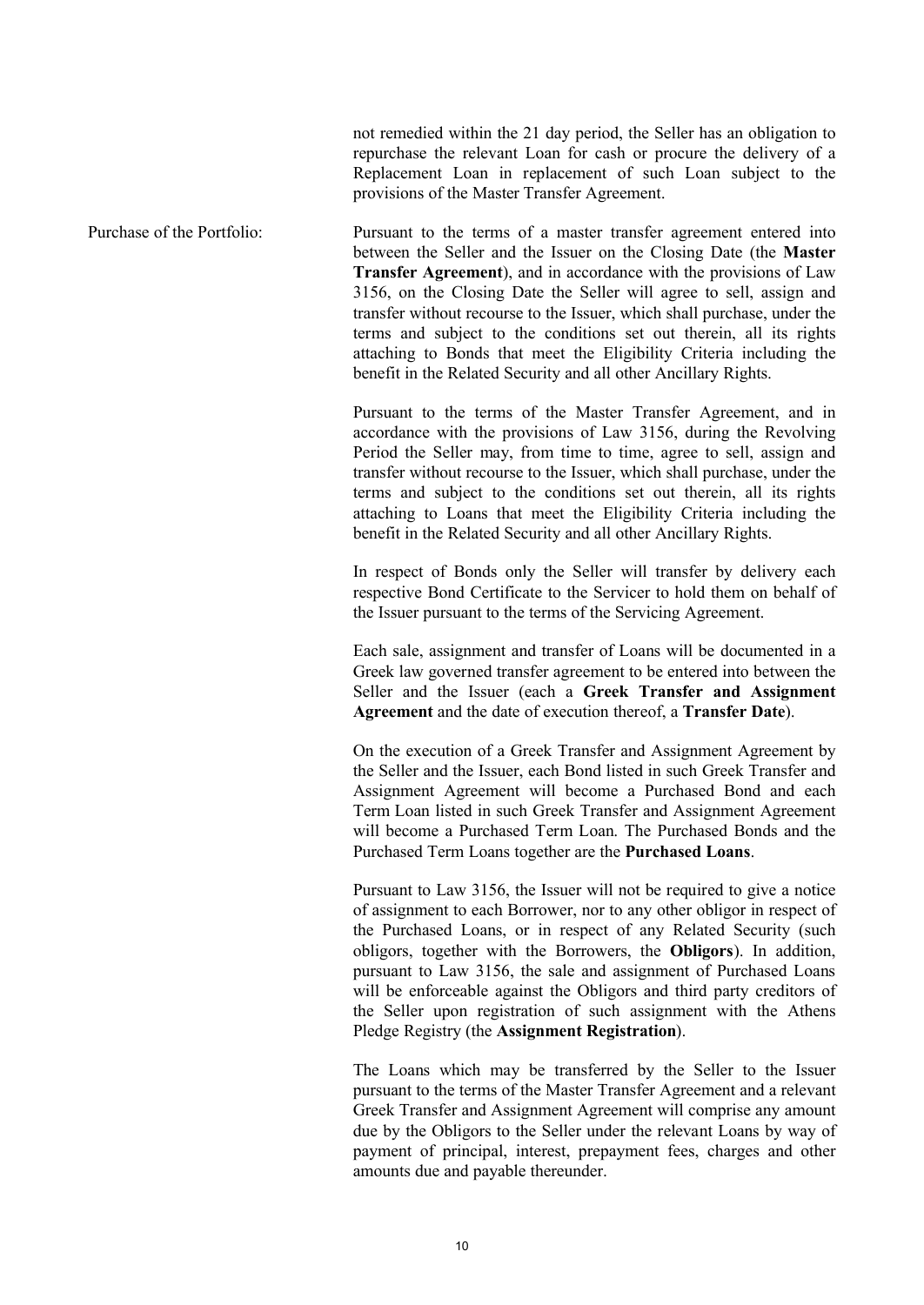In acquiring the Loans, the Issuer will also acquire all the related security securing any present and future obligations under the Loans pursuant to the relevant Loan Documentation, (including guarantees, pledges of all types, assignment of receivables by way of security, mortgages of lands, pre-notations, rights under any insurance arrangements by which the Loans are insured and any other ancillary rights) (the **Related Security**). In respect of Bonds, the Related Security will be held by the relevant Greek Bondholders' Representatives for the benefit of the Issuer, unless otherwise specified in such Greek law assignment agreement.

The Issuer will obtain the exclusive benefit of any Related Security given in respect of a Purchased Bond which is a Bilateral Bond, whilst it will be a co-beneficiary *pro quota*, based on its participation to the relevant bond issuance, together with any other bondholders thereof, of any Related Security given in respect of a Purchased Bond which is a Syndicated Bond.

Acquisition of the Initial Pool: Upon the terms of the Master Transfer Agreement, the Seller will sell, assign and transfer pursuant to a Greek Transfer and Assignment Agreement to be entered into between the Issuer and the Seller on or about the Closing Date (the **Initial Greek Transfer and Assignment Agreement**), a first pool of Bonds selected on the basis of the Eligibility Criteria and represented by the Bonds Certificates listed in the Initial Greek Transfer and Assignment Agreement (the **Initial Pool**).

> In consideration for the transfer and assignment of the Initial Pool together with any Related Security attaching thereto on the Closing Date, the Issuer will pay the Initial Purchase Price to the Seller and will agree to pay any Deferred Consideration in accordance with the Priority of Payments or Post-Enforcement Priority of Payments, as applicable.

(See section headed *Purchase of the Portfolio*)

Acquisition of Additional Pools:

After the Closing Date and during the Revolving Period, the Seller may agree to sell, assign and transfer without recourse to the Issuer, which, subject to the terms and conditions set out in the Master Transfer Agreement, shall purchase pursuant to Law 3156 and a Greek Transfer and Assignment Agreement (each an **Additional Greek Transfer and Assignment Agreement**), Additional Pools of Loans listed in the relevant Additional Greek Transfer and Assignment Agreement and complying with the Eligibility Criteria (hereinafter, each an **Additional Pool**, and together with the Initial Pool, the **Portfolio**). In respect of Bonds included in an Additional Pool, the Bond Certificates relating to such Bonds must also be listed in the relevant Additional Greek Transfer and Assignment Agreement.

During the Revolving Period, amounts standing to the credit of the Collection Account Additional Pool Ledger may be applied by the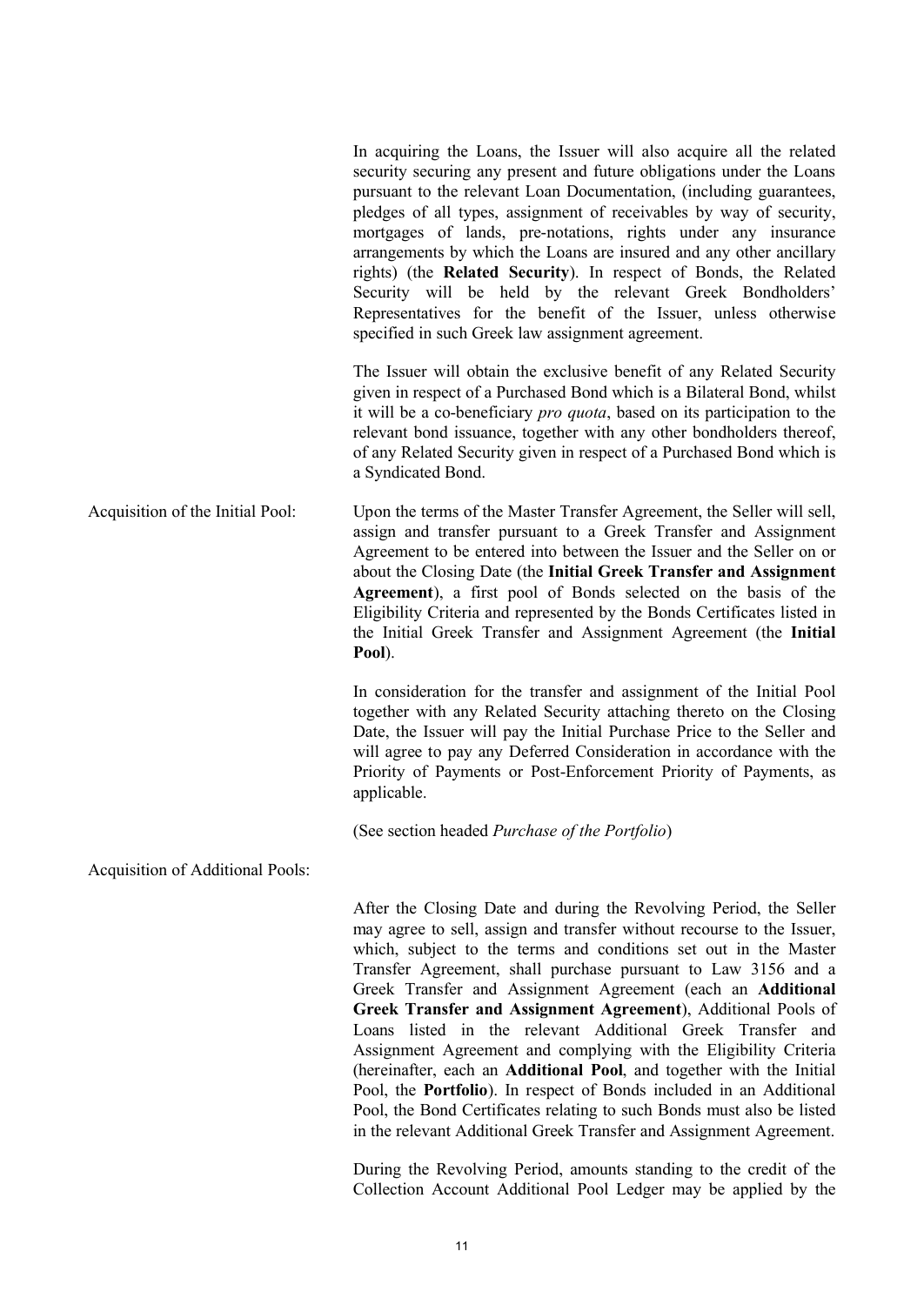Issuer for the purchase of an Additional Pool from the Seller. The Issuer must apply any amounts credited to the Collection Account Additional Pool Ledger by the second Calculation Date following the date on which such amounts were first credited to the Collection Account (and for this purpose, any amounts standing to the credit of the Collection Account Additional Pool Ledger will be applied in the order in which such amounts were credited to the Collection Account Additional Pool Ledger).

The Seller may, at its absolute discretion, terminate the Revolving Period at any time on giving not more than 60 and not less than 30 day's written notice (an **Amortisation Commencement Notice**) to the Issuer and the Cash Manager. Termination of the Revolving Period will result in principal being repaid on the Notes on and from the following Interest Payment Date.

The Portfolio may also comprise Replacement Loans that have been transferred to the Issuer to replace Retired Loans or Defaulted Loans which have been repurchased by the Seller. In addition, Retired Loans and Defaulted Loans repurchased by the Seller pursuant to the exercise by the Seller of the Seller Call Option or the Seller Defaulted Loan Call Option shall be removed from the Portfolio.

The initial purchase price payable by the Issuer in respect of the Loans comprised in any Additional Pool (the **Additional Purchase Price**) shall be payable by using the Additional Pool Available Funds in accordance with the Master Transfer Agreement.

**Additional Purchase Price** means in respect of an Additional Pool during the Revolving Period, the purchase price payable by the Issuer to the Seller in respect of such Additional Pool under the Master Transfer Agreement, such amount being equal to:

- (a) the principal amount outstanding of the Loans comprised in such Additional Pool as of the relevant Transfer Date;
- (b) any interest, disbursement, legal expense, fee, charge, service charge, premium or payment which has been properly capitalised in accordance with the relevant Loan Documentation or with the relevant Borrower's consent (including capitalised interest) as of the relevant Transfer Date; and
- (c) any other amount (including, for the avoidance of doubt, accrued interest and arrears of interest) which is due or accrued (whether or not due) and which has not been paid by the relevant Borrower and has not been capitalised in accordance with the relevant Loan Documentation.

**Revolving Period** means the period from (and including) the Closing Date to (but excluding) the date on which the Amortisation Period commences.

**Amortisation Period** means the period commencing on the earlier of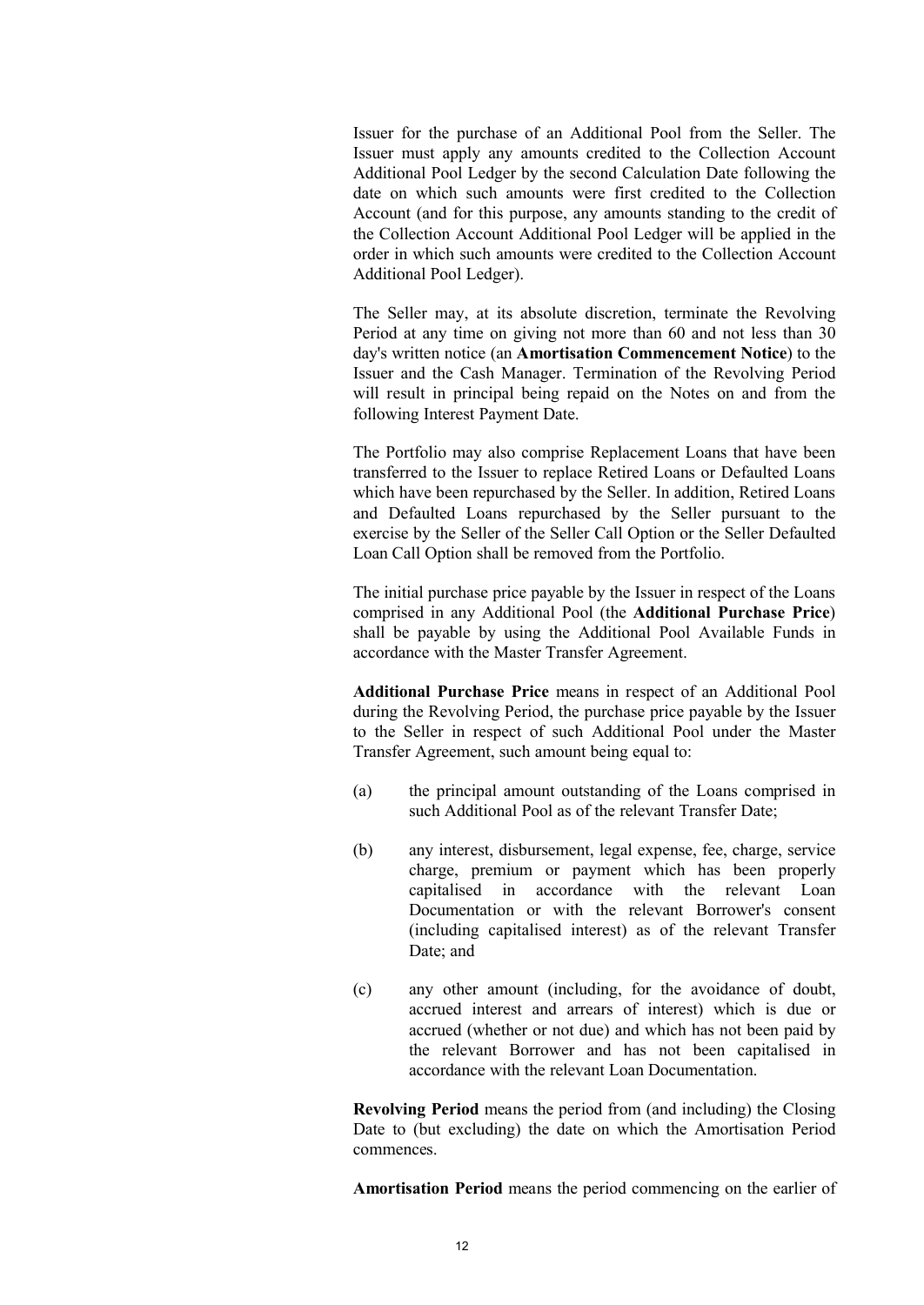(i) the first Interest Payment Date to fall not less than three years after the Closing Date and (ii) the occurrence of an Amortisation Event, and in each case, ending on the earlier of (a) the Final Maturity Date and (b) the Optional Redemption Date.

**Amortisation Event** means the occurrence of any of the following events during the Revolving Period:

- (a) a Termination Event occurs in relation to the Seller;
- (b) the Seller's banking license is revoked or suspended by the Bank of Greece or the Bank of Greece makes demand that the Seller cease its authorised operations in Greece;
- (c) any of the Seller, the Issuer or the Servicer gives notice in writing to the others that it has been advised or otherwise became aware that as a result of a change in any applicable laws or regulatory practice, the Issuer is prevented from purchasing an Additional Pool;
- (d) an Amortisation Commencement Notice is provided to the Issuer and the Cash Manager;
- (e) the amount standing to the credit of the Reserve Account on any Interest Payment Date and the immediately preceding Interest Payment Date was (in each case) less than the Required Reserve Fund Amount as at such date;
- (f) on any Interest Payment Date, amounts credited to the Collection Account Additional Pool Ledger exceed 20 per cent. of the Principal Amount Outstanding of the Notes;
- (g) any amount credited to the Collection Account Additional Pool Ledger has not been applied by the Issuer towards the purchase of an Additional Pool by the day before the second Calculation Date following the date on which such amount was first credited to the Collection Account and, for this purpose, any amounts standing to the credit of the Collection Account Additional Pool Ledger and applied by the Issuer for the purchase of an Additional Pool shall be treated as applied in the order in which such amounts were credited to the Collection Account Additional Pool Ledger;
- (h) the occurrence of a Servicer Termination Event; or
- (i) the occurrence of a Swap Agreement Termination Event.

(See section headed *Purchase of the Portfolio*)

Issuer Put Option: Under the terms of the Master Transfer Agreement, the Seller will grant the Issuer an option to sell to the Seller any Purchased Bond to the Seller which is a Syndicated Bond comprised in the Portfolio (the **Issuer Put Option**). The Issuer, or the Trustee on its behalf, will have the right to exercise an Issuer Put Option in respect of a Syndicated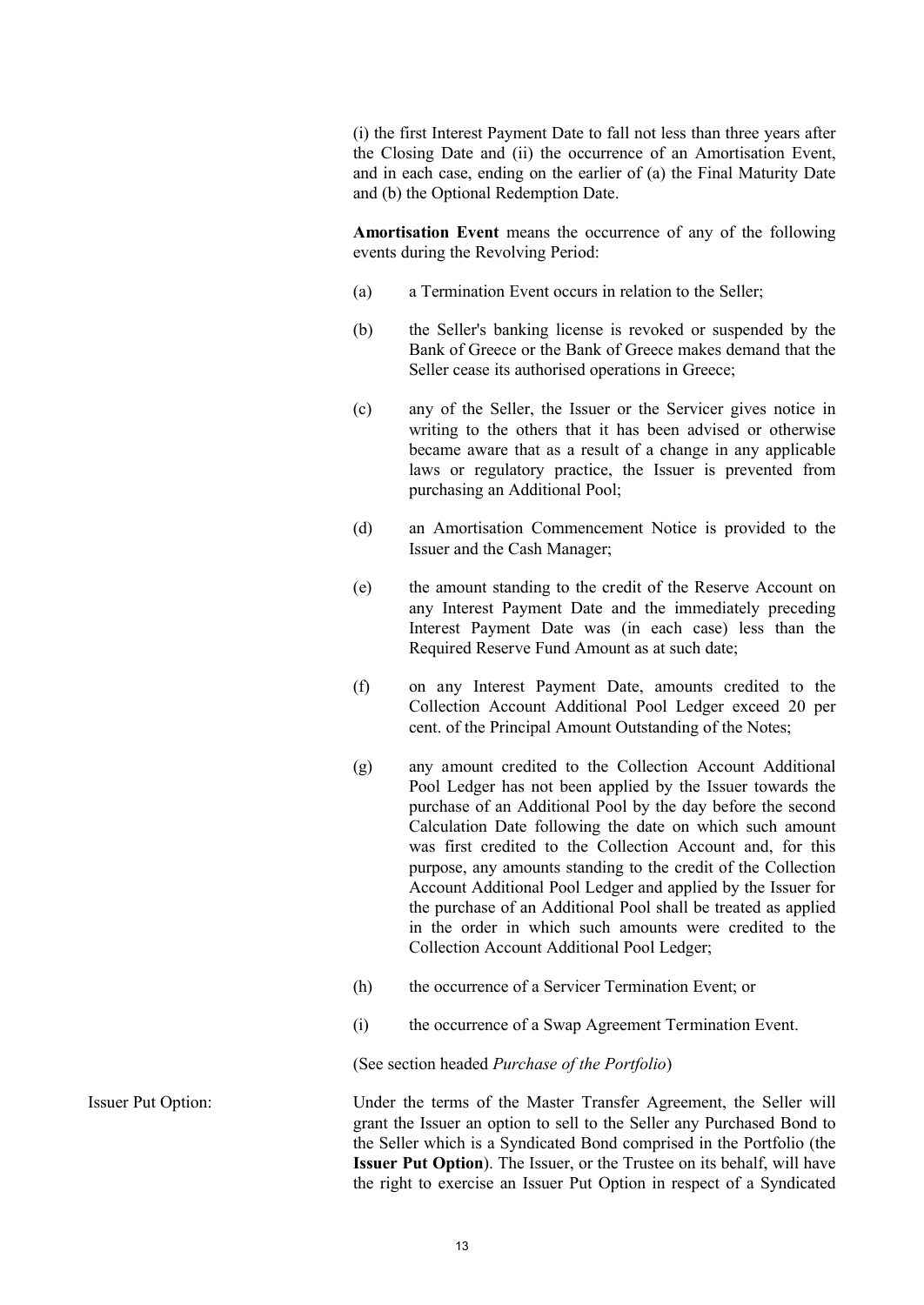|                                    | Bond upon the occurrence of an Issuer Put Option Event.                                                                                                                                                                                                                                                                                                                                                                                                                                                                                                                                                                                                                                                                                                                                                                                                                                                                                                                                                                                                                                                                                                                                                                                                                                                                                                                                                                                                                |
|------------------------------------|------------------------------------------------------------------------------------------------------------------------------------------------------------------------------------------------------------------------------------------------------------------------------------------------------------------------------------------------------------------------------------------------------------------------------------------------------------------------------------------------------------------------------------------------------------------------------------------------------------------------------------------------------------------------------------------------------------------------------------------------------------------------------------------------------------------------------------------------------------------------------------------------------------------------------------------------------------------------------------------------------------------------------------------------------------------------------------------------------------------------------------------------------------------------------------------------------------------------------------------------------------------------------------------------------------------------------------------------------------------------------------------------------------------------------------------------------------------------|
|                                    | (See section headed Purchase of the Portfolio)                                                                                                                                                                                                                                                                                                                                                                                                                                                                                                                                                                                                                                                                                                                                                                                                                                                                                                                                                                                                                                                                                                                                                                                                                                                                                                                                                                                                                         |
| Seller Defaulted Loan Call Option: | Under the terms of the Master Transfer Agreement, the Issuer will<br>grant the Seller an option to purchase any Purchased Loan comprised<br>in the Portfolio which has become a Defaulted Loan (the Seller<br>Defaulted Loan Call Option). The Seller will have the right to<br>exercise a Seller Defaulted Loan Call Option in respect of one or more<br>Defaulted Loan(s) at any time prior to the Final Maturity Date.                                                                                                                                                                                                                                                                                                                                                                                                                                                                                                                                                                                                                                                                                                                                                                                                                                                                                                                                                                                                                                              |
|                                    | The Seller may, instead of purchasing a Defaulted Loan from the<br>Issuer, require the Issuer to accept in consideration for the purchase,<br>the transfer of a Replacement Loan such that the aggregate of the<br>Principal Outstanding Balance of such Replacement Loans together<br>with any cash consideration equals the cash consideration that would<br>have been payable by the Seller to the Issuer.                                                                                                                                                                                                                                                                                                                                                                                                                                                                                                                                                                                                                                                                                                                                                                                                                                                                                                                                                                                                                                                          |
|                                    | (See section headed Purchase of the Portfolio)                                                                                                                                                                                                                                                                                                                                                                                                                                                                                                                                                                                                                                                                                                                                                                                                                                                                                                                                                                                                                                                                                                                                                                                                                                                                                                                                                                                                                         |
| <b>Description of the Notes</b>    |                                                                                                                                                                                                                                                                                                                                                                                                                                                                                                                                                                                                                                                                                                                                                                                                                                                                                                                                                                                                                                                                                                                                                                                                                                                                                                                                                                                                                                                                        |
| The Notes:                         | The $\epsilon$ 1,623,000,000 Class A Asset Backed Floating Rate Notes due<br>January 2035 and the $\epsilon$ 1,669,000,000 Class B Asset Backed Floating<br>Rate Notes due January 2035 to be issued on the Closing Date by the<br>Issuer.                                                                                                                                                                                                                                                                                                                                                                                                                                                                                                                                                                                                                                                                                                                                                                                                                                                                                                                                                                                                                                                                                                                                                                                                                             |
| Status, Form and Denomination:     | The Notes will be in bearer form in the denomination of $\epsilon$ 100,000.<br>The Notes of each class will initially be represented by a Temporary<br>Global Note, without interest coupons or talons, which will be<br>deposited with the Common Safekeeper for Euroclear and<br>Clearstream, Luxembourg on or about the Closing Date. Each<br>Temporary Global Note for each class will be exchangeable for<br>interests in a permanent Global Note, without interest coupons or<br>talons, not earlier than 40 days after the Closing Date upon<br>certification of non-U.S. beneficial ownership. Each Permanent<br>Global Note for each class will be exchangeable for Definitive Notes<br>only in the limited circumstances set out in the Permanent Global<br>Note, as described under "Terms and Conditions of the Notes" below.<br>The Notes are intended to be held in a manner which will allow<br>Eurosystem eligibility. This simply means that the Notes are intended<br>upon issue to be deposited with one of the ICSDs as Common<br>Safekeeper and does not necessarily mean that the Notes will be<br>recognised as eligible collateral for Eurosystem monetary policy and<br>intra-day credit operations by the Eurosystem either upon issue or at<br>any or all times during their life. Such recognition will depend upon<br>satisfaction of the Eurosystem eligibility criteria.<br>The Notes will constitute secured, direct and unconditional |
|                                    | obligations of the Issuer. The Notes will be constituted by a trust deed<br>governed by English law to be dated on or prior to the Closing Date                                                                                                                                                                                                                                                                                                                                                                                                                                                                                                                                                                                                                                                                                                                                                                                                                                                                                                                                                                                                                                                                                                                                                                                                                                                                                                                        |

(the **Trust Deed**) and each class of Notes will be secured by the same security. The Notes of each class will rank *pari passu* with the other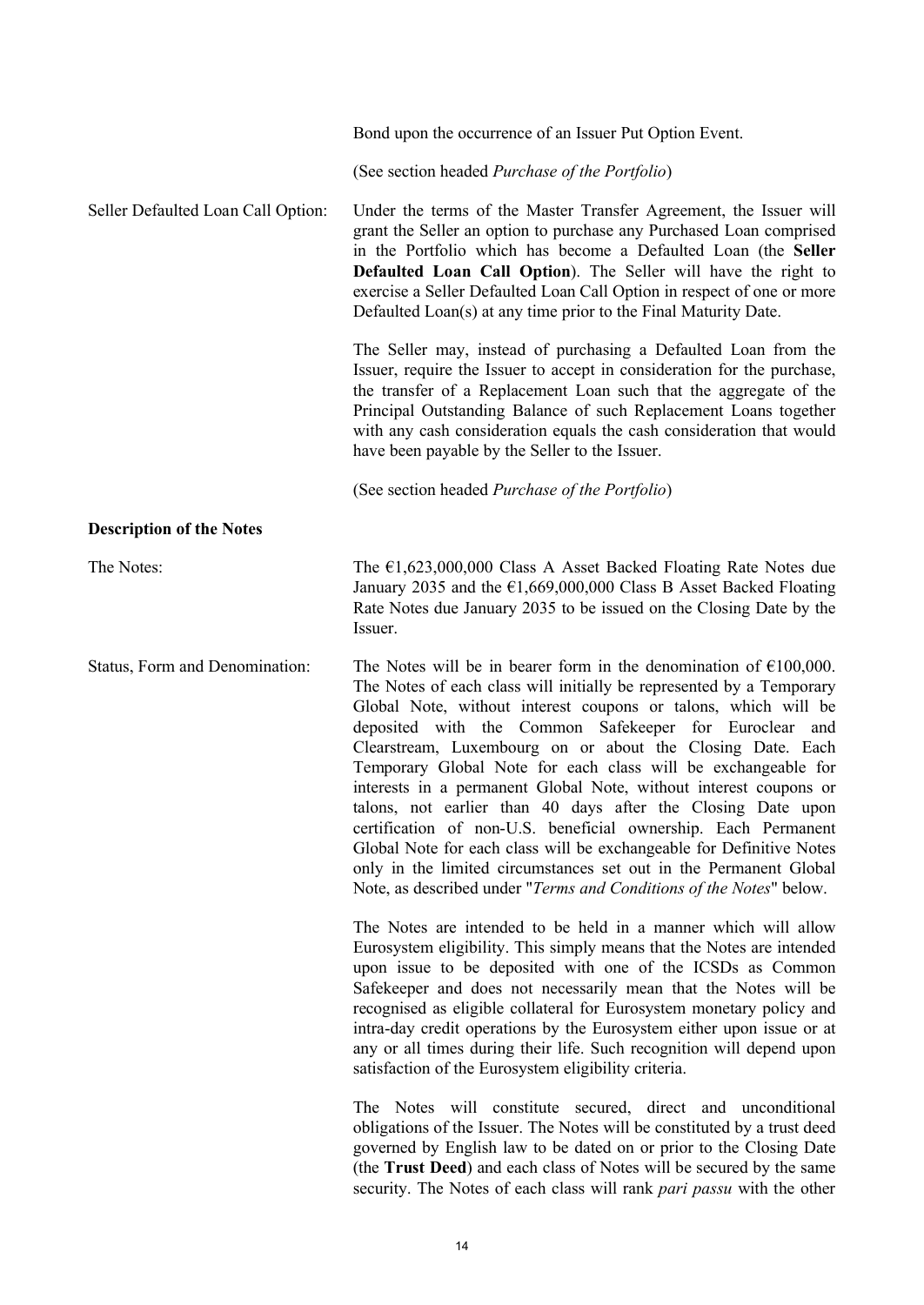Notes of the same class. The Class B Notes will rank subordinate to the Class A Notes in point of security and as to the payment of interest and principal.

It should be noted that, subject to certain exceptions described below, if amounts are due and payable to the Trustee, or any receiver or other appointee thereof, under the Trust Deed or the Deed of Charge, to the Servicer under the Servicing Agreement, to the Cash Manager under the Cash Management Agreement, to the Issuer Account Bank under the Bank Account Agreement, to the Issuer Corporate Services Provider and the Holdco Corporate Services Provider under the Issuer Corporate Services Agreement, to any of the Agents under the Agency Agreement or to the Swap Provider under the Swap Agreement, the Issuer's obligations in respect thereof, together with its obligations in respect of certain other amounts, as to which see *Application of Funds – Priority of Payments* below, will rank ahead of its obligations in respect of the Notes.

In connection with the exercise of the powers, trusts, rights, authorities, duties and discretions vested in it by the Trust Deed and/or any other Transaction Document, the Trustee shall:

- (a) except where expressly provided otherwise in the Trust Deed or any other Transaction Document, have regard to the interests of the Class A Noteholders and the Class B Noteholders equally provided that if in the opinion of the Trustee (for so long as there are any Class A Notes outstanding) there is a conflict between the interests of the Class A Noteholders on the one hand and the interests of Class B Noteholders on the other hand, it shall have regard only to the interests of the Class A Noteholders but so that this proviso shall not apply in the case of such powers, trusts, rights, authorities, duties and discretions:
	- I. in relation to which it is expressly stated that they may be exercised by the Trustee only if in its opinion the interests of the Noteholders of each class would not be materially prejudiced thereby; or
	- II. the exercise of which by the Trustee relates to any Basic Terms Modification, in which event the Trustee may exercise such powers, trusts, rights, authorities, duties and discretions only if it is satisfied that to do so will not be materially prejudicial to the interests of the Noteholders of each class that will be affected thereby;
- (b) where it is required to have regard to the interests of the Noteholders (or either class thereof), have regard to the interests of the Noteholders (or such class) as a class and in particular, but without prejudice to the generality of the foregoing, shall not be obliged to have regard to the consequences thereof for individual Noteholders resulting from their being for any purpose domiciled or resident in, or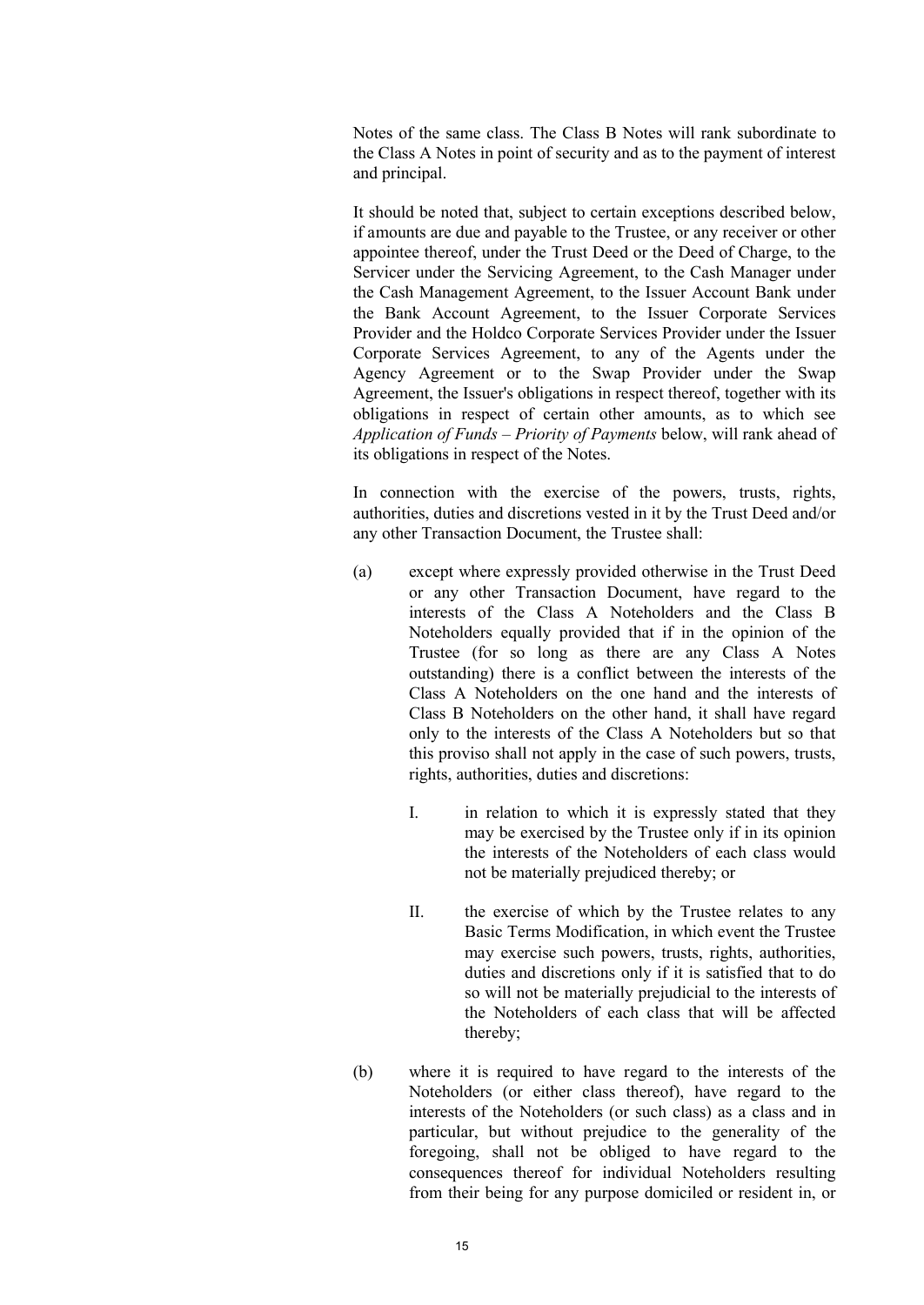otherwise connected with, or subject to, the jurisdiction of any particular territory and the Trustee shall not be entitled to require, nor shall any Noteholders be entitled to claim, from the Issuer, the Trustee or any other person any indemnification or payment in respect of any tax consequence of any such exercise upon individual Noteholders; and

(c) except where expressly provided otherwise, have regard only to the interests of the Noteholders and shall not be required to have regard to the interests of any Other Secured Party or any other person or to act upon or comply with any direction or request of any Other Secured Party or any other person whilst any amount remains owing to any Noteholder.

The Trust Deed will contain provisions limiting the powers of the holders of the Class B Notes, *inter alia*, to pass any Extraordinary Resolution (as defined in the Trust Deed) which, in the opinion of the Trustee, may affect the interests of the Class A Noteholders.

The Notes will be obligations of the Issuer only. The Notes will not be obligations or responsibilities of, or guaranteed by, any person other than the Issuer. In particular, the Notes will not be obligations or responsibilities of, or guaranteed by, the Trustee, the Servicer, the Arrangers, the Subordinated Loan Provider, the Swap Provider, the Paying Agents, the Agent Bank, the Issuer Account Bank, the Cash Manager, the Issuer Corporate Services Provider, Holdco, the Holdco Corporate Services Provider or the Seller.

On and from the Closing Date the obligations of the Issuer will be secured over the assets and undertaking of the Issuer only.

Interest:<br>Interest on the Notes is payable by reference to successive Interest Periods. Interest on the Notes will be payable semi-annually in arrear in euro on 20 January and 20 July in each year (subject to adjustment for non-business days), (each an **Interest Payment Date**) commencing on the Interest Payment Date falling on 20 January 2010.

> The first Interest Period will commence on (and include) the Closing Date and end on (but exclude) the Interest Payment Date falling in 20 January 2010. Each subsequent Interest Period will commence on (and include) an Interest Payment Date and end on (but exclude) the next succeeding Interest Payment Date.

> Interest on the Class A Notes for each Interest Period will accrue on their principal amount outstanding at an annual rate equal to the sum of EURIBOR for six month deposits (save in the case of the payment due on the first Interest Payment Date in respect of which it will be determined by reference to the linear interpolation of seven month and eight month EURIBOR (**Note EURIBOR**)) plus a margin of 0.30 per cent. per annum.

> Interest on the Class B Notes for each Interest Period will accrue on their Principal Amount Outstanding at an annual rate equal to the sum of EURIBOR for six month deposits (save in the case of the payment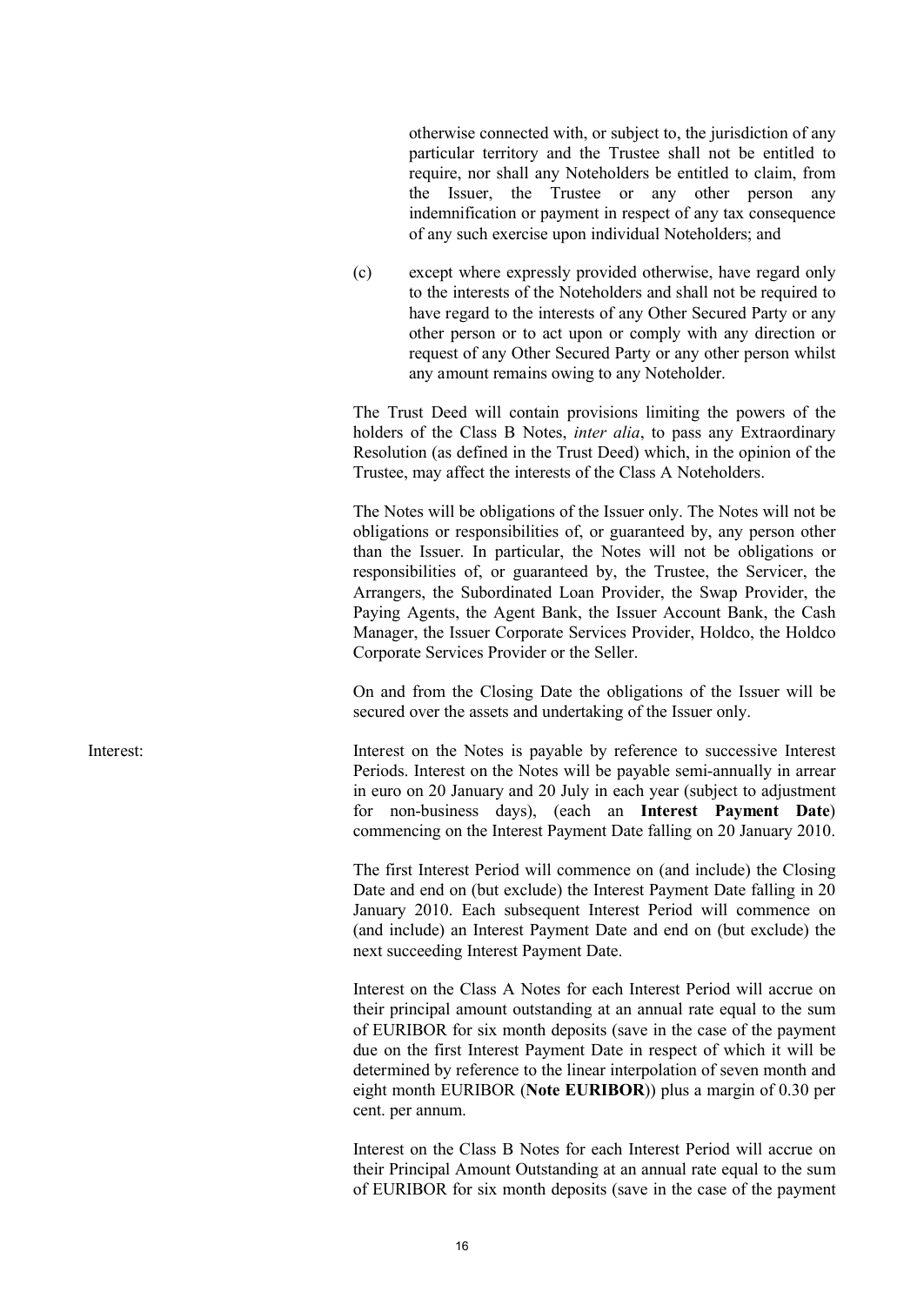|                                               | due on the first Interest Payment Date in respect of which it will be<br>determined by reference to Note EURIBOR).                                                                                                                                                                                                                                                                                                                                                           |  |  |
|-----------------------------------------------|------------------------------------------------------------------------------------------------------------------------------------------------------------------------------------------------------------------------------------------------------------------------------------------------------------------------------------------------------------------------------------------------------------------------------------------------------------------------------|--|--|
|                                               | Non-payment of any amount of interest in respect of the Class A<br>Notes will constitute an Event of Default and such interest is not<br>subject to deferral. In the event there are no Class A Notes then<br>outstanding, non-payment of any amount of interest in respect of the<br>Class B Notes will constitute an Event of Default and such interest is<br>not subject to deferral.                                                                                     |  |  |
| Withholding Tax:                              | Payments of interest and principal on the Notes will be made subject<br>to any applicable withholding or deduction for or on account of any<br>tax (wherever such tax is imposed) and neither the Issuer nor the<br>Paying Agents will be obliged to pay any additional amounts as a<br>consequence.                                                                                                                                                                         |  |  |
|                                               | (See section headed Taxation)                                                                                                                                                                                                                                                                                                                                                                                                                                                |  |  |
| Final Redemption:                             | Unless previously redeemed in full, each class of Notes will mature at<br>their then Principal Amount Outstanding on the Interest Payment Date<br>falling in January 2035 (the Final Maturity Date), together with<br>accrued interest thereon.                                                                                                                                                                                                                              |  |  |
| Mandatory Redemption of the<br>Notes in Part: | On each Interest Payment Date the Issuer shall apply Available Funds<br>in redeeming the Notes in whole or in part on such Interest Payment<br>Date in accordance with the Priority of Payments.                                                                                                                                                                                                                                                                             |  |  |
| <b>Issuer Optional Redemption:</b>            | The Notes will be subject to redemption in full (but not in part), at the<br>option of the Issuer on giving not more than 60 and not less than 30<br>days' notice to the Noteholders, the Trustee, the Paying Agents and<br>the Swap Provider in an amount equal to their Principal Amount<br>Outstanding plus accrued but unpaid interest relating to that class in<br>each of the following circumstances, on any Interest Payment Date<br>(the Optional Redemption Date): |  |  |
|                                               | (a)<br>following a Tax Event; or                                                                                                                                                                                                                                                                                                                                                                                                                                             |  |  |
|                                               | (b)<br>if on such date the aggregate Principal Amount Outstanding<br>of the Notes is 10 per cent. or less of the aggregate Principal<br>Amount Outstanding of the Notes as at the Closing Date; or                                                                                                                                                                                                                                                                           |  |  |
|                                               | after it has become unlawful (by reason of a change in law in<br>(c)<br>the Hellenic Republic or the United Kingdom or the<br>interpretation or administration thereof since the Closing<br>Date) for the Issuer to perform its obligations under the Notes<br>or under any of the Transaction Documents (a Regulatory<br>Event),                                                                                                                                            |  |  |
|                                               | provided that, in each case, the Issuer will only redeem the Notes on<br>such Interest Payment Date if it is in a position to discharge all its<br>liabilities in respect of the Notes and any amounts to be paid pari<br>passu with or in priority to the Notes according to the Priority of                                                                                                                                                                                |  |  |

applicable.

Payments or the Post-Enforcement Priority of Payments, as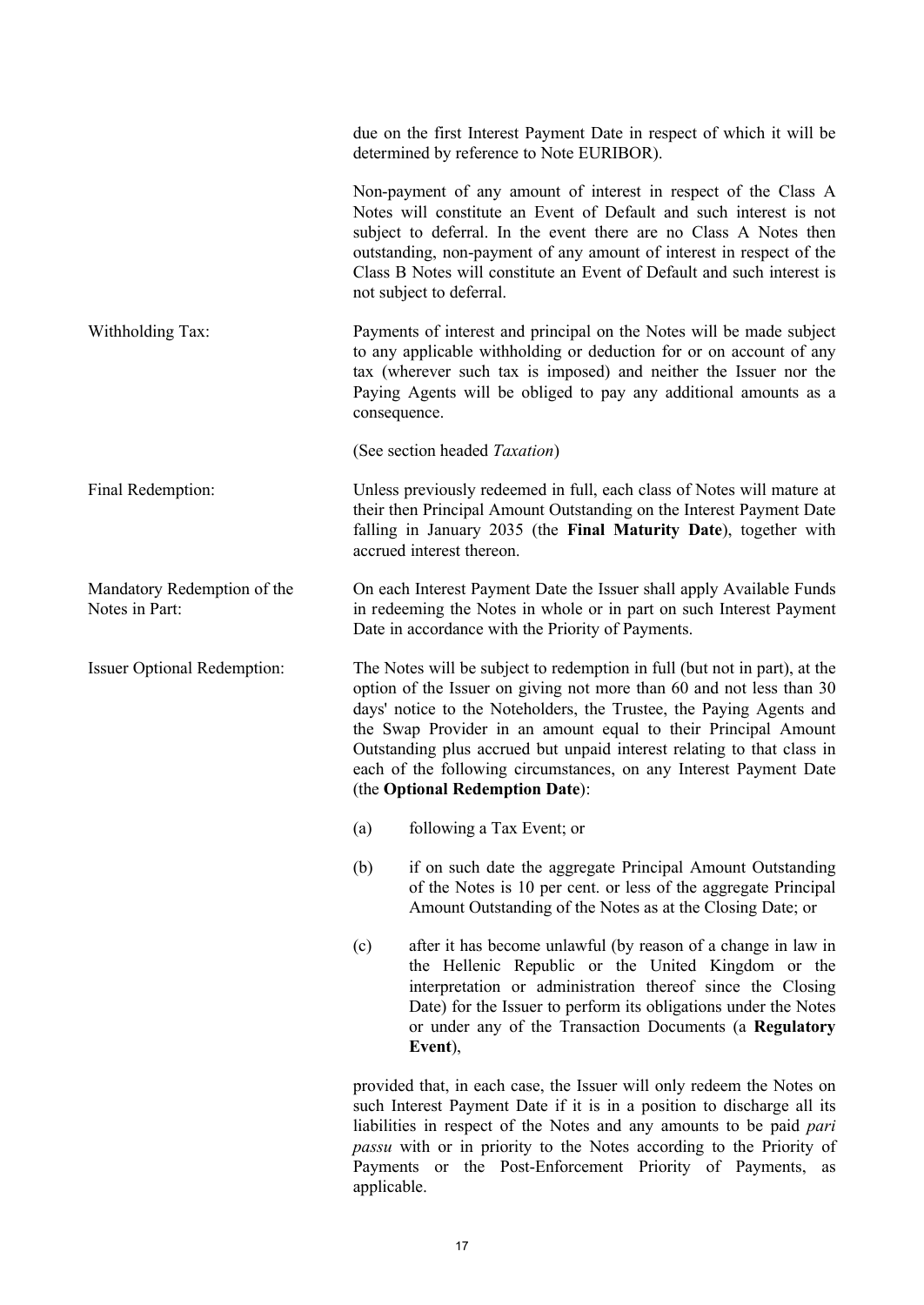**Tax Event** means any of the following:

- (i) any amount in respect of tax is required to be deducted or withheld from amounts of interest or principal payable to the Issuer on the Purchased Loans, by reason of a change in law, or a change in the interpretation or administration thereof, which change becomes effective after the Closing Date and/or the Seller is required to pay an additional amount in respect of Tax to the Issuer as a result of a change in law or a change in the interpretation or administration thereof in accordance with the terms of the Master Transfer Agreement; or
- (ii) on the occasion of the next Interest Payment Date, the Issuer (or any Paying Agent on its behalf) would be required to make any withholding or deduction from any payment of principal or interest in respect of any of the Notes for or on account of any present or future tax, duty or charge of whatsoever nature incurred or levied by or on behalf of the United Kingdom, the Hellenic Republic or any authority thereof or therein; or
- (iii) the Issuer becomes subject to taxation or incurs a taxation liability in Greece by reason of a change in law, or a change in the interpretation or administration thereof, where such change becomes effective after the Closing Date,

and in the case of (ii), the Issuer having been unable (having used reasonable endeavours) to avoid the event described above by arranging the substitution of a company as principal debtor under the Notes, which is incorporated and/or tax resident in another jurisdiction approved in writing by the Trustee, on terms acceptable to the Trustee and consistent with the then current criteria of the Rating Agency.

Seller Call Option: Pursuant to the Master Transfer Agreement the Issuer has granted the Seller an option to purchase the Portfolio, under the terms and subject to the conditions set out therein, on any Interest Payment Date falling after the Closing Date (the **Seller Call Option**).

> Following receipt from the Seller of notice that it intends to exercise the option granted to it by the Issuer pursuant to the Master Transfer Agreement to purchase the Portfolio in full on the next Interest Payment Date, the Notes will be subject to redemption in full (but not in part), on giving not more than 60 and not less than 30 days' notice to the Noteholders, the Trustee, the Paying Agents and the Swap Provider in an amount equal to their Principal Amount Outstanding plus accrued but unpaid interest relating to that class of Notes on such Interest Payment Date provided that the Issuer will only redeem the Notes on such Interest Payment Date if it is in a position to discharge all its liabilities in respect of the Notes and any amounts to be paid *pari passu* with or in priority to the Notes according to the Priority of Payments or the Post-Enforcement Priority of Payments, as applicable.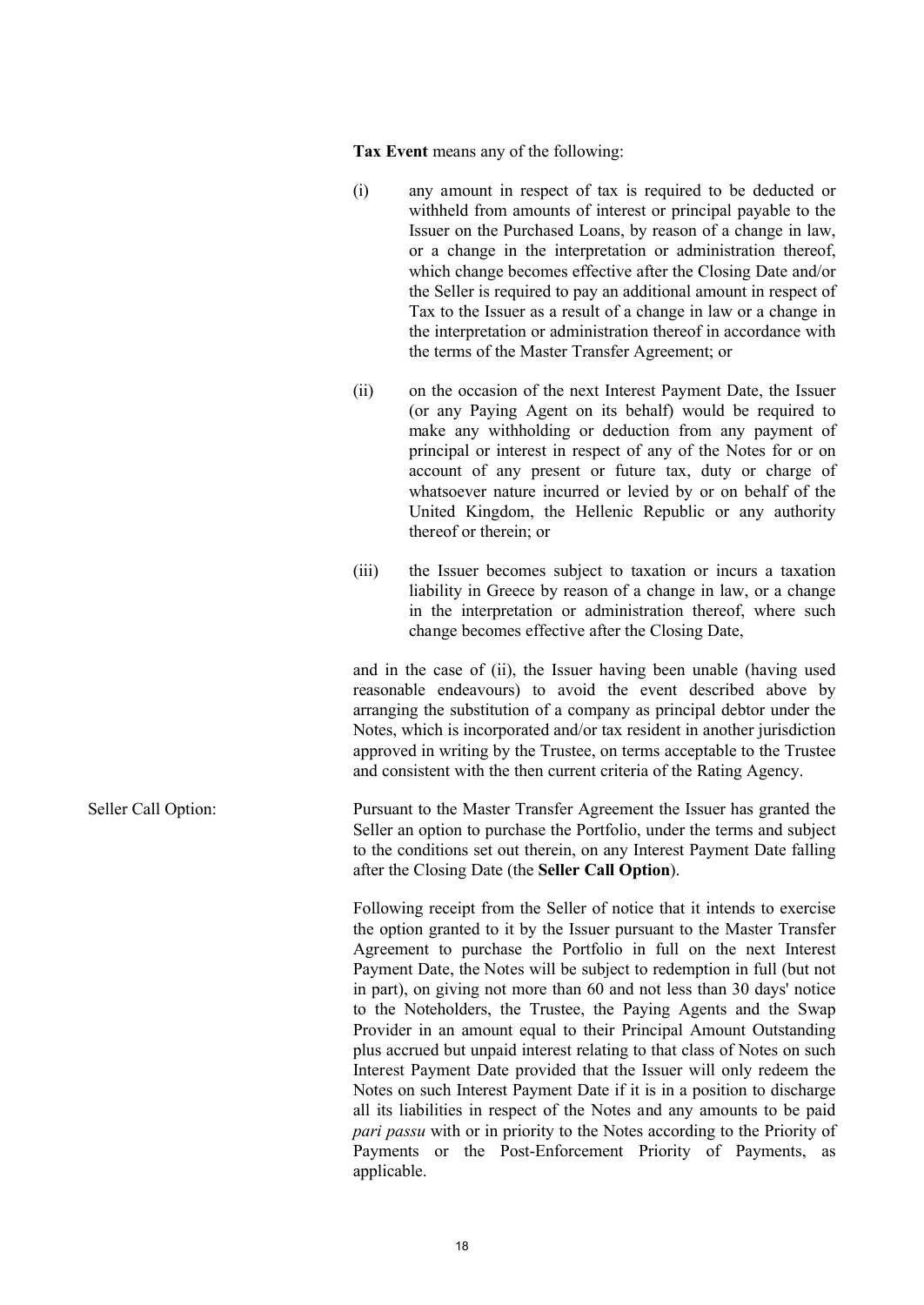| Principal amortisation:     | Noteholders will not be entitled to receive payments of principal on<br>their respective Classes of Notes prior to the end of the Revolving<br>Period. |                                                                                                                                                                                                                                                                         |                                                                                                                                                                                                                 |                                                                                                                                                                                                                                                                                                                                                                                                                                                                                                                                                                                                                                                                                                                                                 |  |
|-----------------------------|--------------------------------------------------------------------------------------------------------------------------------------------------------|-------------------------------------------------------------------------------------------------------------------------------------------------------------------------------------------------------------------------------------------------------------------------|-----------------------------------------------------------------------------------------------------------------------------------------------------------------------------------------------------------------|-------------------------------------------------------------------------------------------------------------------------------------------------------------------------------------------------------------------------------------------------------------------------------------------------------------------------------------------------------------------------------------------------------------------------------------------------------------------------------------------------------------------------------------------------------------------------------------------------------------------------------------------------------------------------------------------------------------------------------------------------|--|
|                             |                                                                                                                                                        | of Funds below.                                                                                                                                                                                                                                                         |                                                                                                                                                                                                                 | During the Amortisation Period but prior to the enforcement of the<br>Security, Noteholders will be entitled to receive payments of principal<br>on their respective classes of Notes on each Interest Payment Date<br>during the Amortisation Period to the extent that the Issuer has funds<br>available for the purpose (and any other items ranking <i>pari passu</i><br>therewith) after making payment, on such Interest Payment Date, of<br>any liabilities due for payment and ranking in priority to payments of<br>principal on such class of Notes as provided in the Conditions, the<br>Trust Deed, the Cash Management Agreement and in the Deed of<br>Charge and in the manner and in the amounts specified in <i>Application</i> |  |
| Rating:                     | It is expected that the Class A Notes, when issued, will be assigned an<br>Aaa rating by Moody's. No rating will be assigned to the Class B<br>Notes.  |                                                                                                                                                                                                                                                                         |                                                                                                                                                                                                                 |                                                                                                                                                                                                                                                                                                                                                                                                                                                                                                                                                                                                                                                                                                                                                 |  |
| Listing:                    | Application has been made to have the Notes approved for listing on<br>the Irish Stock Exchange.                                                       |                                                                                                                                                                                                                                                                         |                                                                                                                                                                                                                 |                                                                                                                                                                                                                                                                                                                                                                                                                                                                                                                                                                                                                                                                                                                                                 |  |
| Purchases:                  | The Issuer is not permitted to purchase the Notes.                                                                                                     |                                                                                                                                                                                                                                                                         |                                                                                                                                                                                                                 |                                                                                                                                                                                                                                                                                                                                                                                                                                                                                                                                                                                                                                                                                                                                                 |  |
| Governing Law of the Notes: | English.                                                                                                                                               |                                                                                                                                                                                                                                                                         |                                                                                                                                                                                                                 |                                                                                                                                                                                                                                                                                                                                                                                                                                                                                                                                                                                                                                                                                                                                                 |  |
| Security for the Notes:     |                                                                                                                                                        | The Notes will have the benefit of security that is granted, or created,<br>as the case may be:                                                                                                                                                                         |                                                                                                                                                                                                                 |                                                                                                                                                                                                                                                                                                                                                                                                                                                                                                                                                                                                                                                                                                                                                 |  |
|                             | (a)                                                                                                                                                    |                                                                                                                                                                                                                                                                         | by a pledge operating by law over the Issuer's interest in the<br>Purchased Loans, Related Security and the Ancillary Rights,<br>in the Collection Account pursuant to Paragraph 18, Article<br>10 of Law 3156; |                                                                                                                                                                                                                                                                                                                                                                                                                                                                                                                                                                                                                                                                                                                                                 |  |
|                             | (b)                                                                                                                                                    |                                                                                                                                                                                                                                                                         | Pledge Agreement);                                                                                                                                                                                              | by a pledge under Greek law over the Reserve Account<br>pursuant to a Greek law account pledge agreement (the Greek                                                                                                                                                                                                                                                                                                                                                                                                                                                                                                                                                                                                                             |  |
|                             | (c)                                                                                                                                                    | pursuant to a deed of charge between, among others, the<br>Issuer and the Trustee for the benefit of the Trustee, the<br>Noteholders and the Other Secured Creditors (the Deed of<br><b>Charge</b> ) which will create the following English law security<br>interests: |                                                                                                                                                                                                                 |                                                                                                                                                                                                                                                                                                                                                                                                                                                                                                                                                                                                                                                                                                                                                 |  |
|                             |                                                                                                                                                        | (i)                                                                                                                                                                                                                                                                     |                                                                                                                                                                                                                 | a first priority charge over the bank account(s) of the<br>Issuer including the Issuer Transaction Account;                                                                                                                                                                                                                                                                                                                                                                                                                                                                                                                                                                                                                                     |  |
|                             |                                                                                                                                                        | (ii)                                                                                                                                                                                                                                                                    |                                                                                                                                                                                                                 | first priority security assignments over the Issuer's<br>right, title and interest in the following English law<br>governed documents:                                                                                                                                                                                                                                                                                                                                                                                                                                                                                                                                                                                                          |  |
|                             |                                                                                                                                                        |                                                                                                                                                                                                                                                                         | (A)                                                                                                                                                                                                             | the Agency Agreement;                                                                                                                                                                                                                                                                                                                                                                                                                                                                                                                                                                                                                                                                                                                           |  |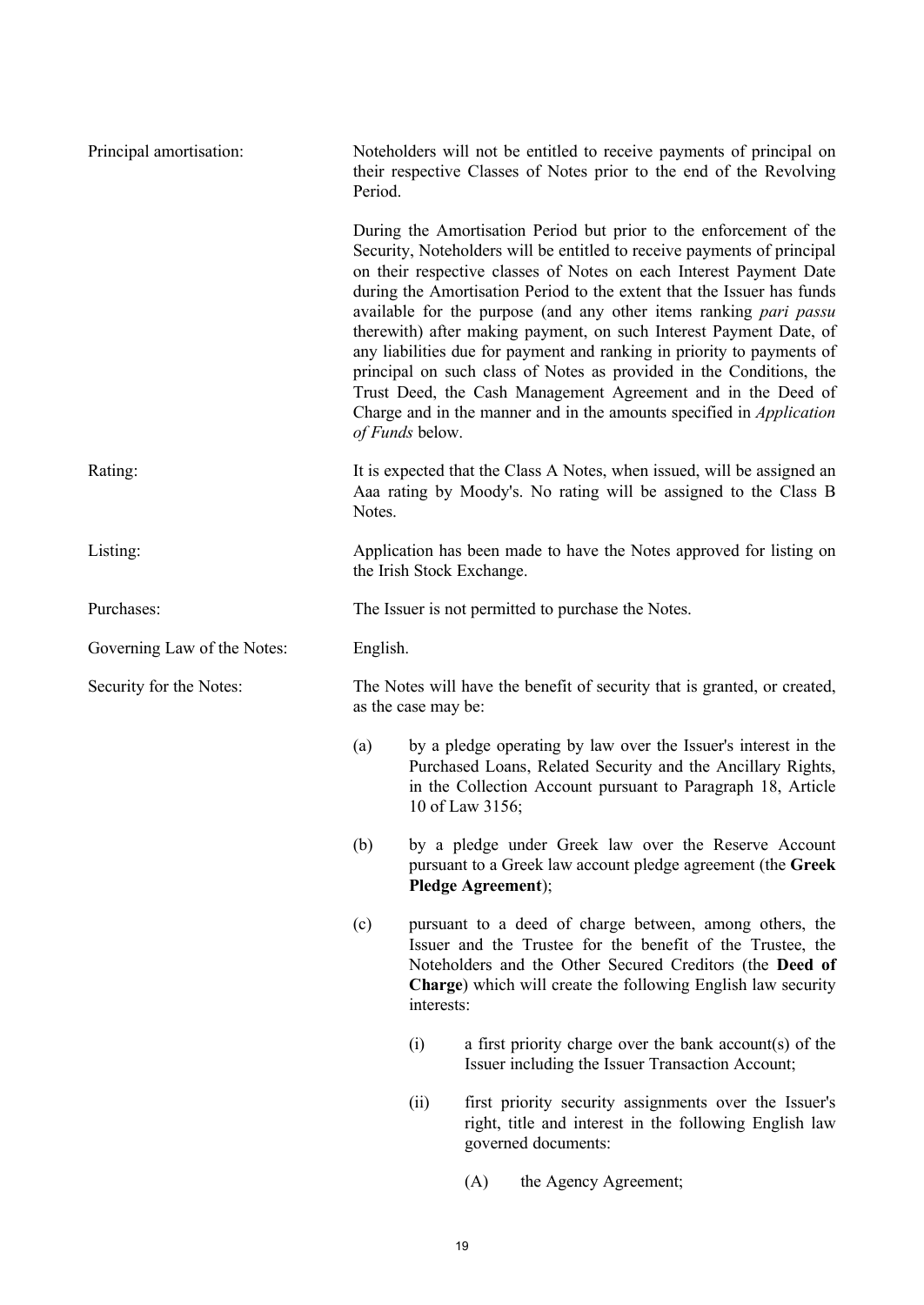|                                   |                                                                                                                                                                                                                                                |  | (F)                   | the Servicing Agreement;                                                                                                                                                                                                                                                                                                                                                                                                                                                                                                                                                                                                                                                                                      |
|-----------------------------------|------------------------------------------------------------------------------------------------------------------------------------------------------------------------------------------------------------------------------------------------|--|-----------------------|---------------------------------------------------------------------------------------------------------------------------------------------------------------------------------------------------------------------------------------------------------------------------------------------------------------------------------------------------------------------------------------------------------------------------------------------------------------------------------------------------------------------------------------------------------------------------------------------------------------------------------------------------------------------------------------------------------------|
|                                   |                                                                                                                                                                                                                                                |  | $\left( G\right)$     | the Subordinated Loan Agreements;                                                                                                                                                                                                                                                                                                                                                                                                                                                                                                                                                                                                                                                                             |
|                                   |                                                                                                                                                                                                                                                |  | (H)                   | the Issuer Corporate Services Agreement;                                                                                                                                                                                                                                                                                                                                                                                                                                                                                                                                                                                                                                                                      |
|                                   |                                                                                                                                                                                                                                                |  | $\rm (I)$             | the Holdco Corporate Services Agreement;                                                                                                                                                                                                                                                                                                                                                                                                                                                                                                                                                                                                                                                                      |
|                                   |                                                                                                                                                                                                                                                |  | (J)                   | the Bank Account Agreement; and                                                                                                                                                                                                                                                                                                                                                                                                                                                                                                                                                                                                                                                                               |
|                                   | (d)                                                                                                                                                                                                                                            |  | secured by the above. | a floating charge over any rights or assets of the Issuer not                                                                                                                                                                                                                                                                                                                                                                                                                                                                                                                                                                                                                                                 |
|                                   |                                                                                                                                                                                                                                                |  |                       | The pledges, charges and assignments referred to in paragraphs (a),<br>$(b)$ , $(c)$ , and $(d)$ are together the <b>Security</b> .                                                                                                                                                                                                                                                                                                                                                                                                                                                                                                                                                                           |
| <b>Other Agreements</b>           |                                                                                                                                                                                                                                                |  |                       |                                                                                                                                                                                                                                                                                                                                                                                                                                                                                                                                                                                                                                                                                                               |
| Servicing Agreement:              |                                                                                                                                                                                                                                                |  |                       | Under the Servicing Agreement, Alpha acting as Servicer will agree<br>to service the Loans on behalf of the Issuer and the Trustee (in<br>relation to their respective interests therein). Such services will<br>include, <i>inter alia</i> , collecting payments under and enforcing the terms<br>of the Purchased Loans and the provision of certain ancillary services<br>including the storing and safe-keeping of the Bond Certificates and all<br>documents relating to the Purchased Loans and the Related Security<br>and maintaining all such licences, approvals, authorisations and<br>consents as may be necessary in connection with the performance of<br>the servicing of the Purchased Loans. |
| <b>Bond Certificates Account:</b> | Under the Servicing Agreement, the Servicer will open and maintain<br>in the name of the Issuer a custody account where all Bond<br>Certificates representing the Purchased Bonds will be deposited (the<br><b>Bond Certificates Account).</b> |  |                       |                                                                                                                                                                                                                                                                                                                                                                                                                                                                                                                                                                                                                                                                                                               |
|                                   |                                                                                                                                                                                                                                                |  |                       | The Bond Certificates Account will, pursuant to Greek Law<br>3588/2007 (the Greek Bankruptcy Law), be segregated from all<br>other accounts held in the name of other customers by the Servicer.                                                                                                                                                                                                                                                                                                                                                                                                                                                                                                              |
|                                   |                                                                                                                                                                                                                                                |  |                       | The Servicing Agreement incorporates certain conditions required by<br>the criteria of the Rating Agency for servicing agreements entered into<br>with securitisation issuers, as set out in the Servicing Agreement.                                                                                                                                                                                                                                                                                                                                                                                                                                                                                         |
|                                   |                                                                                                                                                                                                                                                |  |                       | (See section headed Servicing of the Portfolio)                                                                                                                                                                                                                                                                                                                                                                                                                                                                                                                                                                                                                                                               |
| Swap Agreement:                   |                                                                                                                                                                                                                                                |  |                       | On or prior to the Closing Date the Issuer and the Swap Provider will<br>enter into a euro interest rate swap transaction as evidenced by a                                                                                                                                                                                                                                                                                                                                                                                                                                                                                                                                                                   |

(B) the Master Transfer Agreement;

(D) the Swap Agreement;

(E) the Subscription Agreement;

(C) the Cash Management Agreement;

20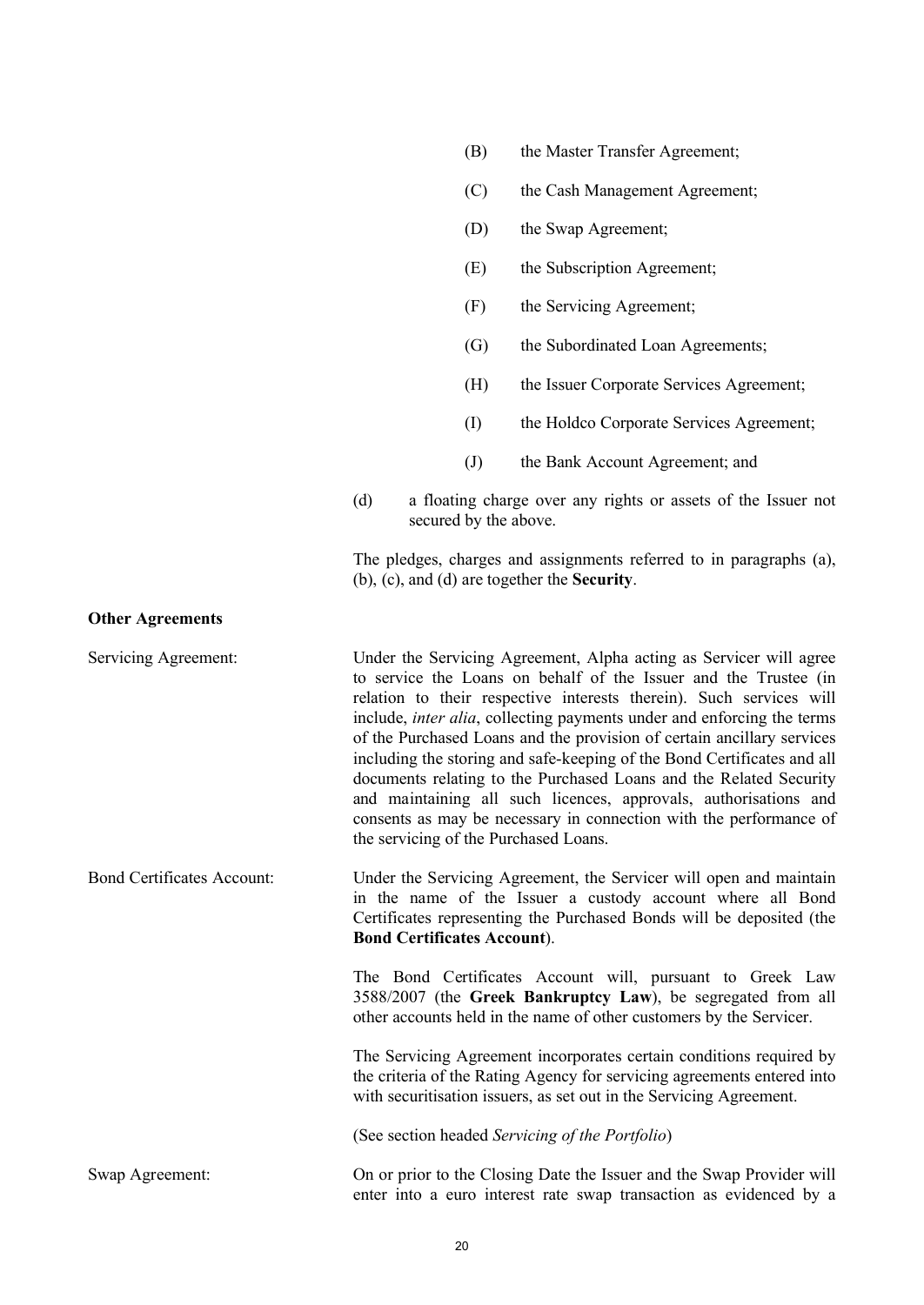confirmation to the Master Agreement (the **Swap Transaction**). The Swap Transaction supplements and forms part of a 1992 ISDA Master Agreement (Multi-Currency Cross Border) dated on or prior to the Closing Date and as amended and supplemented from time to time, between, *inter alios*, the Issuer, the Swap Provider and the Trustee (the **Master Agreement**, and together with the Swap Transaction, the **Swap Agreement**). The Swap Agreement incorporates certain conditions required by the criteria of the Rating Agency for swap agreements entered into with securitisation issuers, as set out in the Swap Agreement. (See section headed *Summary of Principal Documents – Swap Agreement*) Subordinated Loan Agreements: The Subordinated Loan Provider will make two subordinated loans to the Issuer (each a Subordinated Loan and together the Subordinated Loans): 1) the subordinated expenses loan (the **Subordinated Expenses Loan**) pursuant to a subordinated expenses loan agreement (the **Subordinated Expenses Loan Agreement**); and 2) the subordinated reserve loan (the **Subordinated Reserve Loan**) pursuant to a subordinated reserve loan agreement (the **Subordinated Reserve Loan Agreement**). The amounts made available to the Issuer pursuant to the terms of the Subordinated Loan Agreements are referred to herein as the Subordinated Loans. Subordinated Expenses Loan Agreement: The Subordinated Loan Provider will, pursuant to the Subordinated Expenses Loan Agreement, make the Subordinated Expenses Loan to the Issuer. The Subordinated Expenses Loan will be for an amount of  $\epsilon$ 100,000 and will be used by the Issuer to pay in full the initial expenses of the Issuer in connection with the purchase of the Initial Pool and the issue, listing and admission to trading of the Notes (including, but not limited to, the fees payable to the Arranger and the fees and commissions payable to the Trustee, the Rating Agency, the Issuer and the Corporate Services Provider) (together, the **Start-Up Expenses**). (See section headed *Summary of Principal Documents – Subordinated Expenses Loan Agreement*) Subordinated Reserve Loan Agreement: The Subordinated Loan Provider will, pursuant to the Subordinated Reserve Loan Agreement, make the Subordinated Reserve Loan to the Issuer. The Subordinated Reserve Loan will be for an amount of  $665,840,000$ , and will be fully drawn by the Issuer on the Closing Date in order to fund the Required Reserve Fund Amount.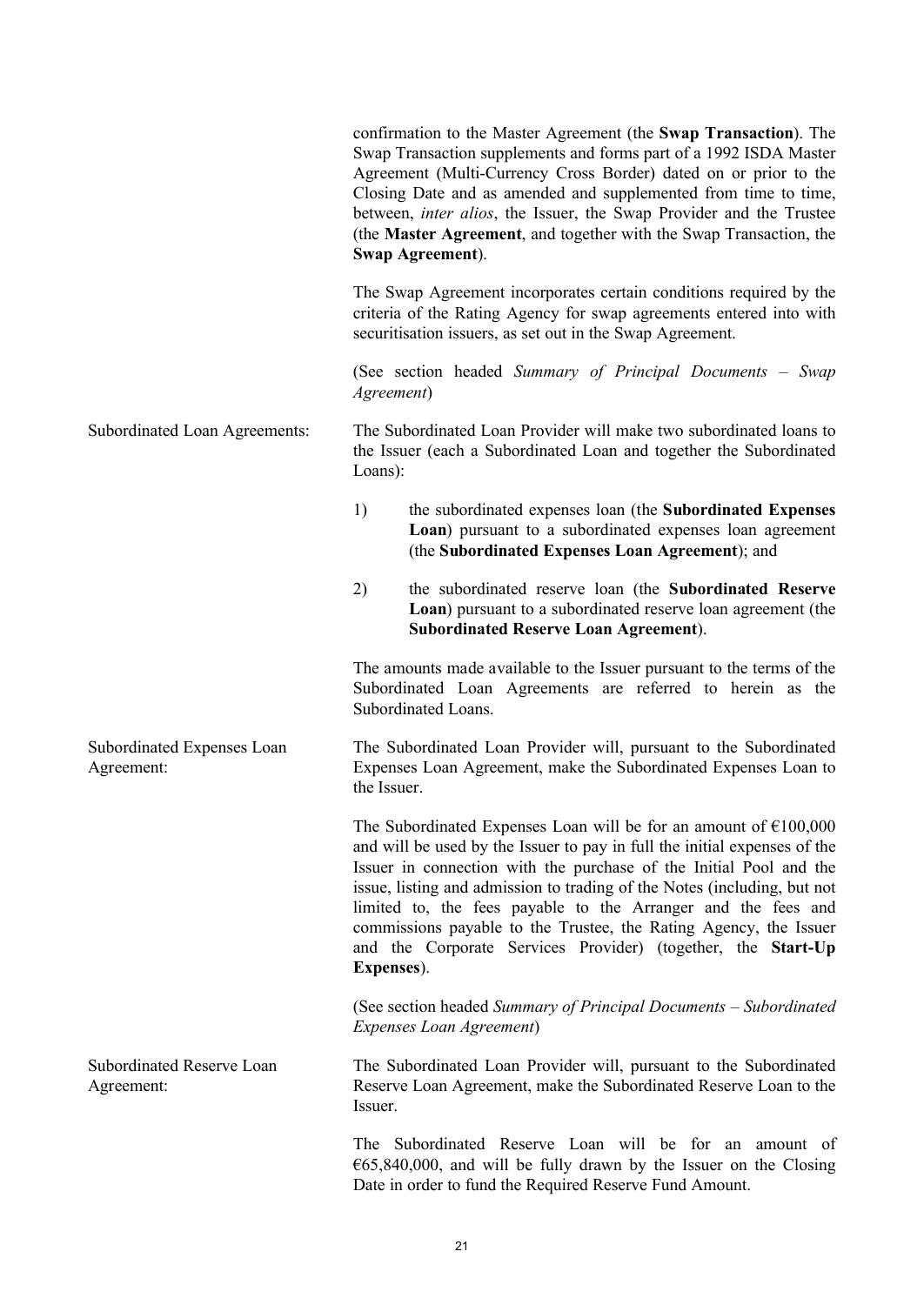## (See section headed *Summary of Principal Documents – Subordinated Reserve Loan Agreement*)

Collection Account: The Servicer will open and maintain a bank account denominated in euro at its 40 Stadiou Street branch in Athens in the name of the Issuer to be designated as the collection account under Law 3156 (the **Collection Account**). The Collection Account will be operated, in accordance with Article 10 of Law 3156, pursuant to a collection account agreement to be entered into between the Issuer, the Trustee and Alpha in its capacity as collection account bank (the **Greek Account Bank**) (the **Collection Account Agreement**).

> The Servicer will be required, pursuant to the Servicing Agreement, to credit all amounts (including, without limitation, interest, principal, fees (including any related break costs), charges and penalties, in each case, which relates to the Purchased Loans, including amounts representing interest accrued on the Purchased Loans prior to the relevant Transfer Date which form part of the Portfolio purchased by the Issuer) received in accordance with the Servicing Agreement (the **Collections**) to the Collection Account promptly upon receipt or collection. The Collections will be credited to the Collection Account, less deductions made by the Servicer in accordance with the Servicing Agreement, in respect of certain legal expenses associated with the ongoing servicing of the Purchased Loans, on the date of receipt of these amounts by the Servicer.

> Unless a Downgrading Event has occurred in respect of the Greek Account Bank, the Servicer will transfer all amounts standing to the credit of the Collection Account (which for avoidance of doubt will exclude any Levy deducted by the Servicer and paid to the Bank of Greece), together with any Collection Account Income (other than, during the Revolving Period, the amounts standing to the credit of the Collection Account Additional Pool Ledger), to the Issuer Transaction Account one Transfer Business Day prior to each Interest Payment Date. Upon the occurrence of a Downgrading Event, the Servicer will immediately transfer all amounts standing to the credit of the Collection Account (which for avoidance of doubt will exclude any Levy deducted by the Servicer and paid to the Bank of Greece) to the Issuer Transaction Account upon receipt or collection thereof. Unless a Downgrading Event has previously occurred, the amounts standing to the credit of the Collection Account Additional Pool Ledger will be transferred to the Issuer Transaction Account on the Transfer Business Day prior to the Interest Payment Date falling immediately after the expiry of the Revolving Period.

> The Collection Account will, pursuant to Law 3156, be segregated from all other accounts held in the name of other customers of Alpha. Only amounts which relate to the Portfolio will be paid into the Collection Account.

> If a substitute servicer which is not a credit institution for the purposes of law 3601/2007 of the Hellenic Republic is appointed, such substitute servicer will be required to appoint an Eligible Bank, that is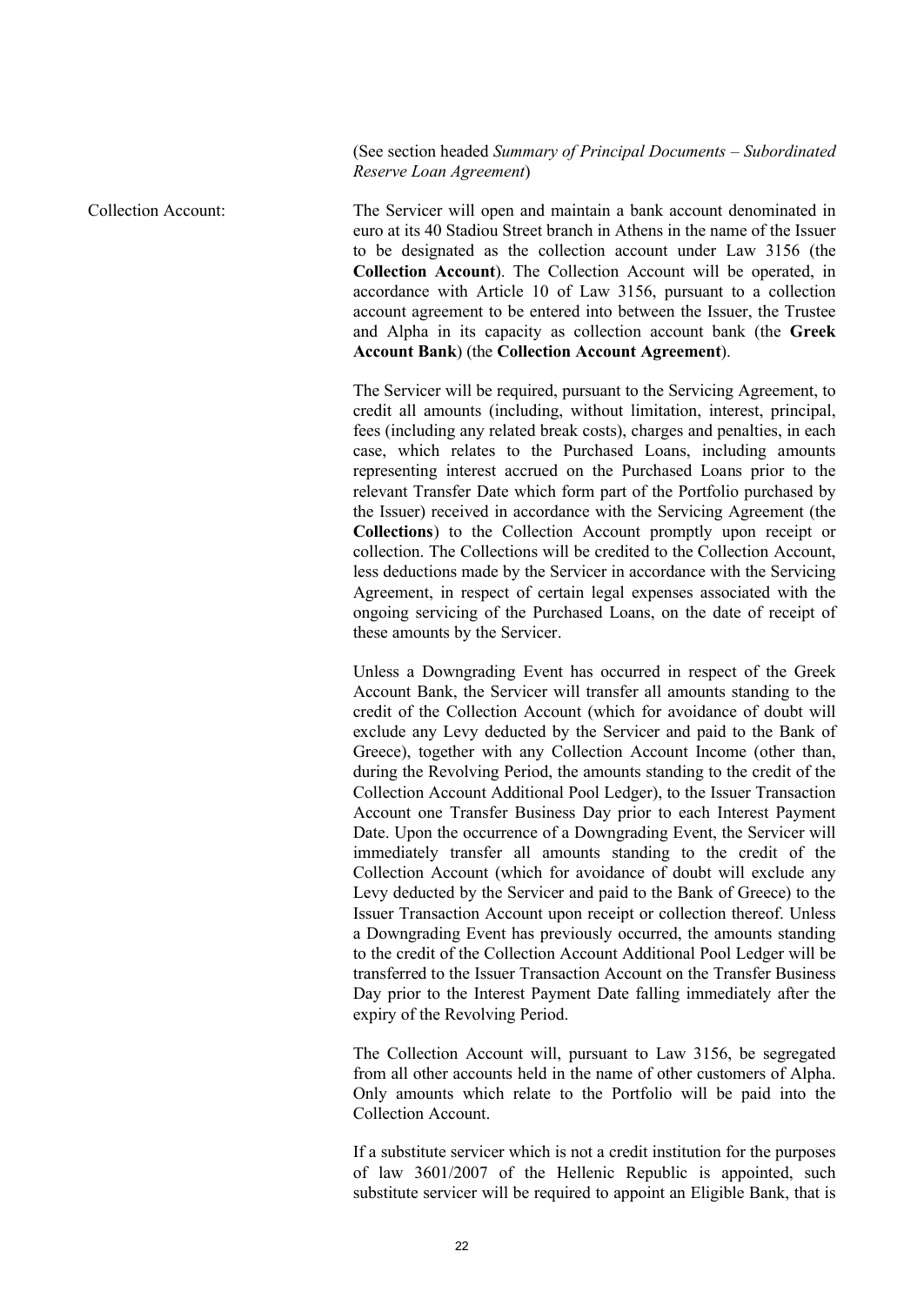satisfactory to the Trustee, in a jurisdiction in which such bank needs to be located for the purposes of Paragraphs 14 and 15, Article 10 of Law 3156 to open and operate the Collection Account in the name of the Issuer pursuant to the terms of a collection account agreement, to be on substantially the same terms as the Collection Account Agreement, to be entered into at the relevant time between the Issuer, the Trustee and such bank.

**Eligible Bank** means a bank the short term rating of which is not less than P-1 by Moody's and the long term ratings of which is not less than A3 by Moody's or such lower rating that complies with Moody's counterparty rating criteria from time to time.

Pursuant to the Collection Account Agreement, amounts standing to the credit of the Collection Account will accrue interest on an annual basis at a rate equal to the European Central Bank main refinancing operations rate (**ECB Rate**) minus 0.50 per cent, or in the event that such rate of interest is less than zero, a rate equal to the Euro Over Night Index Average (**EONIA**) less an agreed margin.

The Servicer will on each Servicer Report Distribution Date supply to the Cash Manager a report setting out the amount of the Collection Account Income transferred to the Issuer Transaction Account during the Collection Period ending immediately before such Servicer Report Distribution Date.

Issuer Bank Accounts: The Issuer Transaction Account will be established with the Issuer Account Bank in accordance with the terms of the Bank Account Agreement. The Reserve Account will be established with the Greek Account Bank in accordance with the terms of the Reserve Account Agreement.

> The Issuer Transaction Account and the Reserve Account are together referred as the **Issuer Bank Accounts**.

> Under the Bank Account Agreement and the Reserve Account Agreement, if either of the Issuer Account Bank or the Greek Account Bank ceases to be an Eligible Bank, then as soon as reasonably practicable thereafter, and in any case within 60 calendar days of such entity ceasing to be an Eligible Bank, the Issuer will procure the transfer of the relevant Issuer Bank Accounts to an Eligible Bank.

> Amounts of interest or other income received in respect of the amounts standing to the credit of the Issuer Bank Accounts, other than the Issuer Transaction Account, will be transferred to the Issuer Transaction Account on the last day of the last month of each quarter and will form part of the IBA Income.

> Each of the Issuer Account Bank and Greek Account Bank will, prior to each Determination Date supply to the Cash Manager a report setting out the amount of the IBA Income for the Collection Period ending immediately prior to such Determination Date.

Issuer Transaction Account: The Issuer will, on or about the Closing Date, open and maintain a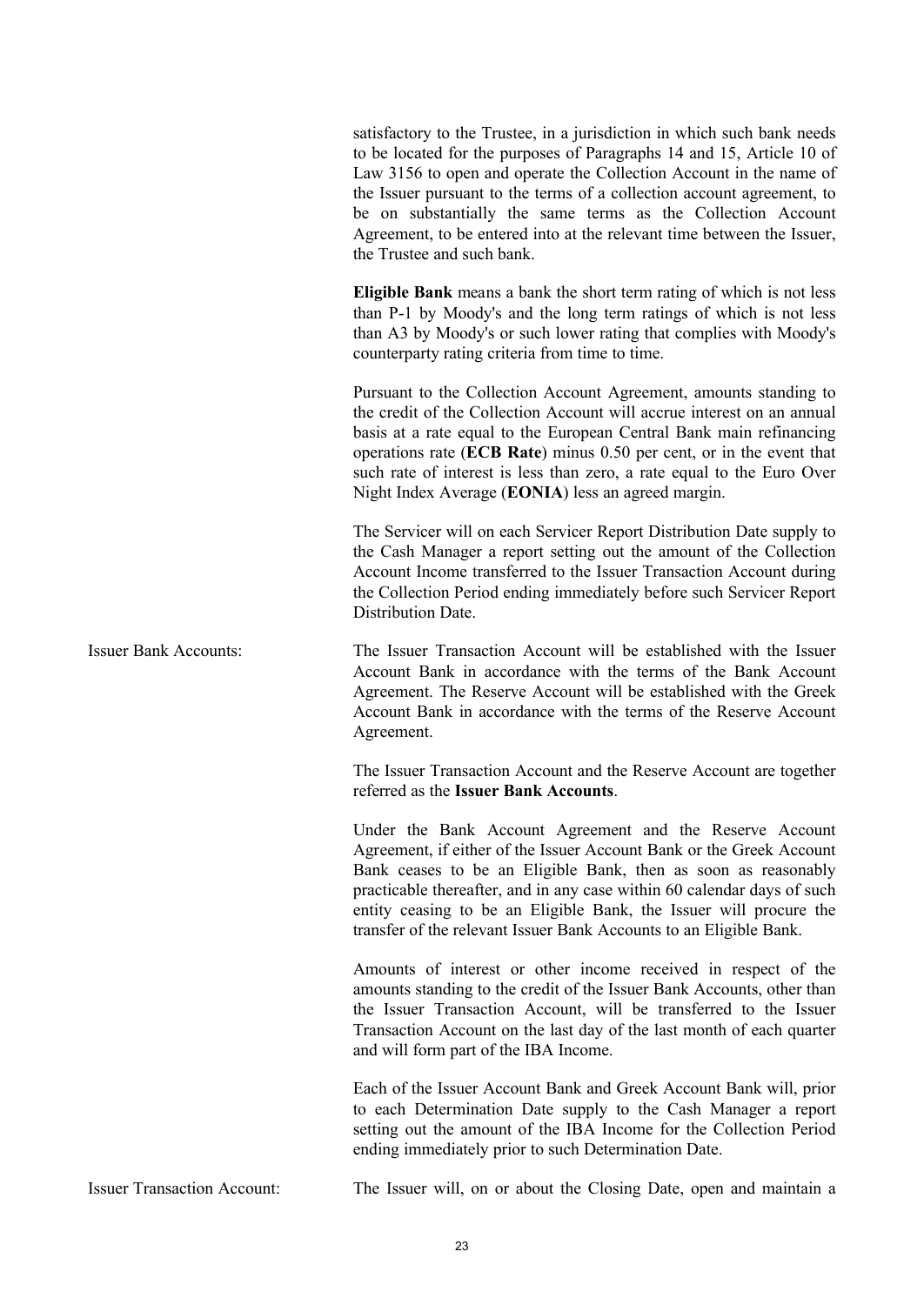|                   |                                                                                                            | designated euro bank account (the Issuer Transaction Account) with<br>the Issuer Account Bank in London, under the Bank Account<br>Agreement, into which all amounts received by the Issuer (including<br>all amounts received in respect of the Purchased Loans (other than as<br>provided above) and funds transferred from the Collection Account)<br>will be paid and from which the Issuer will make all payments<br>required to be made by it (including payments under the Notes). |  |  |  |
|-------------------|------------------------------------------------------------------------------------------------------------|-------------------------------------------------------------------------------------------------------------------------------------------------------------------------------------------------------------------------------------------------------------------------------------------------------------------------------------------------------------------------------------------------------------------------------------------------------------------------------------------|--|--|--|
| Reserve Account:  |                                                                                                            | The Issuer will, on or about the Closing Date, open and maintain a<br>designated bank account (the Reserve Account) with the Greek<br>Account Bank under the Reserve Account Agreement.                                                                                                                                                                                                                                                                                                   |  |  |  |
|                   |                                                                                                            | The Reserve Account will be funded on the Closing Date in the<br>amount of €65,840,000 (the Required Reserve Fund Amount) from<br>the proceeds of the Subordinated Reserve Loan.                                                                                                                                                                                                                                                                                                          |  |  |  |
|                   |                                                                                                            | The Required Reserve Fund Amount will decrease to zero if there are<br>no Class A Notes outstanding.                                                                                                                                                                                                                                                                                                                                                                                      |  |  |  |
|                   |                                                                                                            | Pursuant to the Reserve Account Agreement, amounts standing to the<br>credit of the Reserve Account will accrue interest on an annual basis<br>at a rate equal to the ECB Rate minus 0.50 per cent or in the event that<br>such rate of interest is less than zero, a rate equal to EONIA less an<br>agreed margin.                                                                                                                                                                       |  |  |  |
|                   |                                                                                                            | All interest payable in respect of the Reserve Account will be<br>transferred by the Greek Account Bank to the Issuer Transaction<br>Account one Transfer Business Day prior to each Calculation Date.                                                                                                                                                                                                                                                                                    |  |  |  |
| Cash Flows:       |                                                                                                            | For a description of the operation of the Issuer Bank Accounts see<br>section headed Cash Flow.                                                                                                                                                                                                                                                                                                                                                                                           |  |  |  |
| Sources of Funds: | The Issuer's receipts (the Receipts) in respect of a Collection Period,<br>will comprise the aggregate of: |                                                                                                                                                                                                                                                                                                                                                                                                                                                                                           |  |  |  |
|                   | (a)                                                                                                        | Income Receipts;                                                                                                                                                                                                                                                                                                                                                                                                                                                                          |  |  |  |
|                   | (b)                                                                                                        | Principal Receipts;                                                                                                                                                                                                                                                                                                                                                                                                                                                                       |  |  |  |
|                   | (c)                                                                                                        | the proceeds of the repurchase of any Retired Loan by the<br>Seller from the Issuer other than any proceeds of a repurchase<br>that are set-off against amounts due from the Issuer to the<br>Seller to purchase Replacement Loans from the Seller;                                                                                                                                                                                                                                       |  |  |  |
|                   | (d)                                                                                                        | the proceeds of the repurchase of any Defaulted Loan by the<br>Seller from the Issuer pursuant to the Seller Defaulted Loan<br>Call Option other than any proceeds of a repurchase that are<br>set-off against amounts due from the Issuer to the Seller to<br>purchase Replacement Loans from the Seller;                                                                                                                                                                                |  |  |  |
|                   | (e)                                                                                                        | the proceeds of any other sale of any Loan;                                                                                                                                                                                                                                                                                                                                                                                                                                               |  |  |  |
|                   | (f)                                                                                                        | any indemnity amounts, contractual damages or other<br>payments made to the Issuer by any party to any of the                                                                                                                                                                                                                                                                                                                                                                             |  |  |  |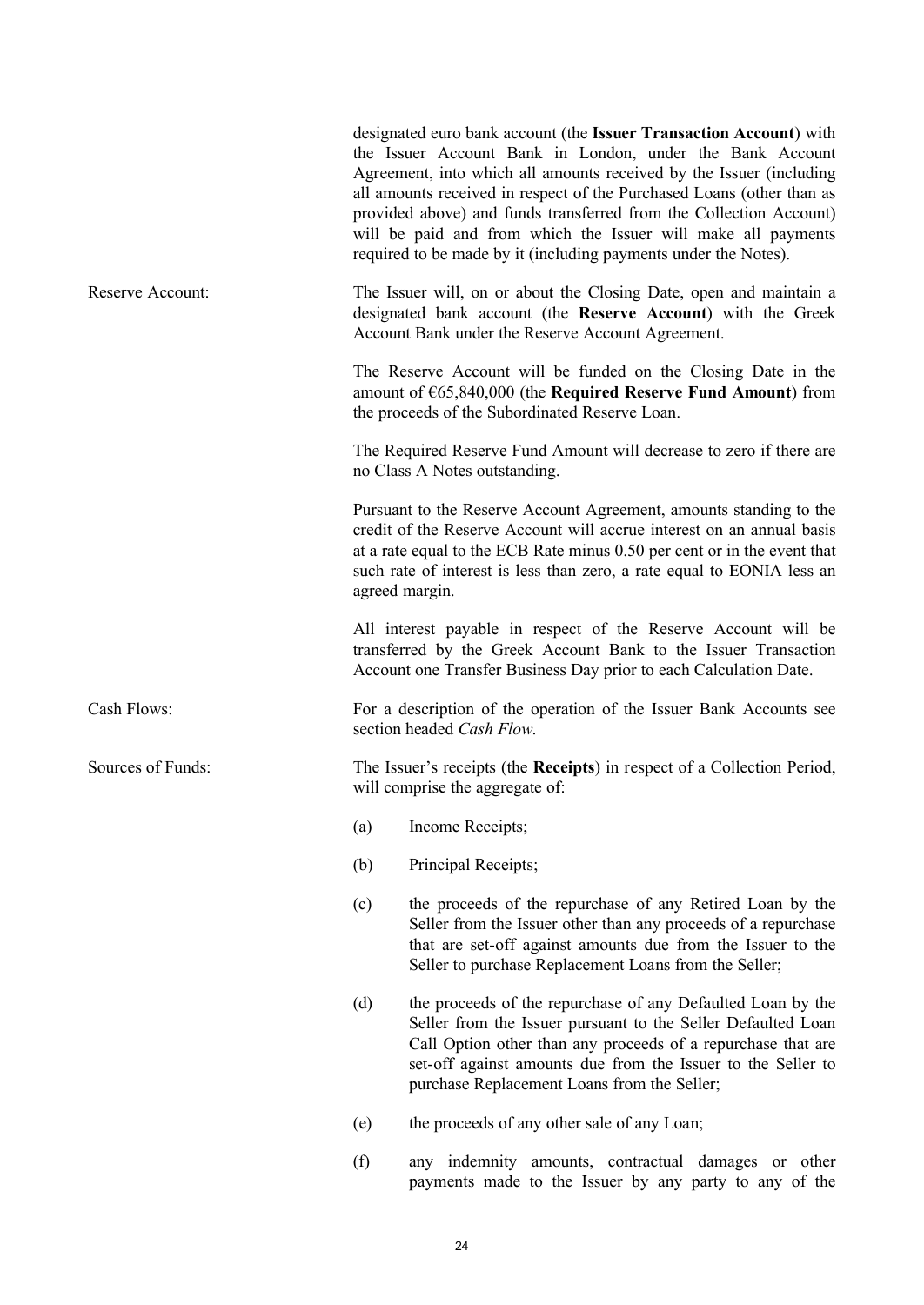Transaction Documents due to or in respect of any breach of or non-performance by that party of its obligations under the Transaction Documents (but not, for these purposes, including any Swap Replacement Premium Amount or Swap Collateral);

- (g) any indemnity amounts paid by the Seller on any Purchased Loan pursuant to the Master Transfer Agreement; and
- (h) all other amounts properly payable to the Issuer (if any),

without double-counting.

**Available Funds** means, as at a Calculation Date, an amount equal to the aggregate of:

- (a) the Receipts standing to the credit of the Issuer Transaction Account at the opening of business on the Determination Date immediately prior to such Calculation Date and any other Receipts to be transferred to the Issuer Transaction Account prior to the Interest Payment Date that falls immediately after such Calculation Date (but excluding, for the avoidance of doubt amounts representing Levy deducted by the Servicer and paid to the Bank of Greece);
- (b) any Swap Income due to be paid to the Issuer under the Swap Agreement on or prior to the immediately succeeding Interest Payment Date;
- (c) any amounts standing to the credit of the Collection Account Additional Pool Ledger immediately following the end of the Revolving Period; and
- (d) any other amounts (if any) standing to the credit of the Issuer Bank Accounts (except amounts credited thereto by mistake), other than:
	- (i) any amounts credited to the Issuer Retained Profit Ledger, such amounts standing to the credit of the Issuer Retained Profit Ledger to be applied, first, to meet and/or to make appropriate provision for any corporation tax liability of the Issuer in the U.K., and thereafter retained by the Issuer as its profit unless distributed by way of dividend to Holdings;
	- (ii) any Swap Replacement Premium Amount;
	- (iii) any Excess Swap Collateral; and
	- (iv) any Swap Tax Credit Amounts,

without double-counting.

### **Application of Funds**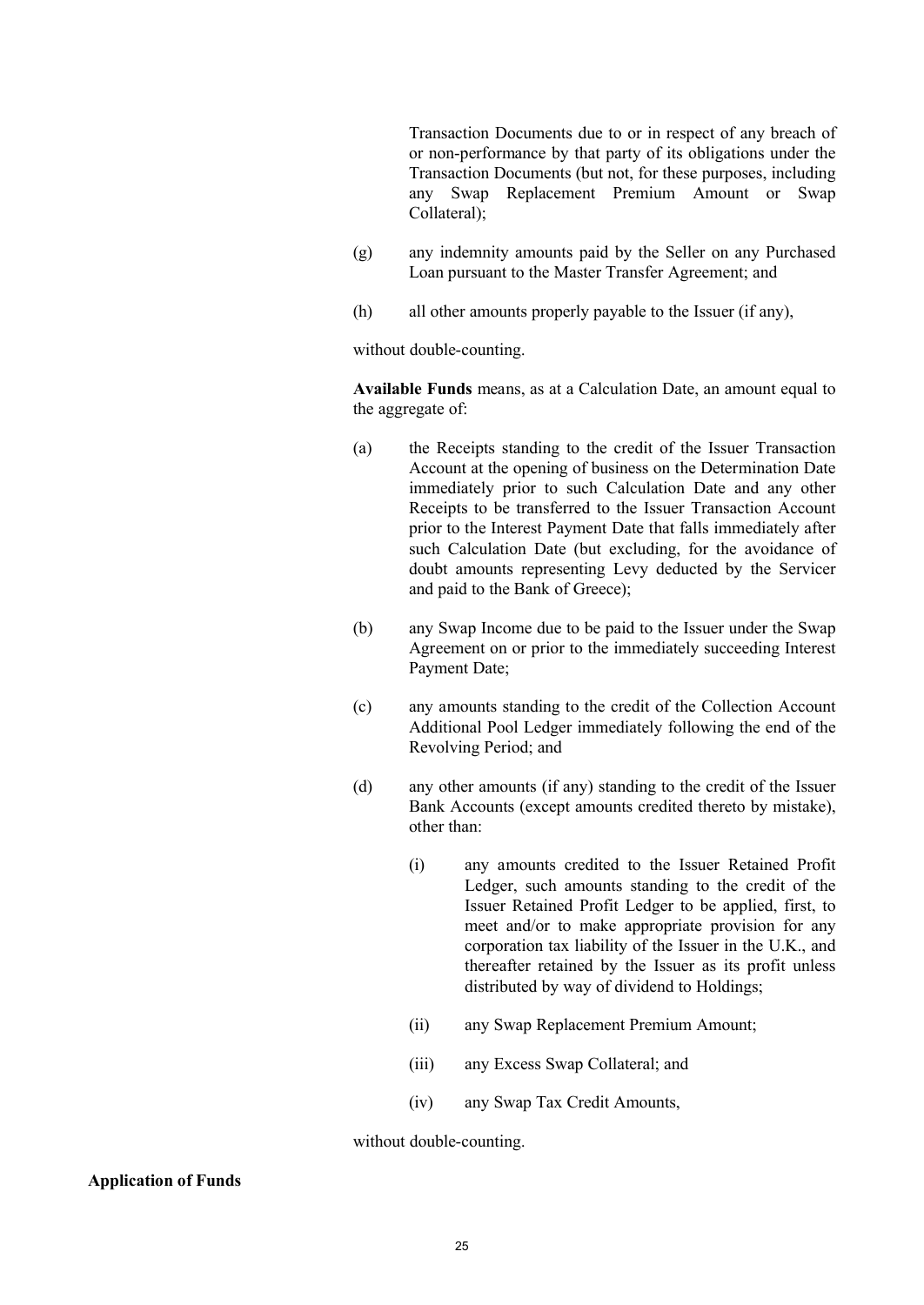*Priority of Payments:* Prior to the service of an Acceleration Notice, on each Interest Payment Date the Issuer and/or Cash Manager will apply the aggregate of the Available Funds, as determined on the immediately preceding Calculation Date, to make the following payments or provisions as set out below in the following manner and order of priority (the **Priority of Payments**) in each case only if and to the extent that payments or provisions of a higher priority have been made in full (together with, in each case, any amount in respect of VAT payable thereon as provided in the relevant agreement):

- (i) *firstly*, in or towards payment of, *pari passu* and *pro rata*  according to the respective amounts thereof, the costs, expenses, fees, remuneration and any indemnity payments (including any tax which may be payable thereon but excluding any tax which relates to the profit or income of the Trustee or any other party) (if any) payable to the Trustee and any persons appointed by the Trustee under the Trust Deed, the Deed of Charge and/or any other Transaction Document to which it is a party;
- (ii) *secondly*, in or towards payment of, *pari passu* and *pro rata*  according to the respective amounts thereof, (A) all amounts due to the Issuer Account Bank under the Bank Account Agreement and the Greek Account Bank under the Greek Account Bank Agreements, (B) all amounts due to the Cash Manager under the Cash Management Agreement, and (C) all amounts due to the Agents under the Agency Agreement;
- (iii) *thirdly*, in or towards payment of, *pari passu* and *pro rata*  according to the respective amounts thereof, (A) all amounts due to the Issuer Corporate Services Provider and the Holdco Corporate Services Provider under the Issuer Corporate Services Agreement, and (B) all amounts due to the Servicer under the Servicing Agreement;
- (iv) *fourthly*, in or towards payment of, *pari passu* and *pro rata*  according to the respective amounts thereof, (A) amounts, (including audit fees and fees due to the Rating Agency), which are payable by the Issuer to third parties and incurred without breach by the Issuer of the Trust Deed or the Deed of Charge and not provided for payment elsewhere and to provide for any such amounts expected to become due and payable by the Issuer on or after that Interest Payment Date (but before the subsequent Interest Payment Date), (B) to provide for the Issuer's corporation tax liability in the U.K. (save to the extent of that corporation tax on the Issuer's profit which can be met out of amounts standing to the credit of the Issuer Retained Profit Ledger), and (C) any other possible liability for taxation (including, without limitation, any VAT for which the Issuer is liable to account to any relevant tax authority) up to the subsequent Interest Payment Date;
- (v) *fifthly*, in or towards payment of amounts due and payable to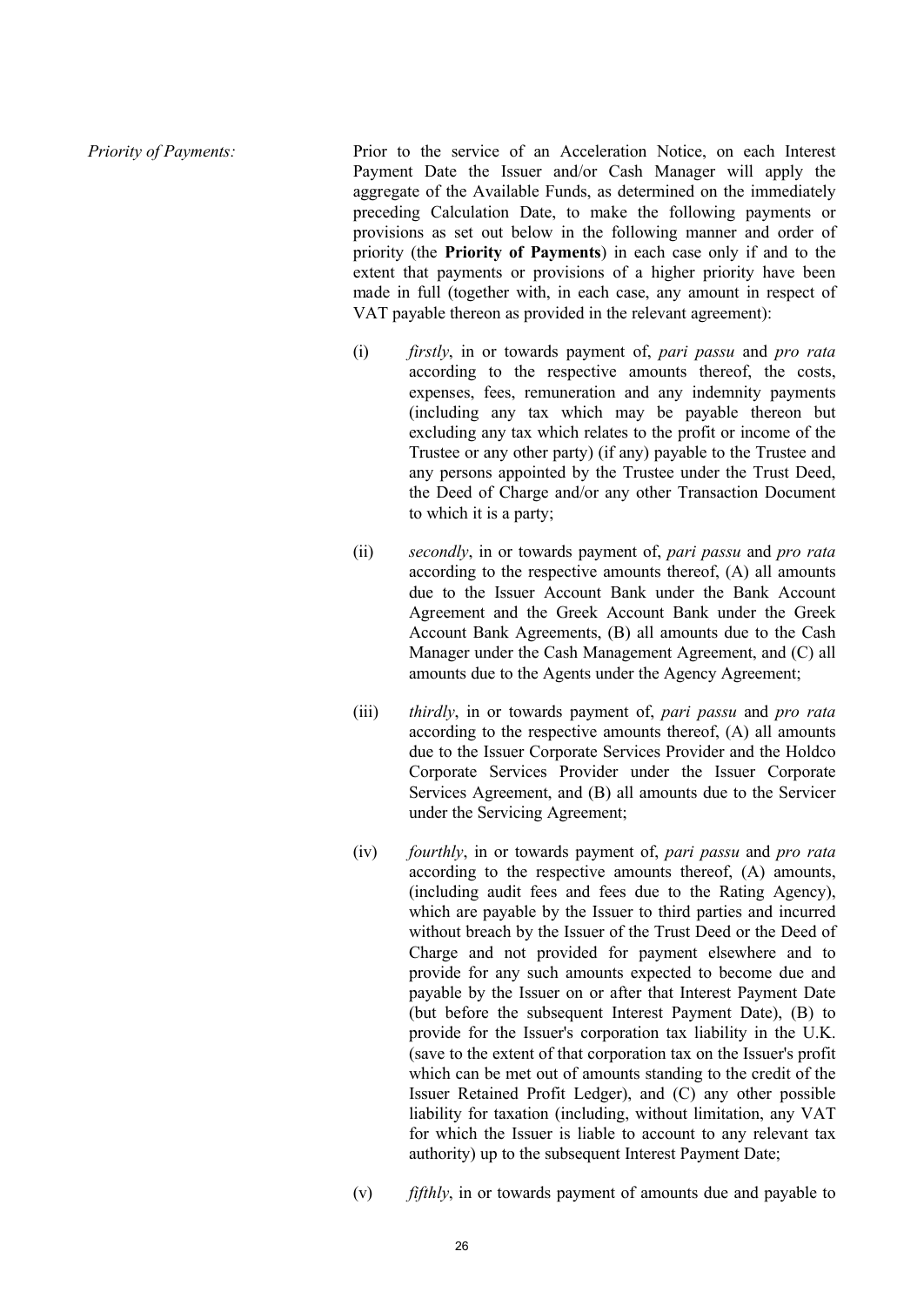the Swap Provider under the Swap Agreement (other than Swap Subordinated Amounts);

- (vi) *sixthly*, in payment to the Issuer of an amount equal to 0.01 per cent. of the aggregate of the Income Receipts for the Collection Period which ended immediately prior to such Calculation Date (the **Issuer Retained Profit**), which shall be recorded in a separate ledger (the **Issuer Retained Profit Ledger**) and retained in the Issuer Transaction Account, and thereafter dealt with in accordance with the Transaction Documents:
- (vii) *seventhly*, in or towards payment of interest due on the Class A Notes;
- (viii) *eighthly*, in the case of an Interest Payment Date falling in the Revolving Period, to credit an amount equal to the Additional Pool Reserve Amount to a separate ledger on the Collection Account (the **Collection Account Additional Pool Ledger**) to be used for the purchase of Additional Pools;
- (ix) *ninthly*, in or towards redemption of the Class A Notes in an amount equal to the Class A Note Redemption Amount;
- (x) *tenthly*, for so long as there are Class A Notes outstanding, in crediting the Reserve Account until the amount of the Reserve Account equals the Required Reserve Fund Amount;
- (xi) *eleventhly*, in or towards payment of interest due on the Class B Notes;
- (xii) *twelfthly*, in or towards redemption of the Class B Notes in an amount equal to the Class B Note Redemption Amount;
- (xiii) *thirteenthly*, in or towards payment of any Swap Subordinated Amounts;
- (xiv) *fourteenthly*, in or towards payment, *pari passu* and *pro rata*, according to the respective amounts thereof, of interest due on the Subordinated Loans or, if the Issuer has not been provided with an exemption authority from HMRC to make payments of interest to the Subordinated Loan Provider free of withholding or deduction for or on account of tax on or prior to such Interest Payment Date, to reserve for such amounts of interest in accordance with the Subordinated Loans, with such reserve to be released to the Subordinated Loan Provider on the next Interest Payment Date following receipt by the Issuer of the exemption authority;
- (xv) *fifteenthly*, in or towards payment in full of principal outstanding under the Subordinated Expenses Loan;
- (xvi) *sixteenthly*, in or towards payment in full of principal outstanding under the Subordinated Reserve Loan;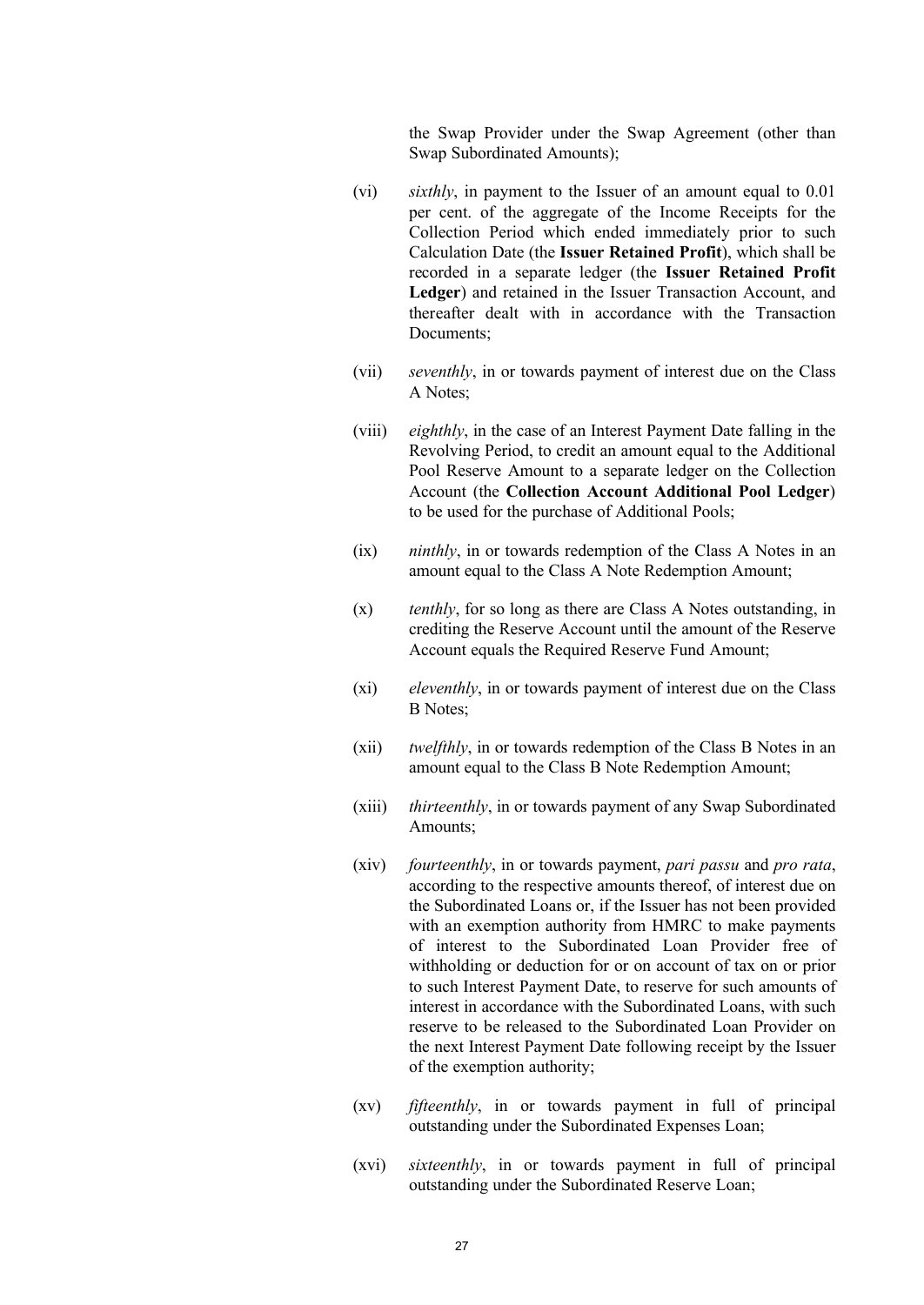- (xvii) *seventeenthly*, in or towards payment of Deferred Consideration to the Seller; and
- (xviii) *eighteenthly*, the surplus, if any, to the Issuer or to other persons entitled thereto.

Any (i) Excess Swap Collateral, (ii) Swap Tax Credit Amounts and (iii) Swap Replacement Premium Amount, (together referred to as the **Swap Priority Amounts**) will be paid directly to the Swap Provider and will not be applied in accordance with the Priority of Payments.

**Class A Note Redemption Amount** means on any Calculation Date, an amount equal to:

- (a) in respect of an Interest Payment Date falling in the Revolving Period, zero; and
- (b) in respect of an Interest Payment Date falling in the Amortisation Period, the lesser of:
	- (i) the Principal Amortisation Amount; and
	- (ii) the then Principal Amount Outstanding of the Class A Notes.

**Class B Note Redemption Amount** means on any Calculation Date, an amount equal to:

- (a) in respect of an Interest Payment Date falling in the Revolving Period, zero; and
- (b) in respect of an Interest Payment Date falling in the Amortisation Period, the lesser of:
	- (i) the Principal Amortisation Amount less any amounts repayable on the Class A Notes on the next following Interest Payment Date; and
	- (ii) the then Principal Amount Outstanding of the Class B Notes.

**Excess Swap Collateral** means an amount equal to the value of the collateral (or the applicable part of any collateral) provided by the Swap Provider to the Issuer in respect of the Swap Provider's obligations to transfer collateral to the Issuer under the Swap Agreement as a result of the ratings downgrade provisions in the Swap Agreement, which is in excess of the Swap Provider's liability to the Issuer under the Swap Agreement as at the date of termination of the transaction under the Swap Agreement, or which the Swap Provider is otherwise entitled to have returned to it under the terms of the Swap Agreement.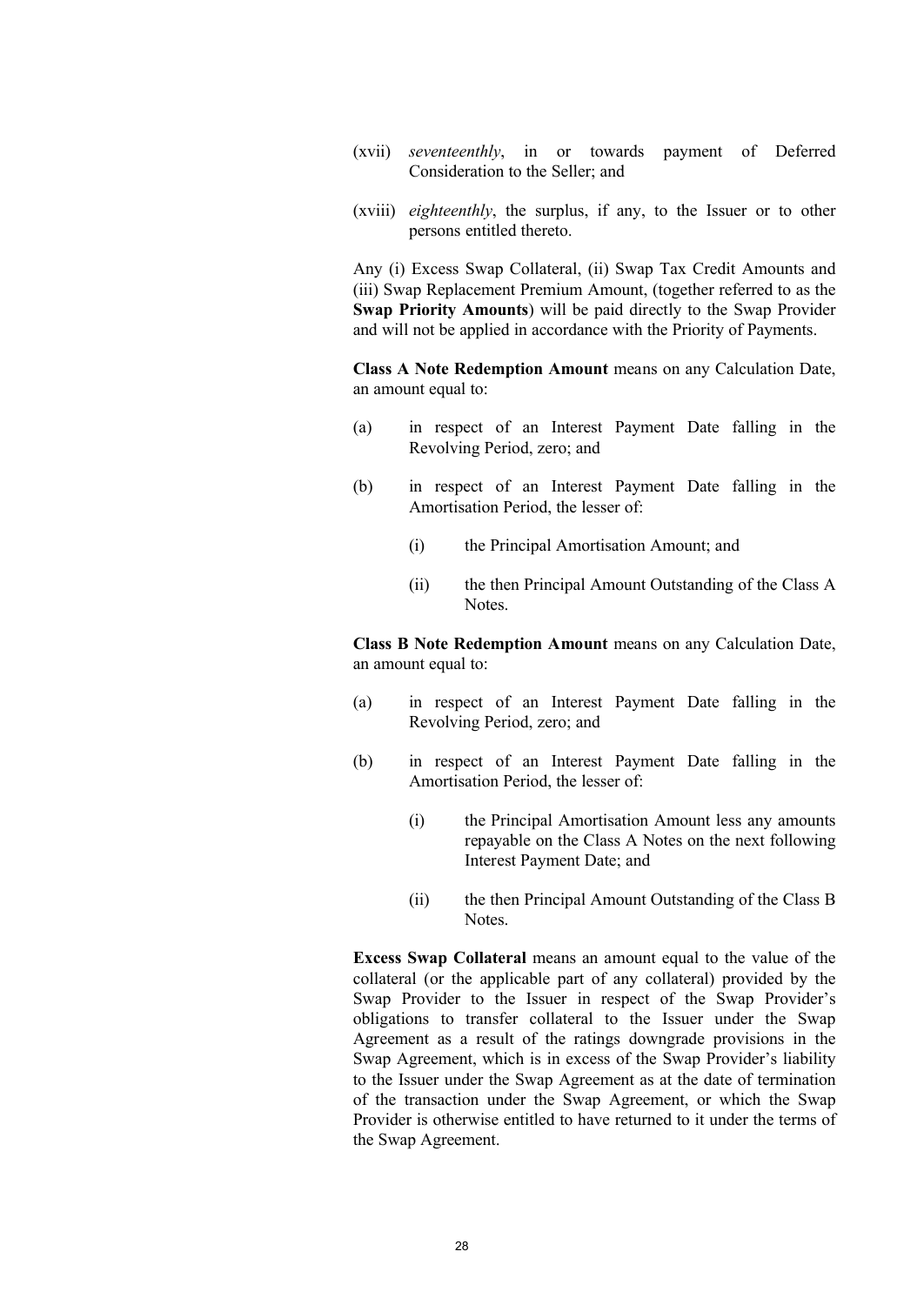**Performance Event** means any of (i) a failure, refusal or inability by the Seller to perform or comply with, for whatever reason, any of its indemnity obligations under the Master Transfer Agreement, in each case for a period in excess of five Business Days or (ii) the occurrence of certain insolvency events in respect of Alpha Bank.

**Swap Income** means, on any Determination Date and in respect of an Interest Period, any net amount to be received by the Issuer from the Swap Provider under the Swap Agreement (which net amount excludes (a) any collateral provided by the Swap Provider under the Swap Agreement other than collateral amounts applied in satisfaction of termination payments due to the Issuer following the designation of an early termination date under the Swap Agreement by way of netting and (b) any premium paid by a replacement Swap Provider when entering into a replacement swap with the Issuer but only to the extent of the amount of such premium applied to make a termination payment to the previous Swap Provider) during the Interest Period ending immediately following such Determination Date.

**Swap Subordinated Amounts** means any amount due from the Issuer to the Swap Provider, where such amount due is a positive and not a negative number, as a result of a termination of the swap transaction under the Swap Agreement, where the Swap Provider is the sole Affected Party (as defined in the Swap Agreement) following an Additional Termination Event (as defined in the Swap Agreement) or the Defaulting Party (as defined in the Swap Agreement) following an Event of Default (as defined in the Swap Agreement).

**Swap Tax Credit Amount** means the amount to be paid by the Issuer to the Swap Provider pursuant to Part  $5(j)(iii)$  of the Schedule to the Swap Agreement in relation to a payment made by the Swap Provider pursuant to Section  $2(d)(i)(4)$  or Section  $2(d)(ii)$  of the Swap Agreement.

*Principal Amortisation Amount:* On each Calculation Date, the Cash Manager will calculate the Principal Amortisation Amount in respect of the immediately following Interest Payment Date.

> **Principal Amortisation Amount** means, in respect of an Interest Payment Date, the lower of:

- (a) the Available Funds relating to such Interest Payment Date, minus:
	- (i) for so long as any Class A Notes are outstanding, all amounts falling due and payable under items (i) to (viii) (inclusive) of the Priority of Payments on such Interest Payment Date; or
	- (ii) to the extent that the Class A Notes have been redeemed in full or would be redeemed in full on such Interest Payment Date, all amounts falling due and payable under items (i) to (xi) (inclusive) of the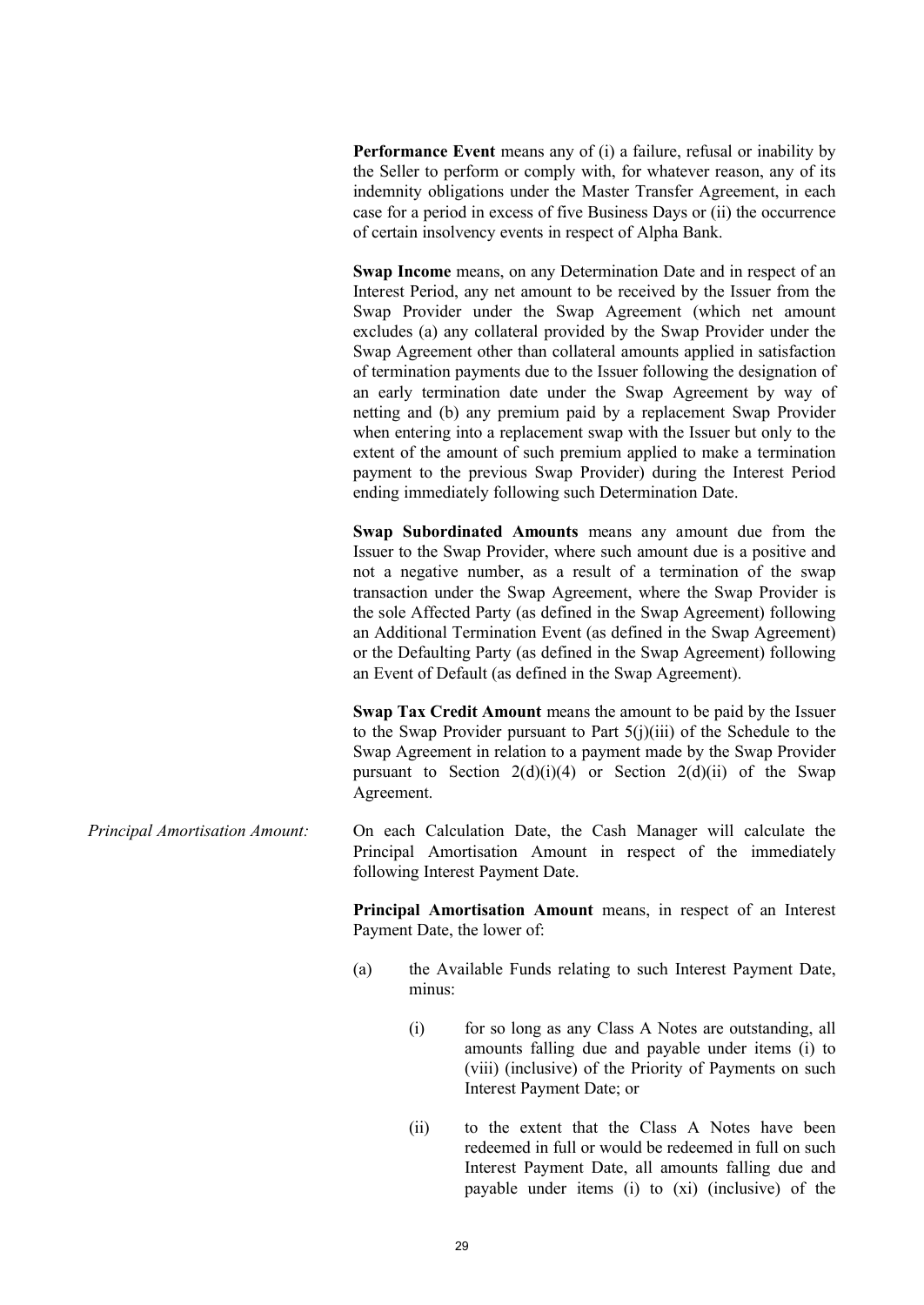Priority of Payments on such Interest Payment Date;

and

(b) the greater of (i) zero and (ii) the Expected Amortisation Amount,

**provided that** if this calculation gives a negative number, the Principal Amortisation Amount shall be zero.

**Expected Amortisation Amount** means, in relation to each Calculation Date during the Amortisation Period, the aggregate Principal Amount Outstanding of all Notes less the Principal Outstanding Balance of the Performing Loans, in each case as at such Calculation Date.

**Principal Outstanding Balance** means, at any time in relation to a Loan, the principal amount outstanding of such Loan at such time (i) including any expense, charge, fee, premium or payment capitalised and added to the principal amount outstanding in respect of such Loan in accordance with the relevant Loan Documentation but (ii) excluding accrued interest (other than any accrued interest that has been capitalised and added to the principal balance of the Loan).

## *Income Receipts:* On each Calculation Date, the Cash Manager will calculate the Income Receipts in respect of the immediately succeeding Interest Payment Date.

**Income Receipts** means the aggregate of:

- (a) Loan Income Receipts in respect of a Collection Period;
- (b) IBA Income in respect of a Collection Period; and
- (c) Collection Account Income in respect of a Collection Period,

in each case for the Interest Period corresponding to such Collection Period and ending on the immediately succeeding Interest Payment Date, without double-counting.

**Loan Income Receipts** means in respect of a Collection Period, the aggregate of payments of interest (which, for the avoidance of doubt, includes amounts representing the Levy) and other fees received from the Obligors under the Purchased Loans, including all amounts of collections and recoveries in respect of Defaulted Loans until the relevant Collection Period End Date.

Upon and following the service of an Acceleration Notice, the Trustee or a receiver appointed by it will apply all monies and receipts in respect of the Security, other than any Swap Priority Amounts, in paying or providing for the following amounts (together with, in each case, any amount in respect of VAT payable thereon as provided in the relevant agreement) in the following manner and order of priority (the **Post-Enforcement Priority of Payments**) (in each case only if

*Post-Enforcement Priority of Payments:*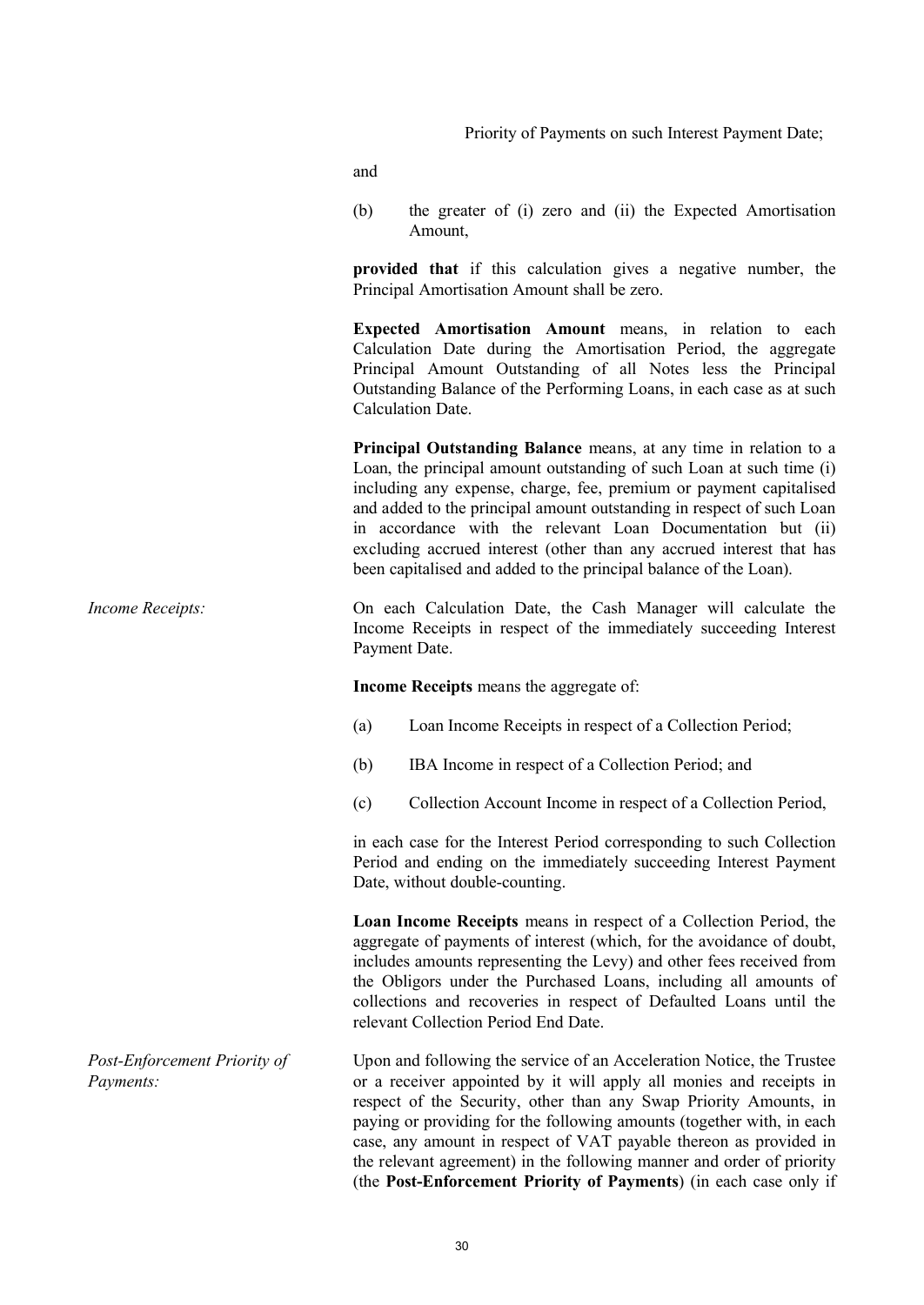and to the extent that payments of a higher priority have been made in full):

- (i) *firstly*, in or towards satisfaction of, *pari passu* and *pro rata* according to the respective amounts thereof, the costs, expenses, fees, remuneration and indemnity payments (including any tax which may be payable thereon but excluding any tax which relates to the profit or income of the Trustee or any other party)) (if any) payable to the Trustee and any receiver or other person appointed by the Trustee and any costs, charges, liabilities and expenses incurred by the Trustee or such receiver or other person, in each case under the Trust Deed, the Deed of Charge and/or any other Transaction Document to which it is a party;
- (ii) *secondly*, in or towards satisfaction of, *pari passu* and *pro rata* according to the respective amounts thereof, (a) all amounts due to the Issuer Corporate Services Provider and Holdco Corporate Services Provider under the Issuer Corporate Services Agreement, (b) all amounts due to the Servicer under the Servicing Agreement, (c) all amounts due to the Issuer Account Bank under the Bank Account Agreement and the Greek Account Bank under the Greek Account Bank Agreements, (d) all amounts due to the Cash Manager under the Cash Management Agreement, (e) all amounts due to the Agents under the Agency Agreement, and (f) all amounts due to the Rating Agency;
- (iii) *thirdly*, in or towards satisfaction of all amounts due or overdue to the Swap Provider under the Swap Agreement other than Swap Subordinated Amounts;
- (iv) *fourthly*, in or towards satisfaction of all interest and principal due or overdue on the Class A Notes;
- (v) *fifthly*, in or towards satisfaction of all interest and principal due or overdue on the Class B Notes;
- (vi) *sixthly*, in or towards satisfaction of all Swap Subordinated Amounts;
- (vii) *seventhly*, in or towards payment, *pari passu* and *pro rata*, according to the respective amounts thereof, of interest due or overdue on the Subordinated Loans;
- (viii) *eighthly*, in or towards payment, *pari passu* and *pro rata*, according to the respective amounts thereof, of all principal and other amounts due or overdue on each of the Subordinated Loans;
- (ix) *ninthly*, in or towards payment to the Issuer of an amount equal to the Issuer Retained Profit, which shall be retained in the Issuer Retained Profit Ledger and thereafter dealt with in accordance with the Transaction Documents;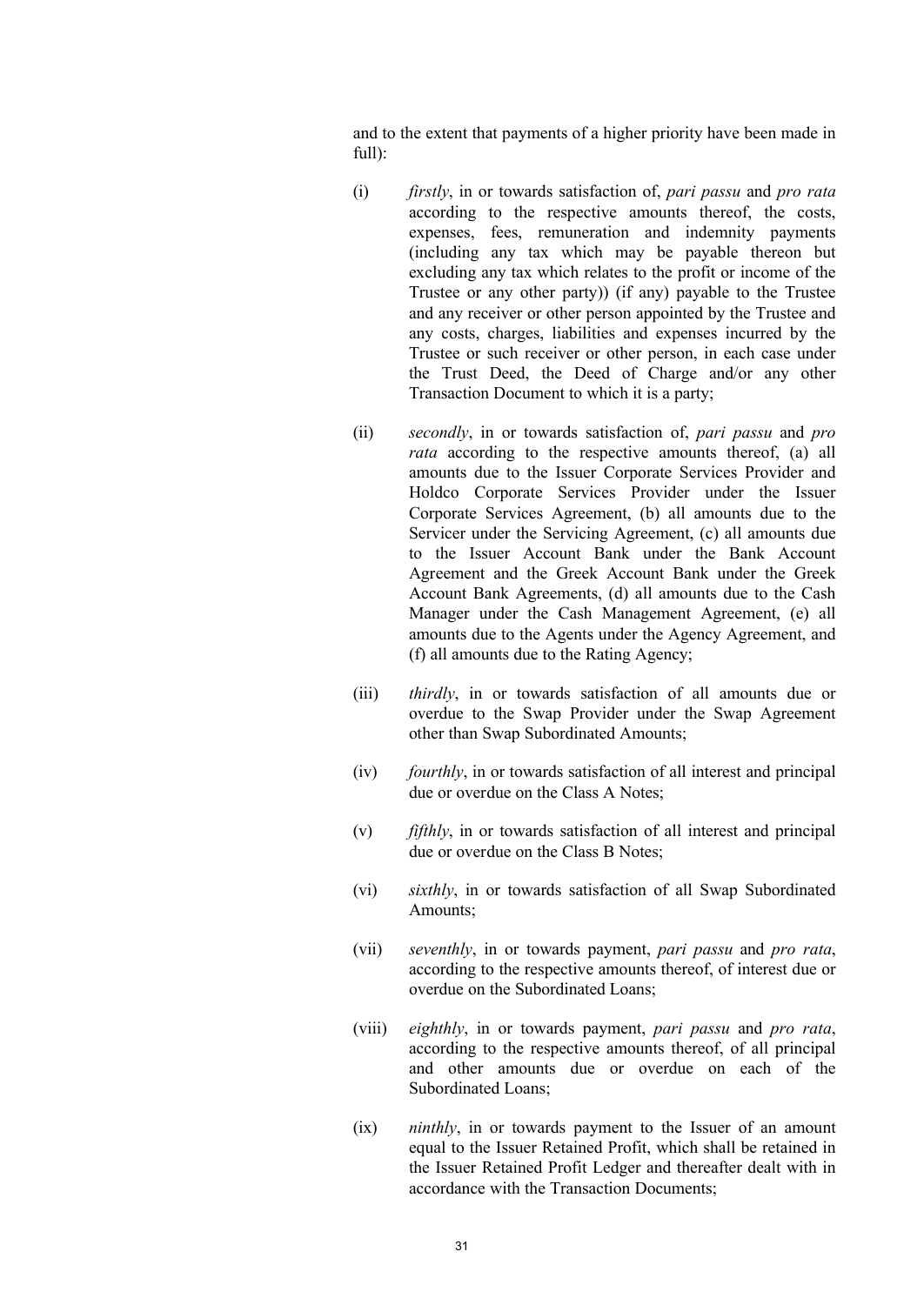- (x) *tenthly*, in or towards satisfaction of all amounts of Deferred Consideration to the Seller; and
- (xi) *eleventhly*, the surplus, if any, to the Issuer or other persons entitled thereto.

**Levy** means the levy payable under law 128/75 of the Hellenic Republic.

**VAT** means the tax charged pursuant to section 1 of the Value Added Tax Act 1994 or the equivalent tax charged outside the UK.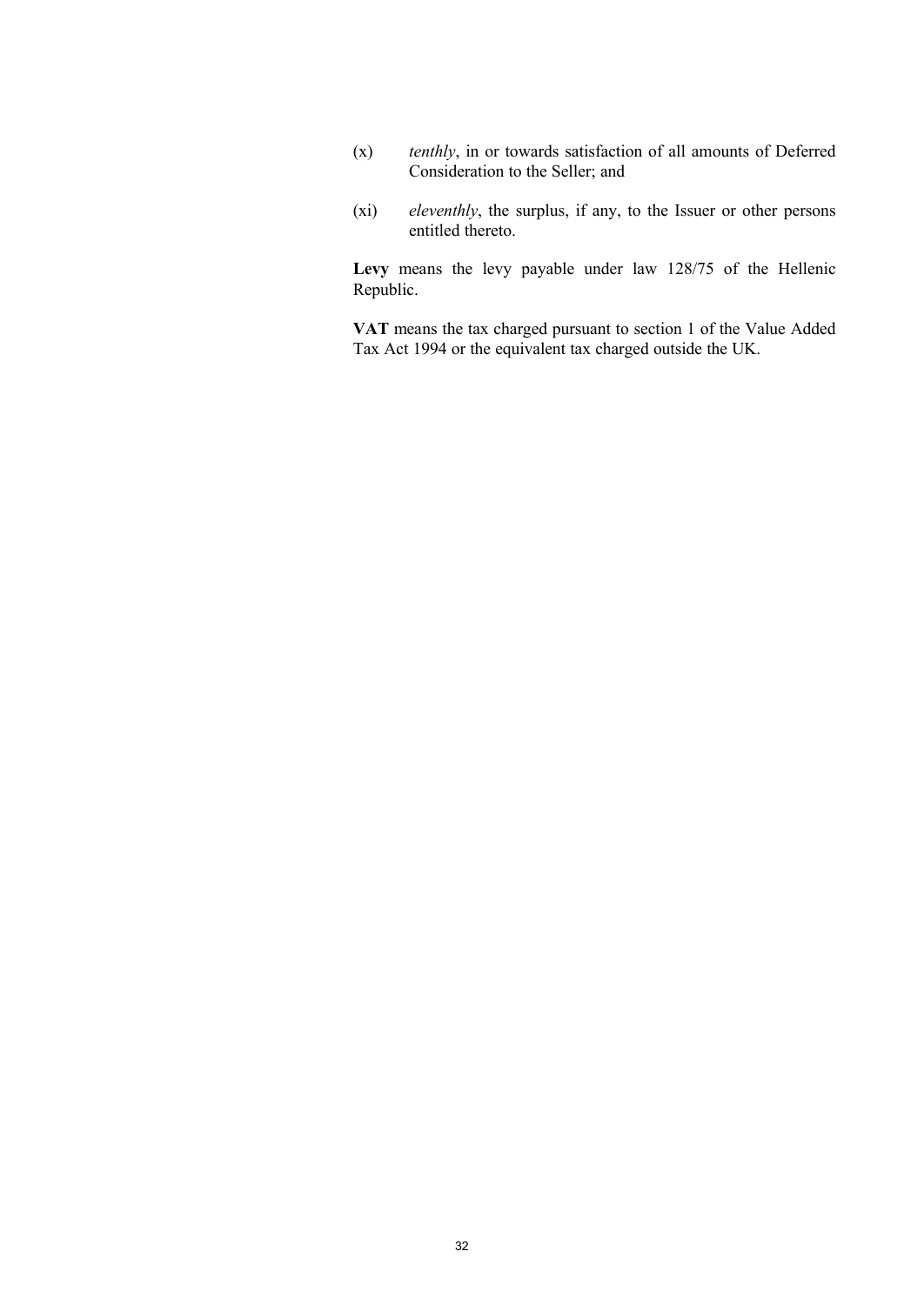## **TRANSACTION DIAGRAM**

*The following is a diagram showing the structure of the transaction as at the Closing Date. It is intended to illustrate to prospective noteholders the principal parties in the transaction structure as at the Closing Date.*

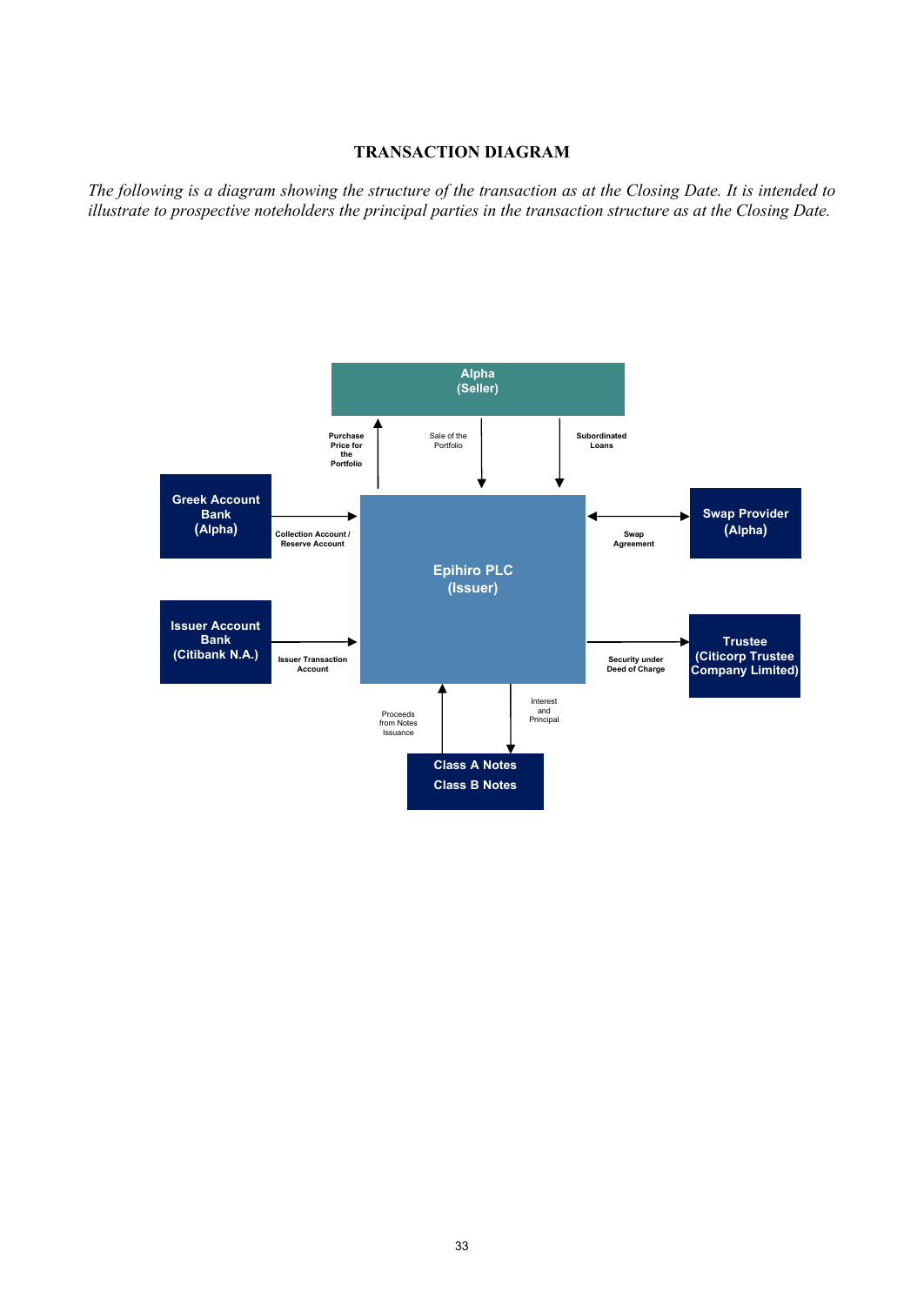## **RISK FACTORS**

*The following is a summary of certain aspects of the issue of the Notes and related transactions about which prospective Noteholders should be aware. This summary is not intended to be exhaustive and prospective Noteholders should also read the detailed information set out elsewhere in this Prospectus. If you are in any doubt about the contents of this Prospectus you should consult an appropriate professional adviser.*

### **Liabilities under the Notes**

The Notes will be obligations of the Issuer only. The Notes will not be obligations or responsibilities of, or guaranteed by, any other entity, including (but not limited to) the Trustee, the Seller, the Servicer, the Arrangers, the Subordinated Loan Provider, the Swap Provider, the Paying Agents, the Agent Bank, the Cash Manager, the Issuer Account Bank, the Issuer Corporate Services Provider or the Holdco Corporate Services Provider or by any entity affiliated to any of the foregoing. No one other than the Issuer will accept any liability whatsoever in respect of any failure by the Issuer to pay any amount due under the Notes.

#### **Recourse only to the assets of the Issuer**

The ability of the Issuer to meet its obligations under the Notes will be directly or indirectly dependent primarily upon the receipt by it of principal and interest from the Obligors under the Purchased Loans, the receipt of funds (if available to be drawn) under the Subordinated Loan Agreements, and the receipt of funds from the Swap Provider. Other than the foregoing and any interest earned by the Issuer in respect of the Issuer Bank Accounts, the Issuer is not expected to have any other funds available to it to meet its obligations under the Notes and/or any other payment obligation ranking in priority to, or *pari passu* with, the Notes.

Upon enforcement of the security for the Notes, the Trustee or any receiver and the Noteholders will have recourse only to the Purchased Loans, the Issuer's interest in the relevant Related Security and to any other assets of the Issuer then in existence as described in this document. If there are insufficient amounts available from the Charged Property to pay in full the Issuer's Secured Liabilities, then the Secured Creditors shall have no further claim against the Issuer in respect of any amounts owing to them which remain unpaid and such unpaid amounts shall be deemed to be discharged in full and any relevant payment rights shall be deemed to cease.

### **Restriction on exercise of certain rights**

The Deed of Charge will contain provisions to the effect that only the Trustee may enforce the Security and prohibiting the Other Secured Creditors from taking any action (including petitioning for winding-up, liquidation or administration) against the Issuer for recovery of any amounts owed to them, unless (a) an Acceleration Notice has been served or the Trustee fails (when bound to do so) to serve an Acceleration Notice and (b) the Trustee fails (when bound to do so) to enforce the Security, and even in the circumstances described in (a) and (b), each Secured Party (other than the Trustee) will be prohibited from petitioning for the winding-up, liquidation or administration of the Issuer other than as may be permitted in the Conditions to the Notes and/or the Deed of Charge.

# **Subordination of the Class B Notes**

The Class B Notes will be affected by considerations which do not affect the Class A Notes. In particular, the Class A Notes and some other items as set out in the Priority of Payments will rank in point of security prior to the Class B Notes. Accordingly, following an enforcement of the Security, any losses after application of the Issuer's assets (including any proceeds of sale of the Portfolio and the balances on the Transaction Account) in accordance with the Post-Enforcement Priority of Payments will be attributable first to the Class B Notes and then to the Class A Notes. Prior to such enforcement, the Class B Notes will support the timely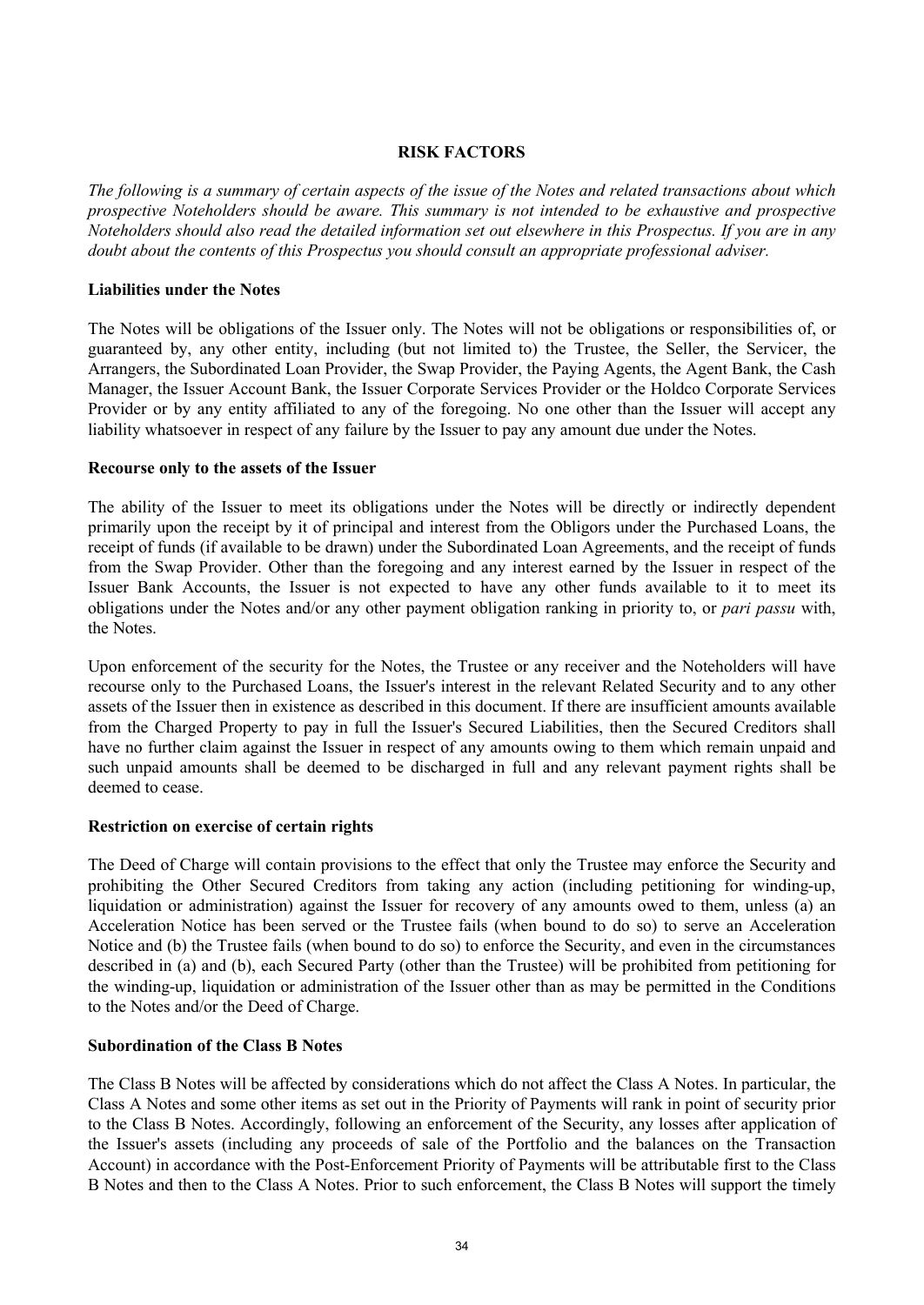payment of interest on the Class A Notes because of the higher ranking of payments of interest under the Class A Notes than payments of interest due under the Class B Notes.

### **Conflict between Classes of Noteholders**

The Trust Deed will contain provisions requiring the Trustee to have regard to the interests of each class of the Noteholders equally, as regards all powers, trusts, rights, authorities, duties and discretions of the Trustee (except where expressly provided otherwise), provided that if in the opinion of the Trustee (for so long as there are any Class A Notes outstanding) there is a conflict between the interests of the Class A Noteholders, on the one hand and the interests of the Class B Noteholders on the other hand, it shall have regard only to the interests of the Class A Noteholders but so that this proviso shall not apply in the case of powers, trusts, rights, authorities, duties and discretions:

- (a) in relation to which it is expressly stated that they may be exercised by the Trustee only if in its opinion the interests of the Noteholders of each Class would not be materially prejudiced thereby; or
- (b) the exercise of which by the Trustee relates to any Basic Terms Modification, in which event the Trustee may exercise such powers, trusts, authorities, duties and discretions only if it is satisfied that to do so will not be materially prejudicial to the interests of the Noteholders of each class that will be affected thereby.

### **Certain Material Interests**

The Arrangers and its affiliates have engaged, and may in the future engage, in investment banking and/or commercial banking transactions with, and may perform services for, Alpha Bank and its affiliates in the ordinary course of business. Citibank, N.A., London Branch will act as Principal Paying Agent, Issuer Account Bank and Agent Bank and Cash Manager. Other parties to the transaction may also perform multiple roles.

The Trust Deed provides that the Trustee shall not by reason of its fiduciary position be in any way precluded from (i) entering into or being interested in any contract or financial or other transaction or arrangement with the Issuer or any party to the Transaction Documents or whose obligations are comprised in the Charged Property, or (ii) accepting or holding the trusteeship of any other trust deed constituting or securing any other securities or any other office of profit. The Trust Deed also provides that the Trustee shall be entitled to exercise and enforce its rights, comply with its obligations and perform its duties under or in relation to any such contract, transaction or arrangement or, as the case may be, any such trusteeship or office of profit without regard to the interests of the Noteholders, or any Other Secured Party and notwithstanding that the same may be contrary or prejudicial to the interests of the Noteholders, or any Other Secured Party and that the Trustee shall not be responsible for any Liability occasioned to the Noteholders thereby and shall be entitled to retain and shall not be in any way liable to account for any profit made or other amount or benefit received thereby or in connection therewith.

Accordingly, conflicts of interest may exist or may arise as a result of parties to this transaction:

- (a) having previously engaged or in the future engaging in transactions with other parties to the transaction;
- (b) having multiple roles in this transaction; and/or
- (c) carrying out other transactions for third parties.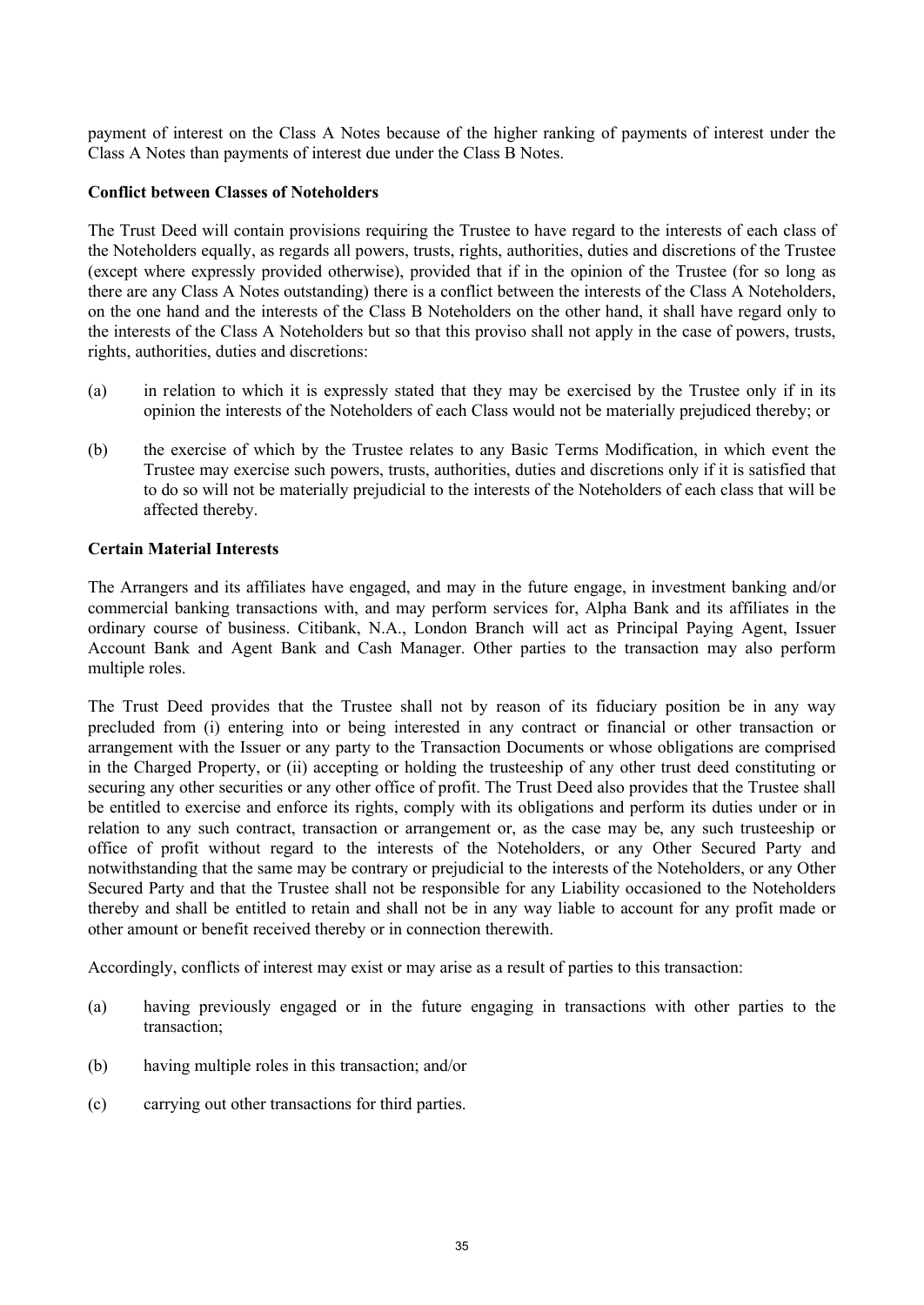## **Interests of Alpha Bank**

Alpha Bank will act as Seller, Servicer, Greek Account Bank, Swap Provider and Subordinated Loan Provider.

Furthermore it may also perform the role of Greek Bondholders' Representative and Greek Paying Agent in respect of certain Purchased Loans which will be comprised in the Portfolio. When acting in such latter capacity in respect of payments to be made under a Purchased Bond, it is required to act in the interest of the Borrower which has appointed it under the terms of the relevant Greek Programme Agreement. Such role may in certain circumstances give rise to conflict of interests with the Issuer as bondholder.

In this respect, under the Servicing Agreement, Alpha Bank has undertaken to (i) carry out all its services and activities under any Transaction Document to which it is a party in a professional manner and in the best interest of the Issuer and the Trustee, and (ii) promptly indemnify the Issuer in case of any breach thereof. For further details, see section headed *Servicing of the Portfolio* below.

### **Alpha Bank as Noteholder**

On the Closing Date, Alpha Bank will purchase 100 per cent. of the Notes to be issued by the Issuer. For so long as these Notes are held by Alpha Bank, it will be entitled to all of the rights to which the holders of such Notes are entitled (including, to the extent permitted by the Transaction Documents and without limitation, voting rights). By reason of its roles as, *inter alia*, Seller and Servicer, Alpha Bank's interests, with respect to the holding of such Notes, may be different from those which a Noteholder who was someone other than Alpha Bank might have. It will be in Alpha Bank's interests to minimise any adverse impact or potential adverse impact on Alpha Bank in its other capacities when exercising its rights as holder of the Notes and it may do so, even if Noteholders who were persons other than Alpha Bank might regard such exercise of rights as being adverse to Noteholder's interests.

# **Yield and Prepayment Considerations**

The yield to maturity of the Notes of each class will depend on, among other things, the amount and timing of payment of principal on the Purchased Loans (including full and partial prepayments under a Purchased Loan, sale proceeds arising on enforcement of a Purchased Loan, exercise of the Seller Call Option by the Seller, exercise of any Issuer Put Option by the Issuer and repurchases of Purchased Loans by the Seller due to breaches of representations and warranties under the Master Transfer Agreement (although this may be mitigated by the purchase of Replacement Loans by the Issuer)) and the price paid by the Noteholders for the Notes. Such yield may be adversely affected by a higher or lower than anticipated rate of prepayments on the Purchased Loans.

Principal prepayments in full may occur as a result of or in connection with the voluntary refinancing by a Borrower or as a result of enforcement proceedings under the relevant Purchased Loan, as well as the receipt of proceeds from the Related Security. In addition, repurchases of Purchased Loans by the Seller will have the same effect as a prepayment in full of such Purchased Loans although this may be mitigated by the purchase of Replacement Loans in these circumstances.

The rate of prepayment of the Purchased Loans cannot be predicted and is influenced by a wide variety of economic, social and other factors, including prevailing market interest rates and, the availability of alternative financing, local and regional economic conditions. No assurance can be given as to the level of prepayment that the Portfolio will experience.

### **Searches and Investigations**

The Issuer has not made or caused to be made on its behalf all of the enquiries, searches or investigations which a prudent purchaser of assets such as the Portfolio would make (and will not do so) and the Trustee,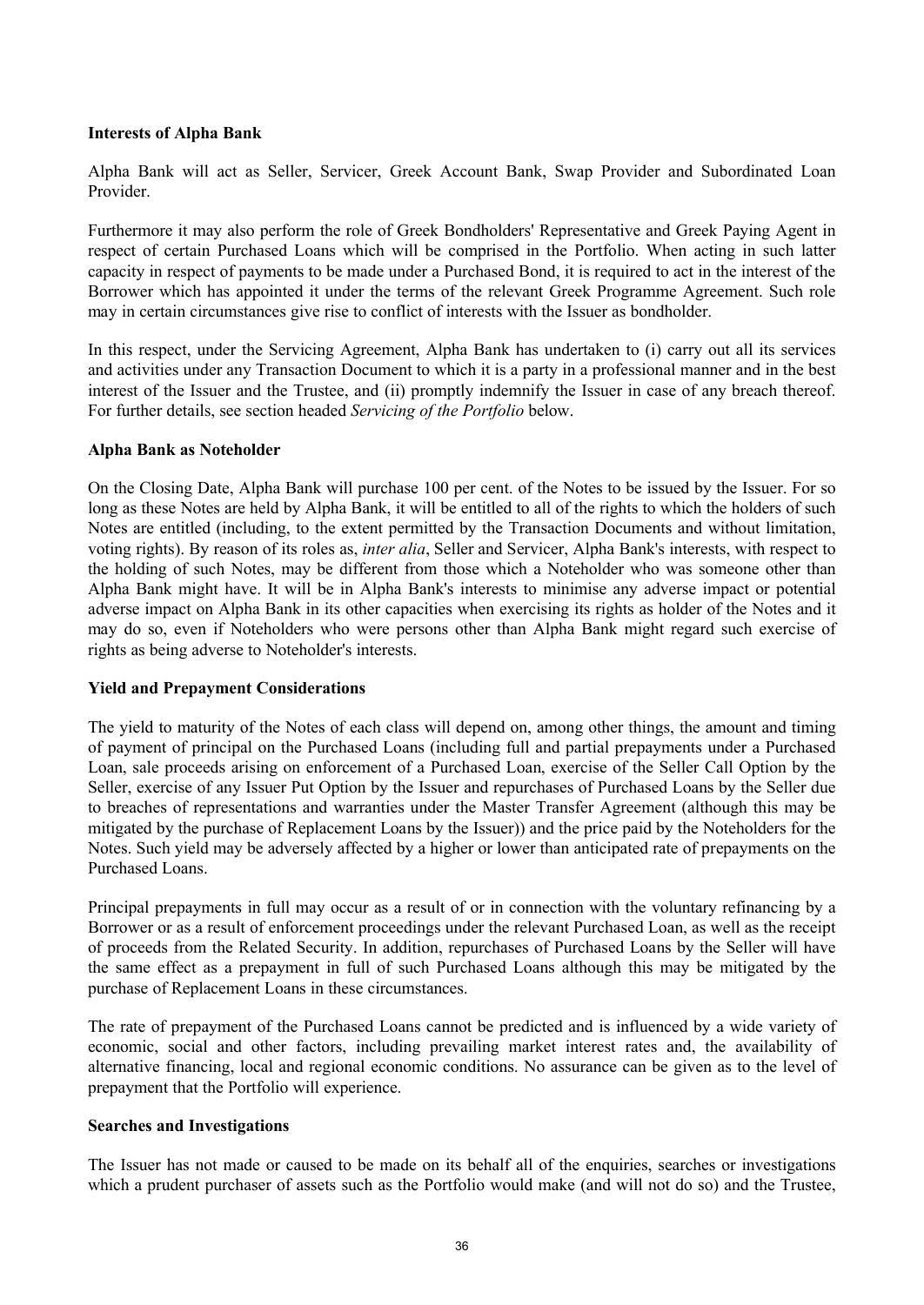the Arrangers, the Swap Provider, the Cash Manager, the Issuer Account Bank, the Issuer Corporate Services Provider, the Holdco Corporate Services Provider and the Agents have made no such enquiries, searches or investigations. Each of the Issuer, the Trustee and such other parties will rely on the representations and warranties made by the Seller to be contained in the Master Transfer Agreement. The remedy for a breach of such representations and/or warranties if such breach cannot be otherwise rectified within 21 days in accordance with the Master Transfer Agreement will be the repurchase by the Seller of the Purchased Loans which are the subject of a breach of representation and/or warranty, or payment of an indemnity amount equivalent to such repurchase price.

The Seller will be obliged to repurchase only those Purchased Loans (if any) in respect of which a representation and/or warranty given by the Seller pursuant to the Master Transfer Agreement was breached.

### **Performance of the Portfolio**

The ability of the Issuer to meet its obligations to pay principal and interest on the Notes (and its operating and administrative expenses) will, ultimately, be subject to the risk of default by the Obligors (such that, after completion of enforcement procedures in respect of the relevant Purchased Loan and Related Security (if any) securing the Loan, the Issuer may not receive the full principal and interest due on each Purchased Loan). In the event of such a default, if the cash flows derived from the Purchased Loans, the Swap Agreement, the Reserve Account, and any other assets of the Issuer are insufficient to meet any shortfall, then Noteholders may not receive all sums expected to be received by them.

Deficiencies in receipts from Obligors may result in reductions to the amounts payable and receivable by the Issuer under the Swap Agreement which in turn will result in reductions in Available Funds to be applied to meet the payments in the Priority of Payments.

If there are insufficient funds available as a result of such deficiencies, then the Issuer may not be able, after making the payments to be made in priority thereto, to pay, in full or at all, amounts of interest and principal due to holders of, firstly, the Class B Notes and secondly, the Class A Notes. In this situation, there may not be sufficient funds to redeem each class of Notes on or prior to the Final Maturity Date.

### **Reliance on Performance by Servicer**

The Issuer has engaged the Servicer to administer the Portfolio pursuant to the Servicing Agreement. While the Servicer is under contract to perform certain services under the Servicing Agreement there can be no assurance that it will be willing or able to perform in the future. In the event the appointment of the Servicer is terminated by reason of the occurrence of a Servicer Termination Event, there can be no assurance that the transition of servicing will occur without adverse effect on investors or that an equivalent level of performance on collections and administration of the Loans can be maintained by any replacement of the Servicer.

If the appointment of the Servicer is terminated, the Issuer shall endeavour to appoint a substitute servicer. No assurances can be made as to the availability of, and the time necessary to engage, such a substitute servicer. Pursuant to the Servicing Agreement, the termination of the appointment of the Servicer shall only be effective if the Issuer has appointed a substitute servicer.

### **Flexible Option Variations**

Customers who are in good standing and satisfy certain underwriting criteria may be offered an option to make flexible payments according to their individual circumstances. Customers may defer up to one instalment in a calendar year, with a maximum of one deferral over the life of the loan. However, the Seller has no contractual obligation to grant the flexible payment option to the borrower. The number of Flexible Option Variations will affect the timing of principal and interest amounts received by the Issuer and may adversely affect the Issuer's ability to make payments of principal and interest on the Notes. The Seller may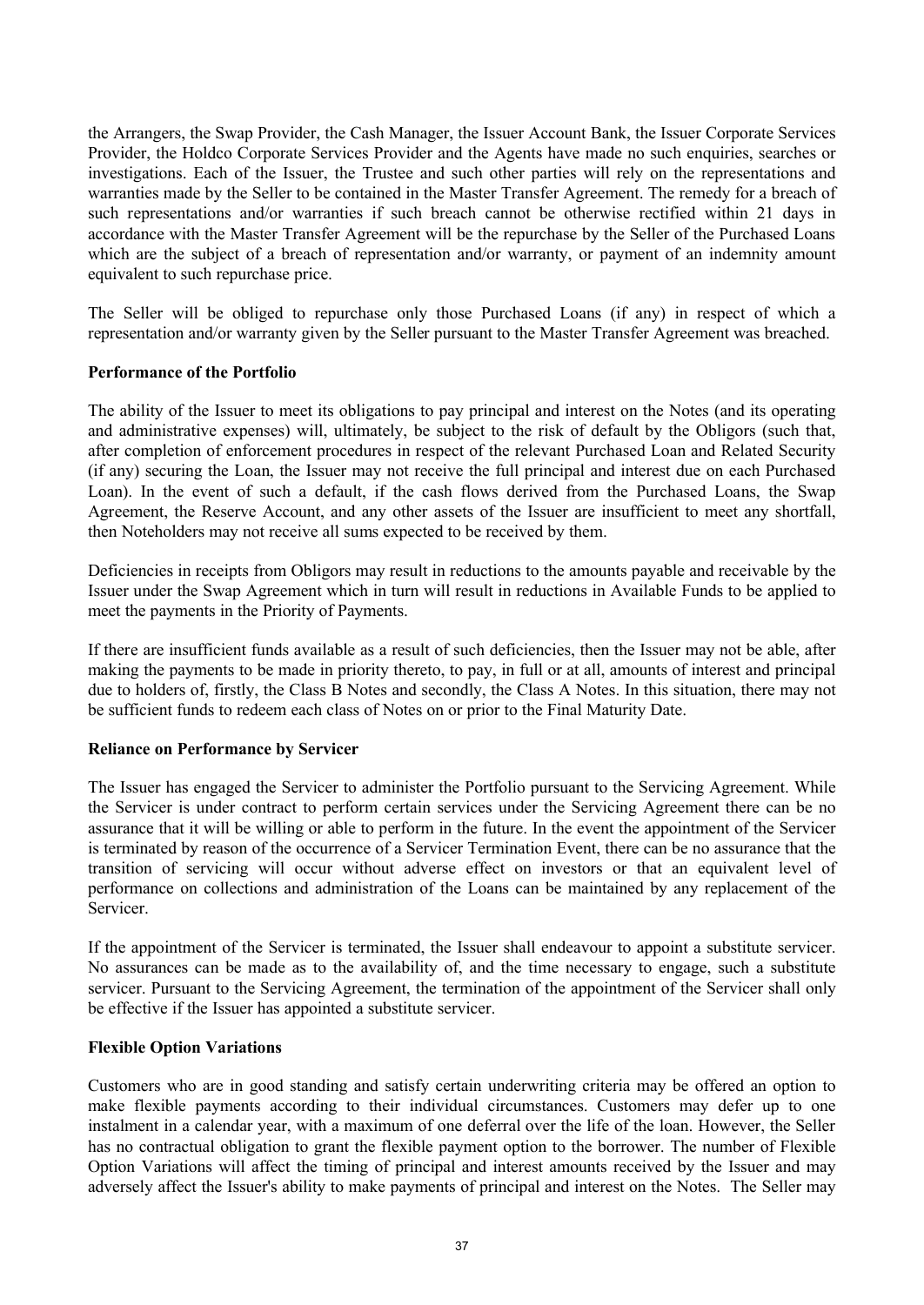also grant an extension of the remaining period under a Loan provided that such extension does not cause the Loan to cease to comply with the Eligibility Criteria. The Seller has no contractual obligation to grant a loan extension to a Borrower, however if such extension is granted it will affect the timing of the ultimate repayment of the Loan.

### **Collateral held by the Greek Bondholders' Representatives**

In respect of Purchased Bonds, the security interests granted by the Obligors over certain assets securing the repayment of the Purchased Bonds are not held directly by the Issuer, or the Trustee on its behalf, but by the relevant Greek Bondholders' Representatives to the benefit of the Issuer and, in respect of the Syndicated Bonds, the holders of the relevant Bonds. The Greek Bondholders' Representatives have undertaken to hold and manage in the interest of the relevant bondholders the security interests in accordance with the terms of the Bond Documents. In case of insolvency of any Greek Bondholders' Representative, the securities and other assets constituting the security interests will not become part of the insolvency estate of the Greek Bondholders' Representative and will be segregated to the benefit of the Issuer and the other bondholders under Article 4(7) of Law 3156.

### **Payments by the Greek Paying Agents**

Payments under the Purchased Bonds will be made by the Borrowers through specified accounts held with the Greek Paying Agents which, in the case of a limited number of Syndicated Bonds, are credit institutions other than Alpha Bank.

Greek Paying Agents will apply the funds received from the Borrowers to make payments to the Bondholders within the time frame provided by the respective Bond Documents, normally 1-2 days after receipt of funds by the Borrowers. For as long as such funds remain with a Greek Paying Agent other than Alpha Bank, they will not be considered as segregated to the benefit of the Issuer and the other bondholders under Article 4(7) or Article 10(15) of Law 3156 and will form part of its bankruptcy estate, should the Greek Paying Agent be subject to bankruptcy proceedings. In this case, the Servicer, on behalf of the Issuer, and the other bondholders will have the right to replace it with another credit institution.

Pursuant to the respective Bond Documents in the event that, following the deposit by a Borrower in the specified account held with the relevant Greek Paying Agent of an amount towards repayment of its obligations under the Purchased Bonds, such amount is attached in the hands of the Greek Paying Agent by any third party or the Borrower goes bankrupt prior to the distribution of such amount to the respective bondholders, the Borrower will be considered as not having repaid its relevant obligation for which such deposit was made and will remain liable for such obligation as against the bondholders.

### **Losses Associated with Value of Collateral**

The Loans to be sold and assigned to the Issuer will include Loans secured by security interests taken over assets of Obligors. The benefit of such security interests will also be transferred to the Issuer under the terms of the Master Transfer Agreement.

Such collateral may include real estate assets subject to mortgages and judicial pre-notation of mortgages under Article 1274 of the Greek Civil Code (**Pre-Notations**). The value of this collateral may be affected by, *inter alia*, a decline in the value of the real property to which the Pre-Notations relate.

Some Loans are and will be secured by a pledge over company shares. In this case, the value of this collateral may be affected by, *inter alia*, a decline in the value of the company whose shares are pledged by the relevant Obligor.

Any other collateral comprising assets of any Obligor (where such collateral is not in the form of cash, bonds, stocks, securities or their equivalents), the rights to the benefits and proceeds of which have been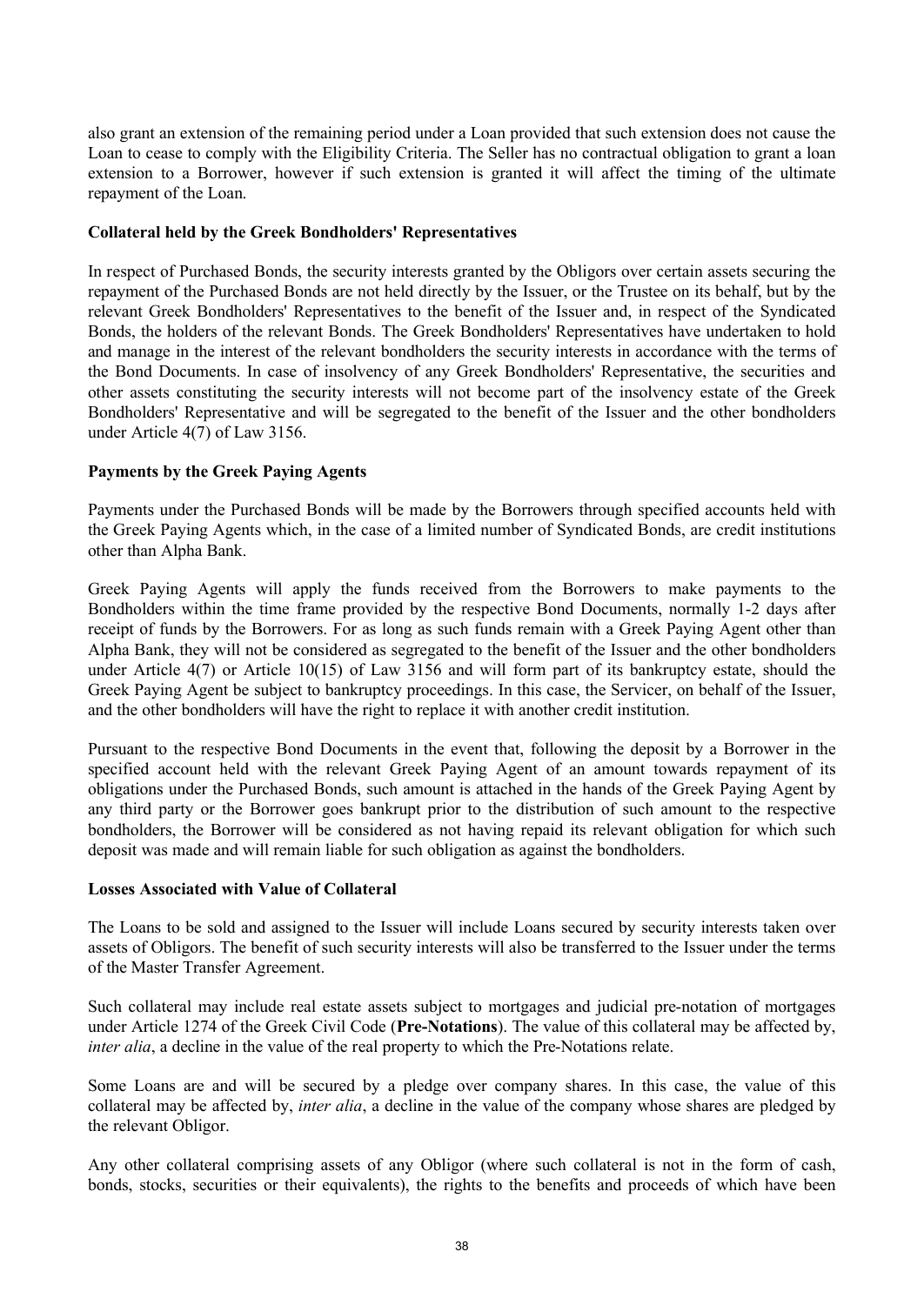assigned to the Issuer, may only be of limited value to the Issuer as the cost that would be incurred by it in taking steps to enforce the security over such collateral may exceed the proceeds that would be expected to be gained from such enforcement. In such cases, the Issuer will (as for an unsecured Loan) be required to rely on the ability of the Obligor to pay the amount due.

In some circumstances, the collateral securing Purchased Loans transferred to the Issuer may be subject to prior ranking security interests taken over the same property in favour of a third party creditor. In such circumstances, the Issuer's claim to the proceeds on enforcement of the collateral would rank behind those of such third party creditor.

The main types of collateral securing Loans in the Portfolio are listed in *Description of the Portfolio* below.

### **Competition in the Greek SME Financing Market**

The Issuer is, among other things, subject to the risk of the contractual interest rates on the Loans being less than that required by the Issuer to meet its commitments under the Notes, which may result in the Issuer having insufficient funds available to meet the Issuer's commitment under the Notes and other Issuer obligations. There are a number of financiers in the Greek SME financing market and competition may result in lower interest rates on offer in such market. In the event of lower interest rates, Obligors under the Purchased Loans may seek to repay such Purchased Loans early, with the result that the Portfolio may not continue to generate sufficient cashflows in order for the Issuer to meet its commitments under the Notes.

### **Legal Protection for Guarantors**

The obligations of a Borrower under a Purchased Loan may be guaranteed by, or secured by a security interest granted by, a person other than the relevant Borrower. Each third party guarantor may raise a defence (to the extent not waived by such guarantor) to any claim made against it by the relevant creditor (including the Issuer in respect of the relevant Purchased Loans) and considered as no longer liable under its guarantee if the debt cannot be satisfied by the principal debtor due to the gross negligence or fraud of the creditor (article 862 of the Greek Civil Code).

### **Guarantee provided by the Hellenic Republic**

The Portfolio will include Purchased Loans where the obligations of a Borrower under such Purchased Loans are guaranteed by the Hellenic Republic by virtue of ministerial decisions of the Minister of Economy and Finance. Pursuant to Greek law and such ministerial decisions, the Hellenic Republic (as guarantor) will make payments under the relevant guarantee following a verification procedure which may last up to two months. Accordingly, the Issuer may not receive payments from the guarantor in respect of such Purchased Loans at the same time it was due by the Borrower. Additionally, pursuant to Greek law, where the Hellenic Republic (as guarantor) is required to make a payment in respect of default interest owed by a Borrower, the Hellenic Republic is entitled to deduct from such payment an amount equal to 50 per cent. of the difference between the interest rate under the applicable Purchased Loan and the default interest rate.

### **Purchase of Additional Pools – Substitution Option**

Subject to the Seller being able to hold sufficient Loans which meet the Eligibility Criteria and satisfaction of the conditions for the sale of Additional Pools (including no Termination Event having occurred), it is the intention of the Seller to offer to sell Additional Pools to the Issuer in addition to the Initial Pool purchased by the Issuer as of the Closing Date on the same terms and conditions during the remainder of the Revolving Period (See section headed *Summary of Principal Documents – Master Transfer Agreement*). Subject to the terms and conditions set out in the Master Transfer Agreement, the Issuer shall purchase any Additional Pool offered for sale, if so made. However, there is no guarantee as to the frequency of the use of the substitution option, the amount of moneys which will be available to the Issuer to exercise the substitution option or the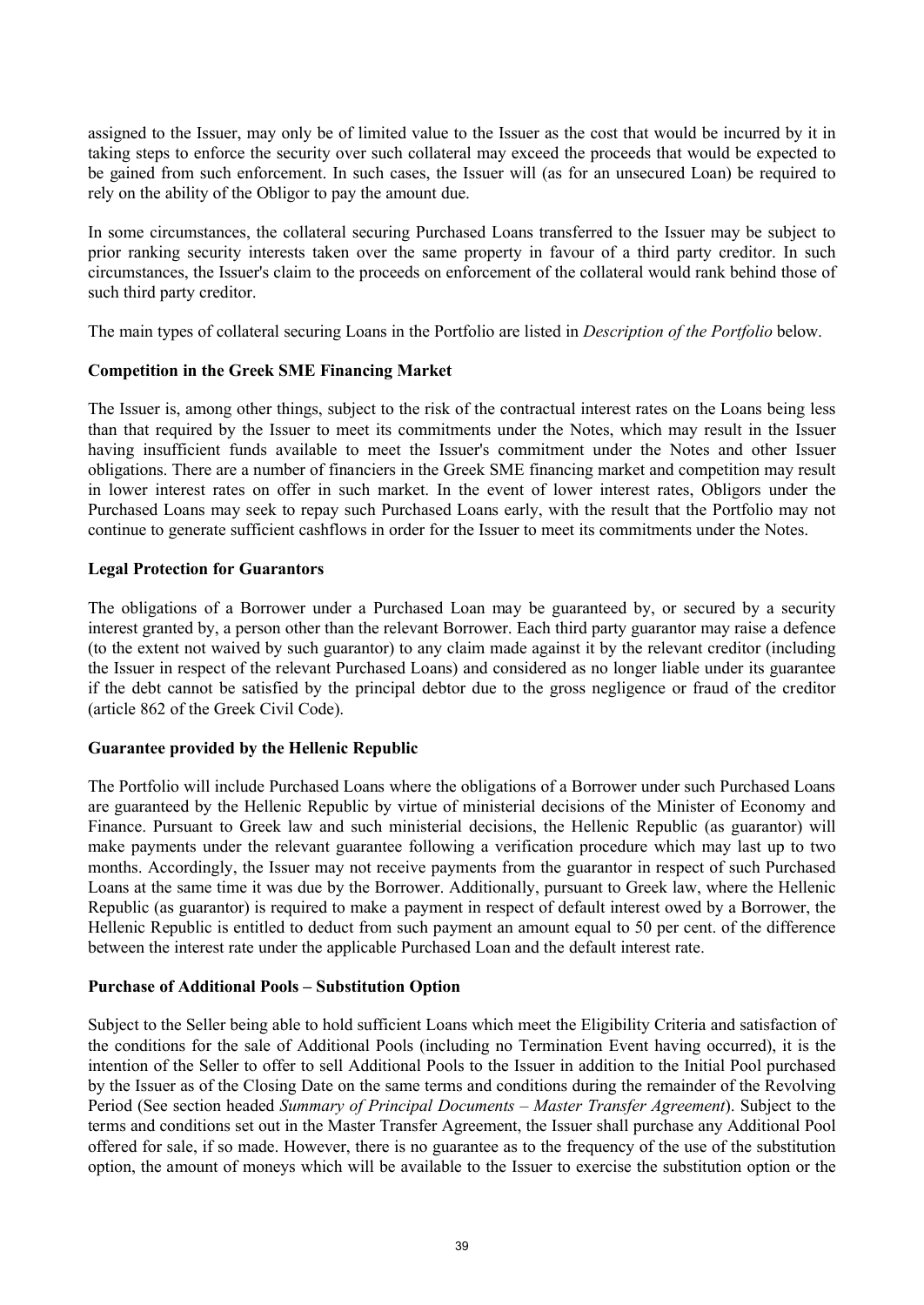amount of Loans which may be available to be purchased pursuant thereto during the remainder of the Revolving Period.

### **Geographical Concentration of the Loans**

Although the Obligors are located throughout Greece, the Obligors may be concentrated in certain locations, such as densely populated areas. Any deterioration in the economic condition of the areas in which the Obligors are located, or any deterioration in the economic condition of other areas that causes an adverse effect on the ability of the Obligors to repay the Loans could increase the risk of losses on the Loans. A concentration of Obligors in such areas may therefore result in a greater risk of loss than would be the case if such concentration had not been present. Such losses, if they occur, could have an adverse effect on the yield to maturity of the Notes as well as on the repayment of principal and interest due on the Notes.

#### **Industry Concentration of Loans**

The Portfolio may have a disproportionate concentration of Obligors conducting business in certain industry categories concentrated in certain industries. Any deterioration in the economic condition of certain industries may have adverse affect on the ability of the Obligors to repay Loans, which could increase the risk of losses on the Loans. A concentration of Obligors in such industries may therefore result in a greater risk of loss than would be the case if such concentration had not been present. Such losses, if they occur, could have an adverse effect on the yield to maturity of the Notes.

### **Reliance on the Seller's Representations and Warranties**

If any of the Loans fails to comply with any of the Loan Warranties, which could have a material adverse effect on the relevant Loan or the Loan Income Receipts, the Seller shall hold the Issuer harmless against any losses which the Issuer may suffer as a result of such failure. The Seller may discharge this liability either by, at its option, making an indemnity payment equal to or repurchasing such Loan from the Issuer for an amount equal to the Principal Outstanding Balance of such Loan plus all other amounts due in respect of such Loan or, in certain circumstances, substituting or procuring the substitution of a Replacement Loan, provided that this shall not limit any other remedies available to the Issuer if the Seller fails to discharge such liability. The Issuer's rights arising out of breach or inaccuracy of the representations and warranties are however unsecured and, consequently, a risk of loss exists if a Loan Warranty is breached and the Seller is unable to repurchase the relevant Loan.

### **Changing characteristics of the Portfolio during the Revolving Period**

During the Revolving Period, the amounts that would otherwise be used to meet certain of the Issuer's obligations under the Transaction Documents may be used to purchase Additional Loans. The characteristics of the Portfolio (e.g. geographic concentration and industry concentration of the Purchased Loans) may change after the Closing Date, and could be substantially different at the end of the Revolving Period from the characteristics of the Initial Portfolio. These differences could result in faster or slower repayments or greater losses on the Notes.

### **The Revolving Period may end if the Seller is unable to originate Additional Pools**

During the Revolving Period, it is expected that no principal will be paid to the Noteholders. Instead, during the Revolving Period, amounts credited to the Collection Account Additional Pool Ledger may be used to purchase Additional Pools. However, if an Amortisation Event occurs the Revolving Period will terminate resulting in principal being repaid on the Notes on and from the following Interest Payment Date. One of the triggers for an Amortisation Event is where amounts credited to the Collection Account Additional Pool Ledger during the Revolving Period exceed 20 per cent. of the Principal Amount Outstanding of the Notes.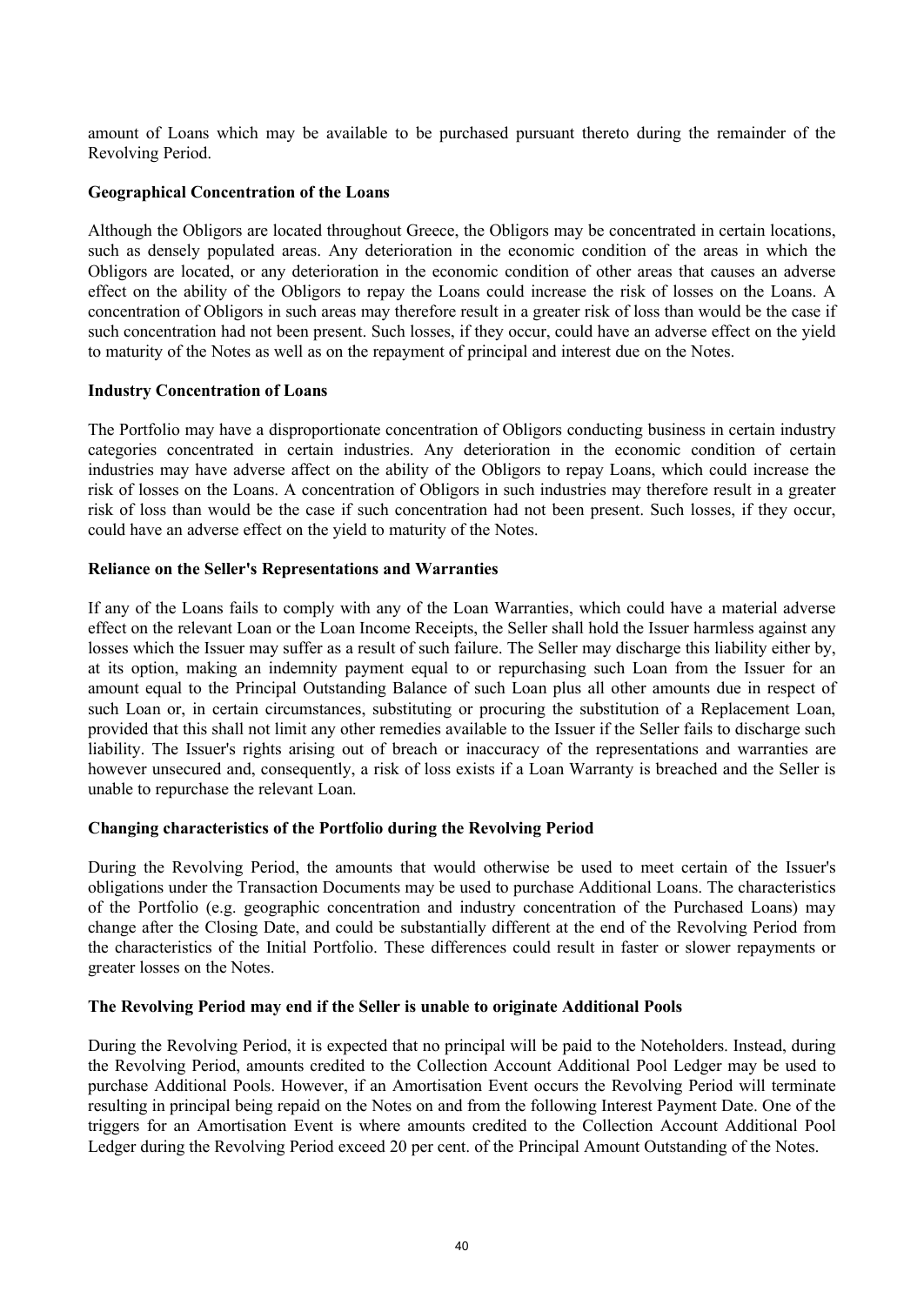The Seller does not, as of the date of this Prospectus, expect any shortage in availability of Additional Pools. However, the Seller is not obliged to sell any Additional Pool during the Revolving Period. If the Seller is unable or unwilling to sell any Additional Pools, then the Revolving Period will terminate earlier than expected, in which case the Noteholders will receive payments of principal on the Notes earlier than expected.

### **Interest Rates under the Loans**

The terms and conditions pertaining to the Loans provide for the interest rate to be determined in respect of each Loan on a fixed basis or on a pure variable basis by reference to EURIBOR of an interest period each time agreed in the relevant Loan Documentation for euro deposits plus a margin plus, in respect of the Term Loans, the Levy.

Borrowers in respect of Bonds do not currently pay the Levy, as banks in Greece take the view that an exemption from the Levy applies to those Bonds issued pursuant to Law 3156. However the question of whether Bonds issued pursuant to Law 3156 are exempt from the Levy has not been tested by the Greek courts and is not free from doubt, particularly in the case of Bilateral Bonds. Accordingly, if the Borrowers were in the future required to pay Levy on the Bonds, then they may be obliged to pay the Levy in respect of those periods prior to the transfer of the Purchased Bonds to the Issuer. As a consequence of having to pay historic Levy payments Borrowers may default on other amounts they owe under the Bonds. The Issuer and/or the Servicer would be liable to the Greek Tax Authorities for such amount and such amounts would need to be deducted from Available Funds. This could result in insufficient funds being available to pay amounts due to Noteholders.

The interest rate basis of Purchased Loans with a variable basis may be changed in the future to a different variable basis by the Borrower or, in respect of Purchased Bonds, the Greek Bondholders' Representative or a meeting of the relevant bondholders, as the case may be, under the terms and subject to the conditions set out in the relevant Loan Documentation.

In order to mitigate the risk arising from any mismatch between the amount of interest received under the Purchased Loans and the amounts of interest payable under the Notes, the Issuer will enter into a swap transaction with the Swap Provider on or about the Closing. Provided the Swap Provider continues to perform its obligations in respect of the Swap Agreement, the Issuer is expected to be able to meet its interest and principal obligations in respect of the Notes. For further details about the swap transaction, see section headed *Summary of the Principal Documents – Swap Agreement*.

### **Exercise of rights in respect of Syndicated Bonds - Issuer Put Option**

The Portfolio will include Purchased Bonds which are Syndicated Bonds. Whilst the Issuer will be the sole bondholder and beneficiary of any Related Security and/or Ancillary Rights benefiting or securing a Purchased Bond which is a Bilateral Bond, it will be co-beneficiary *pro quota*, based on its participation to the relevant bond issuance, together with any other bondholders thereof, of any Related Security and/or Ancillary Rights benefiting or securing a Purchased Bond which is a Syndicated Bond.

In the light of this, unlike a Purchased Bond which is a Bilateral Bond and in respect of which the Issuer, or the Servicer on its behalf, will be the sole person entitled to determine the course of action to take to safeguard its rights and interests thereunder (including, but not limited to, giving its consent to amend certain terms of the Purchased Bond and the relevant Bond Documents, exercising any termination or enforcement rights, waiver, granting of any grace period, etc.), in case of a Purchased Bond which is a Syndicated Bond, the Issuer might not be able to do so due to the fact that certain decisions need to be shared with the other bondholders and might require the approval of a certain quorum or majority of the bondholders as set out in the relevant Bond Documents. As a consequence of this, there may be situations where, the required quorum of the bondholders makes a decision different from that in favour of which the Issuer has cast a vote.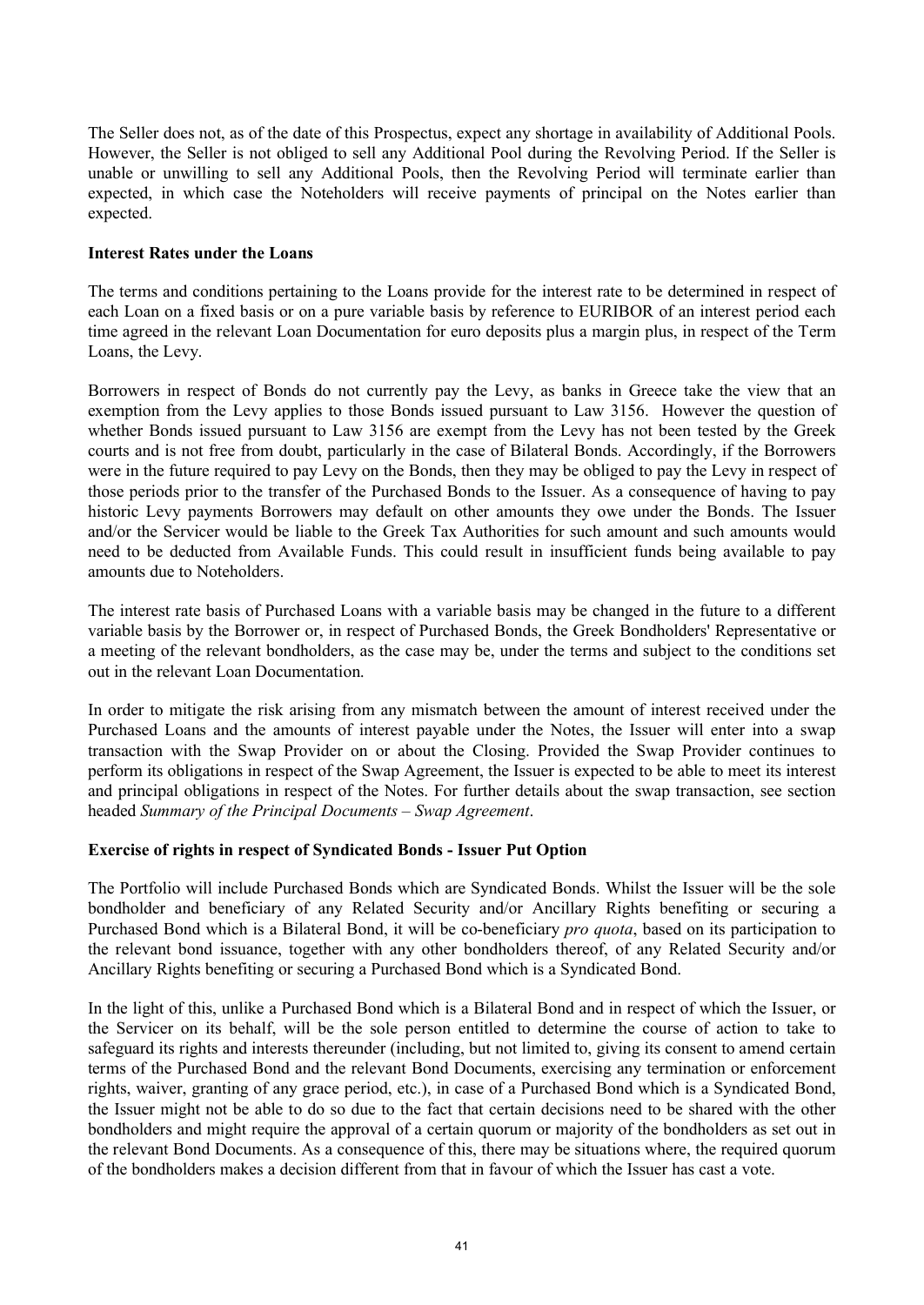In order to mitigate the risk that, in respect of Purchased Bonds which are Syndicated Bonds, the Issuer may in those circumstances be affected by resolutions passed (or, as the case may be, not passed) by the required majority of the bondholders which it does not agree with and/or whose effects may be prejudicial to the interest of the Issuer and/or the Noteholders and/or cause the relevant Purchased Bonds to cease to comply with the Eligibility Criteria, under the Master Transfer Agreement the Seller has granted to the Issuer an option to sell back to the Seller upon the occurrence of an Issuer Put Option Event, under the terms set out therein, any Purchased Bond comprised in the Portfolio which is a Syndicated Bond. For further details, see section headed *Purchase of the Portfolio*.

### **Potential for Market Disruption to affect the setting of Interest Rates for the Notes**

The Rate of Interest in respect of the Notes for each Interest Period will be the aggregate of the margin and an underlying rate (EURIBOR) in each case determined in accordance with Condition 4(c) (*Rates of Interest*). Condition 4(c)(ii), (iii) and (iv) contains provisions for the calculation of such underlying rate based on rates given by various market information sources, and also contains alternative methods of calculating the underlying rate should those market information sources be unavailable. The market information sources might become unavailable for various reasons, including suspensions or limitations on trading, events which affect or impair the ability of market participants in general, or early closure of market institutions. These could be caused by physical threats to the publishers of the market information sources, market institutions or market participants in general, or unusual trading, or matters such as currency changes.

### **Borrower Inability to Repay in Event of Interest Rate Fluctuation**

Obligors of the floating rate Purchased Loans may become unable to repay the Purchased Loans in the event of wide fluctuations in interest rates and may default. As a result of such defaults the Issuer may not receive payments it would otherwise be entitled to from such Obligors.

If there are insufficient funds available as a result of such defaults, then the Issuer may not be able, after making the payments to be made in priority thereto, to pay, in full or at all, amounts of interest and principal due to holders of the Notes. In this situation, there may not be sufficient funds to redeem the Notes on or prior to the Final Maturity Date.

Interest rates cannot be predicted and are influenced by a wide variety of economic, social and other factors.

### **Termination Payments under the Swap Agreement**

If the Swap Transaction is terminated, the Issuer may be obliged to make a termination payment to the Swap Provider. The amount of the termination payment will be based on the market value of the terminated Swap Transaction.

Except where the Swap Transaction has terminated as a result of the Swap Provider being in default or the Swap Provider failing to comply with the requirements following a Swap Provider Ratings Downgrade and no Swap Replacement Premium Amount is received by the Issuer, any termination payment due from the Issuer following termination of the Swap Transaction (including any extra costs incurred if the Issuer cannot immediately enter into a replacement swap agreement), will rank in priority to the Notes.

Therefore, if the Issuer is obliged to make a termination payment to the Swap Provider or pay any other additional amounts as a result of the termination of the Swap Transaction, this could reduce the Issuer's ability to service payments on the Notes.

In the event that the Swap Provider were to fail to perform its obligations under the Swap Agreement the ability of the Issuer to meet its obligations in respect of the Notes may be adversely affected. If the Swap Transaction is terminated by the Issuer, there can be no guarantee that the Issuer will be able to enter into a replacement transaction on the same terms as the Swap Transaction or at all.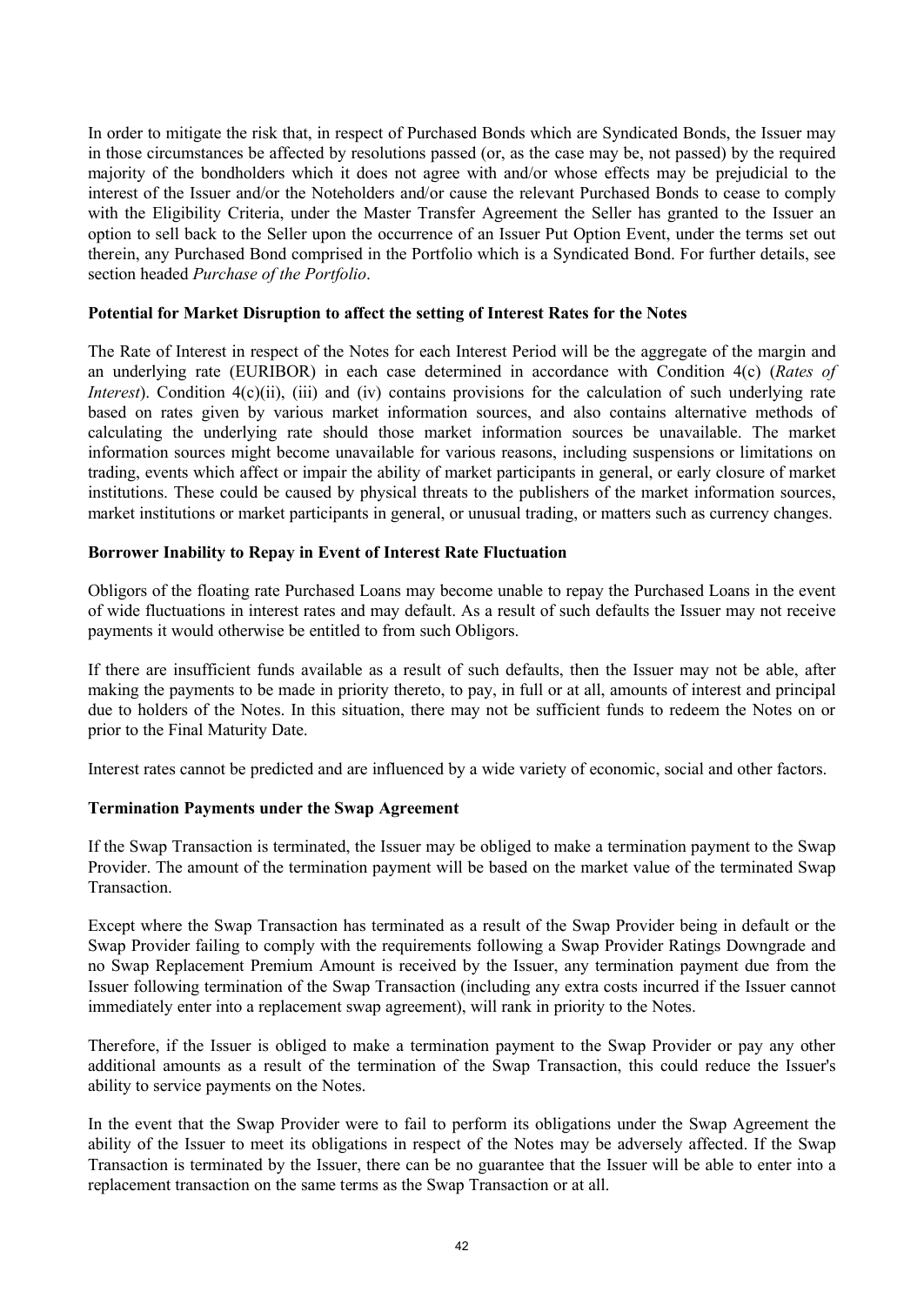### **Issuer Optional Redemption**

Although the Issuer is entitled (as to which see Condition 6 (*Redemption*)) to redeem the Notes at its option in certain circumstances, it is not obliged to do so except in case of exercise of the Seller Call Option by the Seller. The ability of the Issuer to redeem the Notes in any of the circumstances in which it is entitled to do so will be dependent primarily upon its ability to sell or refinance the Portfolio for an amount sufficient to enable the Issuer to make payments of all sums due to the Noteholders upon any such redemption. Accordingly, if the Issuer is unable to raise sufficient redemption funds, whether by sale or refinancing of the Portfolio or otherwise, the Issuer will not be able to exercise its right of optional early redemption of the **Notes**.

### **Issuer Mandatory Redemption**

The Issuer will be required (as to which see Condition 6 (*Redemption*)) to redeem the Notes on the next Interest Payment Date following receipt from the Seller of notice that it intends to exercise the Seller Call Option pursuant to the Master Transfer Agreement.

### **Lack of liquidity in the secondary market may adversely affect the market value of the Notes**

The secondary debt securities markets are currently experiencing severe disruptions resulting from reduced investor demand for debt securities and asset-backed securities and increased investor yield requirements for those debt securities. As a result, the secondary market for asset backed securities is experiencing extremely limited liquidity. These conditions may continue or worsen in the future.

Limited liquidity in the secondary market for asset-backed securities has had a severe adverse effect on the market value of asset-backed securities and may continue to have a severe adverse effect on the market value of asset-backed securities, especially those securities that are more sensitive to prepayment, credit or interest rate risk and those securities that have been structured to meet the investment requirements of limited categories of investors. Consequently, Noteholders may not be able to sell their notes readily. The market values of the notes are likely to fluctuate. Any of these fluctuations may be significant and could result in significant losses to Noteholders.

In addition, the forced sale into the market of asset-backed securities held by banks, structured investment vehicles, hedge funds, issuers of collateralised debt obligations and other similar entities that are currently experiencing funding difficulties could adversely affect a Noteholder's ability to sell, and/or the price a Noteholder receives for, its Notes in the secondary market.

### **Subordination of Payments to Noteholders**

Investors should be aware that payments to Noteholders will be subject to the orders of priority as set out in *Transaction Summary - Application of Funds* above.

### **Ratings of the Notes**

A rating is not a recommendation to buy, sell or hold securities and may be subject to revision, suspension or withdrawal by the Rating Agency at any time. Credit ratings represent the rating agency's opinion regarding the credit quality of an asset but are not a guarantee of such quality. There is no assurance that a rating accorded to the Class A Notes will remain for any given period of time or that a rating will not be lowered or withdrawn entirely by the Rating Agency if, in its judgment, circumstances in the future so warrant. In the event that a rating initially assigned to the Class A Notes is subsequently lowered for any reason, no person or entity is required to provide any additional support or credit enhancement with respect to any such Class A Notes and the market value of such Class A Notes is likely to be adversely affected.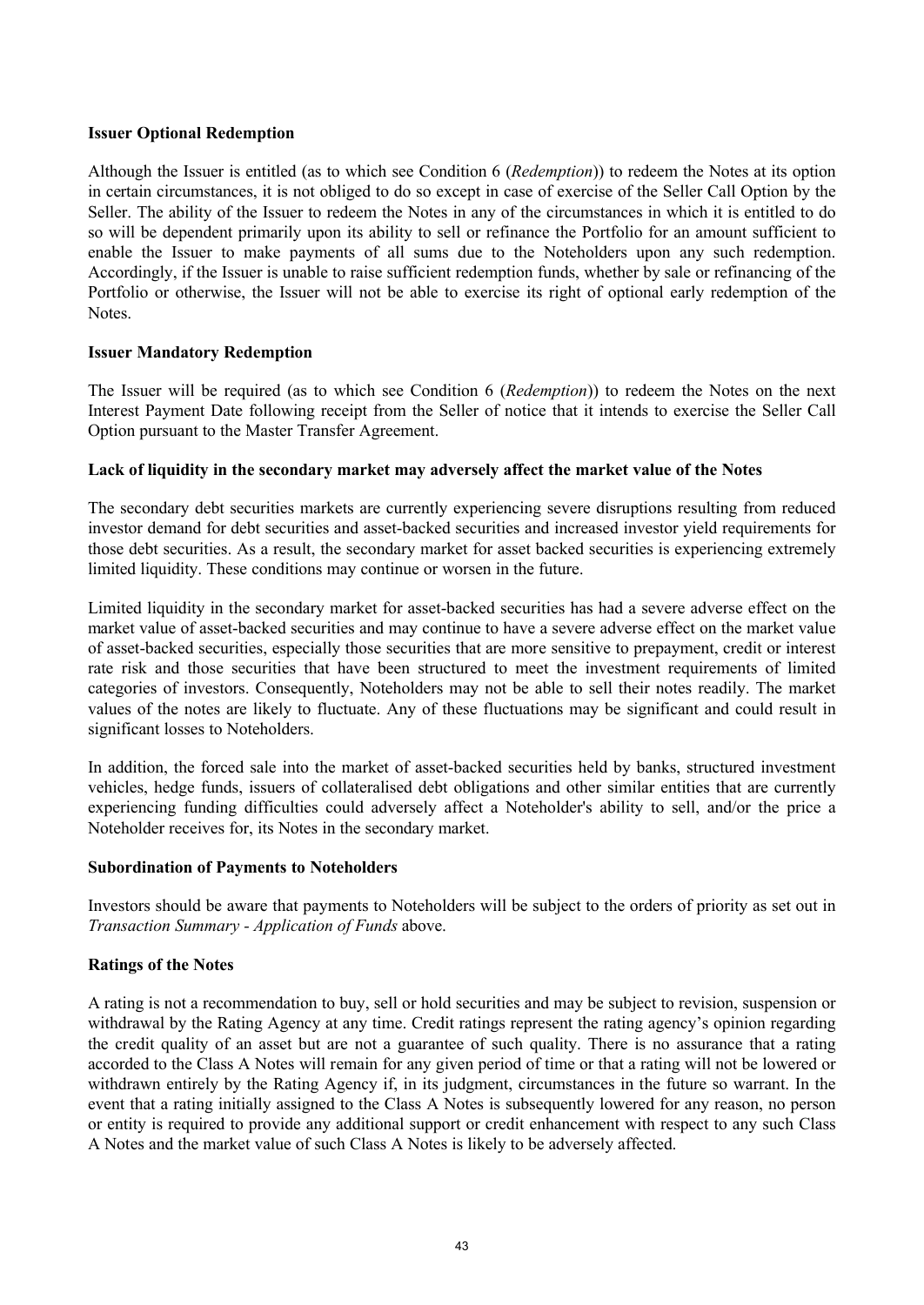The ratings assigned to the Class A Notes address the expected loss posed to investors by the Final Maturity Date.

### **Risk-weighting of the Notes**

Following the issue of proposals from the Basel Committee on Banking Supervision for reform of the 1988 Capital Accord, a framework has been developed which places enhanced emphasis on market discipline and sensitivity to risk. A comprehensive version of the text of the framework was published in June 2006 under the title "International Convergence of Capital Management and Capital Standards: a Revised Framework (Comprehensive Version)" (**Basel II Framework**). The Basel II Framework is being implemented in stages. In Europe, the Basel II standard approach and the Foundation IRB approach were required to be implemented from 1 January 2007, and the more advanced Basel II IRB approach and advanced measurement approach for operational risks were required to be implemented from 1 January 2008. However, the Basel II Framework is not self-implementing and, accordingly, implementation in participating countries is in some cases still in development or has not yet been put into effect.

The Basel Committee announced in April 2008 its intention to take steps to strengthen certain aspects of the Basel II Framework. Following on from this, in January 2009, the Basel Committee published a consultation paper setting out proposals for significant changes and there have been calls from various regulators for further changes. The European Commission has also proposed changes to the Capital Requirements Directive and, in October 2008, amendments to the Directive were put forward to the European Parliament and the Council of Ministers for consideration. The amendments include a number of items which may be relevant to certain ABS investors including investment restrictions in respect of certain ABS and investment due diligence requirements (and proposed significant corresponding penalties involving higher capital charges in the case of non-compliance with the latter).

As and when implemented, the Basel II Framework and/or any of the proposed changes referred to above, could affect risk-weighting of the Notes for investors who are subject to capital adequacy requirements based on a relevant framework. Consequently, investors should consult their own advisers as to the consequences to and effect on them of the application of the Basel II Framework and any relevant implementing measures. No predictions can be made as to the precise effects of potential changes on any investor or otherwise as a result of the implementation of the Basel II Framework or any changes to it or to the Capital Requirements Directive.

### **Set-off**

### *Deposits*

In the absence of a Set-Off Waiver (as defined below), under Greek law, an Obligor may set off the aggregate amount of the relevant Borrower's (and Guarantor's, if applicable) funds placed on deposit with the Seller as at the date on which a Purchased Loan is transferred by the Seller to the Issuer (i.e. on the Closing Date in respect of the Initial Pool, and on any relevant Transfer Date in respect of any Additional Pool) against the Issuer's claim against such Obligor under the relevant Purchased Loan, if the Seller fails to satisfy the Obligor's claim in respect of the funds placed on deposit.

The total amount deposited as at the relevant Transfer Date shall serve, at any time, as the upper limit of the set-off amount. If such deposited amount is increased by further deposits after such date, the amount that can be set off against the Issuer shall continue to be the amount deposited as at the relevant Transfer Date. If an Obligor makes partial withdrawals after the relevant Transfer Date, the set-off amount shall be reduced by the amount so withdrawn and any further deposits will not be taken into account for the determination of the amount that can be set off against the Issuer, whereas subsequent full withdrawal of the amount deposited as at the relevant Transfer Date shall preclude any right of the Obligor to set off any claim arising from such deposit against the Issuer.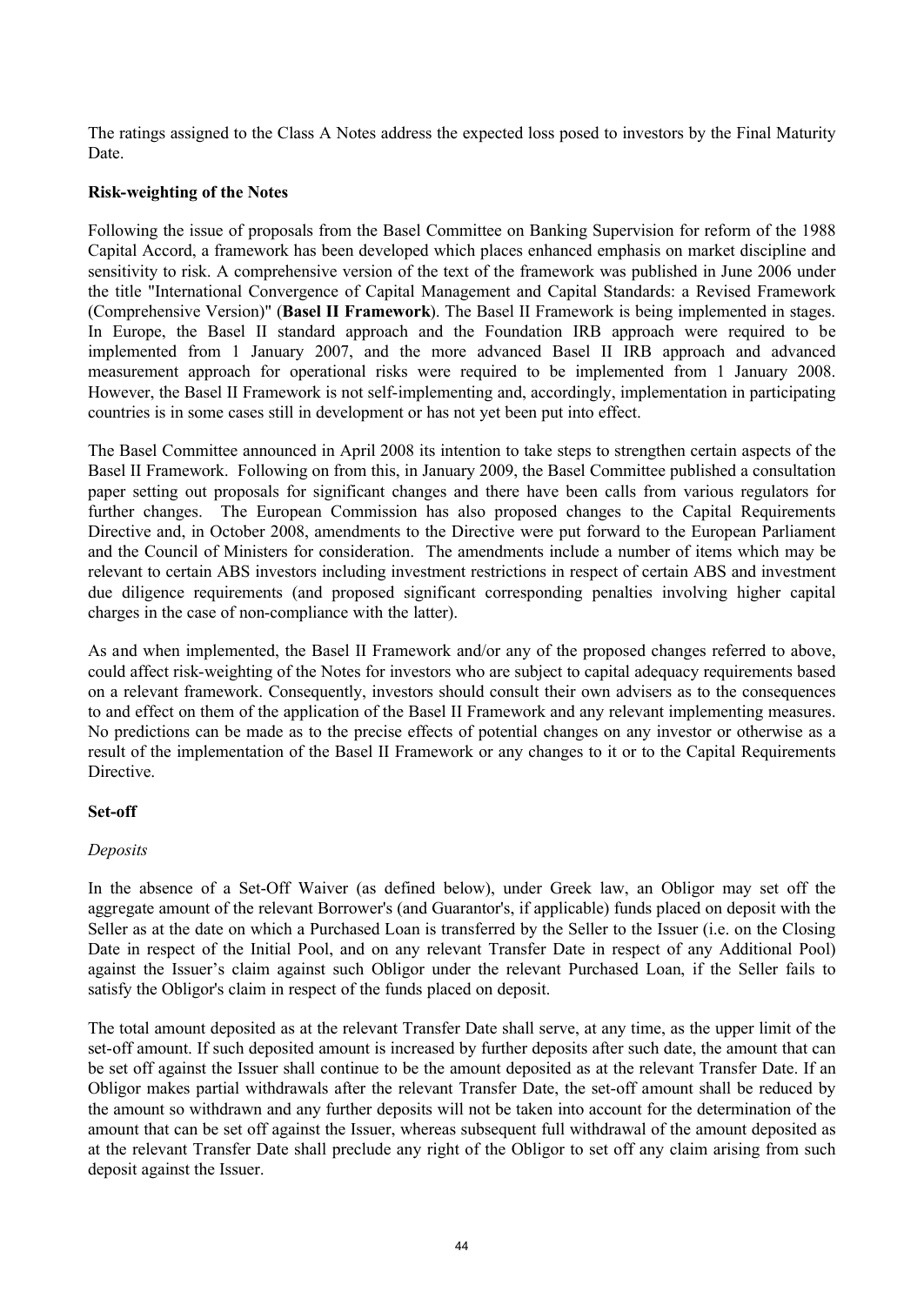If, after the relevant Transfer Date, an Obligor proceeds firstly with further deposits and then with withdrawals, the amount deposited as at the relevant Transfer Date shall again serve as the upper limit of the amount that can be set off, however if such further withdrawals are of amounts higher than the further deposits, the set off amount shall be correspondingly reduced by the positive difference between the withdrawals and the deposits.

### *Set-Off Waiver*

Pursuant to the Loan Documentation, each Borrower has expressly waived its right to set-off any claims that it may have against the Seller, or in respect of Bonds, a Greek Bondholder's Representative, Greek Paying Agent or a bondholder, against its obligations arising from the Loans (the **Set-Off Waiver**). Under Greek law the invocation of set-off is at the discretion of a Borrower. Pursuant to Article 450 of the Greek Civil Code a Borrower can validly waive such right prior to the claim of its counterparty becoming due and payable. A Borrower's waiver of its set-off rights will also apply following the transfer of the Loans to the Issuer on each relevant Transfer Date. As the Borrowers have waived their right to set off amounts due to them from the Seller or, in respect of Bonds, the Bondholder against amounts owed under the Loans, the Borrowers will not be entitled to exercise any set off right in respect of deposits or otherwise.

Obligations of a Borrower under a Purchased Loan may be guaranteed by, or secured by a security interest granted by, a person other than the relevant Borrower. A guarantor may validly waive its defences available under the Greek Civil Code, including the set-off right of the Borrower. Accordingly, by waiving its right to invoke the set-off right of a Borrower, a guarantor may not set-off a Borrower's claims against the Seller against its own obligations under the guarantee.

Pursuant to Greek law, to the extent that the Set-Off Waiver has been given by a Borrower prior to the provision of the guarantee by the Guarantor, then the Guarantor will not have the right to raise any such setoff defence. If on the contrary, the Set-Off Waiver is made after the provision of the guarantee by the Guarantor, then the Guarantor shall continue to have such defence. Under one Greek Programme Agreement in respect of a Bond included in the Initial Pool, the Ministerial Decision providing such guarantee by the Hellenic Republic was published prior to the execution of the Greek Programme Agreement. Accordingly, the Hellenic Republic as Guarantor, may still be entitled to raise a set-off defence against the Issuer if Alpha Bank fails to perform its obligations it owes to the Borrower or the Guarantor. However, the amount placed on deposit with the Originator in respect of such Greek Programme Agreement is, as at the date of this Prospectus, a nominal amount not exceeding  $£1,000$ .

### *The Hellenic Deposits and Investment Guarantee Fund*

Pursuant to law 3746/2009 of the Hellenic Republic, which has replaced law 2832/2000 of the Hellenic Republic, the Hellenic Deposits and Investment Guarantee Fund (the **Fund**) has been established for the purpose of providing compensation for persons who have deposited funds in bank accounts with credit institutions in Greece. All credit institutions established in the Hellenic Republic are obliged to participate in the compensation scheme available by virtue of the Fund.

Compensation is available from the Fund if a credit institution fails to pay an amount due to a depositor in respect of a deposit held with it as a result of its insolvency and its financial position being confirmed by the Bank of Greece or a court in Greece. Compensation is limited to a maximum of  $\epsilon$ 100,000 per depositor until 31 December 2011, a period which may be extended through a decision of the Minister of Economy and Finance. Accordingly, an Obligor can claim compensation from the Fund if the Seller fails to pay such Obligor amounts due in respect of that Obligor's deposit held with the Seller. The right for compensation exists in parallel with any set-off right, meaning that the Obligor may opt either for the compensation from the Fund or to exercise a right of set-off for the satisfaction of its claim, and, to the extent that the claim remains outstanding after the exercise of any of these options, the Obligor may pursue the other option for the satisfaction of this claim.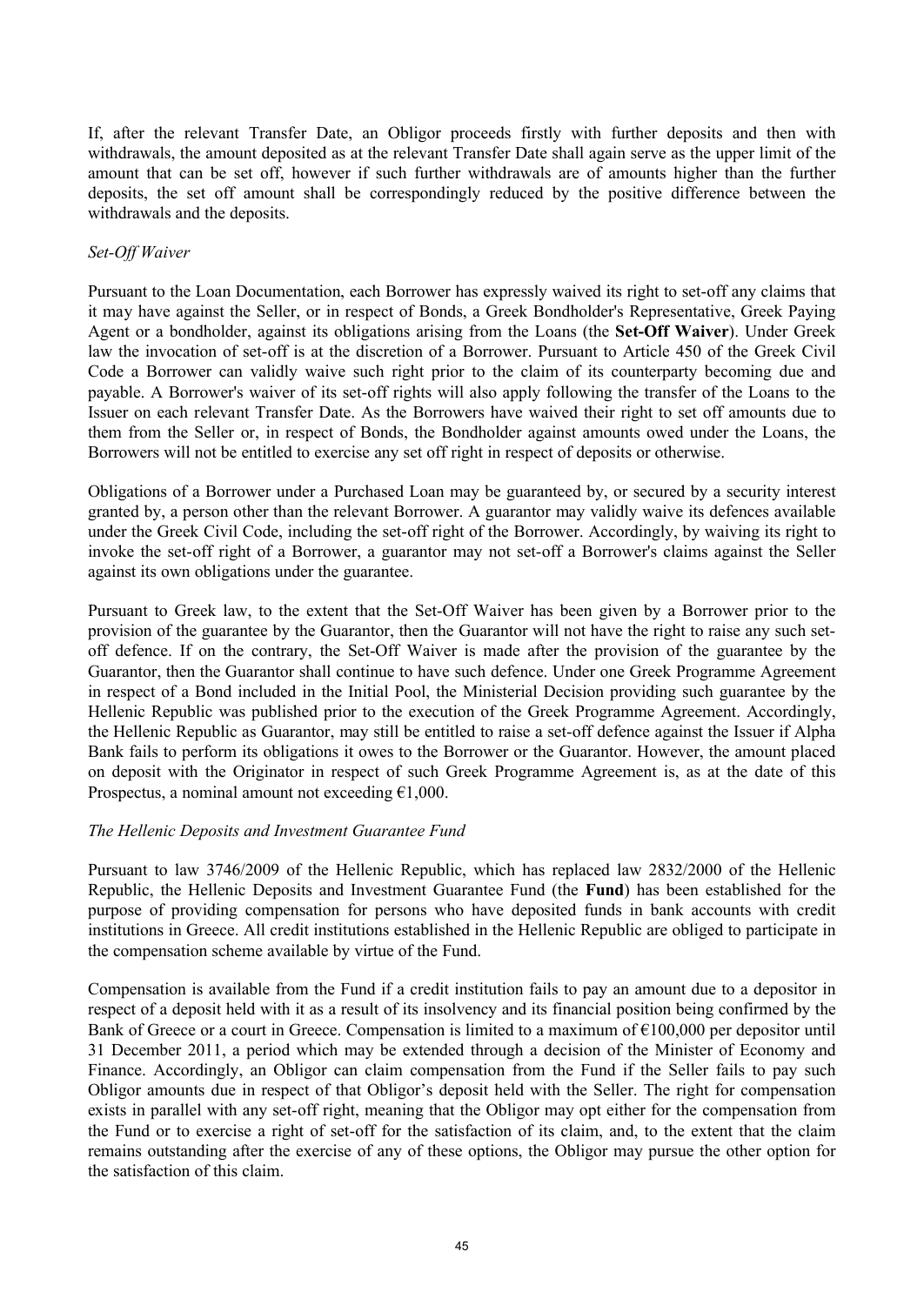The Issuer would not be liable to make a payment in respect of any compensation amounts received by an Obligor from the Fund or to make any payments to an Obligor to the extent that their loss of any funds placed on deposit with the Seller exceeded the amount of their Purchased Loan.

### **Suspension of Enforcement Proceedings**

There are various provisions of Greek law which could result in enforcement proceedings against an Obligor being delayed or suspended. Enforcement proceedings are usually commenced against an Obligor in respect of a Loan once it becomes overdue. An order of payment is obtained from the Judge of the competent Court of First Instance following service of the notice of termination of the Loan on the Obligor and non-payment by the Obligor. Enforcement is commenced by service of the order for payment and a demand to pay on the Obligor, with the ultimate target being the collection of the proceeds of the auction of the relevant asset securing the Loan.

However, an Obligor may delay enforcement against the relevant property by contesting the order for payment and/or the procedure for enforcement which in turn will delay the receipt of proceeds from an enforcement against the property by the Issuer after the relevant Loan has been terminated.

An Obligor can file a petition of annulment against the order for payment pursuant to Articles 632-633 of the Greek Civil Procedure Code (an **Article 632-633 Annulment Petition**) with the relevant Court of First Instance within 15 business days after service of the order for payment contesting the substantive or procedural validity of the order of payment. If the Obligor fails to contest the order for payment, the order may be served again on the Obligor and a further 10 business days are available to the Obligor to file an Article 632-633 Annulment Petition.

The order for payment will be final either if both terms of 15 and 10 business days elapse or if the Court of Appeal rejects the Article 632-633 Annulment Petition.

The filing of an Article 632-633 Annulment Petition entitles the Obligor to file a petition for suspension of the enforcement against the relevant property pursuant to Article 632 of the Greek Civil Procedure Code (an **Article 632 Suspension Petition**). Upon filing an Article 632 Suspension Petition, enforcement procedures may be suspended until the hearing of the Article 632 Suspension Petition, which takes place approximately one to two months after the Article 632 Suspension Petition has been filed.

Following the issue of a decision in relation to the hearing of the Article 632 Suspension Petition (which itself can take up to approximately two months to be issued), enforcement may be suspended until the Court of First Instance has issued an official decision in respect of the Article 632-633 Annulment Petition. This can take up to approximately 20 months after the decision in respect of the Article 632 Suspension Petition. In some cases suspension of enforcement may be granted until the Court of Appeal reaches a final decision which means an additional delay in enforcement of approximately 12 months.

The procedure can take up to approximately four and a half years from the issue of a decision in relation to the Article 632 Suspension Petition if the Obligor requests adjournments of the hearings for the Article 632- 633 Annulment Petition before the Court of First Instance and Court of Appeal, up until the decision of the latter.

The Obligor may also file with the relevant Court of First Instance a petition for the annulment of certain actions of the foreclosure proceedings based on reasons pertaining to both the validity of the order of payment and to procedural irregularities (an **Article 933 Annulment Petition**) pursuant to Article 933 of the Greek Civil Procedure Code. Both Annulment Petitions may be filed either concurrently or consecutively, but it should be noted that the Article 632-633 and Article 933 Annulment Petitions may not be based on reasons pertaining to the validity of the order for payment, once the order for payment has become final as mentioned above. The time for the filing of an Article 933 Annulment Petition varies depending on the foreclosure action that is being contested.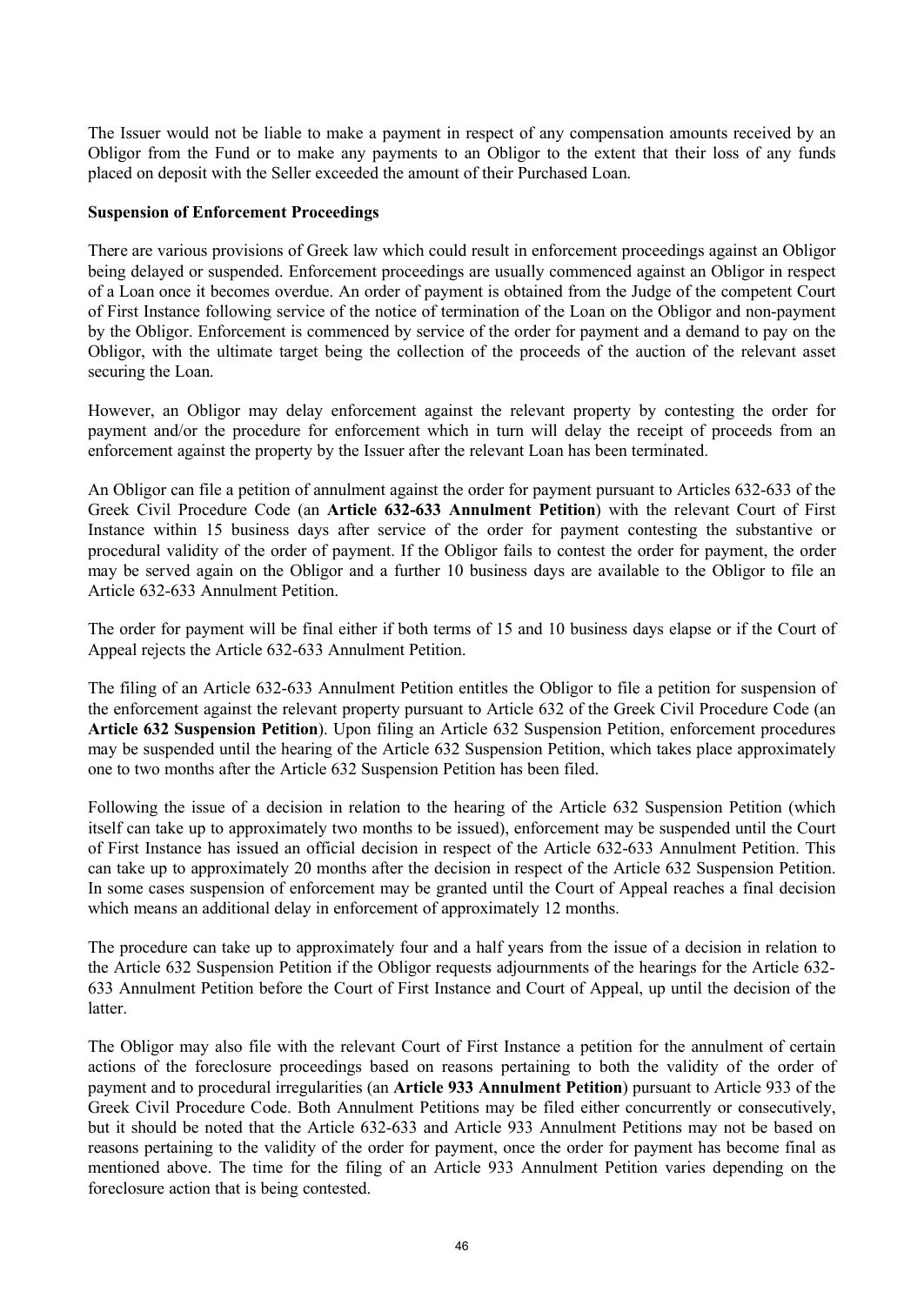The filing of an Article 933 Annulment Petition entitles the Obligor to file a petition for the suspension of the enforcement until the decision of the Court of First Instance on the annulment motion is issued pursuant to Article 938 of the Greek Civil Procedure Code (an **Article 938 Suspension Petition**). Again, foreclosure proceedings may be suspended until the hearing of the Article 938 Suspension Petition, which, in a normal case where the Obligor seeks the suspension of the auction, takes place five days prior to the auction and the relevant decision is issued two days prior to the auction. It should nevertheless be noted that such suspension is more difficult to obtain as compared to a suspension under Article 632 Suspension Petition, as the Court has to assess not only the likelihood of success of Article 933 Annulment Petition, but also that there is a danger of irrevocable damage to the Obligor, should the foreclosure continues.

The Obligor may seek the postponement of the auction by alleging that the value of the property has been underestimated by the enforcing party or that the fixed first offer is too low. Furthermore, suspension of the auction for up to six months may be sought by the Obligor, on the grounds that there is a good chance of the Obligor being able to satisfy the enforcing party or that, following the suspension period, a better offer would be received at auction.

Once the allocation of proceeds amongst the creditors of the Obligor has been determined pursuant to a deed issued by a notary public, the creditors of the Obligor may dispute the allocation and file a petition contesting the deed. The Court of First Instance will adjudicate the matter but the relevant creditor is entitled to appeal against the decision to the Court of Appeal. This procedure may delay the collection of proceeds for up to two and a half years. This can further delay the time at which the Issuer finally receives the proceeds of the enforcement of the relevant property. However, the law provides that a bank and, under Law 3156, the Issuer is entitled to the payment of its claim even if its allocation priority is subject to a challenge, provided that the bank provides a guarantee securing repayment of the money in the event that such challenge is upheld.

In addition, there is a period of mandatory suspension for all enforcement procedures between 1 and 31 August of each year, except for auctions, which cannot be conducted between 1 August and 15 September of each year.

### **Auction Proceeds**

The proceeds of an auction following enforcement against the assets securing a Loan must be allocated in accordance with Articles 975 and 976 of the Greek Civil Procedure Code. These Articles require the notary public which acted as the auction clerk to deduct the expenses (including legal, bailiff's and notarial fees) incurred in connection with the enforcement from the proceeds and then to satisfy, in priority to other claims, claims against the relevant Obligor pursuant to employment relationships and contracts for legal and educational services arising in the previous two years. Up to one-third of the remaining proceeds are allocated to the following creditors of the Obligor, to the extent applicable, in the following order:

- (i) claims for hospitalisation and funeral costs of any Obligor and his family arising in the previous 12 months;
- (ii) costs for the nourishment of the Obligor and his family arising in the previous six months;
- (iii) claims by farmers or farming partnerships arising from sale of agricultural goods arising in the previous 24 months;
- (iv) claims of the Greek state and municipal authorities that are due and payable prior to the auction;
- (v) claims of social security funds arising prior to the day of the auction; and
- (vi) claims by the Athens Stock Exchange Members Guarantee Fund (if the borrower is or was an investment services company within the meaning of law 3606/2007 of the Hellenic Republic) arising in the previous 24 months (this should not be relevant for any Obligor).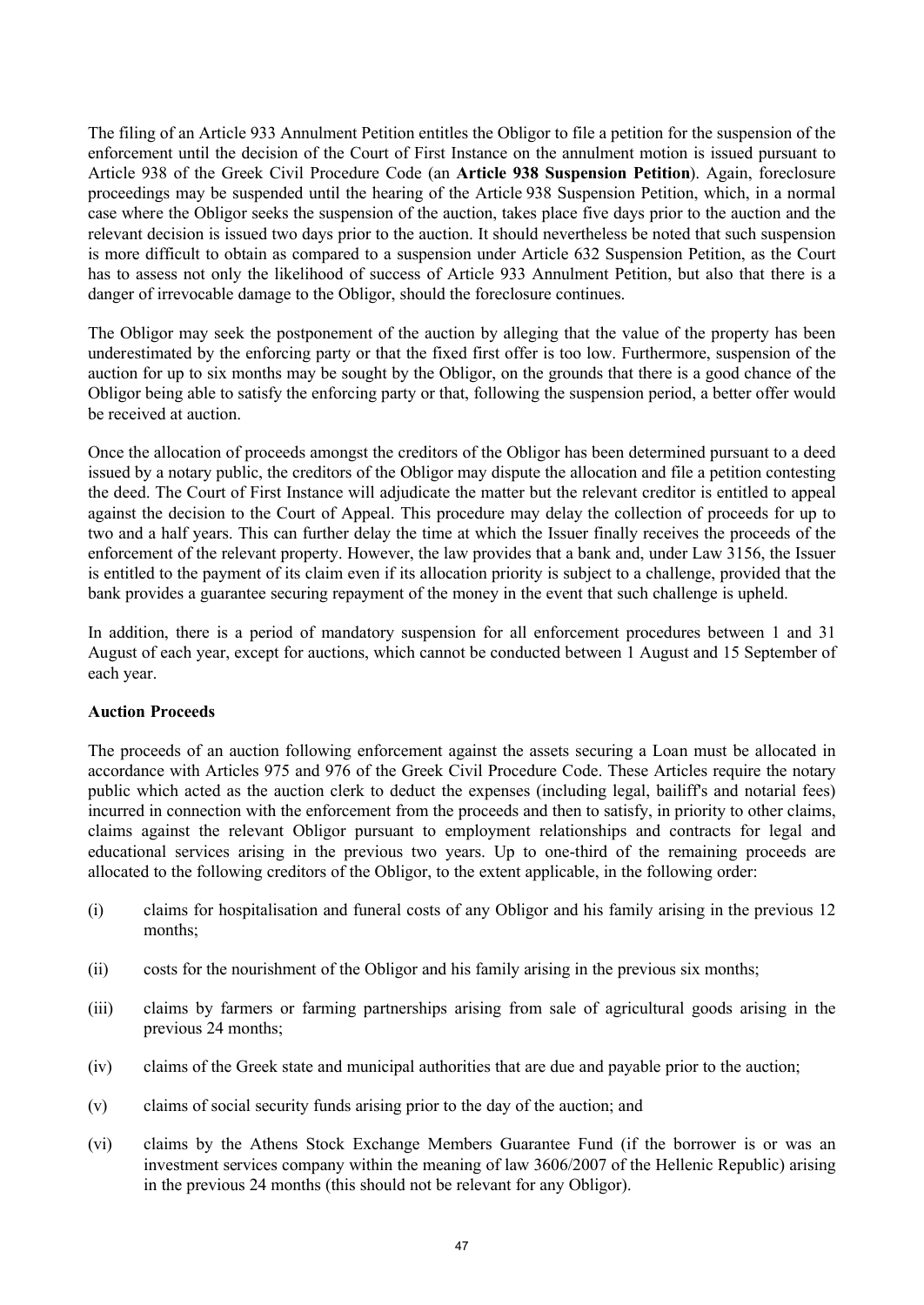The remaining proceeds are allocated to secured creditors in order of class and date of creation of security and, once these claims have been satisfied, any remaining amounts are allocated pro-rata to unsecured creditors. Accordingly, the Issuer, as owner of a first (or in some cases, second) ranking Mortgage or Pre-Notation could be limited to receiving approximately two-thirds of the proceeds raised by an auction of a property securing a Loan if a claim under Article 975 of the Greek Civil Procedure Code exists. In such case, the proceeds may not be sufficient to discharge the amount that is owed by the Obligor to the Issuer under the Loan, which may in turn affect the Issuer's ability to meet its obligations in respect of the Notes.

### **Provisions of Greek Law 3156**

Law 3156 came into force in June 2003. The transactions contemplated in this Prospectus are based, in part, on the provisions of Law 3156. So far as the Issuer is aware, as at the date of this Prospectus there has been a considerable number of similar issues of securities based upon Law 3156 but there has been no judicial authority as to the interpretation of any of the provisions of Law 3156. For further information on Law 3156, see *Summary of the Greek Securitisation Provisions of Law 3156*. There are a number of aspects of Greek law which are referred to in this Prospectus with which potential Noteholders are likely to be unfamiliar. Particular attention should be paid to the sections of this Prospectus containing such references.

### **Greek insolvency proceedings**

The effect of Regulation 1346/2000 of the EU Council on Bankruptcy Proceedings (the **EU Insolvency Regulation**) is not yet tested since the legislation and its implementation across the various European Union member states is relatively recent. It cannot therefore be excluded that insolvency proceedings might be commenced against the Issuer in Greece, under the EU Insolvency Regulation notwithstanding that the Issuer is incorporated in England and does not have an establishment in Greece. If such an event was to occur, a receiver would be appointed over the Issuer in Greece and the Servicer might cease to be capable of servicing the Loans on behalf of the Issuer in Greece. However, this would not affect the ability of the Trustee to enforce its rights and claims as the holder of a statutory pledge under Paragraph 18 of Article 10 of Law 3156, since, in accordance with Greek law, the Trustee, as the pledgee under Paragraph 18 of Article 10 of Law 3156, would be entitled to receive any claims out of the Loans and Related Security in accordance with Article 1254 of Greek Civil Code.

### **English law security and insolvency considerations**

The Issuer will enter into the Deed of Charge pursuant to which it will grant the Security in respect of certain of its obligations, including its obligations under the Notes (as to which, see *Summary of Principal Documents – Deed of Charge* below). In certain circumstances, including the occurrence of certain insolvency events in respect of the Issuer, the ability to realise the Security may be delayed and/or the value of the Security impaired. While the transaction structure is designed to minimise the likelihood of the Issuer becoming insolvent, there can be no assurance that the Issuer will not become insolvent and/or the subject of insolvency proceedings and/or that the Noteholders would not be adversely affected by the application of insolvency laws (including English insolvency laws).

In addition, it should be noted that, to the extent that the assets of the Issuer are subject only to a floating charge (including any fixed charge recharacterised by the courts as a floating charge), in certain circumstances under the provisions of section 176A of the Insolvency Act 1986, certain floating charge realisations which would otherwise be available to satisfy the claims of secured creditors under the Deed of Charge may be used to satisfy any claims of unsecured creditors. While certain of the covenants given by the Issuer in the Transaction Documents are intended to ensure it has no significant creditors other than the secured creditors under the Deed of Charge, it will be a matter of fact as to whether the Issuer has any other such creditors at any time. There can be no assurance that the Noteholders will not be adversely affected by any such reduction in floating charge realisations upon the enforcement of the Security.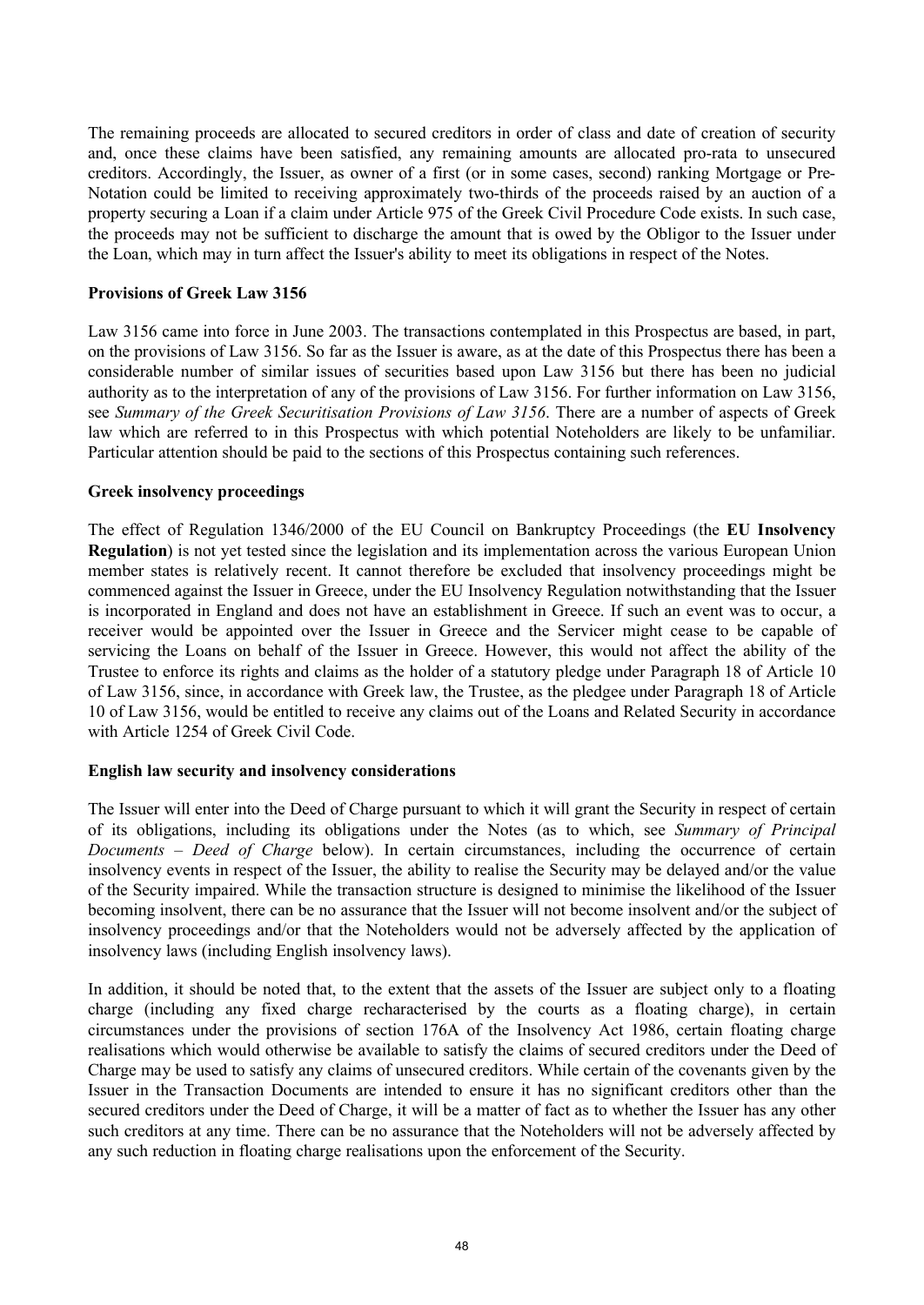### **Change of Law**

The transactions described in this Prospectus (including the issue of the Notes) and the ratings which are to be assigned to the Notes are based on English law and the law of the Hellenic Republic and administrative practice in effect as at the date hereof, and having regard to the expected tax treatment of all relevant entities under such law and practice. No assurance can be given as to the impact of any possible change to English law or the law of the Hellenic Republic (or the laws of any other jurisdiction) (including any change in regulation which may occur without a change in primary legislation), administrative practice in the United Kingdom or in the Hellenic Republic or tax treatment after the date of this document or can any assurance be given as to whether any such change would adversely affect the ability of the Issuer to make payments under the Notes.

### **Greek Taxation of the Issuer**

The structuring of the servicing arrangements between the Issuer and the Servicer is such so as not to result in the Issuer having a permanent establishment in Greece for the purposes of Greek taxation law.

If the Issuer were deemed to have a permanent establishment in Greece, the Issuer would be taxed on its income in Greece as well as in the UK (relief may be available in each jurisdiction for any tax paid in the other), and may need to establish a branch or fulfil certain administrative requirements in Greece. If this were to occur, the Issuer would be liable for income tax (currently calculated at the discretion of the Greek tax authorities since the Issuer does not maintain tax records in Greece). If the Issuer were to maintain such records, the profits would likely include the amount of any balances in the Reserve Account (less an amount equal to the Subordinated Reserve Loan) held by it at the end of each of each fiscal year. The Issuer may also be liable to fines. However, this situation has not arisen before and the exact tax liabilities of the Issuer may in fact be higher than as set out above.

### **UK Taxation Position of the Issuer**

Pursuant to the Finance Act 2005, regulations have been made to establish a permanent regime for the taxation of "securitisation companies" such as the Issuer (the **Securitisation Tax Regime**). Companies to which the Securitisation Tax Regime applies will be taxed broadly by reference to their "retained profit" rather than by reference to general corporation tax principles. The Issuer should fall within the securitisation tax regime but if it does not (or subsequently does not), then profits or losses could arise in the Issuer which could have tax effects not contemplated in the cashflows for the transaction described in this prospectus and as such adversely affect the tax investment of the Issuer and consequently payment on the Notes.

### **EU Savings Directive on the Taxation of Savings Income**

Under EC Council Directive 2003/48/EC on the taxation of savings income, each Member State is required to provide to the tax authorities of another Member State details of payments of interest (or other similar income) paid by a person within its jurisdiction to an individual resident in that other Member State or to certain limited types of entities established in that other Member State. However, for a transitional period, Austria, Belgium and Luxembourg are instead required (unless during that period they elect otherwise) to operate a withholding system in relation to such payments (the ending of such transitional period being dependent upon the conclusion of certain other agreements relating to information exchange with certain other countries). A number of non-EU countries and territories including Switzerland have adopted similar measures (a withholding system in the case of Switzerland).

On 15 September 2008, the European Commission issued a report to the Council of the European Union on the operations of the Directive, which included the Commission's advice on the need for changes to the Directive. On 13 November 2008, the European Commission published a more detailed proposal for amendments to the Directive, which included a number of suggested changes. If any of those proposed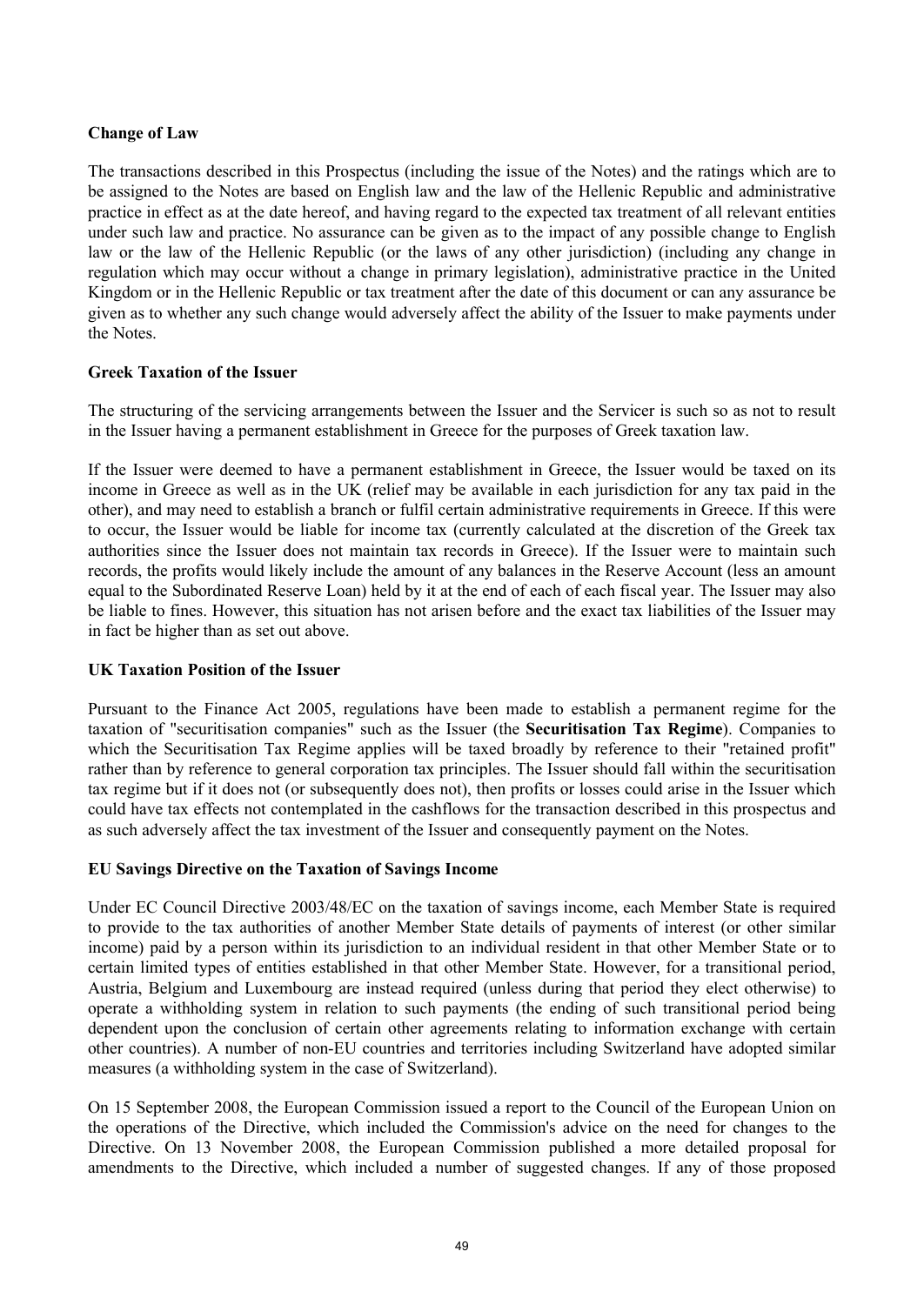changes are made in relation to the Directive, they may amend or broaden the scope of the requirements described above.

### **UK Banking Act 2009**

The Banking Act 2009 (the **Banking Act**), which came into effect on 21 February 2009, includes (amongst other things) provision for a special resolution regime pursuant to which specified UK authorities have extended tools to deal with the failure (or likely failure) of a UK bank or building society (such as the Issuer Account Bank). In particular, in respect of UK banks, such tools include share and property transfer powers (including powers for partial property transfers), certain ancillary powers (including powers to modify certain contractual arrangements in certain circumstances) and two new special insolvency procedures which may be commenced by UK authorities (i.e. bank insolvency and bank administration). It is possible that the extended tools described above could be used prior to the point at which an application for insolvency proceedings with respect to a relevant entity could be made.

In general, the Banking Act requires the UK authorities to have regard to specified objectives in exercising the powers provided for by the Act. One of the objectives (which is required to be balanced as appropriate with the other specified objectives) refers to the protection and enhancement of the stability of the financial systems of the United Kingdom. The Act includes provisions related to compensation in respect of transfer instruments and orders made under it. In general, there is considerable uncertainty about the scope of the powers afforded to UK authorities under the Banking Act and how the UK authorities may choose to exercise them.

If an instrument or order were to be made under the Banking Act in respect of any party to the Transaction Documents who was at that time incorporated in the United Kingdom and a UK authorised deposit taking institution, such instrument or order may (amongst other things) affect the ability of such entities to satisfy their obligations under the Transaction Documents and/or result in modifications to such documents. In particular, modifications may be made pursuant to powers permitting certain trust arrangements to be removed or modified and/or via powers which permit provision to be included in an instrument or order such that the relevant instrument or order (and certain related events) is required to be disregarded in determining whether certain widely defined "default events" have occurred (which events would include certain trigger events included in the Transaction Documents in respect of the relevant entity, including termination events). As a result, the making of an instrument or order in respect of such party may affect the ability of the Issuer to meet its obligations in respect of the Notes. While there is provision for compensation under the Act, there can be no assurance that Noteholders would recover compensation promptly and equal to any loss actually incurred.

*The Issuer believes that the risks described above are the principal risks inherent in the transaction for the Noteholders, but the inability of the Obligors to pay interest, principal or other amounts on the Purchased Loans and consequently the inability of the Issuer to pay interest, principal or other amounts on or in connection with the Notes may occur for other reasons, and the Issuer does not represent that the above statements regarding the risk of holding the Notes are exhaustive. Although the Issuer believes that the various structural elements described in this Prospectus lessen some of the risks for the Noteholders, there can be no assurance that these measures will be sufficient to ensure payment to the Noteholders of interest, principal or any other amounts on or in connection with the Notes on a timely basis or at all.*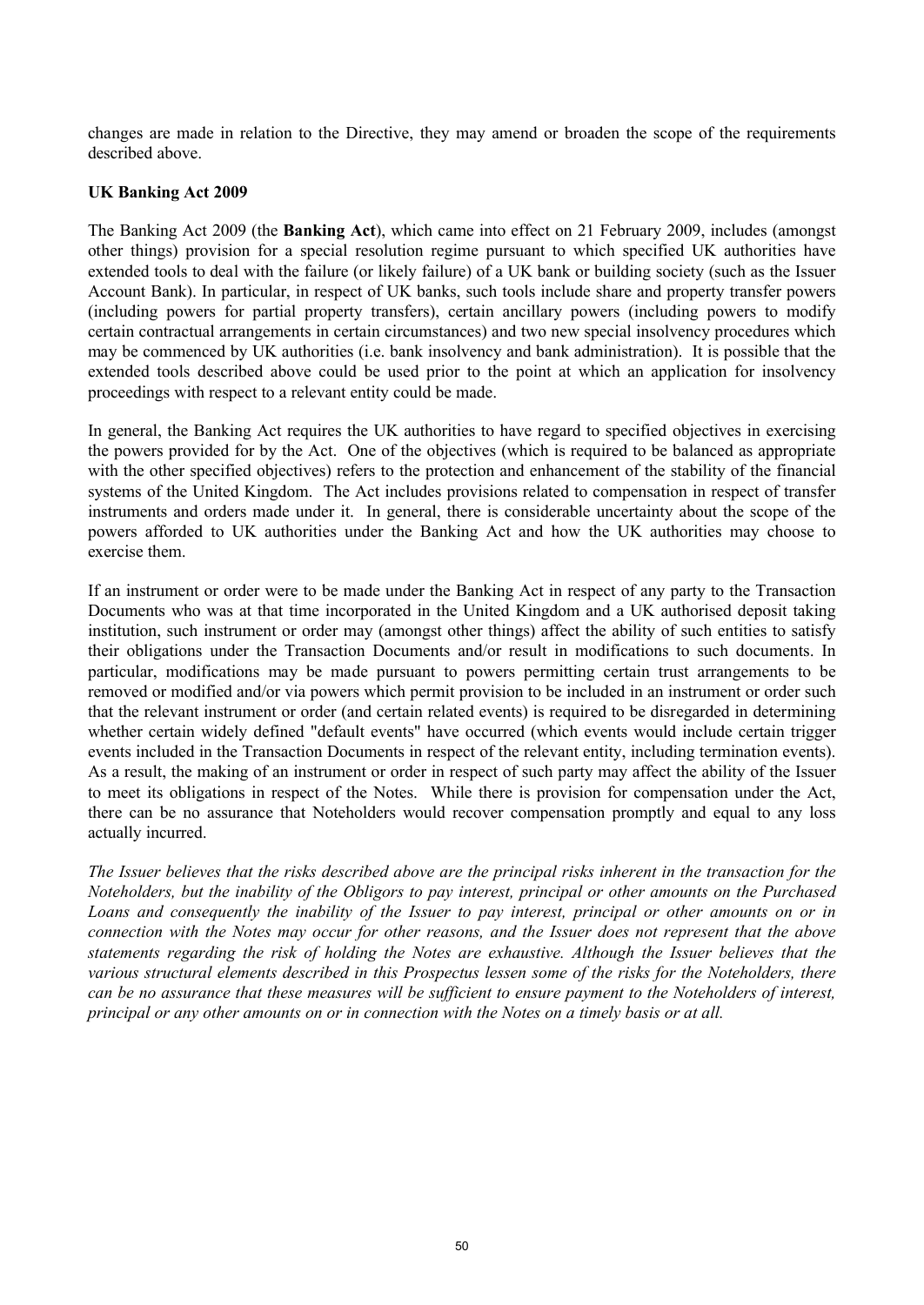### **THE PORTFOLIO**

The Initial Pool has aggregate characteristics similar to the ones indicated in the tables below, dated as at 11 May 2009 (the **Cut-Off Date**) (columns of percentages may not add up to 100 per cent. due to rounding). Because the future composition of the Portfolio will change over time, the statistical and other information provided is not necessarily indicative of the composition of the Initial Portfolio at any time subsequent to the Cut-Off Date. The Initial Pool will be selected so that it complies with the Loan Warranties. The tables below exclude accrued interest of EUR 29,136,077.67 which will be purchased by the Issuer on the Closing Date.

### **1. Summary**

Total Current Balance: EUR 3,263,497,629

Number of Loans: 431

Number of Obligor Groups: 271

Number of Obligor Names: 329

### **2. Current Loan Balance**

| <b>Current Balance</b>     | No of | $%$ no of | <b>Total Balance of</b> | % Balance |
|----------------------------|-------|-----------|-------------------------|-----------|
| <b>Interval</b>            | Loans | Loans     | Alpha $(\epsilon)$      | of Alpha  |
| $1 - 1,000,000$            | 70    | 16.24     | 54,868,291.20           | 1.68      |
| $1,000,001 - 2,000,000$    | 84    | 19.49     | 132,858,046.00          | 4.07      |
| $2,000,001 - 3,000,000$    | 54    | 12.53     | 143,164,608.00          | 4.39      |
| $3,000,001 - 4,000,000$    | 43    | 9.98      | 154,551,592.96          | 4.74      |
| $4,000,001 - 5,000,000$    | 33    | 7.66      | 155, 353, 959. 98       | 4.76      |
| $5,000,001 - 10,000,000$   | 75    | 17.4      | 564, 194, 559. 25       | 17.29     |
| $10,000,001 - 30,000,000$  | 56    | 12.99     | 982,723,240.82          | 30.11     |
| 30,000,001 - 50,000,000    | 9     | 2.09      | 356,660,000.00          | 10.93     |
| $50,000,001 - 100,000,000$ | 4     | 0.93      | 320, 123, 331.00        | 9.81      |
| $100,000,001 \geq 0$       | 3     | 0.7       | 399,000,000.00          | 12.23     |
| <b>Total:</b>              | 431   | 100       | 3,263,497,629.21        | 100       |

Max: EUR 180,000,000 Min: EUR 195,840 Average: EUR 7,571,920

### **3. Top 20 Obligor Groups**

|                           | No of | $%$ no of | <b>Total Balance of</b> | % Balance |
|---------------------------|-------|-----------|-------------------------|-----------|
| <b>Obligor Group Code</b> | Loans | Loans     | Alpha $(\epsilon)$      | of Alpha  |
| 1214                      |       | 0.23      | 180,000,000.00          | 5.52      |
| 4248053                   | 2     | 0.46      | 174,755,000.00          | 5.35      |
| 240                       | 18    | 4.18      | 124,927,000.00          | 3.83      |
| 271                       |       | 1.16      | 120,000,000.00          | 3.68      |
| 496                       | 2     | 0.46      | 117,900,000.00          | 3.61      |
| 301                       |       | 0.23      | 110,000,000.00          | 3.37      |
| 889                       | 2     | 0.46      | 80,000,000.00           | 2.45      |
| 332                       | 4     | 0.93      | 70,000,000.00           | 2.14      |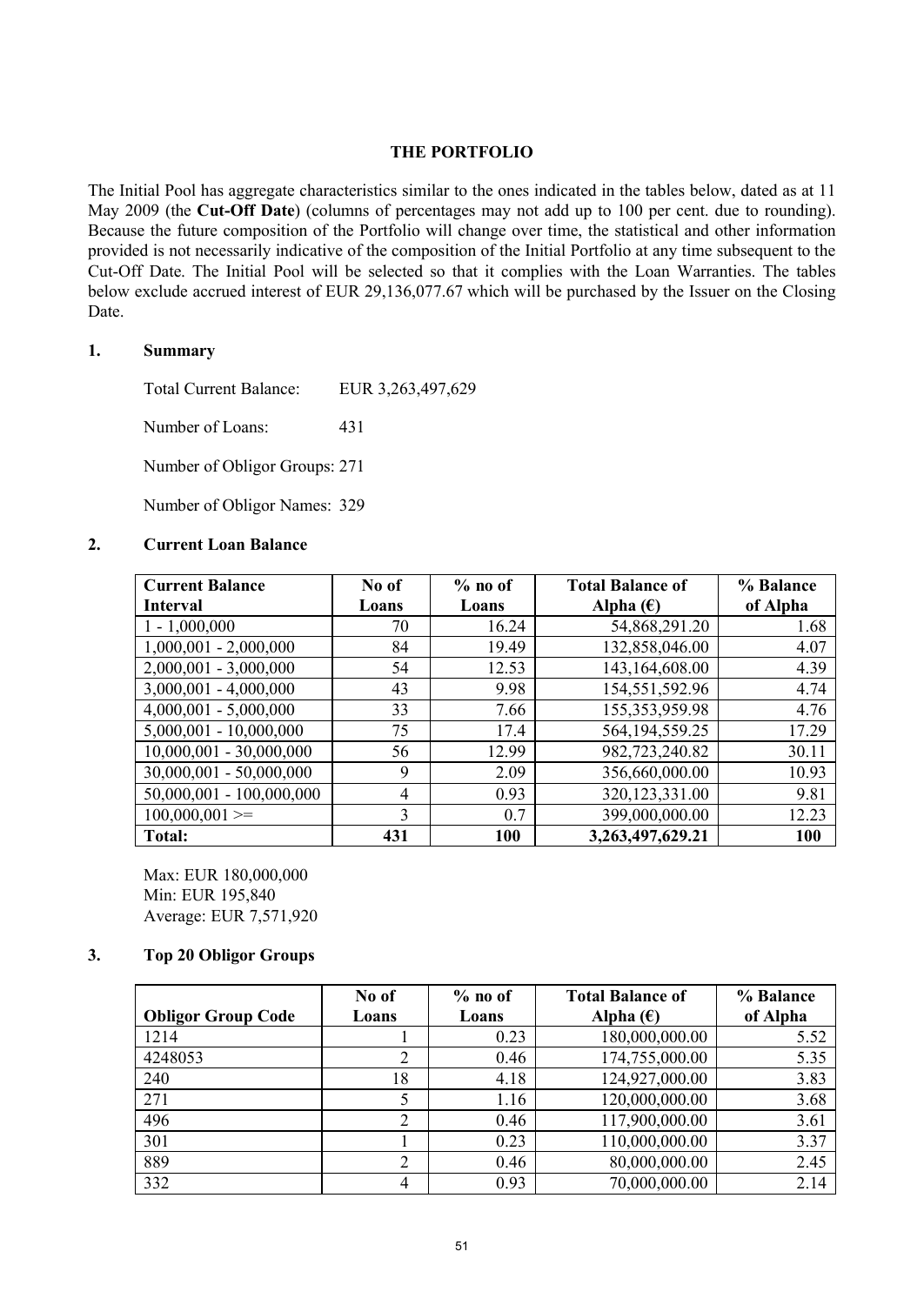|                           | No of          | $%$ no of | <b>Total Balance of</b> | % Balance |
|---------------------------|----------------|-----------|-------------------------|-----------|
| <b>Obligor Group Code</b> | Loans          | Loans     | Alpha $(\epsilon)$      | of Alpha  |
| 253                       | 2              | 0.46      | 68,681,250.00           | 2.10      |
| 1030                      | 5              | 1.16      | 63,960,000.00           | 1.96      |
| 333                       |                | 0.23      | 59,900,000.00           | 1.84      |
| 619                       | 8              | 1.86      | 57,568,000.00           | 1.76      |
| 7273294                   | 3              | 0.7       | 49,500,000.00           | 1.52      |
| 768                       | $\overline{2}$ | 0.46      | 46,400,000.00           | 1.42      |
| 751                       | 8              | 1.86      | 45,000,000.00           | 1.38      |
| 7306289                   |                | 0.23      | 45,000,000.00           | 1.38      |
| 577                       | 4              | 0.93      | 44,500,000.00           | 1.36      |
| 1295                      | 4              | 0.93      | 42,706,000.00           | 1.31      |
| 140                       | 2              | 0.46      | 40,999,973.92           | 1.26      |
| 151                       | $\overline{2}$ | 0.46      | 40,000,000.00           | 1.23      |
| Other                     | 354            | 82.13     | 1,681,700,405.29        | 51.53     |
| Total:                    | 431            | 100       | 3,263,497,629.21        | 100       |

## **4. Top 20 Obligors**

|                     | No of                    | $%$ no of | <b>Total Balance of</b> | % Balance |
|---------------------|--------------------------|-----------|-------------------------|-----------|
| <b>Obligor Code</b> | Loans                    | Loans     | Alpha $(\epsilon)$      | of Alpha  |
| 1122331             |                          | 0.23      | 180,000,000.00          | 5.52      |
| 4248053             | $\overline{2}$           | 0.46      | 174,755,000.00          | 5.35      |
| 871064              | 5                        | 1.16      | 120,000,000.00          | 3.68      |
| 819968              | $\mathbf{1}$             | 0.23      | 110,000,000.00          | 3.37      |
| 552801              | $\mathbf 1$              | 0.23      | 109,000,000.00          | 3.34      |
| 406586              | $\overline{2}$           | 0.46      | 80,000,000.00           | 2.45      |
| 492535              | $\overline{2}$           | 0.46      | 68,681,250.00           | 2.10      |
| 606991              | $\mathbf{1}$             | 0.23      | 59,900,000.00           | 1.84      |
| 575761              | $\mathbf{1}$             | 0.23      | 50,000,000.00           | 1.53      |
| 5425397             | 3                        | 0.7       | 50,000,000.00           | 1.53      |
| 7273294             | 3                        | 0.7       | 49,500,000.00           | 1.52      |
| 7306289             | $\mathbf{1}$             | 0.23      | 45,000,000.00           | 1.38      |
| 6085438             | 6                        | 1.39      | 44,682,000.00           | 1.37      |
| 443016              | $\overline{\mathcal{A}}$ | 0.93      | 42,500,000.00           | 1.30      |
| 920976              | $\mathbf{1}$             | 0.23      | 35,200,000.00           | 1.08      |
| 578834              | $\mathbf{1}$             | 0.23      | 31,960,000.00           | 0.98      |
| 2818469             | $\overline{2}$           | 0.46      | 30,925,000.00           | 0.95      |
| 502525              | $\mathbf{1}$             | 0.23      | 30,750,000.00           | 0.94      |
| 399174              | $\mathbf{1}$             | 0.23      | 30,000,000.00           | 0.92      |
| 740437              | $\mathbf{1}$             | 0.23      | 30,000,000.00           | 0.92      |
| Other               | 391                      | 90.72     | 1,890,644,379.21        | 57.93     |
| <b>Total:</b>       | 431                      | 100       | 3,263,497,629.21        | 100       |

## **5. Top 20 Industry Names**

|                                            | No of | $%$ no of | <b>Total Balance of</b> | % Balance |
|--------------------------------------------|-------|-----------|-------------------------|-----------|
| Industry                                   | Loans | Loans     | Alpha $(\epsilon)$      | of Alpha  |
| Wholesale trade (except of motor vehicles) | 101   | 23.43     | 561,677,647.97          | 17.21     |
| Hotel and restaurant services              | 60    | 13.92     | 366,526,298.15          | 11.23     |
| Manufacture of food products and beverages | 26    | 6.03      | 332.594.076.00          | 10.19     |
| Sale and maintenance of motor vehicles     | 34    | 7.89      | 332,241,223.91          | 10.18     |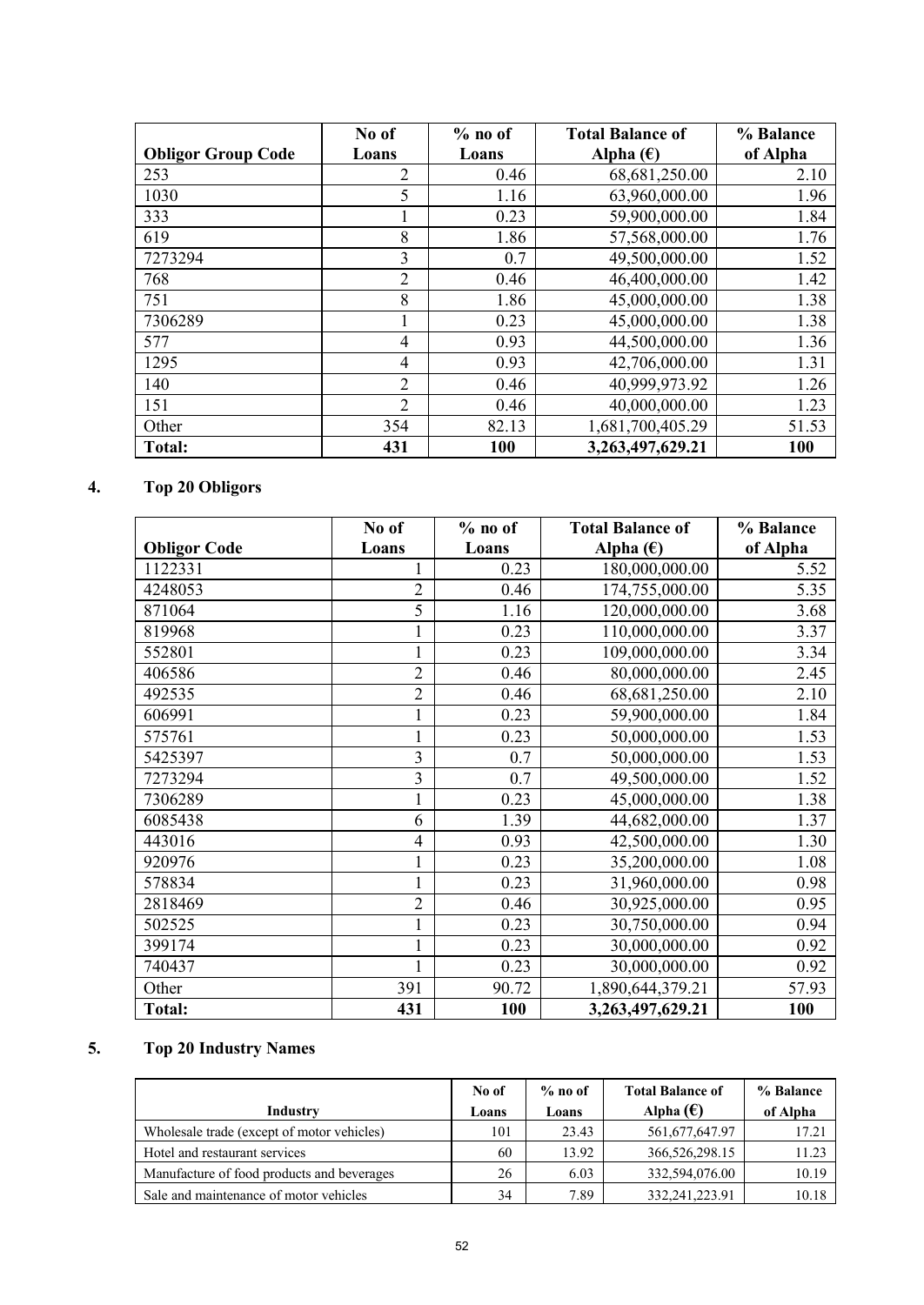|                                                   | No of          | $%$ no of | <b>Total Balance of</b> | % Balance |
|---------------------------------------------------|----------------|-----------|-------------------------|-----------|
| Industry                                          | Loans          | Loans     | Alpha $(\epsilon)$      | of Alpha  |
| Construction                                      | 19             | 4.41      | 222,843,999.99          | 6.83      |
| Manufacture of basic metals                       | 20             | 4.64      | 210,300,000.00          | 6.44      |
| Transport                                         | $\overline{4}$ | 0.93      | 201,045,100.00          | 6.16      |
| Real estate activities                            | 25             | 5.8       | 179,844,000.00          | 5.51      |
| Retail trade (except of motor vehicles)           | 19             | 4.41      | 159,511,499.99          | 4.89      |
| Other business activities                         | 9              | 2.09      | 94,940,499.99           | 2.91      |
| Post and Telecommunications                       | 5              | 1.16      | 65,436,475.26           | 2.01      |
| Renting of machinery and equipment                | $\overline{2}$ | 0.46      | 63,500,000.00           | 1.95      |
| Recreational, cultural and sporting activities    | 6              | 1.39      | 60,287,000.00           | 1.85      |
| Manufacture of chemicals and chemical products    | 16             | 3.71      | 53,482,500.00           | 1.64      |
| Publishing, printing and reproduction of recorded |                |           |                         |           |
| media                                             | 5              | 1.16      | 34,519,931.95           | 1.06      |
| Electricity, gas, steam and hot water supply      | $\overline{7}$ | 1.62      | 31,125,000.00           | 0.95      |
| Computer and related activities                   | $\overline{2}$ | 0.46      | 30,999,000.00           | 0.95      |
| Supporting and auxiliary transport services       | 11             | 2.55      | 29,585,000.00           | 0.91      |
| Manufacture of other electrical machinery         | 7              | 1.62      | 29,239,000.00           | 0.90      |
| Manufacture of radio, t.v. and communication      |                |           |                         |           |
| equipment                                         | 1              | 0.23      | 28,000,000.00           | 0.86      |
| Other                                             | 52             | 12.06     | 175,799,376.00          | 5.39      |
| Total:                                            | 431            | 100       | 3,263,497,629.21        | 100       |

# **6. Facility Type**

| <b>Facility Type</b> | No of<br>Loans | $%$ no of<br>Loans | <b>Total Balance of</b><br>Alpha $(\epsilon)$ | % Balance<br>of Alpha |
|----------------------|----------------|--------------------|-----------------------------------------------|-----------------------|
| Bilateral            | 353            | 81.9<br>- Q        | 1,964,680,914.63                              | 60.2                  |
| Syndicated           | 78             | 18.1               | 1,298,816,714.58                              | 39.8                  |
| <b>Total:</b>        | 431            | 100                | 3,263,497,629.21                              | 100                   |

## **7. Arranger (Syndicated Loans)**

| Arranger       | No of<br>Loans | $%$ no of<br>Loans | <b>Total Balance of</b><br>Alpha $(\epsilon)$ | % Balance<br>of Alpha |
|----------------|----------------|--------------------|-----------------------------------------------|-----------------------|
| Alpha Bank     | 34             | 7.89               | 797,189,431.00                                | 24.43                 |
| Other          | 44             | 10.21              | 501,627,283.58                                | 15.37                 |
| Not Applicable | 353            | 81.9               | 1,964,680,914.63                              | 60.2                  |
| <b>Total:</b>  | 431            | 100                | 3,263,497,629.21                              | 100                   |

## **8. Internal Rating**

|                        | No of | $%$ no of | <b>Total Balance of</b> | % Balance |
|------------------------|-------|-----------|-------------------------|-----------|
| <b>Internal Rating</b> | Loans | Loans     | Alpha $(\epsilon)$      | of Alpha  |
| AA                     |       | 0.46      | 174,755,000.00          | 5.35      |
|                        | 14    | 3.25      | 161,180,000.00          | 4.94      |
| <b>BB</b>              | 176   | 40.84     | 1,319,081,204.91        | 40.42     |
|                        | 239   | 55.45     | 1,608,481,424.30        | 49.29     |
| Total:                 | 431   | 100       | 3,263,497,629.21        | 100       |

## **9. Source**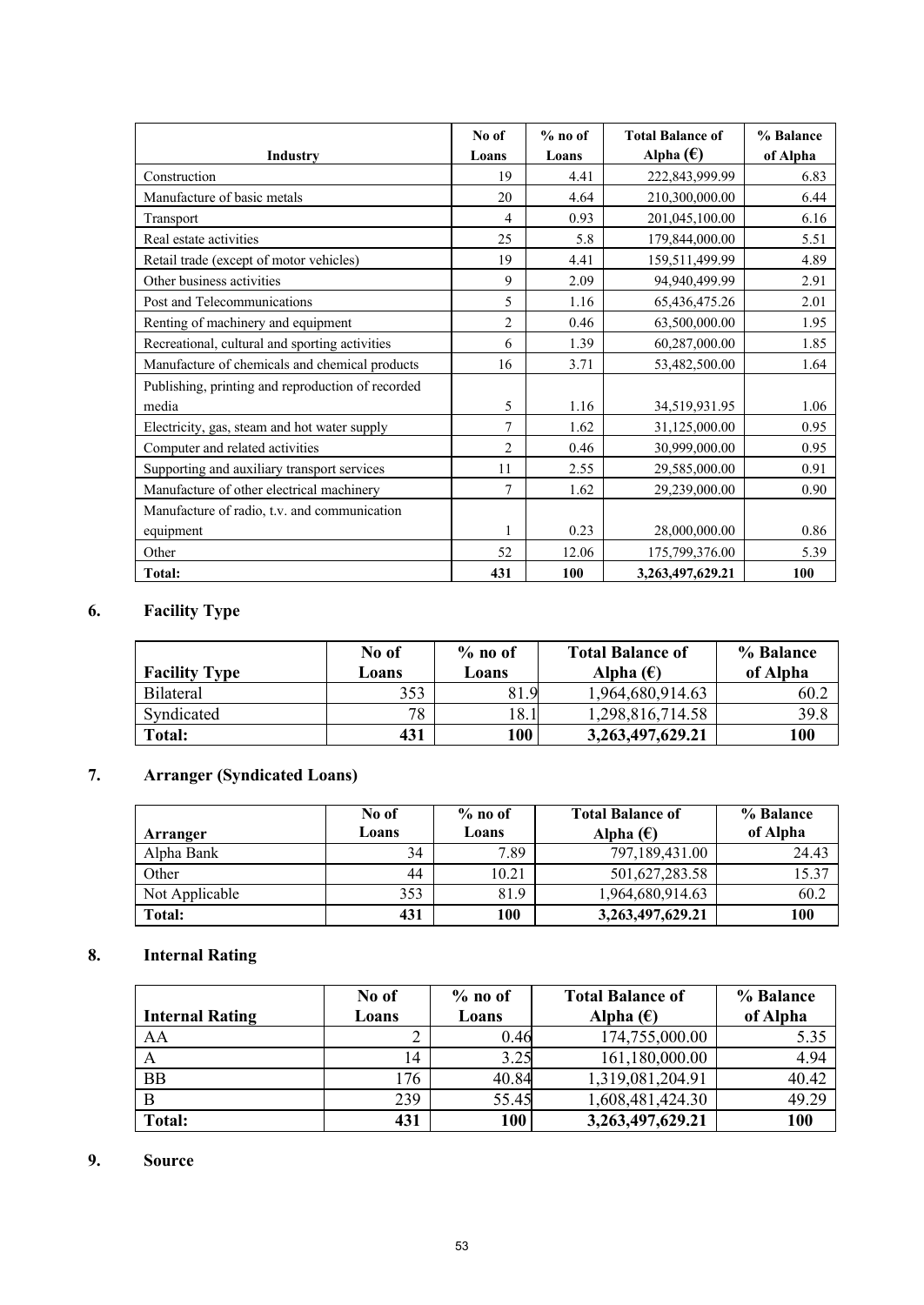|                          | No of | $%$ no of | <b>Total Balance of</b> | % Balance |
|--------------------------|-------|-----------|-------------------------|-----------|
| <b>Source</b>            | Loans | Loans     | Alpha $(\epsilon)$      | of Alpha  |
| ALPHA BANK RATING SYSTEM | 120   | 27.84     | 263, 192, 928. 99       | 8.06      |
| <b>MOODY'S KMV MRA</b>   | 309   | 71.69     | 2,825,549,700.22        | 86.58     |
| Other                    |       | 0.46      | 174,755,000.00          | 5.35      |
| Total:                   | 431   | 100       | 3,263,497,629.21        | 100       |

### **10. Seasoning**

|                                       | No of | $%$ no of | <b>Total Balance of</b> | % Balance |
|---------------------------------------|-------|-----------|-------------------------|-----------|
| <b>Months Since Issuance Interval</b> | Loans | Loans     | Alpha $(\epsilon)$      | of Alpha  |
| $01 - 05$                             | 21    | 4.87      | 295,826,483.00          | 9.06      |
| $06 - 10$                             | 134   | 31.09     | 979, 353, 229. 32       | 30.01     |
| $11 - 15$                             | 80    | 18.56     | 780,369,280.00          | 23.91     |
| $16 - 20$                             | 47    | 10.9      | 273,042,739.99          | 8.37      |
| $21 - 25$                             | 54    | 12.53     | 428,579,882.95          | 13.13     |
| $26 - 30$                             | 24    | 5.57      | 114,474,839.99          | 3.51      |
| $31 - 35$                             | 29    | 6.73      | 93,781,600.00           | 2.87      |
| $36 - 40$                             | 12    | 2.78      | 68,194,999.99           | 2.09      |
| $41 - 45$                             | 11    | 2.55      | 88,017,000.00           | 2.70      |
| $46 - 50$                             | 7     | 1.62      | 65,288,197.97           | 2.00      |
| $51 - 55$                             | 7     | 1.62      | 58,195,000.00           | 1.78      |
| $56 - 60$                             | 4     | 0.93      | 12,000,000.00           | 0.37      |
| $61 =$                                |       | 0.23      | 6,374,376.00            | 0.20      |
| <b>Total:</b>                         | 431   | 100       | 3,263,497,629.21        | 100       |

Max: 61  $Min: 3$ Weighted Average: 16

## **11. Months to Maturity**

|                                    | No of          | $%$ no of | <b>Total Balance of</b> | % Balance |
|------------------------------------|----------------|-----------|-------------------------|-----------|
| <b>Months to Maturity Interval</b> | Loans          | Loans     | Alpha $(\epsilon)$      | of Alpha  |
| $1 - 10$                           | 28             | 6.5       | 264,086,000.00          | 8.09      |
| $11 - 20$                          | 39             | 9.05      | 405,745,250.00          | 12.43     |
| $21 - 30$                          | 63             | 14.62     | 546,998,649.91          | 16.76     |
| $31 - 40$                          | 53             | 12.3      | 331,952,578.99          | 10.17     |
| $41 - 50$                          | 46             | 10.67     | 395,555,000.00          | 12.12     |
| $51 - 60$                          | 26             | 6.03      | 102,034,500.00          | 3.13      |
| $61 - 70$                          | 16             | 3.71      | 107,144,000.00          | 3.28      |
| $71 - 80$                          | 32             | 7.42      | 417,472,407.21          | 12.79     |
| $81 - 90$                          | 9              | 2.09      | 114,234,599.99          | 3.50      |
| $91 - 100$                         | 9              | 2.09      | 35,630,000.00           | 1.09      |
| $101 - 110$                        | 22             | 5.1       | 105,392,969.97          | 3.23      |
| $111 - 120$                        | 19             | 4.41      | 60,805,641.41           | 1.86      |
| $121 - 130$                        | 8              | 1.86      | 64,627,500.00           | 1.98      |
| $131 - 140$                        | 15             | 3.48      | 44,934,637.00           | 1.38      |
| $141 - 150$                        | $\overline{2}$ | 0.46      | 19,260,000.00           | 0.59      |
| $151 - 160$                        | 14             | 3.25      | 143,329,000.00          | 4.39      |
| $161 - 170$                        | $\overline{7}$ | 1.62      | 23,413,000.00           | 0.72      |
| $171 - 180$                        | 9              | 2.09      | 39,544,607.99           | 1.21      |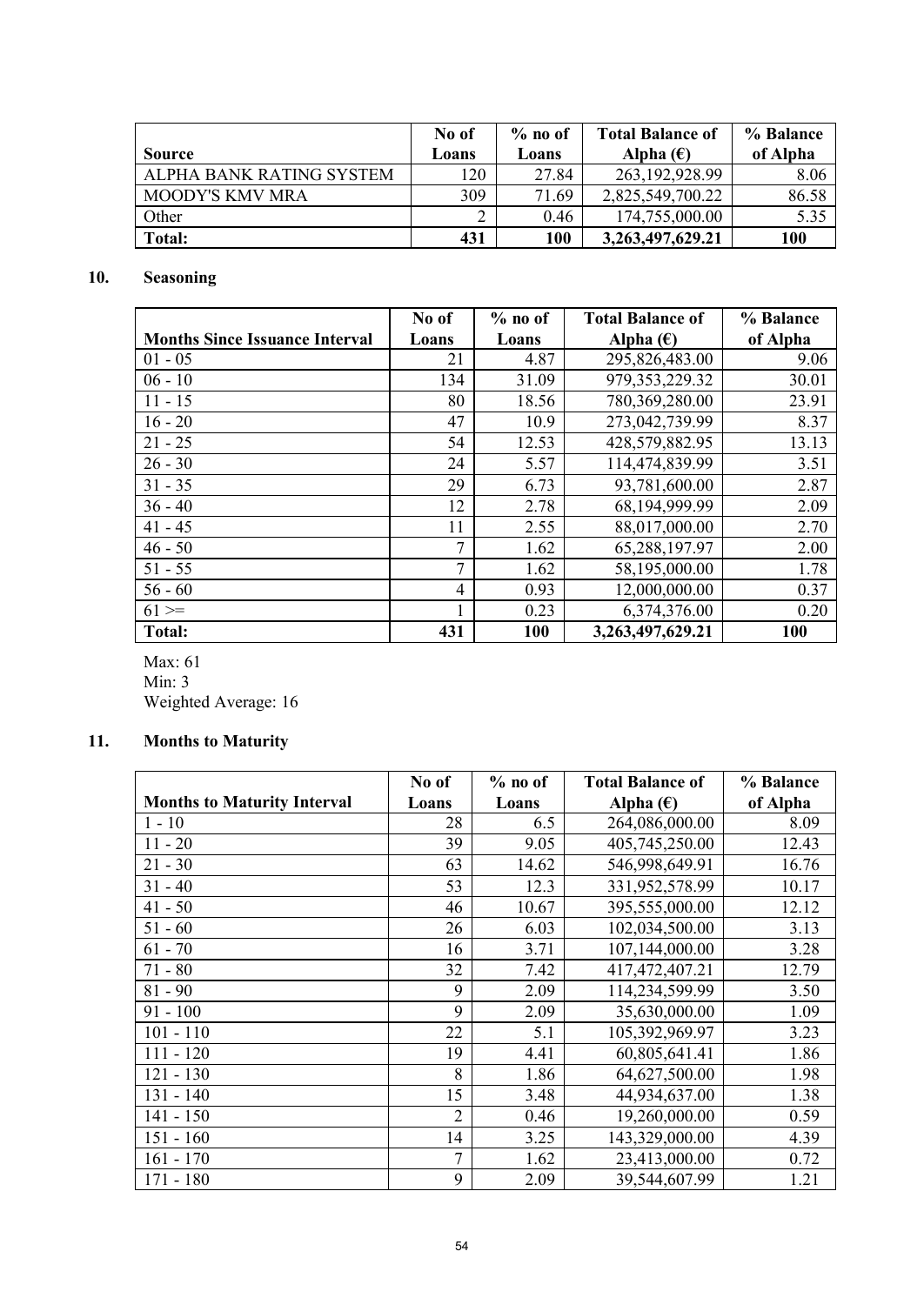|                                    | No of | $%$ no of | <b>Total Balance of</b> | % Balance |
|------------------------------------|-------|-----------|-------------------------|-----------|
| <b>Months to Maturity Interval</b> | Loans | Loans     | Alpha $(\epsilon)$      | of Alpha  |
| $181 - 190$                        | ာ     | 0.46      | 9,800,000.00            | 0.30      |
| $191 - 200$                        | 3     | 0.7       | 12,427,000.00           | 0.38      |
| $211 - 220$                        | າ     | 0.46      | 4,000,000.00            | 0.12      |
| $221 - 230$                        | 6     | 1.39      | 13,501,536.74           | 0.41      |
| $231 - 240$                        |       | 0.23      | 1,608,750.00            | 0.05      |
| <b>Total:</b>                      | 431   | 100       | 3,263,497,629.21        | 100       |

Max: 232 Min: 1 Weighted Average: 57

### **12. Coupon Type**

| <b>Coupon Type</b>   | No of<br>Loans | $%$ no of<br>Loans | <b>Total Balance of</b><br>Alpha $(\epsilon)$ | % Balance<br>of Alpha |
|----------------------|----------------|--------------------|-----------------------------------------------|-----------------------|
| Fixed Rate           |                | .62                | 269,771,108.00                                | 8.27                  |
| <b>Floating Rate</b> | 424            | 98.38              | 2,993,726,521.21                              | 91.73                 |
| Total:               | 431            | 100                | 3,263,497,629.21                              | 100                   |

### **13. Interest Rate**

|                               | No of | $%$ no of | <b>Total Balance of</b> | % Balance |
|-------------------------------|-------|-----------|-------------------------|-----------|
| <b>Interest Rate Interval</b> | Loans | Loans     | Alpha $(\epsilon)$      | of Alpha  |
| $1.51 - 2.00$                 | 10    | 2.32      | 144,062,000.00          | 4.41      |
| $2.01 - 2.50$                 | 40    | 9.28      | 362,603,800.00          | 11.11     |
| $2.51 - 3.00$                 | 103   | 23.9      | 646,580,453.92          | 19.81     |
| $3.01 - 3.50$                 | 96    | 22.27     | 665, 263, 851. 92       | 20.38     |
| $3.51 - 4.00$                 | 58    | 13.46     | 564,273,479.00          | 17.29     |
| $4.01 - 4.50$                 | 43    | 9.98      | 204,416,072.99          | 6.26      |
| $4.51 - 5.00$                 | 33    | 7.66      | 236,723,129.97          | 7.25      |
| $5.01 - 5.50$                 | 33    | 7.66      | 278,877,233.41          | 8.55      |
| $5.51 - 6.00$                 | 7     | 1.62      | 65,886,500.00           | 2.02      |
| $6.01 - 6.50$                 | 7     | 1.62      | 65,011,108.00           | 1.99      |
| $6.51 - 7.00$                 |       | 0.23      | 29,800,000.00           | 0.91      |
| Total:                        | 431   | 100       | 3,263,497,629.21        | 100       |

Max: 6.54% Min: 1.65% Weighted Average: 3.54%

### **14. Margin Over Benchmark**

| <b>Margin Over Benchmark</b> | No of<br>Loans | $%$ no of<br>Loans | <b>Total Balance of</b><br>Alpha $(\epsilon)$ | % Balance<br>of Alpha |
|------------------------------|----------------|--------------------|-----------------------------------------------|-----------------------|
| <b>Fixed Rate</b>            | 7              | 1.62               | 269,771,108.00                                | 8.27                  |
| $0.01 - 0.50$                | 4              | 0.93               | 10,094,999.99                                 | 0.31                  |
| $0.51 - 1.00$                | 119            | 27.61              | 943,501,940.74                                | 28.91                 |
| $1.01 - 1.50$                | 182            | 42.23              | 939,324,290.83                                | 28.78                 |
| $1.51 - 2.00$                | 92             | 21.35              | 769,177,616.65                                | 23.57                 |
| $2.01 ==$                    | 27             | 6.26               | 331,627,673.00                                | 10.16                 |
| <b>Total:</b>                | 431            | 100                | 3,263,497,629.21                              | 100                   |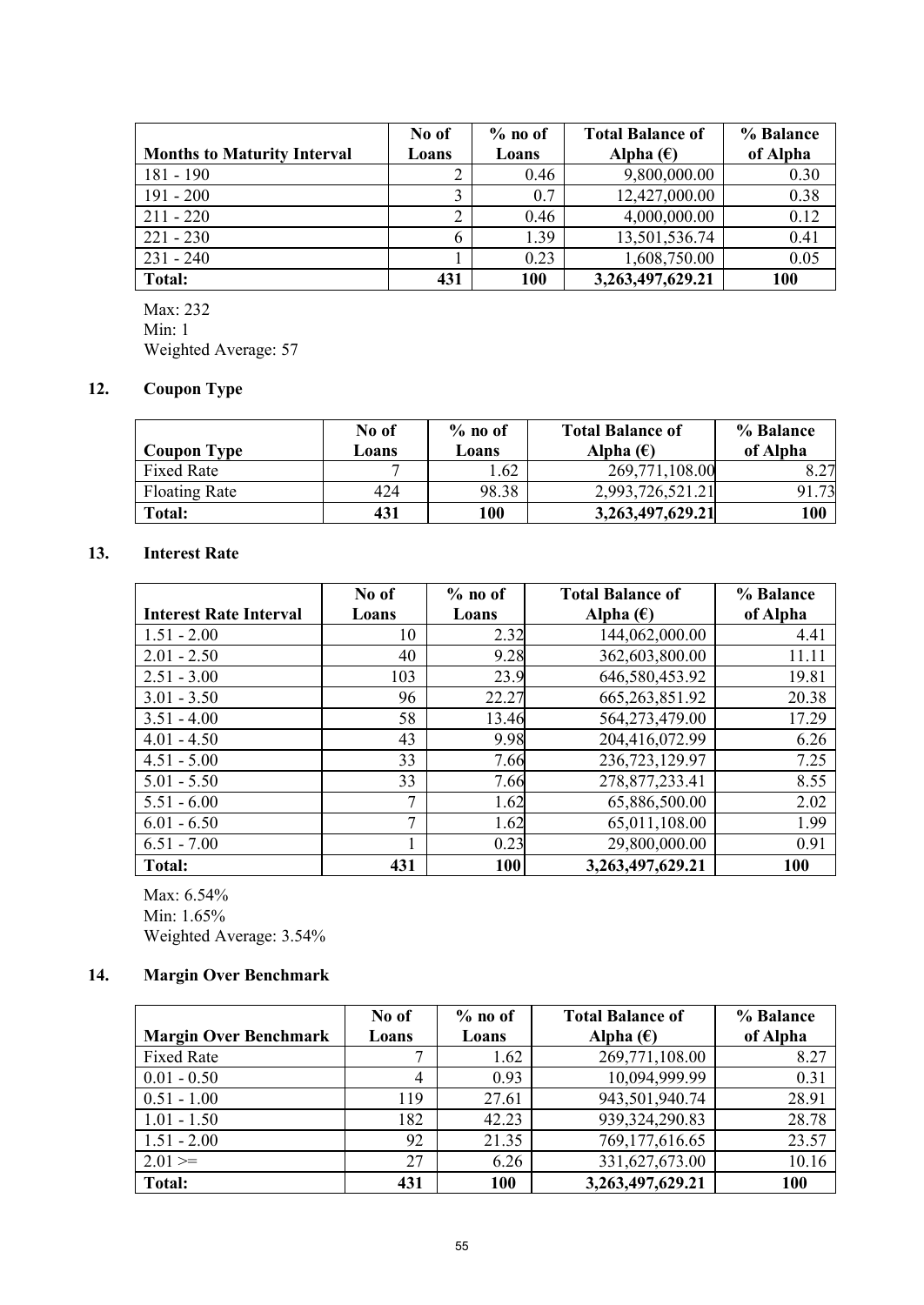Max: 3.00% Min: 0.00% Weighted Average: 1.30%

### **15. Interest Benchmark**

| <b>Benchmark Rate</b> | No of<br>Loans | $%$ no of<br>Loans | <b>Total Balance of</b><br>Alpha $(\epsilon)$ | % Balance<br>of Alpha |
|-----------------------|----------------|--------------------|-----------------------------------------------|-----------------------|
| <b>EURIBOR 1M</b>     | 22             | 5.1                | 197,537,000.00                                | 6.05                  |
| <b>EURIBOR 2M</b>     | ↑<br>∠         | 0.46               | 2,520,000.00                                  | 0.08                  |
| <b>EURIBOR 3M</b>     | 165            | 38.28              | 1,309,241,917.10                              | 40.12                 |
| <b>EURIBOR 4M</b>     | 5              | 1.16               | 8,590,375.00                                  | 0.26                  |
| <b>EURIBOR 6M</b>     | 229            | 53.13              | 1,446,037,229.11                              | 44.31                 |
| <b>EURIBOR 12M</b>    |                | 0.23               | 29,800,000.00                                 | 0.91                  |
| <b>FIXED RATE</b>     | ⇁              | 1.62               | 269,771,108.00                                | 8.27                  |
| <b>Total:</b>         | 431            | 100                | 3,263,497,629.21                              | 100                   |

## **16. Repayment Profile**

|                          | No of | $\%$ no of | <b>Total Balance of</b> | % Balance |
|--------------------------|-------|------------|-------------------------|-----------|
| <b>Repayment Profile</b> | Loans | Loans      | Alpha $(\epsilon)$      | of Alpha  |
| Amortising               | 307   | 71.23      | 1,742,331,531.29        | 53.39     |
| <b>Bullet</b>            | 124   | 28.77      | 1,521,166,097.92        | 46.6      |
| <b>Total:</b>            | 431   | 100        | 3,263,497,629.21        | 100       |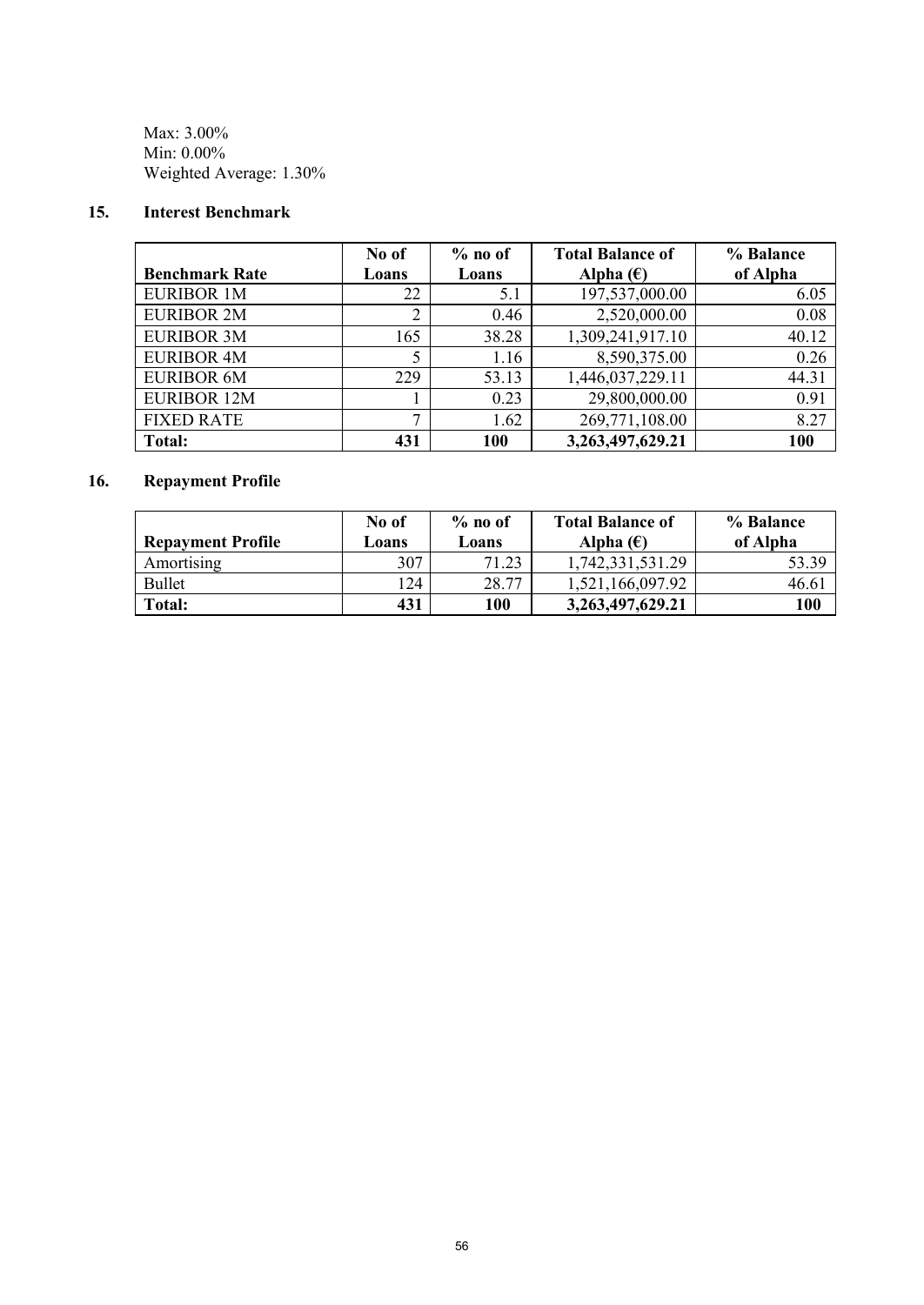### **FINANCING CRITERIA**

### **Products**

Alpha Bank's Wholesale Banking division operates in the Greek corporate market offering risk products (e.g. loans, leasing, factoring, and treasury products) and servicing products (*e.g.* trade finance, payroll services and payments services). On balance sheet risk products comprise of mainly credit facilities (*allilohreos*) and loans (including those comprised in corporate bonds).

Corporate bond subscription is a very well established form of bank financing in Greece and is regulated by Law 3156. Corporate bonds are issued exclusively by Greek companies limited by shares (*anonymi eteria*) and are represented by certificates subscribed by one or more banks. Corporate bonds broadly contain terms as follows:

- Term to maturity: 3 to 20 years
- Type of repayment: bullet or amortising
- Fixed or Floating rates of interest: indexed to various rates for EURIBOR
- Mostly denominated in Euros
- · Collateral and corporate/personal guarantees: may be required according to internal Alpha Bank risk ratings

### **Underwriting**

Within Alpha Bank, middle and large corporate lending is a fully centralised process outlined as follows:

### *Origination*

There are two types of relationship management business units catering for the financing needs of corporates; 10 Commercial Centres with geographically distinct responsibility managing middle-size business customers' interests and a Corporate Banking Division responsible for large corporate banking relationships. In that context, the relationship manager assigned the responsibility of the customer relationship is the first recipient of the financing request and the basic liaison for all negotiations with the customer. The only exception to this rule is when the financing option considered is the Greek-market specific syndicated "Bond Loan" product, in which case the Syndicated Loans Division intervenes in the process at an early stage.

### *Financial Analysis/Underwriting*

Once the financing request is received, the relationship manager carries out a thorough full scale financial analysis in accordance with Alpha Bank's credit policy standards and guidelines, also taking into account the following:

- $\bullet$  the prospects of the economy(ies) and the industry sector(s) in which the company operates;
- the relevant company specific financial metrics which demonstrate the financial strength, liquidity condition and operational efficiency of the obligor;
- · the company specific qualitative data characterising the business prospects of the obligor (in this respect, the company's competitive position in its primary markets, management efficiency, succession plans,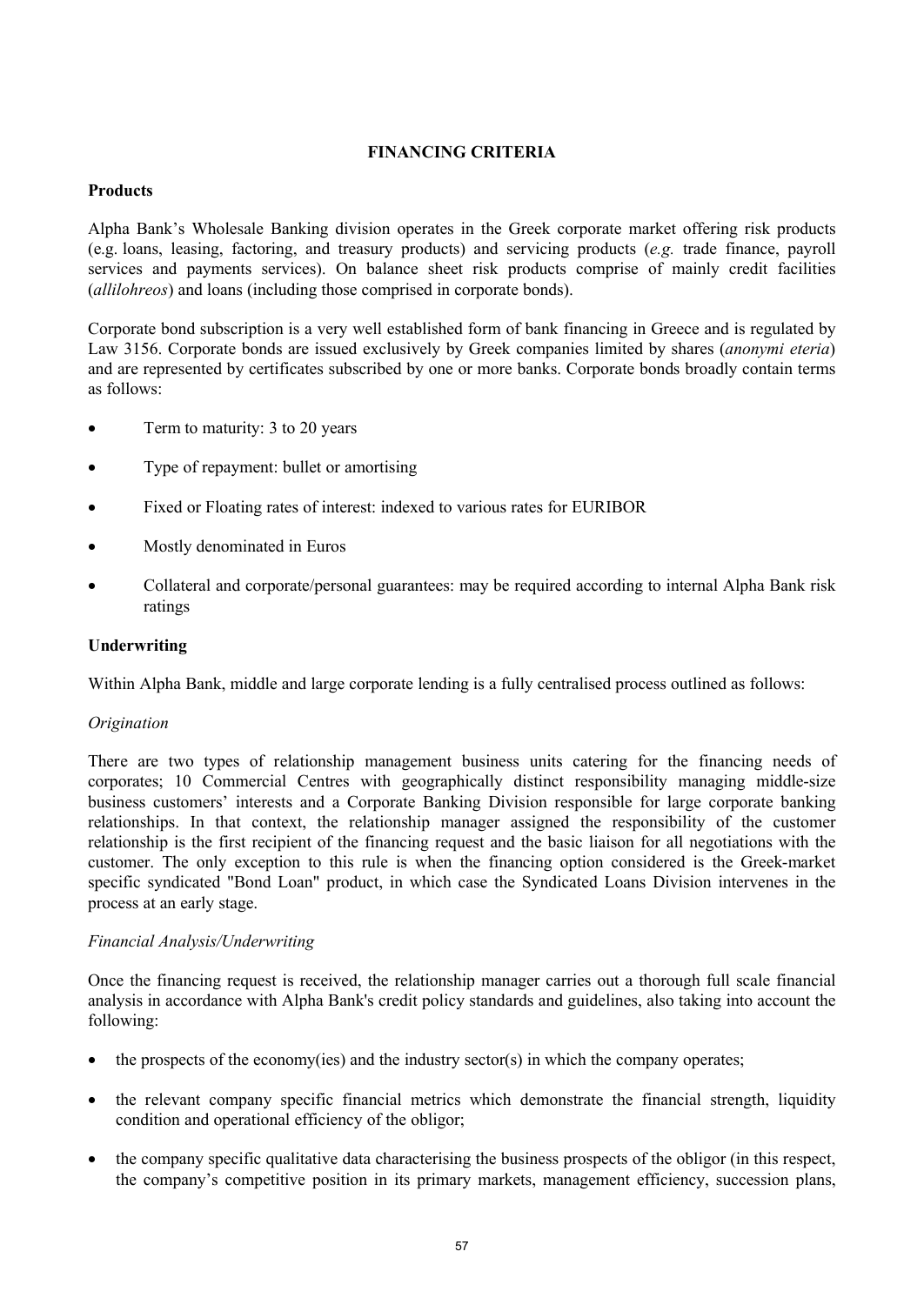reputation and strategic commitment are some of the key issues sought as part of the qualitative assessment of the obligor).

The three basic themes of the credit analysis described above are the building blocs of Alpha's proprietary fully automated obligor rating system which is a basic determinant of the review frequency of the obligor relationship. The review is performed annually if the obligor's rating lies within the investment grade risk categories, semi-annually if the obligor is in the watch list category or quarterly for obligors belonging to the high risk category.

The credit proposal prepared by the relationship manager also includes a thorough review of the overall exposure of Alpha Bank to the obligor and its related entities, as well as a detailed assessment of the profitability of the obligor relationship with Alpha Bank.

Additional factors reviewed and examined during the credit proposal process are:

- the repayment behaviour of the obligor as reflected both in Alpha Bank historical records as well as on the national credit Bureau (TERESIAS) database; and
- the accepted value of the collateral available, which is always assessed by a relevant certified valuator. In case a bond loan request is considered, the valuer should also be of wide acceptance by the participating banks team.

Credit proposals are submitted by the Business Units for approval by the competent Credit Committees. The composition of all Credit Committees is based on the Basel II "four eye principle" and always includes members from both Business and Credit Units. The authorisation limits of each Credit Committee are determined by a combination of the obligor group's total exposure, the obligor's internal risk rating and the accepted value of the collateral offered.

Decisions on credit proposals and reviews (for approval, decline, or approval with conditions) are made when there is a unanimous agreement between the Credit Committee's members. In cases of disagreement between the members of a Credit Committee the credit proposal is forwarded to the next approval level for final decision. In circumstances where the obligor is downgraded by two levels the credit proposal is forwarded to a higher approval level.

The Syndicated Loans Division within Alpha Bank is a centralized unit responsible for the structuring and the arrangement of corporate bond loans, both bilateral and syndicated bond loans. Once the credit approval is in place, the Syndicated Loans Division prepares a mandate letter with the principle terms and conditions of the transaction which is addressed to the client to accept it by countersigning it. In case of a syndicated loan facility, upon receipt of a duly signed mandate letter, the Syndicated Loans Division usually prepares, in close co-operation with the client, an information memorandum to be included to the invitation package to be sent to potential lenders when the transaction is launched in general syndication. In the meantime and while waiting for the banks' commitments, the Syndicated Loans Division negotiates with the client all facility documents that have been drafted by the in-house legal counsels located close to the Syndicated Loans Division. When the two parties (Alpha Bank and the client) reach a final agreement on facility documents, they are addressed to the lenders who have committed to the transaction, for their review and comments. Once facility documents are signed, the Syndicated Loans Division secures that all conditions precedent are in place and securities are perfected and the transaction is drawn.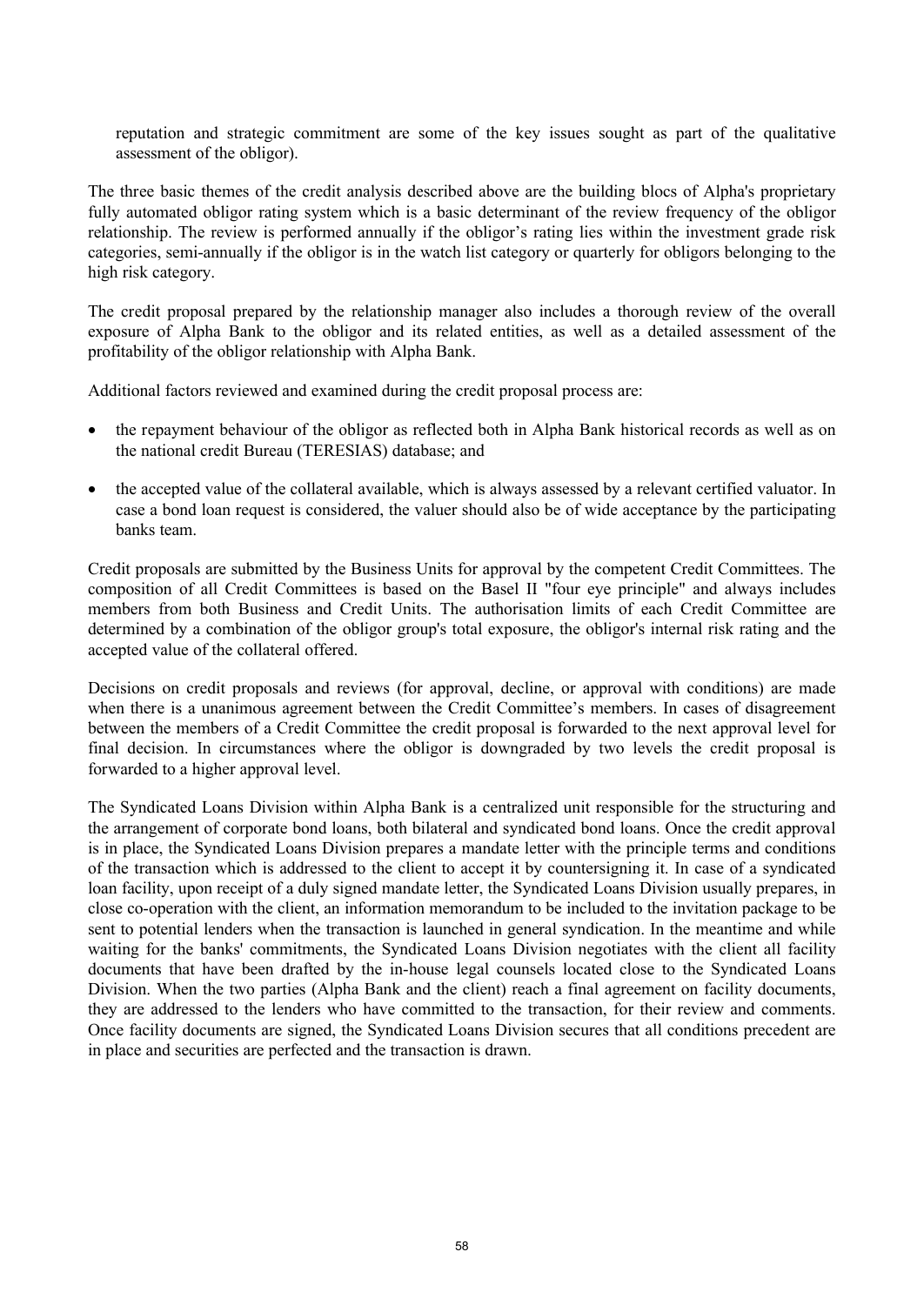### **Risk Management**

The custodian of the internal rating models applied to wholesale banking obligors is the Commercial Lending Credit Risk Management Division (**CLCRM Division**), which reports to the Group Credit Risk Officer. In compliance with internal regulation aligned to best international practice, the CLCRM Division:

- · develops specialised models to accommodate all classes of wholesale obligors; and
- · validates and calibrates all applicable rating models in compliance with Basel II requirements.

The principal drivers in Alpha Bank's internal rating models are the size of the obligor and the availability of the obligors' financial data. The current credit risk rating scale consists of nine basic rating categories classifying obligors with excellent financial performance and servicing capacity to obligors in financial distress (default). Additionally, the group uses ratings provided by international rating agencies.

Credit risk rating models are continuously monitored to achieve maximum predictive power. At the same time, stress testing exercises are performed in order to estimate financial losses that could occur in the event of extreme transactional behaviour by clients. Additionally, large exposures are monitored on a regular basis by credit risk management sector, reporting to the board of directors of Alpha Bank.

### **Servicing**

Once a Bond Loan facility is established with the active involvement of the Syndicated Loans Division, the loan is drawndown from the servicing branch at the customer's preference. Following drawdown, the responsibility for monitoring the terms of the facility documents until maturity is transferred to the Syndicated and Bond Loans Operation Unit, a centralized unit which is part of the head-office function of Corporate and Investment Banking Operations Division, with its main tasks being:

- supervising all necessary actions related to drawdown;
- monitoring payments until maturity;
- monitoring compliance with facility documents;
- periodic valuation of collateral during the life of the agreement;
- · co-ordinating communication among all parties involved; and
- · co-ordinating all actions related to amendments of facility documents.

### **Non Performing Loans Division**

The Non-Performing Loan (**NPL**) Division monitors and manages overdue claims by large and mediumsized corporate customers at group level. The main objective of the NPL Division is to secure and normalize the repayment of the outstanding overdue obligation with minimum possible disruption to the customer relationship.

The NPL Division is also in charge of arrears, that is overdue claims from 60-90 days. These overdue claims are often easy to realign and return to current status due to their self corrective characteristics, provided these are identified and explored at an early stage. After workout, former arrears are returned to the originator business unit.

Non–performing loans (defined as loans overdue, either in interest or capital, for more than 90 days) management takes up the highest proportion of the NPL Division's resources.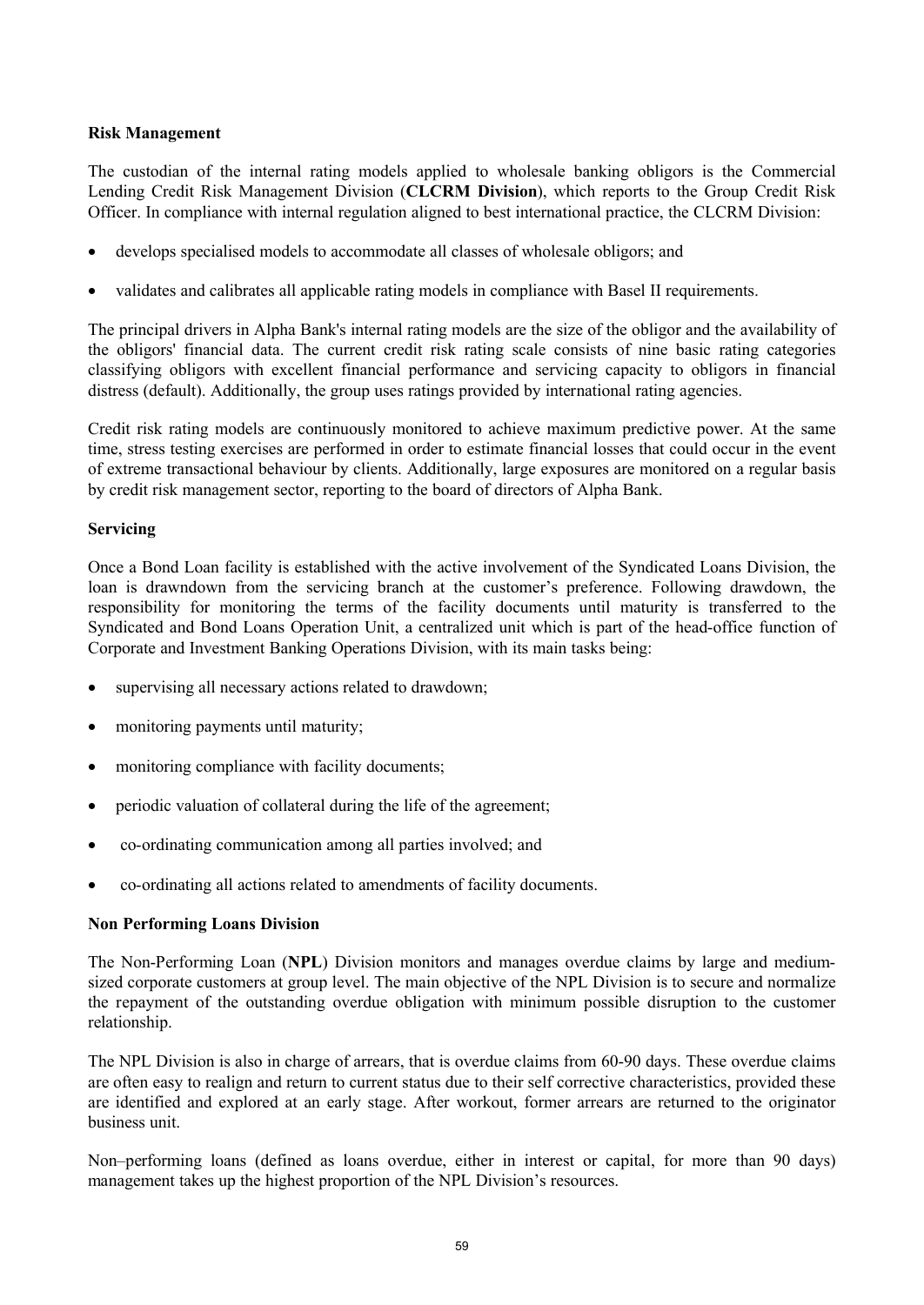Once the file has been received, the NPL Division initiates negotiations with the obligor with a view to reaching an agreement on how the obligor can fulfil their obligations. In that context, the competent NPL officer assesses the repayment capacity of the obligor based on the company's most recent financial data and its capacity to increase collateralisation levels.

Ideally, parties agree to a feasible rescheduling agreement by modifying the terms of the original loan contract. In more complex cases, restructuring is sought with a view to avoiding the obligor's default. Typical restructuring methods include capitalization of debt or debt retirement.

In order for the NPL Division to carry out effectively its duties, it employs on a permanent basis the services of the in-house Legal Division. For any given case, the interaction with the Legal Services Division intensifies during the foreclosure process. The NPL Division also takes decisions regarding settlement agreements, write-offs and levels of provisions. All the expenses associated with NPLs including legal costs, revaluation costs and other execution activities are charged to the loan account and repaid by the proceeds of liquidation process in priority.

### **Foreclosure Process and Performance**

After all out-of court alternatives for the repayment of the overdue amount have been exploited, the foreclosure process is initiated. Τhe following stages may be involved:

- denouncement of the loan agreement;
- closure of accounting books;
- issuance of order of payment; and
- liquidation of collateral.

The process is carried out by the NPL Division in close collaboration with the Legal Services Division.

The underwriting and servicing procedures carried out by Alpha Bank in respect of Bonds are the same procedures applied by Alpha Bank in respect of Term Loans.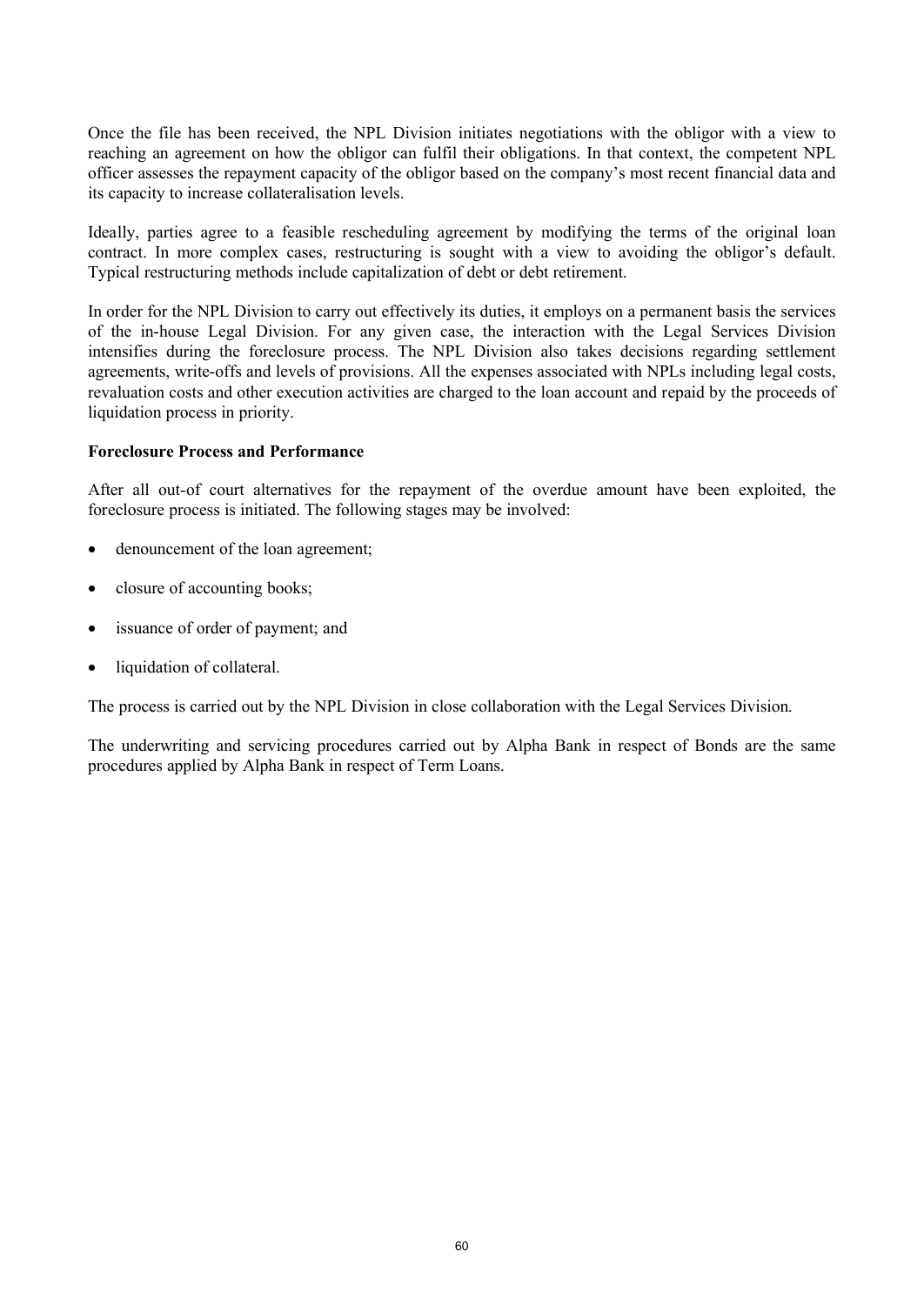### **USE OF PROCEEDS**

The proceeds of the issue of the Notes will amount to  $63,292,000,000$  and will be applied by the Issuer towards payment to the Seller of the Initial Purchase Price due for the acquisition of the Initial Pool.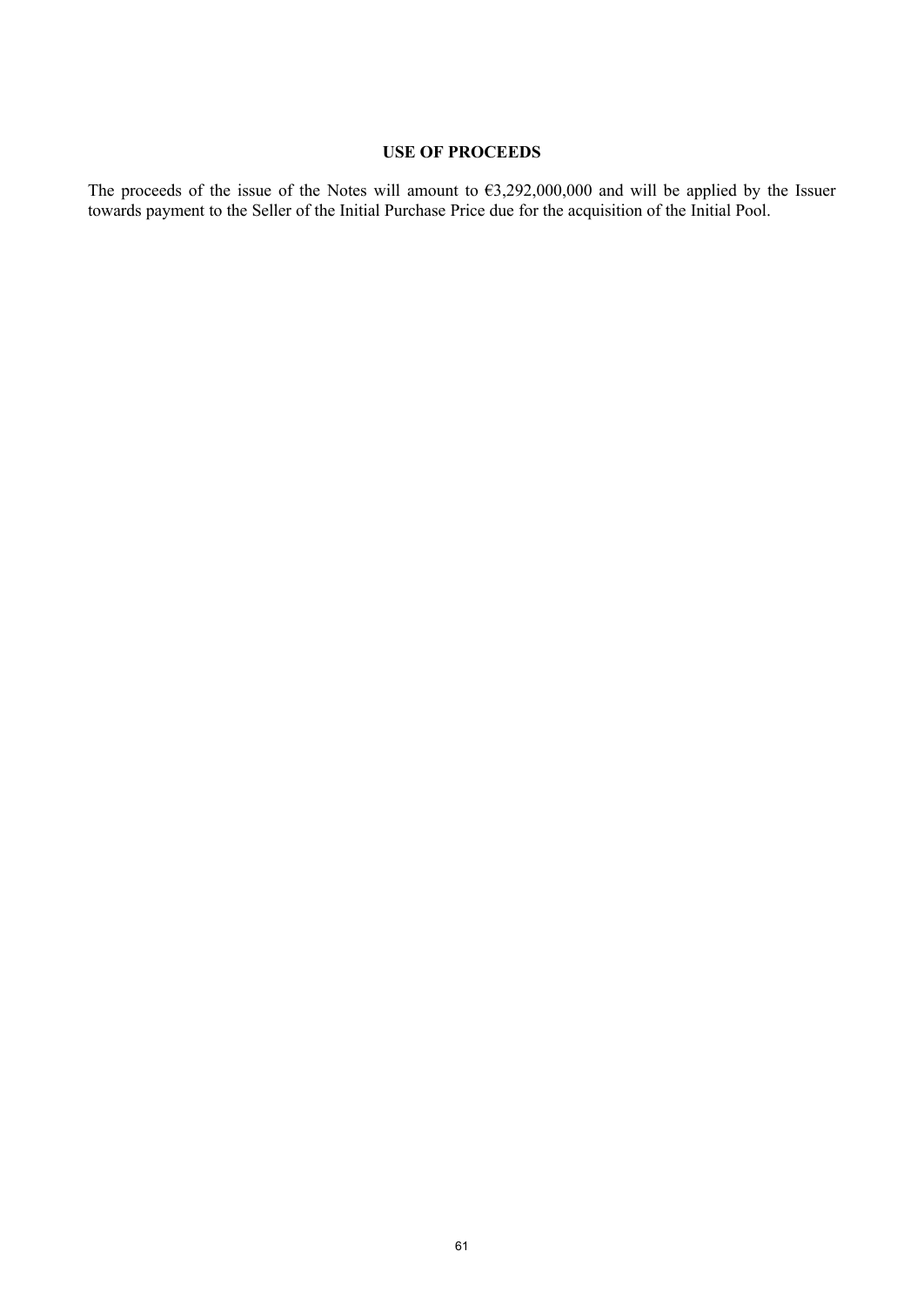### **THE ISSUER**

### **Introduction**

The Issuer was incorporated in England and Wales under the Companies Acts 1985 on 10 March 2009 (registered number 6841918) as a public limited company and as a special purpose vehicle for the purposes of issuing asset backed securities. The registered office of the Issuer is at c/o Wilmington Trust SP Services (London) Limited, Fifth Floor, 6 Broad Street Place, London EC2M 7JH, telephone number +44 20 7614 1111 and fax number is +44 20 7614 1122. The authorised and issued share capital of the Issuer is £50,000 divided into 50,000 ordinary shares of £1.00 each, 49,999 of which are held by Holdco and one of which is held by Martin McDermott as nominee of Holdco under the terms of a share trust dated 24 March 2009. The paid up share capital of the Issuer is  $\epsilon$ 16, 402. The Issuer has no subsidiaries.

English company law combined with the holding structure of the Issuer, covenants made by the Issuer in the Transaction Documents and the role of the Trustee are together intended to prevent any abuse of control of the Issuer.

### **Principal Activities**

The principal objects of the Issuer are set out in Clause 4 of its Memorandum of Association. The principal activities of the Issuer will be to acquire the Portfolio, to issue securities, to enter into financial instruments and derivative contracts, to raise or borrow money and to grant security over its assets for such purposes and to lend money with or without security subject to and in accordance with the terms of the Transaction Documents. Copies of the Memorandum and Articles of Association of the Issuer may be inspected at the specified offices of the Issuer and the Principal Paying Agent.

The Issuer has not engaged, since its incorporation, in any activities other than those incidental to its incorporation and registration as a public limited company, the authorisation and issue of the Notes and of the other documents and matters referred to or contemplated in this Prospectus to which it is or will be a party and matters which are incidental or ancillary to the foregoing. In addition, no accounts have been made up by the Issuer as at the date of this Prospectus.

There is no intention to accumulate surpluses in the Issuer (other than amounts standing to the credit of the Reserve Account, or the Collection Account Additional Pool Ledger or any amounts held as Issuer Retained Profit).

The Issuer will covenant to observe certain restrictions on its activities which are described in Condition 3 (*Covenants*).

### **Directors and Secretary**

The directors of the Issuer and their respective business addresses and other principal activities are:

| Name         | <b>Business Address</b>                                 | <b>Other Principal Activities</b> |
|--------------|---------------------------------------------------------|-----------------------------------|
| Sunil Masson | Fifth Floor<br>6 Broad Street Place<br>London, EC2M 7JH | Company Director                  |
| Mark Filer   | Fifth Floor<br>6 Broad Street Place<br>London, EC2M 7JH | Company Director                  |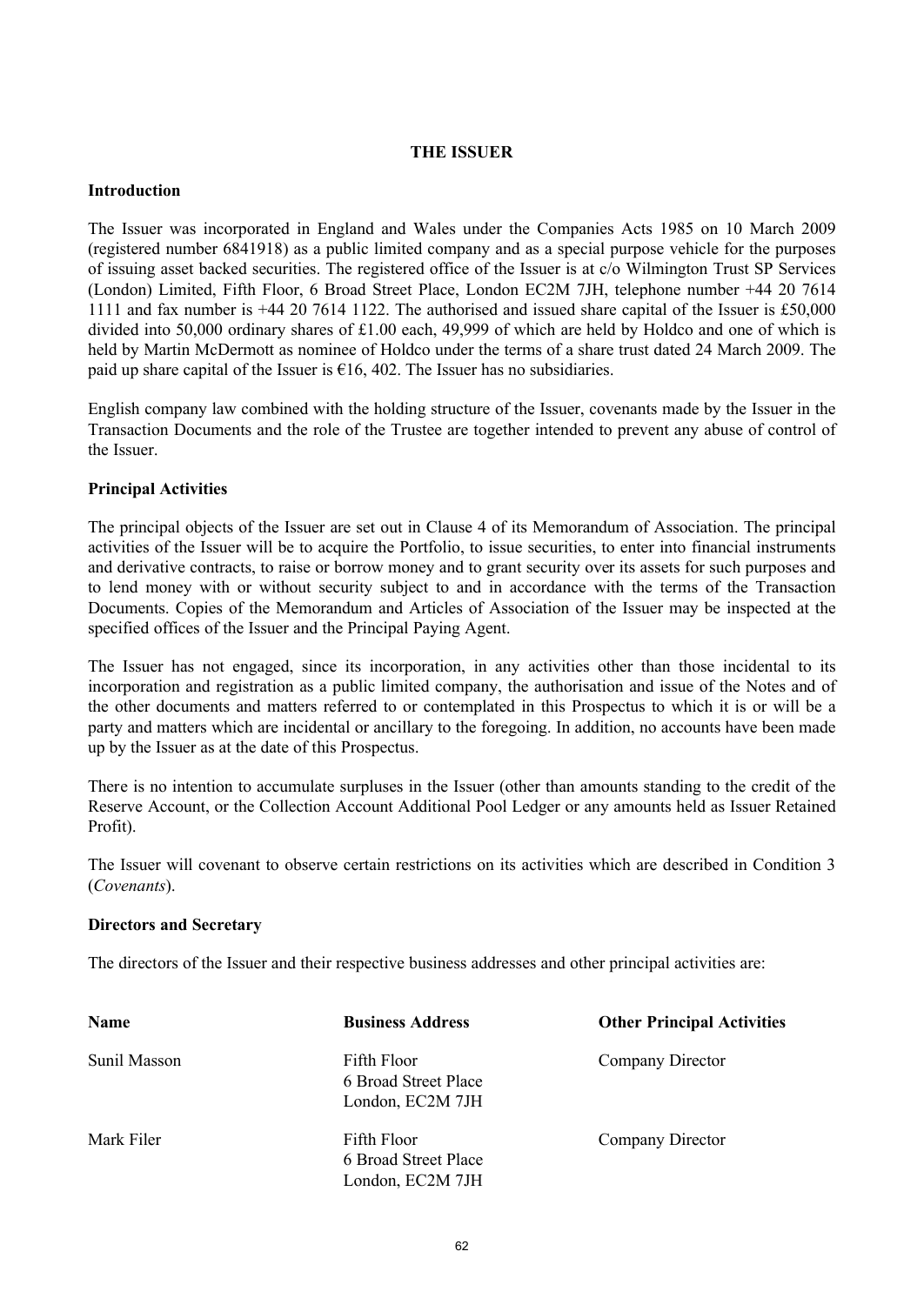| <b>Name</b>                                                  | <b>Business Address</b>                                 | <b>Other Principal Activities</b>          |  |
|--------------------------------------------------------------|---------------------------------------------------------|--------------------------------------------|--|
| Ruth Samson                                                  | Fifth Floor<br>6 Broad Street Place<br>London, EC2M 7JH | Company Director                           |  |
| Wilmington Trust SP Services Fifth Floor<br>(London) Limited |                                                         | Management of special purpose<br>companies |  |
|                                                              | 6 Broad Street Place<br>London, EC2M 7JH                |                                            |  |

The secretary of the Issuer is Wilmington Trust SP Services (London) Limited.

The Issuer does not have any employees.

One director of the Issuer is also a director of the Issuer Corporate Services Provider.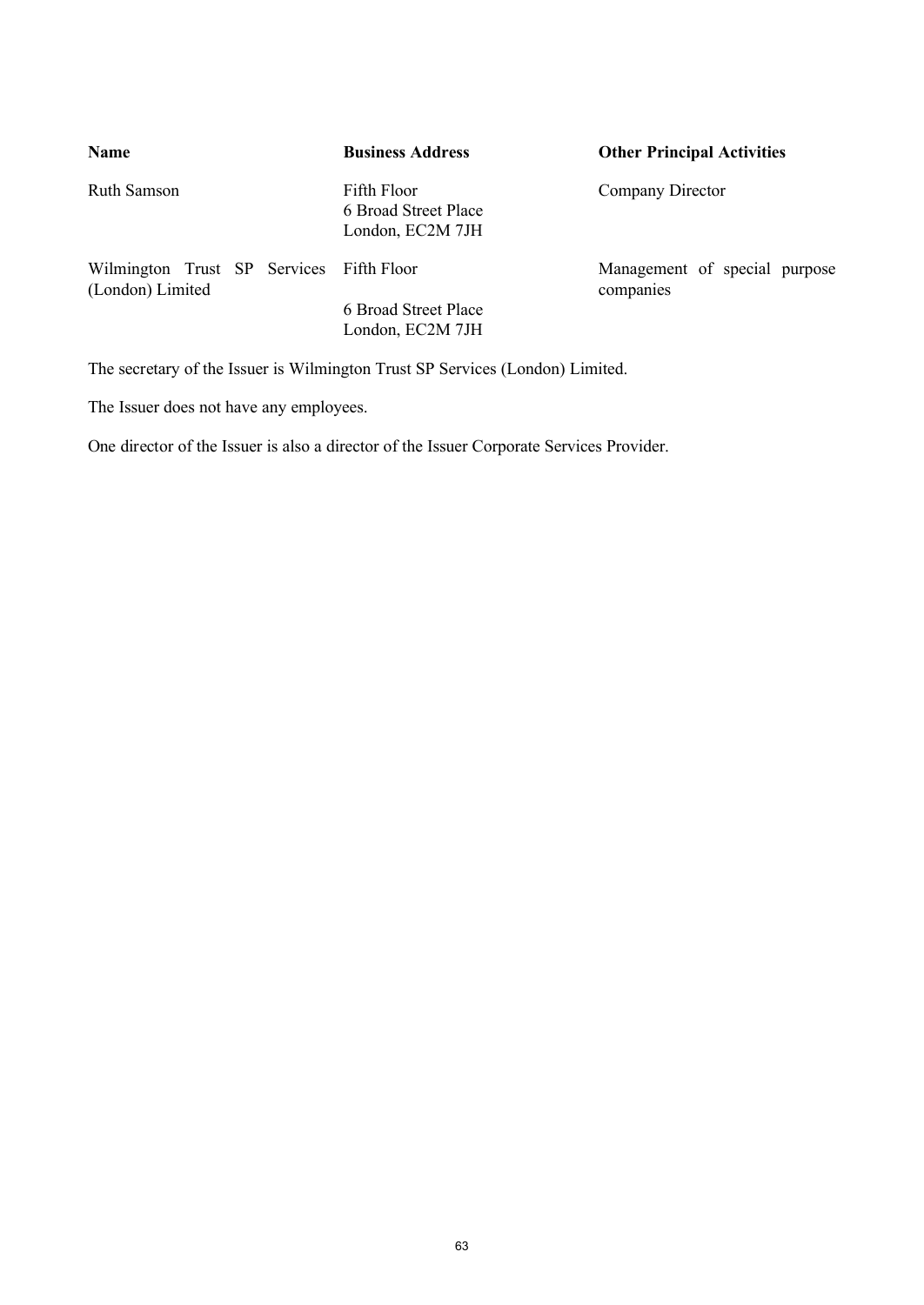### **THE SELLER AND SWAP PROVIDER**

### **ALPHA BANK AE**

### **The Group**

Alpha Bank A.E. (**Alpha**) and its subsidiaries (together, the **Alpha Bank Group** or the **Group**) are one of the leading banking and financial services groups in Greece, offering a wide range of services including retail banking (deposits, consumer lending, credit cards, mortgage lending, leasing, factoring and lending to small and medium-sized enterprises), corporate banking, treasury operations, investment banking and brokerage services, asset management and private banking, insurance services and real estate management and brokerage.

Alpha is the parent company of the Group and is the principal bank within the Group. The Group's extensive national and international branch and ATM networks, in combination with the advanced new online and telephone channels offering banking and brokerage services, are used to service approximately 3.5 million customers, particularly in retail and corporate deposit, loans and fund management accounts, which gives the Group a strong presence in the domestic Greek market as well as in the markets of southeastern Europe.

The Group is also active in the international banking market, with a presence in Romania, Bulgaria, Serbia, Albania, Former Yugoslav Republic of Macedonia, Cyprus, Ukraine, the United Kingdom, Jersey and Guernsey in the Channel Islands and the United States.

As at 30 September 2008, the consolidated total assets of Alpha were approximately €64.3 billion. Loans and advances to customers were €49.6 billion and customer assets €49.9 billion, of which deposits and Alpha bonds issued for the retail clientele accounted for approximately €42.2 billion. Total equity (including hybrid securities) on a consolidated basis was  $64.3$  billion as of 30 September 2008, with a total BIS ratio of 10.8 per cent., and Tier 1 capital ratio of 8.7 per cent. Approximately 85.0 per cent. of Alpha's funding is obtained through deposits and bonds issued to retail clients.

Alpha's equity is held by approximately 116,000 shareholders. As at 30 January 2009 the shareholder base comprised:

- institutional shareholders that represents approximately 49.0 per cent. of the shareholder base (of which approximately 39.0 per cent. are foreign institutional investors and 10.0 per cent. are Greek institutional investors);
- · Mr Y.S. Costopoulos, chairman of Alpha, who together with other members of the founding family represents 11.0 per cent. of the shareholder base; and
- private shareholders who represents approximately 39.0 per cent. of the shareholder base.

### **Business of the Alpha Bank Group**

Alpha was established in 1879 as the banking branch of J.E. Costopoulos Company. On 11 April 2000 Alpha Credit Bank A.E. merged with Ionian Bank and the new entity was renamed Alpha Bank A.E.

Alpha is incorporated and registered in the Hellenic Republic as a public company under Codified Law 2190/20, incorporated with limited liability (registered number 6066106/B/86105) for the period ending 2100. The life of Alpha may be extended by a resolution of the shareholders. Alpha is subject to regulation and supervision by the Bank of Greece and to Greek banking and accounting law.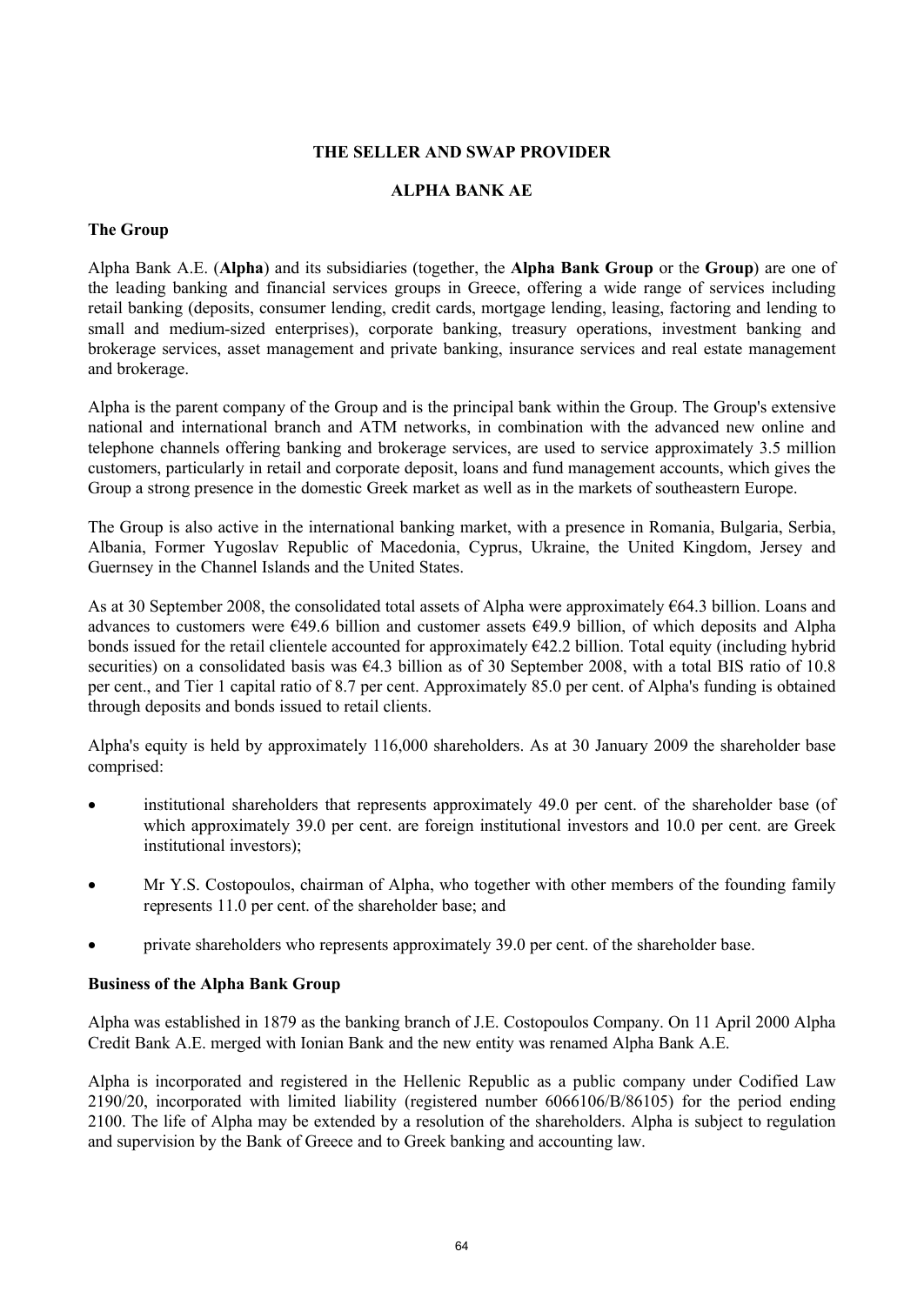All the activities of the companies of the Group are divided into six business units, with management and administrative responsibilities. These business units are as follows:

- · Retail Banking
- · Commercial and Corporate Banking
- · Asset Management
- · Investment Banking and Treasury
- · South Eastern Europe
- · Other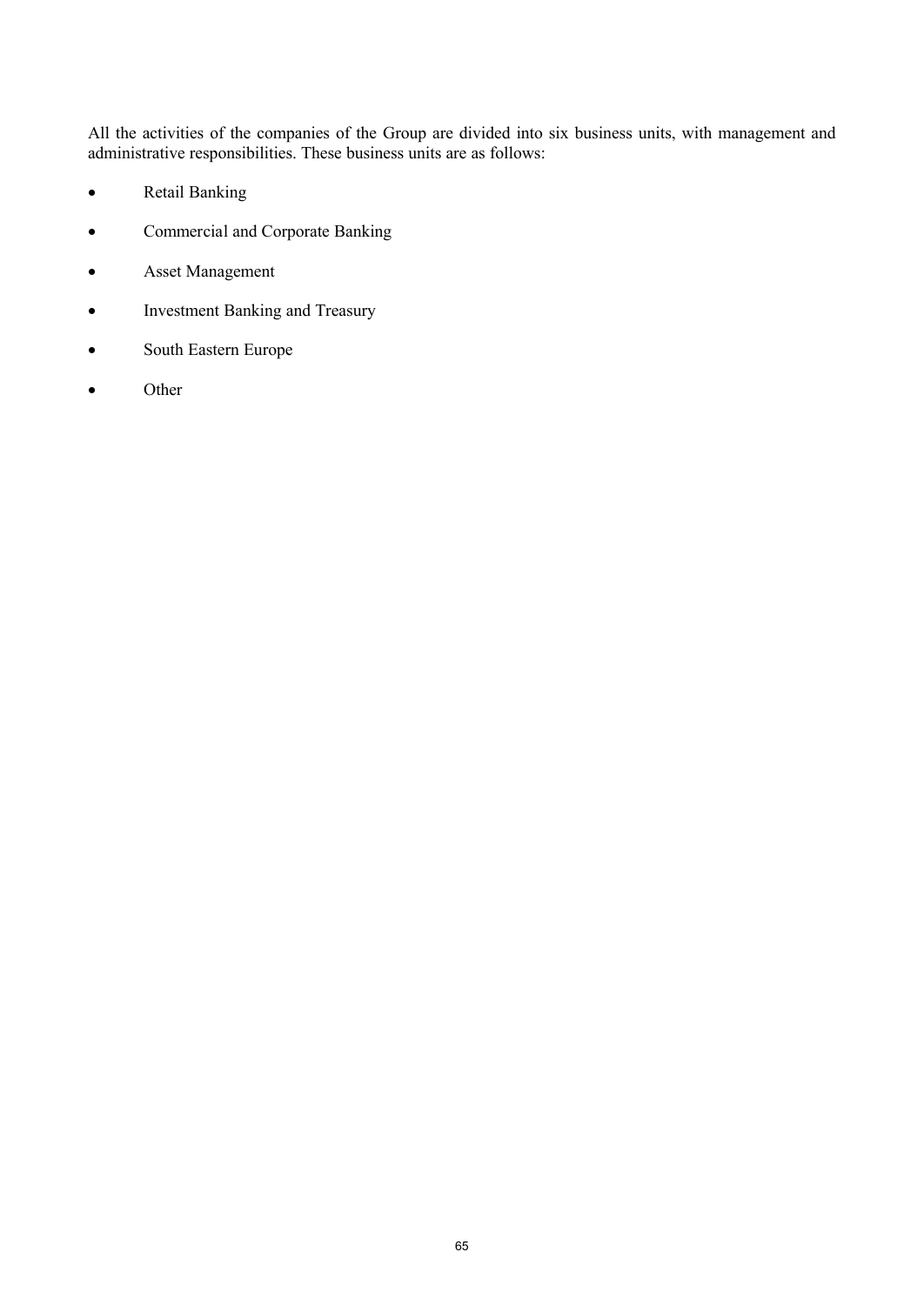### **SUMMARY OF THE GREEK SECURITISATION PROVISIONS OF LAW 3156**

*The following is intended to be a summary of the legislation applicable to securitisation transactions in Greece. However it is not an exhaustive analysis and as such investors should exercise appropriate caution and, if necessary, seek independent legal advice.*

The transactions described in this Prospectus are the subject of specific legislation enacted by the Greek Government in law 3156/2003 of the Hellenic Republic (published in Government Gazette issue no. 157/A/25.06.03) as the same may be amended or re-enacted from time to time (**Law 3156**). Article 10 of Law 3156 contains express provisions setting out a framework for the assignment and securitisation of receivables originated by a commercial entity resident in Greece (a **Transferor**) resulting from its business activity.

Article 10 of Law 3156 allows a Transferor to sell its receivables to a special purpose vehicle (an **SPV**) which must also be the issuer of notes to be issued in connection with the securitisation of such receivables. In particular, it provides that:

- (a) the transfer of the receivables is to be governed by the assignment provisions of the Greek Civil Code, which provides that additional rights relating to the receivables including guarantees, mortgages, mortgage pre-notations and other security interests will be transferred by the Transferor to the SPV along with the transfer of the receivables;
- (b) the transfer of the receivables pursuant to Law 3156 does not change the nature of the receivables, and all privileges which attach to the receivables for the benefit of the Transferor are also transferred to the SPV;
- (c) a summary of the receivables transfer agreement must be registered with the competent Pledge Registry, in accordance with the procedure set out under Article 3 of law 2844/2000 of the Hellenic Republic, following which the sale of the receivables is effected and perfected and the underlying obligors of the receivables will be deemed to have received notice that there has been a transfer of the receivables;
- (d) following the registration of the summary of the receivables sale agreement, the validity of the sale of the receivables and related security is not affected by any subsequent insolvency proceedings concerning the Transferor or the SPV;
- (e) following the transfer of the receivables and the registration of the summary of the receivables transfer agreement, no security interest or encumbrance can be created over the receivables other than the interest that is created pursuant to Law 3156 which comprises a pledge operating by law over the receivables in favour of the holders of the notes issued in connection with the securitisation of the receivables and also the other creditors of the SPV in the context of the securitisation;
- (f) the claims of the holders of the notes issued in connection with the securitisation of the receivables and also the other creditors of the SPV from the enforcement of the pledge operating by law will rank ahead of the claims of any statutory preferential creditors;
- (g) the servicing and making of collections with respect to the receivables must be carried out by:
	- (i) a credit institution or financial institution in the European Economic Area;
	- (ii) the Transferor; or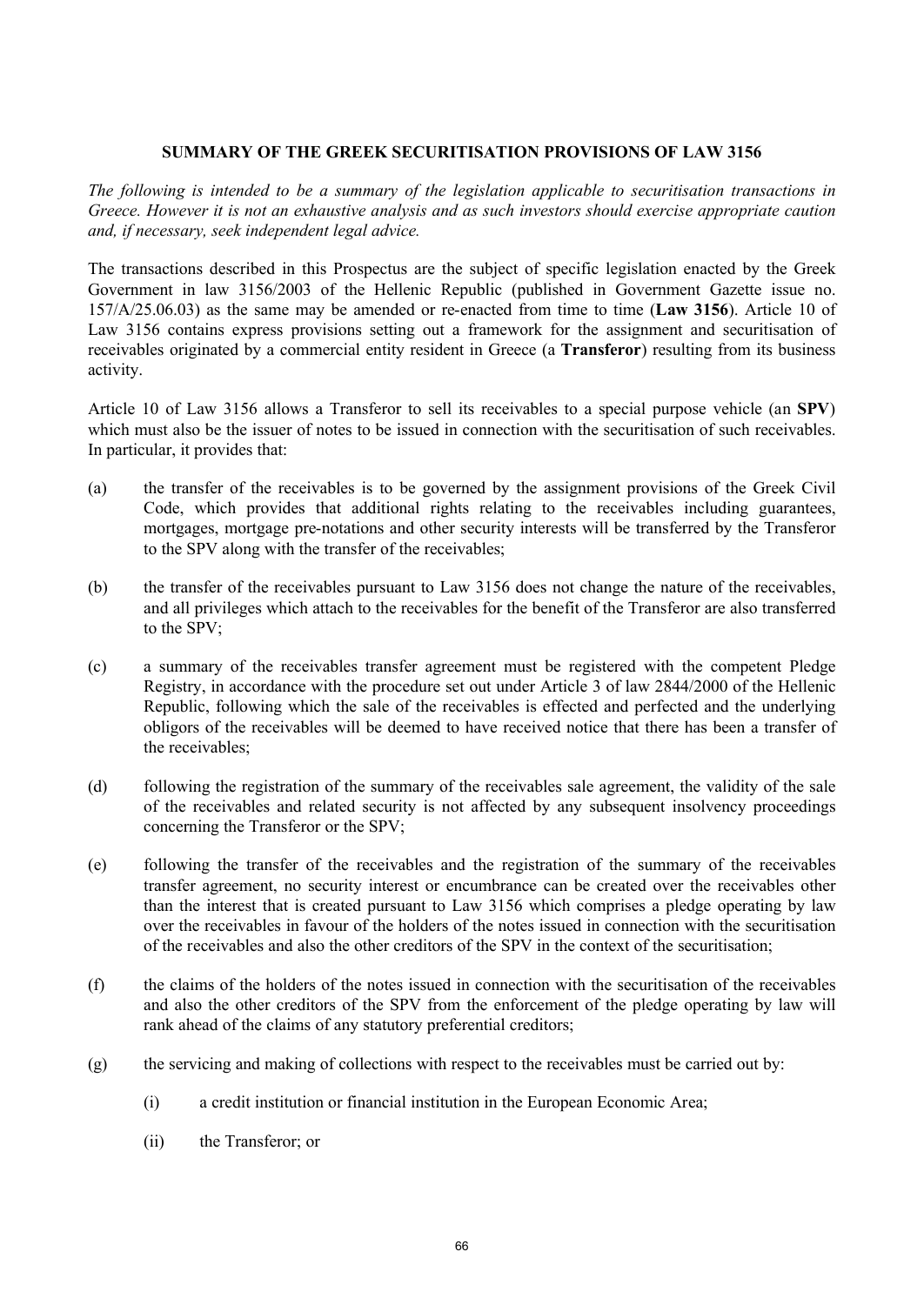- (iii) a third party that had guaranteed or serviced the receivables prior to the time of transfer to the SPV;
- (h) if the SPV is not resident in Greece, the entity responsible for servicing and making collections of the receivables must be resident in Greece if the receivables are payable by consumers in Greece;
- (i) amounts collected in respect of the receivables and security created over the receivables are not available to the creditors of the person making such collections and will not form part of its bankruptcy estate on its liquidation;
- (j) the proceeds of the collections made in respect of the receivables must immediately upon receipt be deposited by the person making such collections in a separate bank account held with a credit institution or financial institution in the European Economic Area or with such person, if it is a credit institution;
- (k) amounts standing to the credit of the separate bank account into which collections are deposited are also secured in favour of the holders of the notes issued in connection with the securitisation of the receivables and the other creditors of the SPV by virtue of a pledge operating by law;
- (l) the laws relating to bank confidentiality do not apply for the purposes of the sale of the receivables by the Transferor to the SPV or for the purposes of the agreements between the SPV and its creditors, but the SPV and its creditors are obliged to comply with the provisions of Greek law relating to confidentiality; and
- (m) the Transferor can make available data relating to the obligors under the receivables to the SPV and the SPV can make such data available to its creditors, to the extent that it is necessary for the purposes of the securitisation, without having to obtain the consent of the obligors or of the Data Protection Authority of law 2472/1997 of the Hellenic Republic.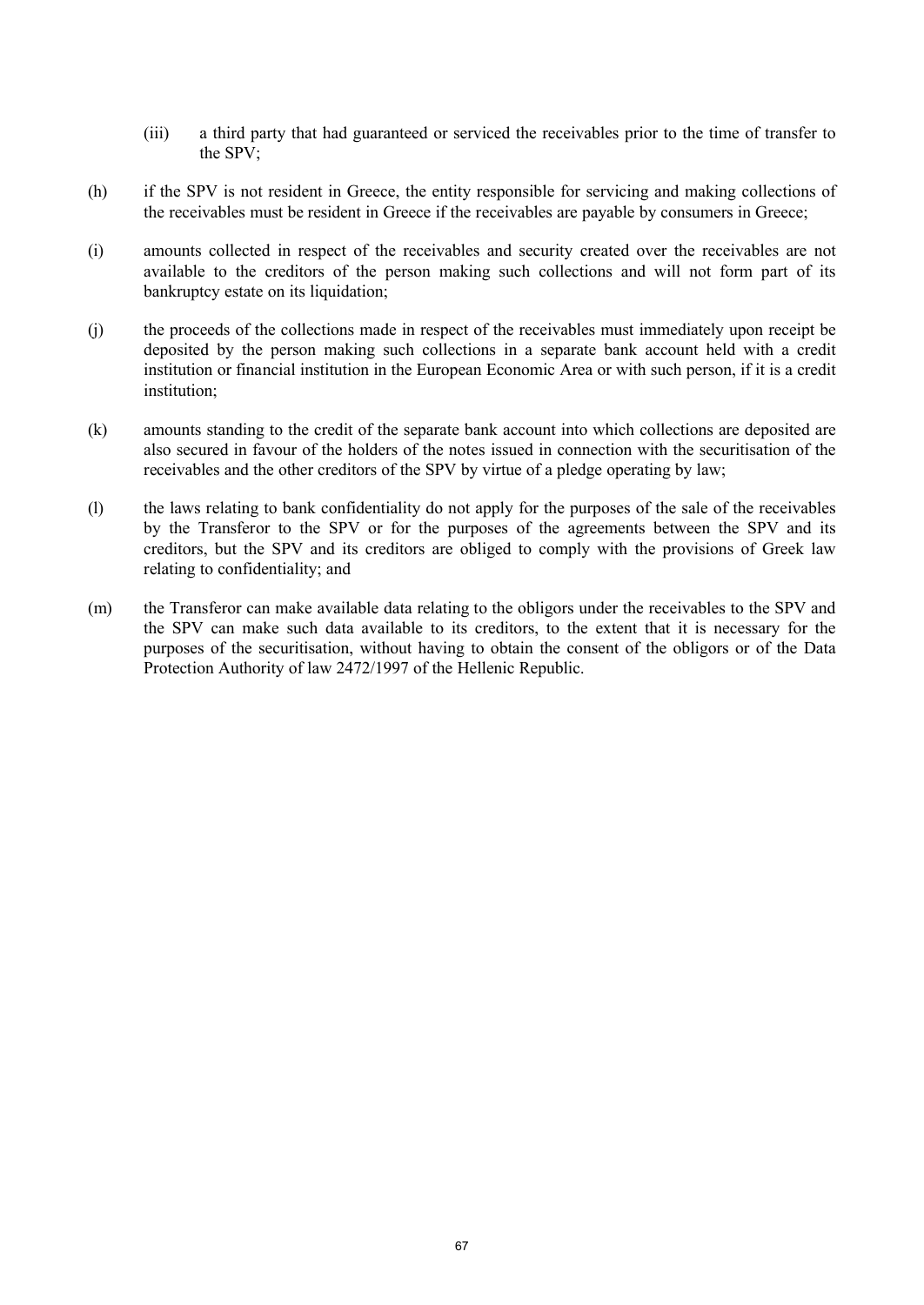### **PURCHASE OF THE PORTFOLIO**

### **Master Transfer Agreement**

Under the Master Transfer Agreement executed on or about the Closing Date, the Seller will, and during the period from (and including) the Closing Date to (but excluding) the date on which the Amortisation Period commences (hereinafter, the **Revolving Period**), the Seller may, from time to time, agree to sell, assign and transfer without recourse to the Issuer, which shall purchase, under the terms and subject to the conditions set out therein, its right, title, interest and benefit in, to and under Loans that meet the Eligibility Criteria.

Each sale and assignment of Loans will be documented in a Greek law governed transfer agreement to be entered into between the Seller and the Issuer (each a **Greek Transfer and Assignment Agreement**).

**Termination Events** means the occurrence of any of the following event:

- (a) In respect of the Seller:
	- (i) **Non payment**: the Seller fails to pay any amount due by it under any of the Transaction Documents to which it is a party (unless such failure is caused by administrative difficulties or settlement error or is of an amount disputed in good faith) within two Business Days of its due date;
	- (ii) **Failure to perform**: the Seller fails to observe or perform any of its obligations under the Transaction Documents to which it is a party or under any undertaking or arrangement entered into in connection therewith and such failure (i) would, in the reasonable opinion of the Trustee, be likely to have a material adverse effect on the ability of the Seller to perform its respective obligations under the Transaction Documents; and (ii) (if capable of remedy before the expiry of such period) continues unremedied for a period of 15 days from the date the Trustee gives notice to the Seller requiring the same to be remedied;
	- (iii) **Material adverse effect**: any event or series of events (whether related or not) occurs which in the reasonable opinion of the Trustee will have a material adverse effect on: (a) the enforceability and collectability of the Purchased Loans and/or the origination of the Loans; (b) the ability of the Seller or the Servicer to perform its obligations under the Transaction Documents to which it is a party; or (c) the validity or enforceability of any Transaction Document to which the Seller is a party;
	- (iv) **Attachments**: all or any part of the property, business, undertakings, assets or revenues of the Seller having an aggregate value in excess of Euro 1 million has been attached as a result of any distress or execution being levied or any encumbrance taking possession or similar attachment and such attachment has not been lifted within 30 days, unless in any such case the Trustee certifies that in its reasonable opinion such event will not materially prejudice the ability of the Seller to observe or perform its obligations under the Transaction Documents or the enforceability, collectability or origination of the Purchased Loans;
	- (v) **Arrangements with creditors**: the Seller convenes a meeting of its creditors or proposes or makes any arrangement or composition with, or any assignment for the benefit of, or any moratorium with its creditors (other than for the purposes of a solvent reconstruction or amalgamation on such terms and within such period as may previously have been approved in writing by the Trustee) or any other corporate action is taken or any legal proceedings are commenced by the Seller with a view to any such composition, arrangement, assignment or moratorium being made;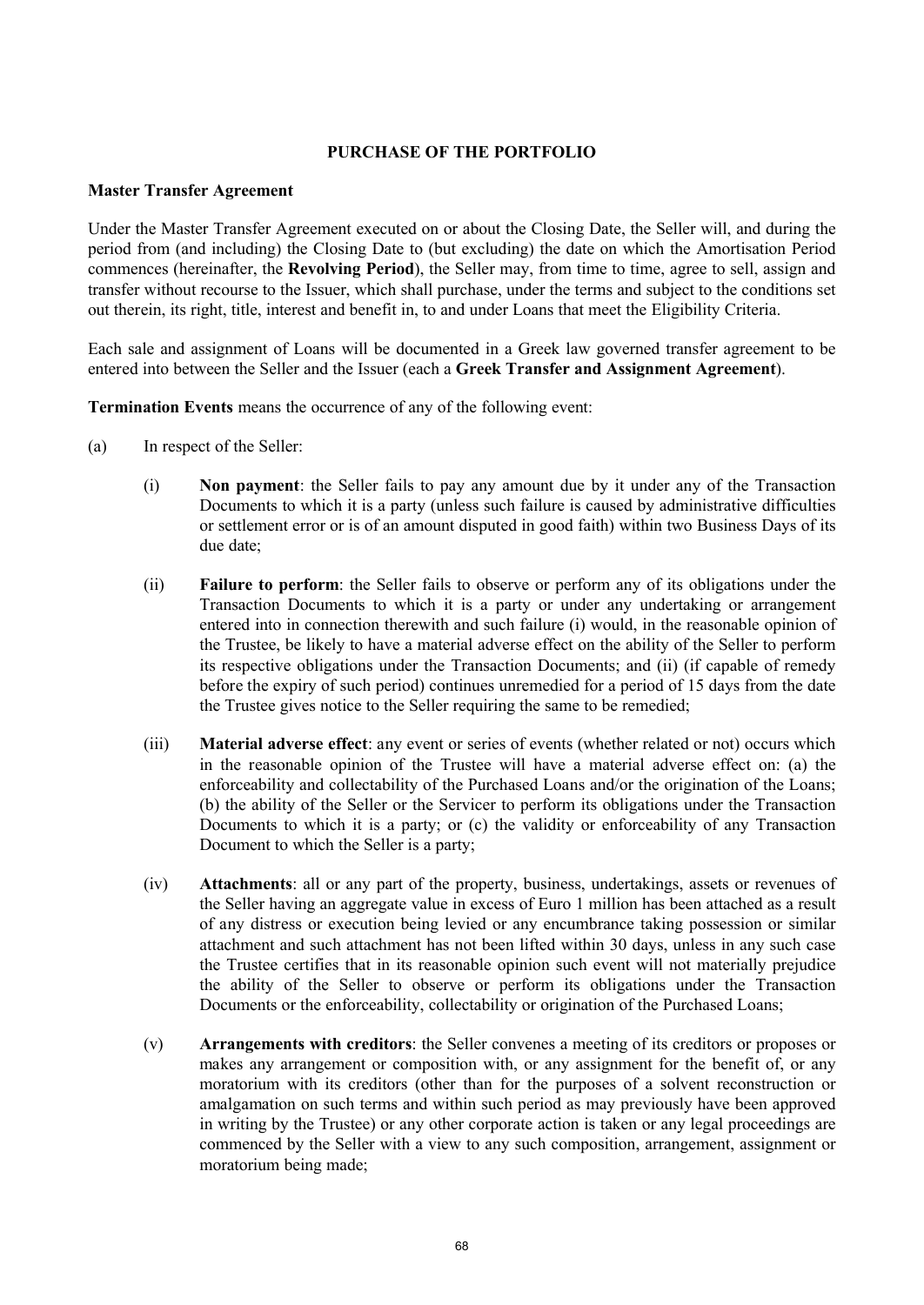- (vi) **Petition for liquidation**: a petition (other than a petition which is dismissed or stayed within 60 days of being instituted) is presented or a meeting is convened for the purpose of considering a resolution or other preparatory steps are taken or legal proceedings are commenced for the liquidation, dissolution, administration or reorganisation of the Seller in accordance with the Greek legislation (other than for the purposes of a solvent reconstruction or amalgamation on such terms and within such period as may previously have been approved in writing by the Trustee);
- (vii) **Insolvency**: the Seller is or becomes or is declared to be insolvent (including bankruptcy and suspension of payments) or is or becomes unable to pay its debts as they fall due or suspends or threatens to suspend making payments (whether of principal or interest) with respect to all or any class of its debts;
- (viii) **Disputes**: the Seller disputes, in any manner, the validity or efficacy of any sale and purchase of a Purchased Loan under the Master Transfer Agreement or any Greek Transfer and Assignment Agreement and as a result, in the reasonable opinion of the Trustee, there is, or is likely to be, a material adverse effect on the ability of the Seller to perform its respective obligations under the Transaction Documents or the enforceability and collectability of the Purchased Loans and/or the origination of the Loans is, or is likely to be, materially prejudiced;
- (ix) **Cessation of business**: it becomes impossible or unlawful for the Seller to continue its business and/or discharge its obligations as contemplated by the Transaction Documents and as a result, in the reasonable opinion of the Trustee, there is, or is likely to be, a material adverse effect on the ability of the Seller to perform its obligations under the Transaction Documents or the enforceability and collectability of the Purchased Loans and/or the origination of the Loans is, or is likely to be, materially prejudiced;
- (x) **Servicer Termination Event**: the occurrence of a Servicer Termination Event (notwithstanding the appointment of any substitute servicer in accordance with the Servicing Agreement);
- (xi) **Incorrect representations**: any representation and warranty of the Seller set out in the Master Transfer Agreement or any other representation or warranty which is contained in any certificate, statement, legal opinion or notice provided under or in connection with the Transaction Documents proves to be incorrect in any material respect, or if repeated at any time with reference to the facts and circumstances subsisting at such time would not be accurate in all material respects unless, if curable, cured to the satisfaction of the Trustee within 10 Business Days of notification by the relevant person to the Trustee; and
- (xii) **Invalidity**: any Transaction Document, or any material provision thereof ceases to be valid and binding on the Seller or if the Seller states so in writing.
- (b) In respect of the Notes:
	- (i) **Event of Default**: an Event of Default has occurred pursuant to the Conditions;
	- (ii) **Tax or Regulatory Event**: a Tax or Regulatory Event has occurred under the Conditions.

### **Loans**

Each sale, assignment and transfer of Loans will comprise all present and future interest of the Seller in, and title to, the relevant Loans listed in the relevant Greek Transfer and Assignment Agreement. On the execution of a Greek Transfer and Assignment Agreement by the Seller and the Issuer, each Bond or Term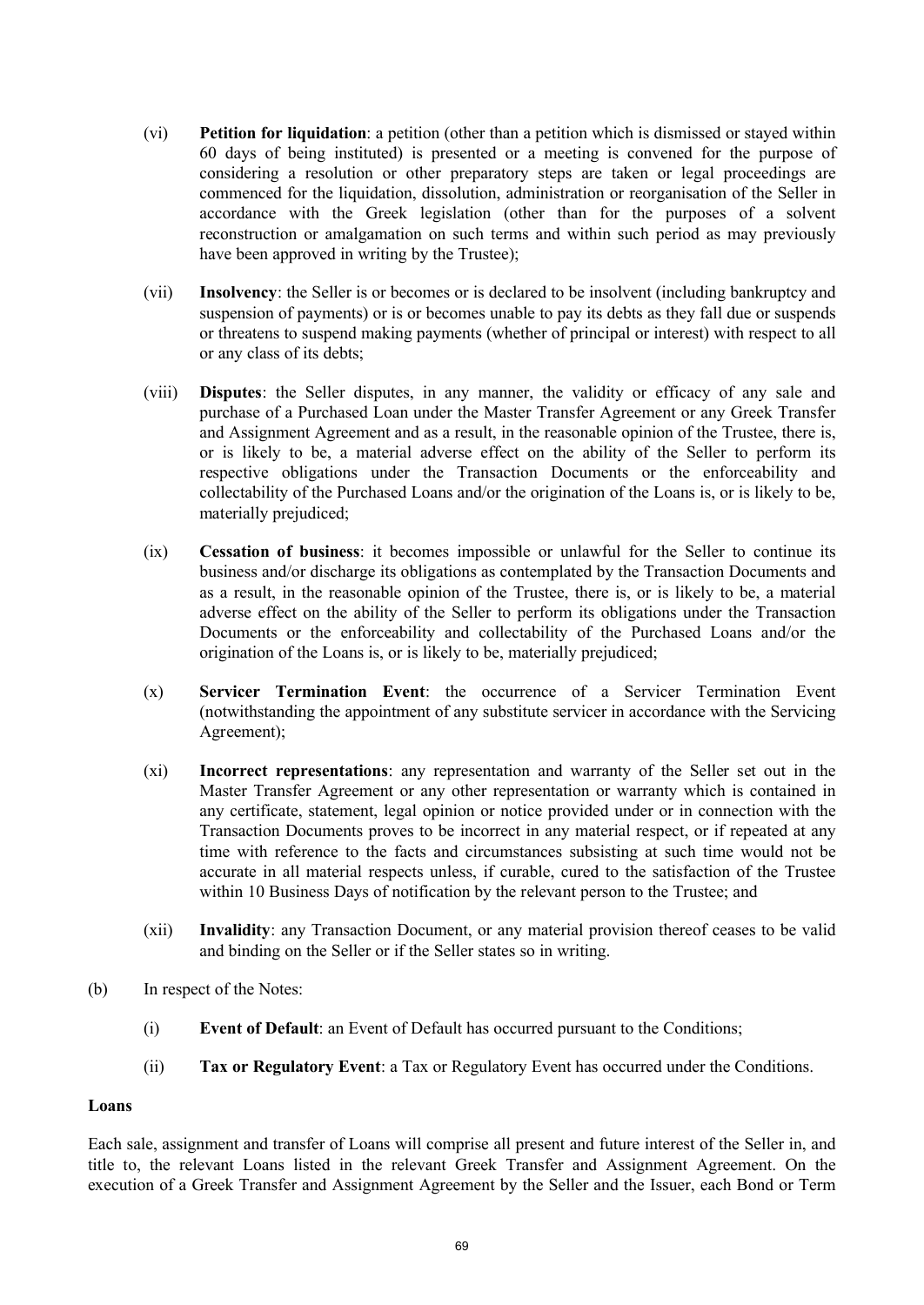Loan listed in such Greek Transfer and Assignment Agreement will become a Purchased Bond or a Purchased Term Loan, as applicable.

Pursuant to Law 3156, the Issuer will not be required to give a notice of assignment to each Borrower, nor to any other obligor in respect of the Loans, or in respect of any Related Security (such obligors, together with the Borrowers, the **Obligors**). In addition, pursuant to Law 3156, the sale, assignment and transfer of Loans will be enforceable against the Obligors and third party creditors of the Seller upon registration of such assignment with the Athens Pledge Registry (the **Assignment Registration**).

In acquiring the Loans, the Issuer will also acquire all the Related Security securing the performance of the Obligor's obligations under the Loans which will be transferred automatically to the Issuer together with the Loans and in respect of Bonds, will be held by the relevant Greek Bondholders' Representatives to the benefit of the Issuer.

### **Acquisition of the Initial Pool**

Upon the terms of the Master Transfer Agreement, the Seller will sell, assign and transfer pursuant to a Greek Transfer and Assignment Agreement to be entered into between the Issuer and the Seller on or about the Closing Date (the **Initial Greek Transfer and Assignment Agreement**), a first pool of Bonds (the **Initial Pool**) selected on the basis of the Eligibility Criteria arising from the Bonds and represented by the Bond Certificates listed in the Initial Greek Transfer and Assignment Agreement.

The transfer of the Initial Pool from the Seller to the Issuer will take legal and economic effect from (and including) the Closing Date and the Issuer will be entitled to all right, title and interest in and to the Initial Pool accruing there from.

On the Closing Date, the Issuer shall pay to the Seller the initial purchase price for the Initial Pool (the **Initial Purchase Price**) which shall be equal to:

- (a) the principal amount outstanding by the relevant Borrower in respect of each Bond comprised in such Pool as of the Closing Date;
- (b) any interest, disbursement, legal expense, fee, charge, service charge, premium or payment which has been properly capitalised in accordance with the relevant Bond Documents or with the relevant Borrower's consent (including capitalised interest); and
- (c) any other amount (including, for the avoidance of doubt, accrued interest and arrears of interest) which is due or accrued (whether or not due) and which has not been paid by the relevant Borrower and has not been capitalised in accordance with the relevant Bond Documents.

#### **Acquisition of Additional Pools**

At any time during the Revolving Period, the Seller may agree to sell, assign and transfer without recourse to the Issuer, and, subject to the terms and conditions set out in the Master Transfer Agreement, the Issuer shall purchase pursuant to Law 3156 and a Greek Transfer and Assignment Agreement (each an **Additional Greek Transfer and Assignment Agreement**), Additional Pools of Loans listed in the relevant Additional Greek Transfer and Assignment Agreement and complying with the Eligibility Criteria (hereinafter, each an **Additional Pool**, and together with the Initial Pool, the **Portfolio**). During the Revolving Period, amounts standing to the credit of the Collection Account Additional Pool Ledger may be applied by the Issuer for the purchase of an Additional Pool from the Seller (and for this purpose, any amounts standing to the credit of the Collection Account Additional Pool Ledger will be applied in the order in which such amounts were first credited to the Collection Account Additional Pool Ledger).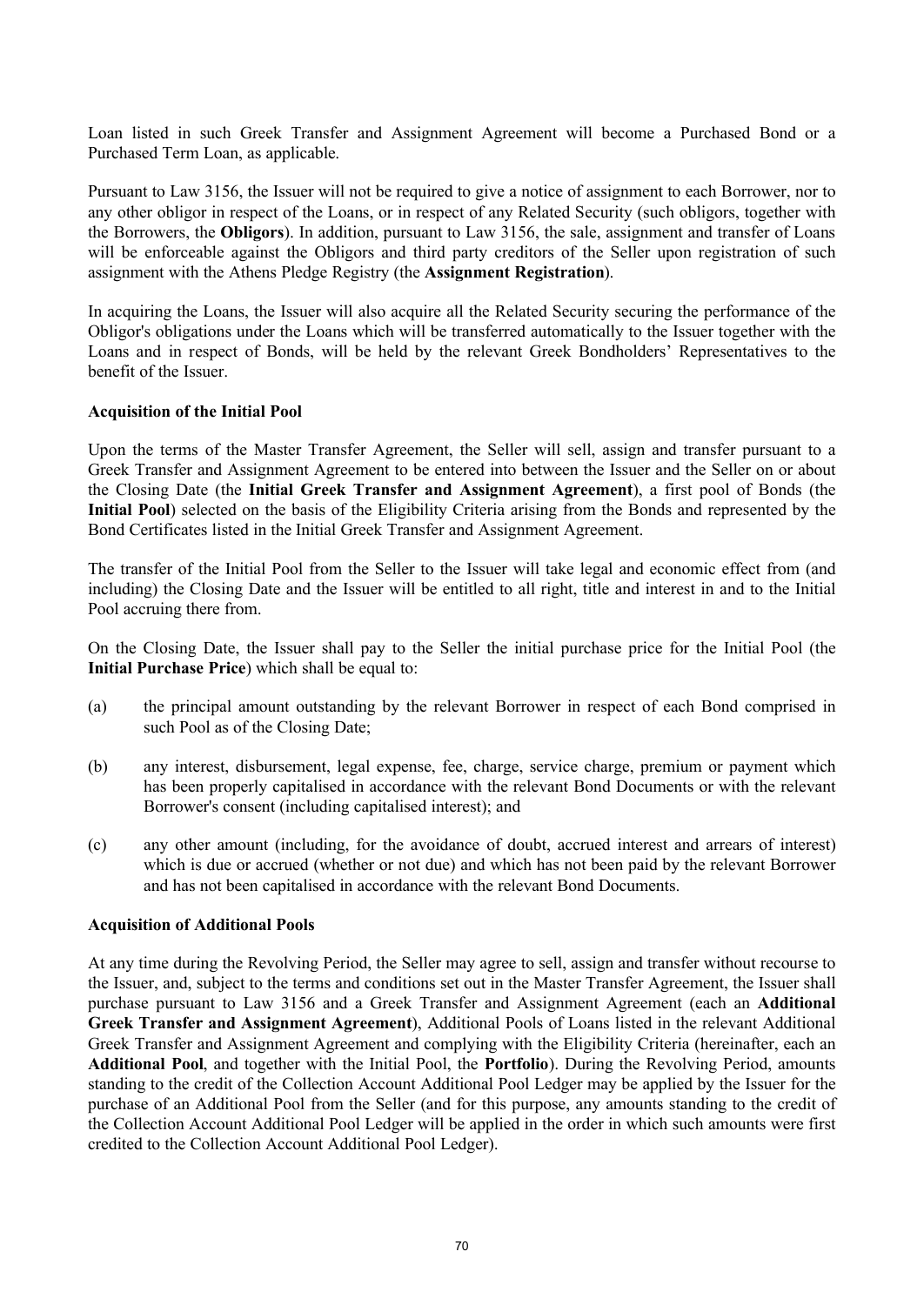The Revolving Period will terminate if an Amortisation Event occurs, resulting in principal being repaid on the Notes on and from the following Interest Payment Date.

The initial purchase price payable by the Issuer in respect of the Loans comprised in any Additional Pool (the **Additional Purchase Price**) shall be payable by using the Additional Pool Available Funds in accordance with the Master Transfer Agreement.

**Additional Purchase Price** means in respect of an Additional Pool during the Revolving Period, the purchase price payable by the Issuer to the Seller in respect of such Additional Pool under the Master Transfer Agreement, such amount being equal to:

- (a) the principal amount outstanding of the Loans comprised in such Additional Pool as of the relevant Transfer Date;
- (b) any interest, disbursement, legal expense, fee, charge, service charge, premium or payment which has been properly capitalised in accordance with the relevant Loan Documentation or with the relevant Borrower's consent (including capitalised interest) as of the relevant Transfer Date; and
- (c) any other amount (including, for the avoidance of doubt, accrued interest and arrears of interest) which is due or accrued (whether or not due) and which has not been paid by the relevant Borrower and has not been capitalised in accordance with the relevant Loan Documentation.

The transfer of each Additional Pool from the Seller to the Issuer will take legal and economic effect from (and including) the relevant Transfer Date and the Issuer will be entitled to all right, title and interest in and to such Additional Pool accruing therefrom.

The Issuer shall purchase Additional Pools from the Seller pursuant to an Additional Greek Transfer and Assignment Agreement and under the terms set out in the Master Transfer Agreement subject to, *inter alia*, the following conditions:

- the Eligibility Criteria having being met; and
- · the Additional Purchase Price payable by the Issuer to the Seller on such Transfer Date in respect of such Additional Pool is not higher than the Additional Pool Available Funds available to the Issuer as calculated and reported by the Servicer to the Seller, the Issuer, the Cash Manager and the Trustee on such date.

### **Payment of Deferred Consideration**

Under the terms of the Master Transfer Agreement, on each Interest Payment Date the Issuer will make payment of deferred purchase price to the Seller (the **Deferred Consideration**) as further consideration for the Initial Pool and for the Loans that have been subsequently sold and assigned to the Issuer. The Deferred Consideration will be payable by the Issuer to the Seller in accordance with the Priority of Payments.

### **Eligibility Criteria – Loan Warranties**

As at the date the Loans are sold to the Issuer, the Loans and their Related Security will be required to comply with the Eligibility Criteria. They will also be required to comply with the representations and warranties given by the Seller in respect of the Portfolio in the Master Transfer Agreement (the **Loan Warranties**) which include (but are not limited to) the representations and warranties set out below.

(a) Immediately prior to the transfer of each Loan under the Master Transfer Agreement, the Seller was the absolute legal and beneficial owner of each Loan and its Related Security.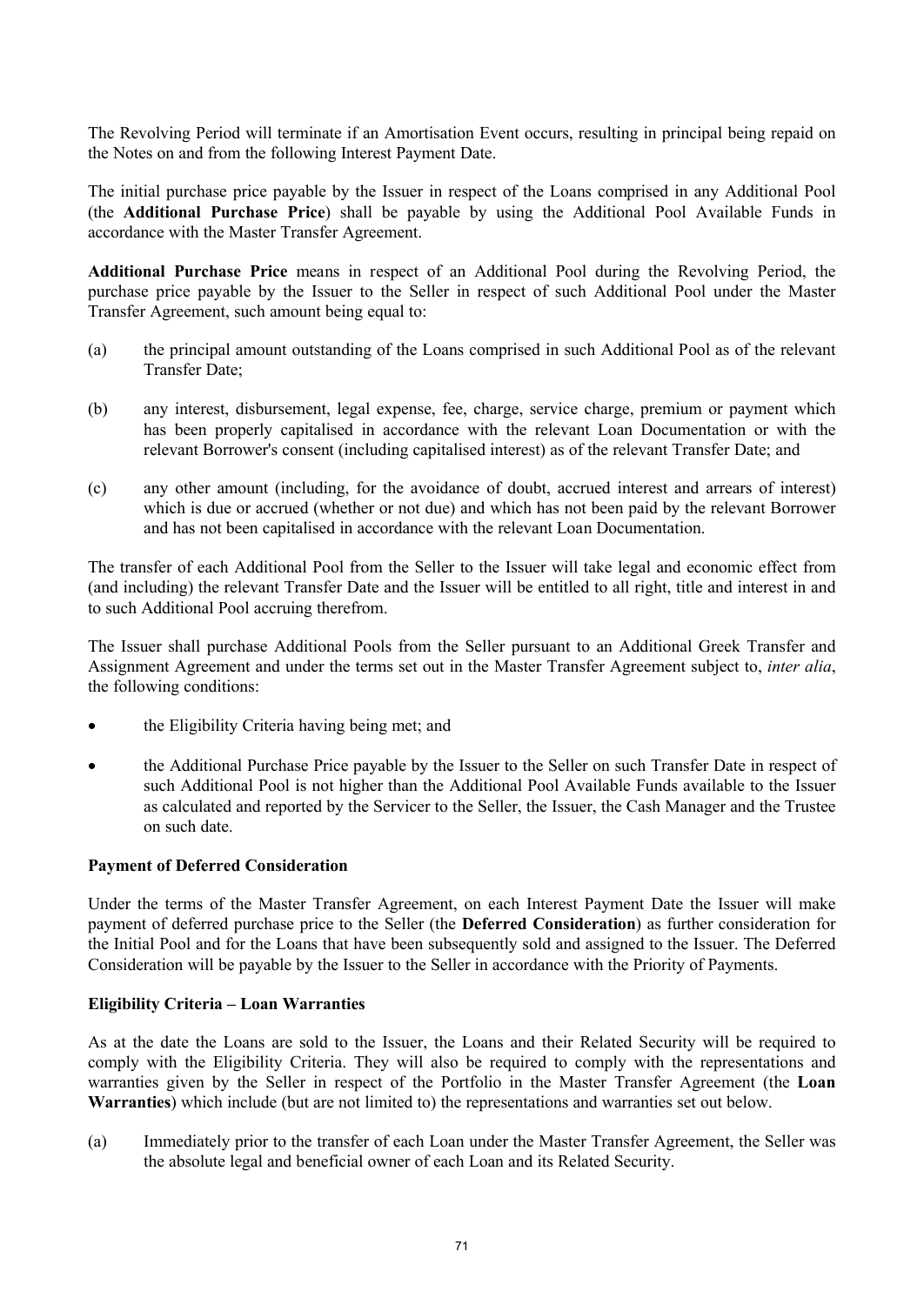- (b) The Seller has not received written notice of any litigation or claim calling into question in any material way its title to any Loan and its Related Security.
- (c) No Loan or its Related Security is subject to any Security Interest (other than, after the sale of the Loans, under the Transaction Documents or Law 3156).
- (d) The Seller has no continuing obligations under any Loan which could result in a pledge, lien, right of set-off or counterclaim and no pledge, lien, dispute, claim, right of set-off or counterclaim is or has been alleged to have been created or to have arisen which could affect the relevant Borrower's and/or Guarantor's repayment obligations under such Loan.
- (e) In respect of each Loan, the Seller has not (other than pursuant to the Transaction Documents or Law 3156):
	- (i) assigned, novated, transferred, disposed of, participated, sub-participated or otherwise dealt with that Loan, any Related Security or any interest therein, or entered into any agreement or arrangement to do the same, in such a manner as to confer rights in them on any third parties; and/or
	- (ii) created or agreed to create, or caused by its operation of its ownership of the relevant Loan and its Related Security the creation of, any Security Interest in respect of such Loans or Related Security or any interest in such Loans.
- (f) The sale of each Loan does not and will not constitute a breach by the Seller of the terms of the relevant Loan Documentation, including restrictions on disposition, and does not require the consent or approval of any person, unless otherwise required thereunder.
- (g) Each Bond was underwritten and subscribed for by and each Term Loan was originated and advanced by the Seller in the ordinary course of business in accordance with the terms of the Financing Criteria.
- (h) The Seller has procured that full and proper accounts, books and records have been kept showing clearly all material transactions, payments, receipts and proceedings relating to each Loan.
- (i) At least one scheduled payment of interest has been paid by the relevant Borrower in respect of each Loan.
- (j) In respect of each Loan, the relevant Loan Documentation contains a binding Set-Off Waiver on the Borrower and Guarantor (if any), with the exception of one Greek Programme Agreement which is comprised in the Initial Pool and referred to at paragraph (k) below.
- (k) In respect of the Greek Programme Agreement under which the guarantee by the Hellenic Republic was published prior to its execution, the amount placed on deposit with the Seller from any Obligor under such Greek Programme Agreement does not exceed €1,000.
- (l) In respect of each Loan, the Seller has not received any written notice in accordance with the Loan Documentation or otherwise, that any event of default (howsoever described in the relevant Loan Documentation) in respect of the Borrower or Guarantor, if any, has occurred and is continuing.
- (m) The Seller has not breached any term under or in respect of any Loan Documentation.
- (n) In respect of each Loan, the Seller and, in respect of Bonds, the Greek Bondholders' Representative on its behalf, has not waived any Borrower's or Guarantor's obligations or any event of default (howsoever described in the relevant Loan Documentation).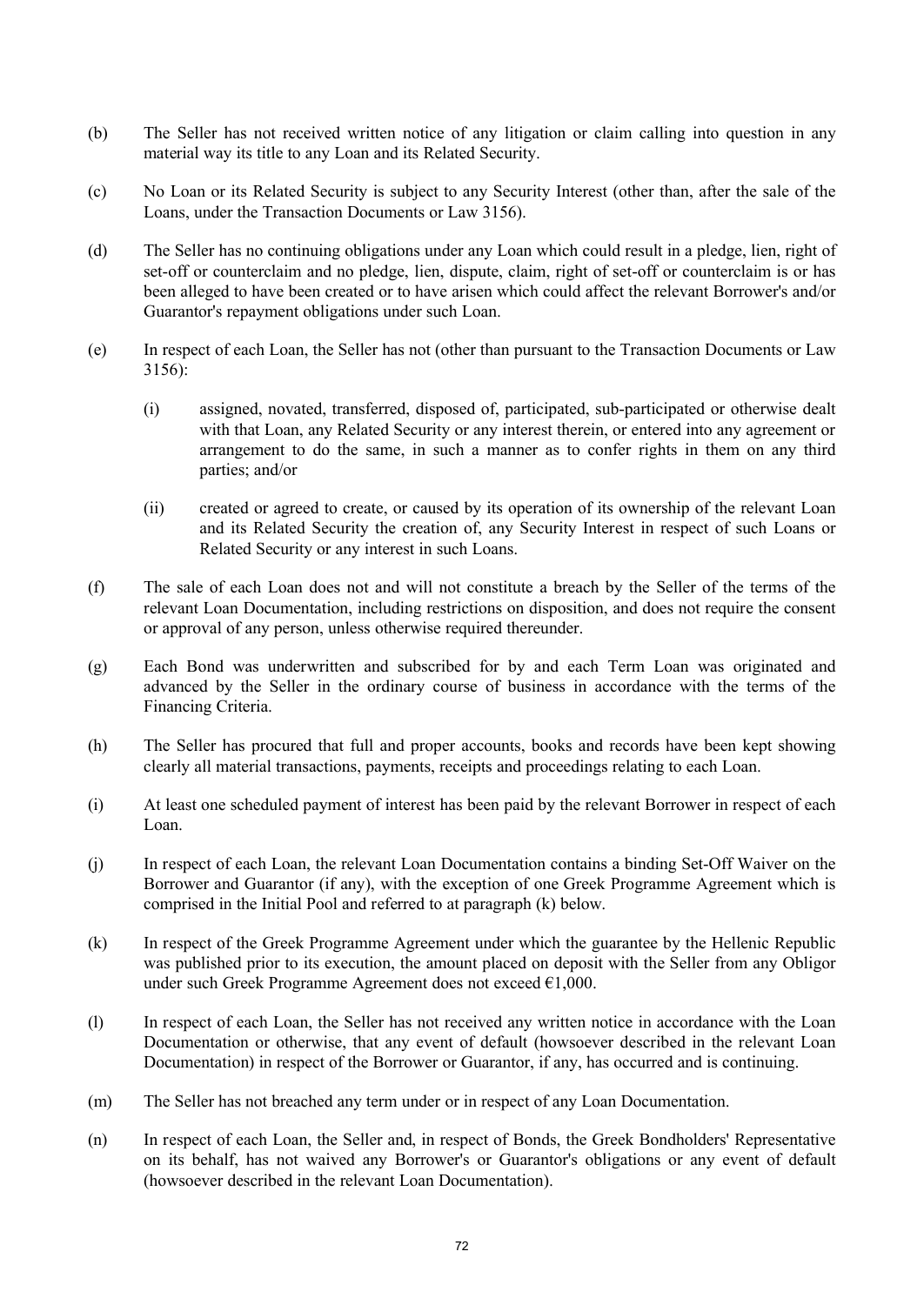- (o) In respect of each Loan, the Seller is not obliged (under the terms of the relevant Loan Documentation or otherwise) to make a further subscription or advance to the relevant Borrower(s).
- (p) The interest rate in respect of each Loan is either fixed or floating set with reference to 1, 2, 3, 4, 6, 9 or 12 month EURIBOR for Euro deposits plus a margin, plus Levy (if any) or set with reference to 10 years Euromid swap rate against 6 month EURIBOR plus a margin, plus Levy (if any).
- (q) Each Loan and its Related Security constitutes a legal, valid and binding obligation of the Borrower and Guarantor, if any, and is duly perfected and enforceable in accordance with its terms.
- (r) No pledge, lien, right of set-off or counterclaim has been or alleged to have been created or arisen in favour of any Obligor in respect of the relevant Loan.
- (s) The Loans are not the subject of any dispute, counterclaim, defence or claim existing or pending against the Seller.
- (t) As at the date of underwriting and subscription no registrations or other perfection formalities were required to perfect or create any of the Related Security granted in respect of each Loan.
- (u) In respect of each Term Loan, the Seller is the registered holder of the relevant Related Security or, in respect of Bonds, the Seller is the beneficiary and the relevant Greek Bondholders' Representative on its behalf, is the registered holder of the relevant Related Security.
- (v) The Seller has complied with all relevant data protection laws in relation to the Loans comprising the Portfolio.
- (w) No Loan contains any provision allowing the deferral, by the Borrower, of scheduled interest payments.
- (x) No Loan contains any provision allowing the suspension of payments of principal by a Borrower for a grace period, or if a Loan does contain such provision the grace period has expired.
- (y) The Mortgagor has a good and marketable title to the relevant Property.
- (z) Each Loan has been administered by the Seller (i) according to a level of skill, care and diligence which a Prudent Lender would apply if it were the owner of the Loans and (ii) in accordance with its Servicing Guidelines.
- (aa) All legal and technical fees and costs relating to the subscription or origination of each Loan (including, but not limited to, fees costs and charges) was validly and properly incurred and fully paid.
- (bb) Each Loan and its Related Security comply (i) as of the Closing Date, in respect of the Bonds comprised in the Initial Pool, (ii) as of the relevant Transfer Date, in respect of the Loans to be comprised in any Additional Pool and (iii) as of the relevant Repurchase Date in respect of Replacement Loans, with the following individual criteria (the **Individual Eligibility Criteria**):
	- (i) it arises from a term loan which is a Bilateral Loan or a bond loan which is either a Syndicated Bond or a Bilateral Bond;
	- (ii) it and the relevant Loan Documentation are governed by Greek law or by English law;
	- (iii) it is denominated, and all payments are required to be made by the relevant Borrower and Guarantor, in Euro;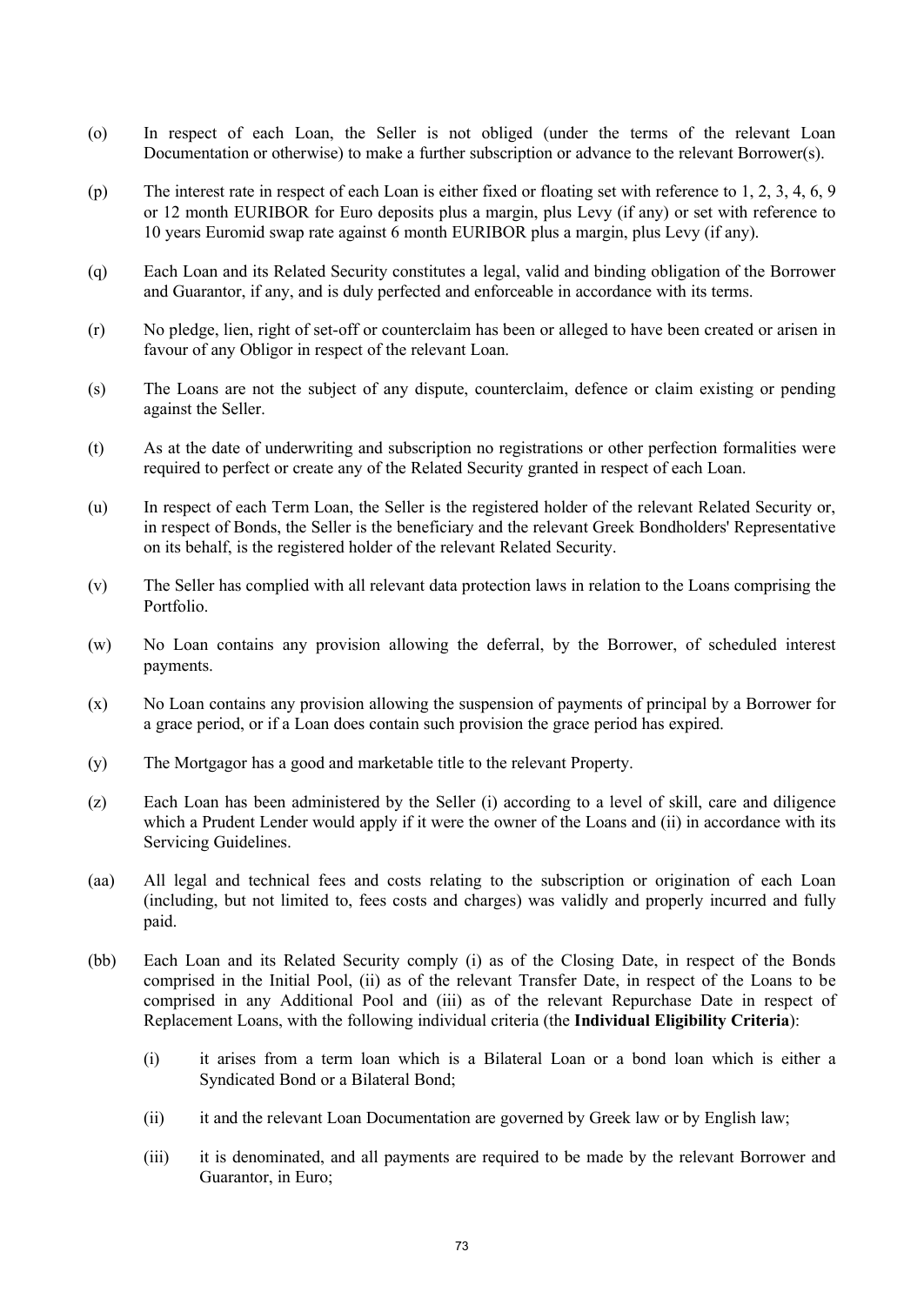- (iv) it matures on or before January 2032;
- (v) it was a Bond issued by or a Term Loan granted to the relevant Borrower for the following corporate purposes:
	- (A) capital expenditures, working capital and/ or general corporate needs; and
	- (B) for the refinancing of any of  $(A)$  above;
- (vi) other than balloon (interest only) Loans, it is fully amortising and interest and principal are payable in Instalment Amounts under the terms of the relevant Loan Documentation by crediting such amounts to the Seller's account, and does not provide for the outstanding balance to be discounted pursuant to a prepayment in full;
- (vii) no notice of prepayment of the Loan has been given;
- (viii) it does not contain provisions which may give rise to a liability on the part of the Seller or the Issuer to subscribe for further issues, make a further advance, pay money or perform any other onerous act;
- (ix) the purchase price of the Property over which a Mortgage or Pre-Notation is granted as security for the Loan has been fully paid by the relevant Mortgagor;
- (x) in respect of each Loan, the relevant Mortgage or Pre-Notation, if any, securing such Loan has been registered in the relevant Cadastral and/or Land Registry in the name of the Seller or, in respect of Bonds only, the relevant Greek Bondholders' Representative on behalf of the Seller, rendering the relevant Mortgage or Pre-Notation a fully valid security interest for the performance of all payment obligations (including the repayment of all principal advances, interest, costs and expenses) under the Loan;
- (xi) if the Loan is secured, it is secured by means of a Mortgage or Pre-Notation over a Property being located in Greece, and/or, in some cases other collateral in the form of, including but not limited to, an insurance policy, a pledge over shares or other securities or cash of which the Seller is the primary beneficiary;
- (xii) each Borrower is a company validly existing and with registered office in Greece and either has an annual turnover of more than  $\epsilon$ 2.5 million or is part of a group of companies that (as a group) has an annual turnover of more than  $E2.5$  million;
- (xiii) the Borrower (and any Guarantor) is not a subsidiary of the Seller;
- (xiv) all payments and repayments in respect of a Loan will be made by the relevant Borrower and/or Guarantor from an account which is located in Greece;
- (xv) the Borrower is not and has not been in breach of any term of the Loan Documentation;
- (xvi) the Loan Documentation for each Loan that is guaranteed by a person other than the Hellenic Republic includes a Guarantor's waiver of its defences available under Article 853 of the Greek Civil Code to invoke, inter alia, the set-off right of the Borrower;
- (xvii) a Teiresias search has been carried out in respect of the Borrower or Guarantors, if any, prior to the subscription or origination of the Loan by the Seller and no history of attachments, dishonoured cheques, pre-notations or mortgages or any Security Interest exist and are continuing and no step has been taken for his/her bankruptcy that has not been cured;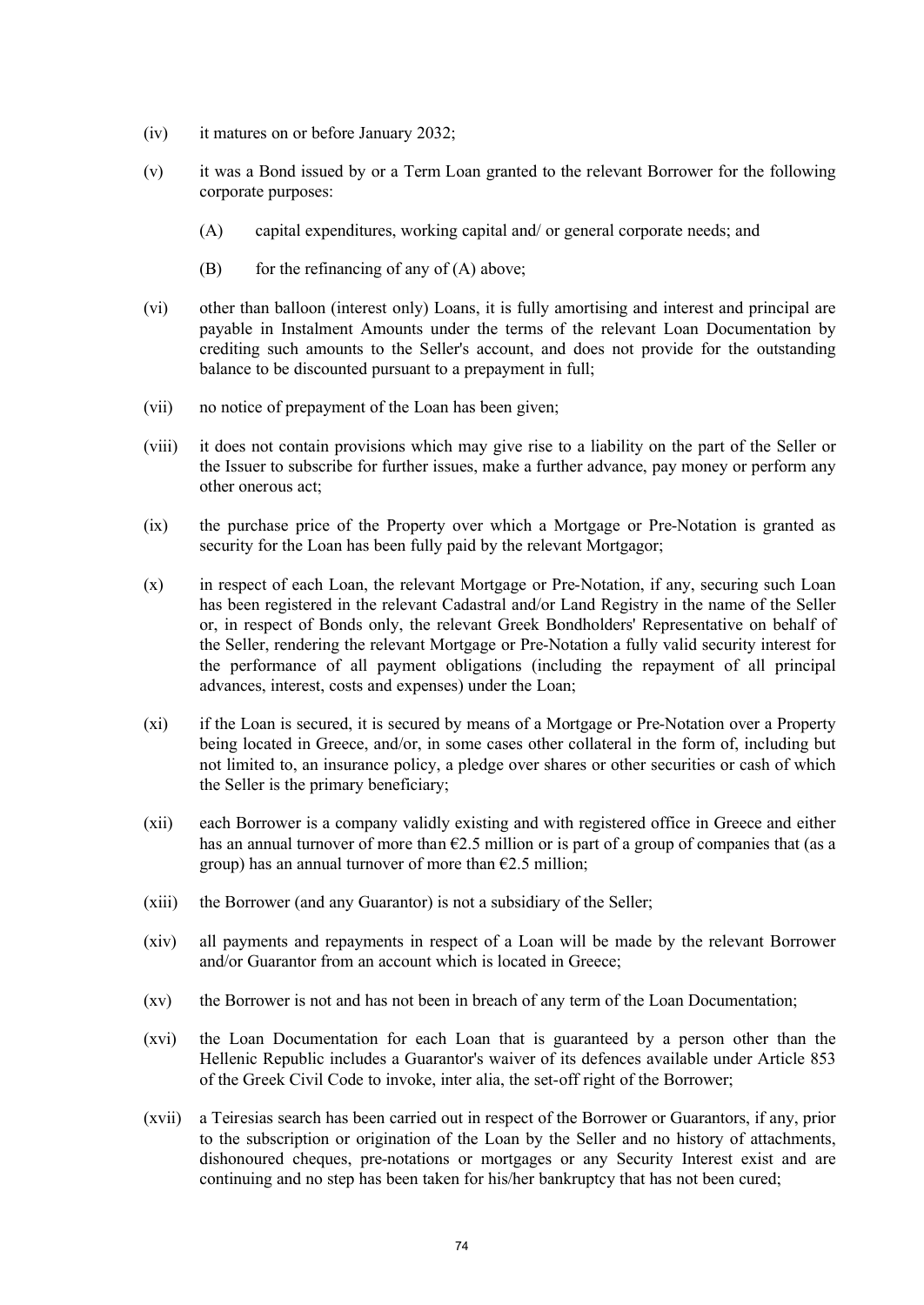- (xviii) if the Loan is secured by a Mortgage or Pre-Notation, the Property in respect of which security has been given for the Loan has been valued by a certified engineer approved by the Seller or, where appropriate, according to a methodology which would meet the standards of a Prudent Lender and which has been approved by the Seller;
- (xix) if the Loan is secured by a Mortgage or Pre-Notation, a search of the relevant Cadastral and/or Land Registry, where applicable, for investigation of the title certificate in relation to the Property in respect of which security has been given for the Loan has been carried out prior to the subscription or drawdown of the Loan by the Seller in accordance with the Seller's procedures and no adverse entries have been found;
- (xx) if the Loan is secured by a Mortgage or Pre-Notation, the Mortgagor has confirmed that the Property in respect of which security has been given for the Loan is covered by all loss insurance in an amount sufficient to cover the reinstatement cost of the Property as it was at the time of the insurance appraisal;
- (xxi) in respect of each Loan the purpose of which was the construction of a new property, at the time of the final advance, the Seller had determined that the construction was substantially completed;
- (xxii) the application for the Loan was approved by authorised competent employees of the Seller;
- (xxiii) the Loan can be identified and segregated from the other assets of the Seller on any day;
- (xxiv) the Loan is free and clear of any encumbrance unless as provided for in the Transaction Documents;
- (xxv) the terms of the Loan calculate and charge any interest due on the basis of an Actual/360 day count fraction or Actual/365 day count fraction;
- (xxvi) all payments in respect of the Loan can be made by the Borrower, any Guarantor and any Paying Agent to the Issuer free and clear of and without any withholding or deduction for or on account of any Taxes without any procedural formalities being completed by or on behalf of the Issuer;
- (xxvii) no Loan is in Arrears;
- (xxviii) no Loan or any payment thereunder has ever been written off according to the Servicing Guidelines;
- (xxix) no Loan contains any provisions which purport to cause the claim of the Seller against the relevant Borrower or any Guarantor under the Loan Documentation to rank lower than *pari passu* with other creditors of the same creditor class of such Borrower or Guarantor;
- (xxx) no Loan carries nor has carried (a) any right of conversion into shares or other securities, or to the acquisition of shares or other securities; (b) a right to interest the amount of which exceeds a reasonable commercial return on the nominal amount of the capital; (c) a right to interest the amount of which falls or has fallen to be determined to any extent by reference to the results of, or of any part of, a business or the value of any property, or (d) a right on repayment to an amount which exceeds the nominal amount of the capital and is not reasonably comparable with what is generally repayable (in respect of a similar nominal amount of capital) under the terms of issue of loan capital listed on the Official List of the London Stock Exchange;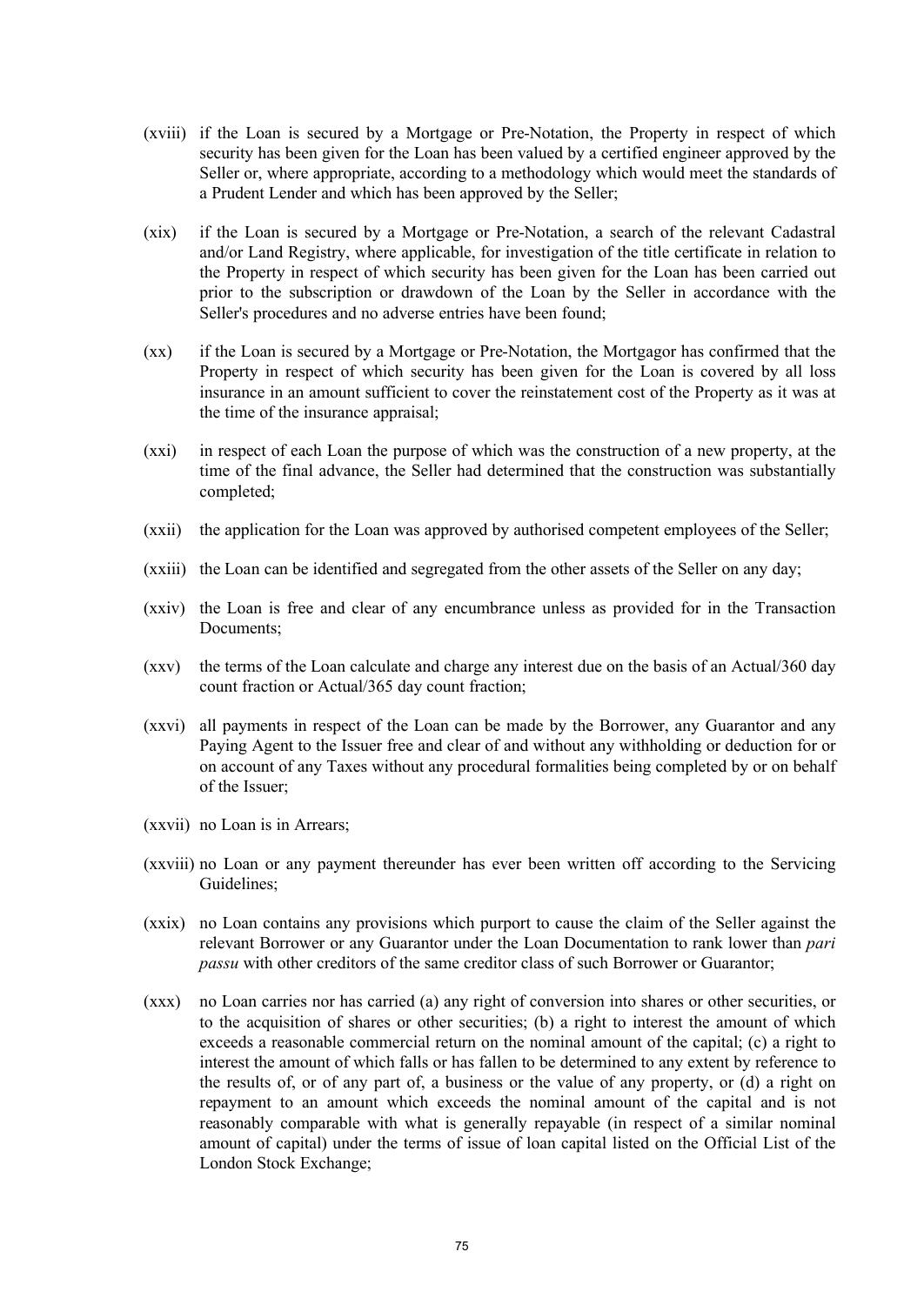- (xxxi) none of its Related Security and/or Ancillary Rights consists of:
	- (i) stocks, shares or loan capital (**Securities**), interests in, or in dividends or other rights arising out of Securities, or rights to allotments of or to subscribe for, or options to acquire, Securities, other than:
		- (A) Securities which are issued or raised by a body corporate not incorporated in the United Kingdom, are not registered in a register kept in the United Kingdom and, in the case of shares, are not paired with shares issued by a body corporate incorporated in the United Kingdom; and
		- (B) interests in, or in dividends or other rights arising out of Securities, or rights to allotments of or to subscribe for, or options to acquire, Securities of the kind referred to at (A) above;
	- (ii) units under a unit trust scheme; or
	- (iii) any estate, interest, right or power in or over land in the United Kingdom (or the benefit of an obligation, restriction or condition affecting the value of any such estate, interest, right or power);
- (xxxii) the Related Security and/or Ancillary Rights are transferred to the Issuer pursuant to clause 3.8 of the Master Transfer Agreement by way of collateral only and for no consideration; and
- (xxxiii) the Loans are financial assets for the purposes of generally accepted accounting practice (as defined in Section 50 Finance Act 2004).
- (cc) Each Loan to be comprised in an Additional Pool complies, as of the relevant Transfer Date, with the following pool criteria (the **Pool Eligibility Criteria**):
	- (i) it is not such that, as a result of the transfer of such Loan to the Issuer, the weighted average interest margin over EURIBOR of all Loans in the Portfolio is less than 1.1%, where the weighted average interest margin on the Loans in the Portfolio is calculated by weighting the interest margin of each Loan by the current Principal Outstanding Balance and where for fixed rate Loans the interest margin will be calculated as the difference between the total interest rate for each Loan and 6 month EURIBOR as at the relevant Transfer Date;
	- (ii) it is not such that, as a result of the transfer of such Loan to the Issuer, the total notional amount of Loans which bear an interest rate payable less frequently than semi-annually is less than 10% of the Portfolio Notional Amount;
	- (iii) it is not such that, as a result of the transfer of such Loan to the Issuer, the total notional amount of Loans which bear interest on a fixed basis is more than 15% of the Portfolio Notional Amount;
	- (iv) it is not such that, as a result of the transfer of such Loan to the Issuer, the Portfolio Notional Amount exceeds (a) the Portfolio Notional Amount prior to such transfer, increased by (b) the then Principal Receipts; and
	- (v) it is such that, as a result of the transfer of such Loan to the Issuer, the Moody's CDOROM Condition is satisfied for the Notes,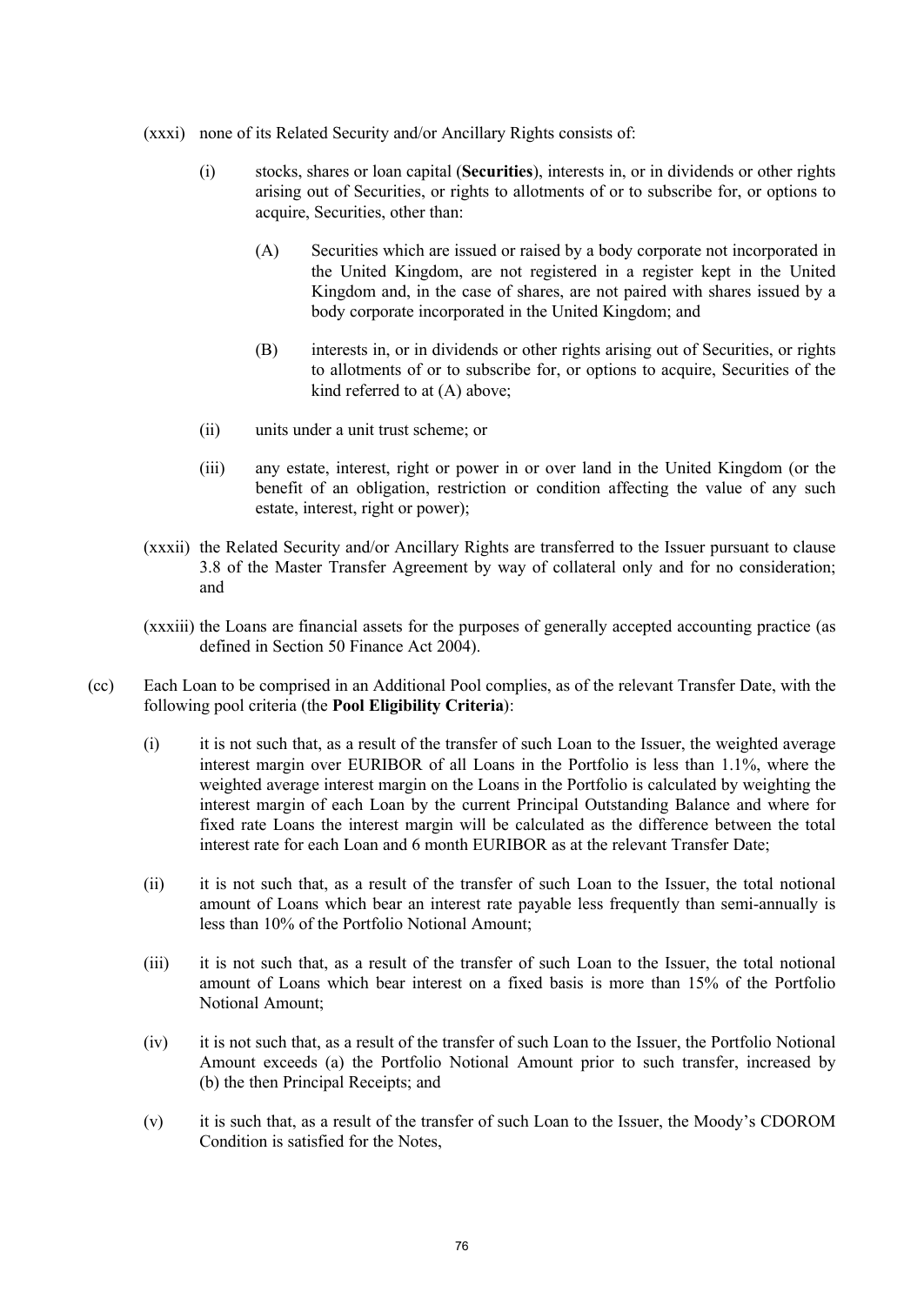*provided that*, if, on the relevant Transfer Date, the Portfolio does not comply with any Pool Eligibility Criteria prior to the proposed addition of Loans to be comprised in an Additional Pool (except where such non-compliance relates to the criterion set out in paragraph (v) above), the proposed addition thereof shall be deemed to comply with the Pool Eligibility Criteria if the inclusion of the Loans comprised in such Additional Pool would not cause the degree of non-compliance with any non-complying Pool Eligibility Criteria to worsen.

#### **Indemnity as a consequence of a set-off**

Pursuant to the terms of the Master Transfer Agreement, the Seller will undertake to pay to the Issuer an amount equal to the amount of any reduction in any payment due with respect to any Purchased Loan as a result of any exercise of any right of set-off or deduction made by any Borrower or any Guarantor against the Seller.

## **Breach of Loan Warranties - Remedies**

If a Loan or its Related Security fails to comply with the Eligibility Criteria or there is a breach of any of the Loan Warranties given by the Seller, then the Seller will have an obligation to remedy such breach within 21 days after receiving written notice of such breach from the Issuer. If such breach is not capable of remedy, or, if capable of remedy, is not remedied within the 21 day period, the Seller has an obligation to repurchase the Loan for cash or, procure the substitution of a similar loan and security in replacement of such Loan subject to the provisions of the Master Transfer Agreement.

The consideration payable by the Seller in relation to the repurchase of a relevant Loan (**Retired Loan**) will be an amount equal to the aggregate of: (a) the Principal Outstanding Balance of the relevant Retired Loan plus interest accrued thereon but not yet paid (including the interest not yet paid by the relevant Borrower) as at the date of the repurchase; (b) all other amounts due as at the date of repurchase in respect of the relevant Retired Loan (including, if any, any amount of expenses incurred by the Servicer and/or not recovered on completion of the Enforcement Procedures in relation to the Retired Loan); and (c) the reasonable costs and expenses of the Issuer incurred in relation to such repurchase.

If a Loan expressed to be included in the Portfolio has never existed or has ceased to exist on the date on which it is due to be repurchased, the Seller will be required, on demand, to indemnify the Issuer against any loss and all liabilities suffered by the Issuer by reason of the breach of the relevant Loan Warranty.

On any day on which a Retired Loan is to be repurchased and consideration to be paid by the Seller or any day on which the Seller is to make an indemnity payment, in either case to the Issuer, the Seller may sell Replacement Loans to the Issuer such that the aggregate of the Principal Outstanding Balance of the Replacement Loans will be equal to or less than the consideration and/or indemnity payment in cash that is payable by the Seller to the Issuer on such day. In the event that the Principal Outstanding Balance of the Replacement Loan is less than the amount payable by the Seller to the Issuer, then the Seller shall pay an amount in cash equal to such deficiency. The Issuer may discharge its liability to pay the consideration for a Replacement Loan by setting-off amounts due to it in respect of consideration for a Retired Loan and/or in respect of any indemnity payment payable to the Issuer by the Seller.

If during the Revolving Period the Issuer has purchased an Additional Pool from the Seller it shall have the right to offset any amount payable by it as consideration for such Additional Pool against any amount payable to it as consideration for a Retired Loan or in respect of any indemnity payment payable in either case to the Issuer by the Seller.

## *Replacement Loan Conditions*

The Replacement Loans must satisfy the following criteria: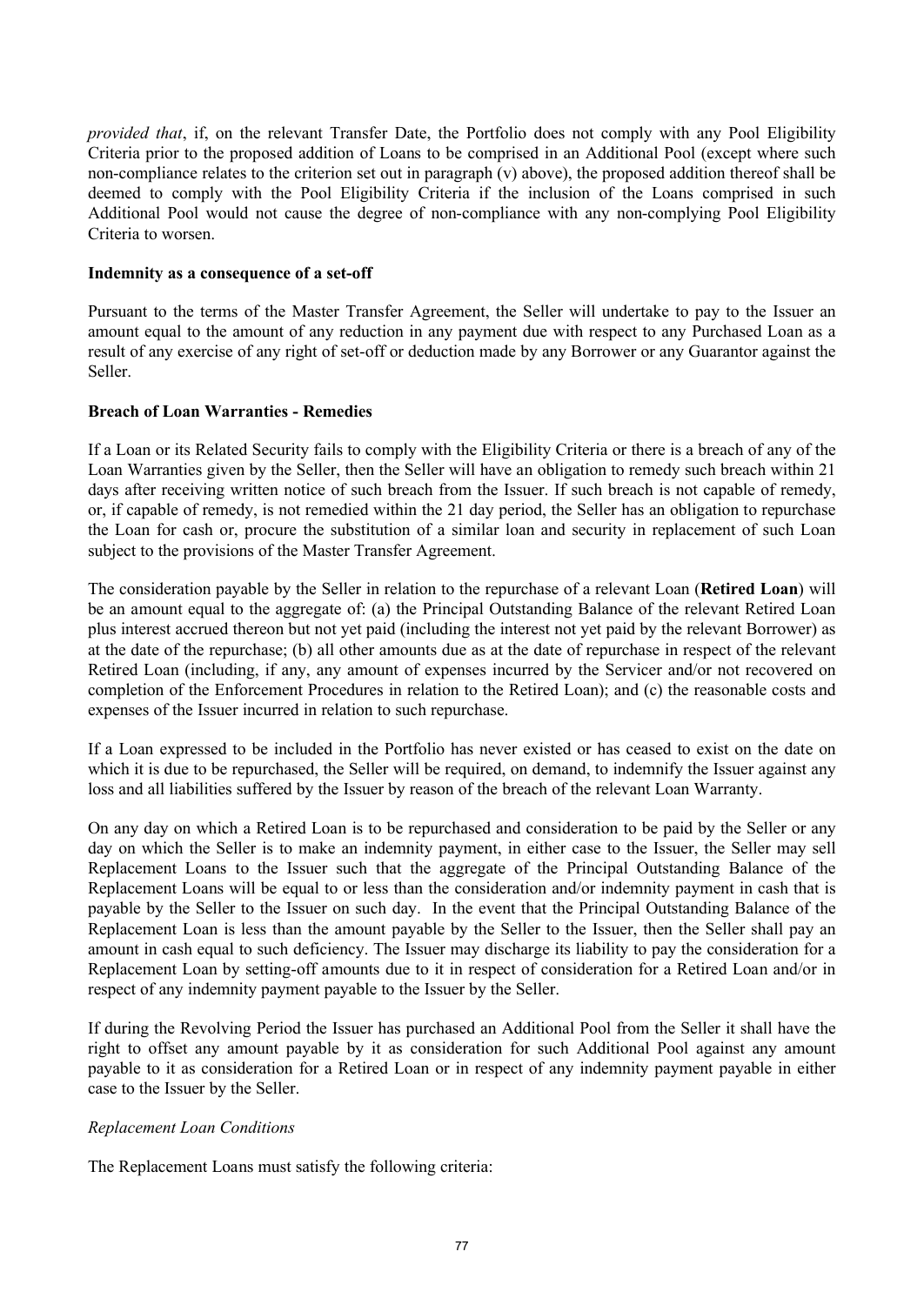- (a) each Replacement Loan has to meet the Eligibility Criteria; and
- (b) the Loan Warranties being true in every material respect on the relevant Repurchase Date in respect of the Replacement Loan(s) by reference to the facts and circumstances then subsisting.

## *Completion of Sale and Purchase of Replacement Loans*

Completion of the sale and purchase of any Replacement Loan on a Repurchase Date will be conditional on:

- (a) no Acceleration Notice in respect of the Notes having been delivered by the Trustee to the Issuer in accordance with the Conditions;
- (b) the Seller not being in breach of any of its obligations under the Master Transfer Agreement; and
- (c) the registration of a form under the terms of Article 10, Paragraphs 8 and 16 approved by the Greek Ministry of Justice (ministerial decisions no. 161338 of 30 October 2003) (a **Notification Form**) in respect of the relevant Replacement Loan(s).

## **Seller Call Option**

Under the terms of the Master Transfer Agreement, the Issuer will grant the Seller an option to purchase all the Purchased Loans comprised in the Portfolio (the **Seller Call Option**) on any Interest Payment Date falling after the Closing Date (the **Seller Call Option Period**)**.**

If the Seller intends to exercise the Seller Call Option on an Interest Payment Date during the Seller Call Option Period (such date being the **Seller Call Option Date**), it shall deliver to the Issuer, within a period of not less than sixty (60) and not more than seventy-five (75) days prior to the Seller Call Option Date, a duly signed notice stating that it wishes to exercise the Seller Call Option (the **Seller Call Option Exercise Notice**).

The price payable by the Seller to the Issuer as consideration for the purchase of the Purchased Loans comprised in the Portfolio will be the higher of (i) market value and (ii) the principal amount outstanding of the Notes plus accrued but unpaid interest thereon as of the Seller Call Option Date plus an amount equal to the amount ranking *pari passu* with or in priority to the Notes according to the relevant Priority of Payments to be paid by the Issuer on the Seller Call Option Date (the **Seller Call Option Price**). The Seller Call Option Price shall be paid by the Seller to the Issuer on the Seller Call Option Date by crediting the relevant amount on the Issuer Transaction Account.

## **Seller Defaulted Loan Call Option**

The Issuer will grant the Seller an option to purchase any Purchased Loan comprised in the Portfolio which has become a Defaulted Loan (the **Seller Defaulted Loan Call Option**) under the terms set out in the Master Transfer Agreement. The Seller will have the right to exercise a Seller Defaulted Loan Call Option in respect of one or more Defaulted Loan(s) at any time prior to the Final Maturity Date.

If the Seller intends to exercise a Seller Defaulted Loan Call Option in respect of a Defaulted Loan the Seller shall deliver to the Issuer, with copy to the Servicer, a duly signed notice stating that it wishes to exercise a Seller Defaulted Loan Call Option in respect of one or more Defaulted Loan(s) as set out in such notice (the **Seller Defaulted Loan Call Option Exercise Notice**).

The consideration payable by the Seller in relation to the repurchase of a Defaulted Loan will be an amount equal to the aggregate of: (a) the Principal Outstanding Balance of the relevant Defaulted Loan plus interest accrued thereon but not yet paid (including the interest not yet paid by the relevant Borrower) as at the date of the repurchase; (b) all other amounts due as at the date of repurchase in respect of the relevant Defaulted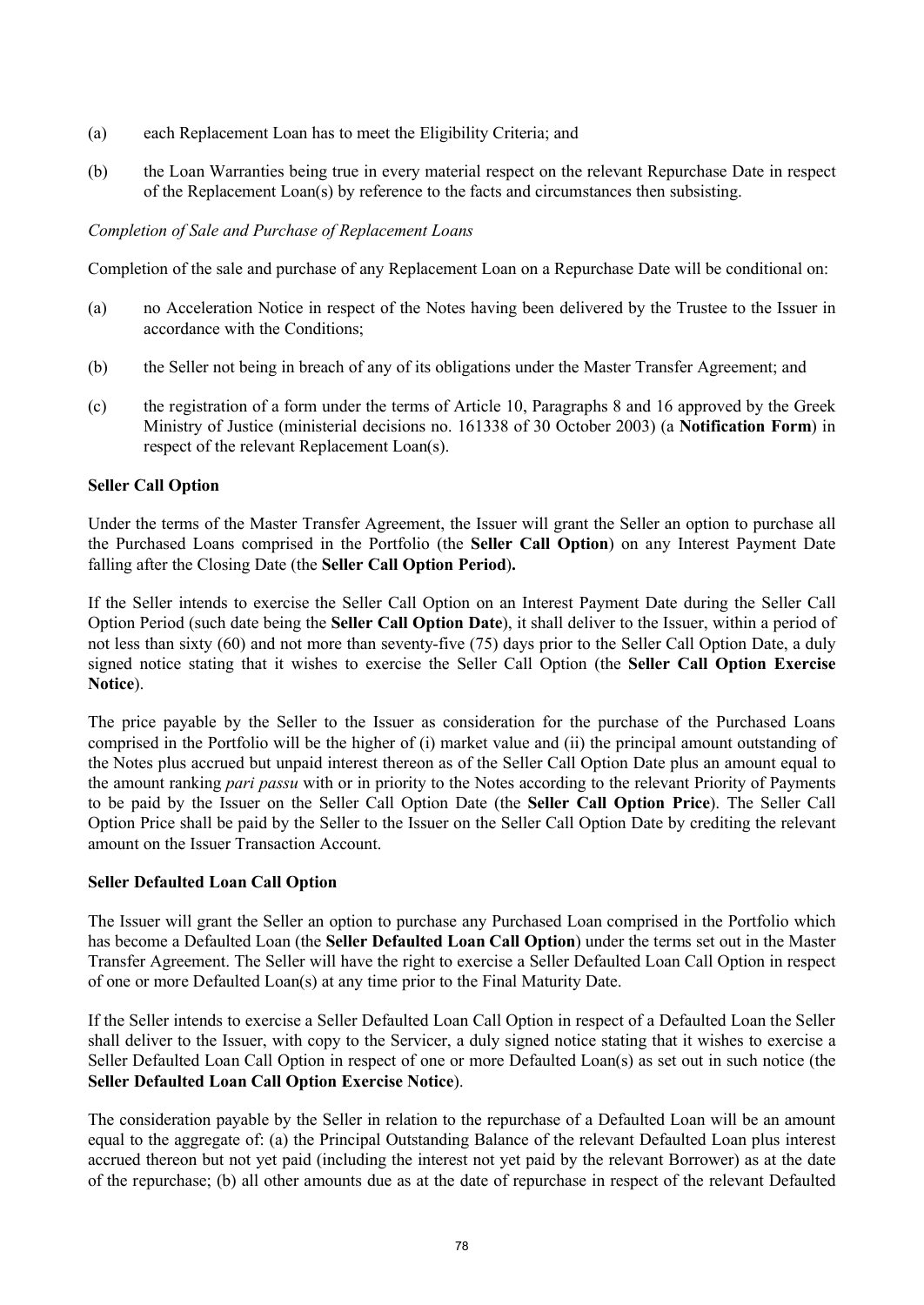Loan (including, if any, any amount of expenses incurred by the Servicer and/or not recovered on completion of the Enforcement Procedures in relation to the Defaulted Loan); and (c) the reasonable costs and expenses of the Issuer incurred in relation to such repurchase (the **Seller Defaulted Loan Call Option Price**). The Seller Defaulted Loan Call Option Price shall be paid by the Seller to the Issuer on the repurchase date by crediting the relevant amount on the Issuer Transaction Account.

The Seller may, instead of purchasing a Defaulted Loan from the Issuer, require the Issuer to accept in consideration for the purchase, the transfer of Replacement Loans such that the aggregate of the Principal Outstanding Balance of such Replacement Loans together with any cash consideration paid by the Seller to the Issuer equals the cash consideration that would have been payable by the Seller to the Issuer.

# **Issuer Put Option**

Under the terms of the Master Transfer Agreement, the Seller will grant the Issuer an option to sell any Purchased Bond which is a Syndicated Bond comprised in the Portfolio (the **Issuer Put Option**). The Issuer, or the Trustee on its behalf, will have the right to exercise an Issuer Put Option in respect of a Syndicated Bond at any time prior to the Final Maturity Date and upon the occurrence of an Issuer Put Option Event (the **Issuer Put Option Period**).

If the Issuer, or the Trustee on its behalf, intends to exercise an Issuer Put Option in respect of a Purchased Bond which is a Syndicated Bond further to the occurrence of an Issuer Put Option Event in respect of such Purchased Bond, the Issuer, or the Servicer on its behalf, shall deliver to the Seller a duly signed notice stating that it wishes to exercise the Issuer Put Option in respect of one or more Syndicated Bond(s) as set out in the such notice (the **Issuer Put Option Exercise Notice**).

The consideration payable by the Seller in relation to the repurchase of a Syndicated Bond will be an amount equal to the aggregate of: (a) the Principal Outstanding Balance of the relevant Syndicated Bond plus interest accrued thereon but not yet paid (including the interest not yet paid by the relevant Borrower) as at the date of the repurchase; (b) all other amounts due as at the date of repurchase in respect of the relevant Syndicated Bond (including, if any, any amount of expenses incurred by the Servicer and/or not recovered on completion of the Enforcement Procedures in relation to the Syndicated Bond); and (c) the reasonable costs and expenses of the Issuer incurred in relation to such repurchase (the **Issuer Put Option Price**). The Issuer Put Option Price shall be paid by the Seller to the Issuer on the repurchase date by crediting the relevant amount on the Issuer Transaction Account.

If there is a material breach of any other representations and warranties under the Master Transfer Agreement, the Seller will indemnify the Issuer against any losses and damage suffered and all costs, fees and expenses incurred by reason of such breach.

The Master Transfer Agreement will be governed by English law.

# **Initial Greek Transfer and Assignment Agreement**

The Issuer will enter into the Initial Greek Transfer and Assignment Agreement with the Seller on the Closing Date pursuant to which the Seller will assign to the Issuer all the Seller's rights attaching to each Bond comprised in the Initial Pool (including the Related Security) and transfer to the Issuer each Bond and the respective Bond Certificate comprised in the Initial Pool. The Initial Greek Assignment Agreement will be subject to the terms and conditions of the Master Transfer Agreement.

The Initial Greek Assignment Agreement will be governed by Greek law.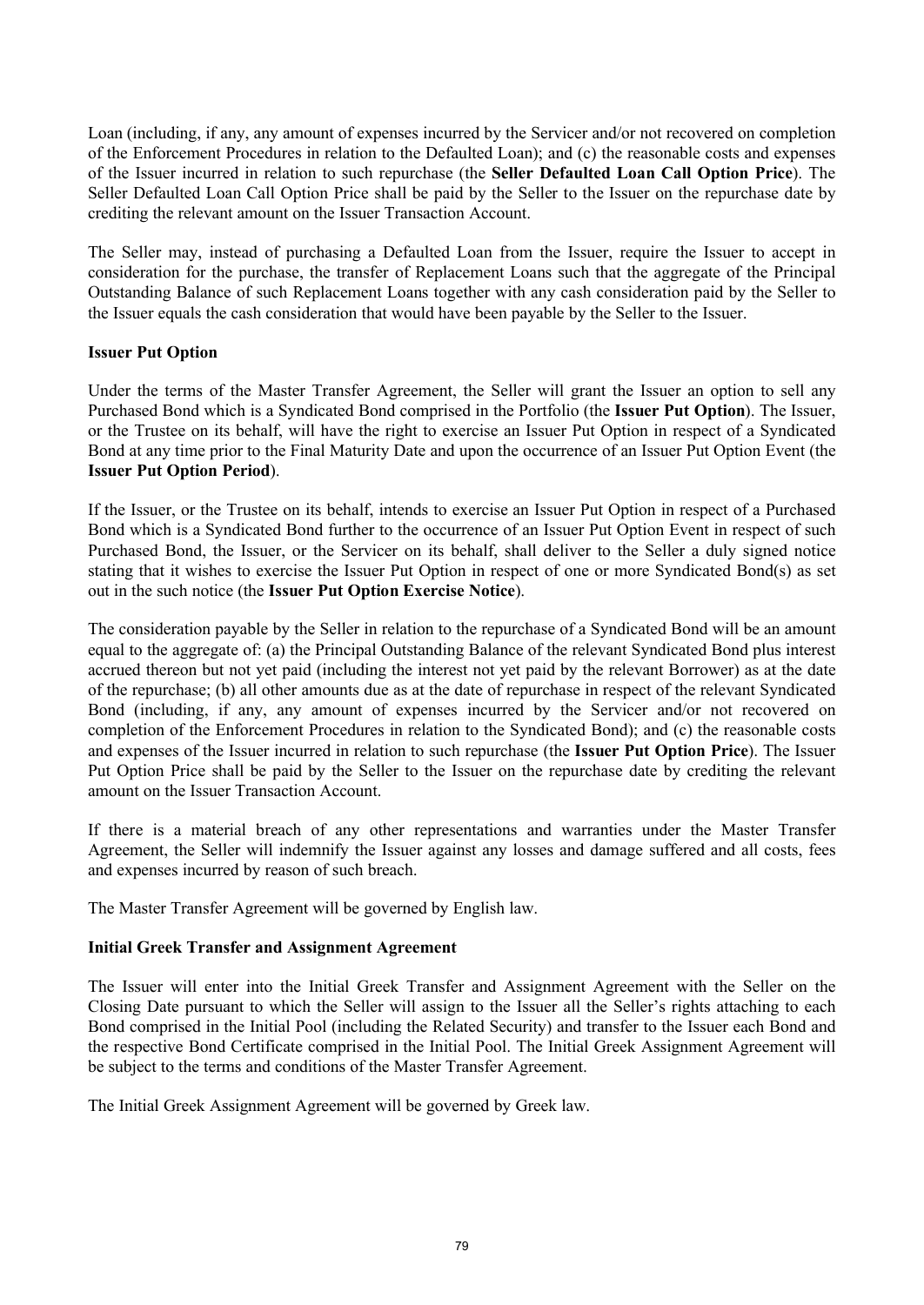#### **SERVICING OF THE PORTFOLIO**

Under the Servicing Agreement, Alpha Bank will be appointed to act as Servicer on behalf of the Issuer and the Trustee and will provide services (the **Services**) to the Issuer in relation to the Purchased Loans and Related Security which include the following:

- (a) service the Purchased Loans and their Related Security with the same level of skill, care and diligence as a Prudent Lender would if it were the owner of the Purchased Loans and their Related Security and in accordance with (i) the terms of the relevant Loan Documentation, (ii) the Servicing Guidelines, and (iii) the Servicing Agreement;
- (b) use its best endeavours to keep in force all licences, approvals, authorisations and consents which may be necessary in connection with the performance of the Services and prepare and submit all necessary applications and requests for any approval, authorisation, consent or licence required by Greek law or regulation in connection with the business of the Issuer;
- (c) not fail to comply with any Greek legal or regulatory requirements or knowingly fail to comply with any English legal or regulatory requirements in the performance of the Services or cause the Issuer to fail to comply with such requirements;
- (d) make the necessary calculations and determinations to prepare the Servicer Report to be delivered to the Issuer, the Trustee (if requested), the Swap Provider, the Rating Agency and the Cash Manager on each Servicer Report Distribution Date setting out information in relation to the Portfolio including, but not limited to the amount of Defaulted Loans repurchased by the Seller pursuant to the Seller Defaulted Call Option and the amount and number of Permitted Variations;
- (e) notify the Issuer, the Cash Manager and the Trustee of a breach or potential breach of any of the representations, warranties and undertakings of the Seller contained in the Master Transfer Agreement and of any event which could result in the termination of its appointment as Servicer;
- (f) maintain and/or preserve any and all of the Related Security and its priority or in the case of Purchased Bonds procure that these are maintained and/or preserved by the Greek Bondholders' Representative;
- (g) procure payment of all applicable stamp duties, registration and other documentary taxes in respect of the Purchased Loans and/or their Related Security, if any;
- (h) pay, on behalf of the Issuer, any amount of Levy which is due and payable by the Issuer;
- (i) enforce the Purchased Loans in accordance with the Enforcement Procedures or, in the case of Purchased Bonds, procure the taking of enforcement proceedings by the Greek Bondholders' Representative or any other relevant party duly appointed by the Servicer at its own costs and under its liability;
- (j) collect from Obligors any legal costs incurred in the administration or enforcement of a Purchased Loan or, where applicable, net-off such costs from any relevant recoveries;
- (k) retain the Loan Documentation for all the Purchased Loans;
- (l) provide the Cash Manager with information relating to Collections, Defaulted Loans, Replacement Loans and Retired Loans in respect of each Collection Period;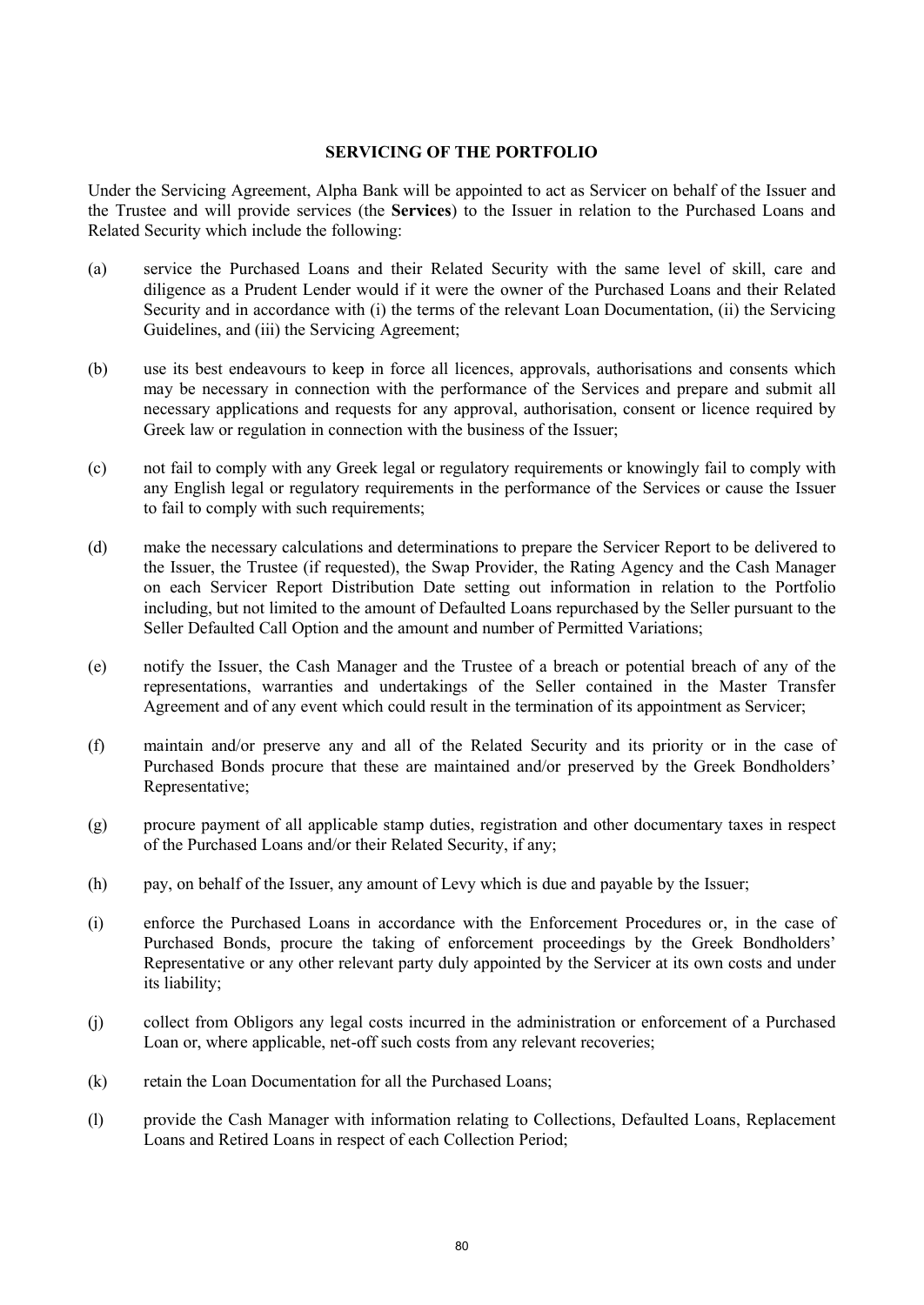- (m) exercise, either by itself or, in the case of Purchased Bonds, by providing instructions to the relevant Greek Bondholders' Representative or other relevant party duly appointed by the Servicer at its own costs and under its liability, all the Ancillary Rights benefiting or securing the Purchased Loans in the best interest of the Issuer and the Noteholders under the terms set out in the relevant Loan Documentation and the Transaction Documents;
- (n) supervise the activity carried out or to be carried out, on behalf of the Issuer as holder of the Purchased Bonds, by the Greek Bondholders' Representative and the Greek Paying Agent in respect of each Purchased Bond and liaise with them in order to exercise on behalf and in the interest of the Issuer and the Noteholders, any rights granted to the Issuer under the Bond Documents;
- (o) provide the Greek Paying Agent, if different from Alpha Bank, in respect of each Purchased Bond with details of the Collection Account and any other information necessary in order to enable it to make payments to the Issuer in respect of the Purchased Bonds under the terms of the relevant Bond Documents;
- (p) maintain the Collection Account Ledgers on behalf of the Issuer, make the relevant entries in accordance with the Transaction Documents and, on each Transfer Date, determine and notify the Issuer, the Seller, the Cash Manager and the Trustee the amount of the Additional Pool Available Funds; and
- (q) segregate collections representing interest which accrued on the Purchased Loans prior to the relevant Transfer Date and remit such amounts to the Seller.

#### **Ability to change the terms of the Purchased Loans**

The Servicer will not be entitled to (i) effect in respect of a Term Loan, (ii) effect in respect of a Purchased Bond which is a Bilateral Bond, or (iii) give its consent to effect in respect of a Purchased Bond which is a Syndicated Bond, on behalf of the Issuer, any variation to the terms and conditions applicable to any Purchased Loan unless that variation is a Permitted Variation.

The Servicer may amend the Servicer Guidelines if such change is required by law or such change (i) would not affect the yield to maturity of the Notes and (ii) where the Servicer is Alpha Bank, is made applicable to other loans owned and serviced by the Servicer which have characteristics the same as or substantially similar to the Purchased Loans and the relevant Loan Documentation which are subject to the change.

#### **Collections**

The Servicer will promptly upon receipt or collection of all amounts paid by the Borrowers under or in respect of the Purchased Loans (including amounts representing interest accrued on the Purchased Loans prior to the relevant Transfer Date) credit such amounts, less deductions in respect of certain legal expenses associated with the ongoing servicing of the Purchased Loans on a per Purchased Loans basis, to the Collection Account.

The Servicer will also identify and record, among other things, the amount of receipts and collections and the items to which they relate including, but not limited to, principal, interest, fees, levies and legal costs. All amounts standing to the credit of the Collection Account will be held in the name of the Issuer for the benefit of the Secured Parties pursuant to Paragraph 15, Article 10 of Law 3156.

The Servicer will transfer all amounts standing to the credit of the Collection Account (which for avoidance of doubt will exclude any Levy deducted by the Servicer and paid to the Bank of Greece), together with any Collection Account Income (other than, during the Revolving Period, the amounts standing to the credit of the Collection Account Additional Pool Ledger), to the Issuer Transaction Account one Transfer Business Day prior to each Interest Payment Date unless a Downgrading Event has occurred. Upon the occurrence of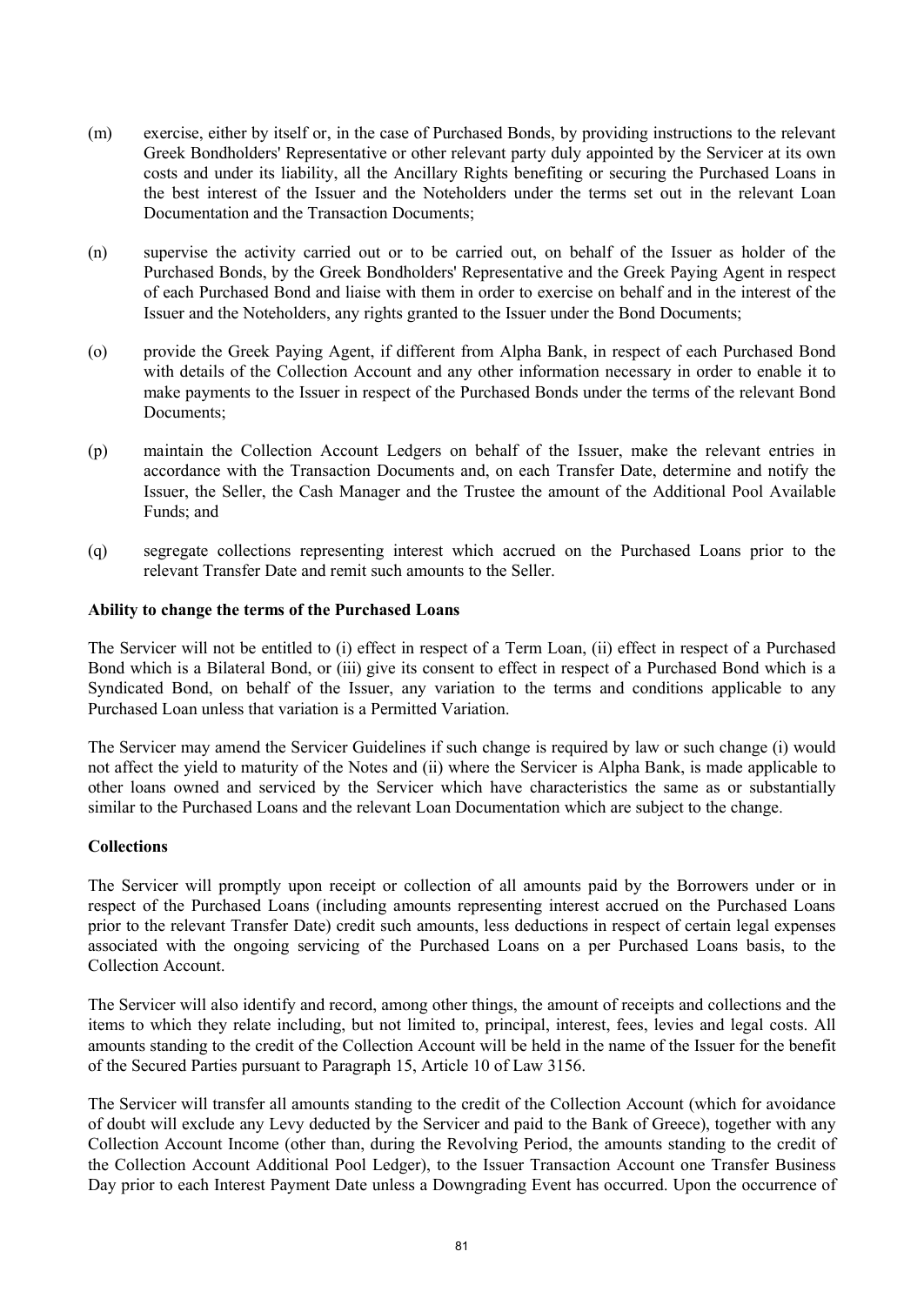a Downgrading Event, the Servicer will immediately transfer all amounts standing to the credit of the Collection Account (which for avoidance of doubt will exclude any Levy deducted by the Servicer and paid to the Bank of Greece) to the Issuer Transaction Account upon receipt or collection thereof. Unless a Downgrading Event has previously occurred, the amounts standing to the credit of the Collection Account Additional Pool Ledger will be transferred to the Issuer Transaction Account on the Transfer Business Day prior to the Interest Payment Date falling immediately after the expiry of the Revolving Period.

If, following the breach of certain Eligibility Criteria, the Seller fails to remedy such breach within the grace period allowed or to perform its obligations under the Master Transfer Agreement to repurchase the relevant Purchased Loan, the Servicer will not be permitted to effect any Permitted Variation until such failure has been remedied to the satisfaction of the Trustee. If the failure is not remedied within 21 days, the Trustee will have the right immediately to terminate the appointment of the Servicer (but only where the Servicer is Alpha Bank) and to appoint a substitute servicer.

# **Reports**

The Servicer will produce a report (the **Servicer Report**) in respect of the immediately preceding Collection Period and deliver it to the Issuer, the Trustee (if requested), the Swap Provider, the Rating Agency and the Cash Manager on 17 January and 17 July, or if such a day is a Saturday or a Sunday, or is not an Athens Business Day, then on the immediately succeeding Athens Business Day (the **Servicer Report Distribution**  Date). The Servicer Report will set out information on, among other things, the Purchased Loans, any Permitted Variations and details of Available Funds.

## **Delegation**

The Servicer will not, without the prior written consent of the Trustee, be entitled to sub-contract or to delegate the performance of all or any of the Services.

## **Representations and Warranties**

The Servicer will make certain representations and warranties to the Issuer in accordance with the terms of the Servicing Agreement relating to itself and its entering into the Transaction Documents to which it is a party. The Servicer will also be required to make covenants in favour of the Issuer relating to itself in the performance of the Services in accordance with the terms of the Servicing Agreement.

## **Fees**

The Servicer will receive a fee (inclusive of any applicable VAT) for providing the Services pursuant to the Servicing Agreement payable on each Interest Payment Date in accordance with the Priority of Payments and Deed of Charge. The Servicer will also be entitled to be reimbursed for costs and expenses that it incurs in connection with the provision of the Services, including the payment of the Levy on behalf of the Issuer, and the costs of enforcement action against Obligors, to the extent that these have not previously been deducted from gross amounts paid by the Borrowers to the Servicer or from recoveries.

## **Servicer Termination Events**

The appointment of Alpha Bank as Servicer can be terminated on the occurrence of, *inter alia*, certain insolvency events in relation to the Servicer, a payment or other default by the Servicer under the Servicing Agreement and it becoming unlawful under the laws of the Hellenic Republic for the Servicer to perform any material part of the Services (each a **Servicer Termination Event**). In the event that the appointment of the Servicer is terminated, the Trustee will not be responsible for performing any of the obligations of the Servicer pending the appointment of a substitute servicer.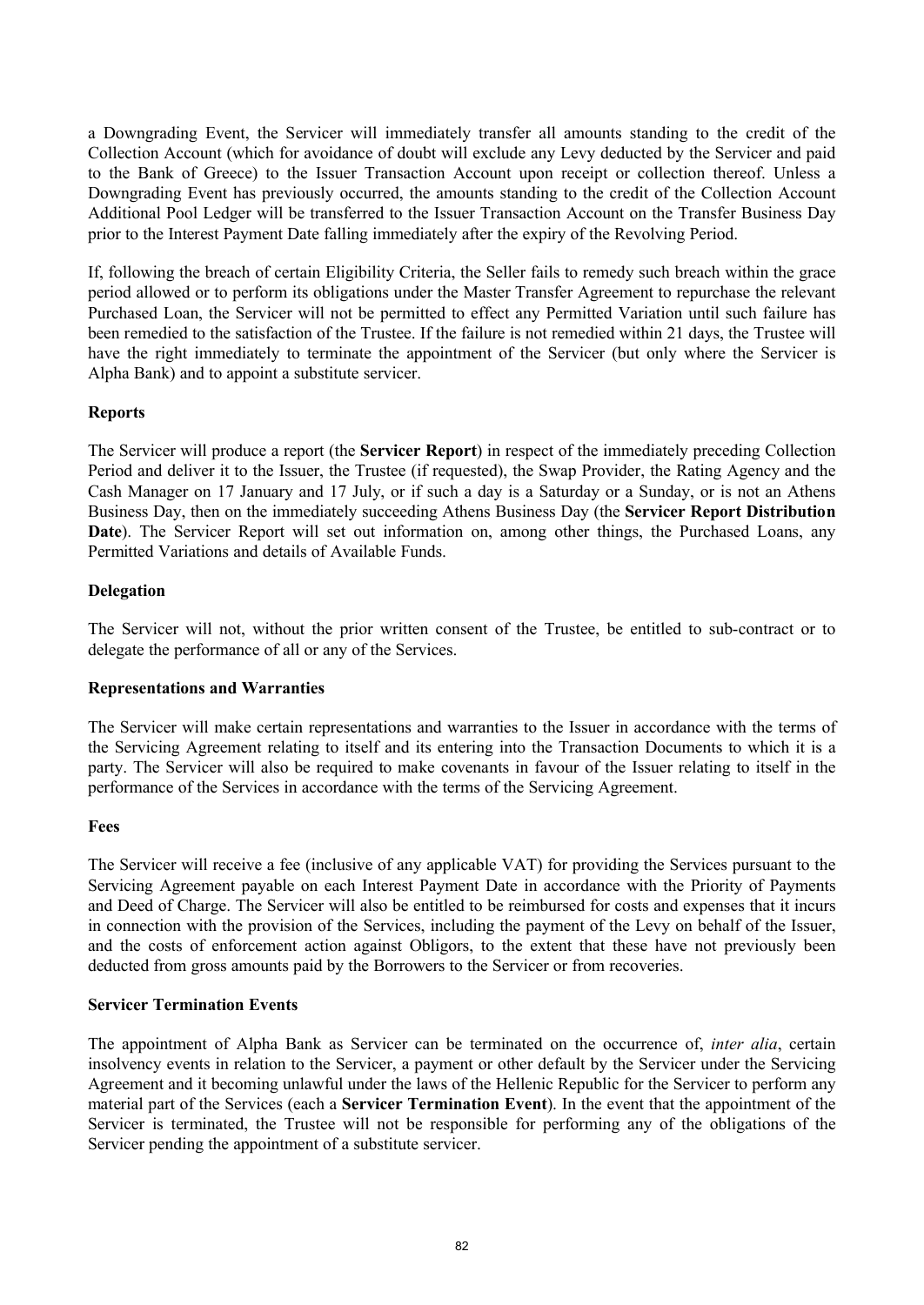Upon the occurrence of a Servicer Termination Event, a substitute servicer (whose appointment would not cause the Rating Agency to downgrade the then current ratings of the Notes) will be appointed by the Issuer by written agreement on substantially the same terms as the Servicing Agreement. Such substitute entity is required to be a credit institution for the purposes of law 3601/2007 of the Hellenic Republic. If the substitute entity is not a credit institution, such substitute entity will be required to appoint an Eligible Bank in a jurisdiction in which such bank needs to be located for the purposes of Paragraphs 14 and 15, Article 10 of Law 3156 and that is satisfactory to the Trustee, in case of substitution of the Servicer, to open and operate the Collection Account in the name of the Issuer pursuant to the terms of a collection account agreement, to be on substantially the same terms as the Collection Account Agreement, to be entered into at the relevant time between the Issuer, the Trustee and such bank. If a substitute servicer is appointed to service the Purchased Loans and their Related Security such appointment is required to comply with Paragraph 14, Article 10 of Law 3156.

The Servicing Agreement will be governed by English law.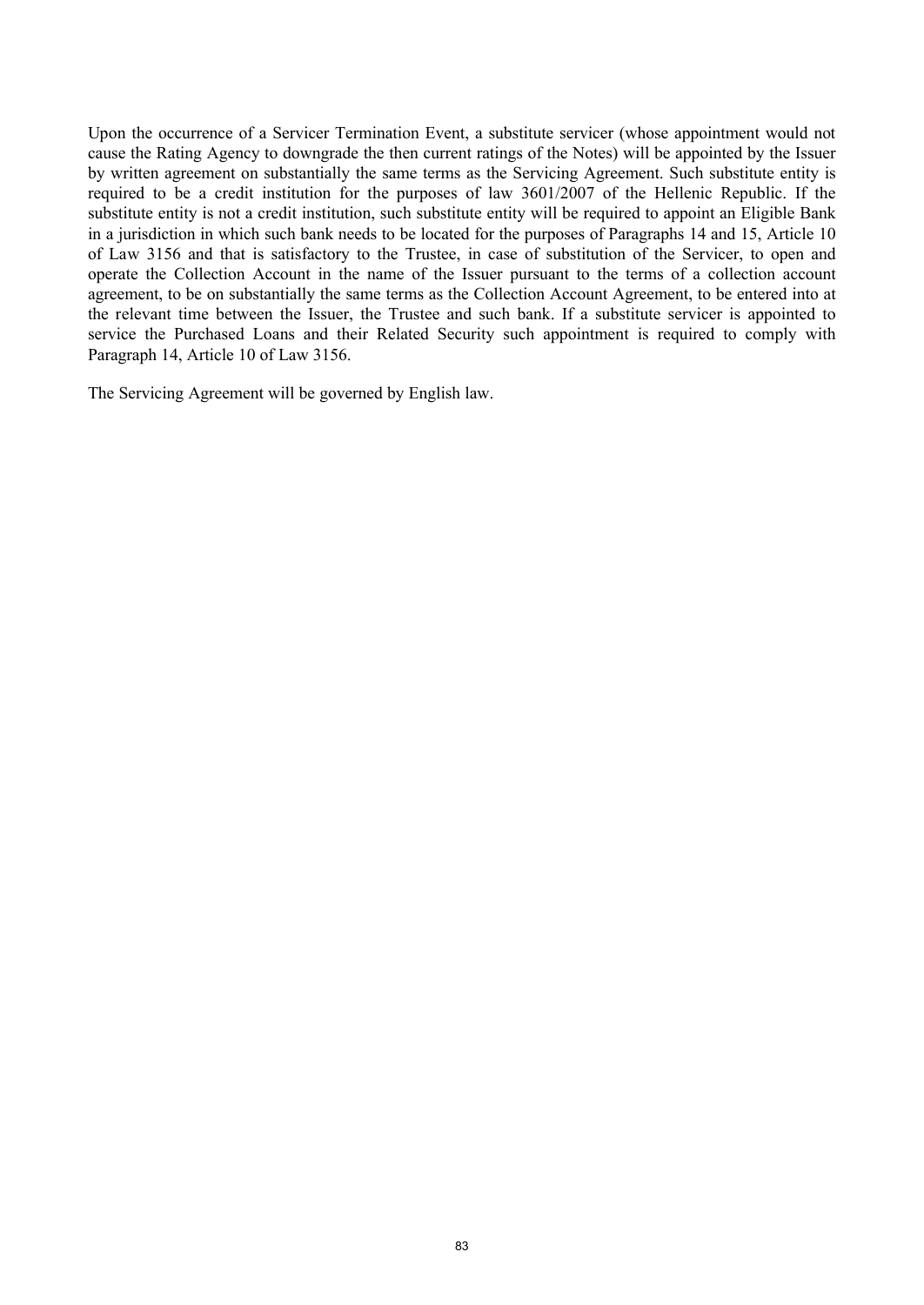## **SUMMARY OF THE PRINCIPAL DOCUMENTS**

## **Trust Deed**

The Notes will be constituted by the Trust Deed. Pursuant to the terms of the Trust Deed, the Trustee may retire at any time on giving not less than three months' prior written notice to the Issuer without assigning any reason and without being responsible for any costs occasioned by such retirement. The Noteholders will have the power (exercisable by an Extraordinary Resolution of each class of Notes) or, (pursuant to the Deed of Charge) if none of the Notes remains outstanding, all of the Other Secured Creditors will have the power by written notice to remove any trustee or trustees for the time being under the Trust Deed and the Deed of Charge. The Issuer undertakes that it will use all reasonable endeavours to procure a new trustee to be appointed as soon as reasonably practicable after the Trustee under the Trust Deed retires or is removed. The retirement or removal of any such trustee will not become effective until a successor trustee is appointed. If a successor trustee has not been appointed within three months after the date of the notice of retirement of the Trustee or the Extraordinary Resolution of the Noteholders or written notice from the Other Secured Creditors, as the case may be, then the retiring Trustee may appoint its own successor trustee but, while the Notes remain outstanding, no appointment shall take effect unless previously approved by Extraordinary Resolution of each class of Notes.

The Trust Deed also provides for the indemnification and exoneration of the Trustee as further described in Condition 12 (*Indemnification and Exoneration of the Trustee*).

The Trust Deed will be governed by English law.

#### **Issuer Corporate Services Agreement**

The Issuer will enter into the Issuer Corporate Services Agreement with the Issuer Corporate Services Provider on or prior to the Closing Date. Under the Issuer Corporate Services Agreement, the Issuer Corporate Services Provider will agree to provide certain corporate book-keeping, secretarial and accounting services to the Issuer. In return for the services so provided, the Issuer Corporate Services Provider will receive a fee (exclusive of VAT) payable by the Issuer in accordance with the Priority of Payments.

The Issuer Corporate Services Provider will provide corporate administration and secretarial services to the Issuer which will include: (a) arranging on behalf of the Issuer for the preparation, keeping and auditing of the accounts of the Issuer, administering all matters relating to taxation of the Issuer and obtaining accounting and taxation advice from professional advisers approved by the Issuer; (b) arranging the convening of shareholders' and directors' meetings of the Issuer (to be held in the United Kingdom) as and when required, providing facilities for holding such meetings in the United Kingdom and preparing and keeping minutes of such meetings; (c) giving, at the request of the board of directors of the Issuer, any directions and information concerning the Issuer to any providers of services (such as the Servicer, auditors, accountants, financial or management advisers or attorneys) or other agents appointed by the board of directors pursuant to the articles of association of the Issuer; and (d) using its best endeavours to cause the Issuer (to the extent that the Issuer has sufficient funds and other resources and is otherwise able to do so) to comply with its obligations under any agreement by which the relevant the Issuer is bound.

No termination of the appointment of the Issuer Corporate Services Provider may occur unless a successor corporate services provider acceptable to the Issuer has been appointed and has acceded to the terms of the Issuer Corporate Services Agreement.

The Issuer Corporate Services Agreement will be governed by English law.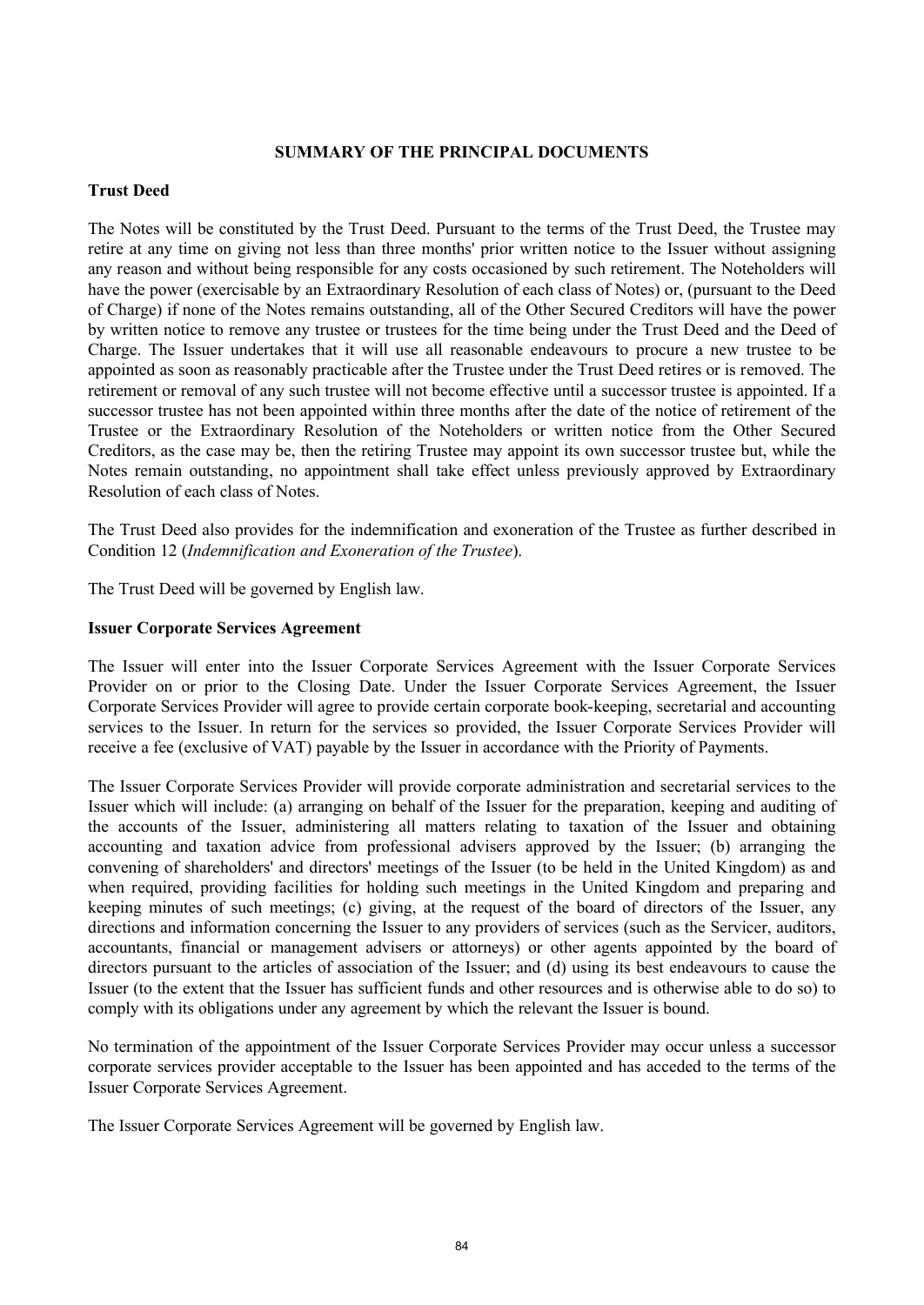#### **Collection Account Agreement**

The Issuer and the Trustee will enter into a collection account agreement with the Greek Account Bank whereby the Greek Account Bank will open the Collection Account in the name of the Issuer. The Greek Account Bank will agree to open and maintain the Collection Account and provide the Issuer with certain services in connection with account handling in relation to the moneys from time to time standing to the credit of the Collection Account. The Greek Account Bank will acknowledge and agree that all amounts deposited in the Collection Account are held by it for the benefit of the Noteholders and the Other Secured Creditors in accordance with Paragraphs 15 and 18, Article 10 of Law 3156 and that it will make a special notation stating that the Collection Account is segregated from the property of the Greek Account Bank in accordance with Paragraph 15, Article 10 of Law 3156. Amounts standing to the credit of the Collection Account (other than, during the Revolving Period, the amounts standing to the credit of the Collection Account Additional Pool Ledger and other than, for the avoidance of doubt, any Levy deducted by the Servicer and paid to the Bank of Greece), together with any Collection Account Income shall, one Transfer Business Day prior to each Interest Payment Date, be transferred to the Issuer Transaction Account unless a Downgrading Event has occurred. Upon the occurrence of a Downgrading Event, the Servicer will immediately transfer all amounts standing to the credit of the Collection Account (other than, for the avoidance of doubt, any Levy deducted by the Servicer and paid to the Bank of Greece) to the Issuer Transaction Account upon receipt or collection thereof.

If the appointment of Alpha Bank as Servicer is terminated, the Collection Account and the Bond Certificates Account will, within 30 calendar days, be transferred to another Eligible Bank, the identity of which shall have been approved in writing by the Trustee. If there is no other Eligible Bank which is acceptable to the Trustee, then, subject to confirmation from the Rating Agency that the then current ratings of the Notes will not be adversely affected, the Collection Account may continue to be held with the Greek Account Bank until a suitable Eligible Bank has been identified, or may be transferred to such other bank or banks as the Trustee may approve in writing.

The appointment of any successor Greek Account Bank shall be on substantially the same terms and conditions as that of the Greek Account Bank.

The Collection Account Agreement will be governed by Greek law.

## **Deed of Charge**

The Issuer will enter into the Deed of Charge on or prior to the Closing Date with the Other Secured Parties. Under the Deed of Charge, the Issuer will grant fixed and floating security over all of its assets (other than those charged pursuant to Paragraph 18 of Article 10 of Law 3156) in favour of the Trustee for the benefit of the Trustee and the Secured Parties.

The Deed of Charge will also provide that (other than in certain limited circumstances) only the Trustee may enforce the security created under either the Deed of Charge or Paragraph 18 of Article 10 of Law 3156. The proceeds of any such enforcement of the Deed of Charge and Paragraph 18 of Article 10 of Law 3156 will be required to be applied in accordance with the order of priority set out in the Post-Enforcement Priority of Payments.

The Deed of Charge will be governed by English law.

## **Cash Management Agreement**

The Cash Manager will provide certain cash management services (the **Cash Management Services**) pursuant to the terms of the Cash Management Agreement. Among other things, the Cash Manager will provide services to the Issuer and the Trustee in respect of the Issuer Bank Accounts, the administration of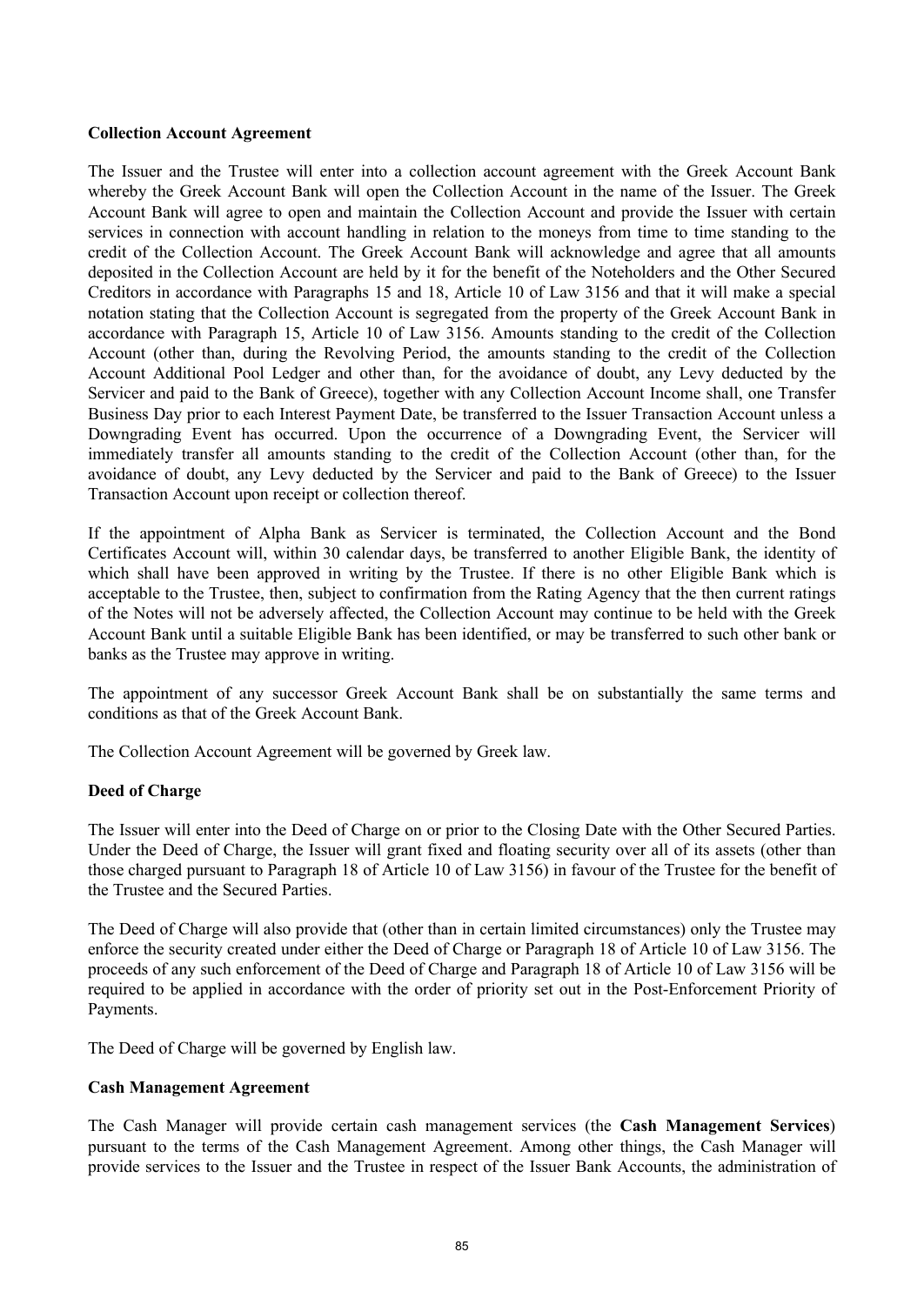payments under the Swap Agreement, the Subordinated Loan Agreements and the making of payments in respect of the Notes to the Paying Agents.

The Cash Manager will operate the Issuer Transaction Account in such a manner as to enable the Issuer to perform its financial obligations pursuant to the Notes and the Transaction Documents and will carry out the following incidental services relating thereto:

- (a) providing the Issuer and the Trustee with certain cash management, calculation, notification and reporting information in relation to the Issuer Transaction Account;
- (b) taking the necessary action and giving the necessary notices to ensure that the Issuer Transaction Account is credited with the appropriate amounts in accordance with the Cash Management Agreement;
- (c) taking all necessary action to ensure that all payments are made out of the Issuer Transaction Account in accordance with the Cash Management Agreement and the Conditions; and
- (d) maintaining adequate records to reflect all transactions carried out by or in respect of the Issuer Transaction Account.

On or prior to each Determination Date, the Cash Manager shall, on the basis of the information supplied to it, calculate the Income Receipts, Available Funds, the Additional Pool Reserve Amount (in respect of each Interest Payment Date falling in the Revolving Period), the Note Redemption Amount (in respect of each Interest Payment Date falling in the Amortisation Period) applicable to each class of Notes in relation to the next Interest Payment Date and the Principal Amount Outstanding of the Notes of each Class on the first day of the next following Interest Period.

In order to fulfil its obligations, the Cash Manager will rely on being provided with certain information from other parties. This will include:

- (a) the quarterly Servicer Report, to be delivered on or before each Servicer Report Distribution Date, pertaining to the immediately preceding Collection Period; and
- (b) a report from the Issuer Account Bank and the Greek Account Bank, on or before each Servicer Report Distribution Date, as to the interest accrued on the Issuer Bank Accounts, pertaining to the immediately preceding Collection Period.

Following the end of each Interest Period, the Cash Manager will prepare and provide a report (the **Investor Report**) to the Issuer, the Trustee, the Servicer and the Rating Agency. The Issuer will make the Investor Report available to Noteholders on each Interest Payment Date.

The Cash Management Agreement will be governed by English law.

#### **Bank Account Agreement**

The Issuer, the Cash Manager and the Trustee will enter into an account agreement with the Issuer Account Bank whereby the Issuer Account Bank will open the Issuer Transaction Account in the name of the Issuer. The Issuer Account Bank will agree to open and maintain the Issuer Transaction Account and provide the Issuer with certain services in connection with account handling and reporting requirements in relation to the monies from time to time standing to the credit of the Issuer Transaction Account.

The Issuer Account Bank will agree to comply with any instructions given by the Cash Manager or the Issuer or the Trustee in relation to the management of the Issuer Transaction Account. The Issuer Account Bank will waive all rights of set-off which it may have in respect of the Issuer Transaction Account.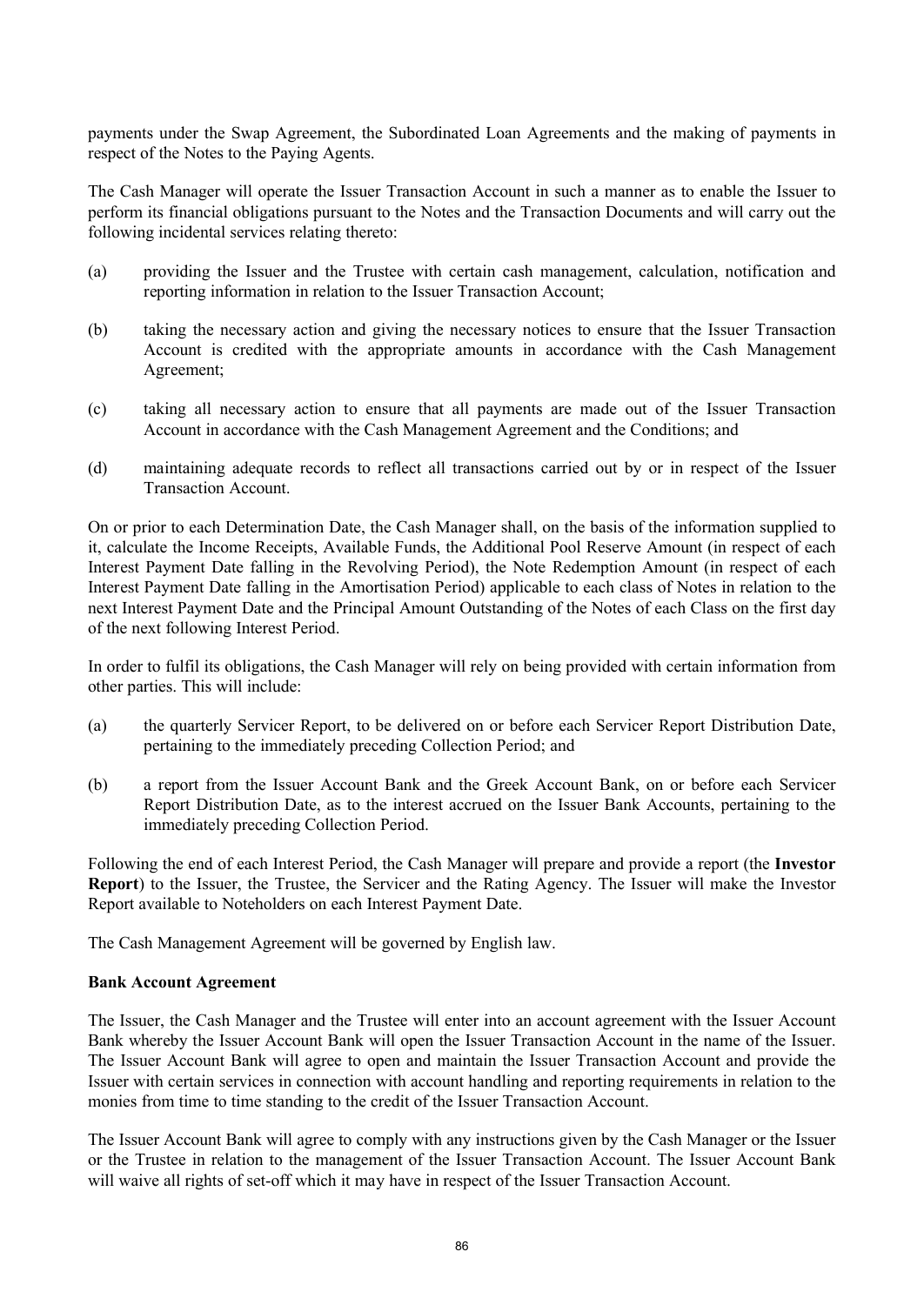If the Issuer Account Bank ceases to be an Eligible Bank, then as soon as reasonably practicable thereafter, and in any case within 60 calendar days of the Issuer Account Bank ceasing to be an Eligible Bank, the Issuer will procure the transfer of the Issuer Transaction Account to an Eligible Bank.

The Bank Account Agreement will be governed by English law.

#### **Reserve Account Agreement**

The Issuer, the Cash Manager and the Trustee will enter into an account agreement with the Greek Account Bank whereby the Greek Account Bank will open the Reserve Account in the name of the Issuer. The Greek Account Bank will agree to open and maintain the Reserve Account and provide the Issuer with certain services in connection with account handling and reporting requirements in relation to the monies from time to time standing to the credit of the Reserve Account.

The Greek Account Bank will agree to comply with any instructions given by the Cash Manager or the Issuer or the Trustee in relation to the management of the Reserve Account. The Greek Account Bank will waive all rights of set-off which it may have in respect of the Reserve Account.

If the Greek Account Bank ceases to be an Eligible Bank, then as soon as reasonably practicable thereafter, and in any case within 60 calendar days of the Greek Account Bank ceasing to be an Eligible Bank, the Issuer will procure the transfer of the Reserve Account to an Eligible Bank.

The Reserve Account Agreement will be governed by Greek law.

#### **Greek Pledge Agreement**

The Issuer will enter into the Greek Pledge Agreement on or prior to the Closing Date with the Other Secured Parties. Under the Greek Pledge Agreement, the Issuer will grant security over the amounts standing from time to time to the credit of the Reserve Account in favour of the Trustee for the benefit of the Trustee and the other Secured Parties.

The Greek Pledge Agreement will also provide that only the Trustee may enforce the security created under the Greek Pledge Agreement. The proceeds of any such enforcement of the Greek Pledge Agreement will be required to be applied in accordance with the order of priority set out in the Post-Enforcement Priority of Payments.

The Greek Pledge Agreement will be governed by Greek law.

## **Swap Agreement**

On or prior to the Closing Date the Issuer and the Swap Provider will enter into a euro interest rate swap transaction as evidenced by a confirmation (the **Swap Transaction**). The Swap Transaction supplements and forms part of an ISDA Master Agreement (Multi-Currency Cross Border) dated on or prior to the Closing Date and as amended and supplemented from time to time, between *inter alios*, the Issuer, the Swap Provider and the Trustee (the **Master Agreement)**. The Swap Transaction may be terminated by either party in certain circumstances including the following, each as more specifically defined in the Swap Agreement: (i) if an applicable Event of Default or Termination Event (as defined therein) occurs in relation to a party, (ii) if the Notes are redeemed in full pursuant to Condition 6(c), (d) or (e), or (iii) if an Acceleration Notice is served by the Trustee pursuant to Condition 9. The Swap Transaction may be terminated by the Swap Provider if there is a material amendment to any of the Transaction Documents without the prior written consent of the Swap Provider as more specifically set out in the Swap Agreement. The Swap Transaction may be terminated by the Issuer upon the occurrence of a Moody's Rating Event, as more specifically set out in the Swap Agreement. Events of Default in relation to the Issuer will be limited to (i) non-payment under the Swap Agreement, (ii) certain insolvency events, and (iii) the service of an Acceleration Notice.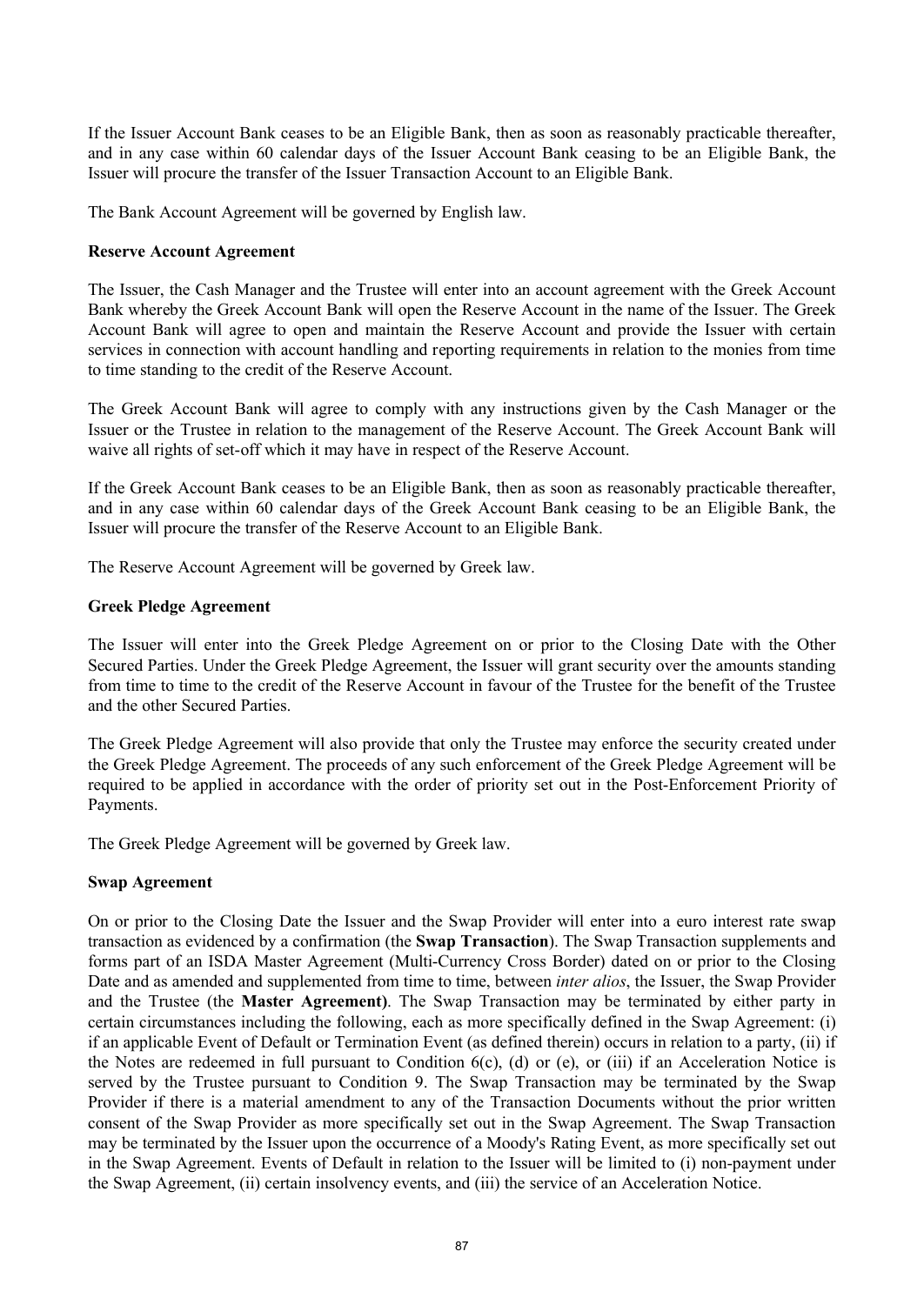Under the Swap Transaction, the Issuer will pay the Swap Provider an amount equal to all the interest received from the Loans in the Portfolio minus any relevant Levy, and the Issuer will receive from the Swap Provider an amount equal to Note EURIBOR plus a margin on the average performing principal amount outstanding on the Portfolio.

Pursuant to the terms of the Swap Agreement, in the event that the relevant ratings of the Swap Provider are downgraded by a Rating Agency below the ratings specified in the Swap Agreement (the **Required Rating**) (in accordance with the criteria specified from time to time by the Rating Agency for de-linking counterparty risk from the rating of the Notes (the **Swap Criteria**)) for the Swap Provider and, as a result of the downgrade, the then current ratings of the Notes would or may, if applicable, be adversely affected (a **Swap Provider Ratings Downgrade**), the Swap Provider will, in accordance with the Swap Agreement, be required to take certain remedial measures which may include providing collateral for its obligations under the Swap Agreement, arranging for its obligations under the Swap Agreement to be transferred to an entity with the Required Rating, procuring another entity with the Required Rating to become co-obligor in respect of its obligations under the Swap Agreement, or taking such other action as may be consistent with the Swap Criteria.

A failure by the Swap Provider to take such steps following a Swap Provider Ratings Downgrade will give the Issuer the right, subject to certain conditions, to terminate the Swap Transaction.

Upon the occurrence of any termination of the Swap Transaction, the Issuer or the Swap Provider may be liable to make a termination payment to the other. The amount of any termination payment will be based on the market value of the terminated Swap Transaction.

In the event that the Issuer is required to withhold or deduct from any payments payable by it to the Swap Provider an amount for or on account of tax, the Issuer will not be required pursuant to the terms of the Swap Agreement to pay to the Swap Provider any additional amounts.

In the event that the Swap Provider is required to withhold or deduct from any payments payable by it to the Issuer an amount for or on account of tax, the Swap Provider will be required pursuant to the terms of the Swap Agreement to pay to the Issuer such amounts as are required to ensure that the Issuer receives the same amount that it would have received had such withholding or deduction not been made.

The Swap Agreement will provide that if, due to any change in tax law, the Swap Provider will (or there is a substantial likelihood that it will) either (i) receive any payment under the Swap Agreement from the Issuer from which an amount is required to be deducted or withheld for or on account of tax, or (ii) pay an additional amount under the Swap Agreement to ensure that the Issuer receives the same amount that it would have received had such withholding or deduction not been made (each being a **Swap Tax Event**), the Swap Provider will be required promptly to notify the Issuer thereof and use all reasonable efforts to transfer its rights and obligations under the Swap Agreement to another office, branch or affiliate to avoid the Swap Tax Event. If no such transfer can be effected, the Swap Provider will be entitled to terminate the Swap **Transaction** 

The Swap Provider may, at its own discretion and its own cost, novate all of its rights and obligations under the Swap Transaction to any third party provided that, *inter alia*, such third party has the Required Rating and that any such novation has been notified to the Rating Agency and the Trustee.

The Swap Agreement will be governed by English law.

## **Subordinated Expenses Loan Agreement**

The Subordinated Loan Provider will, pursuant to the Subordinated Expenses Loan Agreement, provide the Subordinated Expenses Loan to the Issuer.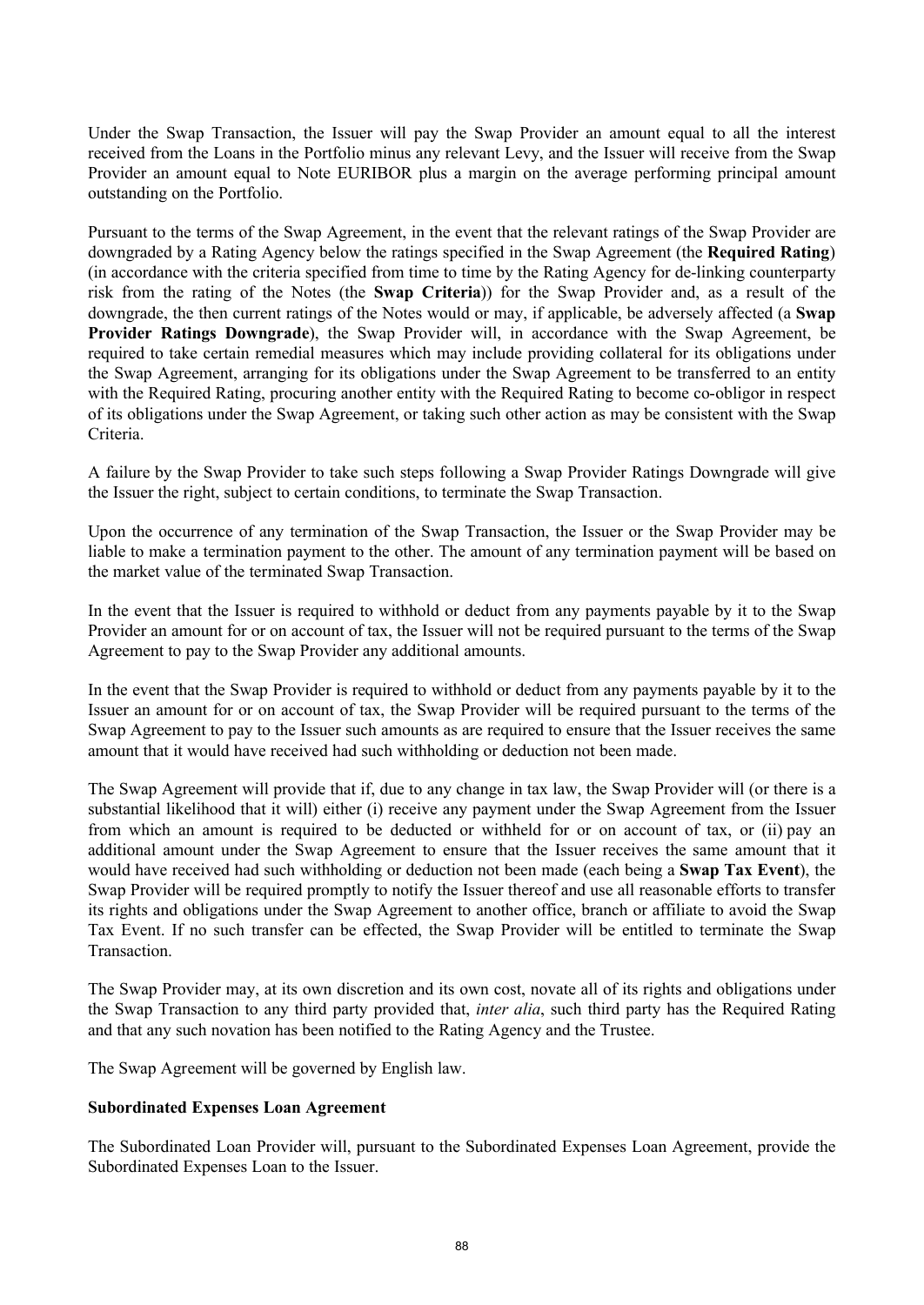Pursuant to the Subordinated Expenses Loan Agreement, the Issuer will, on the Closing Date, be entitled to make a drawing of up to  $\epsilon$ 100,000 to the extent of the amount required to pay the initial expenses of the Issuer in connection with the purchase of the Initial Pool and the issue of the Notes (including, but not limited to, certain fees and legal expenses connected with the transaction (the **Start-Up Expenses**)).

The Issuer will be permitted to make further drawings under the Subordinated Expenses Loan during the first Interest Period in order to pay any additional Start-Up Expenses (as agreed between the Issuer and the Subordinated Expenses Loan Provider) which were not capable of being determined on the Closing Date.

Interest on the Subordinated Expenses Loan will be paid by the Issuer on each Interest Payment Date subject to and in accordance with the Priority of Payments.

Amounts drawn down under the Subordinated Expenses Loan will be partially repaid by the Issuer on each Interest Payment Date from Available Funds in accordance with the Priority of Payments.

All outstanding amounts under the Subordinated Expenses Loan will be due and payable on the earlier of (i) the Interest Payment Date on which all Notes have been repaid in full, and (ii) the Final Maturity Date.

The Subordinated Expenses Loan Agreement will be governed by English law.

#### **Subordinated Reserve Loan Agreement**

The Subordinated Loan Provider will, pursuant to the Subordinated Reserve Loan Agreement, make the Subordinated Reserve Loan to the Issuer.

The Subordinated Reserve Loan will be for a principal amount of €65,840,000 and will be drawn in full by the Issuer on the Closing Date in order to fund the Reserve Account.

Interest on the Subordinated Reserve Loan will be paid by the Issuer on each Interest Payment Date subject to and in accordance with the Priority of Payments.

Amounts drawn down under the Subordinated Reserve Loan will be partially repaid by the Issuer on each Interest Payment Date from Available Funds in accordance with the Priority of Payments.

All amounts outstanding under the Subordinated Reserve Loan will be due and payable on the earlier of (i) the Interest Payment Date on which all Notes have been repaid in full, and (ii) the Final Maturity Date.

The Subordinated Reserve Loan Agreement will be governed by English law.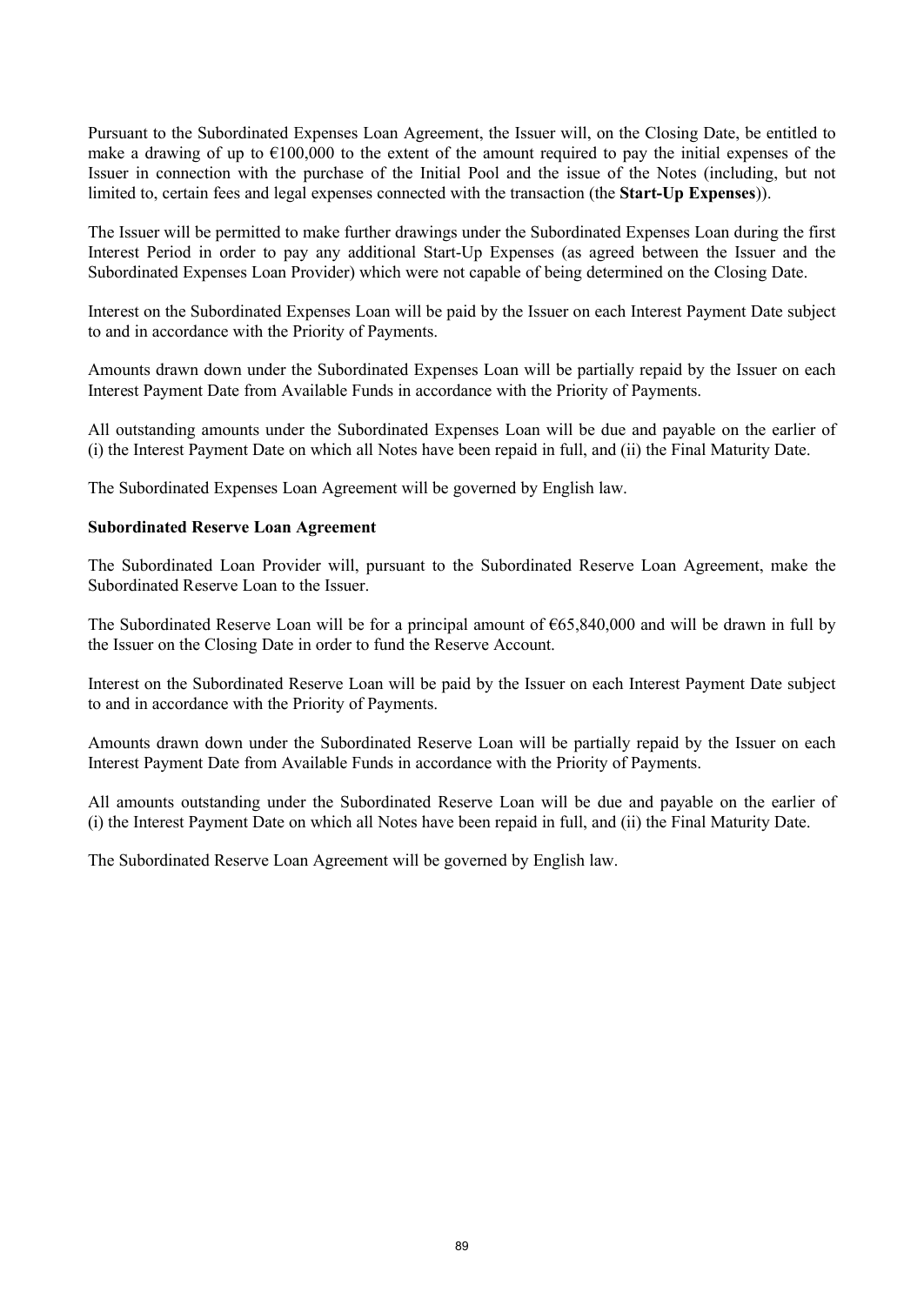# **CREDIT STRUCTURE**

*The Notes will be limited recourse obligations solely of the Issuer. In particular, the Notes will not be obligations or responsibilities of, or guaranteed by, any other entity, including (but not limited to) the Trustee, the Seller, the Servicer, the Arrangers, the Subordinated Loan Provider, the Swap Provider, the Paying Agents, the Agent Bank, the Cash Manager, the Issuer Account Bank, the Issuer Corporate Services Provider or the Holdco Corporate Services Provider or by any entity affiliated to any of the foregoing. Furthermore, none of such persons accepts any liability whatsoever in respect of any failure by the Issuer to make any payment of any amount due on the Notes.*

It is expected that the Rating Agency will, on issue, assign to the Class A Notes the following ratings:

# Class A Notes **Aaa**

A credit rating is not a recommendation to buy, sell or hold securities and may be subject to revision or withdrawal at any time by the assigning Rating Agency.

# **Subordination of Notes as between Classes**

The Notes of each Class shall rank *pari passu* without preference or priority amongst themselves. The Class B Notes will rank subordinate to the Class A Notes in point of security and as to the payment of interest and principal under the terms set out in the Priority of Payments.

# **Reserve Account**

The Reserve Account will be funded on the Closing Date from the proceeds of the Subordinated Reserve Loan and thereafter shall be funded out of Available Funds on each Interest Payment Date (subject to payment of amounts ranking in priority to the funding of the Reserve Account in the Priority of Payments) until the balance reaches the Required Reserve Fund Amount.

The Required Reserve Fund Amount as at the Closing Date will be  $\epsilon$ 65,840,000.

# **Interest Rate Swap**

Interest on the Notes is payable at a rate equal to Note EURIBOR plus the applicable margin.

Under the Swap Transaction, the Issuer will pay the Swap Provider an amount equal to all the interest received from the Loans in the Portfolio minus any relevant Levy, and the Issuer will receive from the Swap Provider an amount equal to Note EURIBOR plus a margin on the average performing principal amount outstanding on the Portfolio.

The Swap Agreement will be documented under an ISDA Master Agreement and will govern the over-the-counter swap transaction negotiated at arm's length between the Issuer and the Swap Provider. The Swap Agreement may be terminated in accordance with Events of Default and Termination Events (each as defined in the ISDA Master Agreement) commonly found in standard ISDA documentation. The Swap Agreement will be terminable by one party if (i) an applicable Event of Default or Termination Event (as defined therein) occurs in relation to the other party, (ii) it becomes unlawful for either party to perform its obligations under the Swap Agreement or (iii) an Acceleration Notice is served. Events of Default under the Swap Agreement in relation to the Issuer will be limited to certain insolvency events.

**Moody's**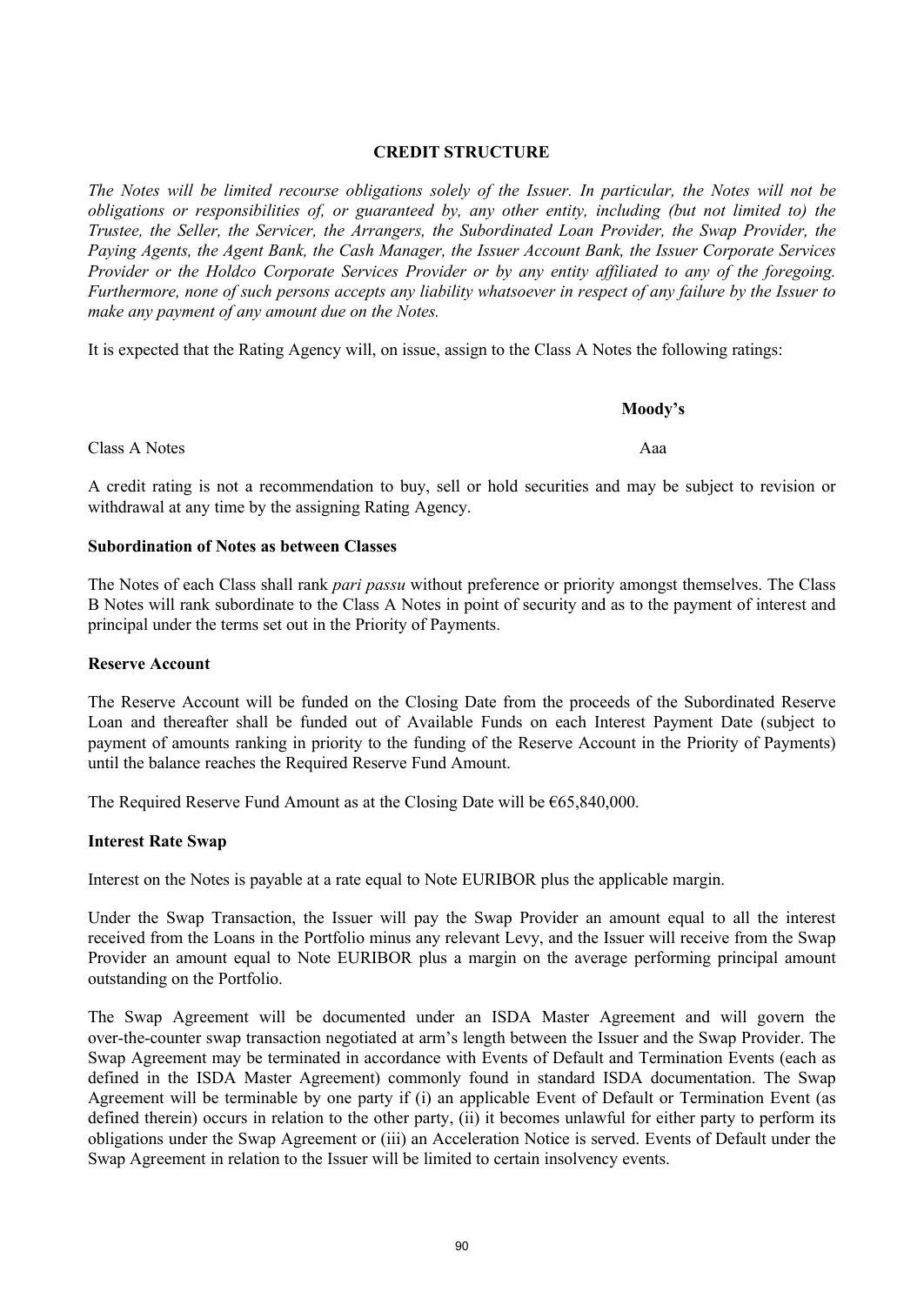In addition, the Swap Agreement will become subject to early termination if all of the Notes are redeemed in whole, repaid or cancelled at any time prior to the Final Maturity Date.

Upon the early termination of any of the Swap Agreements the Issuer or the Swap Provider may be liable to make a termination payment to the other party. In the event that the Swap Agreement is terminated early due to a specific additional termination event, a termination payment based on market quotations may also be payable. The amount of any termination payment will be based on the market value of the Swap Agreement (and payable under the netting terms of the single ISDA Master Agreement governing such Swap Agreement). The market value will be based on market quotations of the cost of entering into replacement transactions with the same terms and conditions and that would have the effect of preserving the respective full payment obligations of the parties (or based upon loss in the event that no market quotation can be obtained).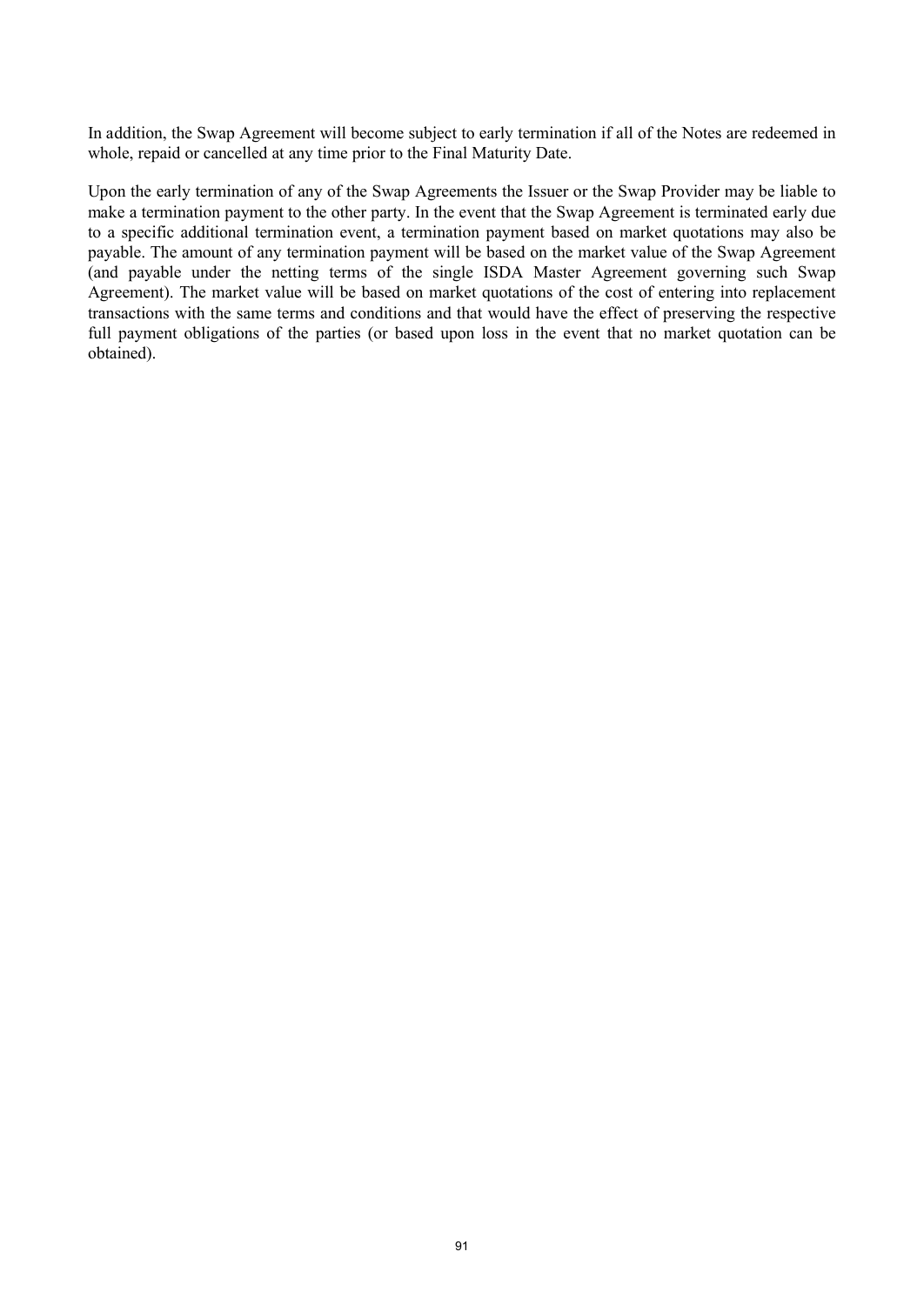# **CASH FLOWS**

Under the terms of the Cash Management Agreement, the Cash Manager, on behalf of the Issuer, shall pay the following amounts into, and withdraw the following amounts from (or to procure that the same are paid into and withdrawn from, respectively), the Issuer Bank Accounts, on the dates indicated, subject to and in accordance with the more detailed provisions contained in the Cash Management Agreement. No withdrawal from any Issuer Bank Account shall be permitted to the extent that such withdrawal would cause the relevant Issuer Bank Account to become overdrawn.

## *Collection Account*

- 1.1 *Payments into the Collection Account*: Under the Collection Account Agreement and the Servicing Agreement, the Collection Account will be credited with the following amounts:
	- (a) on each Transfer Business Day, all amounts of Collections received from the Obligors in respect of Purchased Loans;
	- (b) on each Interest Payment Date falling in the Revolving Period, an amount equal to the Additional Pool Reserve Amount (which amount shall be credited to the Collection Account Additional Pool Ledger); and
	- (c) all amounts of Collection Account Income paid from time to time by the Greek Account Bank.
- 1.2 *Payments out of the Collection Account*: Under the Collection Account Agreement and the Servicing Agreement:
	- (a) on each date during the Revolving Period which is a Transfer Date, an amount from the Collection Account Additional Pool Ledger equal to the Additional Purchase Price payable by the Issuer to the Seller in respect of the relevant Additional Pool purchased by the Issuer under the Master Transfer Agreement will be withdrawn from the Collection Account and the Collection Account Additional Pool Ledger shall be debited accordingly;
	- (b) unless a Downgrading Event has occurred, the Servicer shall transfer all amounts standing to the credit of the Collection Account, together with any Collection Account Income (other than, during the Revolving Period, the amounts standing to the credit of the Collection Account Additional Pool Ledger), to the Issuer Transaction Account one Transfer Business Day prior to each Interest Payment Date (provided that each such withdrawal does not cause the Collection Account to become overdrawn). Upon the occurrence of a Downgrading Event, such amounts will be transferred to the Issuer Transaction Account upon receipt or collection thereof. Unless a Downgrading Event has previously occurred, the amounts standing to the credit of the Collection Account Additional Pool Ledger will be transferred to the Issuer Transaction Account on the Transfer Business Day prior to the Interest Payment Date falling immediately after the expiry of the Revolving Period.

## *Issuer Transaction Account*

- 2.1 *Payments into the Issuer Transaction Account*: Under the Cash Management Agreement, the Issuer Transaction Account shall be credited with the following amounts:
	- (a) all amounts transferred from the Collection Account pursuant to paragraph 1.2(b) above;
	- (b) all amounts transferred from the Reserve Account pursuant to paragraph 3.2 below;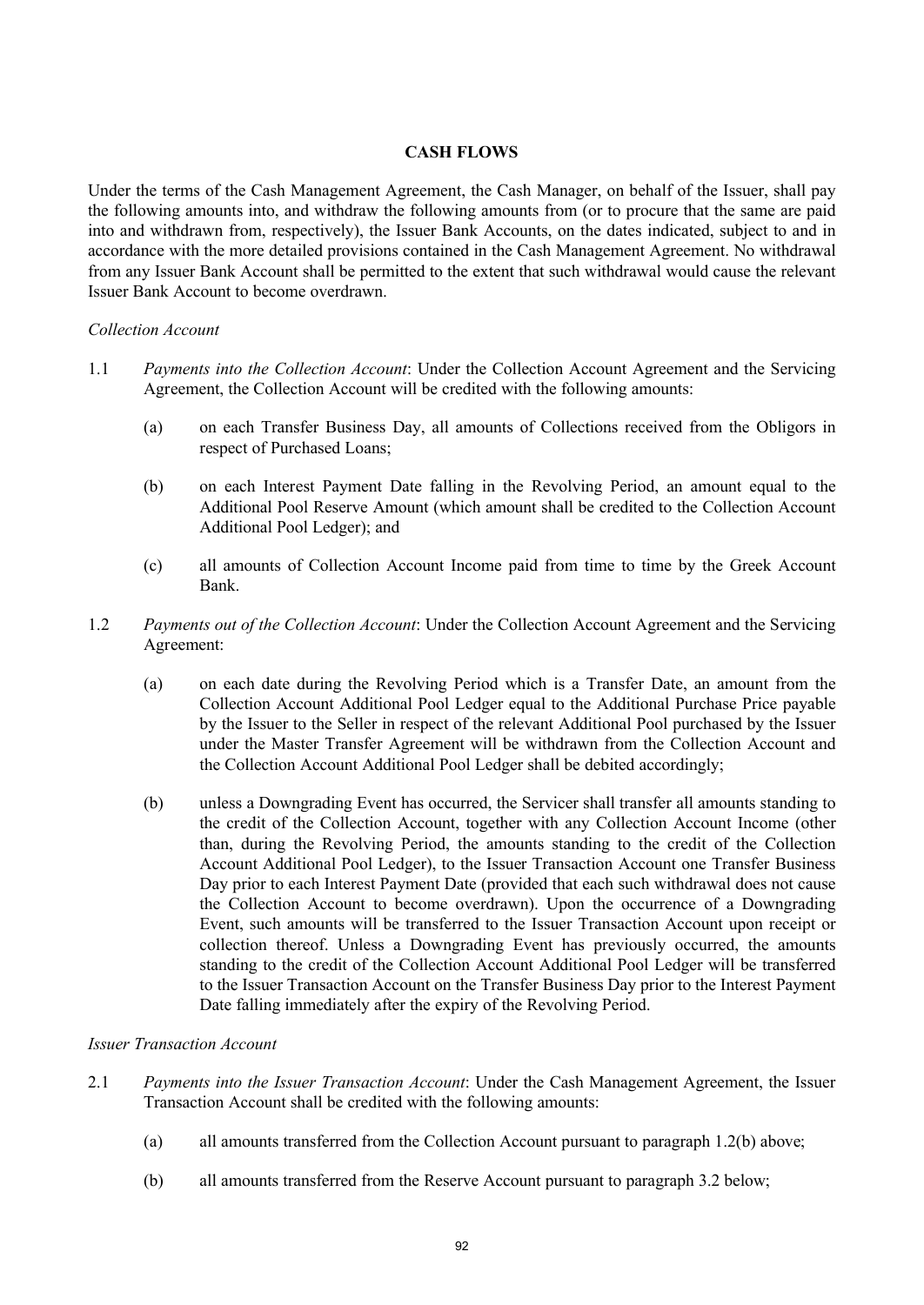- (c) on or prior to each Interest Payment Date, all amounts received from the Swap Provider pursuant to the terms of the Swap Agreement; and
- (d) the amount of (i) any warranty or indemnity claim paid by the Seller pursuant to the Master Transfer Agreement and the other Transaction Documents, and (ii) any indemnity claim paid by any other party to the Issuer pursuant to any Transaction Document.
- 2.2 *Payments out of the Issuer Transaction Account*: Under the Cash Management Agreement, the Cash Manager shall withdraw the following amounts from the Issuer Transaction Account (provided that each such withdrawal does not cause the Issuer Transaction Account to become overdrawn):
	- (a) by no later than 10.00 am London time, on each Interest Payment Date, the amounts to be credited to the Paying Agents for payments to be made on the Notes on such Interest Payment Date, as calculated by the Cash Manager under the terms of the Cash Management Agreement;
	- (b) on or prior to each Interest Payment Date, the amounts to be paid to the relevant payee, as calculated by the Cash Manager under the terms of the Cash Management Agreement.

## *Reserve Account*

- 3.1 *Payments into the Reserve Account*: Under the Cash Management Agreement, the Reserve Account shall be credited with the following amounts:
	- (a) on the Closing Date, the Required Reserve Fund Amount; and
	- (b) on each Interest Payment Date, the amounts to be applied in accordance with the Priority of Payments that are necessary to replenish the Reserve Account up to the Required Reserve Fund Amount.
- 3.2 *Payments out of the Reserve Account*: The Cash Manager shall provide instructions to the Greek Account Bank to apply the amounts standing to the credit of the Reserve Account for application thereof in accordance with the Priority of Payments. All interest payable in respect of the Reserve Account will be transferred by the Greek Account Bank to the Issuer Transaction Account one Transfer Business Day prior to each Calculation Date.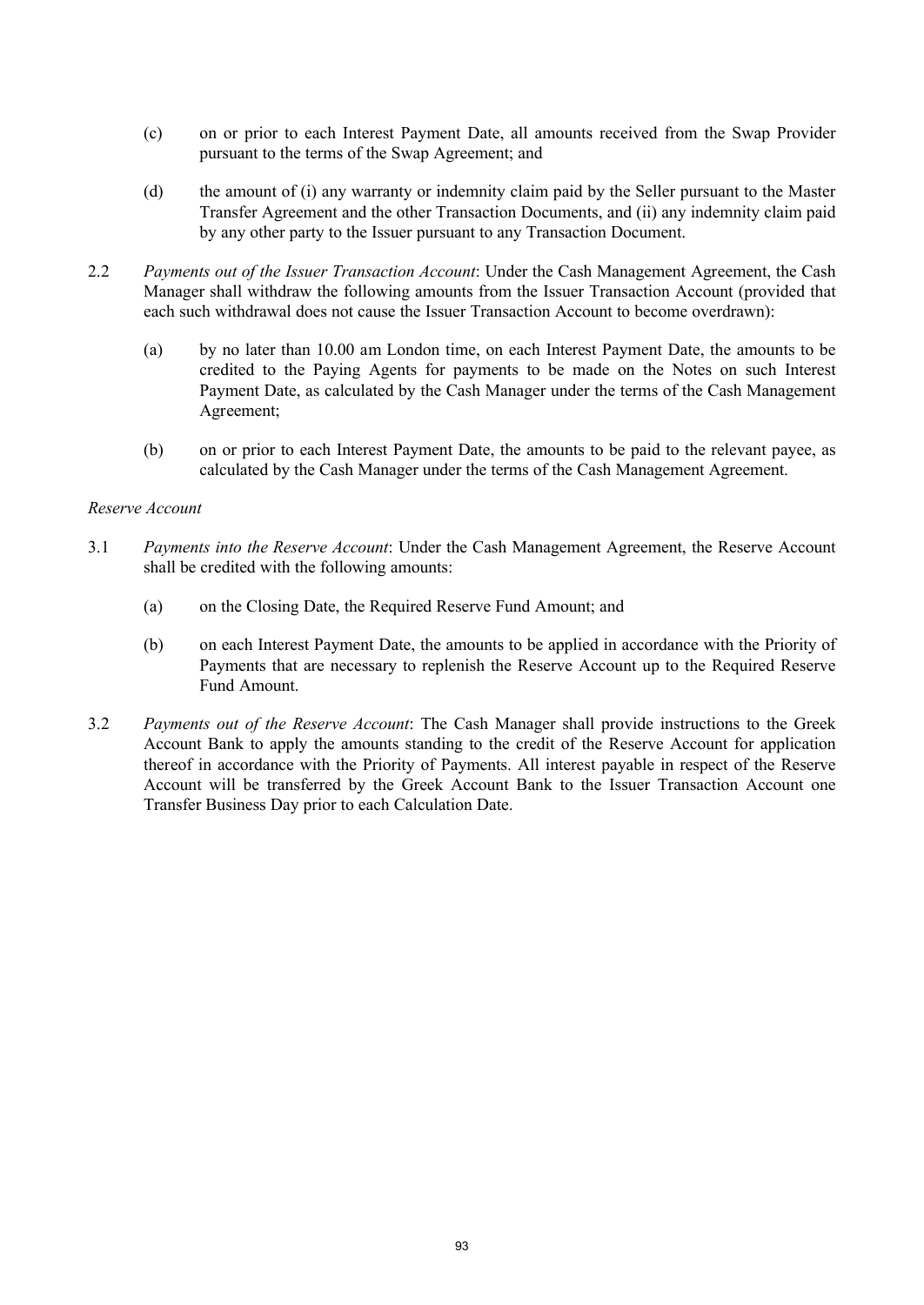#### **WEIGHTED AVERAGE LIVES OF THE NOTES**

*"Weighted average lives of the Notes" refers to the average amount of time that will elapse from the date of issuance of a security to the date of distribution to the investor of all amounts to be distributed in repayment of principal of such security (assuming no losses). The weighted average lives of the Notes will be*  influenced by, amongst other things, the rate at which the principal of the Loans is paid, which may be in the *form of scheduled amortisation, prepayments or liquidations. The weighted average lives of the Notes cannot be predicted as the rate at which the Loans will be repaid and a number of relevant factors are unknown.*

The following tables are prepared on the basis of certain assumptions, as described below, regarding the weighted average characteristics of the Loans and the performance thereof. The table assumes, among other things, that:

- (a) the Portfolio is subject to a constant annual rate of prepayment as set out under "CPR";
- (b) the Loans are fully performing at all times;
- (c) there are no delinquencies or losses on the Loans;
- (d) no Loan is sold by the Issuer;
- (e) no Loans are repurchased by the Issuer;
- (f) no Replacement Loans are purchased by the Issuer;
- (g) there are no Flexible Option Variations or Permitted Variations;
- (h) all Loans comprised in the Initial Portfolio will, on and after the Closing Date, have the same payment profile, life and duration;
- (i) no Issuer Put Option is exercised;
- (j) the interest rates in respect of the Loans and the Notes remain stable at current levels;
- (k) the Revolving Period will end at the first Interest Payment Date falling not less than 3 years after the Closing Date;
- (l) no Amortization Event occurs during the Revolving Period;
- (m) the cut-off date for the Initial Pool is May 11, 2009 (the **Cut-Off Date**);
- (n) during the Revolving Period, any funds available for such purpose are used to purchase any Additional Pool of Loans and that the pool of Loans after the Revolving Period has the same characteristics as the Initial Pool at the Cut-Off Date;
- (o) no Seller Call Option is exercised;
- (p) no Optional Redemption is exercised;
- (q) the Closing Date is 20 May 2009;
- (r) there is no default or termination by any party in the transaction documents; and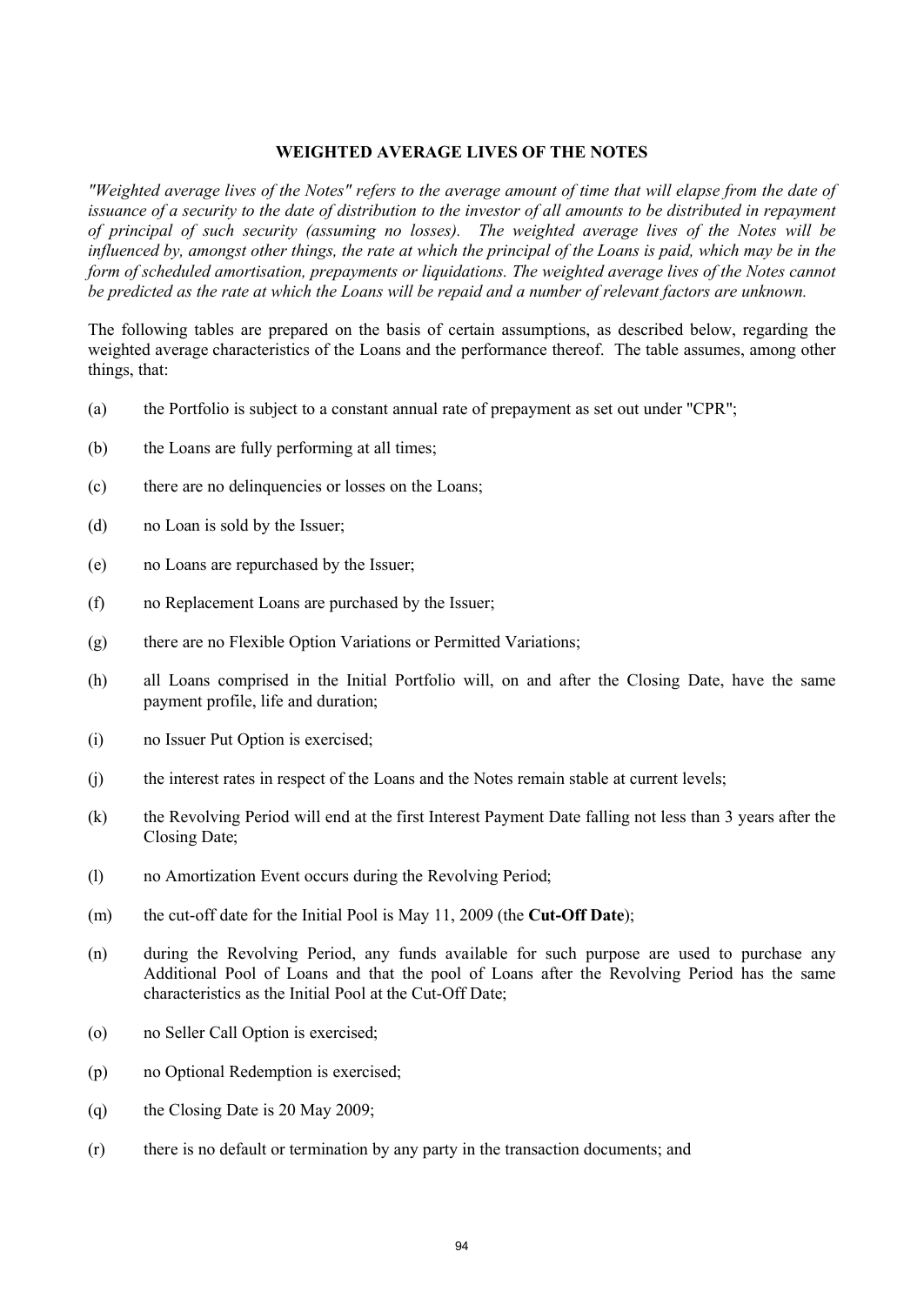(s) each Interest Payment Date will fall on 20 January and 20 July each year with the first Interest Payment Date falling on 20 January 2010.

Please note the following:

- (i) assumption (a) above is stated as an average annualised payment rate since the payment rate for one interest period may be substantially different from that for another. The CPRs shown below are purely illustrative and do no represent the full range of possibilities for constant payment rates;
- (ii) assumption (b) assumes no default in payments in relation to the Loans occurs, but no assurance can be made that payments in relation to the Loans will always be made; and
- (iii) assumption (c) to (l) and (n) to (p) above relates to circumstances which are not predictable.

The actual characteristics and performance of the Loans will differ from the assumptions used in constructing the tables set forth below. The tables are hypothetical in nature and are provided only to give a general sense of how the principal cash flows might behave under varying prepayment scenarios. For example, in reality, it is unlikely that the Loans will prepay at a constant rate until maturity, that all of the Loans will prepay at the same rate or that there will be no delinquencies or losses on the Loans. Moreover, the diverse remaining terms to maturity of the Loans could produce slower or faster principal distributions than indicated in the tables at the various percentages of CPR specified, even if the weighted average remaining term to maturity of the Loans is as assumed. Any difference between such assumptions and the actual characteristics and performance of the Loans, or actual prepayment or loss experience, will affect the percentages of the initial amount outstanding over time and the weighted average lives of the Notes. Subject to the foregoing discussion and assumptions, the following table indicate that the approximate weighted average lives and the percentages of the Notes, at various assumed rates of prepayment of the Loans, would be as follows:

| Date                           | $0\%$<br><b>CPR</b> | 5%<br><b>CPR</b> | 10%<br><b>CPR</b> | 15%<br><b>CPR</b> | 20%<br><b>CPR</b> | 25%<br><b>CPR</b> |
|--------------------------------|---------------------|------------------|-------------------|-------------------|-------------------|-------------------|
| 20/05/2009                     | 100%                | 100%             | 100%              | $100\%$           | 100%              | 100%              |
| 20/01/2010                     | 100%                | 100%             | 100%              | 100%              | 100%              | 100%              |
| 20/07/2010                     | 100%                | 100%             | 100%              | 100%              | 100%              | 100%              |
| 20/01/2011                     | 100%                | 100%             | 100%              | 100%              | 100%              | 100%              |
| 20/07/2011                     | 100%                | 100%             | 100%              | 100%              | 100%              | 100%              |
| 20/01/2012                     | 100%                | 100%             | 100%              | 100%              | 100%              | 100%              |
| 20/07/2012                     | $100\%$             | 100%             | 100%              | 100%              | 100%              | 100%              |
| 20/01/2013                     | 84%                 | 80%              | 75%               | 70%               | 65%               | 59%               |
| 20/07/2013                     | 56%                 | 48%              | 40%               | 32%               | 24%               | 16%               |
| 20/01/2014                     | 37%                 | 27%              | 17%               | 7%                | $0\%$             | $0\%$             |
| 20/07/2014                     | 13%                 | $1\%$            | $0\%$             | $0\%$             | $0\%$             | $0\%$             |
| 20/01/2015                     | $0\%$               | $0\%$            | $0\%$             | $0\%$             | $0\%$             | $0\%$             |
| 20/07/2015                     | $0\%$               | $0\%$            | $0\%$             | $0\%$             | $0\%$             | $0\%$             |
| 20/01/2016                     | $0\%$               | $0\%$            | $0\%$             | $0\%$             | $0\%$             | $0\%$             |
| Weighted average lives (years) | 4.69                | 4.51             | 4.39              | 4.27              | 4.17              | 4.11              |

**Percentage of Original Principal Amount Outstanding of the Class A Notes at the Specified CPR %**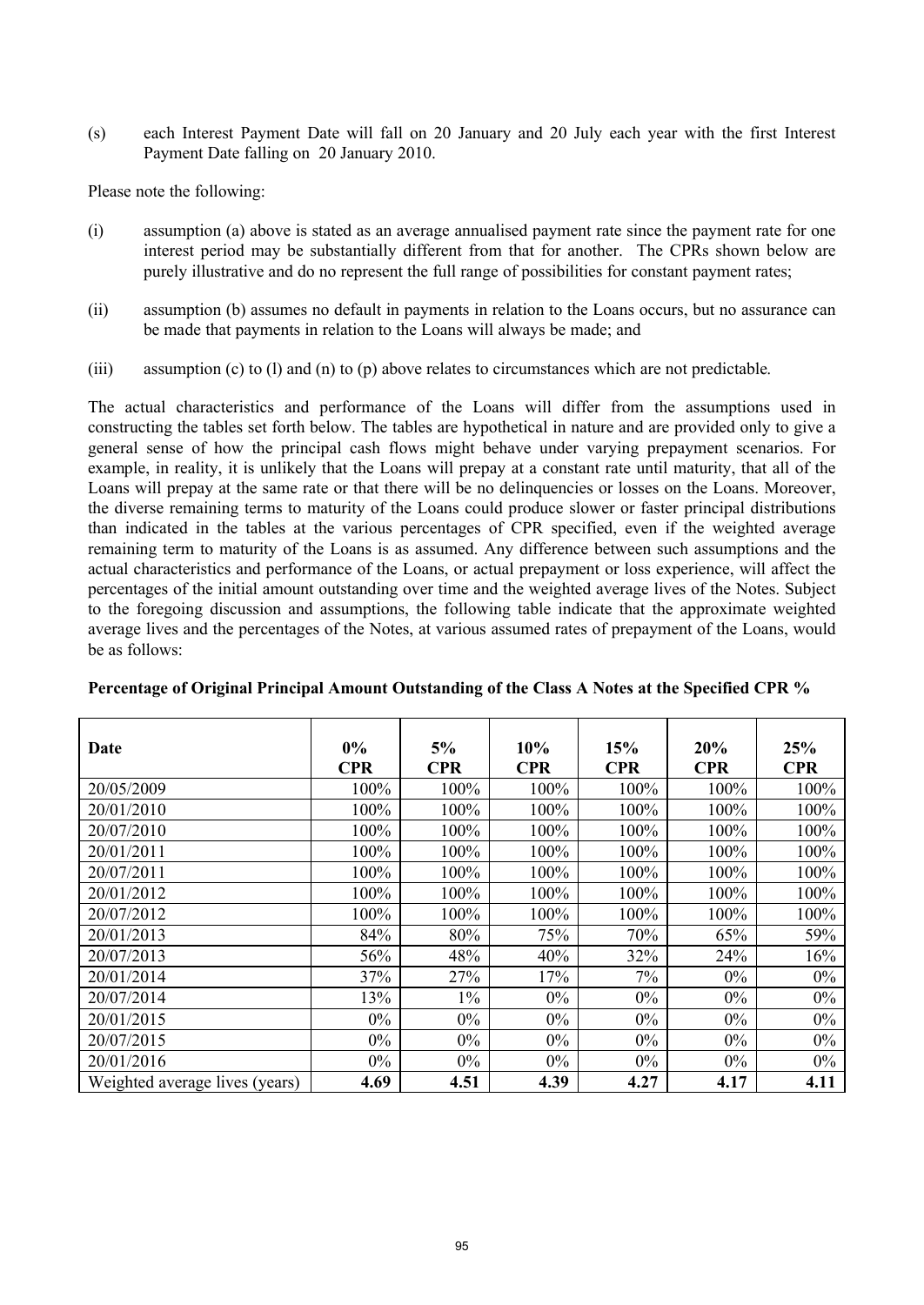The weighted average lives of the Class A Notes cannot be predicted as the actual rate at which the Loans will be repaid and a number of other relevant factors are unknown. The weighted average lives of the Class A Notes are subject to factors largely outside the control of the Issuer and consequently no assurance can be given that the assumptions and the estimates above will prove in any way to be realistic and they must therefore be viewed with considerable caution.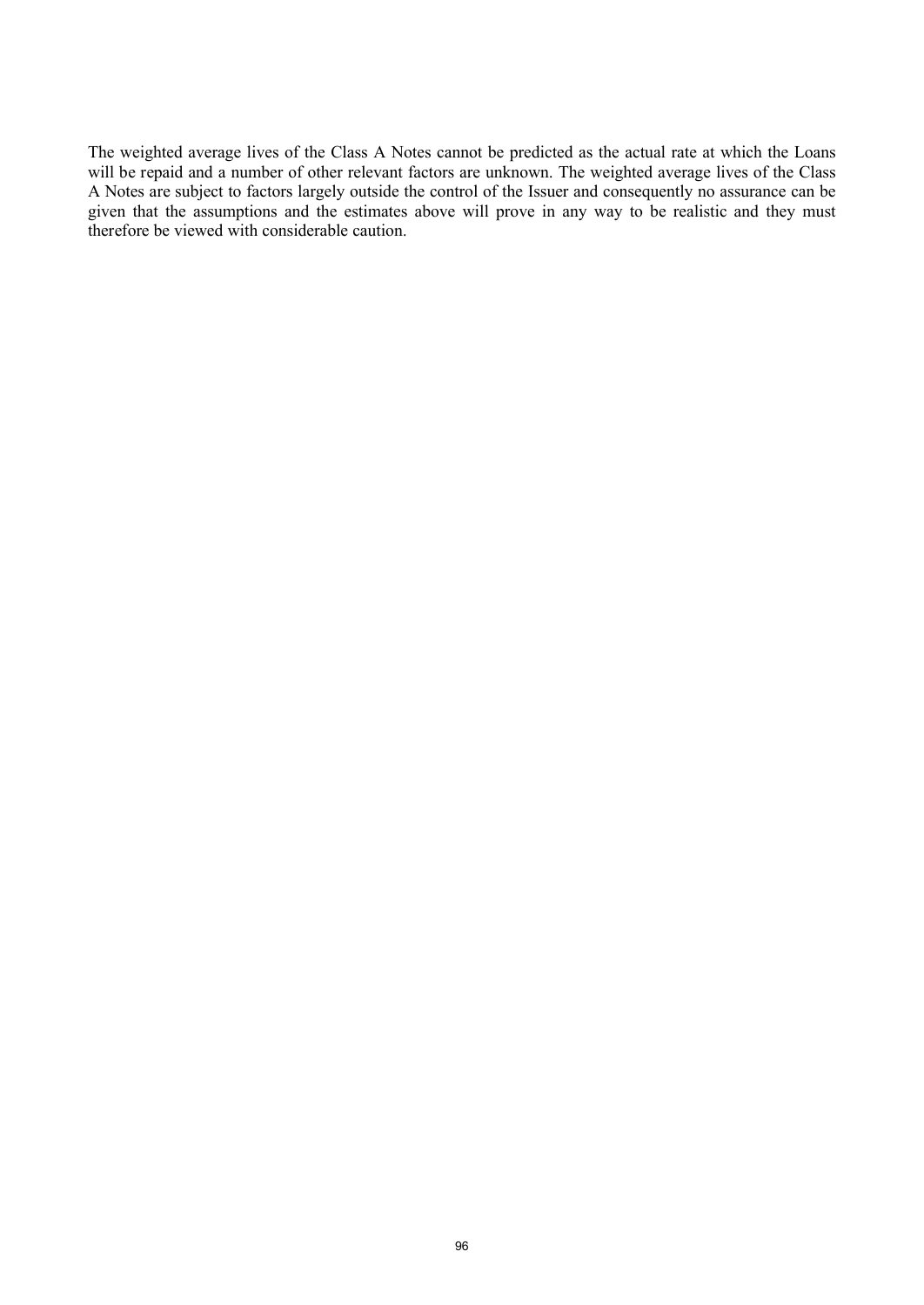## **TERMS AND CONDITIONS OF THE NOTES**

*The following are the Terms and Conditions (the Conditions) of the Notes in the form (subject to amendment) in which they will be set out in the Trust Deed. Subject to any contrary provisions in the Conditions, the Conditions will apply to the Notes in global and in definitive form.*

The issue of the €1,623,000,000 Class A Asset Backed Floating Rate Notes due January 2035 (the **Class A Notes**) and €1,669,000,000 Class B Asset Backed Floating Rate Notes due January 2035 (the **Class B Notes**, and together with the Class A Notes, the **Notes**) by Epihiro plc (the **Issuer**) are constituted by a trust deed (the **Trust Deed**) dated on or about the Closing Date between the Issuer and Citicorp Trustee Company Limited (the **Trustee**) as trustee for the holders of the Notes (the **Noteholders**).

The proceeds of the issue of the Notes will be applied in or towards, *inter alia*, the purchase of the Initial Pool.

References herein to the Notes shall include reference to:

- (a) any Global Note (as defined below);
- (b) in relation to any Notes represented by a Global Note, units of  $\epsilon$ 100,000 (as reduced by any payment under Condition 6(a) (*Mandatory Redemption of the Notes in Part*) (unless the context otherwise requires)); and
- (c) any Definitive Notes (as defined below) issued in exchange for a Global Note.

References herein to interest include references to Class B Deferred Interest (as defined below) and interest thereon, unless the context otherwise requires.

Pursuant to an agency agreement (the **Agency Agreement**) dated the Closing Date and made between the Issuer, Citibank N.A., London Branch as principal paying agent (the **Principal Paying Agent** and, together with such additional or other paying agents, if any, appointed from time to time pursuant to the Agency Agreement, the **Paying Agents**), Citibank N.A., London Branch as agent bank (the **Agent Bank**) and the Trustee, provision is made for the payment of principal and interest in respect of the Notes of each Class.

The security for the Notes is constituted by a deed of charge governed by English law dated the Closing Date and made between, among others, the Issuer and the Trustee as security trustee for the Secured Parties (the **Deed of Charge**, which expression includes such deed of charge as from time to time modified in accordance with the provisions therein contained and any deed or other document expressed to be supplemental thereto) and security created pursuant to Paragraph 18, Article 10 of law 3156/2003 of the Hellenic Republic (published in Government Gazette issue no. 157/A/25.06.03) as the same may be amended or re-enacted from time to time (**Law 3156**).

Copies of the Transaction Documents are available to Noteholders for inspection during normal business hours at the specified office of each of the Paying Agents. The Noteholders are entitled to the benefit of, are bound by, and are deemed to have notice of, all the provisions of the Trust Deed, the Agency Agreement, the Deed of Charge, the Greek Pledge Agreement and Law 3156 applicable to them and all the provisions of the other Transaction Documents (including the Master Transfer Agreement, each Greek Transfer and Assignment Agreement, the Issuer Corporate Services Agreement, the Holdco Corporate Services Agreement, the Servicing Agreement, each Subordinated Loan Agreement, the Bank Account Agreement, the Reserve Account Agreement, the Swap Agreement and the Cash Management Agreement (each as defined below)).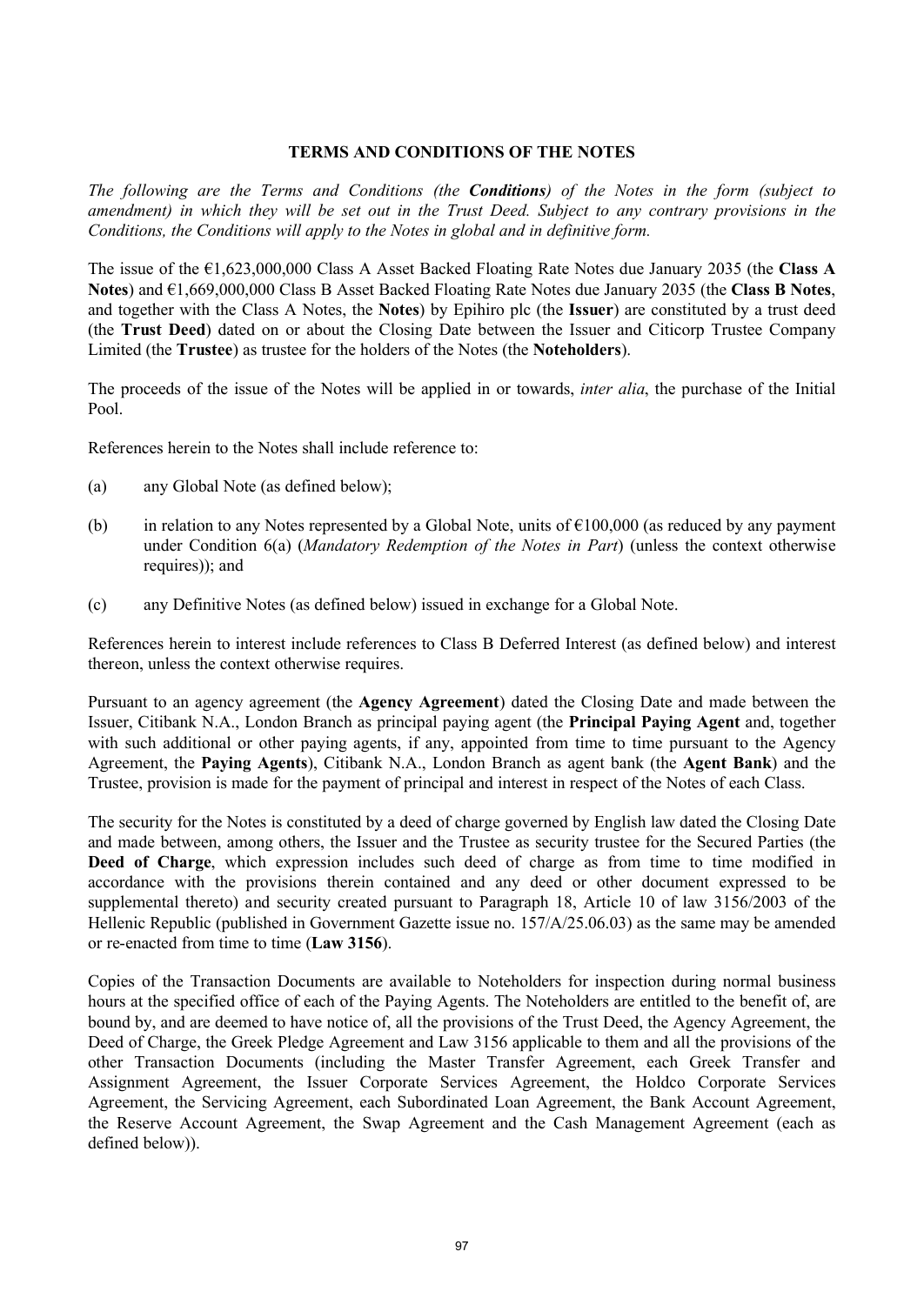The statements in these Conditions include summaries of, and are subject to, the detailed provisions of the Trust Deed, the Agency Agreement, the Deed of Charge and the other Transaction Documents.

As used in these Conditions, a reference to a class of Notes, or the respective **holders** or **Noteholders**  thereof, as applicable, shall be a reference to the Class A Notes or the Class B Notes or, as the case maybe, the holders thereof and **classes**, in a similar context, shall be construed accordingly.

Capitalised terms not otherwise defined in these Conditions shall bear the meanings given to them in the Master Definitions Schedule available as described above. These Conditions shall be construed in accordance with the principles of construction set out in the Master Definitions Schedule.

#### **1. Form, Denomination and Title**

(a) Each class of the Notes is initially represented by a temporary global note (each a **Temporary Global Note**) in bearer form in the aggregate principal amount on issue of €1,623,000,000 for the Class A Notes and  $\epsilon$ 1,669,000,000 for the Class B Notes. Each Temporary Global Note has been deposited on behalf of the subscribers of the Notes with a common safekeeper (the **Common Safekeeper**) for Clearstream Banking, société anonyme (**Clearstream, Luxembourg** and Euroclear Bank S.A./N.V. (**Euroclear** and together with Clearstream, Luxembourg, the **Clearing Systems**) on the Closing Date. Upon deposit of the Temporary Global Notes, the Clearing Systems credited each subscriber of Notes with the principal amount of Notes of the relevant class equal to the aggregate principal amount thereof for which it had subscribed and paid. Interests in each Temporary Global Note are exchangeable on and after the date which is 40 days after the Closing Date, upon certification of non-U.S. beneficial ownership by the relevant Noteholder, for interests recorded in the records of the Clearing Systems in a permanent global note (each, a **Permanent Global Note**) representing the same class of Notes (the expressions **Global Notes** and **Global Note** meaning, respectively, (i) all the Temporary Global Notes and the Permanent Global Notes, or the Temporary Global Note or Permanent Global Note of a particular class, or (ii) any of the Temporary Global Notes or Permanent Global Notes, as the context may require). The Permanent Global Notes have also been deposited with the Common Safekeeper for the Clearing Systems. Title to the Global Notes will pass by delivery.

The Notes are intended to be held in a manner which will allow Eurosystem eligibility. This simply means that the Notes are intended upon issue to be deposited with one of the ICSDs as Common Safekeeper and does not necessarily mean that the Notes will be recognised as eligible collateral for Eurosystem monetary policy and intra-day credit operations by the Eurosystem either upon issue or at any or all times during their life. Such recognition will depend upon satisfaction of the Eurosystem eligibility criteria.

Interests in a Global Note will be transferable in accordance with the rules and procedures for the time being of the relevant Clearing System.

For so long as the Notes are represented by the Global Note, the Notes will be tradeable only in the minimum authorised denomination of €100,000.

(b) If, while any of the Notes are represented by the Permanent Global Note, (i) either of the Clearing Systems is closed for business for a continuous period of 14 days (other than by reason of holiday, statutory or otherwise) or announces an intention permanently to cease business or does in fact do so and no other clearing system acceptable to the Trustee is then in existence or (ii) as a result of any amendment to, or change in, the laws or regulations of the United Kingdom (or of any political sub-division thereof) or of any authority therein or thereof having power to tax or in the interpretation or administration of such laws or regulations which becomes effective on or after the Closing Date, the Issuer or any Paying Agent is or will on the next Interest Payment Date (as defined below) be required to make any deduction or withholding for or on account of tax from any payment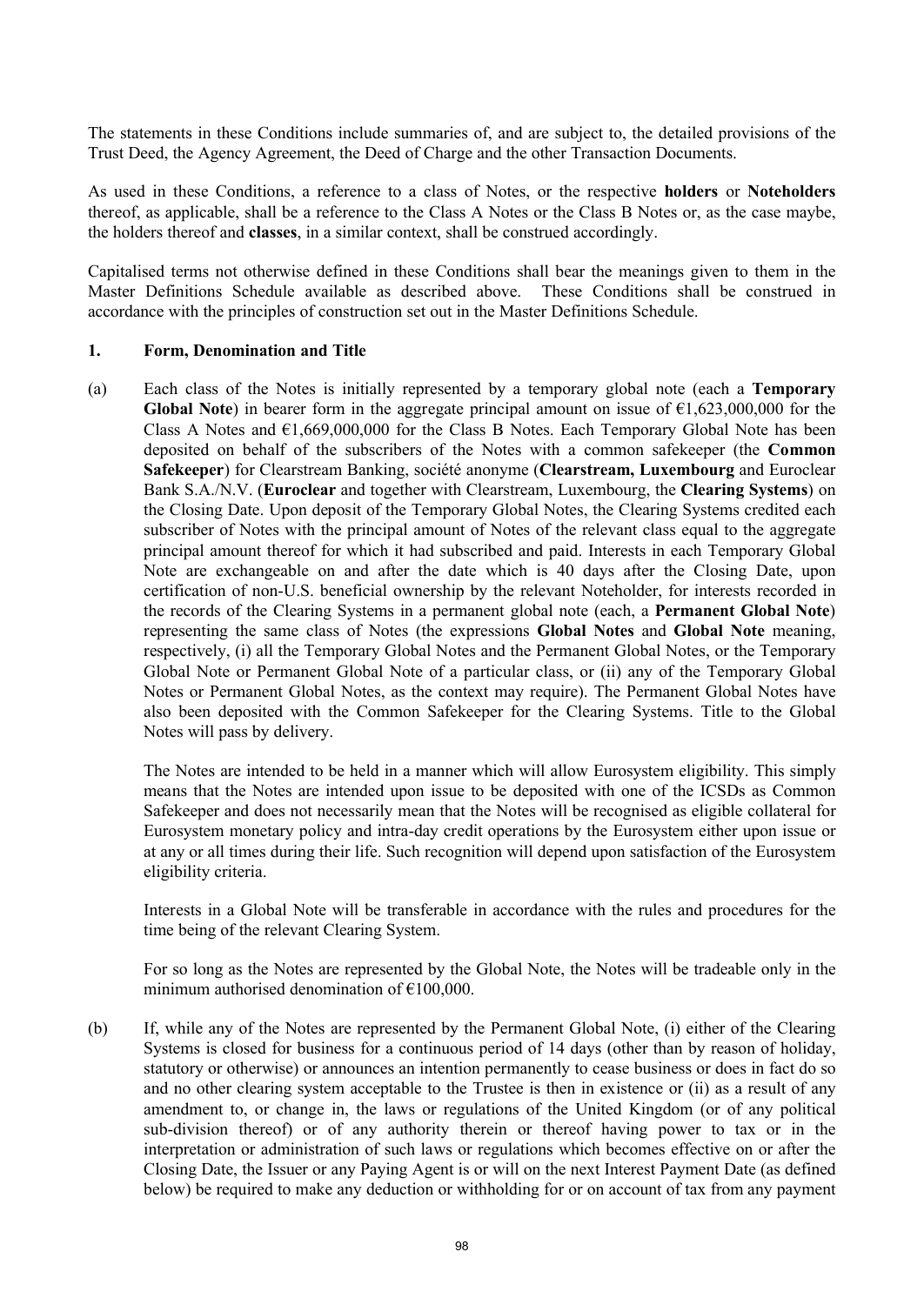in respect of such Notes which would not be required were such Notes in definitive form, then the Issuer will issue Notes of the relevant class in definitive form (**Definitive Notes**) in exchange for such Permanent Global Note (free of charge to the persons entitled to them) within 30 days of the occurrence of the relevant event. These Conditions and the Transaction Documents will be amended in such manner as the Issuer and Trustee require to take account of the issue of Definitive Notes.

- (c) Definitive Notes, if issued, will only be printed and issued in the denomination of  $\epsilon$ 100,000. Such Notes will be serially numbered and will be issued in bearer form, without interest coupons, principal coupons or talons.
- (d) **Noteholders** means each person (other than the Clearing Systems themselves) who is for the time being shown in the records of the Clearing Systems as the holder of a particular Principal Amount Outstanding of the Notes of any class (in which regard any certificate or other document issued by Clearstream, Luxembourg or Euroclear as to the Principal Amount Outstanding of the Notes standing to the account of any person shall be conclusive and binding for all purposes) and such person shall be treated by the Issuer, the Trustee and all other persons as the holder of such Principal Amount Outstanding of such Notes for all purposes, other than for the purpose of payments in respect thereof, the right to which shall be vested, as against the Issuer, the Trustee and all other persons, solely in the bearer of the relevant Global Note in accordance with and subject to its terms and for which purpose **Noteholders** means the bearer of the relevant Global Note; and related expressions shall be construed accordingly.
	- (i) **Class A Noteholders** means Noteholders in respect of the Class A Notes; and
	- (ii) **Class B Noteholders** means Noteholders in respect of the Class B Notes.

# **2. Status and relationship between the Notes And Security**

## (a) **Status and relationship between the Notes**

- (i) The Class A Notes constitute direct, secured and unconditional obligations of the Issuer and are secured by a pledge operating by law (pursuant to Law 3156) and assignments, pledges and other fixed and floating security interests over all of the assets of the Issuer (as more particularly described in the Deed of Charge and in the Greek Pledge Agreement) (the **Charged Property**) (such pledge, assignments and fixed and floating security together, the **Security**). The Class A Notes rank *pari passu* without preference or priority amongst themselves.
- (ii) The Class B Notes constitute direct, secured and, subject as provided in Condition 4(i) (*Deferral of Payment*), unconditional obligations of the Issuer and are secured by the Security. The Class B Notes rank *pari passu* without preference or priority amongst themselves but junior to the Class A Notes as provided in these Conditions and the Transaction Documents.
- (iii) The Trust Deed contains provisions requiring the Trustee to have regard to the interests of the Class A Noteholders and the Class B Noteholders equally as regards all rights, powers, trusts, authorities, duties and discretions of the Trustee (except where expressly provided otherwise), but requiring the Trustee in any such case to have regard only to the interests of the Class A Noteholders if, in the Trustee's opinion, there is a conflict between the interests of:
	- (A) the Class A Noteholders; and
	- (B) the Class B Noteholders.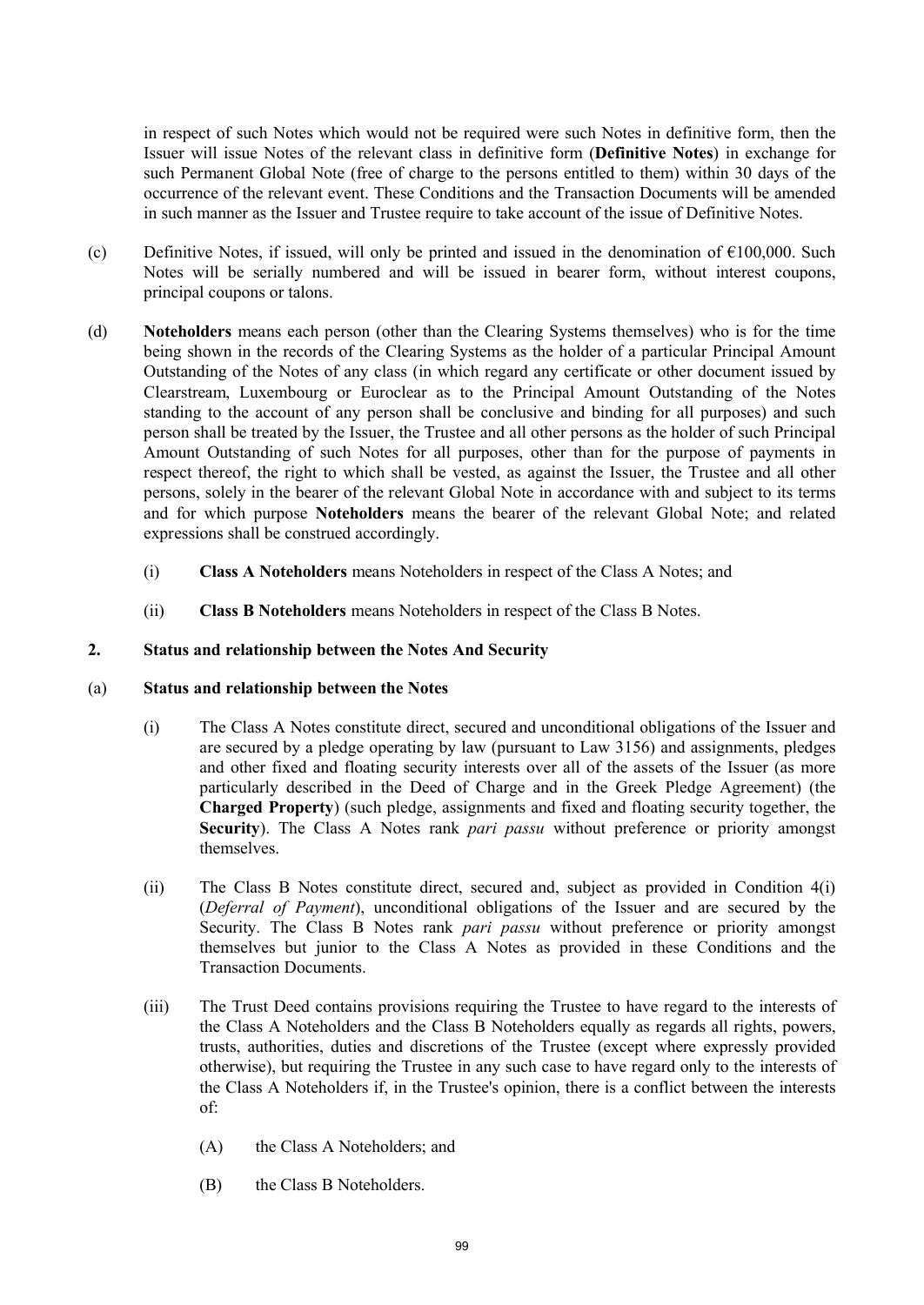(iv) The Trust Deed and the Deed of Charge contain provisions limiting the powers of Class B Noteholders to request or direct the Trustee to take any action or to pass an effective Extraordinary Resolution (as defined in the Trust Deed) according to the effect thereof on the interests of the Class A Noteholders.

Except in certain circumstances set out in the Trust Deed and the Deed of Charge, there is no such limitation on the powers of the Class A Noteholders, the exercise of which will be binding on the Class B Noteholders.

## (b) **Security**

- (i) The security constituted by the Deed of Charge and as provided in Law 3156 is granted to the Trustee, on trust for the Noteholders and the Other Secured Creditors of the Issuer, upon and subject to the terms and conditions of the Deed of Charge.
- (ii) The Noteholders will share in the benefit of the security constituted by the Deed of Charge and as provided in Law 3156, upon and subject to the terms and conditions of the Deed of Charge.
- (iii) The Cash Management Agreement contains provisions regulating the priority of application of the Charged Property (and proceeds thereof) by the Cash Manager among the persons entitled thereto prior to the Security becoming enforceable and the Deed of Charge contains provisions regulating such application by or on behalf of the Trustee after the Security has become enforceable. The Security will become enforceable on the giving of an Acceleration Notice pursuant to Condition 10 (*Enforcement*) or upon any failure by the Issuer to pay the full amount due and payable on a redemption of the Notes pursuant to or under Condition 6(c), (d) or (e).

## **3. Covenants**

## (a) **Restrictions**

Save with the prior written consent of the Trustee (having regard to the interests of the Noteholders of each class) or as provided in these Conditions or as permitted by the other Transaction Documents, the Issuer shall not so long as any of the Notes remains outstanding:

## (i) **Negative Pledge**

create or permit to subsist any mortgage, sub-mortgage, charge, sub-charge, assignment, pledge, lien, hypothecation or other security interest whatsoever, however created or arising (unless arising by operation of law) over any of its property, assets or undertakings present or future (including any uncalled capital), or any interest, estate, right, title or benefit therein or use, invest or dispose of, including by way of sale or the grant of any security interest of whatsoever nature or otherwise deal with, or agree or attempt or purport to sell or otherwise dispose of, or deal with (in each case whether by one transaction or a series of transactions), or grant any option or right to acquire any such property, assets or undertakings, present or future or any interest, estate, right, title or benefit therein;

## (ii) **Restrictions on Activities**

(A) engage in any activity whatsoever which is not, or is not reasonably incidental to, any of the activities in which the Transaction Documents provide or envisage the Issuer will engage in;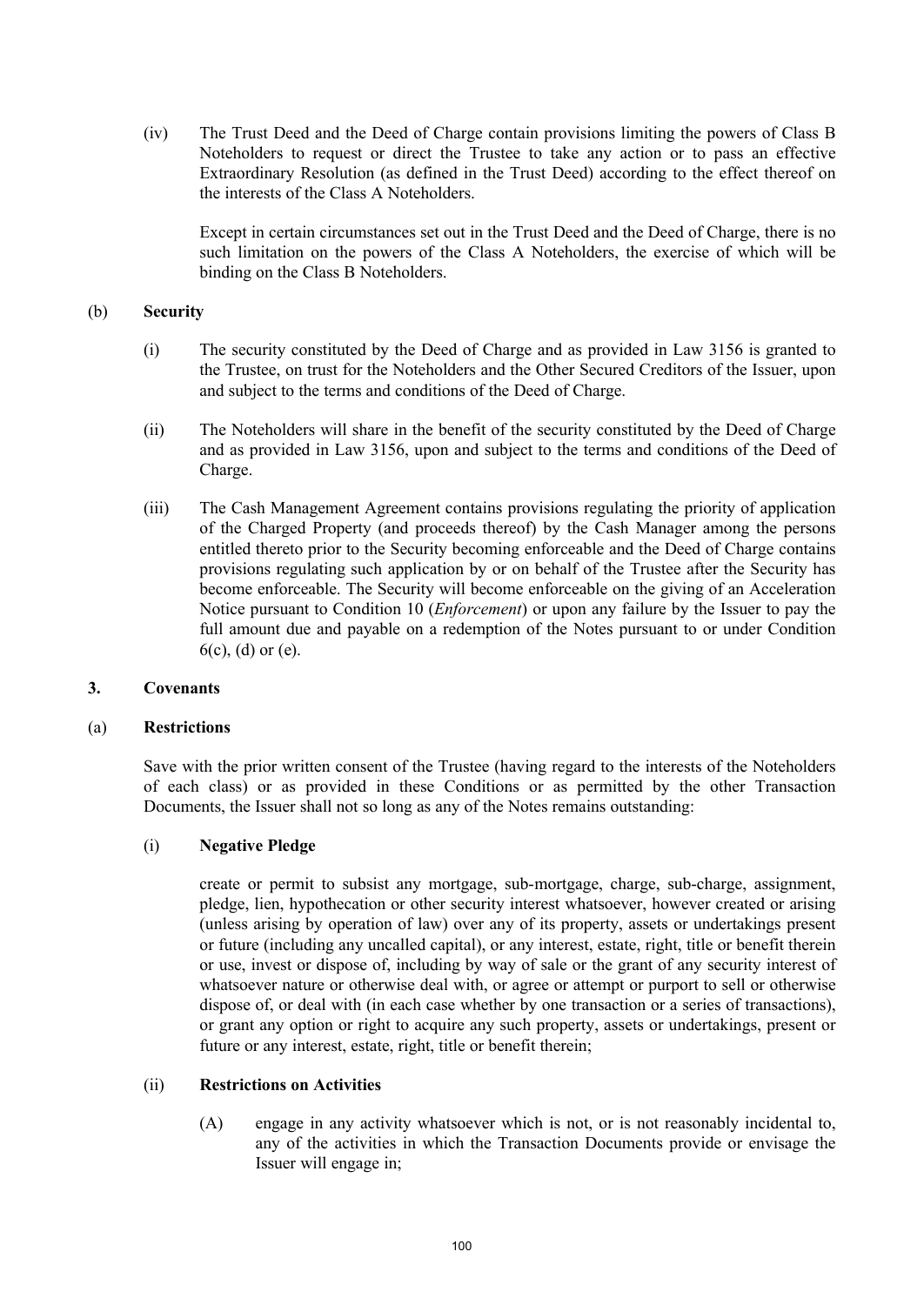- (B) open or have an interest in any account whatsoever with any bank or other financial institution, save where such account or the Issuer's interest therein is immediately charged in favour of, and to the satisfaction of, the Trustee so as to form part of the Security;
- (C) have any subsidiaries or any subsidiary undertaking (as defined in the Companies Act 1985);
- (D) own or lease any premises or have any employees;
- (E) amend, supplement or otherwise modify its Memorandum and Articles of Association; or
- (F) issue any further shares;

## (iii) **Borrowings**

incur or permit to subsist any indebtedness in respect of borrowed money whatsoever, except in respect of the Notes, or give any guarantee or indemnity in respect of any indebtedness or of any other obligation of any person;

## (iv) **Dividends or Distributions**

pay any dividend or make any other distribution to its shareholders, or issue any further shares, other than in accordance with the Deed of Charge;

## (v) **Merger**

except as required or permitted pursuant to Conditions 6(c) (*Optional Redemption in Full for Taxation*) and 11(c), consolidate or merge with any other person or convey or transfer its properties or assets substantially as an entirety to any other person unless:

- (A) the person (if other than the Issuer) which is formed pursuant to or survives such consolidation or merger or which acquires by conveyance or transfer the properties and assets of the Issuer substantially as an entirety shall be a person incorporated and existing under the laws of England and Wales, the objects of which include the funding, purchase and administration of receivables and securities, and who shall expressly assume, by an instrument supplemental to each of the Transaction Documents, in form and substance satisfactory to the Trustee, the obligation to make due and punctual payment of all moneys owing by the Issuer, including principal and interest on the Notes, and the performance and observance of every covenant in each of the Transaction Documents to be performed or observed on the part of the Issuer;
- (B) immediately after giving effect to such transaction, no Event of Default (as defined in Condition 9 (*Events of Default*) shall have occurred and be continuing;
- (C) immediately after giving effect to such transaction, the Security shall be subsisting valid and effective in full in accordance with the Deed of Charge and Law 3156;
- (D) such consolidation, merger, conveyance or transfer has been approved by an Extraordinary Resolution of each class of Noteholders;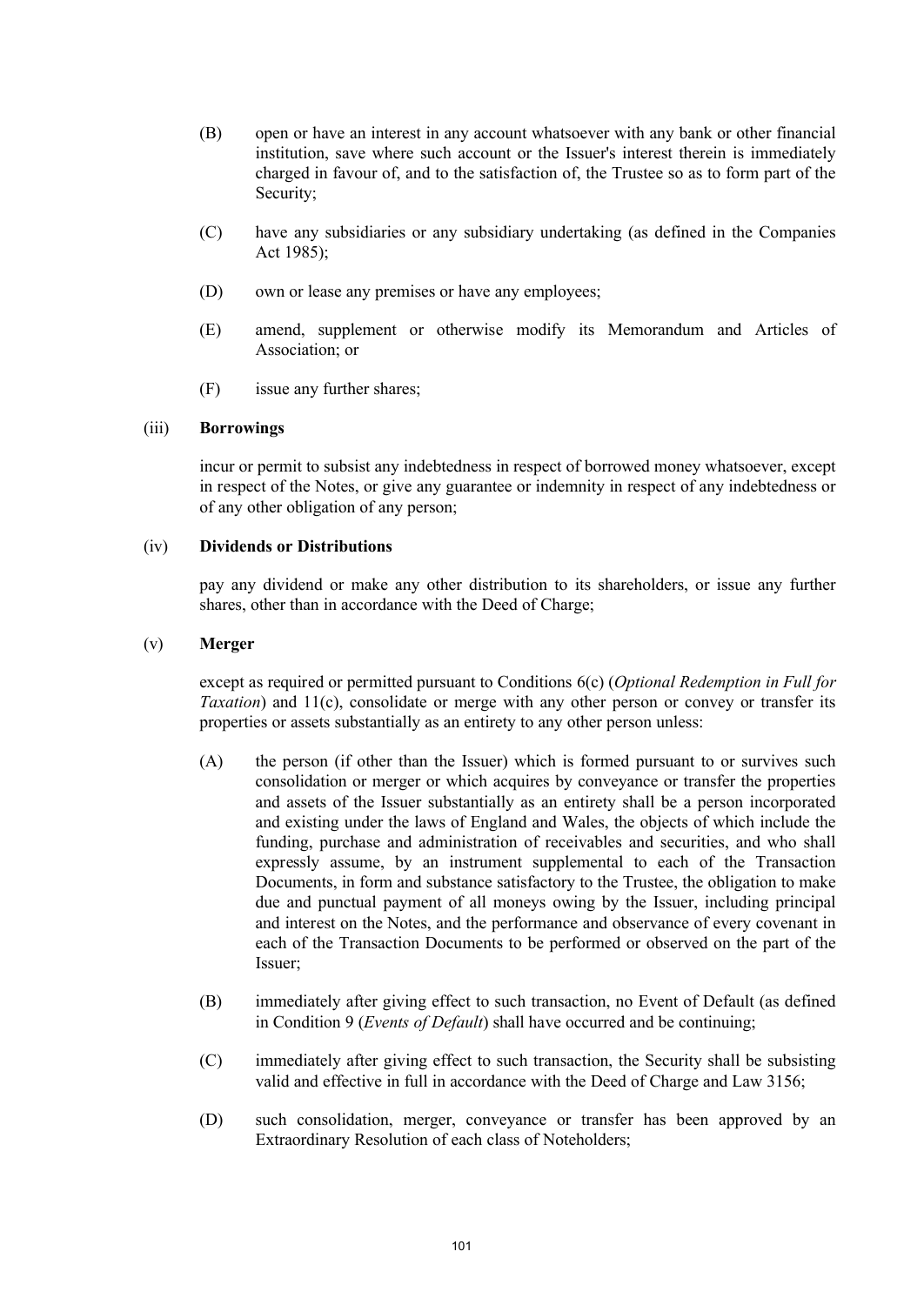- (E) all persons required by the Trustee shall have executed and delivered such documentation as the Trustee may require;
- (F) the Issuer shall have delivered to the Trustee a legal opinion of English lawyers and as the case may be, Greek lawyers, acceptable to the Trustee in a form acceptable to the Trustee to the effect that such consolidation, merger, conveyance or transfer and such supplemental instruments and other documents comply with paragraphs (A), (C) and (E) above and are binding on the Issuer or such other persons. For the avoidance of doubt such opinions shall be disclosed (but not addressed to) the Rating Agency, but may not be relied upon by them;
- (G) the Issuer shall have delivered to the Trustee a legal opinion of Greek lawyers in a form acceptable to the Trustee to the effect that the transactions contemplated by the Transaction Documents and the Security continue to comply with applicable provisions of Greek law (including Law 3156). For the avoidance of doubt such opinion shall be disclosed (but not addressed to) the Rating Agency, but may not be relied upon by them; and
- (H) the then current ratings of the Notes are unaffected by such consolidation, merger, conveyance or transfer;

### (vi) **No Modification or Waivers**

cause or permit the validity or effectiveness of any of the Transaction Documents, or the priority of the security interests created thereby, to be amended, terminated, postponed or discharged, or consent to any variation of, or exercise any powers of consent or waiver pursuant to the Trust Deed, the Deed of Charge or any of the other Transaction Documents, or dispose of any part of the Charged Property;

#### (vii) **Disposal of assets**

transfer, sell, lend, part with or otherwise dispose of, or deal with, or grant any option or present or future right to acquire any of its assets or undertakings or any interest, estate, right, title or benefit therein; and

## (viii) **Corporation tax**

do anything, or permit anything to be done, which may prejudice its eligibility for its corporation tax liability to be calculated in accordance with regulation 14 of the Taxation of Securitisation Companies Regulations (S.I. 2006/3296).

## (b) **Servicer**

So long as any of the Notes remain outstanding, the Issuer will procure that there will at all times be a servicer of the Portfolio and the performance of the loan servicing duties set out in the Servicing Agreement. Any appointment by the Issuer of a servicer other than Alpha Bank is subject to the prior written approval of the Trustee and the terms of the Servicing Agreement. The Issuer will not be permitted to terminate Alpha Bank's appointment as Servicer without, *inter alia*, the prior written consent of the Trustee. The appointment of the Servicer may be terminated by the Issuer (with the prior written approval of the Trustee) or the Trustee if, *inter alia* (and subject to any grace periods applicable thereto), the Servicer defaults in any material respect (as determined in the sole discretion of the Trustee) in the observance and performance of any obligation imposed on it under the Servicing Agreement which default is not remedied within a specified period after written notice of such default has been served on it by the Issuer or the Trustee.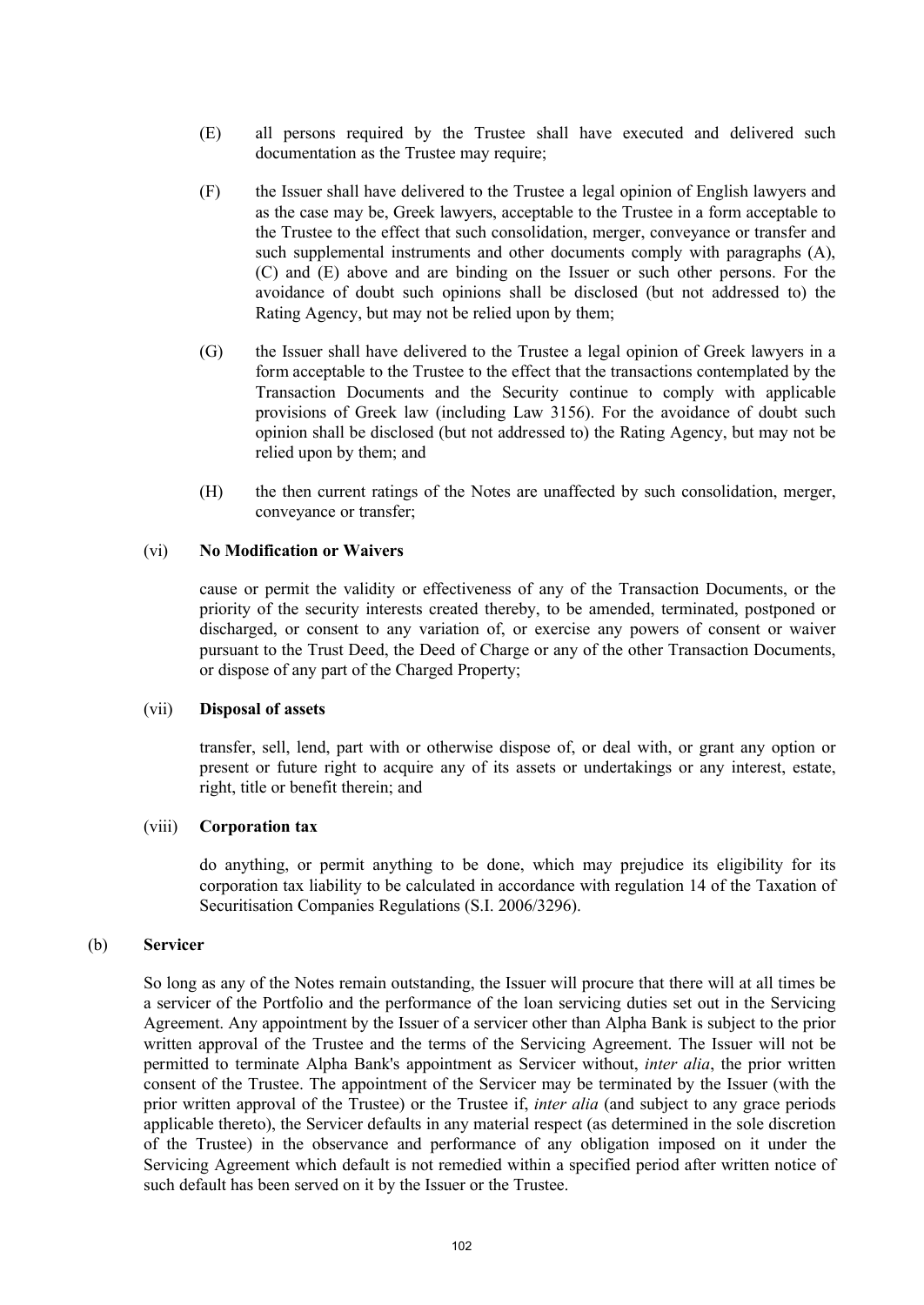# **4. Interest**

## (a) **Interest Accrual**

Each Note bears interest on its Principal Amount Outstanding from (and including) the Closing Date. Each Note (or, in the case of the redemption of part only of a Note, that part only of such Note) will cease to bear interest from and including the due date for redemption unless, upon due presentation in accordance with Condition 5(d) (*Payment only on a Presentation Date*), payment of the principal in respect of the Note is improperly withheld or refused or default is otherwise made in respect of the payment, in which event interest shall continue to accrue as provided in the Trust Deed.

# (b) **Interest Payment Dates and Interest Periods**

Interest on the Notes is, subject as provided below in relation to the first payment, payable semiannually in arrear on 20 January and 20 July in each year (each, an **Interest Payment Date**). If any Interest Payment Date would otherwise fall on a day which is not a Business Day, it shall be postponed to the next day which is a Business Day unless it would then fall into the next calendar month, in which event the Interest Payment Date shall be brought forward to the immediately preceding Business Day. The first such payment is due on the Interest Payment Date falling on 20 January 2010 in respect of the period from (and including) the Closing Date to (but excluding) that Interest Payment Date. Each period from (and including) an Interest Payment Date (or the Closing Date, in the case of the first Interest Period) to (but excluding) the next (or, in the case of the first Interest Period, the first) Interest Payment Date is in these Conditions called an **Interest Period**.

# (c) **Rates of Interest**

The rate of interest payable from time to time in respect of each class of Notes (each a **Rate of Interest** and together the **Rates of Interest**) will be determined on the basis of the following provisions:

- (i) the rate of interest payable shall be a floating rate of interest calculated in accordance with paragraphs (ii), (iii) and (iv) below;
- (ii) on the initial Interest Determination Date (as defined below), the Agent Bank will calculate the Initial Relevant Screen Rate (as defined below) in respect of each class of Notes as at or about 11.00 a.m. (Brussels time) on that date. If the Initial Relevant Screen Rate is unavailable, the Agent Bank will request the principal Eurozone office of each of the Reference Banks (as defined below) to provide the Agent Bank with its offered quotation to prime banks for seven month and eight month Euro deposits of  $\epsilon$ 10,000,000 in the Eurozone interbank market as at or about 11.00 a.m. (Brussels time) on such Interest Determination Date. The Rates of Interest for the first Interest Period shall be the aggregate of (A) the Relevant Margin (as defined below) and (B) the Initial Relevant Screen Rate in respect of the Notes or, if the Initial Relevant Screen Rate is unavailable, the linear interpolation of the arithmetic mean of such offered quotations for seven month and eight month Euro deposits (rounded upwards, if necessary, to five decimal places);
- (iii) on each subsequent Interest Determination Date, the Agent Bank will determine the Relevant Screen Rate in respect of each class of Notes as at or about 11.00 a.m. (Brussels time) on the Interest Determination Date in question. If the Relevant Screen Rate is unavailable, the Agent Bank will request the principal Eurozone office of each of the Reference Banks to provide the Agent Bank with its offered quotation to prime banks for, as applicable, six-month Euro deposits of  $\epsilon$ 10,000,000 in the Eurozone interbank market as at or about 11.00 a.m. (Brussels time) on the relevant Interest Determination Date. The Rates of Interest for the relevant Interest Period shall be the aggregate of (A) the Relevant Margin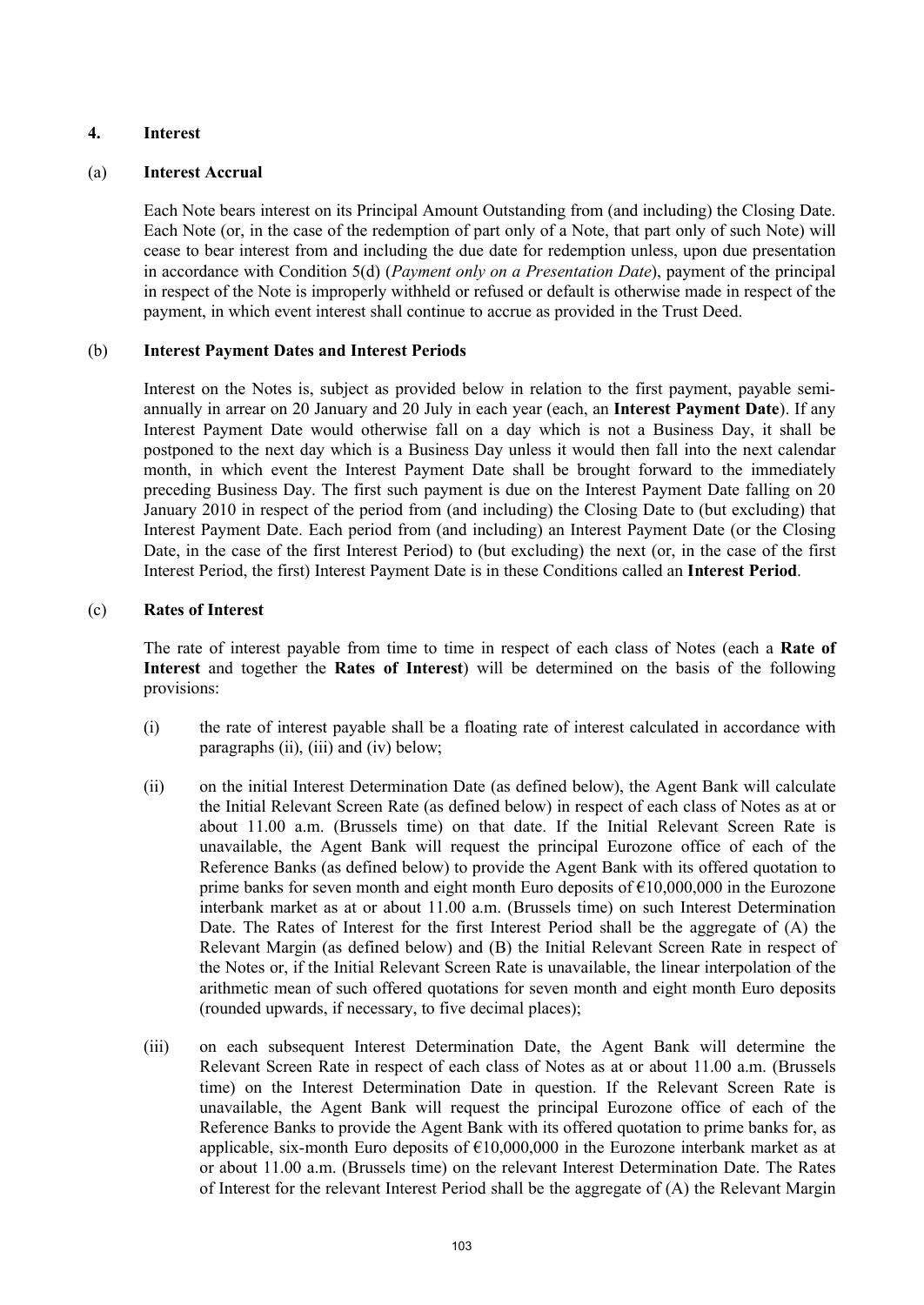and (B) the Relevant Screen Rate or, if the Relevant Screen Rate is unavailable, the arithmetic mean of such offered quotations for six-month Euro deposits (rounded upwards, if necessary, to five decimal places); and

(iv) if, on any Interest Determination Date, the Relevant Screen Rate is unavailable and only two or three of the Reference Banks provide offered quotations, the Rates of Interest for the relevant Interest Period shall be determined in accordance with the provisions of subparagraph (ii) or, as the case may be, subparagraph (iii) above on the basis of the offered quotations of those Reference Banks providing such quotations. If, on any such Interest Determination Date, only one or none of the Reference Banks provides the Agent Bank with such an offered quotation, the Agent Bank shall forthwith consult with the Trustee and the Issuer for the purposes of agreeing two banks (or, where one only of the Reference Banks provided such a quotation, one additional bank) to provide such a quotation or quotations to the Agent Bank (which bank or banks are in the opinion of the Trustee suitable for such purpose) and the Rates of Interest for the Interest Period in question shall be determined, as aforesaid, on the basis of the offered quotations of such banks as so agreed (or, as the case may be, the offered quotation of such bank as so agreed and the relevant Reference Bank). If no such bank or banks is or are so agreed or such bank or banks as so agreed does or do not provide such a quotation or quotations, then the Rates of Interest for the relevant Interest Period shall be the Rates of Interest in effect for the last preceding Interest Period to which subparagraph (ii) or (iii), as the case may be, shall have applied but, as applicable, taking account of any change in the Relevant Margin;

There will be no minimum or maximum Rate of Interest.

- (v) In these Conditions (except where otherwise defined), the expression:
	- (A) **Business Day** means a day which is an Athens Business Day, a London Business Day and a TARGET2 Business Day. An **Athens Business Day** means a day (other than a Saturday or a Sunday) on which banks are generally open for business in the city of Athens; **London Business Day** means a day (other than a Saturday or a Sunday) on which banks are generally open for business in London; and **TARGET2 Business Day** means a day on which the Trans-European Automated Real-Time Gross Settlement Express Transfer (TARGET2) system is open;
	- (B) **Interest Determination Date** means two TARGET2 Business Days before the first day of the Interest Period for which the rate will apply;
	- (C) **Eurozone** means the region comprised of the member states of the European Union that have adopted the single currency in accordance with the Treaty establishing the European Community (signed in Rome on 25 March 1957) as amended;

#### (D) **Initial Relevant Screen Rate** means:

I. the linear interpolation of the arithmetic mean of the offered quotations to prime banks for seven month Euro deposits and the arithmetic mean of the offered quotations to prime banks for eight month Euro deposits (in each case rounded upwards, if necessary, to five decimal places), in the Eurozone interbank market displayed on the Reuters Page EURIBORØ1 (or such other page as may replace that page on that service, or such other service as may be nominated as the information vendor, for the purpose of displaying applicable rates or prices) or, if that service ceases to display the information, such other screen service as may be determined by the Issuer with the approval of the Trustee; and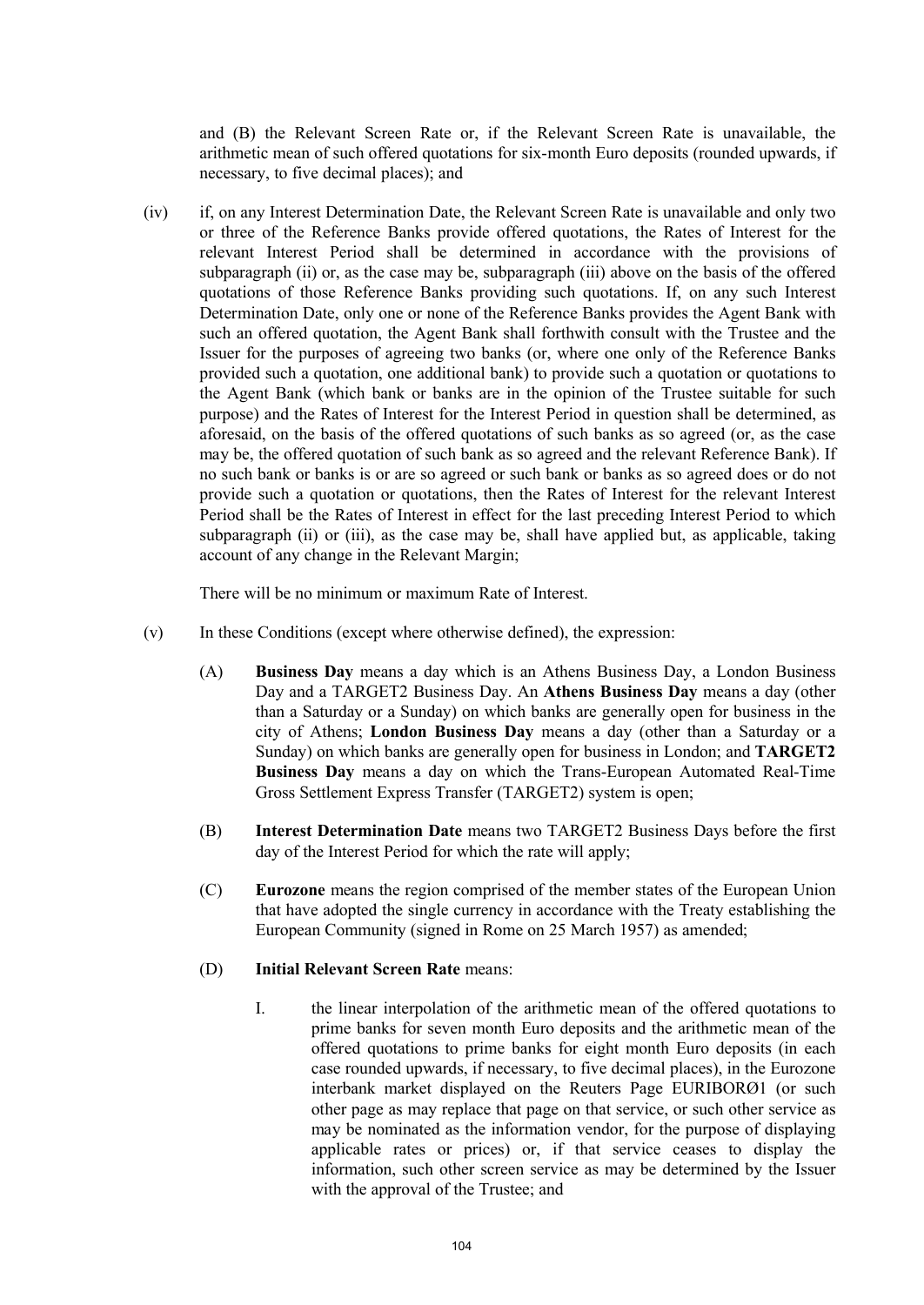II. **Relevant Margin** means in respect of each class of the Notes, the following per cent per annum:

| <b>Class of Notes</b> | <b>Margin</b> |
|-----------------------|---------------|
|                       | $0.30\%$      |

#### (E) **Relevant Screen Rate** means:

- I. in respect of the first Interest Period, the Initial Relevant Screen Rate, if any; and
- II. in respect of subsequent Interest Periods of the Notes, the arithmetic mean of offered quotations to prime banks for six-month Euro deposits (rounded upwards, if necessary, to five decimal places), in the Eurozone interbank market displayed on Reuters Page EURIBORØ1 or, if that service ceases to display the information, such other screen service as may be determined by the Issuer with the approval of the Trustee; and
- (F) **Reference Banks** means the principal Eurozone office of each of five major banks engaged in the Eurozone interbank market, in each case selected by the Agent Bank with the approval of the Issuer, provided that, once a Reference Bank has been selected by the Agent Bank, that Reference Bank shall not be changed unless and until it ceases to be capable of acting as such.

### (d) **Determination of Rate of Interest and Interest Amounts**

The Agent Bank shall, as soon as practicable after 11.00 a.m. (Brussels time) on each Interest Determination Date but in no event later than the third Business Day thereafter, determine the respective Euro amounts (the **Interest Amounts**) payable in respect of interest on the Principal Amount Outstanding of each class of Notes for the relevant Interest Period. The Interest Amounts shall be determined by applying the relevant Rate of Interest to such Principal Amount Outstanding, multiplying the sum by the actual number of days in the Interest Period concerned divided by 360 and rounding the resulting figure downwards to the nearest cent (fractions of a half cent. being rounded upwards).

#### (e) **Publication of Rate of Interest and Interest Amounts**

The Agent Bank shall cause the Rates of Interest and the Interest Amounts for each Interest Period and the relative Interest Payment Date to be notified to the Issuer, the Trustee each of the Clearing Systems and to any stock exchange or other relevant authority on which the Notes are at the relevant time admitted to trading and/or listed and to be published as soon as possible after their determination and in no event later than the second Business Day thereafter. The Interest Amounts and Interest Payment Date may subsequently be amended (or appropriate alternative arrangements made by way of adjustment) without notice in the event of an extension or shortening of the Interest Period.

#### (f) **Determination by the Trustee**

The Trustee shall, if the Agent Bank defaults at any time in its obligation to determine the Rates of Interest and Interest Amounts in accordance with the above provisions, determine the Rates of Interest and Interest Amounts, the former at such rates as, in its absolute discretion (having such regard as it shall think fit to the procedure described above it shall deem fair and reasonable in all the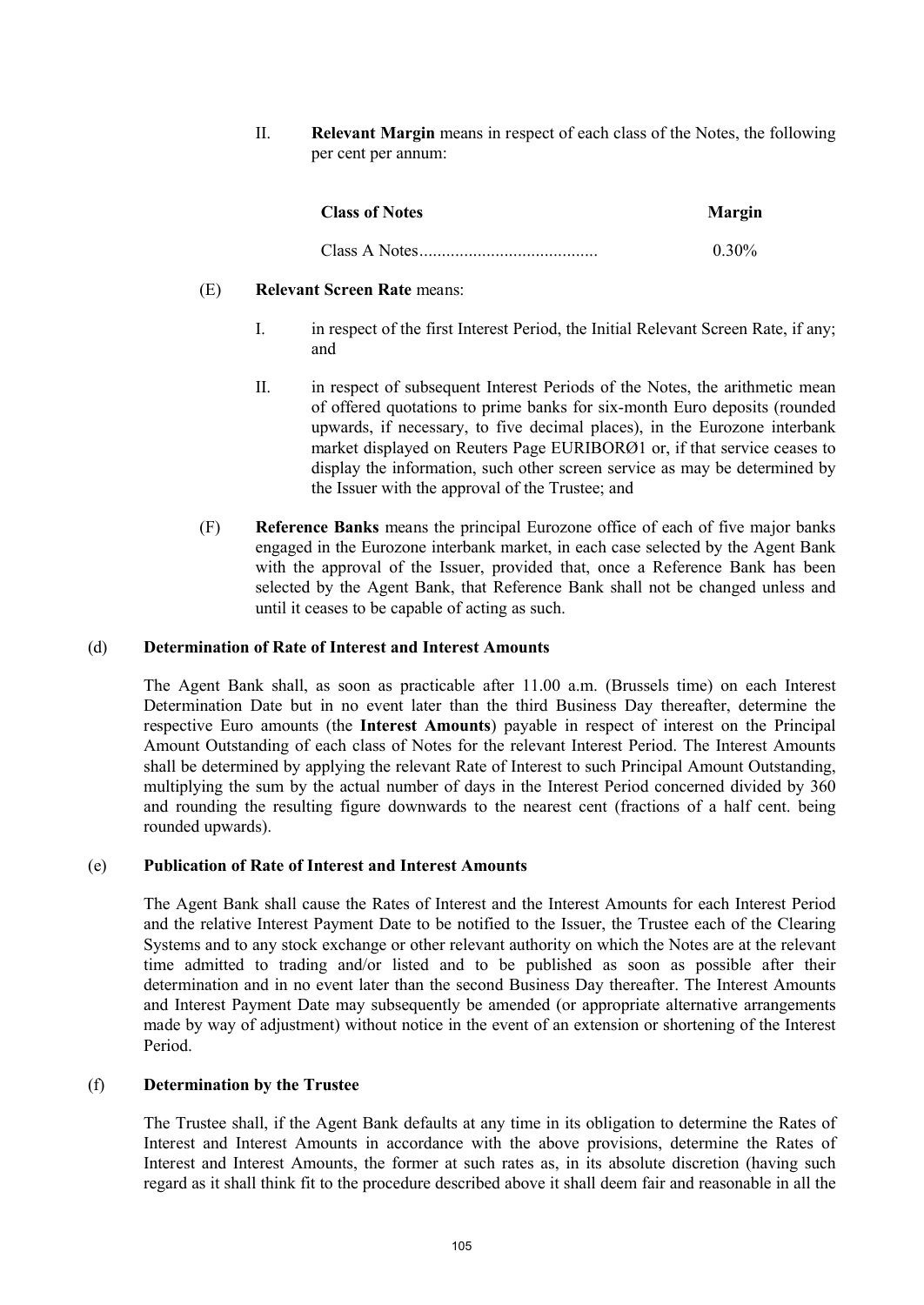circumstances and the latter in the manner provided in Condition 4(d) (*Determination of Rate of Interest and Interest Amounts*)) and the determinations shall be deemed to be determinations by the Agent Bank.

#### (g) **Notifications, etc. to be Final**

All notifications, opinions, determinations, certificates, calculations, quotations and decisions given, expressed, made or obtained for the purposes of the provisions of this Condition 4(g), whether by the Reference Banks (or any of them) the Agent Bank or the Trustee, will (in the absence of wilful default, bad faith or manifest error) be binding on the Issuer, the Trustee, the Agent Bank, the Paying Agents and all Noteholders and (in the absence of wilful default, bad faith or manifest error) no liability to the Issuer or the Noteholders shall attach to the Reference Banks (or any of them), the Agent Bank or, if applicable, the Trustee in connection with the exercise or non-exercise by any of them of their powers, duties and discretions under this Condition  $4(g)$ .

## (h) **Agent Bank**

The Issuer shall procure that, so long as any of the Notes remains outstanding, there is at all times an Agent Bank for the purposes of the Notes and the Issuer may, subject to the prior written approval of the Trustee, terminate the appointment of the Agent Bank. In the event of the appointed office of any bank being unable or unwilling to continue to act as the Agent Bank or failing duly to determine the Rates of Interest and the Interest Amounts for any Interest Period, the Issuer shall, subject to the prior written approval of the Trustee, appoint the London office of another major bank engaged in the London interbank market to act in its place. The Agent Bank may not resign its duties or be removed without a successor having been appointed.

#### (i) **Deferral of Payment**

Interest on the Notes is payable subject to, and in accordance with, the order of priorities set out in the Priority of Payments. If, on any Interest Payment Date, the Issuer has insufficient funds to make payment in full of all amounts of interest (including any Class B Deferred Interest (as defined below) and accrued interest thereon) which would be due and payable in respect of the Class B Notes but for the provisions of this Condition 4(i) after having paid or provided for items of higher priority and any amounts payable *pari passu* therewith, then the Issuer shall be entitled (unless there are no Class A Notes then outstanding) to defer to the next Interest Payment Date the payment of interest in respect of the Class B Notes to the extent only of any insufficiency of funds (after having paid or provided for all amounts specified as having a higher priority than interest payable in respect of the Class B Notes).

Any amount of interest (including any Class B Deferred Interest (as defined below)) arising during the Interest Period and accrued on Class B Notes which is not due and payable on the relevant Interest Payment Date as a result of the provisions of this Condition 4(i) is the **Class B Deferred Interest** arising on such Interest Payment Date. Interest will accrue on the amount of any such Class B Deferred Interest at the Rate of Interest from time to time applicable to the Class B Notes and on the same basis as interest on the Class B Notes then applicable. Any Class B Deferred Interest and accrued interest thereon is due and payable on the next Interest Payment Date unless and to the extent that this Condition 4(i) applies. As soon as practicable after becoming aware that any payment of interest or part thereof on the Class B Notes will be deferred or that a payment previously deferred will be made in accordance with this Condition 4(i), the Issuer will give notice thereof to the Class B Noteholders in accordance with Condition 14 (*Notice to Noteholders*). Any deferral of interest in accordance with this Condition 4(i) will not constitute an Event of Default. The provisions of this Condition 4(i) shall cease to apply on the Final Maturity Date, or, if earlier, the date on which the Notes are redeemed in full pursuant to these Conditions, at which time all Class B Deferred Interest and accrued interest thereon shall become due and payable.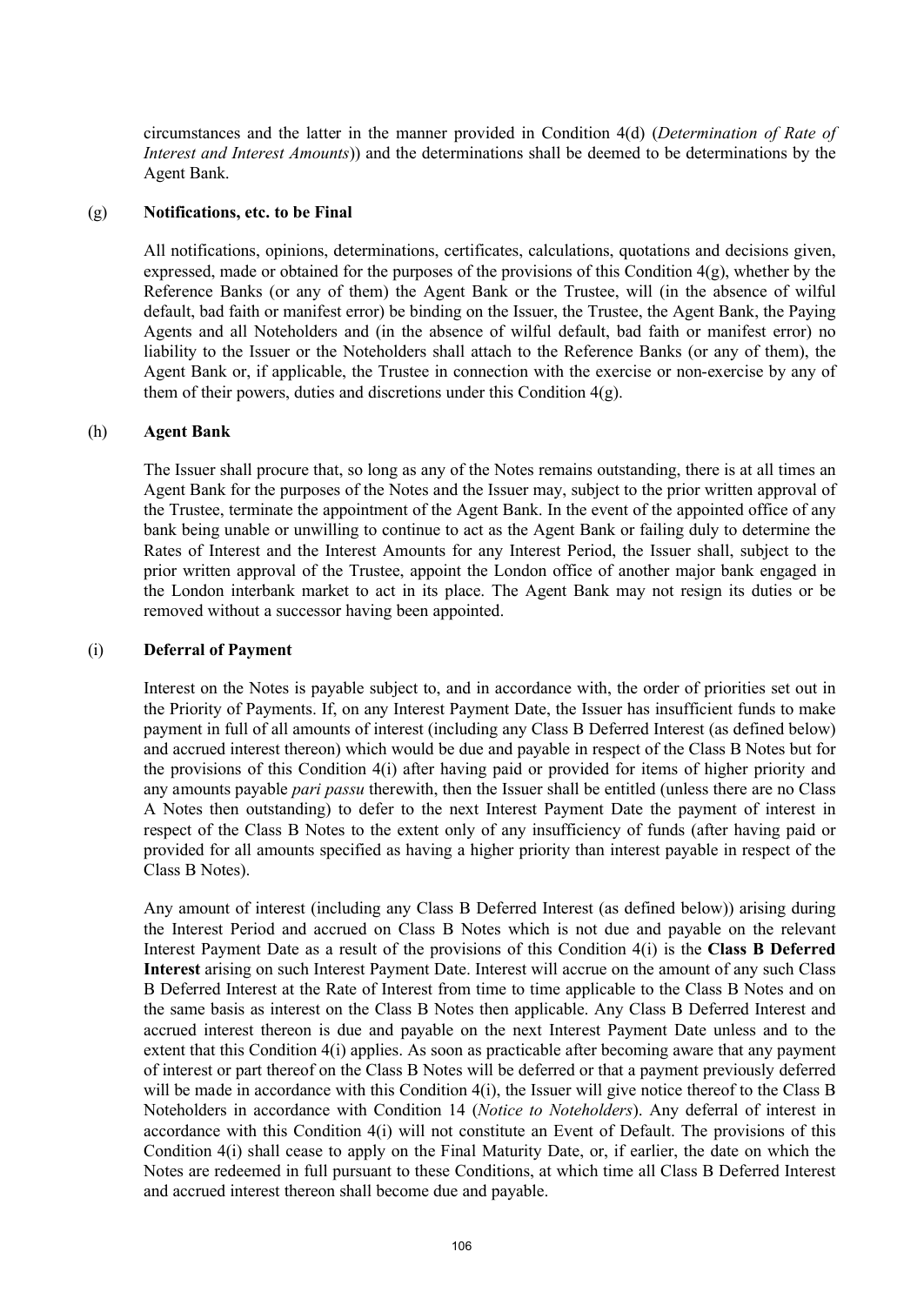## **5. Payments**

## (a) **Payments in respect of Notes**

Payments in respect of principal and interest in respect of any Global Note will be made only against presentation of such Global Note to or to the order of the Principal Paying Agent or such other Paying Agent as shall have been notified to the Noteholders in accordance with Condition 14 (*Notice to Noteholders*) for such purpose, subject, in the case of any Temporary Global Note, to certification of non-US beneficial ownership as provided in such Temporary Global Note. Each payment of principal or interest made in respect of a Global Note will be recorded by the Clearing Systems in their records (which records are the records each relevant Clearing System holds for its customers which reflect such customers' interest in the Notes) and such records shall be prima facie evidence that the payment in question has been made. No person appearing from time to time in the records of either of the Clearing Systems as the holder of a Note shall have any claim directly against the Issuer in respect of payments due on such Note whilst such Note is represented by a Global Note and the Issuer shall be discharged by payment of the relevant amount to the bearer of the relevant Global Note. The Issuer shall procure that each payment shall be entered *pro rata* in the records of the relevant Clearing Systems but any failure to make such entries shall not affect the discharge referred to above.

## (b) **Method of Payment**

Payments of principal and interest shall be made by euro cheque or upon application by the relevant Noteholder to the specified office of any Principal Paying Agent not later than the fifteenth day before the due date for any such payment, by transfer to a euro account maintained by the payee with a bank in the European Union, as the case may be, and (in the case of final redemption) upon surrender (or, in the case of part payment only, endorsement) of the relevant Global Notes or Definitive Notes (as the case may be) at the specified office of any Paying Agent.

## (c) **Payments subject to Applicable Laws**

Payments in respect of principal and interest on the Notes are subject in all cases to any fiscal or other laws and regulations applicable in the place of payment.

## (d) **Payment only on a Presentation Date**

A holder shall be entitled to present a Global Note for payment only on a Presentation Date and shall not, except as provided in Condition 4 (*Interest*), be entitled to any further interest or other payment if a Presentation Date is after the due date.

**Presentation Date** means a day which (subject to Condition 7 (*Prescription*)):

- (i) is or falls after the relevant due date;
- (ii) is a Business Day in the place of the specified office of the Paying Agent at which the Global Note is presented for payment; and
- (iii) in the case of payment by credit or transfer to a euro account as referred to above, is a TARGET2 Business Day.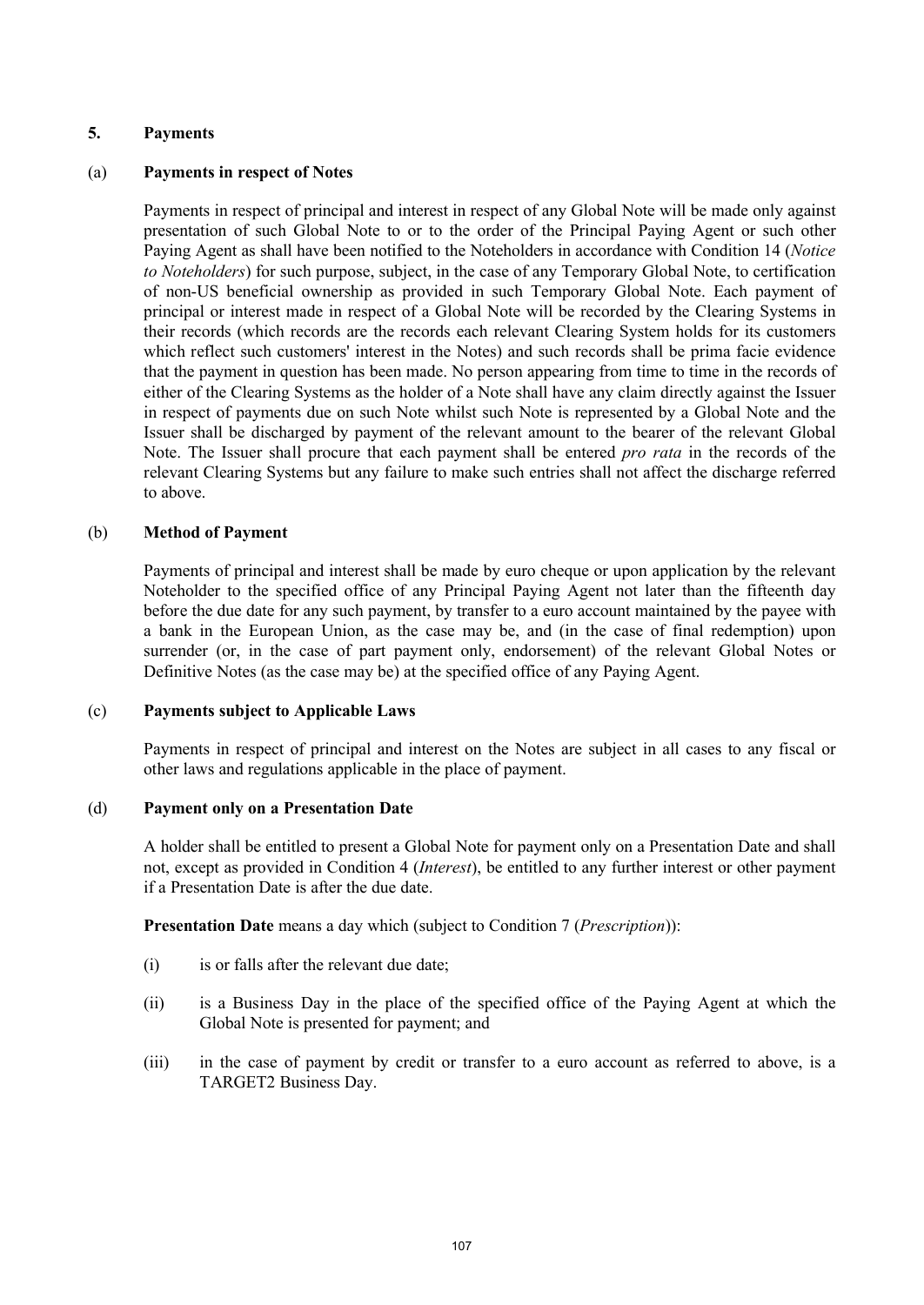# (e) **Change of Paying Agents**

The Issuer reserves the right, subject to the prior written approval of the Trustee, at any time to vary or terminate the appointment of any Paying Agent and to appoint additional or other Paying Agents provided that:

- (i) there will at all times be a person appointed to perform the obligations of the Principal Paying Agent with a specified office in London;
- (ii) there will at all times be at least one Paying Agent (which may be the Principal Paying Agent) having its specified office in such place as may be required by the rules and regulations of the Irish Stock Exchange and competent authority; and
- (iii) the Issuer undertakes that it will ensure that it maintains a Paying Agent in a Member State of the European Union that will not be obliged to withhold or deduct tax pursuant to European Council Directive 2003/48/EC on the taxation of savings income or any law implementing or complying with, or introduced in order to conform to, such Directive.

Notice of any termination or appointment and of any changes in specified offices will be given to the Noteholders promptly by the Issuer in accordance with Condition 14 (*Notice to Noteholders*).

# (f) **Partial Payment**

If a Paying Agent makes a partial payment in respect of any Note, the Paying Agent will annotate the relevant Notes indicating the amount and date of such payment.

## (g) **Payment of Interest**

If interest is not paid in respect of a Note of any class on the date when due and payable (other than because the due date is not a Business Day (as defined in Condition 5(d) (*Payment only on a Presentation Date*)) or by reason of non-compliance with Condition 5(a) (*Payments in respect of Notes*), then such unpaid interest shall itself bear interest at the Rate of Interest applicable from time to time to such Note until such interest and interest thereon are available for payment and notice thereof has been duly given in accordance with Condition 14 (*Notice to Noteholders*).

## **6. Redemption**

# (a) **Mandatory Redemption of the Notes in Part**

On each Interest Payment Date (other than an Interest Payment Date on which the Notes are redeemed in full under Condition 6(c), 6(d) or 6(e) below), each Note of each class shall be redeemed in an amount equal to the Note Redemption Amount applicable to the relevant class of Notes, divided by the number of Notes of that class outstanding on the relevant Interest Payment Date. The Cash Manager (which expression when used in this Condition 6 shall include any substitute Cash Manager appointed to perform some or all of the role, as the case may be, of the Cash Manager) shall on the Determination Date relating to such Interest Payment Date, determine the Note Redemption Amount and the Principal Amortisation Amount applicable to each class of Notes.

## (b) **Calculation of Note Principal Payments and Principal Amount Outstanding**

On each Determination Date the Cash Manager shall determine (x) the Note Redemption Amount applicable to each class of Notes due on the Interest Payment Date next following such Determination Date and (y) the Principal Amount Outstanding of each Note of each class on the first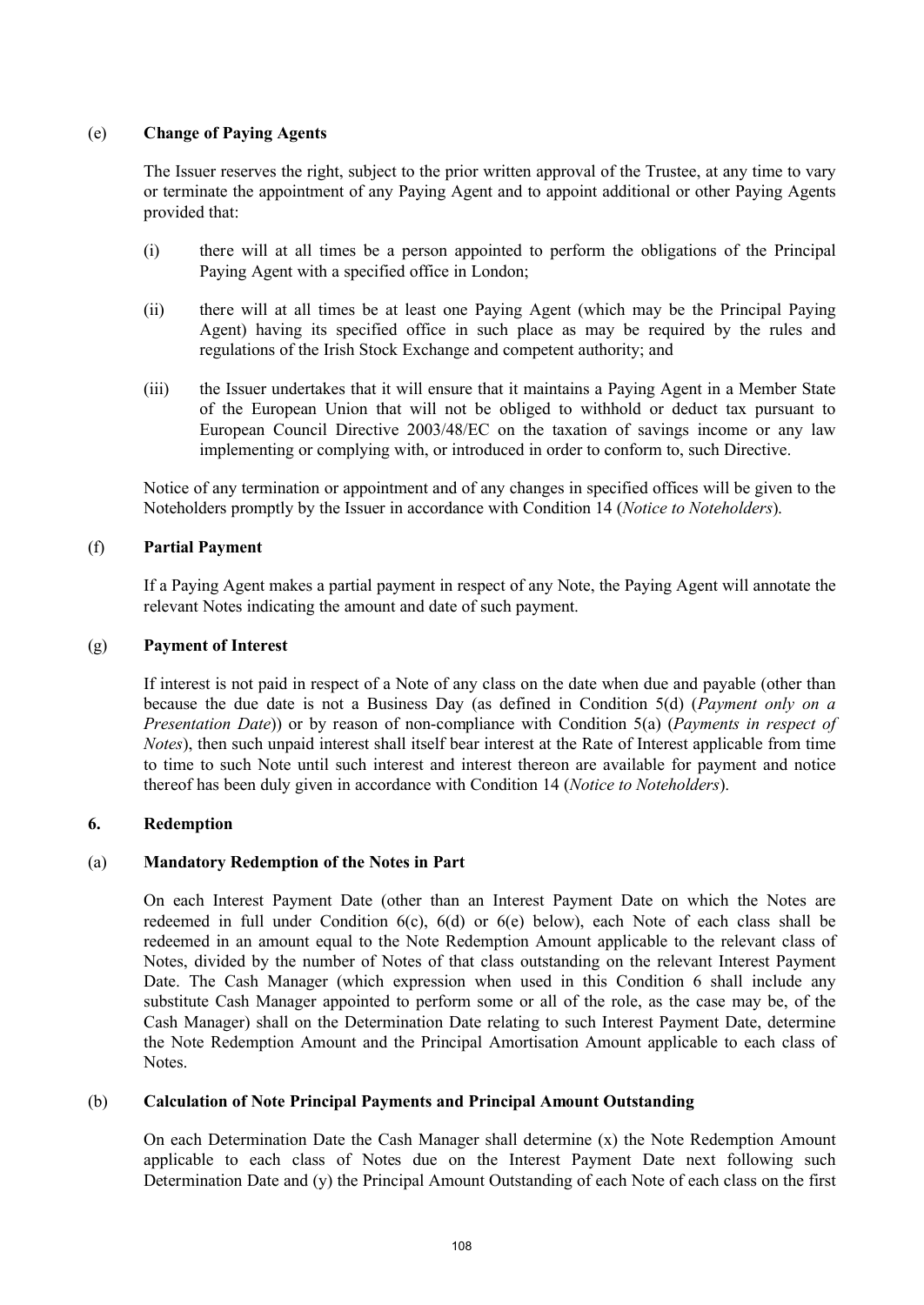day of the next following Interest Period (after deducting any Note Redemption Amount in relation to Notes of the relevant class due to be made on the Interest Payment Date next following such Determination Date). Each determination by the Cash Manager of any Note Redemption Amount and the Principal Amount Outstanding of a Note (in each case in the absence of wilful default, bad faith or manifest error) shall be final and binding on all persons.

The Issuer or the Cash Manager on its behalf will cause each determination of a Note Redemption Amount and Principal Amount Outstanding of each class to be notified forthwith upon such determination to the Trustee, the Paying Agents, the Agent Bank and, for so long as any class of Notes is listed on the Irish Stock Exchange, to the Irish Stock Exchange and will cause details of each determination of a Note Redemption Amount and Principal Amount Outstanding to be notified to Noteholders in accordance with Condition 14 (*Notice to Noteholders*) by not later than the second Business Day after the relevant Interest Payment Date next following the relevant Determination Date.

If the Cash Manager at any time for any reason does not determine a Note Redemption Amount or the Principal Amount Outstanding applicable to the Notes for each class of Notes in accordance with the preceding provisions of this Condition 6(b), such Note Redemption Amount and Principal Amount Outstanding, as the case may be, for each class of Notes shall be determined by or on behalf of the Trustee in accordance with this Condition  $6(b)$  and Condition  $6(a)$  above (but based on such information as it has in its possession) and each such determination or calculation shall be deemed to have been made by the Cash Manager.

## (c) **Optional Redemption in Full for Taxation**

If at any time:

- (i) any amount is required to be deducted or withheld for or on account of any present or future Tax from amounts of interest or principal payable to the Issuer on the Purchased Loans, by reason of a change in law, or a change in the interpretation or administration thereof, which change becomes effective after the Closing Date and/or the Seller is required to pay an additional amount in respect of Tax to the Issuer as a result of a change in law or a change in the interpretation or administration thereof in accordance with the terms of the Master Transfer Agreement;
- (ii) on the occasion of the next Interest Payment Date, the Issuer (or any Paying Agent on its behalf) would be required to make any withholding or deduction from any payment of principal or interest in respect of any of the Notes for or on account of any present or future Tax, duty or charge of whatsoever nature incurred or levied by or on behalf of the United Kingdom or the Hellenic Republic or any authority thereof or therein; or
- (iii) the Issuer becomes subject to taxation or incurs a taxation liability in Greece by reason of a change in law, or a change in the interpretation or administration thereof, which change becomes effective after the Closing Date;

(each of the event set out in paragraphs (i), (ii) and (iii) above, a **Tax Event**)

then the Issuer shall inform the Trustee accordingly and shall, in the case of (ii) above, in order to avoid the event described therein, use its reasonable endeavours to arrange the substitution of a company incorporated in another jurisdiction (approved in writing by the Trustee and on terms acceptable to the Trustee and consistent with the criteria of the Rating Agency) as principal debtor under the Notes in accordance with Condition  $11(c)$ , and if the Issuer is unable to arrange such a substitution which would have the result of avoiding the event described above, or in any case on the occurrence of an event described in (i) or (iii) above, then the Issuer may, having certified to the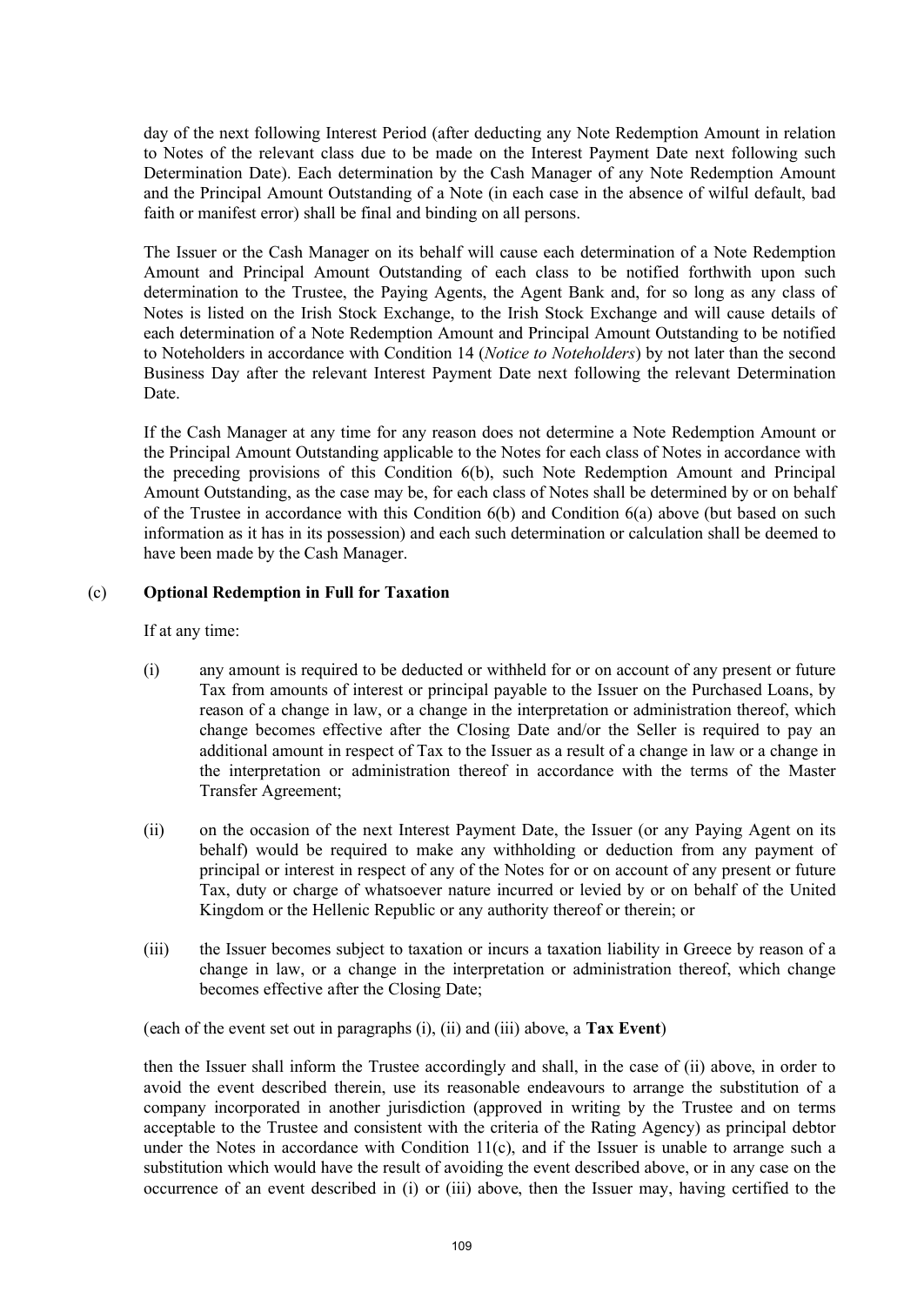Trustee that a Tax Event has occurred (or, in the case of paragraph (ii) above, will apply on the occasion of the next Interest Payment Date) (on which certification the Trustee shall be entitled to rely without further enquiry) and having given not more than 60 nor less than 30 days' notice to the Noteholders, the Trustee, the Paying Agents and the Swap Provider in accordance with Condition 14 (*Notice to Noteholders*), redeem all (but not some only) of the Notes at their respective Principal Amounts Outstanding together with accrued interest (which shall include, for the avoidance of doubt, Class B Deferred Interest (if any)) on the next Interest Payment Date but net of any withholding pursuant to paragraph (ii) above, provided that, prior to giving any such notice, the Issuer shall have delivered to the Trustee a certificate signed by two directors of the Issuer stating that the event described above applies (or, in the case of paragraph (ii) above, will apply on the occasion of the next Interest Payment Date and cannot be avoided by the Issuer using reasonable endeavours to arrange a substitution as aforesaid) and that the Issuer will have the funds, not subject to the interest of any other persons, required to fulfil its obligations hereunder in respect of the Notes and any amounts required under the Deed of Charge to be paid *pari passu* with, or in priority to, the Notes and the Trustee shall accept the certificate as sufficient evidence of the satisfaction of the conditions precedent set out above and it shall be conclusive and binding on the Noteholders.

# (d) **Optional Redemption in Full for Other Reasons**

On any Interest Payment Date on or after:

- (i) the date on which the aggregate Principal Amount Outstanding of the Notes is 10 per cent. or less of their original aggregate Principal Amount Outstanding as at the date of issue of the Notes; or
- (ii) it becomes unlawful (by reason of a change in law of the Hellenic Republic or the United Kingdom or the interpretation or administration thereof since the Closing Date) for the Issuer to perform its obligations under the Notes or any of the Transaction Documents (a **Regulatory Event**),

the Issuer may, having given not more than 60 nor less than 30 days' notice to the Noteholders, the Trustee, the Paying Agents and the Swap Provider in accordance with Condition 14 (*Notice to Noteholders*), redeem all (but not some only) of the Notes at their respective Principal Amounts Outstanding together with accrued interest (which shall include, for the avoidance of doubt, Class B Deferred Interest (if any)) provided that, prior to giving any such notice, the Issuer shall have delivered to the Trustee a certificate signed by two directors of the Issuer stating that the Issuer will have the funds, not subject to the interest of any other persons, required to fulfil its obligations hereunder in respect of the Notes and any amounts required under the Deed of Charge to be paid *pari passu* with, or in priority to, the Notes and the Trustee shall accept the certificate as sufficient evidence of the satisfaction of such condition precedent and it shall be conclusive and binding on the Noteholders.

After giving notice of redemption pursuant to this sub-paragraph, the Issuer shall not make any further payment of principal on the Notes and no further reduction shall be made to the Principal Amount Outstanding of any such Note other than by way of redemption pursuant to this paragraph 6(d).

## (e) **Mandatory Redemption of the Notes in Full further to the exercise of the Seller Call Option**

Pursuant to the Master Transfer Agreement the Issuer has granted the Seller an option to purchase the Portfolio, under the terms and subject to the conditions set out therein, on any Interest Payment Date falling after the Closing Date.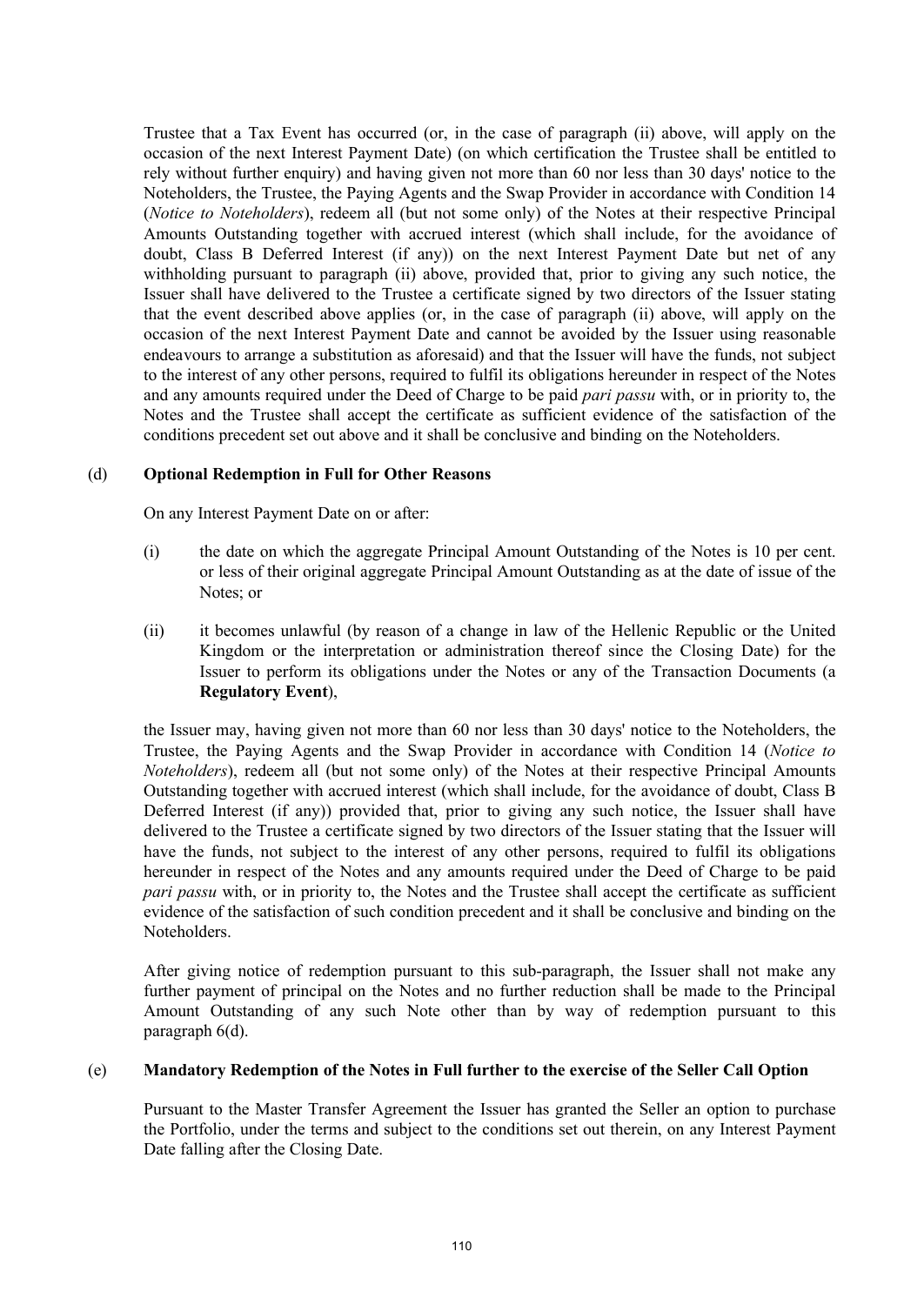On receipt from the Seller of notice that it intends to exercise its option to acquire the Portfolio in whole pursuant to the Master Transfer Agreement, the Issuer will, having given not more than 60 nor less than 30 days' notice to the Noteholders, the Trustee, the Paying Agents and the Swap Provider in accordance with Condition 14 (*Notice to Noteholders*), redeem all (but not some only) of the Notes on the next Interest Payment Date at their respective Principal Amounts Outstanding together with accrued interest (which shall include, for the avoidance of doubt, Class B Deferred Interest (if any)) provided that, prior to giving any such notice, the Issuer shall have delivered to the Trustee a certificate signed by two directors of the Issuer stating that the Issuer will have the funds, not subject to the interest of any other persons, required to fulfil its obligations hereunder in respect of the Notes and any amounts required under the Deed of Charge to be paid *pari passu* with, or in priority to, the Notes and the Trustee shall accept the certificate as sufficient evidence of the satisfaction of such condition precedent and it shall be conclusive and binding on the Noteholders.

After giving notice of redemption pursuant to this sub-paragraph, the Issuer shall not make any further payment of principal on the Notes and no further reduction shall be made to the Principal Amount Outstanding of any such Note other than by way of redemption pursuant to this paragraph 6(e).

## (f) **Redemption on Maturity**

Save to the extent otherwise redeemed or cancelled in accordance with this Condition the Issuer shall redeem the Notes of each class at their respective Principal Amounts Outstanding plus interest accrued and unpaid (including, for the avoidance of doubt, Class B Deferred Interest (if any)) on the Interest Payment Date which falls in January 2035 (the **Final Maturity Date**).

## (g) **Purchase**

The Issuer shall not purchase Notes.

#### (h) **Cancellation**

All Notes redeemed in full will be cancelled forthwith and may not be reissued.

## **7. Prescription**

Claims in respect of principal and interest on the Notes will be prescribed after 10 years (in the case of principal) and five years (in the case of interest) from the Relevant Date in respect of the relevant payment.

In this Condition 7, the **Relevant Date**, in respect of a payment, is the date on which such payment first becomes due or (if the full amount of the moneys payable on that date has not been duly received by the Principal Paying Agent or the Trustee on or prior to such date) the date on which, the full amount of such moneys having been received, notice to that effect is duly given to the relevant Noteholders in accordance with Condition 14 (*Notice to Noteholders*).

## **8. Taxation**

All payments in respect of the Notes by or on behalf of the Issuer will be made without withholding or deduction for, or on account of, any present or future taxes, duties, assessments or governmental charges of whatsoever nature (and wherever imposed) (**Taxes**) unless the withholding or deduction of the Taxes is required by applicable law. In that event, the Issuer or the relevant Paying Agent (as the case may be) shall (subject to the Issuer's obligations and rights under Condition  $6(c)$ ) make such payment after the withholding or deduction has been made and shall account to the relevant authorities for the amount required to be withheld or deducted. Neither the Issuer nor any other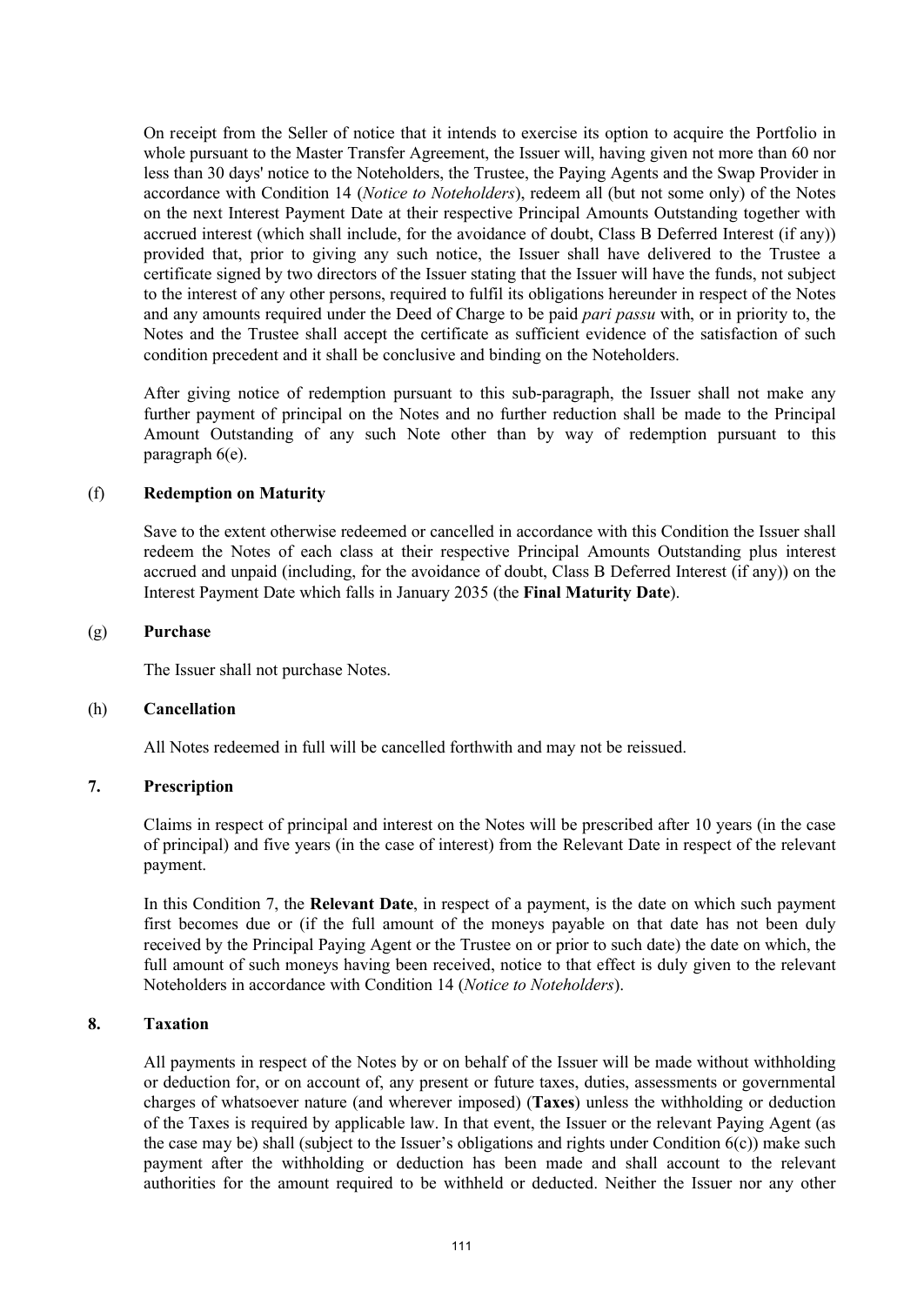person will be obliged to make any additional payments to Noteholders in respect of any such withholding or deduction.

## **9. Events of Default**

- (a) The Trustee at its absolute discretion may, and if so requested in writing by the holders of not less than 25 per cent. in aggregate Principal Amount Outstanding of the Most Senior Class of Notes then outstanding or if so directed by an Extraordinary Resolution (as defined below) of the holders of the Most Senior Class of Notes then outstanding shall, (subject in each case to its being secured and/or indemnified to its satisfaction) give notice in writing (an **Acceleration Notice**) to the Issuer, with a copy to the Swap Provider, declaring the Notes immediately due and repayable at their respective Principal Amounts Outstanding, together with accrued interest (including deferred interest) as provided in the Trust Deed, at any time after the happening of any of the following events (each, an **Event of Default**):
	- (i) default being made by the Issuer for a period of three Business Days in the payment of any principal of, or default is made for a period of five Business Days in the payment of any interest on any Note when and as the same ought to be paid in accordance with these Conditions, provided that a deferral of interest in accordance with Condition 4(i) shall not constitute a default in the payment of such interest for the purposes of this Condition 9(a)(i); or
	- (ii) breach by the Issuer of any representation or warranty made by it in these Conditions, the Trust Deed or any of the other Transaction Documents to which it is a party and in any such case (except where the Trustee certifies that, in its opinion, such breach is incapable of remedy, when no notice will be required), such breach continues for a period of 30 days following the service by the Trustee on the Issuer of notice in writing requiring the same to be remedied; or
	- (iii) the Issuer failing duly to perform or observe any other obligation, condition or provision binding upon it under these Conditions, the Trust Deed or any of the other Transaction Documents to which it is a party and in any such case (except where the Trustee certifies that, in its opinion, such failure is incapable of remedy, when no notice will be required), such failure continues for a period of 30 days following the service by the Trustee on the Issuer of notice in writing requiring the same to be remedied; or
	- (iv) the Issuer, otherwise than for the purposes of such a pre-approved amalgamation or reconstruction as is referred to in sub-paragraph (v) below, ceasing or, through an official action of the board of directors of the Issuer, threatening to cease to carry on business (or a substantial part thereof) or the Issuer being (or being deemed to be) unable to pay its debts as and when they fall due (provided that for the purposes of this Condition  $9(a)(iv)$  and in respect of the Final Maturity Date only, only interest and principal on the Most Senior Class of Notes and any amounts ranking senior in priority to interest on the Most Senior Class of Notes in the Priority of Payments shall be deemed to fall due on the Final Maturity Date); or
	- (v) an order being made or an effective resolution being passed for the winding-up of the Issuer, except a winding-up for the purposes of or pursuant to an amalgamation or reconstruction the terms of which have previously been approved in writing by the Trustee or by an Extraordinary Resolution of the holders of the Most Senior Class of Notes then outstanding; or
	- (vi) proceedings being initiated against the Issuer under any applicable liquidation, insolvency, composition, reorganisation or other similar laws (including, but not limited to the presentation of an administration petition), or an administration order being granted or an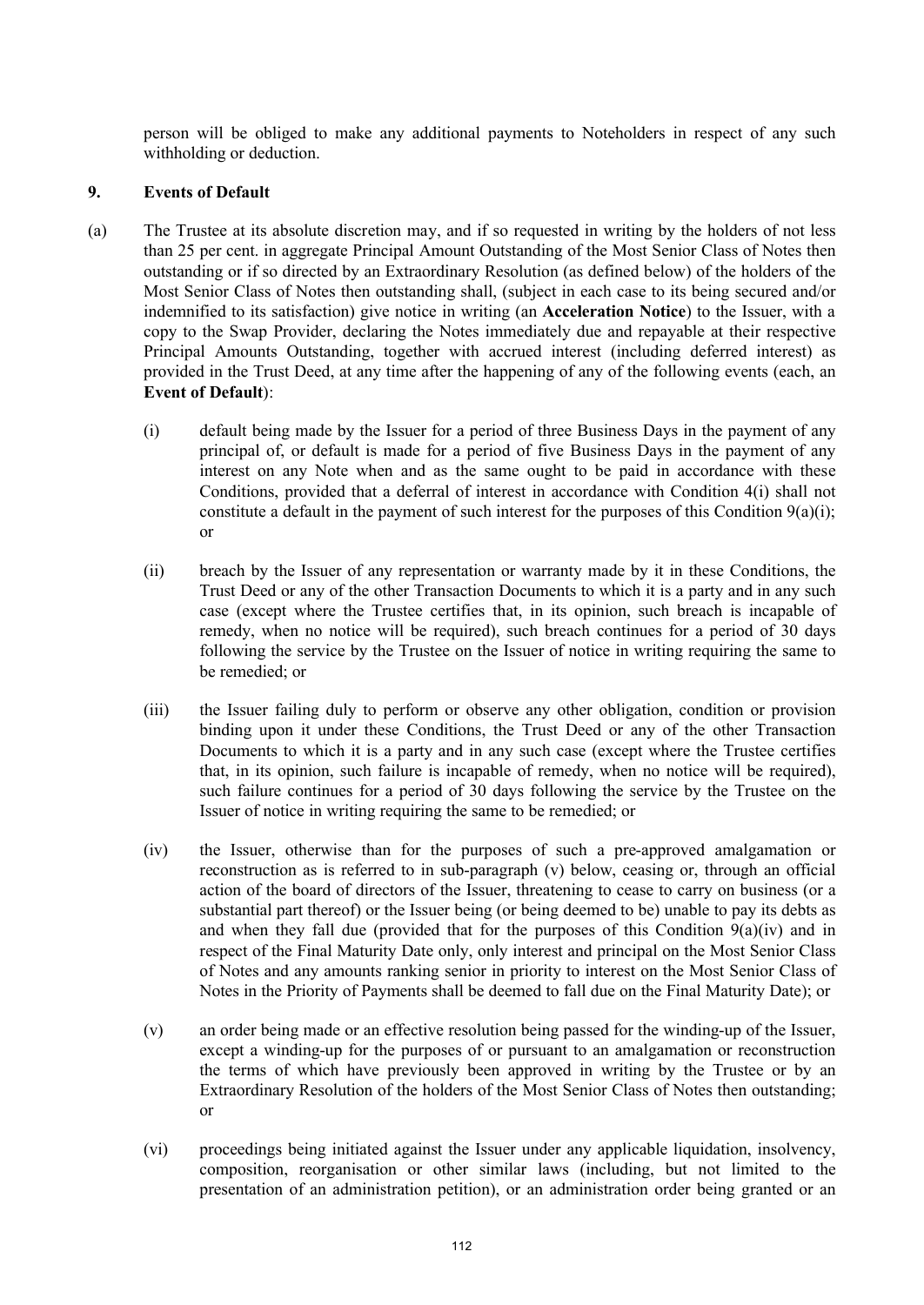administrative receiver or other receiver (including documents being filed with the Court for the appointment of an administrator or notice of intention to appoint an administrator being served), liquidator or other similar official being appointed in relation to the Issuer or in relation to the whole or any part of the undertaking or assets of the Issuer or an encumbrancer taking possession of the whole or any substantial part of the undertaking or assets of the Issuer, or a distress, execution, attachment, sequestration or other process being levied or enforced upon or sued out against the whole or any substantial part of the undertaking or assets of the Issuer, and such proceedings, distress, execution, attachment, sequestration or process (as the case may be) not being discharged or not otherwise ceasing to apply within 15 days, or the Issuer initiating or consenting to judicial proceedings relating to itself under any applicable liquidation, insolvency, composition, reorganisation or other similar laws or making a conveyance or assignment for the benefit of its creditors generally,

**provided that**: in the case of each of the events described in sub-paragraphs (ii) and (iii) of this paragraph (a), the Trustee shall have certified to the Issuer that such event is, in its opinion, materially prejudicial to the interests of the holders of the Most Senior Class of Notes then outstanding.

(b) Upon any declaration being made by the Trustee in accordance with paragraph (a) above that the Notes are due and repayable the Security shall become enforceable and each Note shall thereby immediately become due and repayable at its Principal Amount Outstanding together with accrued interest as provided in the Trust Deed subject to the Post-Enforcement Priority of Payments.

## **10. Enforcement**

- (a) The Trustee may, at its discretion and without notice at any time and from time to time, take such proceedings or other action it may think fit to enforce the provisions of the Transaction Documents and the Notes, provided that, subject to paragraph (c) below, enforcement of the Security shall be the only remedy available for the repayment of the Class A Notes and the Class B Notes and the payment of accrued interest (including any Class B Deferred Interest and accrued interest thereon) and, at any time after the Security has become enforceable, take such steps as it may think fit to enforce the Security, but it shall not be bound to take any such proceedings, action or steps unless (a) it shall have been so directed by an Extraordinary Resolution of the holders of the Most Senior Class of Notes then outstanding or so requested in writing by the holders of at least 25 per cent. in aggregate Principal Amount Outstanding for the time being of the Most Senior Class of Notes then outstanding and (b) it shall have been secured and/or indemnified to its satisfaction.
- (b) No Noteholder shall be entitled to proceed directly against the Issuer or any other party to the Transaction Documents or to enforce the Security unless the Trustee, having become bound so to do, fails to do so within a reasonable period and such failure shall be continuing. The Trustee cannot, while any of the Notes are outstanding, be required to enforce the Security at the request of any of the Other Secured Creditors under the Deed of Charge or otherwise.
- (c) Notwithstanding any other Condition or any provision of any Transaction Document, all obligations of the Issuer to the Noteholders are limited in recourse to the Charged Property. If:
	- (i) there is no Charged Property remaining which is capable of being realised or otherwise converted into cash;
	- (ii) all amounts available from the Charged Property have been applied to meet or provide for the relevant obligations specified in, and in accordance with, the provisions of the Deed of Charge; and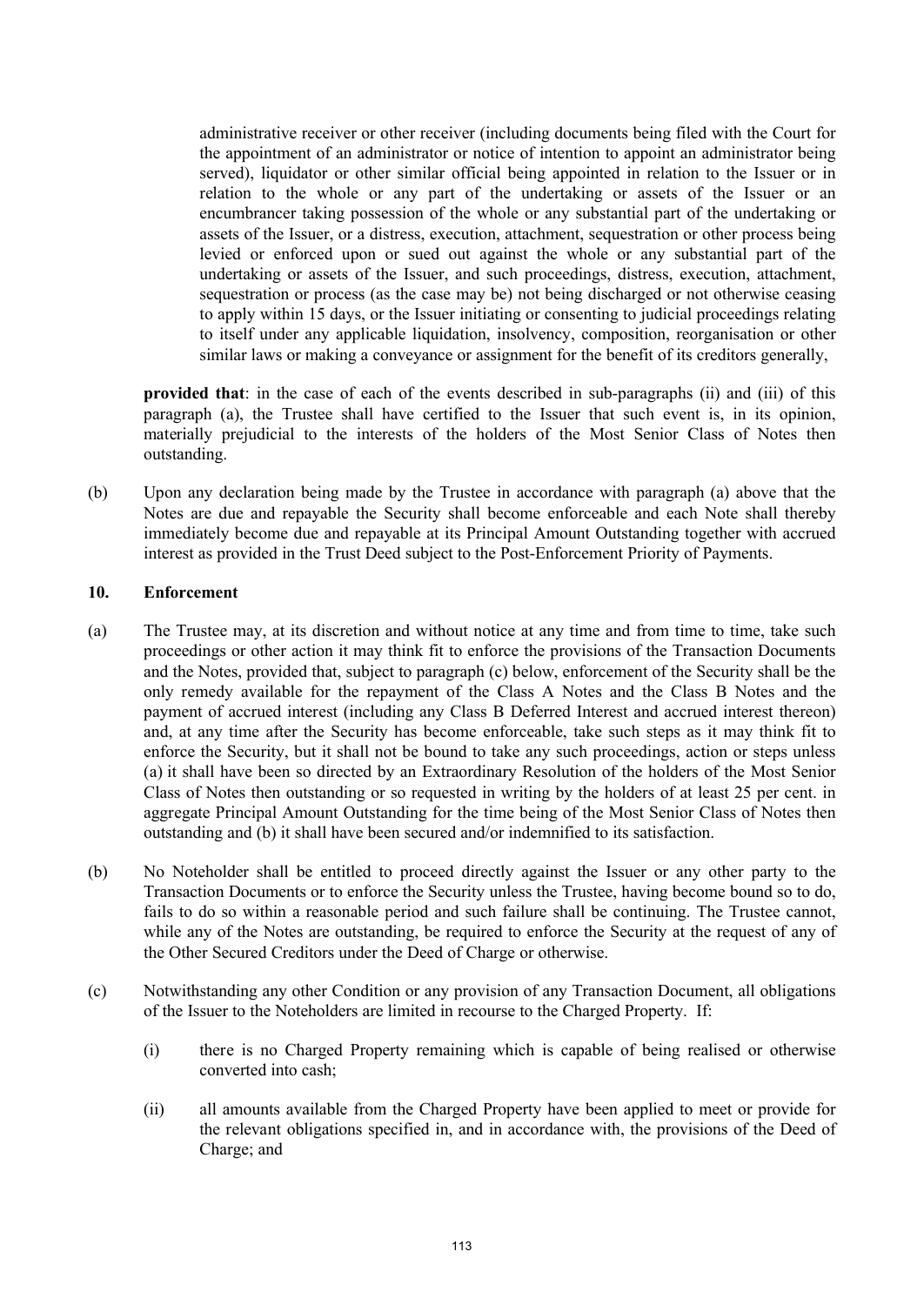(iii) there are insufficient amounts available from the Charged Property to pay in full, in accordance with the provisions of the Deed of Charge, amounts outstanding under the Notes (including payments of principal, premium (if any) and interest),

then the Noteholders shall have no further claim against the Issuer in respect of any amounts owing to them which remain unpaid (including, for the avoidance of doubt, payments of principal and/or interest in respect of the Notes) and such unpaid amounts shall be deemed to be discharged in full and any relevant payment rights shall be deemed to cease.

# **11. Meetings of Noteholders, Modification, Waiver, Substitution and Trustee's Discretions**

- (a) The Trust Deed contains provisions for convening meetings of Noteholders of each Class to consider any matter affecting their interests, including the sanctioning by Extraordinary Resolution of a modification of these Conditions or the provisions of any of the Transaction Documents or any other documents the rights and benefits of the Issuer in respect of which are comprised in the Security.
	- (A) An Extraordinary Resolution passed at any meeting of the Class A Noteholders shall be binding on all the Class B Noteholders irrespective of its effect upon them except an Extraordinary Resolution to sanction a Basic Terms Modification (as defined below), which shall not take effect unless it shall have been sanctioned by an Extraordinary Resolution of the Class B Noteholders or the Trustee is of the opinion that it would not be materially prejudicial to the interests of the Class B Noteholders.
	- (B) An Extraordinary Resolution passed at any meeting of Class B Noteholders (other than a sanctioning Extraordinary Resolution referred to in paragraph (A) above) shall not be effective unless it shall have been sanctioned by an Extraordinary Resolution of the Class A Noteholders or the Trustee is of the opinion that it would not be materially prejudicial to the interests of the Class A Noteholders.

The quorum at any meeting of the Noteholders of any class for passing an Extraordinary Resolution shall be one or more persons present holding or representing over 50 per cent. in aggregate Principal Amount Outstanding of the Notes of the relevant class then outstanding or, at any adjourned meeting, one or more persons present being or representing the Noteholders of the relevant class whatever the aggregate Principal Amount Outstanding of the Notes of the relevant class so held or represented, except that, at any meeting the business of which includes the making or sanctioning of any Basic Terms Modification, the necessary quorum for passing the related Extraordinary Resolution will be one or more persons present holding or representing not less than 75 per cent., or at any adjourned such meeting not less than 33 per cent., in aggregate Principal Amount Outstanding of the Notes of the relevant class for the time being outstanding.

As used in these Conditions and the Trust Deed:

(i) **Extraordinary Resolution** means (a) a resolution passed at a meeting of the Noteholders of any Class duly convened and held in accordance with the Trust Deed by a majority consisting of not less than three-fourths of the persons voting thereat upon a show of hands or if a poll is duly demanded by a majority consisting of not less than three-fourths of the votes cast on such poll or (b) a resolution in writing signed by or on behalf of not less than 75 per cent. in aggregate Principal Amount Outstanding of the Noteholders of such class, which resolution in writing may be contained in one document or in several documents in like form each signed by or on behalf of one or more of the Noteholders and shall be as valid, effective and binding as a resolution duly passed at such a meeting; and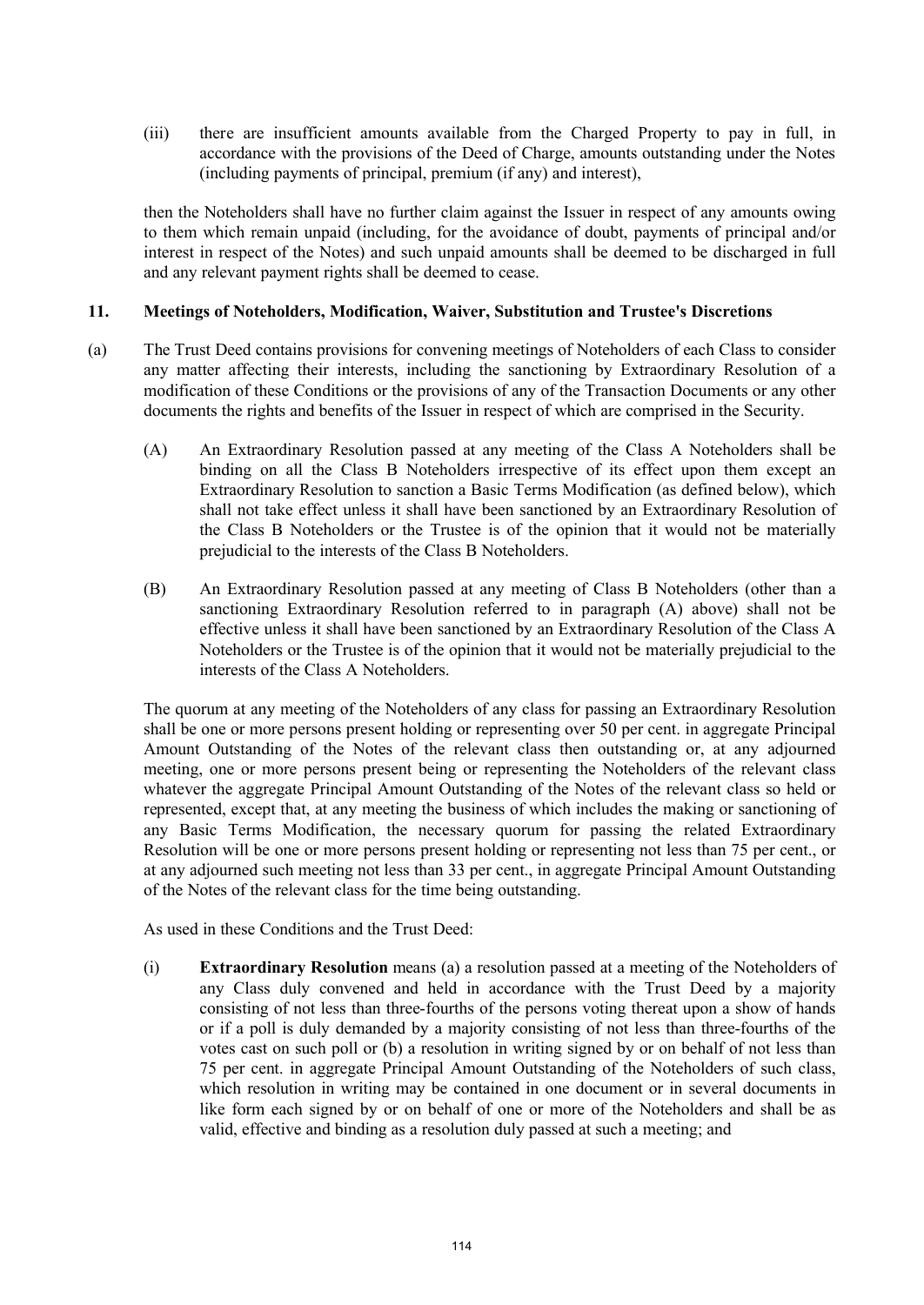## (ii) **Basic Terms Modification** means, in respect of a class of Notes:

- (A) a change in the amount payable or, where applicable, modification, of the method of calculating the amount payable or modification of the date of payment or, where applicable, of the method of calculating the date of payment in respect of any principal or interest in respect of such Notes;
- (B) alteration of the currency in which payments under such Notes appertaining thereto are to be made;
- (C) alteration of the quorum or majority required to pass an Extraordinary Resolution;
- (D) the sanctioning of any such scheme or proposal in respect of such Notes as is described in paragraph 20 of Schedule 3 to the Trust Deed;
- (E) alteration of this definition or the provisos to paragraphs 5 and/or 6 of Schedule 3 to the Trust Deed;
- (F) alteration of any the Pre-Enforcement Priority of Payments or the Post-Enforcement Priority of Payments; and
- (G) alteration of the Charged Property or amendment to any of the documents relating to the Charged Property or any other provision of the Security, in each case in any material respect.
- (b) The Trustee may agree, without the consent of the Noteholders, (i) to any modification (other than a Basic Terms Modification) of, or to the waiver or authorisation of any breach or proposed breach of, these Conditions, the Trust Deed or any of the other Transaction Documents, which is not, in the opinion of the Trustee, materially prejudicial to the interests of the Noteholders of any class, or (ii) to any modification of these Conditions or any of the Transaction Documents, which, in the Trustee's opinion, is of a formal, minor or technical nature or to correct a manifest error. The Trustee may also, without the consent of the Noteholders, determine that any Event of Default shall not, or shall not subject to specified conditions, be treated as such which determination is not, in the opinion of the Trustee, materially prejudicial to the interests of the Noteholders of any class. Any such modification, waiver, authorisation or determination shall be binding on the Noteholders and, unless the Trustee agrees otherwise, any such modification shall be notified by, or on behalf of, the Issuer to the Noteholders, the Rating Agency and the Irish Stock Exchange in accordance with Condition 14 (*Notice to Noteholders*) as soon as practicable thereafter.
- (c) The Trustee may agree, without the consent of the Noteholders, to the substitution of another body corporate in place of the Issuer as principal debtor under the Trust Deed and the Notes, subject to (i) the Notes being unconditionally and irrevocably guaranteed by the Issuer (unless all or substantially all of the assets of the Issuer are transferred to such body corporate), (ii) such body corporate being a single purpose vehicle and undertaking itself to be bound by provisions corresponding to those set out in these Conditions, (iii) the Trustee being satisfied that the interests of the Noteholders of each class will not be materially prejudiced thereby, (iv) the then current rating of the Notes being unaffected by such substitution, and (v) certain other conditions set out in the Trust Deed being complied with. In the case of a substitution pursuant to this paragraph (c), the Trustee may in its absolute discretion agree, without the consent of the Noteholders, to a change of the laws governing the Notes and/or any of the Transaction Documents provided that such change would not, in the opinion of the Trustee, be materially prejudicial to the interests of the Noteholders of any class. No such substitution shall take effect unless it applies to all the Notes then outstanding.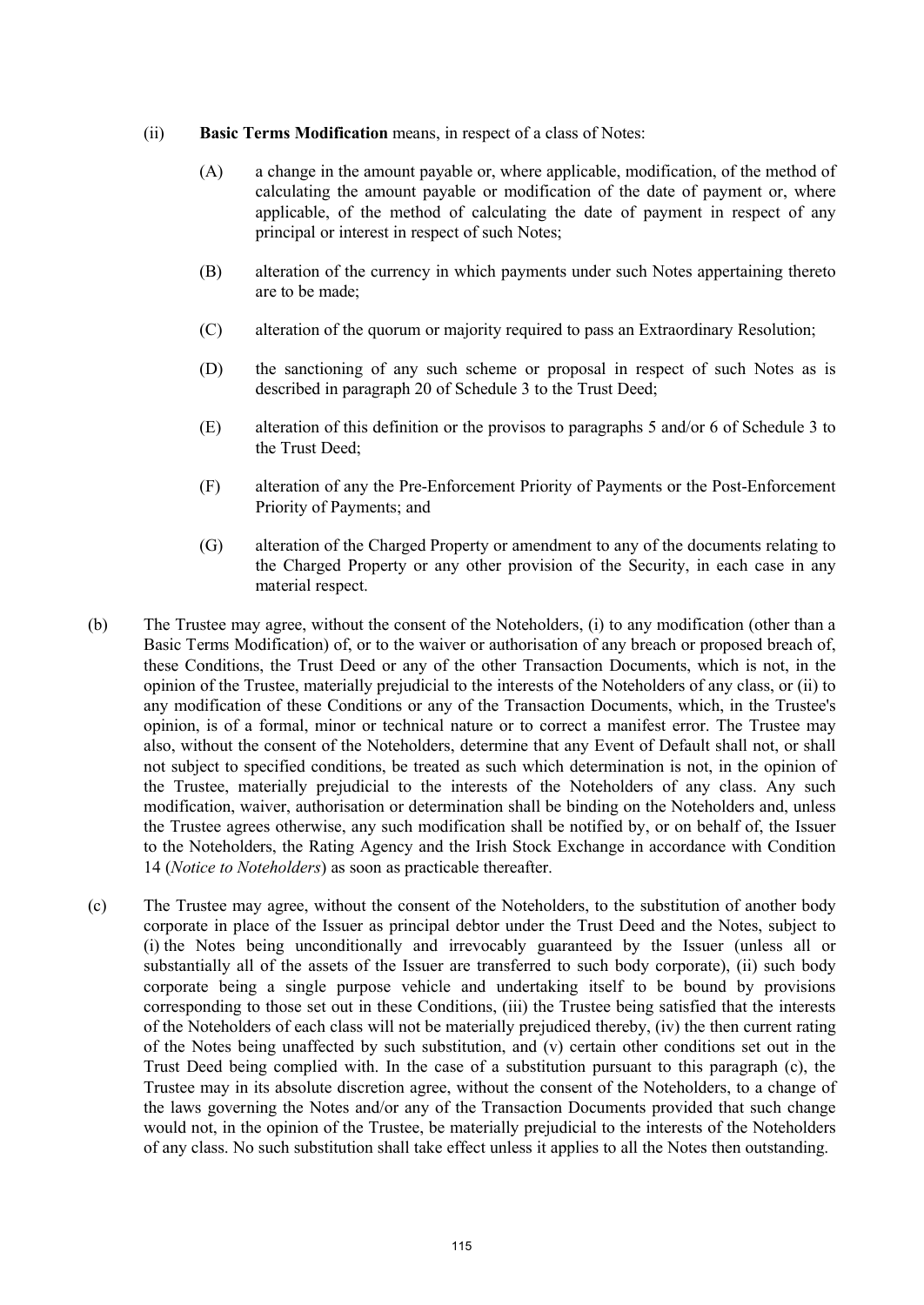## **12. Indemnification and Exoneration of the Trustee**

The Trust Deed and certain of the Transaction Documents contain provisions governing the responsibility (and relief from responsibility) of the Trustee and providing for its indemnification in certain circumstances, including provisions relieving it from taking enforcement proceedings or enforcing the Security unless secured and/or indemnified to its satisfaction. The Trustee will not be responsible for any loss, expense or liability which may be suffered as a result of any assets comprised in the Charged Property, or any deeds or documents of title thereto, being uninsured or inadequately insured or being held by or to the order of the Seller or any agent or related company of the Seller or by clearing organisations or their operators or by intermediaries such as banks, brokers, depositories, warehousemen or other persons whether or not on behalf of the Trustee.

The Trust Deed contains provisions pursuant to which the Trustee or any of its related companies is entitled, *inter alia*, (i) to enter into business transactions with the Issuer and/or any other person who is a party to the Transaction Documents or whose obligations are comprised in the Charged Property and/or any of their subsidiary or associated companies and to act as trustee for the holders of any other securities issued by or relating to the Issuer and/or any other person who is a party to the Transaction Documents or whose obligations are comprised in the Charged Property and/or any of their subsidiary or associated companies, (ii) to exercise and enforce its rights, comply with its obligations and perform its duties under or in relation to any such transactions or, as the case may be, any such trusteeship without regard to the interests of the Noteholders, and (iii) to retain and not be liable to account for any profit made or any other amount or benefit received thereby or in connection therewith.

The Trust Deed also relieves the Trustee of liability for not having made or not having caused to be made on its behalf the searches, investigations and enquiries which a prudent chargee would normally have been likely to make in entering into the Deed of Charge. The Trustee has no responsibility in relation to the legality, validity, sufficiency, adequacy and enforceability of the Security or the Transaction Documents. The Trustee will not be obliged to take any action which might result in its incurring personal liabilities unless secured and/or indemnified to its satisfaction or to supervise the performance by the Servicer, the Swap Provider or any other person of their obligations under the Transaction Documents and the Trustee shall assume, until it has notice in writing to the contrary, that all such persons are properly performing their duties, notwithstanding that the Security (or any part thereof) may, as a consequence, be treated as floating rather than fixed security.

The Trust Deed and certain of the other Transaction Documents contain other provisions limiting the responsibility, duties and liability of the Trustee.

## **13. Replacement of the Notes**

## (a) **Definitive Notes**

If a Definitive Note, is mutilated, defaced, lost, stolen or destroyed, it may be replaced at the specified office of the Principal Paying Agent. Replacement thereof will only be made on payment of such costs as may be incurred in connection therewith and on such terms as to evidence and indemnity as the Issuer and the Principal Paying Agent may reasonably require. If mutilated or defaced, the Definitive Note, must be surrendered before a new one will be issued.

## (b) **Global Notes**

If any Global Note is mutilated, defaced, lost, stolen or destroyed, it may be replaced at the specified office of the Principal Paying Agent. Replacement of any mutilated, defaced, lost, stolen or destroyed Global Note will only be made on payment of such costs as may be incurred in connection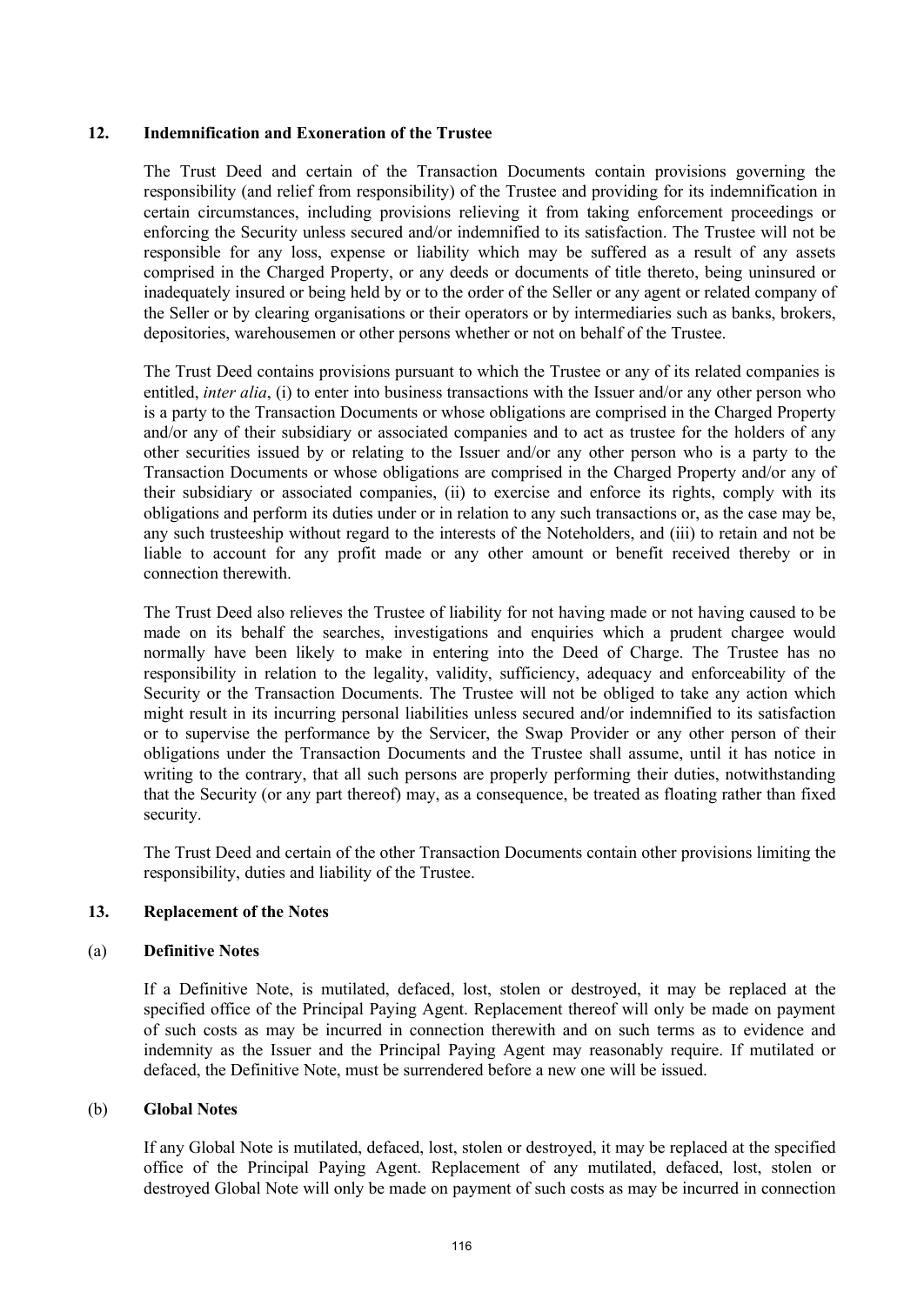therewith and on such terms as to evidence and indemnity as the Issuer may reasonably require. A mutilated or defaced Global Note must be surrendered before a new one will be issued.

### **14. Notice to Noteholders**

Any notice to the Noteholders shall be validly given if published (a) in one leading London daily newspaper (which is expected to be the *Financial Times*), and (b) (for so long as the Notes are listed on the Irish Stock Exchange and the rules of that exchange so require) in a leading English language newspaper having general circulation in Dublin (which is expected to be the *Irish Times*) or, if either such newspaper shall cease to be published or timely publication therein shall not be practicable, in the opinion of the Trustee, in another appropriate newspaper or newspapers as the Trustee shall approve having a general circulation in London or Dublin (as appropriate) previously approved in writing by the Trustee. Any such notice published in a newspaper as aforesaid shall be deemed to have been given on the date of such publication or, if published more than once or on different dates, on the first date on which publication shall have been made in the newspaper or newspapers in which publication is required. If publication is not practicable in any such newspaper as is mentioned above, notice will be valid if given in such other manner, and shall be deemed to have been given on such date, as the Trustee shall determine.

Whilst the Notes are represented by Global Notes, notices to Noteholders may be given by delivery of the relevant notice to Clearstream, Luxembourg and/or Euroclear for communication by them to Noteholders rather than by notification as required above provided that so long as the Notes are listed on the Irish Stock Exchange, the Irish Stock Exchange so agrees. Any notice delivered to Clearstream, Luxembourg and/or Euroclear as aforesaid shall be deemed to have been given on the date on which it was sent.

A copy of each notice given in accordance with this Condition 14 shall be provided to the Rating Agency, which reference in these Conditions shall include any additional or replacement rating agency appointed by the Issuer to provide a credit rating in respect of the Notes thereof). For the avoidance of doubt, and unless the context otherwise requires, all references to rating and ratings in these Conditions shall be deemed to be references to the ratings assigned by the Rating Agency.

The Trustee shall be at liberty to sanction some other method of giving notice to the Noteholders or to a class if, in its opinion, such other method is reasonable having regard to market practice then prevailing and to the requirements of the stock exchange on which the Notes are then listed and provided that notice of such other method is given to the Noteholders in such manner as the Trustee shall require.

## **15. Contracts (Rights of Third Parties) Act 1999**

This Note does not confer any rights on any person under the Contracts (Rights of Third Parties) Act 1999 to enforce any term of the Trust Deed or this Note, but this does not affect any right or remedy of any person which exists or is available apart from the Contracts (Rights of Third Parties) Act 1999.

#### **16. Governing Law and Jurisdiction**

Each of the Notes, the Trust Deed and these Conditions (and, in each case, any non-contractual obligations arising out of or in connection with the relevant document) is governed by and shall be construed in accordance with English law and are subject to the non-exclusive jurisdiction of the courts of England and Wales.

## **17. Specified Offices of Principal Paying Agent**

The initial Specified Office of the Principal Paying Agent is at Citibank N.A., London Branch, 21st Floor, Citigroup Centre, Canada Square, Canary Wharf, London E14 5LB, United Kingdom.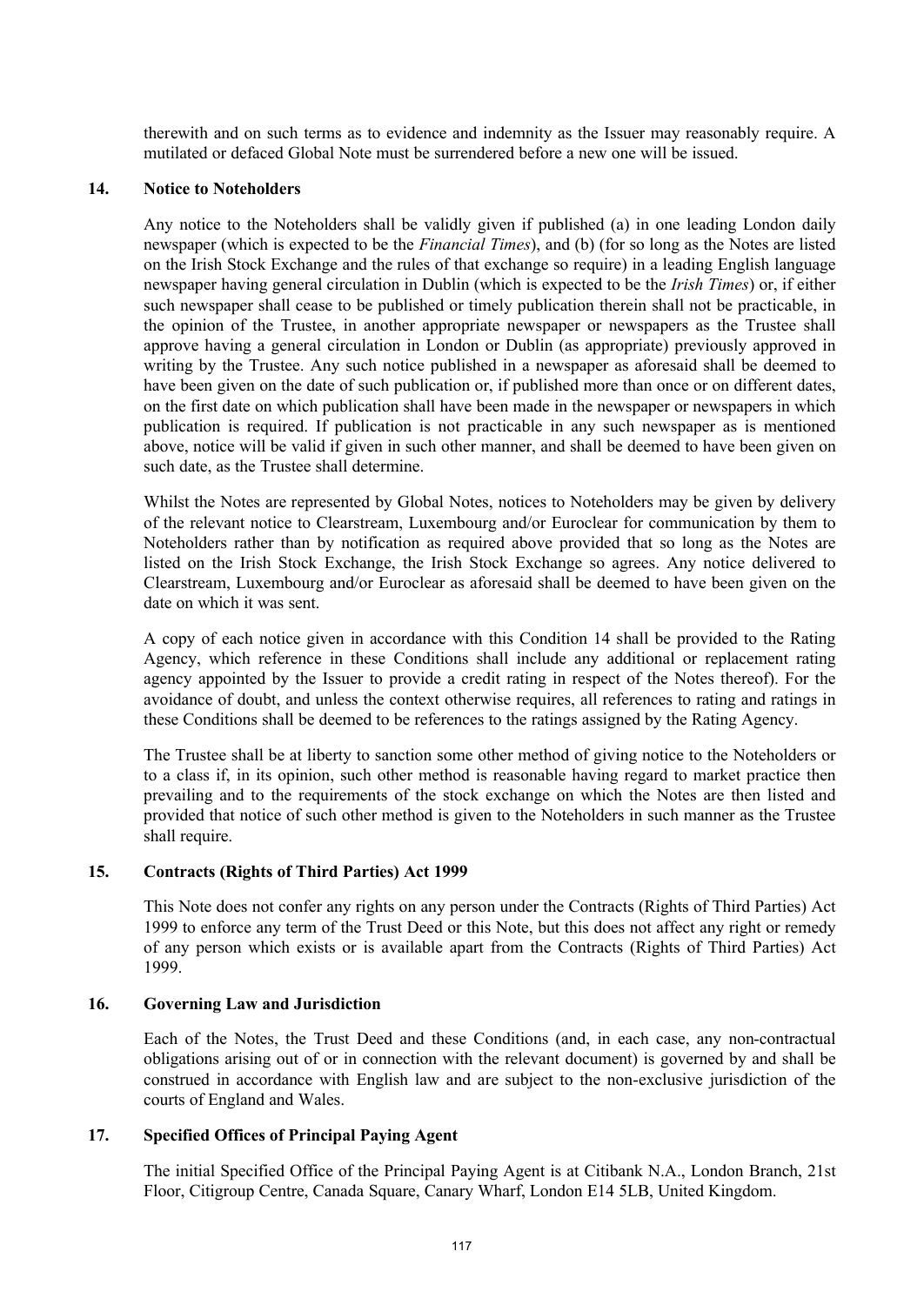## **SUBSCRIPTION AND SALE**

Alpha Bank A.E. (**Alpha Bank**), Morgan Stanley & Co. International plc (**Morgan Stanley**) and Deutsche Bank AG, London Branch (**Deutsche Bank**, and together with Alpha Bank and Morgan Stanley, the **Arrangers**) have entered into a subscription agreement dated on or about the date of this Prospectus (the **Subscription Agreement**) with the Issuer and the Seller, pursuant to which Alpha Bank (the **Purchaser**) has agreed to subscribe for all the Notes at 100 per cent. of their principal amount.

Except for the approval of this Prospectus as a prospectus in accordance with the requirements of the Prospectus Directive and the implementing measures in Ireland, application for the Notes to be admitted to the Official List of the Irish Stock Exchange and to trading on its regulated market, no action is being taken to permit a public offering of the Notes, or the distribution of any document, in or from any jurisdiction where action would be required for such purposes. This Prospectus does not constitute, and may not be used for the purposes of, an offer or solicitation in or from any jurisdiction where such an offer or solicitation is not authorised.

The Purchaser has represented to each of the Arrangers and to the Issuer and agreed that:

## (i) **United States of America**:

The Notes have not been and will not be registered under the Securities Act, and may not be offered or sold within the United States or to, or for the account or benefit of, U.S. persons except in certain transactions exempt from the registration requirements of the Securities Act and applicable state laws. The Purchaser has agreed that, except as permitted by the Subscription Agreement, it will not offer, sell or deliver the Notes (i) as part of their distribution at any time, or (ii) otherwise until 40 days after the later of the commencement of the offering of the Notes and the Closing Date (for the purposes only of this section *Subscription and Sale*, the **Distribution Compliance Period**) within the United States or to, or for the account or benefit of, U.S. persons and that it will have sent to each distributor, dealer or other person to which it sells Notes during the Distribution Compliance Period a confirmation or other notice setting forth the restrictions on offers and sales of the Notes within the United States or to, or for the account or benefit of, U.S. persons. Terms used in this paragraph have the meanings given to them by Regulation S of the Securities Act.

In addition, 40 days after the commencement of the offering of the Notes, an offer or sale of the Notes within the United States by a dealer, whether or not participating in the offering, may violate the registration requirements of the Securities Act if such offer or sale is made otherwise than in accordance with an available exemption from registration under the Securities Act.

The Notes are in bearer form and are subject to U.S. tax law requirements and may not be offered, sold or delivered within the United States or its possessions or to a United States person, except in certain transactions permitted by U.S. tax regulations. Terms used in the preceding sentence have the meanings given to them by the U.S. Internal Revenue Code of 1986 and regulations thereunder.

## (ii) **United Kingdom**:

(a) it has only communicated or caused to be communicated and will only communicate or cause to be communicated any invitation or inducement to engage in investment activity (within the meaning of section 21 of FSMA) received by it in connection with the issue or sale of any Notes in circumstances in which section 21(1) of FSMA does not apply to the Issuer; and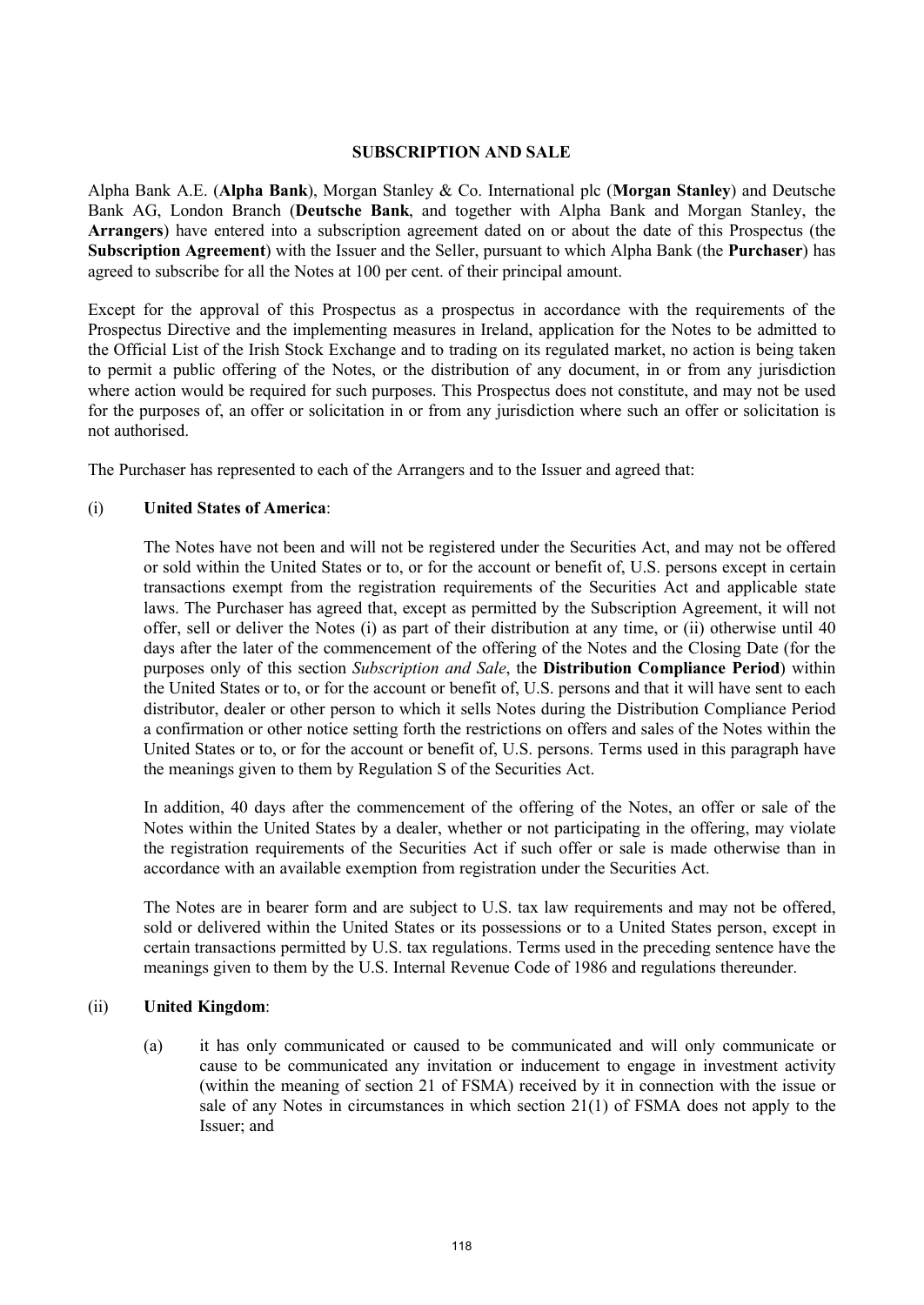- (b) it has complied and will comply with all applicable provisions of FSMA with respect to anything done by it in relation to the Notes in, from or otherwise involving the United Kingdom.
- (iii) **Greece**: It has not publicly offered or sold and will not publicly offer or sell any Notes, in, or to persons in, the Hellenic Republic, or engage in advertisements, notices, statements or other actions in the Hellenic Republic, with a view to attracting resident investors in the Hellenic Republic to acquire Notes. All applicable provisions of Article 10 of Law 3156 and law 3401/2005 must be complied with in respect of anything done with regard to the offering of Notes in, from or otherwise involving the Hellenic Republic.

# (iv) **Ireland:**

- (a) It will not underwrite the issue of or place the Notes otherwise than in conformity with the provisions of the Investment Intermediaries Act, 1995 (as amended) including, without limitation, Sections 9 and 23 thereof and any codes of conduct rules made under Section 37 thereof and the provisions of the Investor Compensation Act 1998;
- (b) it will not underwrite the issue of, or place, the Notes, otherwise than in conformity with the provisions of the Irish Central Bank Acts 1942-1999 (as amended) and any codes of conduct rules made under Section 117(1) thereof;
- (c) it will not underwrite the issue of, or place, or do anything in Ireland in respect of the Notes otherwise than in conformity with the provisions of the Prospectus Directive 2003/71/EC Regulations 2005 and any rules issued under Section 51 of the Irish Investment Funds, Companies and Miscellaneous Provisions Act 2005, by the Irish Central Bank and Financial Services Regulatory Authority (**Financial Regulator**); and
- (d) in will not underwrite the issue of, place or otherwise act in Ireland in respect of the Notes, otherwise than in conformity with the provisions of the Market Abuse Directive 2003/6/EC Regulations 2005 and any rules issued under Section 34 of the Irish Investment Funds, Companies and Miscellaneous Provisions Act 2005 by the Financial Regulator.
- (v) **General**: other than with respect to the listing of the Notes on the Irish Stock Exchange, no action has been or will be taken in any country or jurisdiction by the Purchaser and Issuer that would permit a public offering of the Notes, or possession or distribution of any offering material in relation thereto, in any country or jurisdiction where action for that purpose is required. Persons into whose hands this Prospectus comes are required by the Issuer to comply with all applicable laws and regulations in each country or jurisdiction in or from which they purchase, offer, sell or deliver the Notes or have in their possession or distribute such offering material in all cases at their own expense.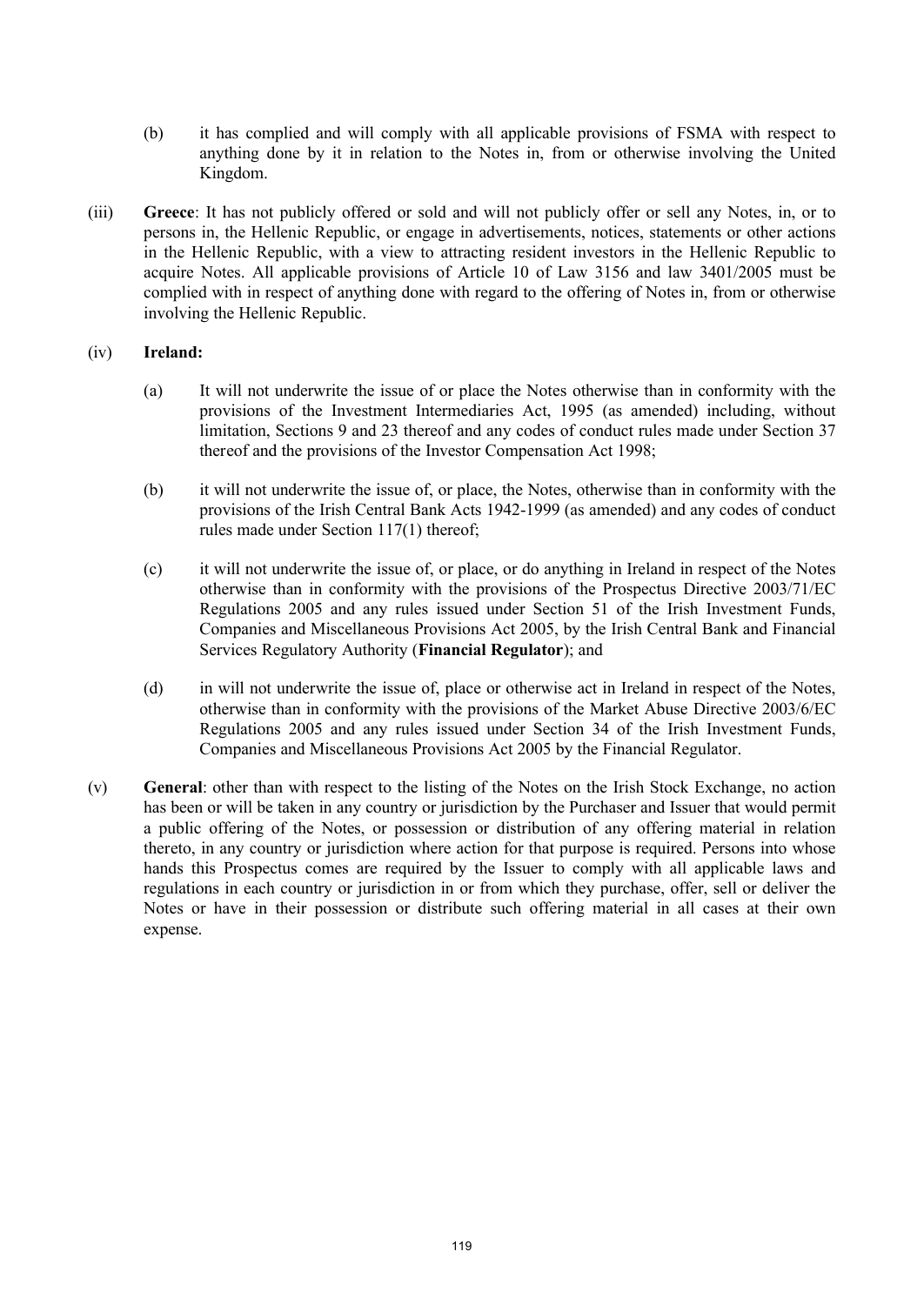## **TAXATION**

**The following, which applies only to persons who are the beneficial owners of the Notes, is a summary of the Issuer's understanding of current law and practice in Greece and the United Kingdom as at the date of this Prospectus relating to certain aspects of Greek taxation and the United Kingdom taxation of the Notes. It is not a comprehensive analysis of all the tax consequences arising in respect of the Notes. Special rules may apply to certain classes of taxpayer (such as dealers). Prospective Noteholders who are in any doubt about their tax position or who may be subject to tax in a jurisdiction other than Greece and the United Kingdom should seek their own professional advice.**

#### **GREEK TAXATION**

Interest on the Notes earned by Greek resident investors or investors with a permanent establishment in Greece will be subject to withholding tax at 10 per cent. if payment is made by a paying agent in Greece. In the case of investors who are individuals, partnerships, joint ventures or non profit entities, such withholding extinguishes their income tax liability in respect of this income. In the case of investors (mainly companies limited by shares (*anonymi eteria*) limited liability companies (*eteria periorismenis efthinis*) and branches of foreign entities operating in Greece, interest on the Notes will be reported as part of their taxable base of the year in which such interest arose and will be subject to tax at the applicable corporate income tax rate (currently 25 per cent.) while the 10 per cent. tax withheld at source will be offset against the income tax liability of the year or refunded if the tax due is not sufficient to absorb tax withheld. In the case of banks and insurance companies interest is fully taxable at the applicable corporate income tax rate (25 per cent.) however special rules apply as to the time of taxation. Institutional investors (mutual funds, portfolio investment companies and real estate investment companies) are exempt from the 10 per cent. withholding tax on condition that the investor acquires the interest coupon at least 30 days prior to maturity.

There is no explicit provision in Greek tax legislation as to the treatment applying to capital gain arising from the disposal of Notes. It should be noted, however, that the Ministry of Economy and Finance in Circular 1092/27-7-2007, has adopted the view that any gain earned in excess of accrued interest, by Greek residents (either individuals or legal entities) from the disposal of foreign bonds (including the Notes) or bonds issued by Greek corporations abroad will be regarded as income, not subject to withholding tax, but fully taxable at the nominal tax rates. Consequently such gain should be reported in the beneficiary's annual income tax return and taxed in accordance with the general provisions of Greek tax law at the applicable tax rate.

## **No additional amounts would be payable by the Issuer or by any other person if any such deduction or withholding were required to be made.**

The Issuer has not appointed any paying agent in Greece. Prospective Noteholders in Greece, or prospective Noteholders who might receive income from the Notes in Greece, should consult with their own tax advisers as to the taxation of income from the Notes in Greece.

### **UNITED KINGDOM TAXATION**

**The following applies only to persons who are the beneficial owners of Notes and is a summary of the Issuer's understanding of current law and practice in the United Kingdom relating only to United Kingdom withholding tax treatment of payments of principal and interest in respect of Notes. It does not deal with any other United Kingdom taxation implications of acquiring, holding or disposing of Notes. The United Kingdom tax treatment of prospective Noteholders depends on their individual circumstances and may be subject to change in the future. Prospective Noteholders who may be subject to tax in a jurisdiction other than the United Kingdom or who may be unsure as to their tax position should seek their own professional advice.**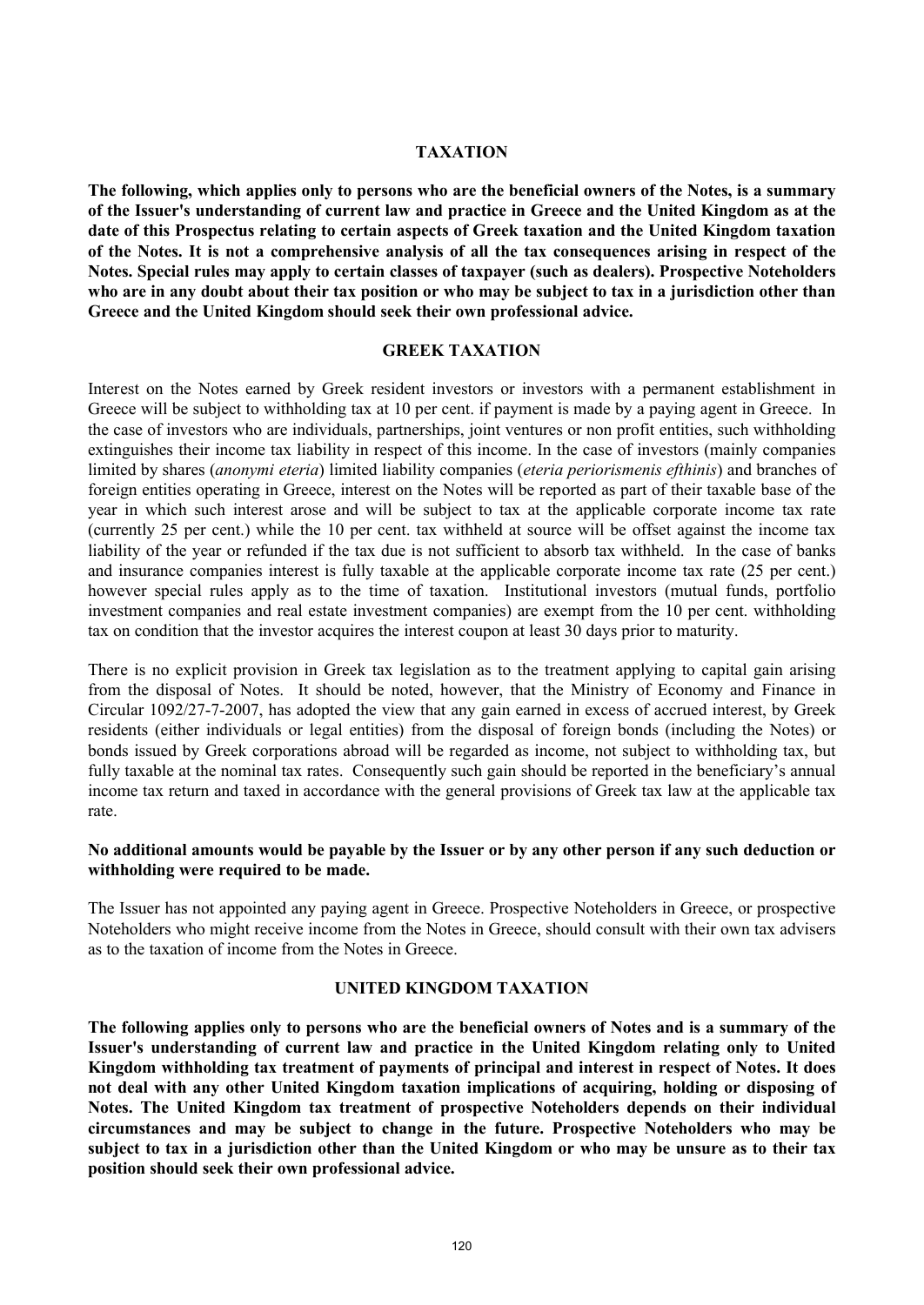## **1. Payment of interest on the Notes**

Payments of interest on the Notes may be made without deduction of or withholding on account of United Kingdom income tax provided that the Notes continue to be listed on a "recognised stock exchange" within the meaning of section 1005 of the Income Tax Act 2007. The Irish Stock Exchange is a recognised stock exchange. The Notes will satisfy this requirement if they are officially listed in Ireland in accordance with provisions corresponding to those generally applicable in EEA states and are admitted to trading on the Irish Stock Exchange. Provided, therefore, that the Notes remain so listed, interest on the Notes will be payable without deduction of or withholding on account of United Kingdom income tax.

Interest on the Notes may also be paid without deduction of or withholding on account of United Kingdom income tax where interest on the Notes is paid by a company and, at the time the payment is made, the company reasonably believes (and any person by or through whom interest on the Notes is paid reasonably believes) that the beneficial owner is within the charge to United Kingdom corporation tax as regards the payment of interest, provided that HM Revenue and Customs (**HMRC**) has not given a direction (in circumstances where it has reasonable grounds to believe that the above exemption is not available in respect of such payment of interest at the time the payment is made) that the interest should be paid under deduction of tax.

In other cases, an amount must generally be withheld from payments of interest on the Notes on account of United Kingdom income tax at the basic rate (currently 20 per cent.). However, where an applicable double tax treaty provides for a lower rate of withholding tax (or for no tax to be withheld) in relation to a Noteholder, HMRC can issue a notice to the Issuer to pay interest to the Noteholder without deduction of tax (or for interest to be paid with tax deducted at the rate provided for in the relevant double tax treaty).

Noteholders may wish to note that, in certain circumstances, HMRC has power to obtain information (including the name and address of the beneficial owner of the interest) from any person in the United Kingdom who either pays or credits interest to or receives interest for the benefit of a Noteholder. Information so obtained may, in certain circumstances, be exchanged by HMRC with the tax authorities of the jurisdiction in which the Noteholder is resident for tax purposes.

# **2. EU Savings Directive**

Under EC Council Directive 2003/48/EC on the taxation of savings income, Member States are required to provide to the tax authorities of another Member State details of payments of interest (or similar income) paid by a person within its jurisdiction to an individual resident in that other Member State. However, for a transitional period, Belgium, Luxembourg and Austria are instead required (unless during that period they elect otherwise) to operate a withholding system in relation to such payments (the ending of such transitional period being dependent upon the conclusion of certain other agreements relating to information exchange with certain other countries). A number of non-EU countries and territories including Switzerland have adopted similar measures (a withholding system in the case of Switzerland).

On 15 September 2008, the European Commission issued a report to the Council of the European Union on the operations of the Directive, which included the Commission's advice on the need for changes to the Directive. On 13 November 2008, the European Commission published a more detailed proposal for amendments to the Directive, which included a number of suggested changes. If any of those proposed changes are made in relation to the Directive, they may amend or broaden the scope of the requirements described above.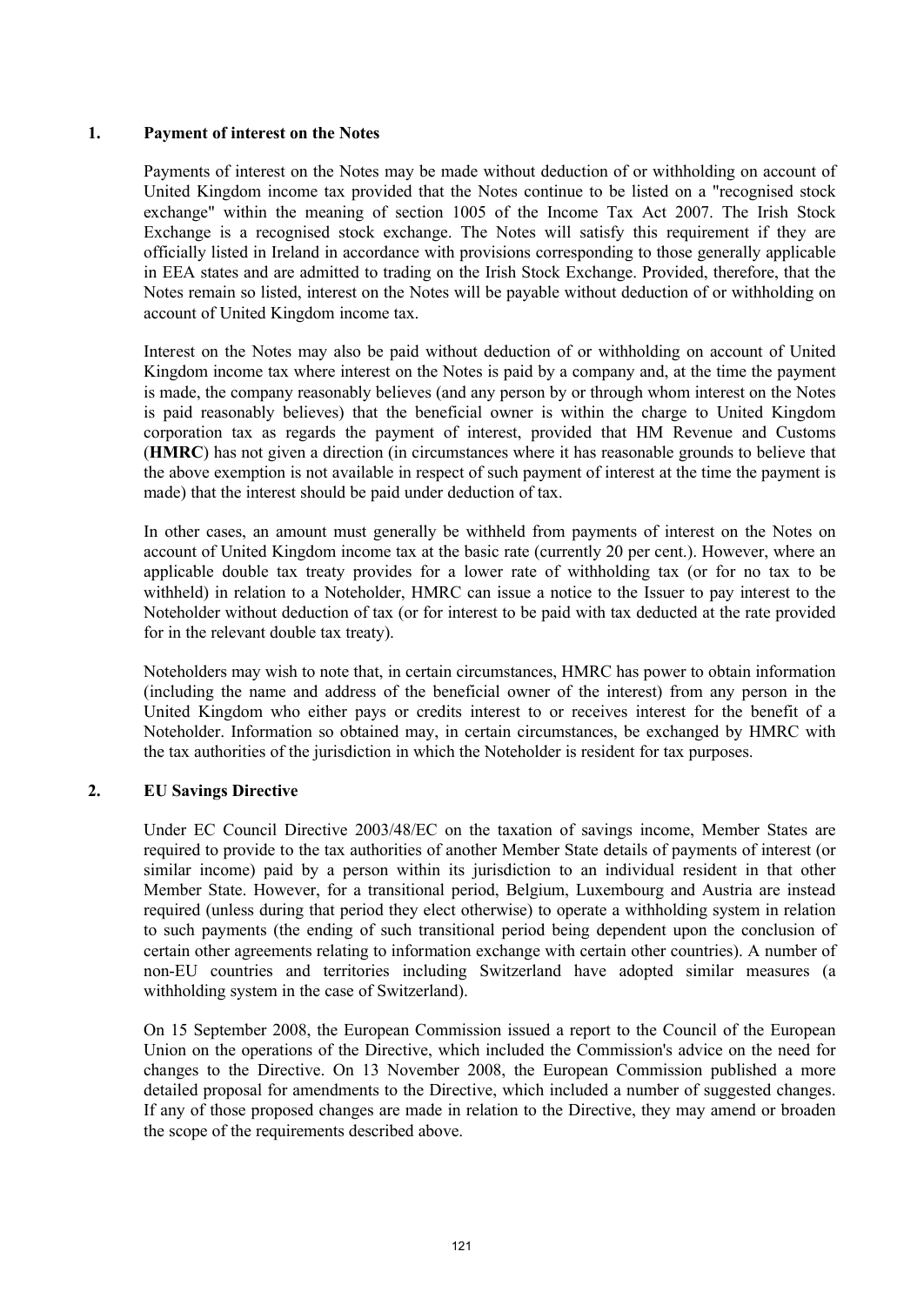## **GENERAL INFORMATION**

- 2. The issue of the Notes has been authorised by a resolution of the board of directors of the Issuer passed on or about 18 May 2009.
- 3. Application has been made to list the Notes on the Irish Stock Exchange. It is expected that admission of the Notes to the official list of the Irish Stock Exchange and admission to trading on its regulated market will be granted on or about 20 May 2009 subject only to the issue of the Global Notes. The estimated cost of the applications for admission to the official list and admission to trading on the Irish Stock Exchange's regulated market is  $64,800$ . The Issuer will not provide any post-issuance information, except if required by any applicable laws and regulations.
- 4. The Notes have been accepted for clearance through Euroclear and Clearstream, Luxembourg. The ISIN for the Class A Notes is XS0430552082 and the Common Code is 043055208. The ISIN for the Class B Notes is XS0430552751 and the Common Code is 043055275.
- 5. Transactions will normally be effected for settlement in Euro and for delivery on the third working day after the date of the transaction.
- 6. The Issuer is not involved in any governmental, legal or arbitration proceedings which may have, or have had, since the date of its incorporation, a significant effect on its financial position or profitability nor is the Issuer aware that any such proceedings are pending or threatened.
- 7. Since the date of its incorporation, the Issuer has not entered into any material contracts other than the Subscription Agreement, being contracts entered into other than in its ordinary course of business.
- 8. Save as disclosed herein, since 10 March 2009 (being the date of incorporation of the Issuer), there has been (1) no material adverse change in the financial position or prospects of the Issuer, and (2) no significant change in the trading or financial position of the Issuer.
- 9. It is a condition of the issue of the Notes that the Class A Notes are on issue assigned an Aaa rating by Moody's.

A security rating is not a recommendation to buy, sell or hold securities and may be subject to revision, suspension or withdrawal at any time by Moody's.

- 10. Save as disclosed in this document, the Issuer has no outstanding loan capital, borrowings, indebtedness or contingent liabilities, nor has the Issuer created any mortgages, charges or given any guarantees.
- 11. The auditors of the Issuer are KPMG Audit Plc (**KPMG** or the **Auditor**). KPMG is a member of The Institute of Chartered Accountants in England and Wales. The Issuer will not publish interim accounts. The Issuer will produce non-consolidated audited financial statements in respect of each financial year but will not produce consolidated audited financial statements. The Issuer anticipates that it will publish its first financial statements no later than 30 June 2010 in respect of the financial year ending 31 December 2009. Copies of the most recently published annual accounts from time to time will, so long as the Notes are admitted to the official list of the Irish Stock Exchange, be available at the specified office of the Principal Paying Agent within seven months of the related year end.
- 12. The Cash Manager will produce on behalf of the Issuer quarterly reports on the performance of the Portfolio. These quarterly reports will be available at the offices of the Principal Paying Agent.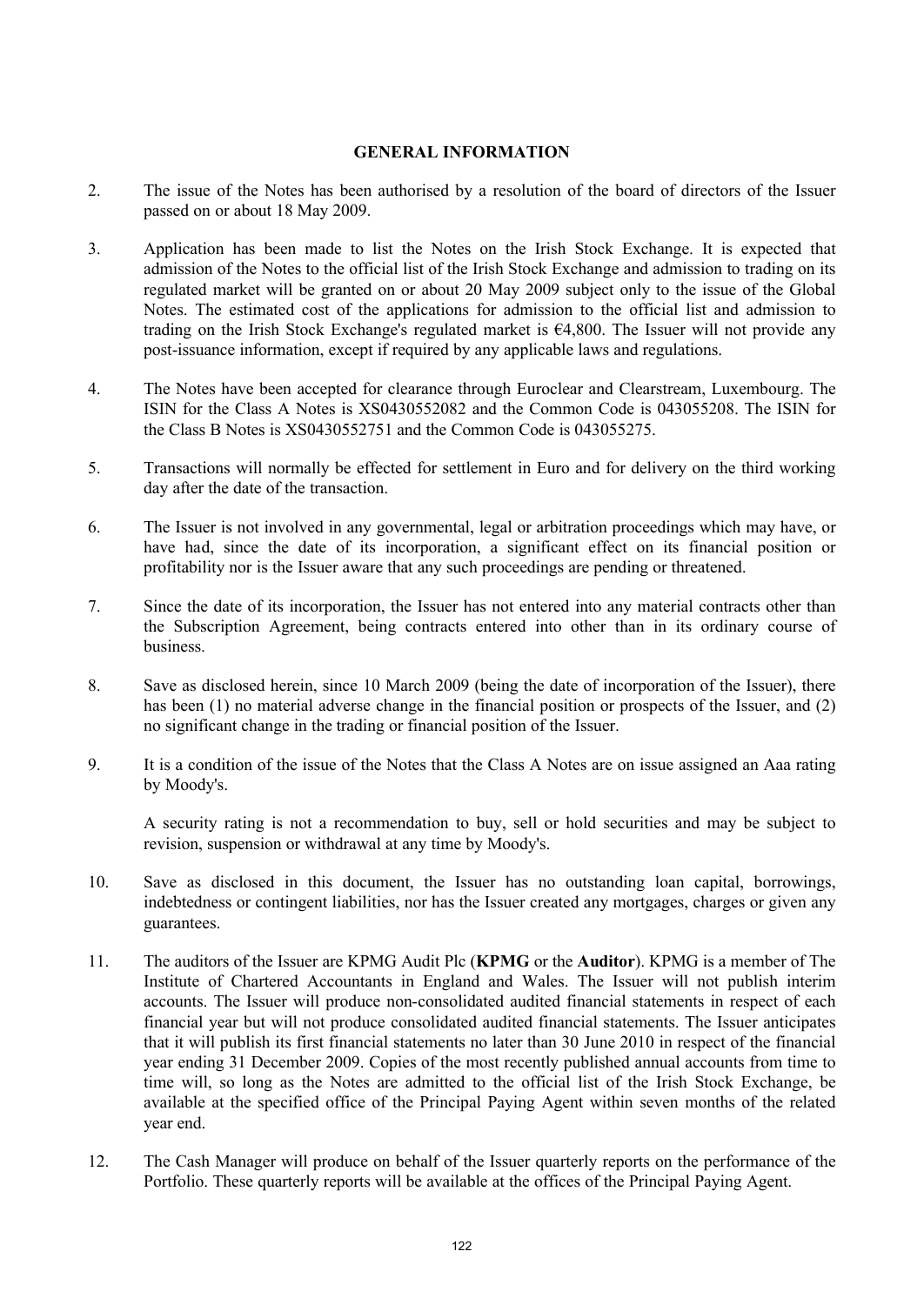- 13. The address of the Arrangers are as follows: Alpha Bank AE, acting out of its office at 40 Stadiou Street, Athens; Morgan Stanley & Co. International plc, acting out of its offices at 25 Cabot Square, Canary Wharf, London E14 4QA; and Deutsche Bank AG, London Branch, acting out of its offices at Winchester House, 1 Great Winchester Street, London EC2N 2DB.
- 14. Final copies (when available) of the following documents may be inspected (in electronic format) during usual business hours on any weekday (excluding Saturdays and public holidays) at the specified offices of the Principal Paying Agent and the Issuer from the date of this document and so long as any of the Notes remain outstanding:
	- (A) the Memorandum and Articles of Association of the Issuer;
	- (B) the most recent balance sheet of the Issuer and the accountants' report thereon;
	- (C) the most recently published annual audited non-consolidated financial statements of the Issuer;
	- (D) the Subscription Agreement;
	- (E) the Master Transfer Agreement and each Greek Transfer and Assignment Agreement;
	- (F) the Collection Account Agreement;
	- (G) the Servicing Agreement;
	- (H) the Trust Deed;
	- (I) the Agency Agreement;
	- (J) the Deed of Charge;
	- (K) the Swap Agreement;
	- (L) each Subordinated Loan Agreement;
	- (M) the Cash Management Agreement;
	- (N) the Bank Account Agreement;
	- (O) the Reserve Account Agreement;
	- (P) the Issuer Corporate Services Agreement;
	- (Q) the Holdco Corporate Services Agreement; and
	- (R) the Master Definitions Schedule.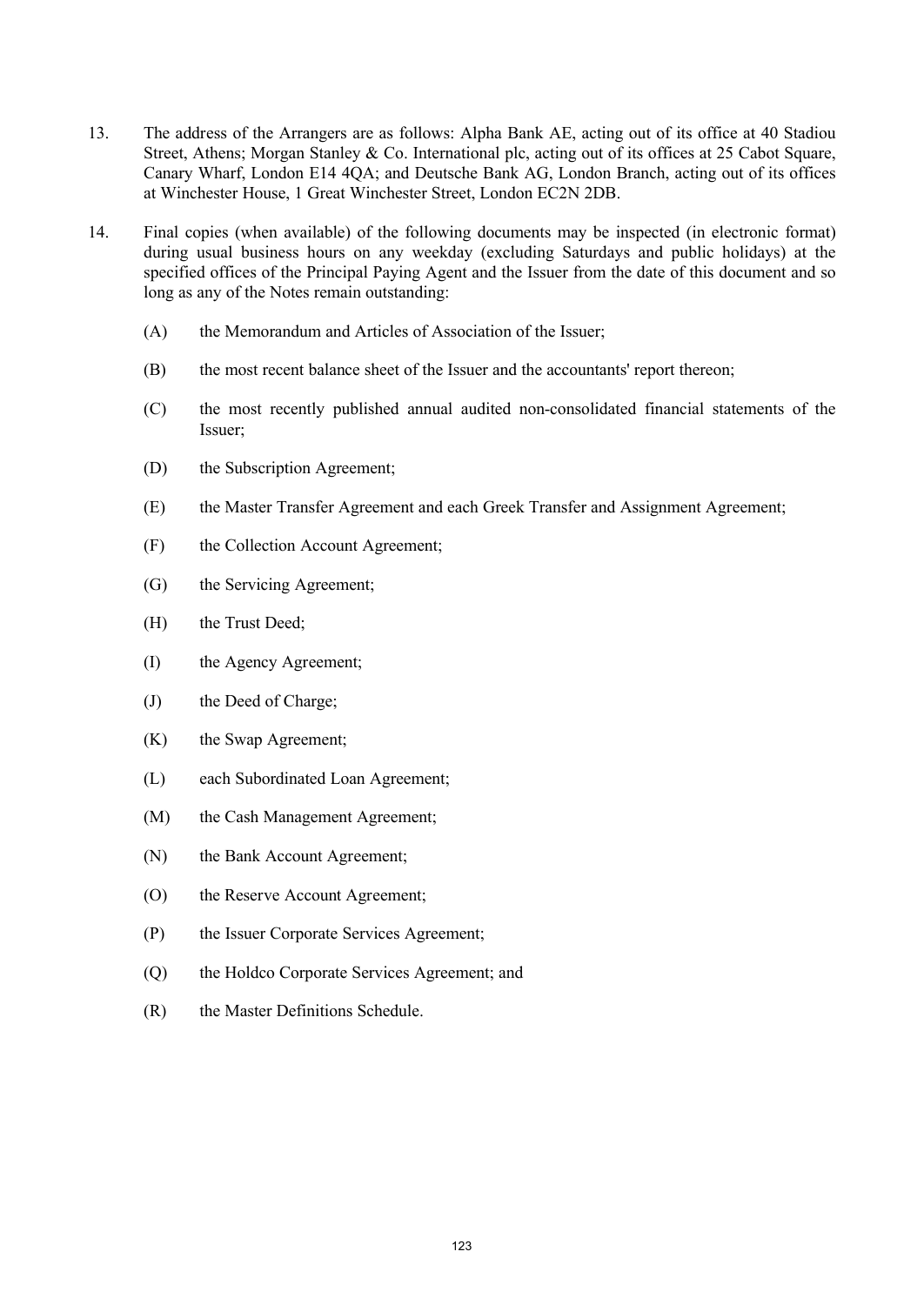## **GLOSSARY OF TERMS**

*These and other terms used in this Prospectus are subject to, and in some cases are summaries of, the definitions of such terms set out in the Transaction Documents, as they may be amended from time to time.*

**Acceleration Notice** has the meaning given to that term in Condition 9.

**Additional Greek Transfer and Assignment Agreement** means each Greek law governed transfer agreement to be entered into between the Seller and the Issuer for the sale, assignment and transfer of an Additional Pool pursuant to the terms of the Master Transfer Agreement.

**Additional Pool Applied Funds** means, on each Collection Period End Date during the Revolving Period, any amount of Additional Pool Available Funds which was applied by the Issuer during the Collection Period ending on such Collection Period End Date towards payment of Additional Purchase Prices in respect of Additional Pools purchased by the Issuer from the Seller under the terms of the Master Transfer Agreement.

**Additional Pool Available Funds** means, on each day during the Revolving Period, an amount equal to the Additional Pool Reserve Amount standing to the credit of the Collection Account Additional Pool Ledger at the opening of business on such day.

**Additional Pool** means any additional pool of Loans which may be purchased by the Issuer from the Seller during the Revolving Period under the terms of the Master Transfer Agreement, details of which will be set out in Annex I to the relevant Additional Greek Transfer and Assignment Agreement.

**Additional Pool Reserve Amount** means, on each Determination Date during the Revolving Period, an amount not higher than 20% of the Principal Amount Outstanding of the Notes calculated as at the immediately following Interest Payment Date, as agreed between the Servicer and the Cash Manager on or before such Determination Date, which shall be applied towards payment of the Additional Purchase Prices payable for Additional Pools to be purchased by the Issuer.

**Additional Purchase Price** means in respect of an Additional Pool during the Revolving Period, the purchase price payable by the Issuer to the Seller in respect of such Additional Pool under the Master Transfer Agreement, such amount being equal to:

- (a) the principal amount outstanding of the Loans comprised in such Additional Pool as of the relevant Transfer Date;
- (b) any interest, disbursement, legal expense, fee, charge, service charge, premium or payment which has been properly capitalised in accordance with the relevant Loan Documentation or with the relevant Borrower's consent (including capitalised interest) as of the relevant Transfer Date; and
- (c) any other amount (including, for the avoidance of doubt, accrued interest and arrears of interest) which is due or accrued (whether or not due) and which has not been paid by the relevant Borrower and has not been capitalised in accordance with the relevant Loan Documentation.

**Agency Agreement** means the agency agreement to be entered into between the Issuer, the Trustee, the Principal Paying Agent and the Agent Bank dated on or prior to the Closing Date.

**Agent Bank** means Citibank, N.A., London Branch, acting through its specified office at 21st Floor, Citigroup Centre, Canada Square, Canary Wharf, London E14 5LB, United Kingdom, in its capacity as agent bank under the Agency Agreement.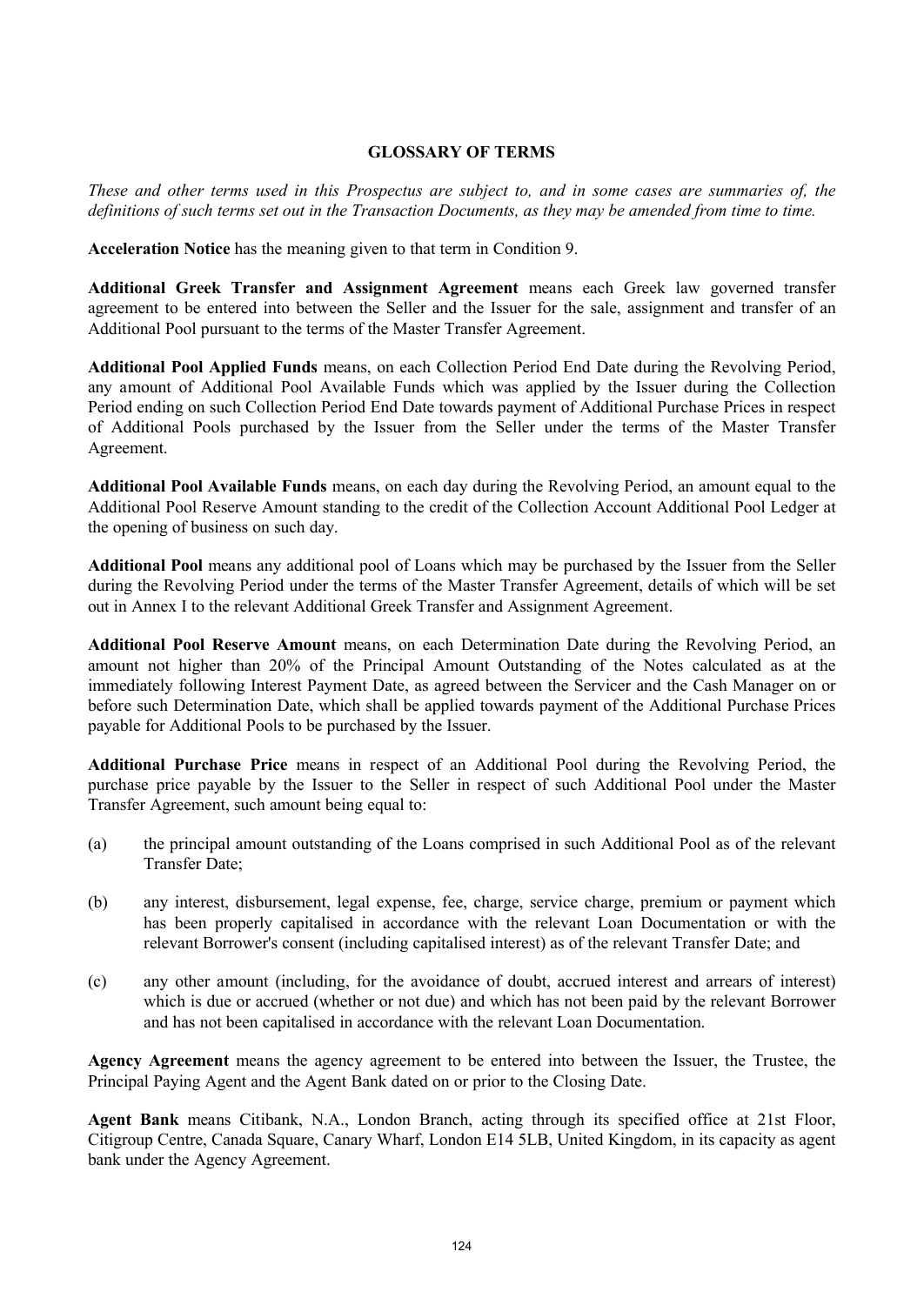**Amortisation Event** means the occurrence of any of the following events during the Revolving Period:

- (a) a Termination Event occurs in relation to the Seller;
- (b) the Seller's banking license is revoked or suspended by the Bank of Greece or the Bank of Greece makes demand that the Seller cease its authorised operations in Greece;
- (c) any of the Seller, the Issuer or the Servicer gives notice in writing to the others that it has been advised or otherwise became aware that as a result of a change in any applicable laws or regulatory practice, the Issuer is prevented from purchasing an Additional Pool;
- (d) an Amortisation Commencement Notice is provided to the Issuer and the Cash Manager;
- (e) the amount standing to the credit of the Reserve Account on any Interest Payment Date and the immediately preceding Interest Payment Date was (in each case) less than the Required Reserve Fund Amount as at such date;
- (f) on any Interest Payment Date, amounts credited to the Collection Account Additional Pool Ledger exceed 20 per cent. of the Principal Amount Outstanding of the Notes;
- (g) any amount credited to the Collection Account Additional Pool Ledger has not been applied by the Issuer towards the purchase of an Additional Pool by the day before the second Calculation Date following the date on which such amount was first credited to the Collection Account and, for this purpose, any amounts standing to the credit of the Collection Account Additional Pool Ledger and applied by the Issuer for the purchase of an Additional Pool shall be treated as applied in the order in which such amounts were credited to the Collection Account Additional Pool Ledger;
- (h) the occurrence of a Servicer Termination Event; or
- (i) the occurrence of a Swap Agreement Termination Event.

**Amortisation Period** means the period commencing on the earlier of (i) the first Interest Payment Date to fall not less than three years after the Closing Date and (ii) the occurrence of an Amortisation Event, and, in each case, ending on the earlier of (a) the Final Maturity Date and (b) the Optional Redemption Date.

**Ancillary Rights** means in respect of a Loan, the Mortgages, Pre-Notations, pledges of all types (including assignment of claims, by way of pledge), all rights against the relevant Guarantors, rights to enforce all Related Security and all other rights arising from the relevant Loan Documentation and the benefit of all applicable laws relating to, in each case, that Loan.

**Applicable Rate** means, in respect of a Loan at any time, the rate of interest (inclusive of any margin and any applicable Levy in force) applicable to that Loan at such time and whether determined by reference to a fixed or a floating rate basis.

**Appointee** means any attorney, manager, agent, delegate, nominee, custodian, receiver or other person appointed by the Trustee under the Trust Deed and/or the Deed of Charge.

**Arrangers** means Alpha Bank AE with registered office at 40 Stadiou Street, Athens, Greece, Morgan Stanley & Co. International plc, with registered office at 25 Cabot Square, Canary Wharf, London E14 4QA, United Kingdom and Deutsche Bank AG, London Branch, with registered office at Winchester House, 1 Great Winchester Street, London EC2N 2DB.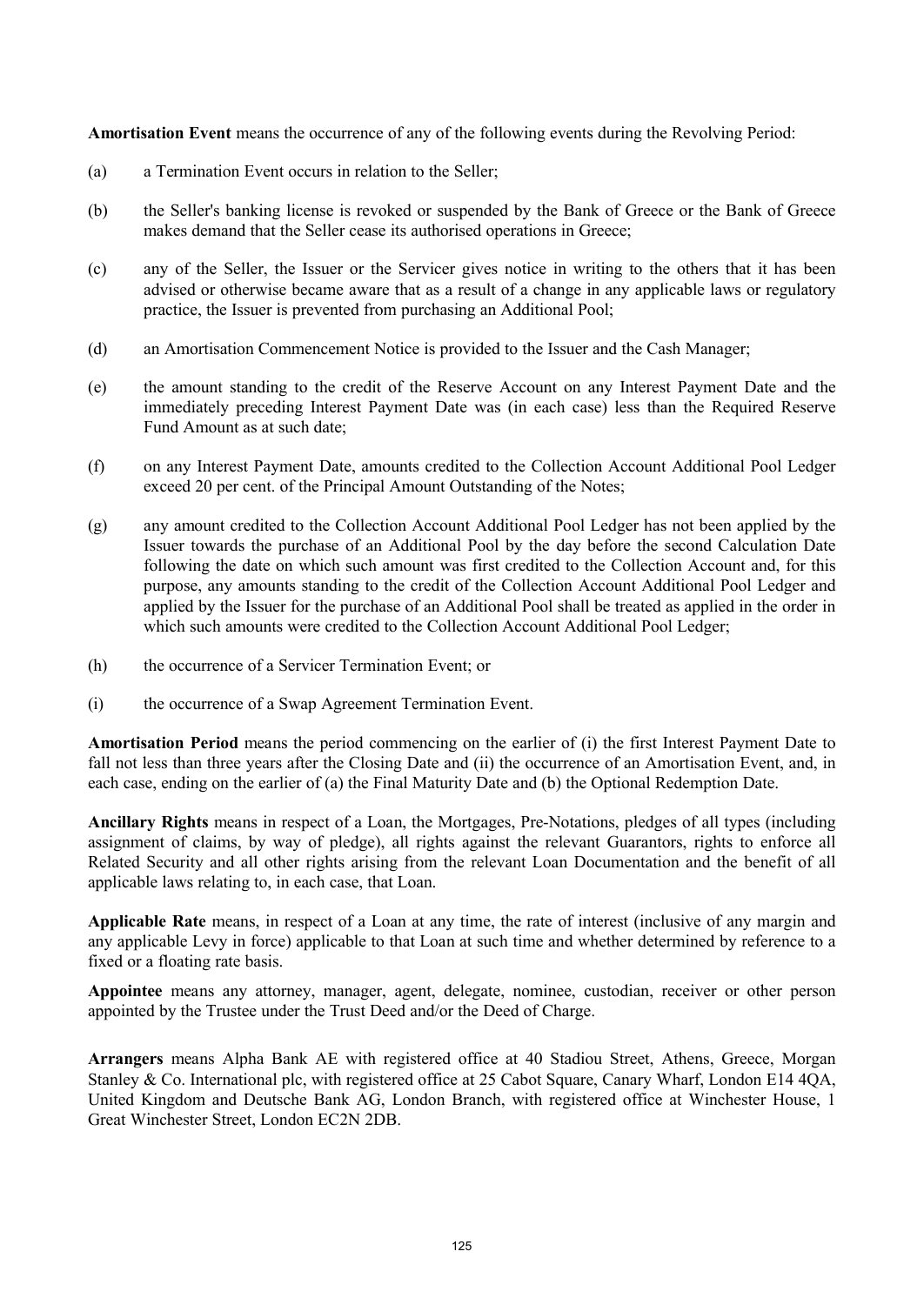**Arrears** means, in respect of any Loan, any amount which is outstanding after being due and payable by the relevant Borrower for 30 days in accordance with the terms and conditions of the relevant Loan Documentation.

**Assignment Registration** means the registration of a Greek Transfer and Assignment Agreement with the Athens Pledge Registry in accordance with Article 10 of Law 3156.

**Athens Business Day** means a day on which the banks are open for business in Athens.

**Athens Pledge Registry** means the official pledge registry for the Athens area of the Hellenic Republic.

**Available Funds** means as at a Calculation Date, an amount equal to the aggregate of:

- (a) the Receipts standing to the credit of the Issuer Transaction Account at the opening of business on the Determination Date immediately prior to such Calculation Date and any other Receipts to be transferred to the Issuer Transaction Account prior to the Interest Payment Date that falls immediately after such Calculation Date (but excluding, for the avoidance of doubt amounts representing Levy deducted by the Servicer and paid to the Bank of Greece);
- (b) any Swap Income due to be paid to the Issuer under the Swap Agreement on or prior to the immediately succeeding Interest Payment Date;
- (c) any amounts standing to the credit of the Collection Account Additional Pool Ledger immediately following the end of the Revolving Period; and
- (d) any other amounts (if any) standing to the credit of the Issuer Bank Accounts (except amounts credited thereto by mistake), other than:
	- (i) any amounts credited to the Issuer Retained Profit Ledger, such amounts standing to the credit of the Issuer Retained Profit Ledger to be applied, first, to meet and/or to make appropriate provision for any corporation tax liability of the Issuer in the U.K., and thereafter retained by the Issuer as its profit unless distributed by way of dividend to Holdings;
	- (ii) any Swap Replacement Premium Amount;
	- (iii) any Excess Swap Collateral; and
	- (iv) any Swap Tax Credit Amounts,

without double-counting.

**Bank Account Agreement** means the bank account agreement to be entered into between the Issuer, the Cash Manager, the Issuer Account Bank and the Trustee on or about the Closing Date.

**Basic Terms Modification** has the meaning given to that term in Condition 11 and in paragraph 20(a) of Schedule 3 to the Trust Deed.

**Bilateral Bond** means a bond issued by a Borrower on a bilateral basis with the Seller which was fully underwritten and subscribed by the Seller under the terms set out in the relevant Bond Documents.

**Bond** means any bond complying with the Eligibility Criteria and represented by the relevant Bond Certificate, together with the relevant Related Security, selected from the total portfolio of the Seller and entered into by the Seller, on a bilateral or on a syndicated basis, with companies with registered office in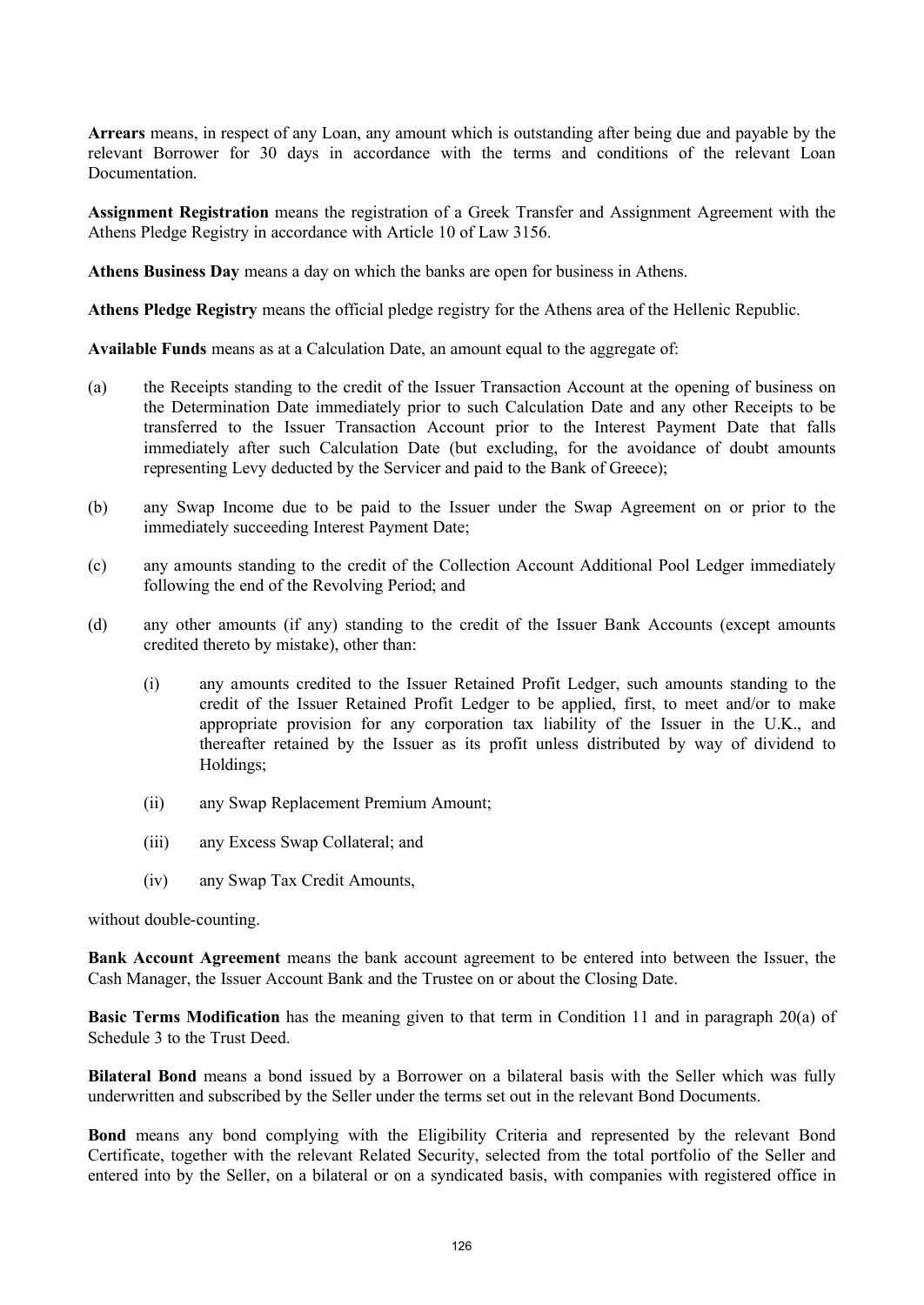Greece under Law 3156. Unless the context otherwise requires, any reference to a Bond includes the relevant Related Security.

**Bond Certificate** means in respect of each Bond, the single or multiple bond certificate representing such Bond, without interest coupons attached, having the same or different maturities, which is held in bearer or registered form and is transferable by delivery or assignment and delivery, respectively, under the terms of the relevant Bond Documents.

**Bond Certificates Account** means the custody account held by the Servicer where the Bond Certificates representing the Purchased Bonds are deposited pursuant to the Servicing Agreement.

**Borrower** means, in relation to a Loan, the company with registered office in Greece, which has the primary obligation to repay that Loan (or any part of it) and who is specified as such in the relevant Loan **Documentation** 

**Business Day** means an Athens Business Day, a London Business Day and a TARGET2 Business Day.

**Calculation Date** means the date falling two days (other than a Saturday or Sunday) before each Interest Payment Date, on which banks are open for business in London and Athens, and on which calculations are made for an Interest Period ending on the immediately succeeding Interest Payment Date by reference to the determinations made on the immediately preceding Determination Date.

**Cash Management Agreement** means the cash management agreement to be entered into between the Issuer, the Cash Manager and the Trustee on or about the Closing Date.

**Cash Manager** means Citibank, N.A., London Branch, acting through its specified office at 21st Floor, Citigroup Centre, Canada Square, Canary Wharf, London E14 5LB, United Kingdom, in its capacity as cash manager under the Cash Management Agreement.

**Charged Property** means the whole of the right, title, interest and benefit of the Issuer in the property, assets and rights of the Issuer charged by or pursuant to the Deed of Charge, the Greek Pledge Agreement or by operation of Law 3156 and which is summarised in Condition 2(a). For the avoidance of doubt, Charged Property includes the Purchased Loans, the Issuer's interest in the relevant Related Security and to any other assets of the Issuer then in existence.

**Class A Note Redemption Amount** means on any Calculation Date, an amount equal to:

- (a) in respect of an Interest Payment Date falling in the Revolving Period, zero; and
- (b) in respect of an Interest Payment Date falling in the Amortisation Period, the lesser of:
	- (i) the Principal Amortisation Amount; and
	- (ii) the then Principal Amount Outstanding of the Class A Notes.

**Class A Noteholders** means the several persons who are for the time being holders of the Class A Notes (being, if and to the extent that the Class A Notes are represented by the Definitive Class A Notes, the bearers thereof and, if and to the extent that the Class A Notes are represented by the Temporary Class A Global Note and/or the Permanent Class A Global Note, the persons for the time being shown in the records of Euroclear and Clearstream, Luxembourg (other than Clearstream, Luxembourg if Clearstream, Luxembourg shall be an account holder at Euroclear and other than Euroclear if Euroclear shall be an account holder at Clearstream, Luxembourg) as being holders of the Class A Notes, in which regard any certificate or other document issued by Clearstream, Luxembourg or Euroclear as to the principal amount of Class A Notes standing to the account of any person shall be conclusive and binding for all purposes of the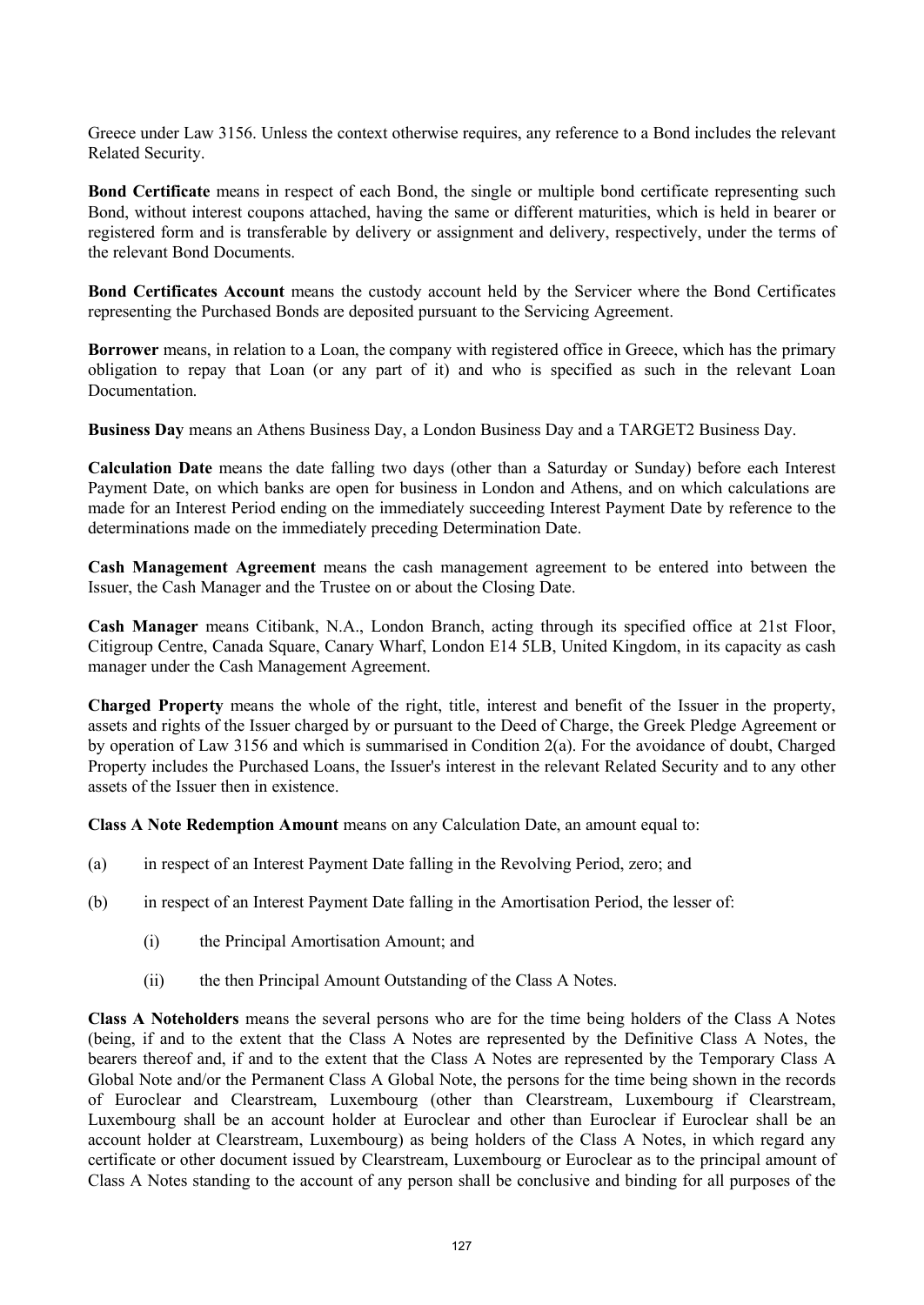Trust Deed and the Conditions (other than for the purposes of payments in respect thereof the right to which shall be vested, as against the Issuer and the Trustee, solely in the bearer of the Temporary Class A Global Note and/or the Permanent Class A Global Note in accordance with and subject to their respective terms and the terms of the Trust Deed)) and the words holder and holders in relation to the Class A Notes and related expressions shall be construed accordingly.

**Class A Notes** means the €1,623,000,000 Class A Asset Backed Floating Rate Notes due in January 2035 constituted by the Trust Deed or the principal amount thereof for the time being outstanding or, as the context may require, a specific number thereof and includes any replacements for such Notes issued pursuant to Condition 13, the Temporary Class A Global Note (or part thereof) (except for the purposes of Clause 4 of the Trust Deed) and the Permanent Class A Global Note (or part thereof) (except for the purposes of Clause 4 of the Trust Deed) and references to the Class A Notes shall, except where the context otherwise requires, include the Conditions.

**Class B Note Redemption Amount** means on any Calculation Date an amount equal to:

- (a) in respect of an Interest Payment Date falling in the Revolving Period, zero; and
- (b) in respect of an Interest Payment Date falling in the Amortisation Period, the lesser of:
	- (i) the Principal Amortisation Amount less any amounts repayable on the Class A Notes on the next following Interest Payment Date; and
	- (ii) the then Principal Amount Outstanding of the Class B Notes.

**Class B Noteholders** means the several persons who are for the time being holders of the Class B Notes (being, if and to the extent that the Class B Notes are represented by the Definitive Class B Notes, the bearers thereof and, if and to the extent that the Class B Notes are represented by the Temporary Class B Global Note and/or the Permanent Class B Global Note, the persons for the time being shown in the records of Euroclear and Clearstream, Luxembourg (other than Clearstream, Luxembourg if Clearstream, Luxembourg shall be an account holder at Euroclear and other than Euroclear if Euroclear shall be an account holder at Clearstream, Luxembourg) as being holders of the Class B Notes in which regard any certificate or other document issued by Clearstream, Luxembourg or Euroclear as to the principal amount of Class B Notes standing to the account of any person shall be conclusive and binding for all purposes of the Trust Deed and the Conditions (other than for the purposes of payments in respect thereof the right to which shall be vested, as against the Issuer and the Trustee, solely in the bearer of the Temporary Class B Global Note and/or the Permanent Class B Global Note in accordance with and subject to their respective terms and the terms of the Trust Deed)) and the words holder and holders in relation to the Class B Notes and related expressions shall be construed accordingly.

**Class B Notes** means the €1,669,000,000 Class B Asset Backed Floating Rate Notes due January 2035 constituted by the Trust Deed or the principal amount thereof for the time being outstanding or, as the context may require, a specific number thereof and includes any replacements for such Notes issued pursuant to Condition 13, the Temporary Class B Global Note (or part thereof) (except for the purposes of Clause 4 of the Trust Deed) and the Permanent Class B Global Note (or part thereof) (except for the purposes of Clause 4 of the Trust Deed) and references to the Class B Notes shall, except where the context otherwise requires, include the Conditions.

**Clearstream, Luxembourg** means Clearstream Banking, *société anonyme*.

**Closing Date** means 20 May 2009 or such later date as may be agreed between the Issuer, the Arranger and the Trustee.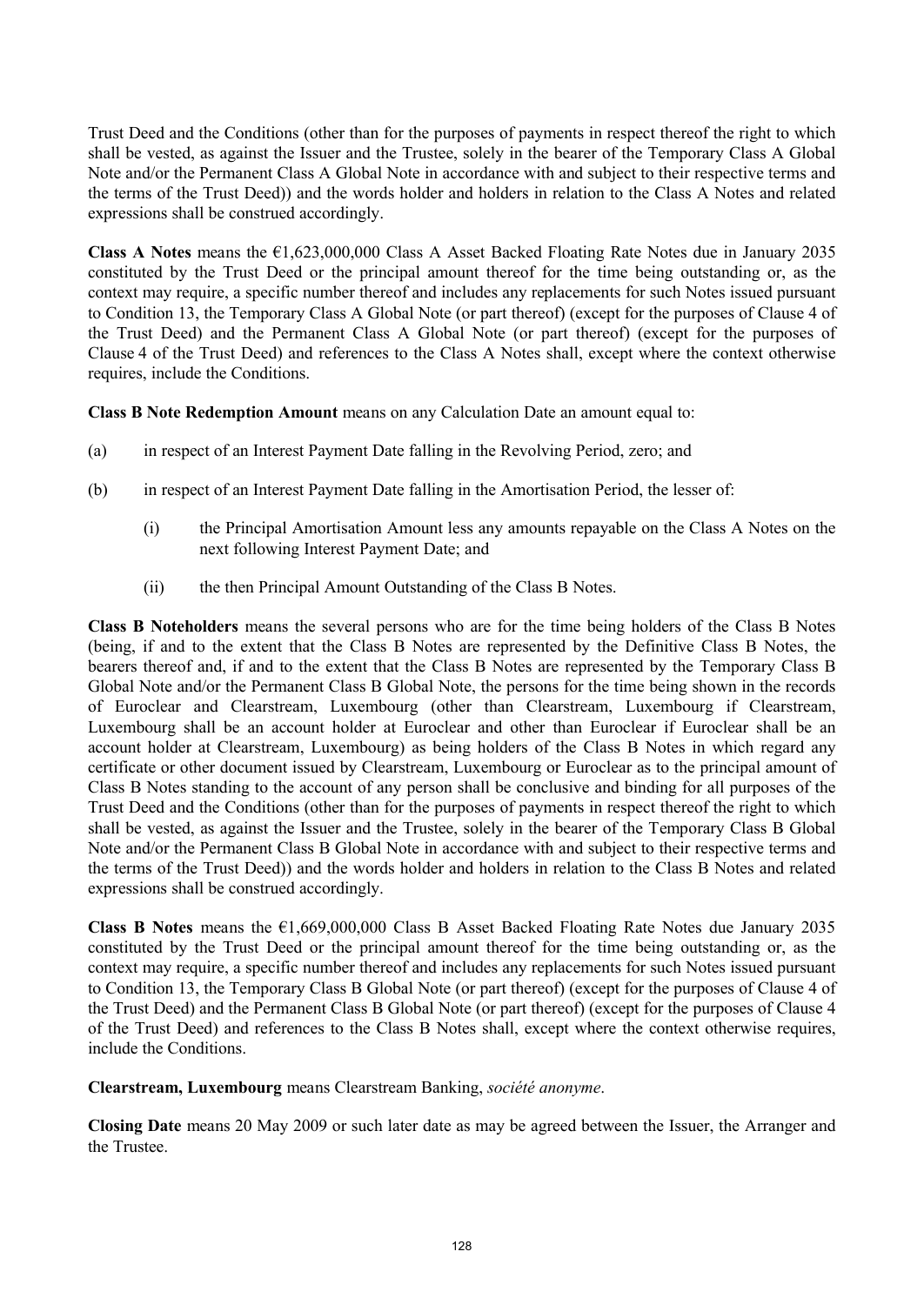**Collection Account Additional Pool Ledger** means the ledger established and maintained by or on behalf of the Issuer relating to the Collection Account in order to record the amounts received as Additional Pool Reserve Funds.

**Collection Account Agreement** means any collection account agreement entered into between the Issuer, the Trustee and the Greek Account Bank in respect of any Collection Account at the relevant time.

**Collection Account Income** means interest accrued, if any, on Collections standing to the credit of the Collection Account.

**Collection Account** means the bank account opened by the Servicer in the name of the Issuer to be designated as the collection account under Article 10(15) of Law 3156 pursuant to the Collection Account Agreement.

**Collection Date** means 1 January and 1 July in each year.

**Collection Period End Date** means in respect of a Collection Period, the Collection Date on which such period ends.

**Collection Period** means each period commencing on (and including) a Collection Date and ending on (but excluding) the next succeeding Collection Date, provided that the first Collection Period shall commence on (and including) the Closing Date and end on (but excluding) 1 January 2010.

**Collections** means all amounts (including, without limitation, interest, principal, fees (including any related break costs), charges and penalties, in each case, which relates to the Purchased Loans and amounts representing interest accrued on the Purchased Loans prior to the relevant Transfer Date which form part of the Portfolio purchased by the Issuer) received in accordance with the Servicing Agreement and credited or to be credited to the Collection Account.

**Common Safekeeper** means Euroclear or any successor common safekeeper for Euroclear and Clearstream, Luxembourg.

**Conditions** means the terms and conditions applicable to the Notes in the form set out in Part 2 of Schedule 2 to the Trust Deed as any of the same may be altered in accordance with the provisions of the Trust Deed, and reference to a particular numbered Condition shall be construed as a reference to such Condition.

**Deed of Charge** means the deed of charge dated on or prior to the Closing Date and made between, among others, the Issuer and the Trustee for the benefit of the Trustee, the Noteholders and all of the Other Secured **Parties** 

**Defaulted Loan** means a Purchased Loan which is 90 days in Arrears, or which has been referred to the Servicer's non-performing loans division, whichever occurs earlier.

**Deferred Consideration** means the amount payable by the Issuer to the Seller by way of deferred purchase price for the purchase of the Initial Pool or each Additional Pool, as applicable, equal to the Available Funds held by the Issuer following the payment of, or provision for, the amounts referred to in paragraphs (i) to (xvi) (inclusive) of the Priority of Payments or the amounts referred to in paragraphs (i) to (ix) (inclusive) of the Post-Enforcement Priority of Payments, as appropriate.

**Definitive Class A Notes** means the definitive notes representing the Class A Notes to be issued in accordance with Clause 4 of the Trust Deed in substantially the form set out in Part 1 of Schedule 2 to the Trust Deed.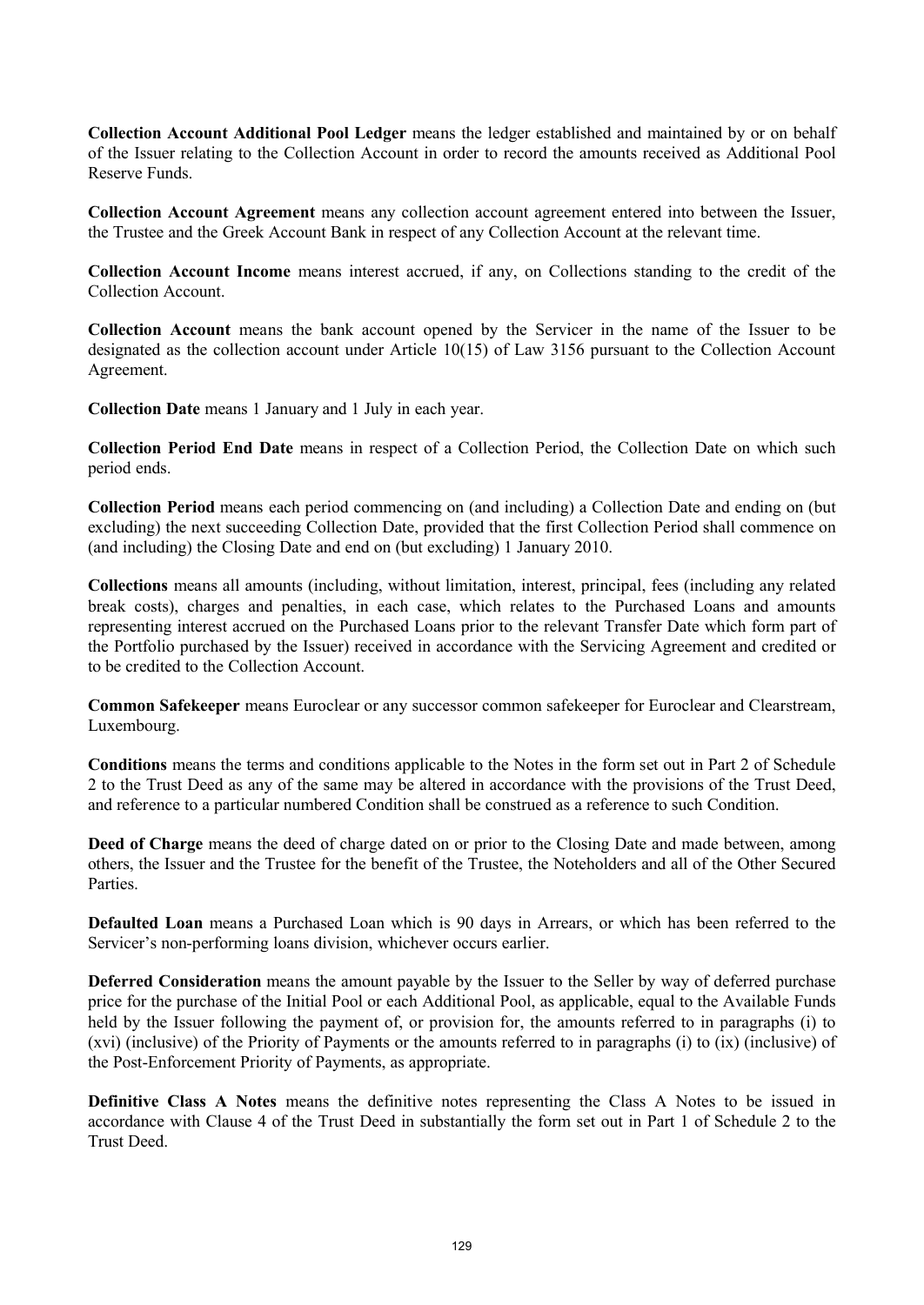**Definitive Class B Notes** means the definitive notes representing the Class B Notes to be issued in accordance with Clause 4 of the Trust Deed in substantially the form set out in Part 1 of Schedule 2 to the Trust Deed.

**Definitive Notes** means the Definitive Class A Notes and the Definitive Class B Notes.

**Determination Date** means three Business Days after each Servicer Report Distribution Date, on which banks are open for business in London, and on which calculations are made for an Interest Period ending on the immediately succeeding Interest Payment Date by reference to the determinations made on the immediately preceding Collection Period End Date.

**Downgrading Event** means in respect of an entity, such entity ceasing to be rated at any time at least P-1 by Moody's or such other rating as Moody's confirm will not result in a reduction or withdrawal of the then current rating of the Notes.

**Eligibility Criteria** means the Individual Eligibility Criteria and the Pool Eligibility Criteria, as set out in Schedule 2 to the Master Transfer Agreement.

**Eligible Bank** means a bank the short term rating of which is not less than P-1 by Moody's and the long term ratings of which is not less than A3 by Moody's or, in each case, such lower rating as complies with Moody's counterparty rating criteria from time to time.

**Enforcement Procedures** means the Servicer's customary and usual servicing procedures for enforcing loans and their related security that are comparable to the Purchased Loans and their Related Security in accordance with its policies and procedures relating to its loan business.

**EURIBOR** means the Eurozone Interbank Offered Rate.

**Euroclear** means Euroclear Bank S.A./N.V. or the successor for the time being to such business.

**Eurozone** means the region comprised of the member states of the European Union that have adopted the single currency in accordance with the Treaty establishing the European Community (signed in Rome on 25 March 1957) as amended.

**Event of Default** means each of the events set out in Condition 9.

**Expected Amortisation Amount** means, in relation to each Calculation Date during the Amortisation Period, the aggregate Principal Amount Outstanding of all Notes less the Principal Outstanding Balance of the Performing Loans, in each case as at such Calculation Date.

**Extraordinary Resolution** has the meaning given to that term in paragraph 20(b) of Schedule 3 to the Trust Deed and Condition 11(a)(i).

**Final Maturity Date** means the Interest Payment Date falling in January 2035.

**Financing Criteria** means the financing criteria of the Seller attached to set out Schedule 8 of the Master Transfer Agreement and set out in the section of the Prospectus headed *Financing Criteria*.

**Flexible Option Variation** means a variation permitting a Borrower to defer payment of one Instalment Amounts in any calendar year with a maximum of one deferral over the life of the Loan.

**Global Notes** means the Temporary Global Notes together with the Permanent Global Notes or any of them, as the context may require.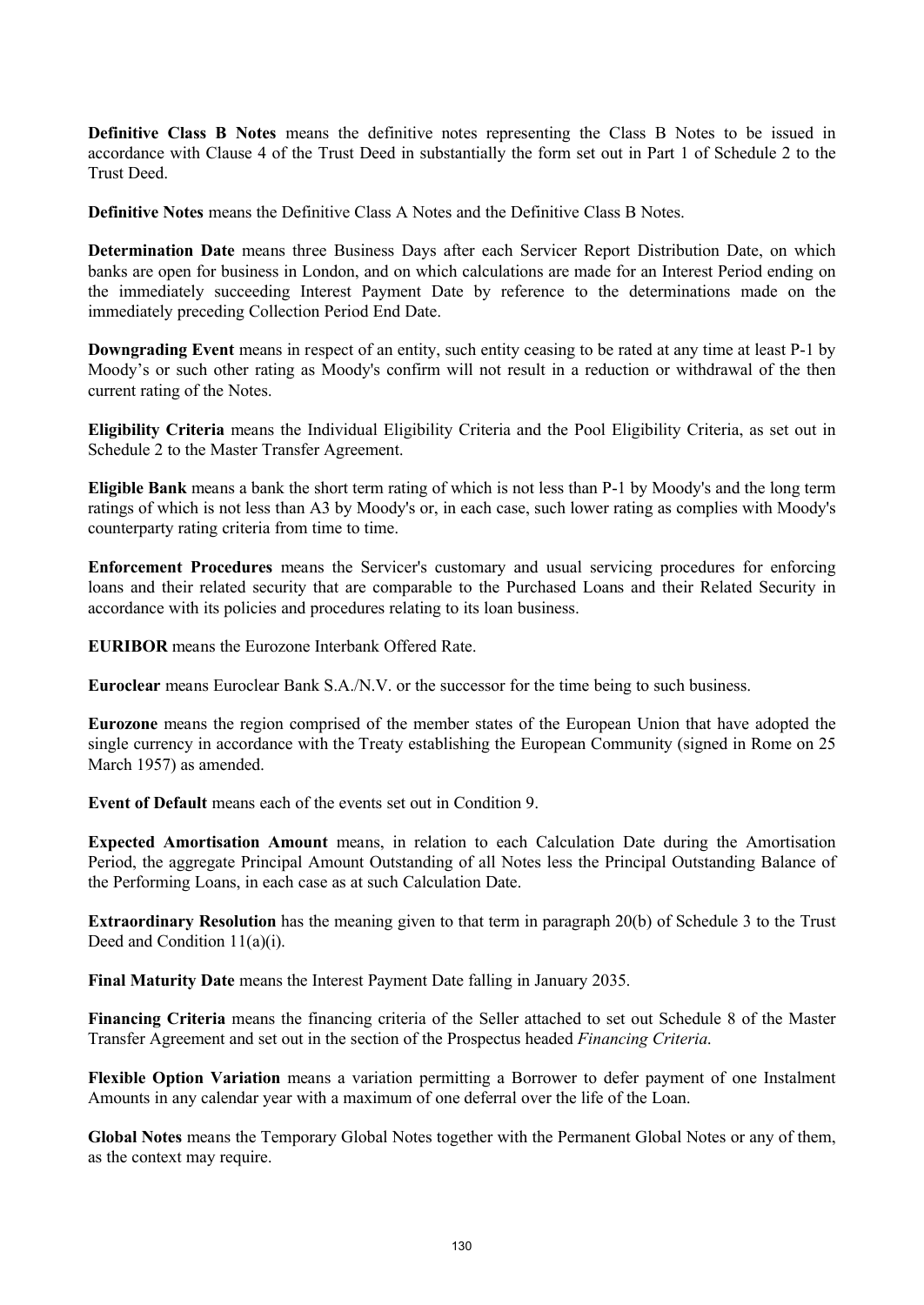**Greek Account Bank Agreements** means the Collection Account Bank and the Reserve Account Agreement**.**

#### **Greek Account Bank** means:

- (a) for so long as it is Servicer, Alpha Bank; and
- (b) thereafter, any Eligible Bank designated as such by the Issuer and approved by the Trustee.

**Greek Bankruptcy Law** means Greek Law 3588/2007, as amended and supplemented from time to time.

**Greek Bondholders' Representative** means in respect of each Bond, Alpha Bank or any other entity acting as bondholders' representative under the terms of the relevant Bond Documents.

**Greek Civil Code** means Presidential Decree 456/1984, as currently in force.

**Greek Paying Agent** means in respect of each Bond, Alpha Bank or any other entity acting as paying agent in respect of the payments to be made by the Borrower under the relevant Bond Documents.

**Greek Pledge Agreement** means the pledge agreement dated on or prior to the Closing Date and made between, among others, the Issuer and the Trustee for the benefit of the Trustee, the Noteholders and all of the Other Secured Parties.

**Greek Programme Agreement** means any Greek law governed programme agreement entered into by the Seller and a Borrower, under which the Seller has underwritten and subscribed, on a bilateral or on a syndicated basis, the Bond issued by such Borrower.

**Greek Transfer and Assignment Agreement** means the Initial Greek Transfer and Assignment Agreement and any Additional Greek Transfer and Assignment Agreement.

**Guarantee** means, in relation to a Loan, any agreement whereby the Guarantor guarantees the payments of a Borrower pursuant to that Loan.

**Guarantor** means, in relation to a Loan, the individuals or entities assuming an obligation to guarantee repayment of such Loan or providing any Security Interests securing any payment obligation under that Loan.

**Holdco Corporate Services Agreement** means the corporate services agreement to be entered into between Holdco, the Issuer, the Holdco Corporate Services Provider and the Trustee, dated on or prior to the Closing Date.

**Holdco Corporate Services Provider** means Wilmington Trust SP Services (London) Limited, Fifth Floor, 6 Broad Street Place, London EC2M 7JH, United Kingdom (registered number 02548079) in its capacity as corporate services provider under the under the Holdco Corporate Services Agreement.

**Holdco** means Epihiro Holdings Limited, (registered number 6841976) the registered office of which is at c/o Wilmington Trust SP Services (London) Limited, Fifth Floor, 6 Broad Street Place, London EC2M 7JH, United Kingdom.

**Hurdle Moody's Metric** means, in respect of the Class A Notes, 0.32.

**IBA Income** means, in respect of a Collection Period, the aggregate of the interest received from time to time on the balances on the Issuer Bank Accounts during such Collection Period on or before the Servicer Report Distribution Date immediately following such Collection Period.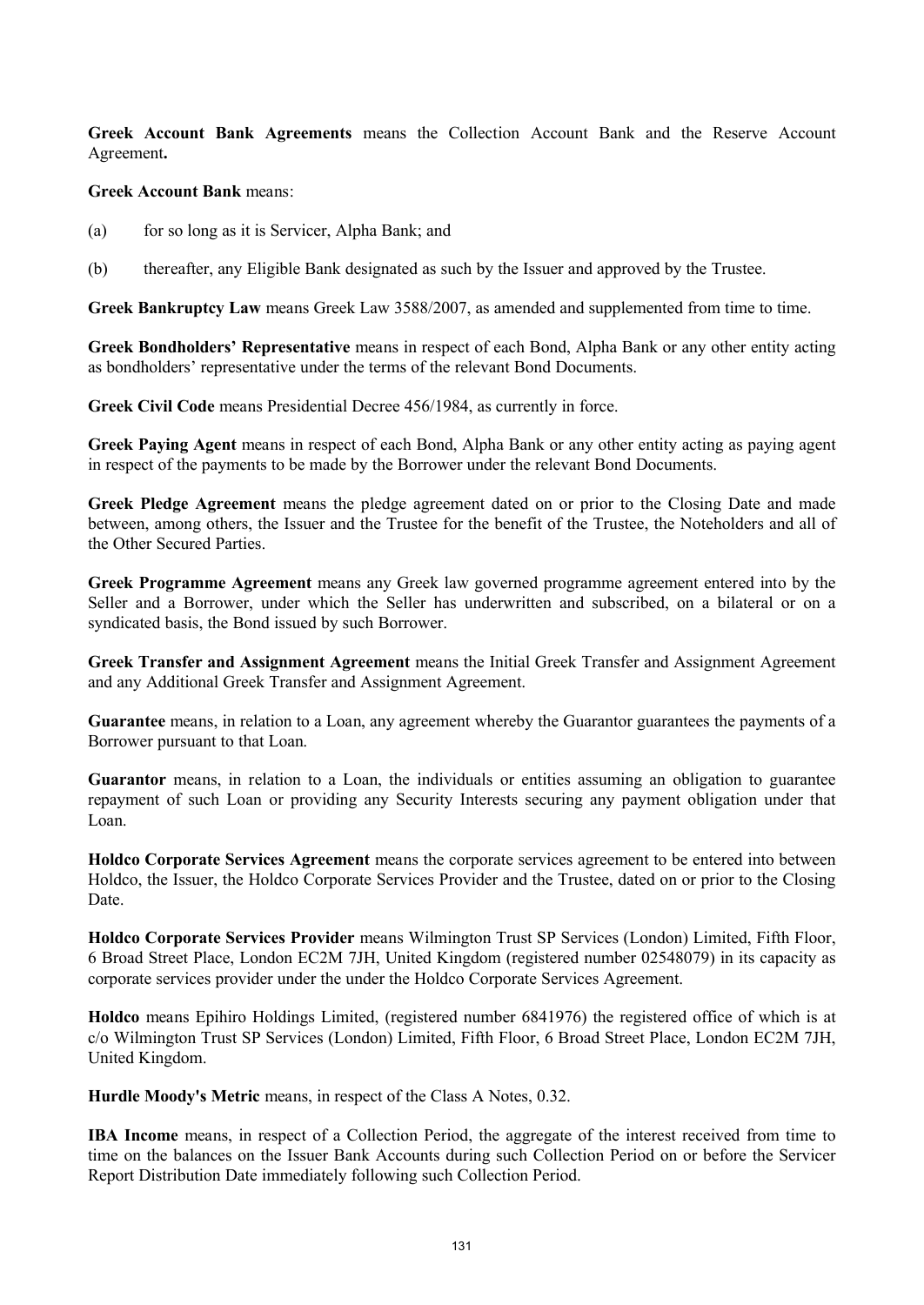**Income Receipts** means the aggregate of:

- (a) Loan Income Receipts in respect of a Collection Period;
- (b) IBA Income in respect of a Collection Period; and
- (c) Collection Account Income in respect of a Collection Period,

in each case for the Interest Period corresponding to such Collection Period and ending on the immediately succeeding Interest Payment Date, without double-counting.

**Individual Eligibility Criteria** means the individual eligibility criteria set out in Schedule 2, Part I, to the Master Transfer Agreement.

**Initial Greek Transfer and Assignment Agreement** means the Greek Transfer and Assignment Agreement which shall be entered into between the Seller and the Issuer on the Closing Date in order to transfer the Initial Pool to the Issuer.

**Initial Pool** means the pool of Bonds purchased by the Issuer from the Seller on the Closing Date pursuant to the Master Transfer Agreement, details of which are set out in Annex I to the Initial Greek Transfer and Assignment Agreement.

**Initial Purchase Price** means in respect of the Initial Pool, the purchase price payable by the Issuer to the Seller in respect of such Pool under the Master Transfer Agreement, such amount being equal to:

- (a) the principal amount outstanding by the relevant Borrower in respect of each Bond comprised in such Pool as of the Closing Date;
- (b) any interest, disbursement, legal expense, fee, charge, service charge, premium or payment which has been properly capitalised in accordance with the relevant Bond Documents or with the relevant Borrower's consent (including capitalised interest) as of the Closing Date; and
- (c) other amount (including, for the avoidance of doubt, accrued interest and arrears of interest) which is due or accrued (whether or not due) and which has not been paid by the relevant Borrower and has not been capitalised in accordance with the relevant Bond Documents.

**Instalment Amount** means, in respect of a Loan, the amount which, under the terms of the relevant Loan Documentation, the relevant Borrower is obliged to pay to the lender on each payment date specified therein.

**Insurance Proceeds Right** means the right to receive monies as sole loss payee under an insurance policy in respect of a Property.

**Interest Determination Date** has the meaning given to that term in Condition  $4(c)(v)(B)$ .

**Interest Payment Date** means each day falling on 20 January and 20 July in each year.

**Interest Period** has the meaning given to that term in Condition 4(b).

**Irish Stock Exchange** means the Irish Stock Exchange.

**Issuer Account Bank** means Citibank N.A., London Branch acting through its specified office at 21st Floor, Citigroup Centre, Canada Square, Canary Wharf, London E14 5LB, United Kingdom.

**Issuer Bank Accounts** means each of the Issuer Transaction Account and the Reserve Account.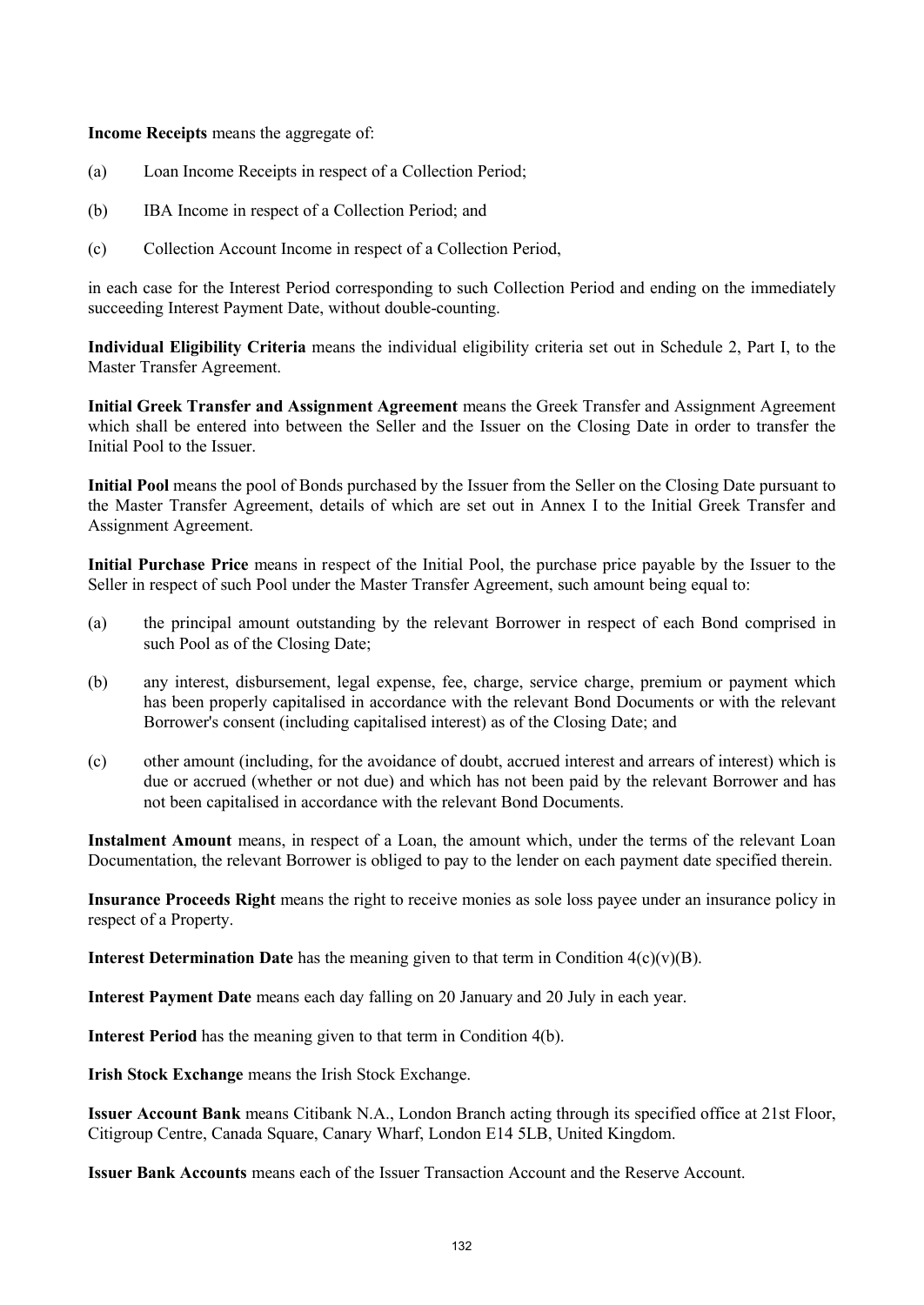**Issuer Corporate Services Agreement** means the corporate services agreement to be entered into between the Issuer, Holdco, the Issuer Corporate Services Provider and the Trustee, dated on or prior to the Closing Date.

**Issuer Corporate Services Provider** means Wilmington Trust SP Services (London) Limited, Fifth Floor, 6 Broad Street Place, London EC2M 7JH, United Kingdom (registered number 02548079) in its capacity as corporate services provider under the Issuer Corporate Services Agreement.

**Issuer** means Epihiro plc (registered number 6841918) the registered office of which is at c/o Wilmington Trust SP Services (London) Limited, Fifth Floor, 6 Broad Street Place, London EC2M 7JH, United Kingdom.

**Issuer Put Option Event** means in respect of any Purchased Bond which is a Syndicated Bond, the occurrence of the following circumstances:

- (a) a bondholders' meeting in respect of such Syndicated Bond was held by the bondholders in accordance with the Bond Documents in order to resolve on:
	- (i) any amendment or supplement to, or novation of, the terms and conditions of such Syndicated Bond and/or the relevant Bond Documents; and/or
	- (ii) the exercise of any rights (including enforcement rights, waivers, granting of any grace period, etc.) and/or the determination of any other course of action to take in respect of the relevant Obligors, under the Bond Documents; and
- (b) (i) a resolution passed by such bondholders' meeting was adopted without the Issuer, or the Servicer on its behalf, having cast a vote in favour of the determination expressed in such resolution; or (ii) the Issuer, or the Servicer on its behalf, has cast a vote in favour of a resolution which was not passed by such bondholders' meeting.

**Issuer Put Option Exercise Notice** has the meaning ascribed to it in Clause 12.2 of the Master Transfer Agreement.

**Issuer Put Option** means the option granted by the Seller to the Issuer to sell any Purchased Bond which is a Syndicated Bond comprised in the Portfolio under the terms and subject to the conditions set out in Clause 12.1 of the Master Transfer Agreement.

**Issuer Put Option Price** has the meaning ascribed to it in Clause 12.3 of the Master Transfer Agreement.

**Issuer Retained Profit Ledger** has the meaning given to it in Schedule 2 of the Cash Management Agreement.

**Issuer Retained Profit** has the same meaning as given to that term in Schedule 2 of the Cash Management Agreement.

**Issuer Transaction Account** means the designated bank account opened and maintained by the Issuer with the Issuer Account Bank in London, under the Bank Account Agreement or such other account as may be designated as such by the Issuer, the Cash Manager and the Trustee.

**Land Registry** means the official real property registration office or offices of either the Mortgage Office (*Ypothikofilakio*) and/or the Cadastre (*Ktimatologio*) as applicable for each separate area of the Hellenic Republic.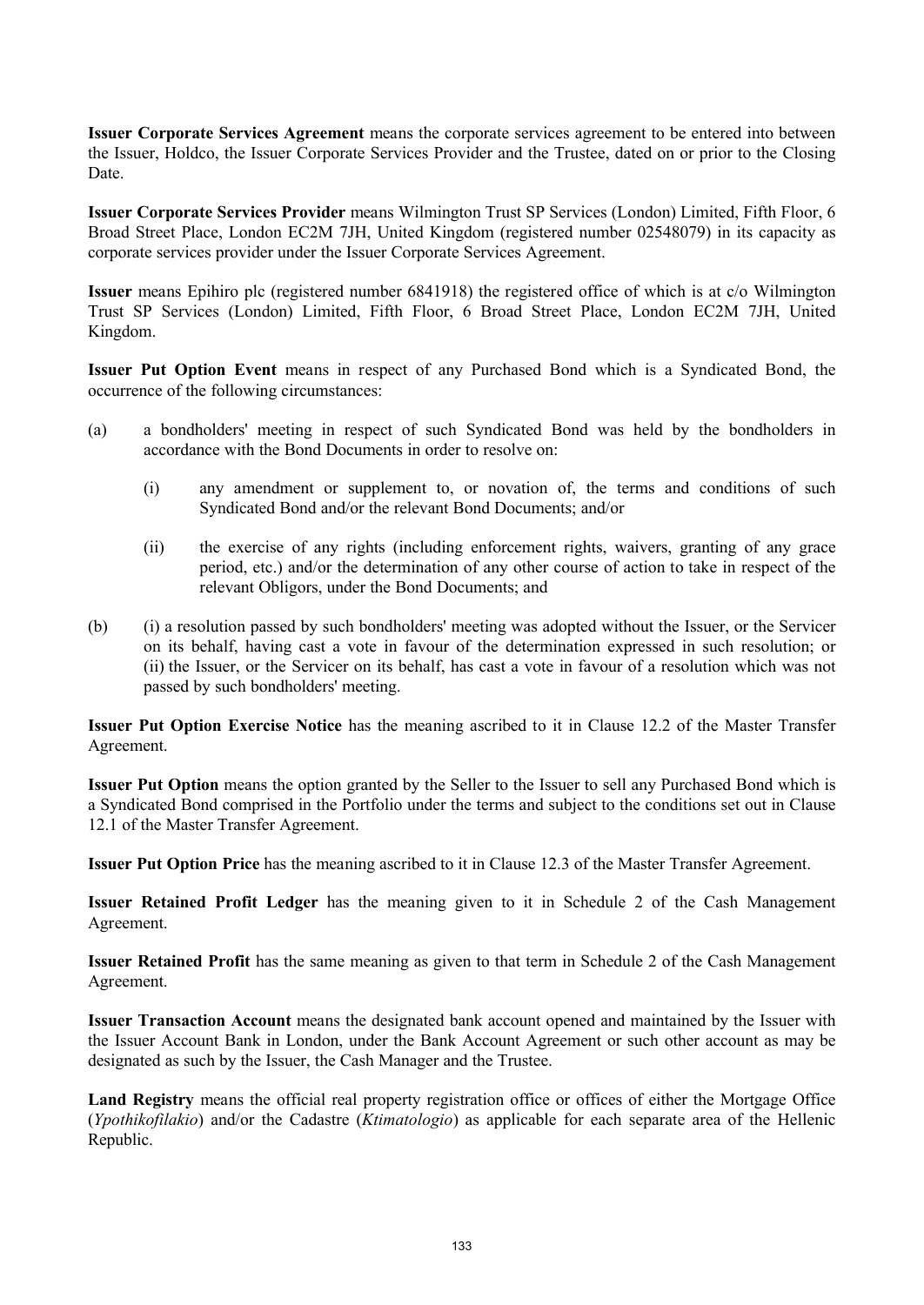**Law 3156** means law 3156/2003 of the Hellenic Republic (published in Government Gazette issue no. 157/A/25.06.03) as it may be amended or re-enacted from time to time.

**Loan** means any Bond or Term Loan.

**Loan Documentation** means, in respect of a Loan, (a) the agreements (however constituted) for each Loan between the Seller and the relevant Obligor and any other documents relating to or evidencing that Loan, including, as regards Bonds, the relevant Greek Programme Agreement and the relevant Bond Certificate and (b) all documents relating to or evidencing the Related Security for that Loan.

**Loan Income Receipts** means in respect of a Collection Period, the aggregate of payments of interest (which, for the avoidance of doubt, includes amounts representing the Levy) and other fees received from the Obligors under the Purchased Loans, including all amounts of collections and recoveries in respect of Defaulted Loans until the relevant Collection Period End Date.

**Loan Warranties** means the representations and warranties set out in Schedule 1 to the Master Transfer Agreement.

**Master Definitions Schedule** means the master definitions schedule signed for identification by, among others, the Issuer and the Trustee on or prior to the Closing Date.

**Master Transfer Agreement** means the master transfer agreement between the Issuer, the Seller and the Trustee dated on or prior to the Closing Date.

**Maximum Portfolio Notional Amount** means on any date:

- (a) the current Principal Outstanding Balance of the Purchased Loans, plus
- (b) any Principal Receipts.

**Moody's CDOROM Condition** means, on any Transfer Date, a condition that is satisfied for the Notes if the Moody's Metric on such Transfer Date and as determined by the Cash Manager using the Moody's CDOROM, is less than or equal to the Hurdle Moody's Metric.

**Moody's CDOROM** means a dynamic, analytical computer programme developed by Moody's and used to determine the expected loss in respect of the Notes by Moody's on or before the Closing Date, as updated by Moody's from time to time, details of which are set out in Schedule 10 of the Master Transfer Agreement.

**Moody's Metric** means, on any date of determination, a numerical equivalent of a rating deduced from the expected loss, determined by the Cash Manager using Moody's CDOROM on such date.

**Moody's** means Moody's Investors Service Limited.

**Mortgage** means a mortgage under Articles 1257 et seq. of the Greek Civil Code granted in respect of a Property.

**Mortgagor** means a Borrower or a Guarantor or any other third person, as the case may be, being the grantor of a Mortgage or a Pre-Notation.

#### **Most Senior Class of Notes** means:

- (a) the Class A Notes; or
- (b) if no Class A Notes are then outstanding (as defined in the Master Definitions Schedule), the Class B Notes (if, at any time, any Class B Notes are then outstanding).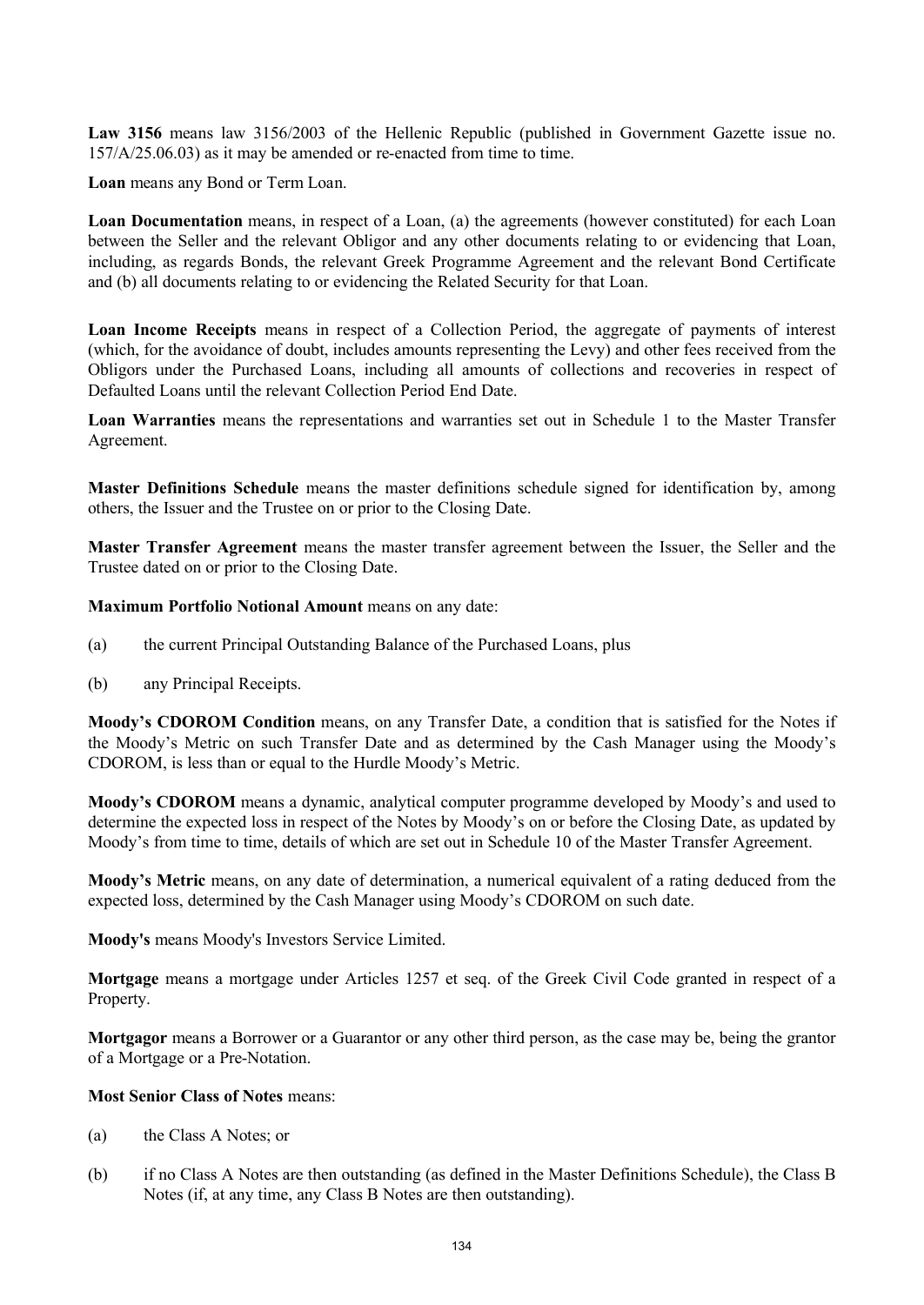**Note Euribor** means EURIBOR for six month deposits (save in the case of the payment due on the first Interest Payment Date in respect of which it will be determined by reference to the linear interpolation of seven-month and eight-month EURIBOR).

**Note Redemption Amount** means the Class A Note Redemption Amount and the Class B Note Redemption Amount or any one or more of them, as the context may require.

**Noteholders** means the Class A Noteholders and the Class B Noteholders.

**Notes** means, as the context so requires, the Class A Notes and/or the Class B Notes.

**Obligor** means a Borrower and/or a Guarantor.

**Official Rate** means, at any time, the official default interest rate applied by the Greek courts in respect of amounts which have been adjudged to be due to successful litigants.

**Optional Redemption Date** means any Interest Payment Date on which the Issuer redeems the Notes pursuant to Condition 6(c) or 6(d).

**Other Rights** means, for the purposes of Paragraph 6 of Article 10 of Law 3156, other rights which, though not being accessory rights within the meaning of article 458 of the Greek Civil Code, are nevertheless connected with a Loan, and includes, without limitation, the Insurance Proceeds Rights.

**Other Secured Creditors** or **Other Secured Parties** means the Trustee, any Appointee thereof and any Receiver, the Servicer, the Seller, the Issuer Corporate Services Provider, the Swap Provider, the Issuer Account Bank, the Cash Manager, the Principal Paying Agent, the Agent Bank, the Subordinated Loan Provider and any other paying agent appointed under the Agency Agreement.

**Paying Agents** means the Principal Paying Agent and any other paying agent appointed under the Agency Agreement.

**Performance Event** means any of (i) a failure, refusal or inability by the Seller to perform or comply with, for whatever reason, any of its indemnity obligations under the Master Transfer Agreement, for a period in excess of five Business Days or (ii) the occurrence of certain insolvency events in respect of Alpha Bank.

**Performing Loans** means the Purchased Loans in the Portfolio that are not, and have not at any point, been classified as Defaulted Loans.

**Permanent Class A Global Note** means the permanent global note representing the Class A Notes to be issued pursuant to Clause 4 of the Trust Deed substantially in the form set out in Part 2 of Schedule 1 to the Trust Deed.

**Permanent Class B Global Note** means the permanent global note representing the Class B Notes to be issued pursuant to Clause 4 of the Trust Deed substantially in the form set out in Part 2 of Schedule 1 to the Trust Deed.

**Permanent Global Notes** means the Permanent Class A Global Note and the Permanent Class B Global Note.

**Permitted Variation** means, in respect of a Purchased Loan, a change to the terms and conditions of that Purchased Loan which (i) does not cause the Purchased Loan to cease to comply with the Eligibility Criteria, (ii) would not cause any of the Warranties (as set out in the Master Transfer Agreement) to be untrue if given on the effective date of the relevant variation, (iii) would not result in the release of the relevant Related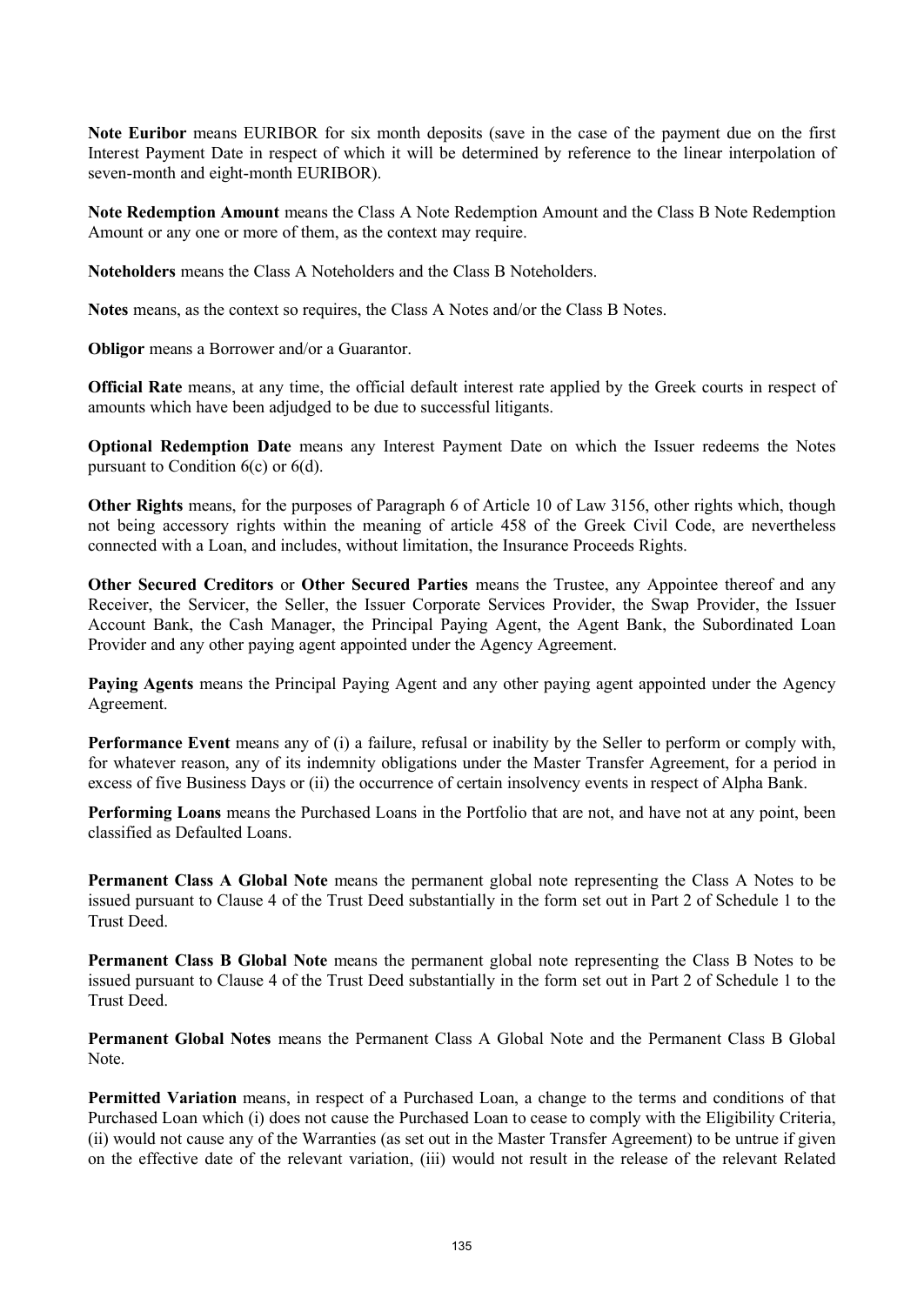Security, (iv) would not result in the decrease of the Principal Outstanding Balance of such Loan, (v) would be made by a Prudent Lender and, (vi) which is a Flexible Option Variation.

**Pool** means each of the Initial Pool and any Additional Pool.

**Pool Eligibility Criteria** means the pool eligibility criteria set out in Schedule 2 to the Master Transfer Agreement.

**Portfolio** means the Initial Pool as updated from time to time to reflect the addition of an Additional Pool or Replacement Loans and the removal of any Retired Loans or any Loans repurchased by the Seller from the Issuer pursuant to the Seller Call Option or the Seller Defaulted Loan Call Option.

**Portfolio Notional Amount** means the principal balance of the Initial Pool as of the Closing Date.

**Post-Enforcement Priority of Payments** means the order of priority of payments set out in Clause 6.2 of the Deed of Charge.

**Potential Event of Default** means an event which would be (with the expiry of a grace period, the lapse of time, the giving of notice, certification, declaration or demand or the making of a determination and/or the fulfilment of any similar condition) an Event of Default.

**Pre-Notation** means a judicial mortgage pre-notation under Articles 1274 et seq. of the Greek Civil Code granted in respect of a Property.

**Presentation Date** has the meaning given to that term in Condition 5(d).

**Principal Amortisation Amount** means, in respect of an Interest Payment Date, the lower of:

- (a) the Available Funds relating to such Interest Payment Date, minus:
	- (i) for so long as any Class A Notes are outstanding, all amounts falling due and payable under item (i) to (vii) (inclusive) of the Priority of Payments on such Interest Payment Date; or
	- (ii) to the extent that the Class A Notes have been redeemed in full or would be redeemed in full on such Interest Payment Date, all amounts falling due and payable under items (i) to (xi) (inclusive) of the Priority of Payments on such Interest Payment Date; and
- (b) the greater of (i) zero and (ii) the Expected Amortisation Amount,

provided that if this calculation gives a negative number, the Principal Amortisation Amount shall be zero.

**Principal Amount Outstanding of Notes** means in respect of any Note of each Class at any time the principal amount thereof as at the Closing Date as reduced by any payment of principal to the holder of the Note up to (and including) that time.

**Principal Outstanding Balance** means, at any time in relation to a Loan, the principal amount outstanding of such Loan at such time (i) including any expense, charge, fee, premium or payment (excluding accrued interest) capitalised and added to the principal amount outstanding in respect of such Loan in accordance with the relevant Loan Documentation but (ii) excluding accrued interest (other than any accrued interest that has been capitalised and added to the principal balance of the Loan).

**Principal Paying Agent** means Citibank N.A., London Branch, acting through its specified office at 21st Floor, Citigroup Centre, Canada Square, Canary Wharf, London E14 5LB, United Kingdom, in its capacity as principal paying agent under the Agency Agreement.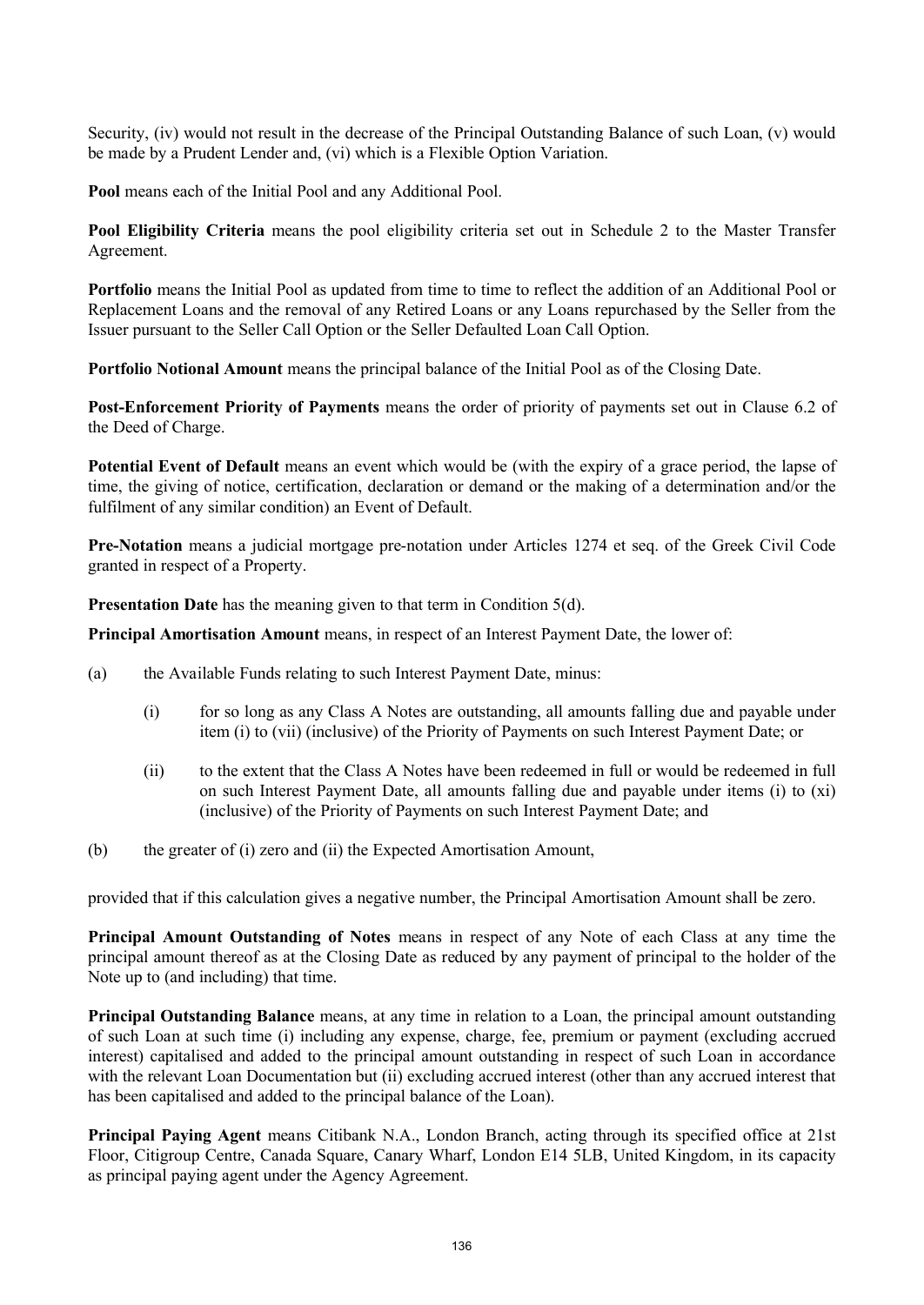**Principal Receipts** means any amounts of principal in respect of the Purchased Loans.

**Priority of Payments** means the priority of payment set out in Schedule 2 to the Cash Management Agreement.

**Property** means, in respect of a Loan, the property or properties securing such Loan and which is, under the terms of the relevant Loan Documentation to be subject to a Mortgage or a Pre-Notation in favour of the Seller.

**Prospectus** means the prospectus of the Issuer dated 20 May 2009 comprising a prospectus with regard to the Issuer and the Notes for the purposes of Directive 2003/71/EC of the European Parliament and of the Council of 4 November 2003 (the **Prospectus Directive**).

**Prudent Lender** means a prudent lender underwriting and subscribing bond loans issued by Greek companies secured by Related Security or underwriting and originating loans issued to Greek companies secured by Related Security.

**Purchased Bonds** means Bonds which shall be purchased from time to time by the Issuer pursuant to the Greek Transfer and Assignment Agreements.

**Purchased Loans** means Purchased Bonds and Purchased Term Loans.

**Purchased Term Loans** means Term Loans which shall be purchased from time to time by the Issuer pursuant to the Greek Transfer and Assignment Agreements.

**Purchaser** means Alpha Bank.

**Rate of Interest** has the meaning given to that term in Condition 4(c).

**Rating** means the then current rating of each class of Notes given by the relevant Rating Agency and **Ratings** means all of such Ratings.

**Rating Agency** means Moody's.

**Receiver** means any person appointed as such pursuant to the Deed of Charge.

**Reference Banks** has the meaning given to that term in Condition  $4(c)(v)(F)$ .

**Regulatory Event** means the occurrence of the event set out in Condition 6(d).

**Related Security** means all the related security securing payments of any present and future obligations under the Loans pursuant to the relevant Loan Documentation (including Guarantees, pledges of all types, assignment of receivables by way of security, Mortgages, Pre-Notations, rights under any insurance arrangements by which the Loans are insured and any other Ancillary Rights).

**Relevant Date** has, in relation to the Notes, the meaning given to that term in Condition 7.

**Relevant Margin** means has the meaning ascribed to it in Condition 4.

**Replacement Bond** means each Bond to be sold by the Seller to the Issuer after the Closing Date under Clause 10.7 of the Master Transfer Agreement.

**Replacement Loan** means any Replacement Term Loan or Replacement Bond.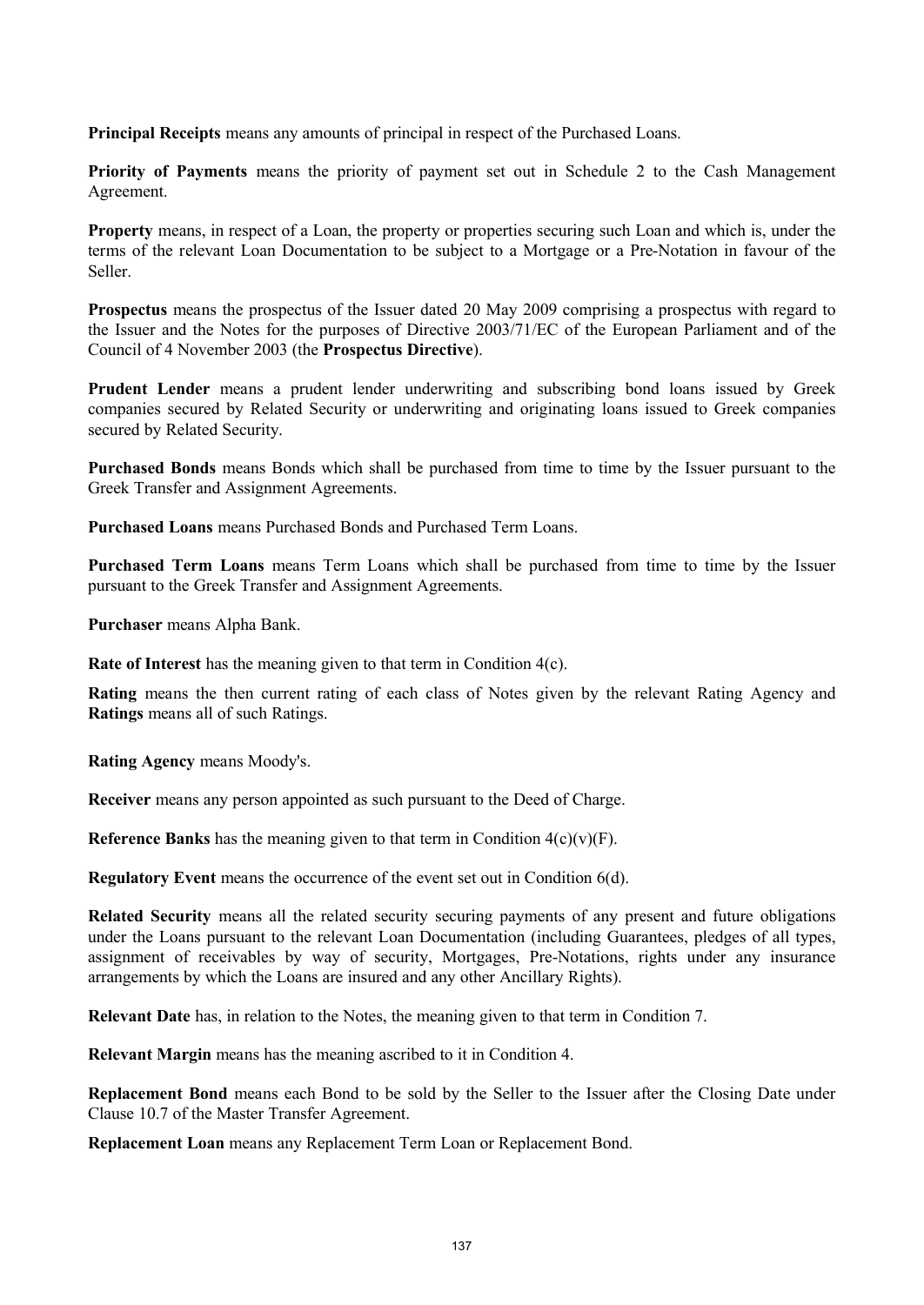**Replacement Term Loan** means any Term Loan to be sold by the Seller to the Issuer after the Closing Date in accordance with the Master Transfer Agreement.

**Repurchase Date** means the date on which:

- (a) a Retired Loan or Retired Loans are to be repurchased by the Seller from the Issuer; or
- (b) a Defaulted Loan or Defaulted Loans are to be repurchased by the Seller from the Issuer pursuant to the Seller Defaulted Loan Call Option,

in accordance with the terms of the Master Transfer Agreement.

### **Required Reserve Fund Amount** means €65,840,000.

**Reserve Account Agreement** means the bank account agreement to be entered into between the Issuer, the Greek Account Bank, the Trustee and the Cash Manager on or about the Closing Date pursuant to which the Greek Account Bank will open and maintain the Reserve Account.

**Reserve Account Balance** means the credit balance (if any) from time to time of the Reserve Account.

**Reserve Account** means the designated bank account opened by the Issuer on or about the Closing Date with the Greek Account Bank under the Reserve Account Agreement.

**Retired Bond** has the meaning given to that term in Clause 9.7 of the Master Transfer Agreement.

**Retired Loan** means any Retired Term Loan or Retired Bond.

**Retired Term Loan** has the meaning given to that term in Clause 9.7 of the Master Transfer Agreement.

**Revolving Period** means the period from (and including) the Closing Date to (but excluding) the date on which the Amortisation Period commences.

**Secured Liabilities** means the aggregate of all moneys and other liabilities, whether actual or contingent, from time to time due or owing by the Issuer to the Secured Parties under the Transaction Documents.

**Secured Parties** means the Noteholders, the Other Secured Creditors, and any other party so designated by the Issuer and the Trustee.

**Securities Act** means the United States Securities Act of 1933, as amended.

**Security Interest** means any mortgage, mortgage pre-notation, pledge (including any pledge operating by law), lien, charge, assignment, hypothecation or security interest or other agreement or arrangement having the effect of conferring security.

**Security** means the security created pursuant to Clause 3 (Security and Declaration of Trust) of the Deed of Charge, the Greek Pledge Agreement and the security created by operation of law pursuant to Paragraph 18, Article 10 of Law 3156.

**Seller Call Option Date** has the meaning ascribed to it in Clause 11.1 of the Master Transfer Agreement.

**Seller Call Option** means the option granted by the Issuer to the Seller to purchase the Purchased Loans comprised in the Portfolio pursuant to Clause 11 of the Master Transfer Agreement.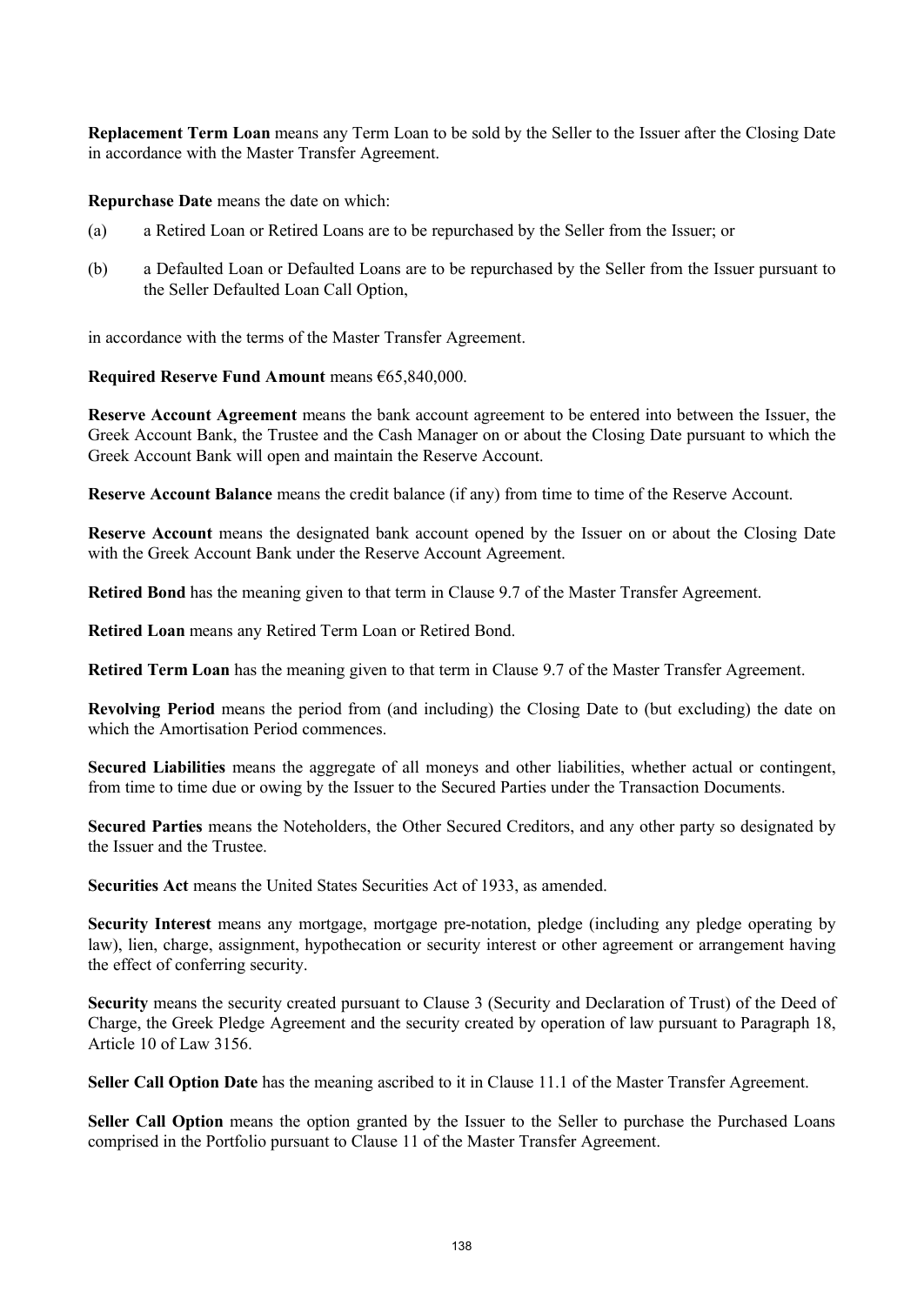**Seller Call Option Price** means the price which shall be paid by the Seller to the Issuer if the Seller will exercise the Seller Call Option pursuant to Clause 11 of the Master Transfer Agreement.

**Seller Defaulted Loan Call Option** means the option granted by the Issuer to the Seller to purchase the Purchased Loans comprised in the Portfolio which have become Defaulted Loans pursuant to Clause 11.8 of the Master Transfer Agreement.

**Seller Defaulted Loan Call Option Price** means the price which shall be paid by the Seller to the Issuer if the Seller will exercise a Seller Defaulted Loan Call Option in respect of one or more Defaulted Loan(s) pursuant to Clause 11.10 of the Master Transfer Agreement.

**Seller** means Alpha Bank in its capacity as originator of the Loans.

**Servicer Report Distribution Date** means 17 January and 17 July of each year, or if such a day is a Saturday or a Sunday, or is not an Athens Business Day, then on the immediately succeeding Athens Business Day, when the Servicer will distribute the Servicer Report.

**Servicer Report** means a report to be prepared by the Servicer in accordance with Clause 10.2 of the Servicing Agreement substantially in the form of Schedule 3 to the Servicing Agreement or in such other form as may be agreed, from time to time, between the Servicer, the Issuer, the Cash Manager, the Trustee and the Swap Provider and consistent with the criteria of the Rating Agency.

**Servicer** means Alpha Bank in its capacity as servicer under the Servicing Agreement.

**Servicing Agreement** means the Servicing Agreement entered into between the Issuer, the Trustee and the Servicer on or prior to the Closing Date.

**Servicing Guidelines** means Alpha Bank's guidelines in respect of its corporate portfolio.

**Start-Up Expenses** means the initial expenses of the Issuer in connection with the purchase of the Initial Pool and the issue of the Notes (including, but not limited to, the fees payable to the Arranger and the fees and commissions payable to the Trustee, the Rating Agency, the Corporate Services Provider and legal counsel of the Arranger and the Trustee).

**Subordinated Expenses Loan Agreement** means the subordinated expenses loan agreement entered into between the Subordinated Loan Provider, the Trustee and the Issuer.

**Subordinated Expenses Loan** means the subordinated expenses loan made by the Subordinated Loan Provider to the Issuer pursuant to the Subordinated Expenses Loan Agreement.

**Subordinated Loan Agreements** means each of the Subordinated Expenses Loan Agreement and the Subordinated Reserve Loan Agreement.

**Subordinated Loan** means each of the Subordinated Expenses Loan and the Subordinated Reserve Loan.

**Subordinated Loan Provider** means Alpha Bank in its capacity as lender under the Subordinated Loan Agreements.

**Subordinated Reserve Loan Agreement** means the subordinated reserve loan agreement entered into between the Subordinated Loan Provider and the Issuer.

**Subordinated Reserve Loan** means the subordinated reserve loan made by the Subordinated Loan Provider to the Issuer pursuant to the Subordinated Reserve Loan Agreement.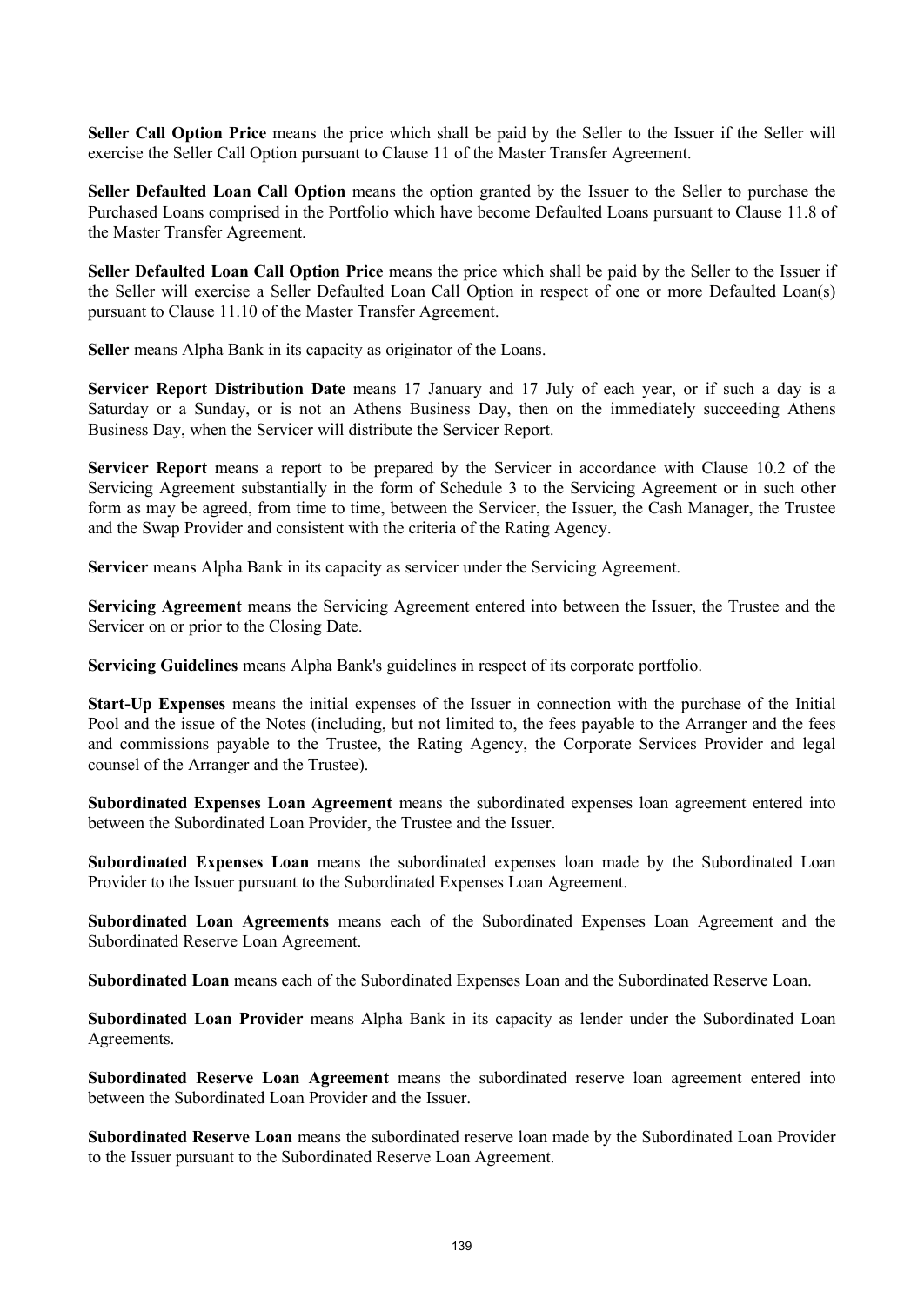**Subscription Agreement** means the subscription agreement in respect of the Notes dated on or about the Closing Date and made between the Issuer, Alpha Bank as Purchaser and the Arrangers.

**Swap Agreement** means the 1992 ISDA Master Agreement (Multicurrency-Cross Border) to be entered into between the Issuer, the Swap Provider and the Trustee dated on or prior to the Closing Date as amended and supplemented from time to time by each of the confirmations evidencing the Swap Transaction entered into thereunder.

**Swap Agreement Termination Event** means the occurrence of an Event of Default (as defined in the Swap Agreement) in accordance with the terms of the Swap Agreement.

**Swap Collateral** means any collateral provided by the Swap Provider under the Swap Agreement that is not applied in accordance with the terms of such Swap Agreement following an event of default thereunder.

**Swap Income** means, on any Determination Date and in respect of an Interest Period, any net amount to be received by the Issuer from the Swap Provider under the Swap Agreement (which net amount excludes (a) any collateral provided by the Swap Provider under the Swap Agreement other than collateral amounts applied in satisfaction of termination payments due to the Issuer following the designation of an early termination date under the Swap Agreement by way of netting and (b) any premium paid by a replacement Swap Provider when entering into a replacement swap with the Issuer but only to the extent of the amount of such premium applied to make a termination payment to the previous Swap Provider) during the Interest Period ending immediately following such Determination Date.

**Swap Priority Amounts** means the Excess Swap Collateral, the Swap Tax Credit Amounts and the Swap Replacement Premium Amount.

**Swap Provider Ratings Downgrade** means the downgrading of the relevant ratings of the Swap Provider by a Rating Agency below the ratings specified in the Swap Agreement (in accordance with the criteria of the Rating Agency) for the Swap Provider and, as a result of the downgrade, the then current ratings of the Notes would or may, if applicable, be adversely affected.

**Swap Provider** means Alpha Bank acting through its office at 40 Stadiou Street GR-102 52 Athens, Greece in its capacity as swap counterparty to the Issuer under the Swap Agreement.

**Swap Replacement Premium Amount** means any premium received by the Issuer from a replacement swap provider, in the event of termination of the Swap Agreement between the Issuer and the Swap Provider, to the extent of such amount that is due as a termination payment to the Swap Provider whose Swap Agreement has terminated.

**Swap Transaction** means a Euro interest rate swap transaction as evidenced by a confirmation thereto.

**Syndicated Bond** means, in respect of a bond issued by a Borrower on a syndicated basis between the Seller and other companies and/or financial institutions, the participation thereof which was underwritten and subscribed by the Seller under the terms set out in relevant Bond Documents.

**TARGET2 Business Day** means a day on which the Trans-European Automated Real-Time Gross Settlement Express Transfer (TARGET2) System settles payments in Euro.

**Tax Event** means the occurrence of the event set out in Condition 6(c).

**Tax** or **Taxes** means all present and future taxes, levies, imposts, duties, fees, charges, withholdings or deductions of whatever nature and wherever levied, charged or assessed, together with any interest thereon and any penalties in respect thereof.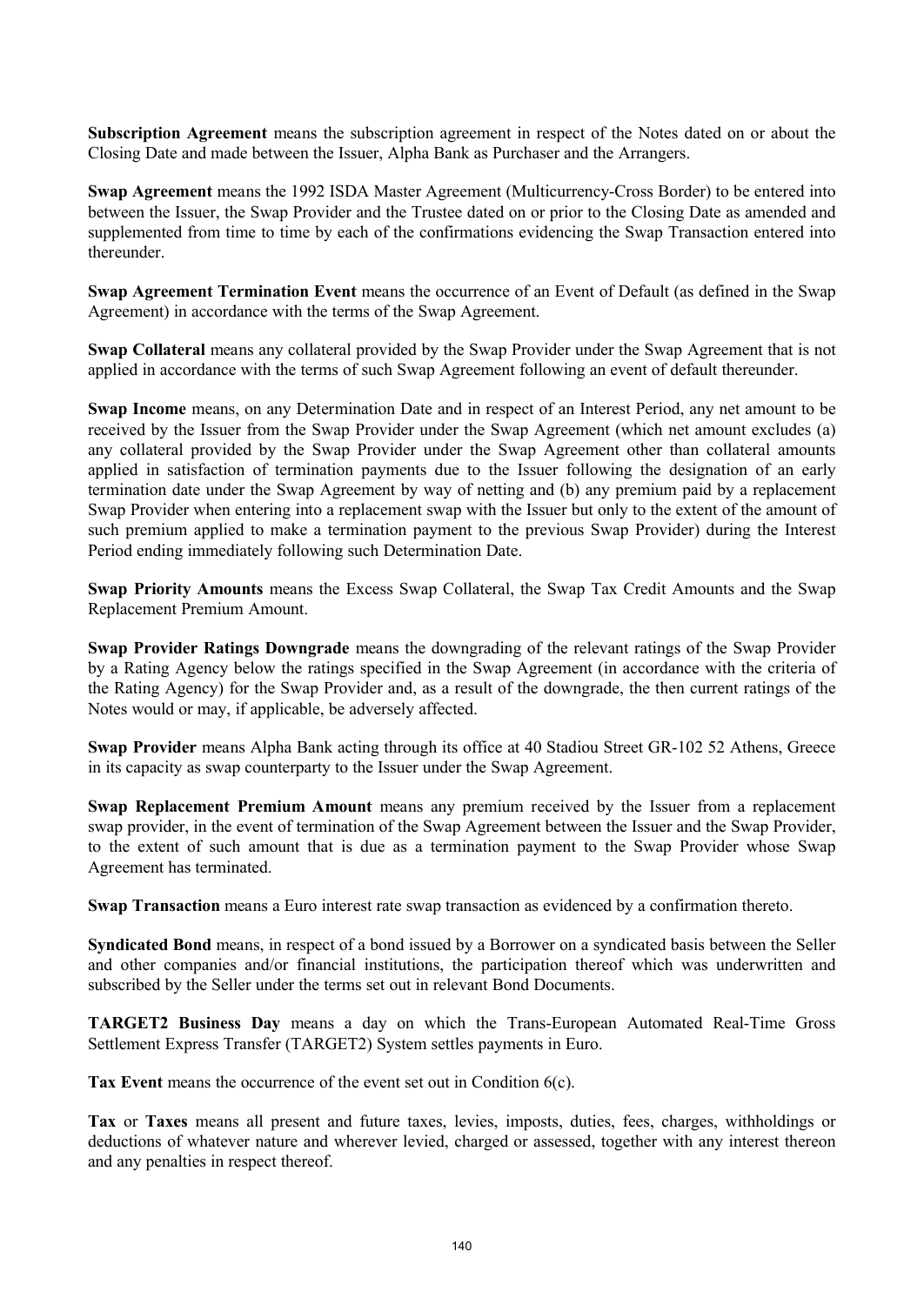**Taxes Act** means the Income and Corporation Taxes Act 1988.

**Temporary Class A Global Note** means the temporary global note representing the Class A Notes to be issued pursuant to Clause 4 of the Trust Deed in substantially the form set out in Part 1 of Schedule 1 to the Trust Deed.

**Temporary Class B Global Note** means the temporary global note representing the Class B Notes to be issued pursuant to Clause 4 of the Trust Deed in substantially the form set out in Part 1 of Schedule 1 to the Trust Deed.

**Temporary Global Notes** means the Temporary Class A Global Note and the Temporary Class B Global Note.

**Termination Event** means the occurrence of any of the events listed in Schedule 9 to the Master Transfer Agreement.

### **Transaction Documents** means:

- (a) the Trust Deed (including the Notes of each Class and the Conditions);
- (b) the Deed of Charge;
- (c) the Agency Agreement;
- (d) the Subscription Agreement;
- (e) the Master Transfer Agreement and each Greek Transfer and Assignment Agreement;
- (f) the Servicing Agreement;
- (g) the Collection Account Agreement;
- (h) the Issuer Corporate Services Agreement;
- (i) the Holdco Corporate Services Agreement;
- (j) the Subordinated Loan Agreements;
- (k) the Bank Account Agreement;
- (l) the Reserve Account Agreement;
- (m) the Swap Agreement;
- (n) the Cash Management Agreement;
- (o) the Greek Pledge Agreement;
- (p) the Master Definitions Schedule; and
- (q) any other document designated as such by the Issuer and the Trustee.

**Transfer Business Day** means any day on which the Servicer is open for business in Athens and banks are generally open for business in London.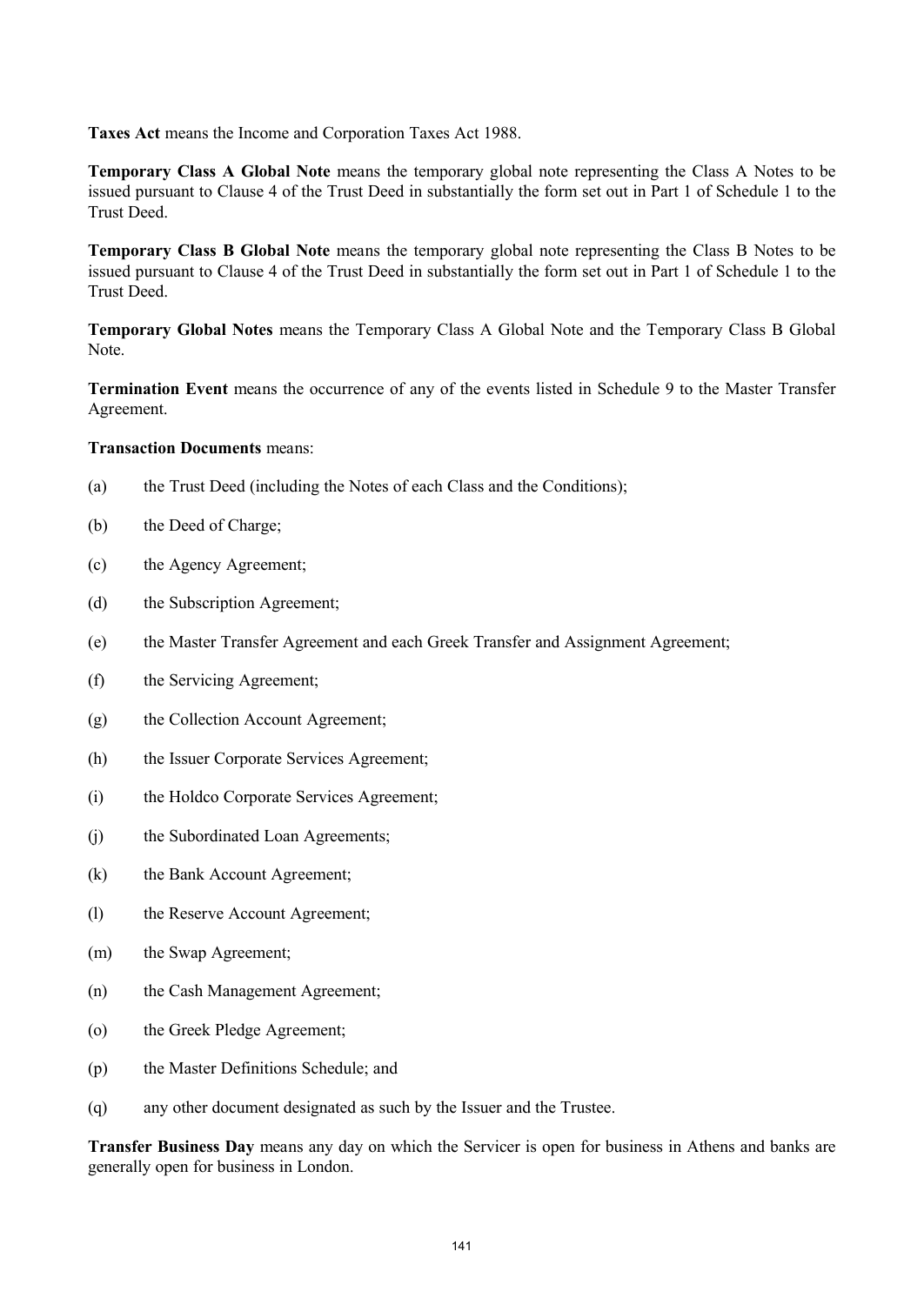**Transfer Date** means, in respect of a Pool, the date of execution of the relevant Greek Transfer and Assignment Agreement, provided that in respect of the Initial Pool, the Closing Date will be the relevant Transfer Date.

**Trust Corporation** means a corporation entitled by rules made under the Public Trustee Act 1906 or entitled pursuant to any other comparable legislation applicable to a trustee in any other jurisdiction to carry out the functions of a custodian trustee.

**Trust Deed** means the trust deed constituting the Notes between the Issuer and the Trustee dated on or prior to the Closing Date.

**Trustee Acts** means the Trustee Act 1925 and the Trustee Act 2000.

**Trustee** means Citicorp Trustee Company Limited, whose registered office is at Citigroup Centre, Canada Square, Canary Wharf, London E14 5LB, United Kingdom, in its capacity as trustee under the Trust Deed and the Deed of Charge, which expression includes its successors as trustee or any further or other trustee(s) under the Trust Deed as trustee(s) for the Noteholders and as security trustee under the Deed of Charge.

**UK/Greece Double Tax Treaty** means a convention concluded on 25 June 1953 between the Government of the United Kingdom and the Government of Greece for the avoidance of double taxation and the prevention of fiscal evasion with respect of taxes on income, as amended.

**Value Added Tax** means the Tax charged pursuant to the Value Added Tax Act 1994 or the equivalent Tax charged outside the U.K.

**VAT** means Value Added Tax.

**Voting certificate** shall have the meaning given to that term in Schedule 3 of the Trust Deed.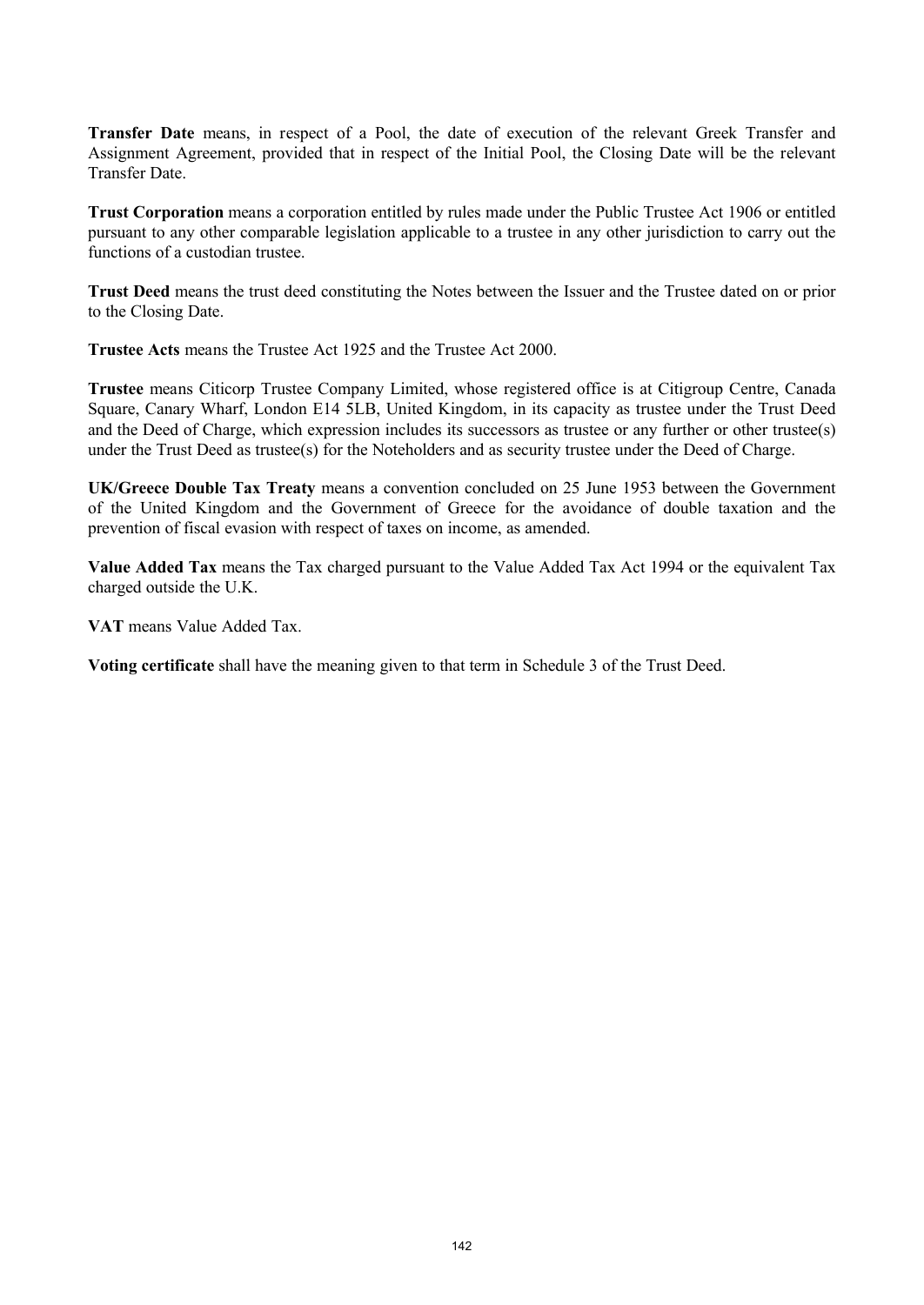# **INDEX**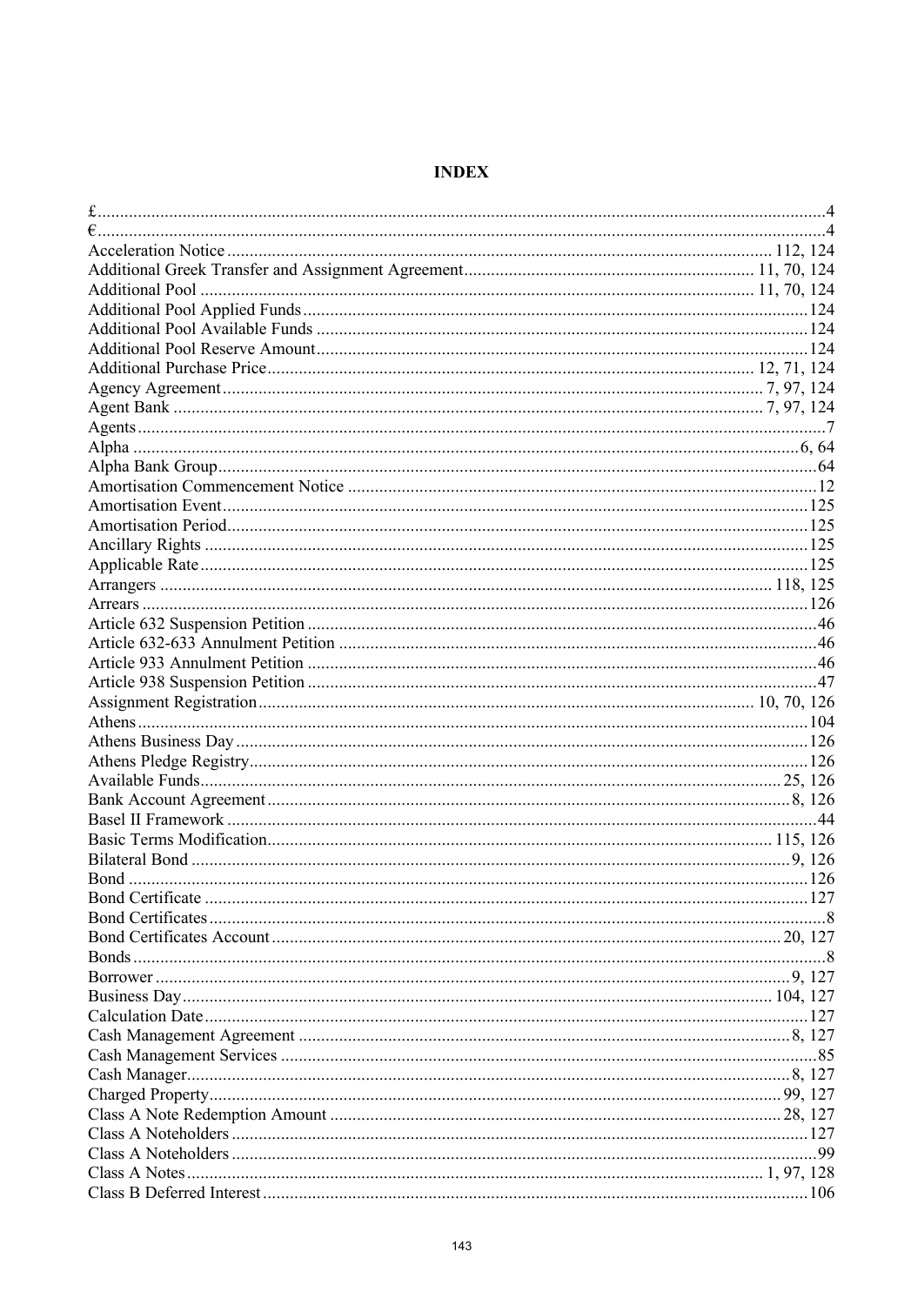|  | .98 |
|--|-----|
|  |     |
|  |     |
|  |     |
|  |     |
|  |     |
|  |     |
|  |     |
|  |     |
|  |     |
|  |     |
|  |     |
|  |     |
|  |     |
|  |     |
|  |     |
|  |     |
|  |     |
|  |     |
|  |     |
|  |     |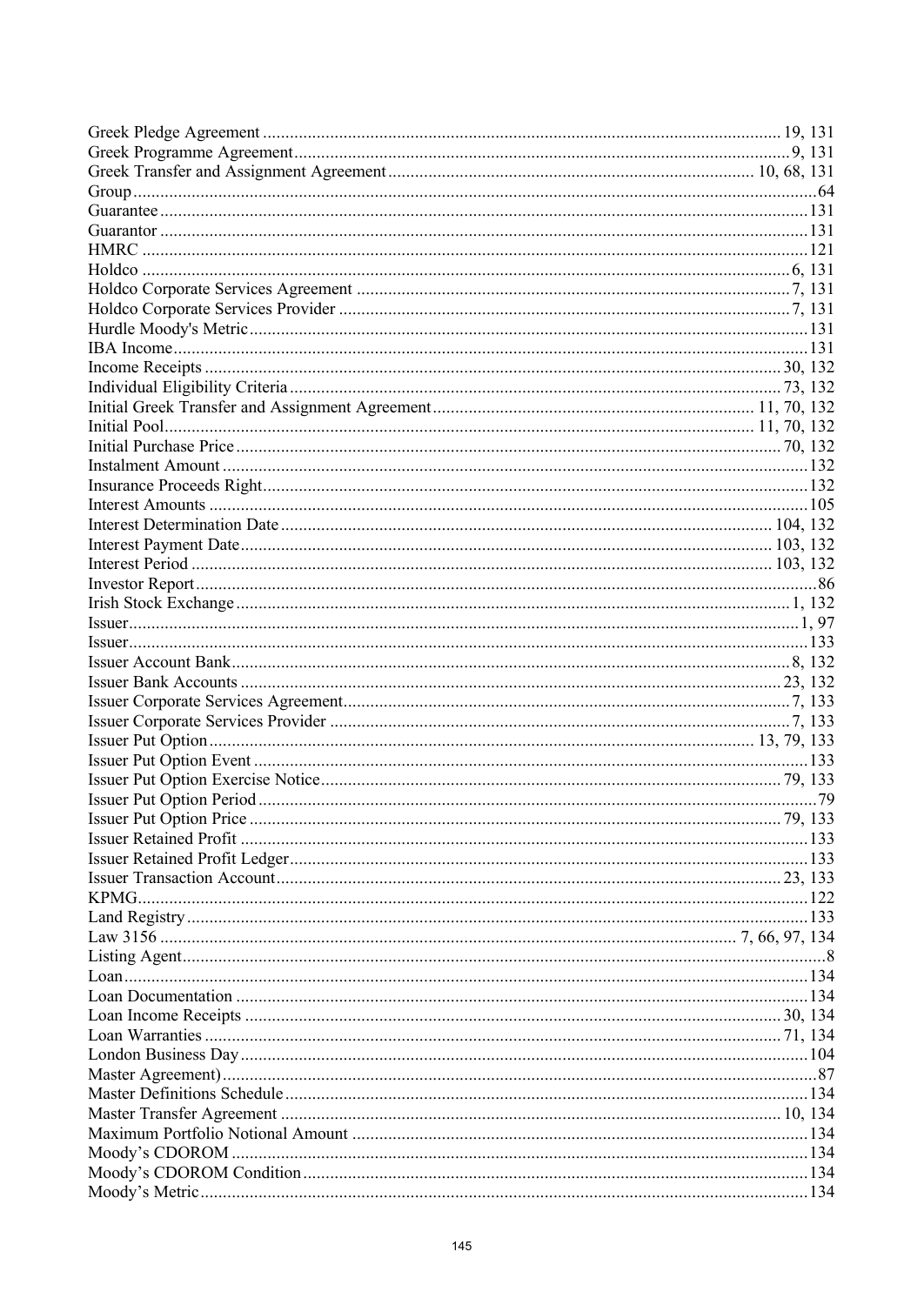|  | 137 |
|--|-----|
|  |     |
|  |     |
|  |     |
|  |     |
|  |     |
|  |     |
|  |     |